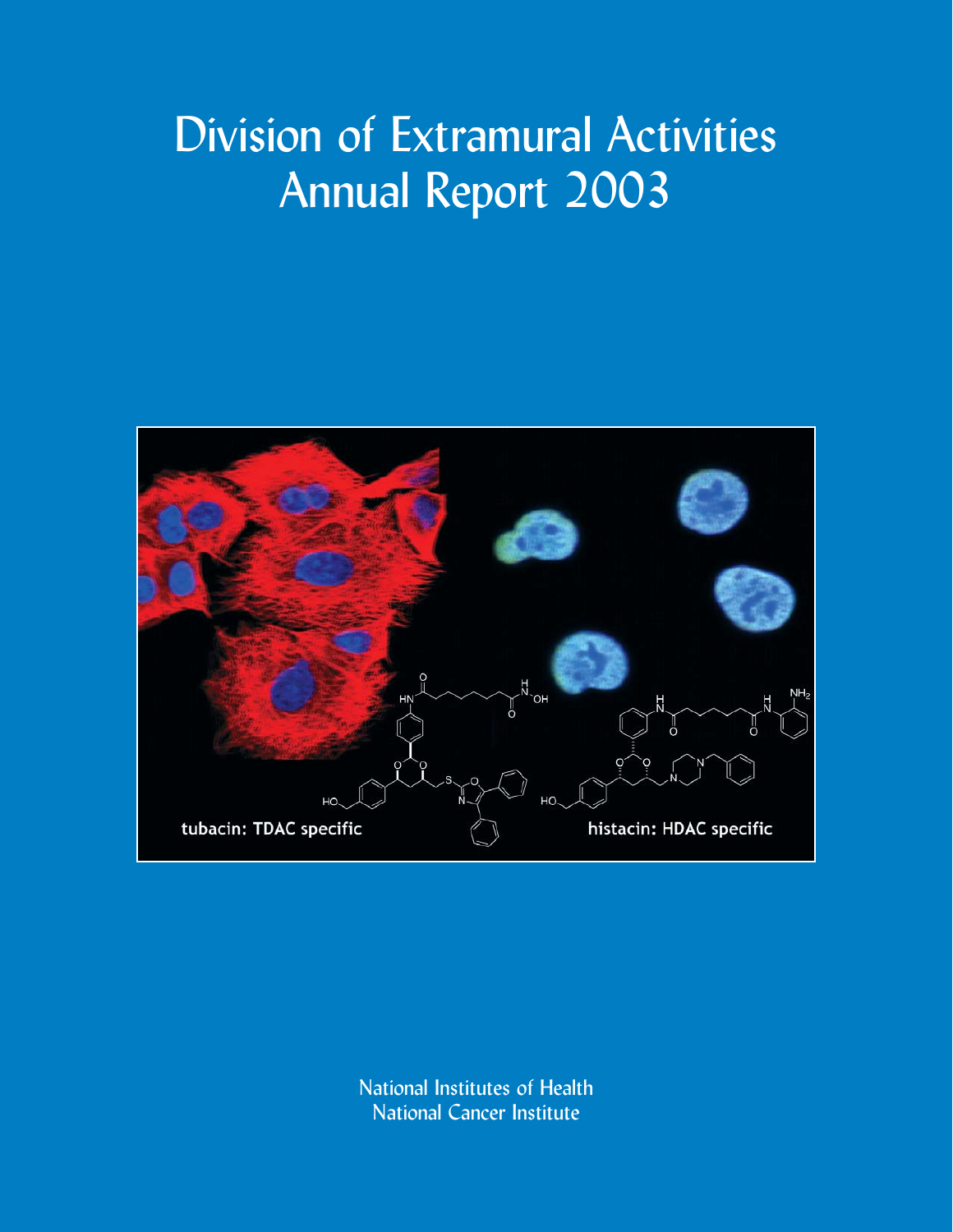# **Chemical Genetics and New Treatments for Cancer**

The NCI has a long history of involvement and support for the discovery and development of new cancer therapies. Recently, the NCI initiated programs in chemical genetics to increase the availability of small molecules as probes of biological systems and to increase interactions between biologists and chemists. The term chemical genetics denotes the use of small molecules derived through modern synthetic organic chemistry, rather than gene mutations, to alter the functions of gene products. Protein functions that can be specifically targeted and activated or inactivated by small molecular probes could result in anti-tumor activity and provide new therapeutic approaches for cancer.

The NCI created the Initiative in Chemical Genetics (ICG) to accelerate the discovery of potential drug targets in academic laboratories. The ICG has promoted the development and application of diversity-oriented organic synthesis (DOS) as a means to create small cell-permeable molecules that can modulate the circuitry of cancer cells. DOS allows chemists to synthesize stereochemically and skeletally diverse small molecules that anticipate the need for followup chemistry after screening through the use of combinatorial synthesis. This endeavor also has led to the development of a high-throughput, miniaturized, whole-cell immunodetection assay, termed a cytoblot assay, for screening small-molecule libraries derived from DOS. The cytoblot assay is adaptable for screening numerous protein modifications because the only requirement is a specific primary antibody directed against the cellular molecule of interest.

The cover image depicts the results of screening small molecules in the cytoblot assay for their ability to cause hyperacetylation of tubulin (left) and histone (right) proteins in lung epithelial cells. Acetylation of these two proteins was measured by immunofluorescence using antibodies against acetyl-tubulin (red/left), which is detected in the cytoplasm and acetyl-histone (blue/right), which is detected in the nucleus. The image also depicts the structures of two powerful small-molecule probes of cancer that emerged from the screen: tubacin and histacin. Currently, clinical cancer trials are underway with nonselective histone deacetylase (HDAC) inhibitors. By contrast, tubacin and histacin are the first selective deacetylase inhibitors to be discovered. Indeed, tubacin, which is highly selective for the inhibition of HDAC6 (a tubulin deacetylase), has been demonstrated to induce p53-independent apoptosis in a mouse model of multiple myeloma (Ricky Johnstone, ICG, unpublished). In contrast to nonselective HDAC inhibitors, tubacin does not inhibit transcription or cell division in normal cells grown in culture. The ICG has made the results of small-molecule screens from many laboratories nationwide freely available to the public via ChemBank, a small-molecule and assay-data analysis environment (http://chembank.med.harvard.edu). These efforts provide illustrations of how chemical genetics and the ICG are having a direct effect on the development of new cancer strategies and therapies.

#### **Cover Illustration:**

Courtesy of S.J. Haggarty, Ph.D., and S.L. Schreiber, Ph.D., Director, ICG, Harvard University.

#### **References:**

S.J. Haggarty, K.M. Koeller, J.C. Wong, C.M. Grozinger, and S.L. Schreiber. Domain-selective small molecule inhibitor of HDAC6-mediated tubulin deacetylation. Proc Natl Acad Sci 2003;100:4389-4394.

R.L. Strausberg and S.L. Schreiber. From knowing to controlling: a path from genomics to drugs using small molecule probes. Science 2003;300:294-295.

S.J. Haggarty, K.M. Koeller, J.C. Wong, R.A. Butcher, and S.L. Schreiber. Multidimensional chemical genetic analysis of diversity-orientated synthesis-derived deacetylase inhibitors using cell-based assays. Chemistry & Biology 2003;10:383-396.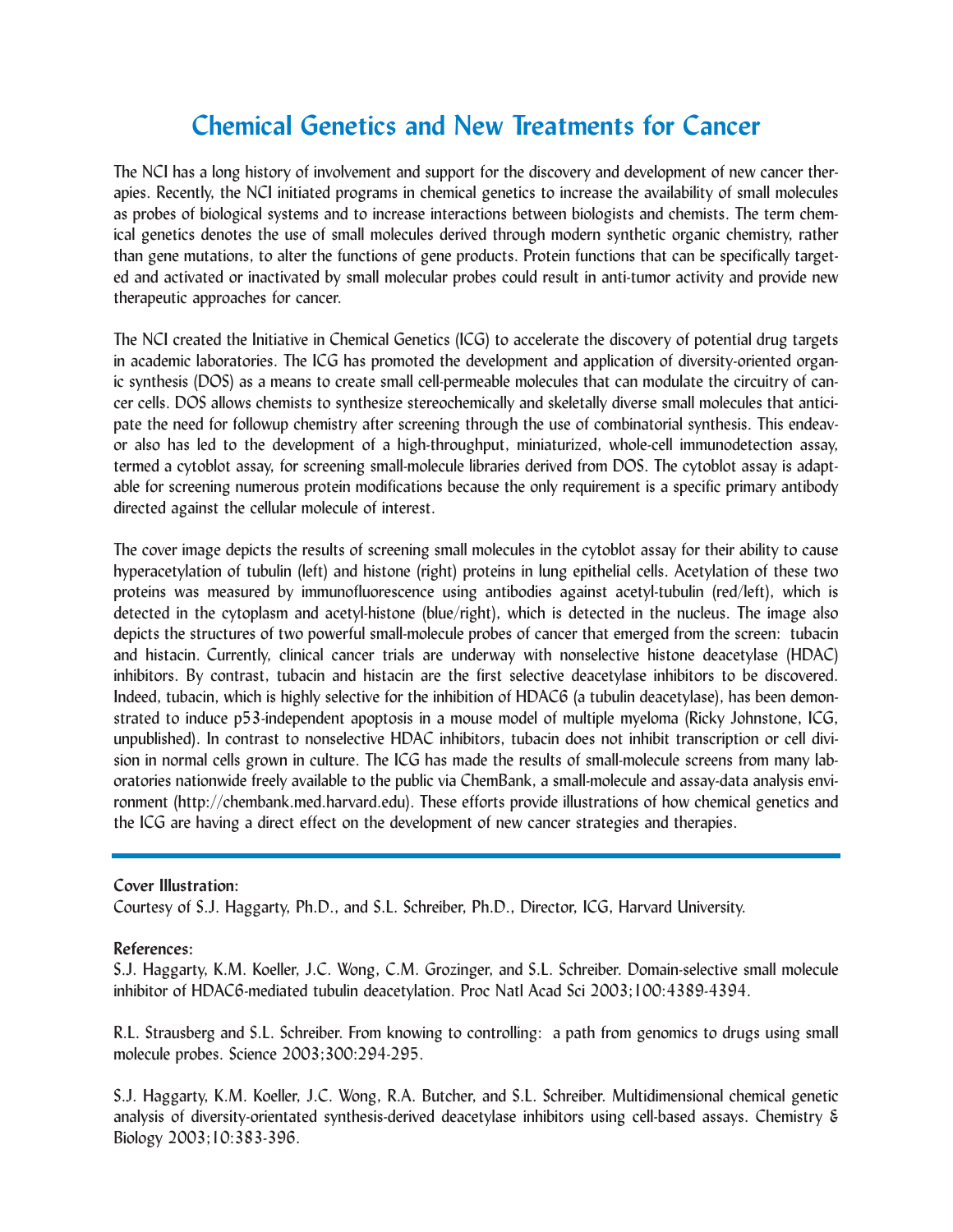# Division of Extramural Activities Annual Report 2003



National Institutes of Health National Cancer Institute September 2004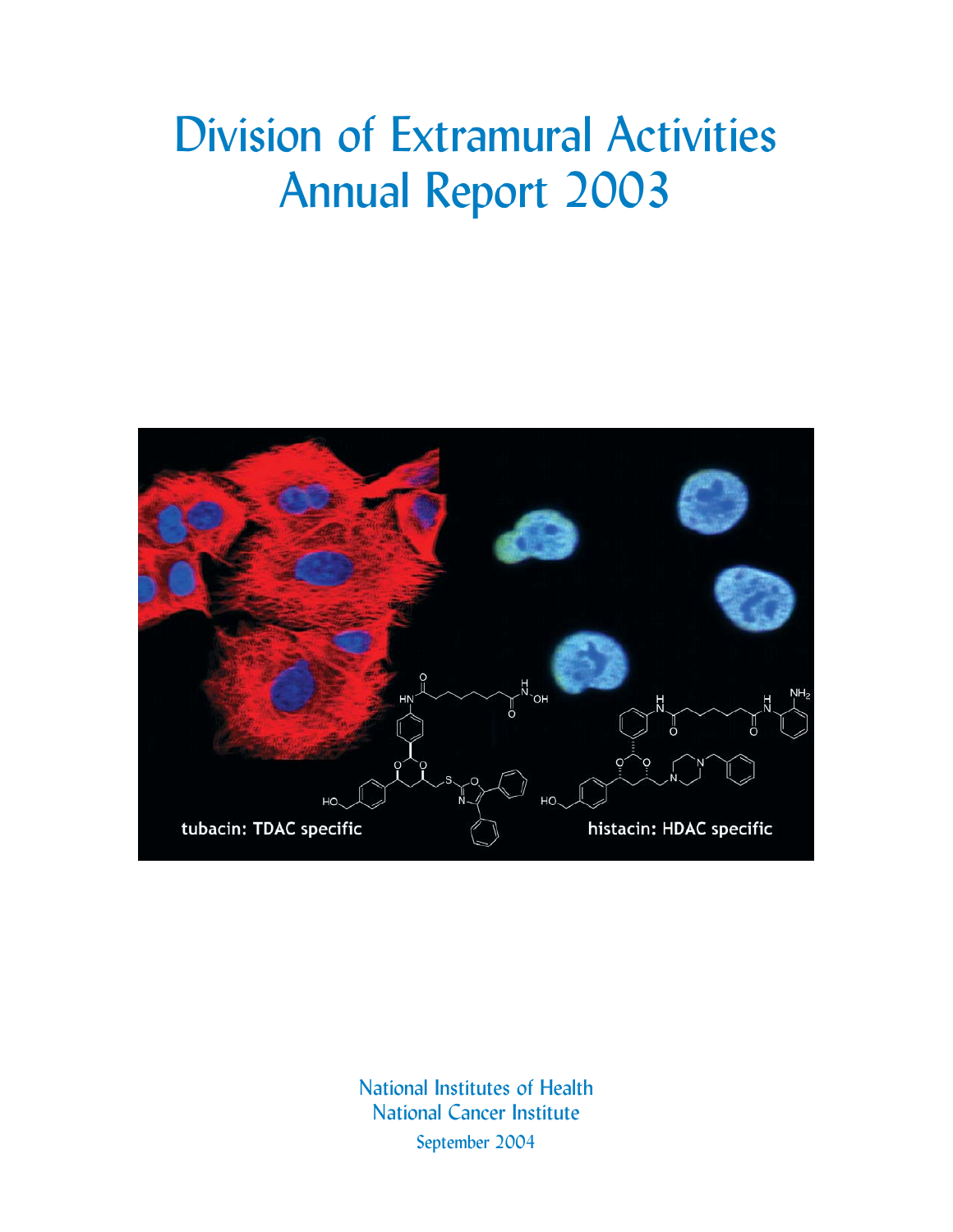ii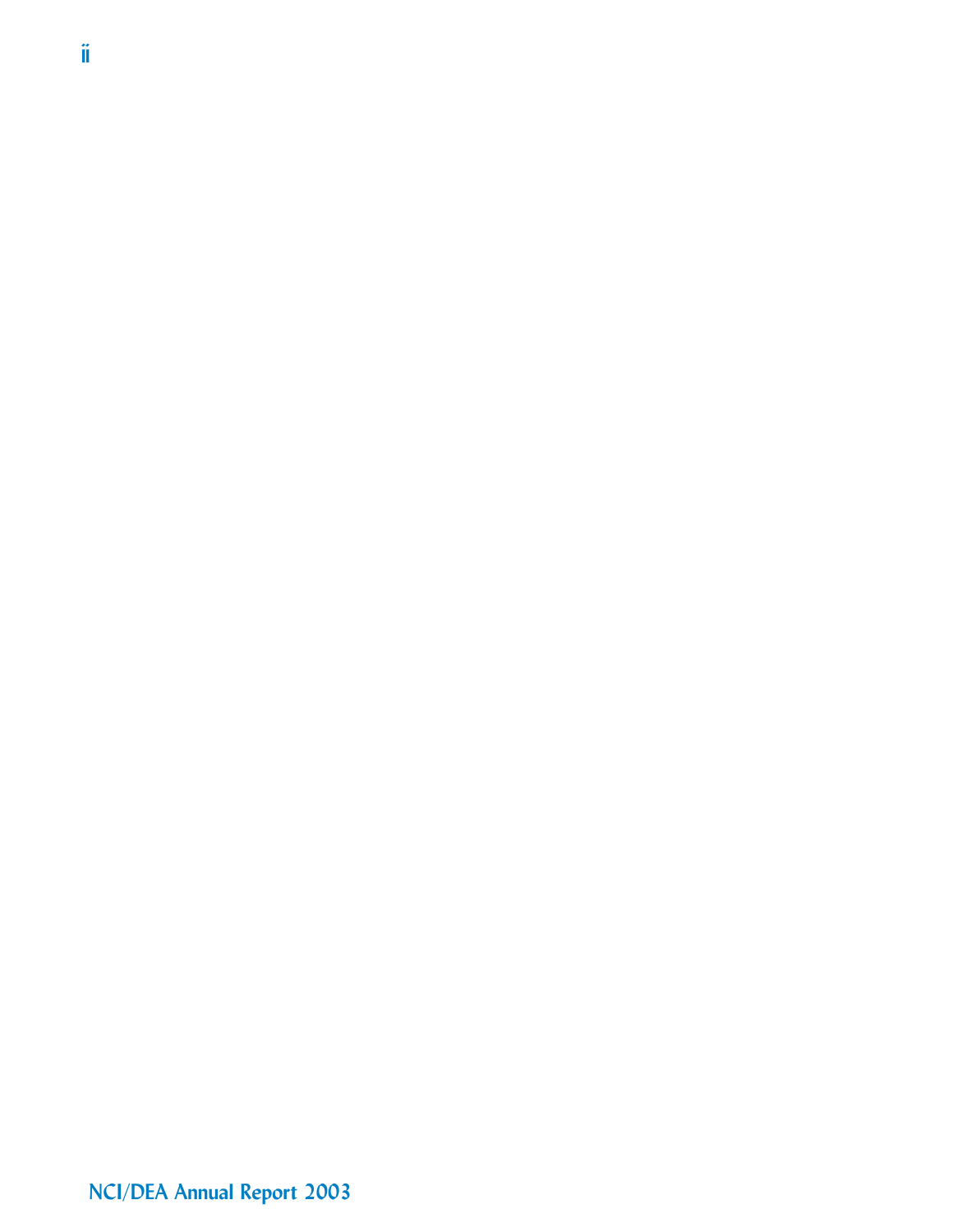# **Contents**

| Appendix A: |                                                                                        |  |  |
|-------------|----------------------------------------------------------------------------------------|--|--|
| Appendix B: |                                                                                        |  |  |
| Appendix C: |                                                                                        |  |  |
| Appendix D: |                                                                                        |  |  |
| Appendix E: |                                                                                        |  |  |
| Appendix F: |                                                                                        |  |  |
| Appendix G: |                                                                                        |  |  |
| Table 1.    | Applications Received for Referral by the NCI/DEA (by Mechanism), FY2003. 129          |  |  |
| Table 2.    |                                                                                        |  |  |
| Table 3.    | Applications Reviewed by NCI IRG Subcommittees for NCAB Meetings, FY2003 132           |  |  |
| Table 4.    | Summary of Investigator-Initiated POI Applications Reviewed for                        |  |  |
|             |                                                                                        |  |  |
| Table 5.    | Summary of Review Formats for Unsolicited Program Project                              |  |  |
|             |                                                                                        |  |  |
| Table 6.    | Summary of Unsolicited POI Applications Reviewed by NCI Program Division, FY2003 133   |  |  |
| Table 7.    |                                                                                        |  |  |
| Table 8.    |                                                                                        |  |  |
| Table 9.    | Program Announcements with Special Referral (PARs) Published by the NCI, FY2003 136    |  |  |
| Table 10.   | Requests for Applications (RFAs) Reviewed by the NCI/DEA, FY2003 137                   |  |  |
| Table 11.   |                                                                                        |  |  |
| Table 12.   | Non-RFA PA SEP Applications Reviewed by the NCI/DEA, FY2003143                         |  |  |
| Table 13.   | Average Total Cost and Number of RPG <sup>+</sup> Awards by Division,                  |  |  |
|             |                                                                                        |  |  |
| Table 14.   | Summary of NCI Grant Awards (by Mechanism), FY2003 144                                 |  |  |
| Table 15.   | NCI Special Interest Category (SIC) Dollars for FY2003—Percent Change from FY2002. 147 |  |  |
| Table 16.   | NCI Organ Site-Specific Dollars for FY2003-Percent Change from FY2002 150              |  |  |
| Table 17.   |                                                                                        |  |  |

<sup>\*</sup> Special Emphasis Panel.

<sup>†</sup> Research Program Grant.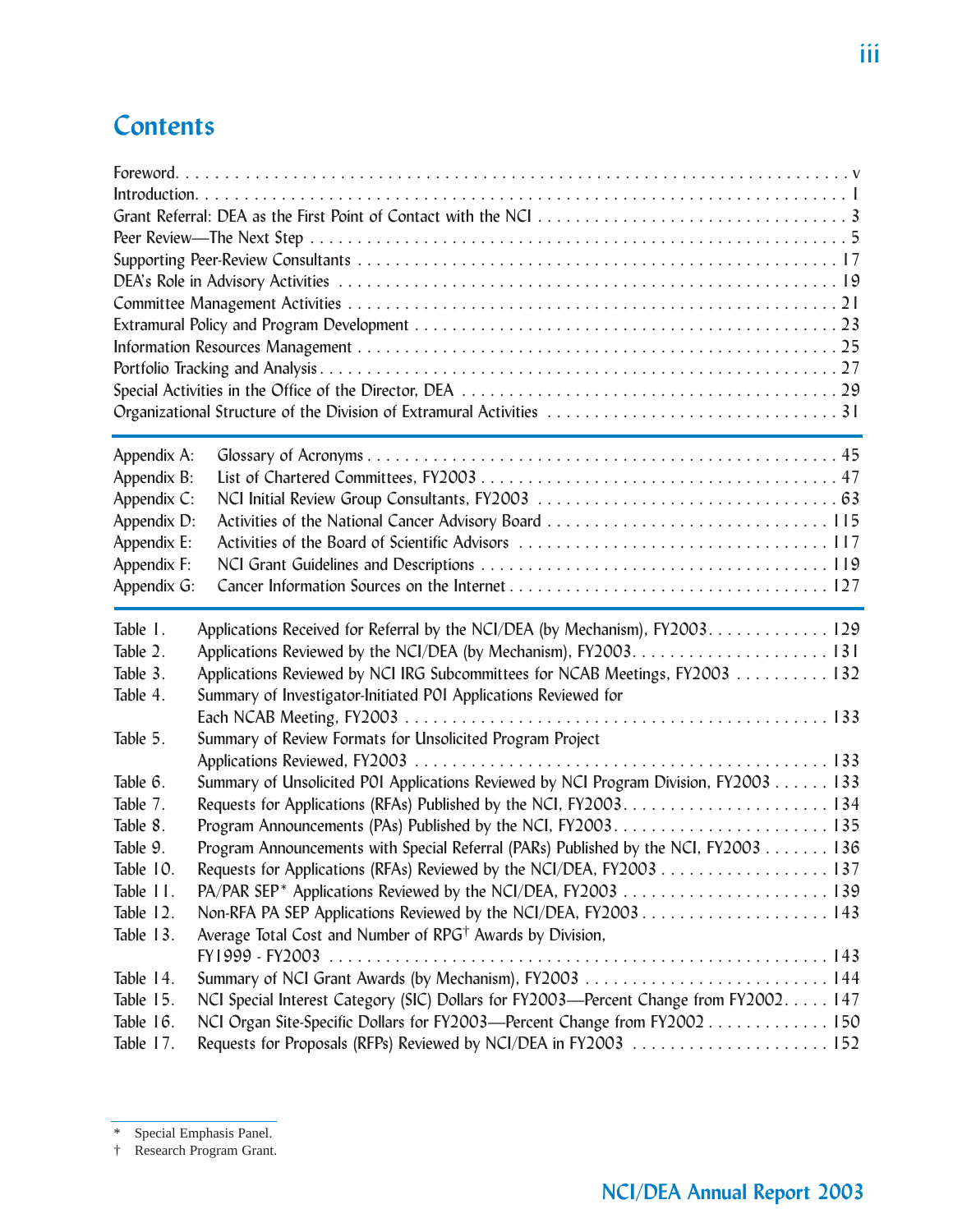iv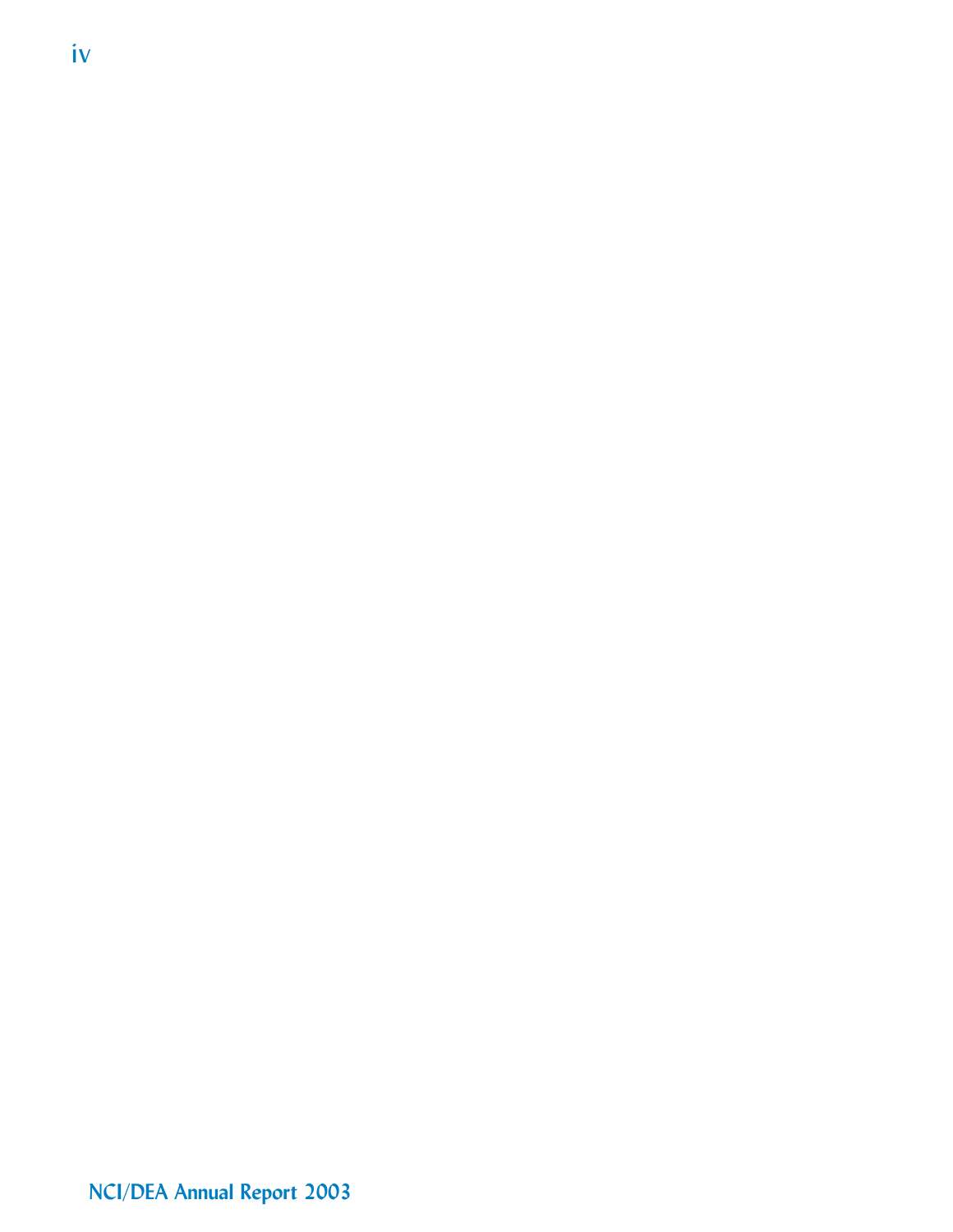

# **Foreword**

Since Congress passed the National Cancer Act in 1971, we have been experiencing exponential growth in our knowledge of cancer. That scientific knowledge base, which is a primary responsibility of the National Cancer Institute (NCI), is the first stage along a continuum of discovery, development, and delivery that will ultimately take us to the goal I have challenged myself and the entire cancer community to reach by the year 2015—the elimination of suffering and death from cancer. The knowledge that we discover, whether at the level of the gene, molecule, cell, tissue, organ, individual, or population, feeds development—the process of

creating tools and interventions to reduce the cancer burden—with the end result being delivery, the process of disseminating, facilitating, and promoting evidence-based prevention, detection, diagnosis, and treatment practices and policies.

The NCI is committed to exploiting that discovery-development-delivery strategy to achieve the 2015 challenge goal. In large measure, this will be accomplished through the efforts of outstanding NCI extramural scientists who have and will continue to enhance the scientific knowledge base. The NCI Division of Extramural Activities (DEA), carries a major responsibility for strengthening the scientific knowledge base by conducting the scientific review of applications for support of extramural research; managing and coordinating the Institute's advisory activities, including the Presidentially appointed National Cancer Advisory Board and the Board of Scientific Advisors; formulating, coordinating, and disseminating operating policies pertaining to extramural programs; and analyzing and reporting on all extramural research programs funded by the NCI.

The DEA Annual Report provides a comprehensive look at each of the major areas of responsibility within the DEA, including program coordination, referral, review, advisory activities, information resources, portfolio tracking and analysis, management, and extramural policy.

I am pleased to present this annual report, which not only describes the DEA's activities and accomplishments and its work in the context of achieving the NCI's overall scientific goal of reducing the burden of cancer, but also gratefully acknowledges the hundreds of researchers who have contributed to the success of our peer-review and advisory activities.

> Andrew C. von Eschenbach, M.D. Director, National Cancer Institute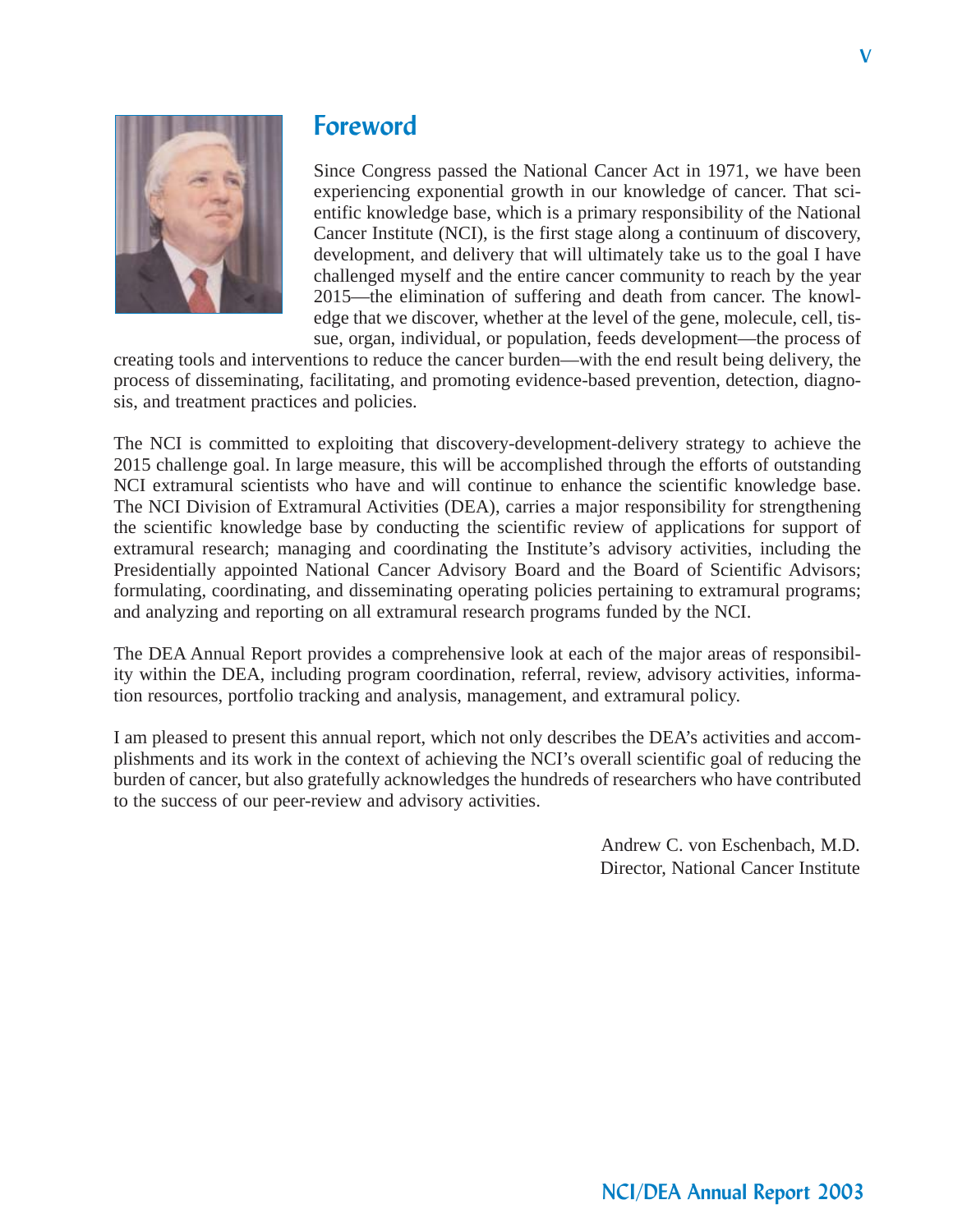vi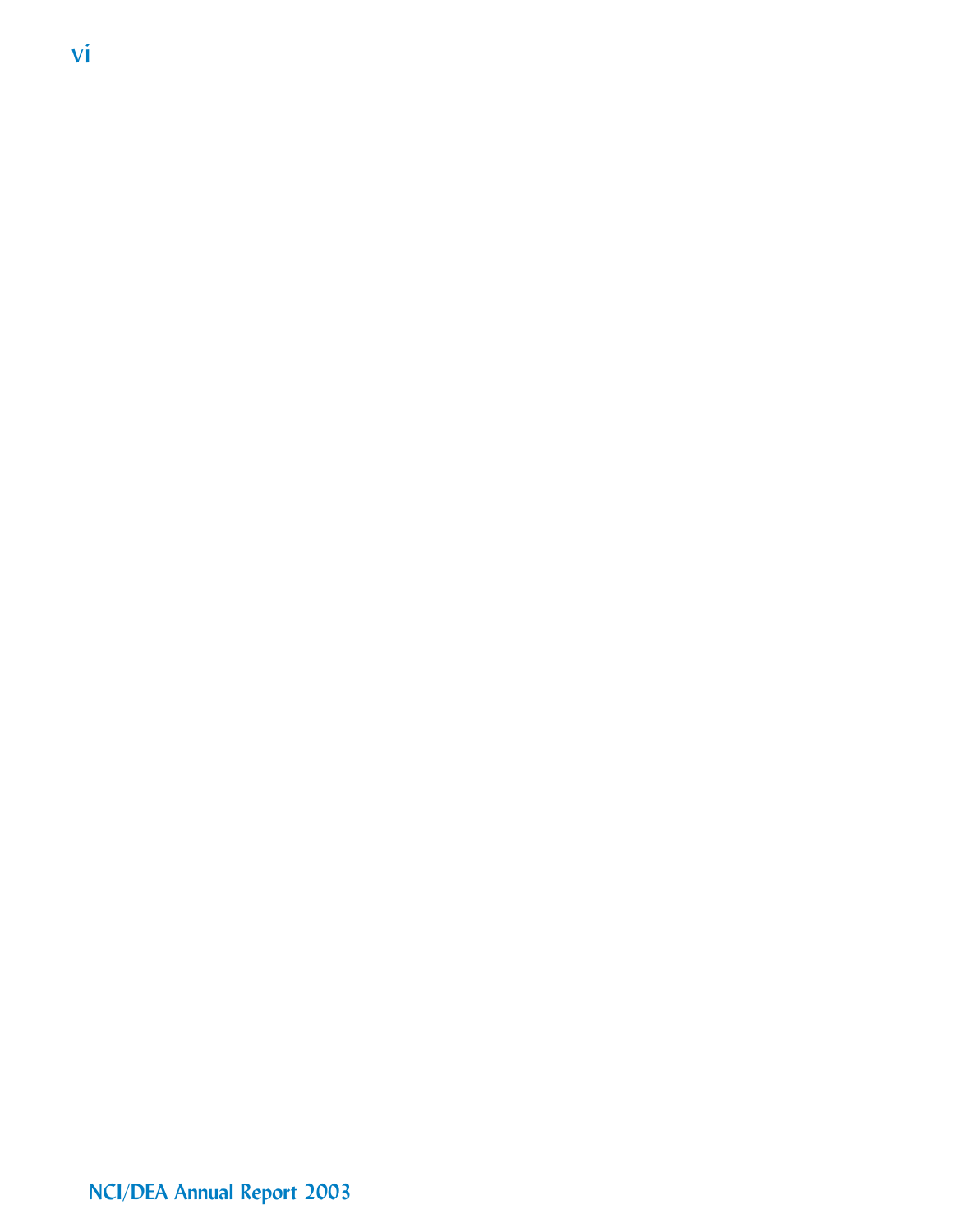The mission and responsibilities of the NCI Division of Extramural Activities (DEA) affect, in some way, all extramural scientists receiving research or training support from the NCI. The DEA is centrally involved in all aspects of grant development and tracking, from original conception of research and training programs for introduction in the extramural community, to issuance of announcements of such programs, to receipt and referral of incoming applications, to review and final approval of the applications, to coding and tracking awards after disbursement of funds. In brief, the DEA was established to:

- Provide advice and guidance to potential applicants
- Coordinate and assist in the development of extramural research funding initiatives
- Refer incoming grant applications to appropriate programs within the NCI
- Provide the highest quality and most effective scientific peer review and oversight of extramural grant and contract research
- Coordinate and administer advisory committee activities, such as the National Cancer Advisory Board (NCAB) and Board of Scientific Advisors (BSA), as they relate to the various aspects of the NCI mission
- y Establish and disseminate extramural policies and procedures, such as requirements for inclusion of certain populations in research, actions for ensuring research integrity, budgetary limitations for grant applications, policies to expedite funding and changes to the application and award process
- Track the NCI research portfolio (more than 6,670 research and training awards) using consistent, budget-linked scientific information to provide a basis for budget projections and to serve as an NCI resource for the dissemination of information about cancer.

In essence, the DEA is the organizational component of the NCI that coordinates the scientific review of extramural research before funding and provides systematic surveillance of that research after awards are made. In this latter role, the DEA assists the NCI in its goal of achieving a balanced portfolio of research in biology, behavior, epidemiology, and cancer control, prevention, detection, diagnosis, and treatment, as well as long-term survival/survivorship, rehabilitation, and end-of-life issues. In addition, the DEA serves as a focal point for information about the NCI's peer-review and grants policies. DEA maintains a comprehensive Web site providing detailed information and links to application procedures and to announcements regarding funding opportunities—**see http:// deainfo.nci.nih.gov/funding.htm.\*†**

1

<sup>\*</sup> See **Appendix A** for a glossary of acronyms used in this report.

**<sup>†</sup>** A directory of Cancer Information Sources on the Internet, including selected DEA and NCI Web sites, is included in **Appendix G**.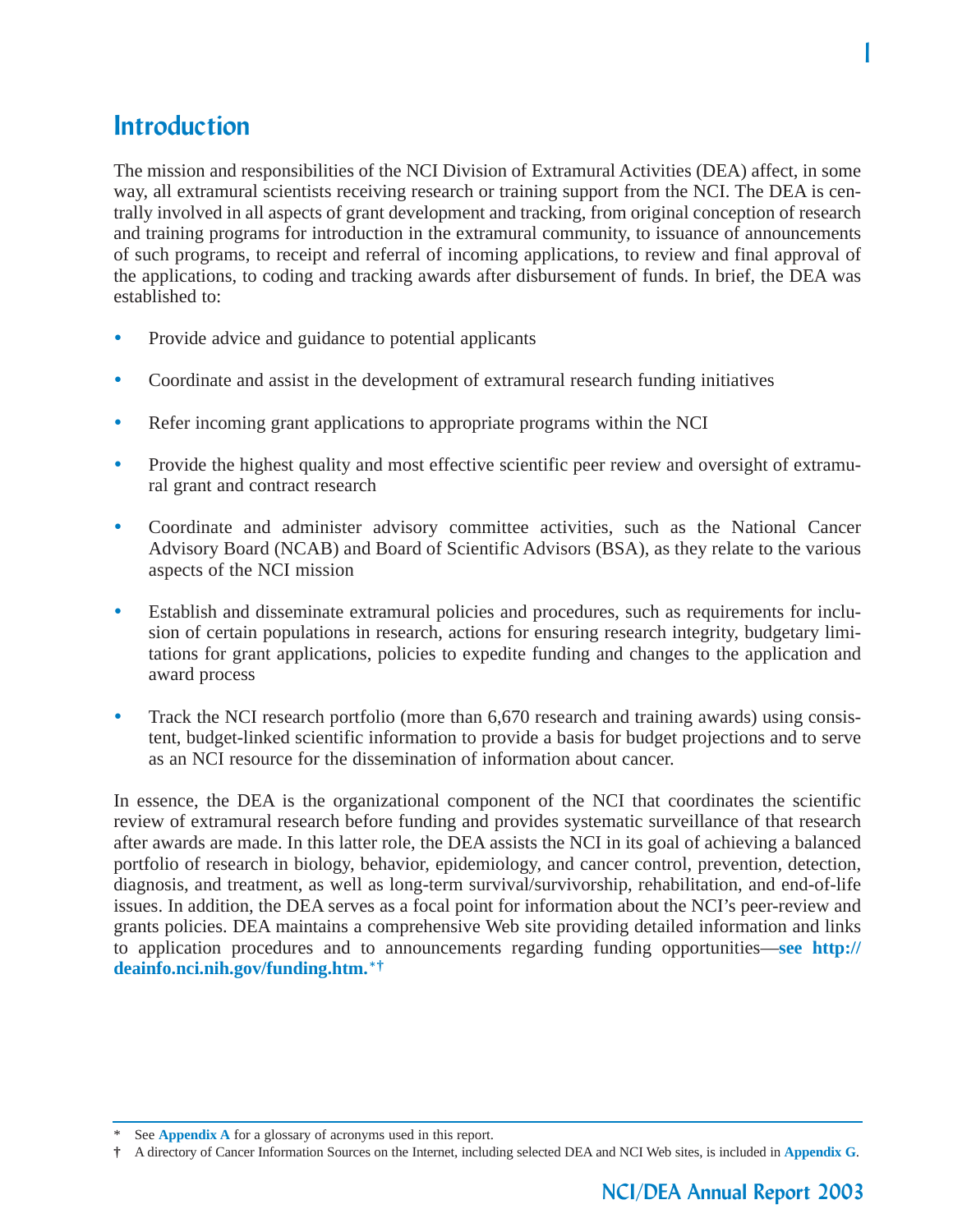2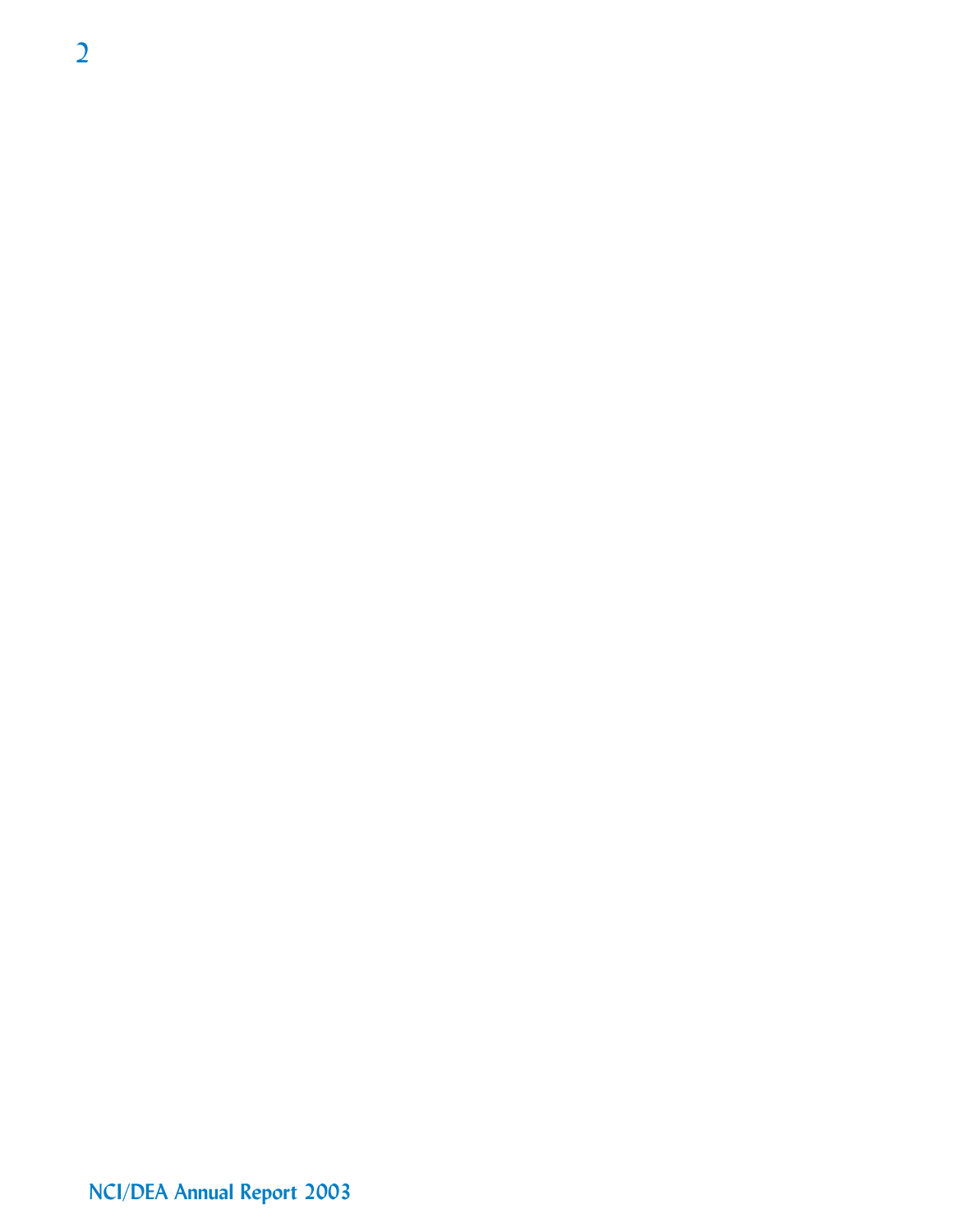# **Grant Referral: DEA as the First Point of Contact with the NCI**

In Fiscal Year (FY) 2003, the NCI received more than 11,000 grant applications for referral (see **Table 1**). These included applications for 50 different types of funding award mechanisms (see **Appendix F**), including Career Development Awards (K awards), Research Program Projects (P01), Cancer Center Support Grants (CCSGs)-[P30], Research Projects (R01), and Small Business Innovation Research (SBIR) Grants (R43/44). During FY2003, the **Program Coordination and Referral Branch** (PCRB) in the DEA was responsible for receipt, referral, and assignment of applications, as well as other program development functions.

The past 5 years have seen a significant increase in grant applications coming to the NCI for referral. The increase in all applications has been 43 percent, while increases in R01, R21, and R03 have been 27 percent, 219 percent, and 73 percent, respectively (see **Figure 1**).



#### **Figure 1. Receipt and Referral of NCI Applications**

All applications submitted to the NIH are assigned to an Institute program and receive a review assignment. Upon receipt of a primary or secondary assignment to the NCI by the National Institutes of Health (NIH) Center for Scientific Review (CSR), the DEA Referral Officer (RO) assigns all incoming applications to one of the 45 NCI extramural research program areas. The RO

### **NCI/DEA Annual Report 2003**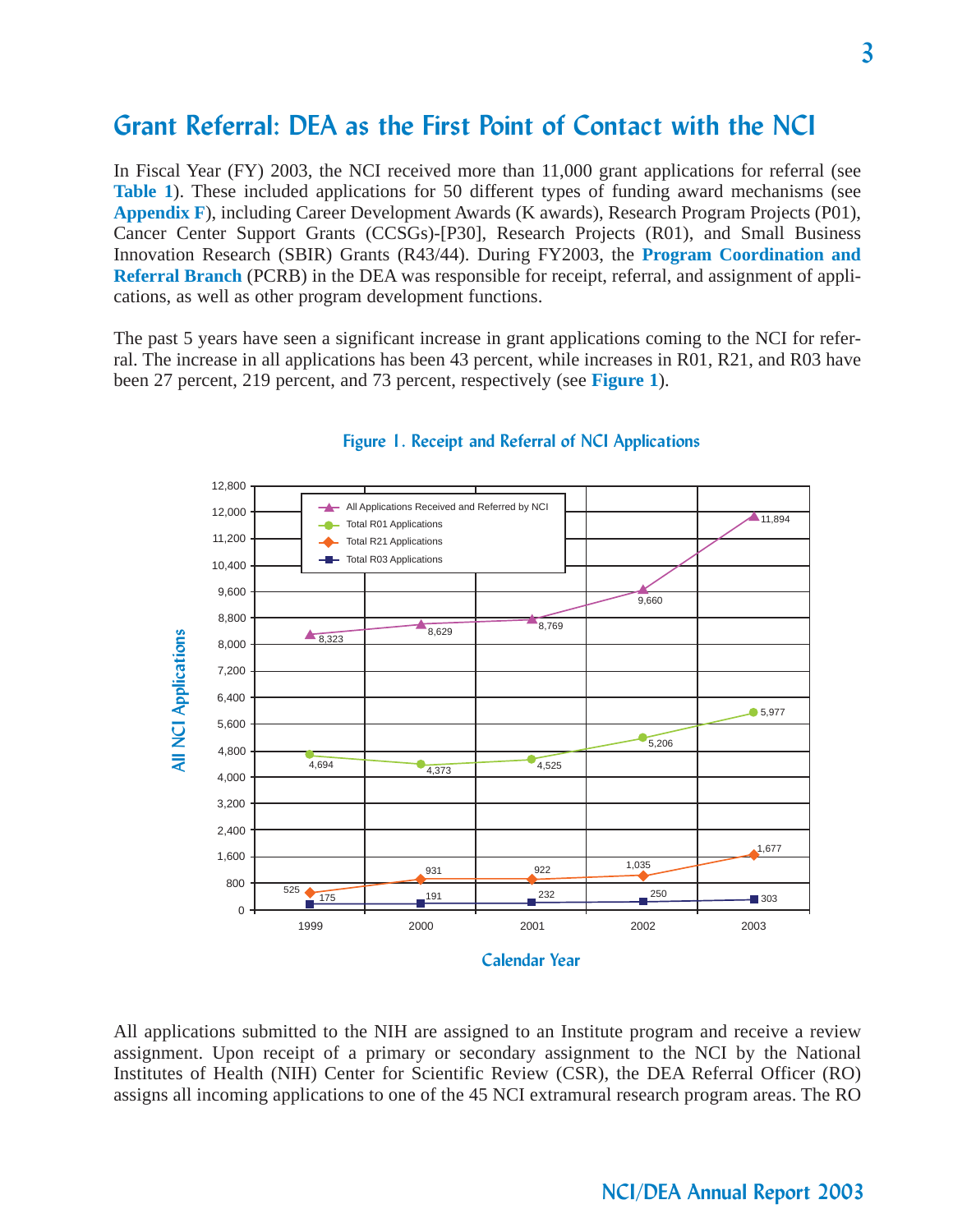also must track, in real time, the review status of all applications assigned to the NCI. The RO distributes all of the applications directly reviewed by the DEA for the NCI. These applications include P01 Program Projects, P30 Centers, P20 Planning Grants, P50 Specialized Centers, R13 Conference Grants, R03 Small Grants, T32 Training Grants, certain R01 Research Project Grants, and U series Cooperative Agreement applications. This includes distribution of advance copies of applications from investigators submitting P01s or responding to Requests for Applications (RFAs) and certain Program Announcements (PAs). These applications are sent to one of the three DEA Review Branches for assignment to individual Scientific Review Administrators (SRAs) and to one of the eight subcommittees of the NCI Initial Review Group (IRG) or to a Special Emphasis Panel (SEP), as described later.

The DEA is often the first point of contact for applicants and the recipient of Letters of Intent from potential applicants for multiproject Program Grants (P01) and Conference Grants (R13). It is also the only point of receipt for distribution to program staff of Research Supplements for Underrepresented Minorities, Supplements to Promote Reentry Into Biomedical and Behavioral Research Careers, Research Supplements for Individuals with Disabilities, and Supplements for the Continuous Umbrella of Research Experience (CURE) program for underrepresented minorities (available for R25, K12, and P30 parent grants).

DEA ROs serve as primary NCI contact persons for members of the extramural scientific community in need of information on a broad range of subjects, including application information, new initiatives announced as RFAs or PAs, and the review process. The ROs also provide "one-stop shopping" for applicants who are uncertain about whom to contact and direct them to appropriate Program Directors or SRAs for information on the status of the review and award of their grants. In addition, the ROs assist members of the extramural community in navigating NIH and NCI Web pages to obtain current information, forms, and guidelines.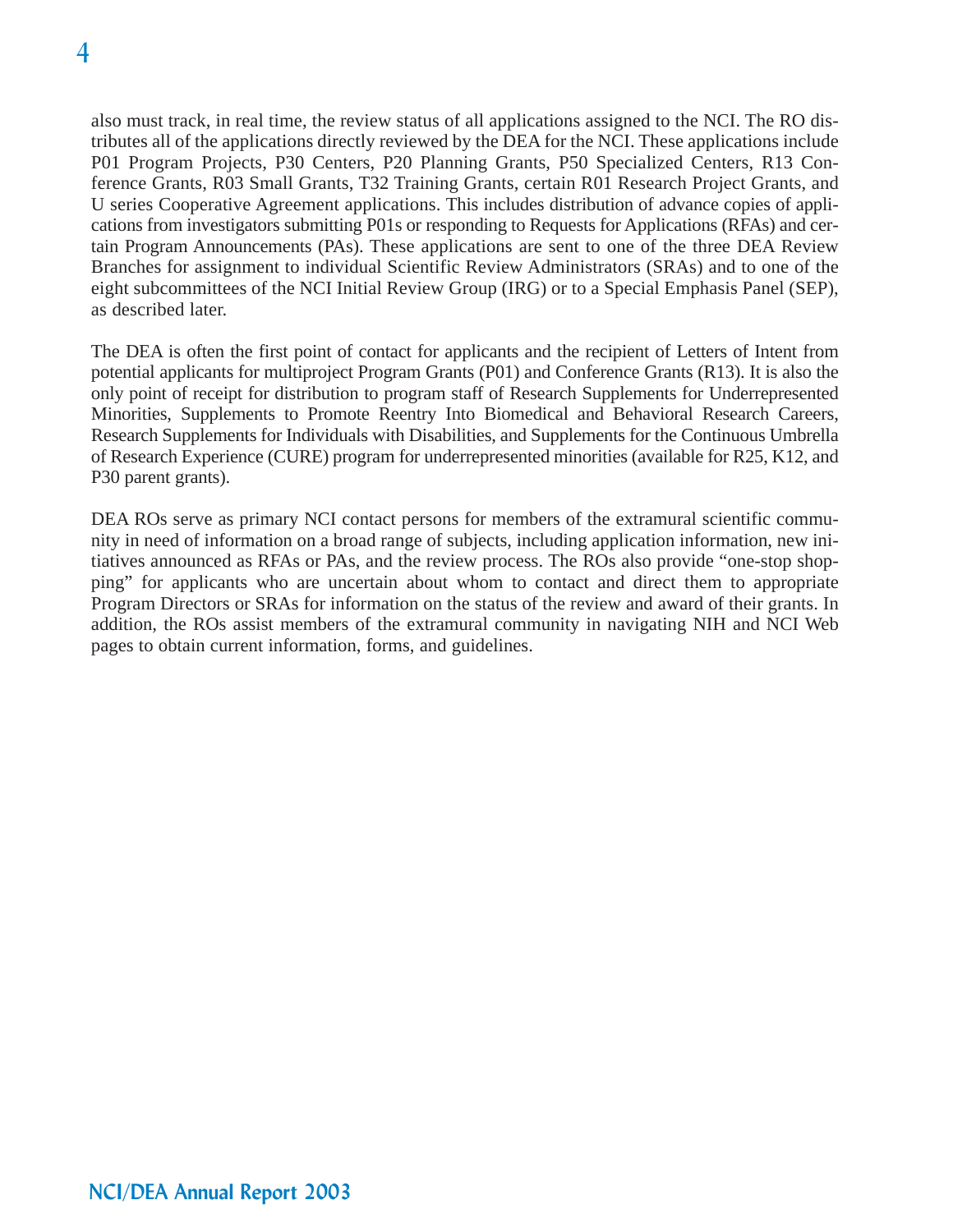# **Peer Review—The Next Step**

Once applications are referred to the NCI and the appropriate program, they must be reviewed. The high caliber of NCI-sponsored research is maintained through peer review and a quality control process in which experts in the field review and score proposals for research. The peer-review mechanism helps ensure that the NCI uses its resources wisely and funds research that has the potential to make a significant contribution to science and medicine. The NCI's extramural programs and activities are funded primarily through peer-reviewed grants and cooperative agreements. Programs that are funded through research contracts are also subject to peer review, including contract-supported projects conducted within the intramural research program.

The dual peer-review system of the NIH consists of two sequential levels of review mandated by statute. The first level of review is performed by either an NIH CSR study section, an NCI Initial Review Group (IRG) subcommittee, or Special Emphasis Panel (SEP) whose primary purpose is to review and evaluate the scientific merit of research grant and cooperative agreement applications. The second level of review for program relevance is conducted by the NCAB.

Most investigators are familiar with the NIH CSR study sections, which have primary responsibility for investigator-initiated Research Project (R01) grants and fellowships. It is less widely known, however, that applications representing more than 50 percent of the NCI's extramural budget are reviewed by groups that are directly formed and managed within the NCI by the DEA. Routing for review to either the CSR or the DEA is usually decided by the choice of award mechanism. In either case, the NCAB, also managed by the DEA, has statutory responsibility to perform the second level of review, which considers additional factors of NCI's mission and relevance.

The NCI has no direct input into the selection of reviewers who serve on CSR study sections. In contrast, members of the NCI IRG are selected by NCI review staff and approved by the Director, NCI, based on their knowledge of the various disciplines and fields related to cancer. The DEAmanaged NCI IRG has eight specialized subcommittees for review of scientific areas. For example: Subcommittee A reviews Cancer Centers; Subcommittee D reviews Clinical Program Projects; and Subcommittee H reviews Clinical Cooperative Groups. (The current charter and membership of subcommittees may be found in **Appendix B** and at the following Internet address: **http://deainfo. nci.nih.gov/advisory/irg.htm**). IRG members are appointed for varying terms of service, which may be up to 4 years on specific subcommittees. SEPs may be formed by the DEA to review RFAs or unique applications. Members of such panels are selected on a one-time, as-needed basis to review specific applications, contract proposals, or proposed solicitations. (Additional information about the NCI SEPs can be accessed at the following Internet address: **http://deainfo.nci.nih.gov/** advisory/sep.htm.) In addition, applications for Cancer Center, Cooperative Group, or Program Project support may require a site visit to the applicant institution by members of the appropriate IRG subcommittee and ad hoc consultants.

Both the SEPs and the IRG advise the Director, NCI, on the scientific and technical merit of applications for grants for research and research training, as well as for research-related grants and cooperative agreements and contract proposals relating to scientific areas that are relevant to cancer. Government-employed SRAs within the DEA manage the scientific review of applications, including the selection of peer reviewers and the overall administration of the peer-review process.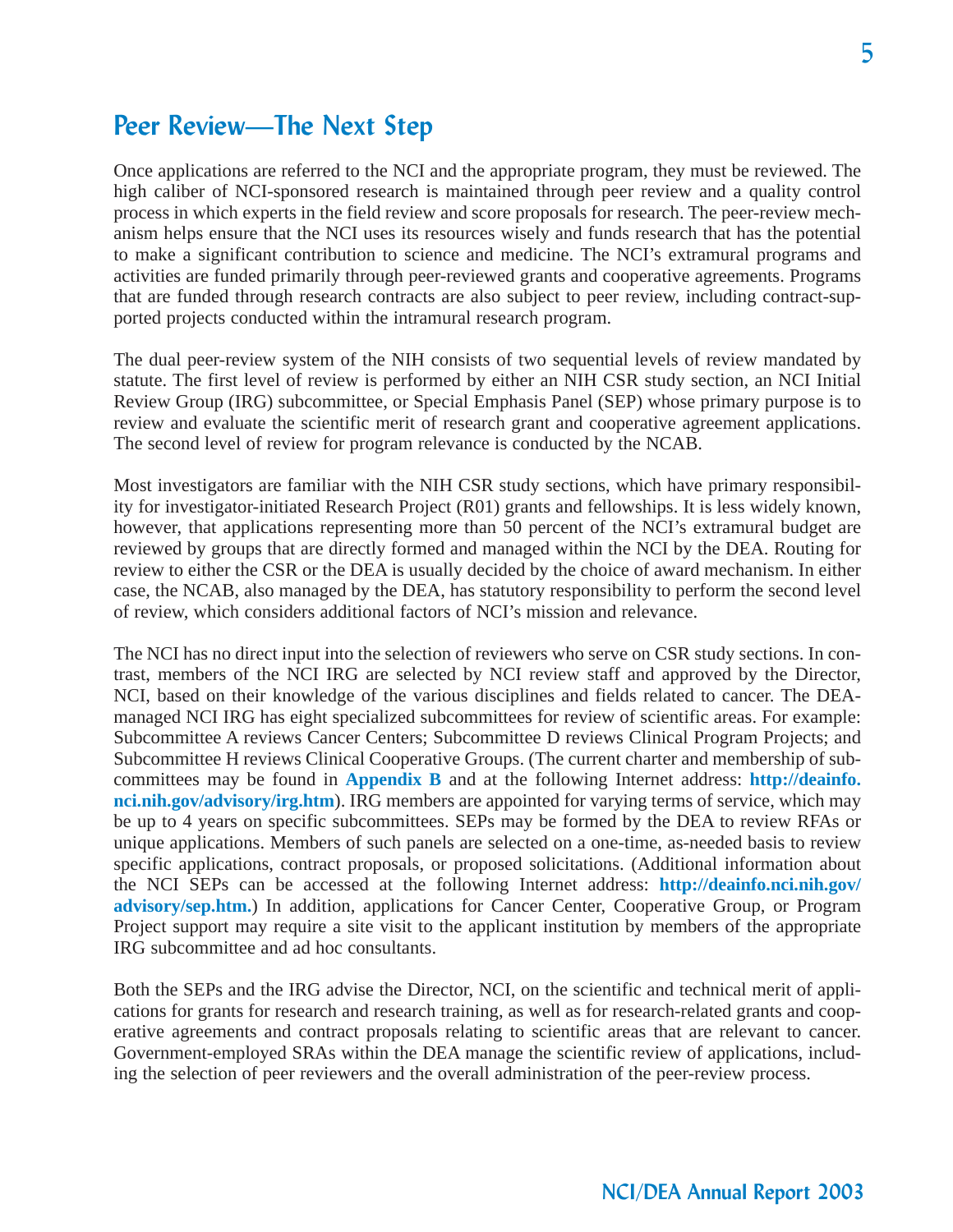**NCI/DEA Annual Report 2003**

In FY2003, the DEA organized, managed, and reported the review of a total of 2,164 grant and cooperative agreement applications (see **Table 2**) and 404 contract proposals (see **Table 17**). Twenty-two meetings of the NCI IRG subcommittees were convened to review and evaluate grant applications of various types (see **Table 3**). In addition, there were 78 SEP meetings for review of grants or contracts, and 186 site visits (43 SEP and 143 IRG).

In FY2003, 2,424 reviewers served on 286 occasions on either the parent IRG subcommittees or SEPs to review applications (see **Appendixes B and C**). Members are selected because they are authorities in relevant fields of biomedical research or because they represent informed consumer perspectives.

#### **Bypass Budget Goals**

Each year, the NCI identifies several broad priority areas that serve as the framework for strategic planning and budget development. **Extraordinary Opportunities for Investment** are areas of discovery that build upon the most important recent developments in knowledge and technology and hold promise for making significant progress against all cancers. **NCI Challenges** are areas of emphasis that focus investment on improving the resources and mechanisms that are available to support research, furthering the preparation of the people needed to conduct research, enhancing access to research information and technology, and maximizing the sharing of discovery and collaboration among researchers and clinicians. The **"opportunities" and "challenges"** are articulated in the NCI Bypass Budget that is sent to the President each year. **For the FY2003 Bypass Budget, the Institute identified the following:**

Six areas of **NCI** extraordinary opportunities (o): # of **RFAs/PARs** 

In addition, eight **NCI challenges (c)** also were highlighted:

As indicated above, in FY2003 these **"opportunities" and "challenges"** translated into a variety of specific RFA or PAR initiatives, not only for academic research centers, but also for the small business community. Depending on the scientific discipline, reviews of initiatives tied to **"opportunities" and "challenges"** are managed and conducted by SRAs in one of the three review branches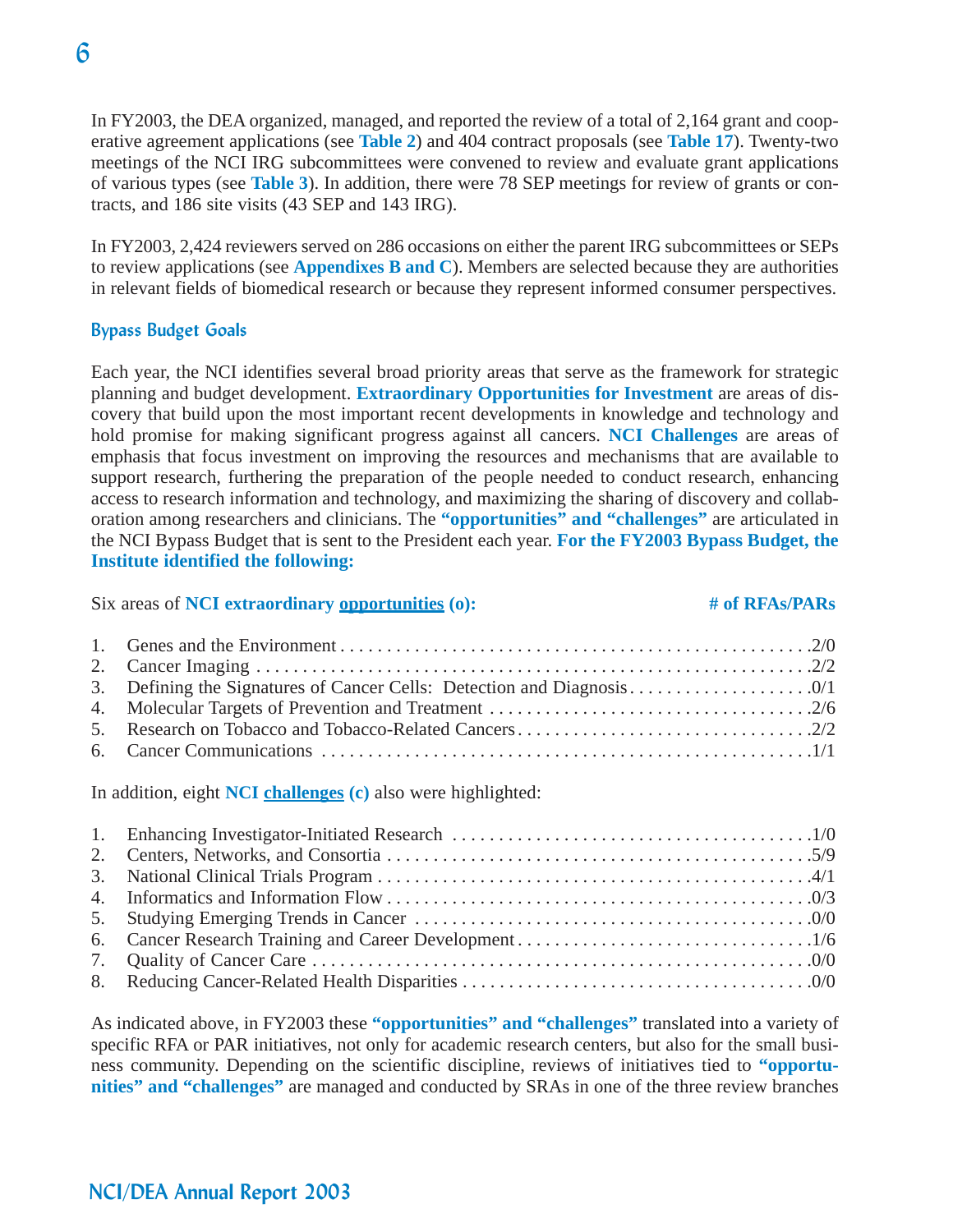of DEA: RTRB, RPRB, and SRLB. These review functions are highlighted in the narrative for each branch that follows and shown in **Tables 10 and 11**.

## *Peer Review Functions*

The review units in the DEA are responsible for organizing, managing, and reporting the scientific peer review of applications for a wide variety of grant mechanisms. Three branches within the DEA manage peer-review activities for NCI-reviewed applications. The **Resources and Training Review Branch** (RTRB) has primary responsibility for review of applications for cancer centers, cancer training and career development, and cancer clinical trials, as well as for managing the corresponding five subcommittees of the NCI Initial Review Group (IRG) (see **Table 3**). The **Research Programs Review Branch** (RPRB), with primary responsibility for review of unsolicited applications for program project grants (P01s), for applications for Special Programs of Research Excellence (SPOREs) in various organ sites, and for conference grant applications. The RPRB also manages the three subcommittees of the NCI IRG that are responsible for review of program project grant applications and the internal NCI R13 Review Committee. These branches are primarily responsible for the peer review of a variety of unsolicited multiproject and career development grant applications (see **Table 2**) and together manage the eight subcommittees of the NCI IRG (see **Appendix B**). The **Special Review and Logistics Branch** (SRLB) organizes and manages peer review primarily for grant applications in response to specific RFAs, Program Announcements with special receipt dates and Institute review (PARs), and contract proposals submitted in response to specific Requests for Proposals (RFPs); all of these reviews are conducted by the SEPs. The review units in the DEA prepare the summary reports of the evaluations and recommendations for each site visit or review committee meeting and distribute these reports to program officials, the NIH data management system, and NCI's Records Management Center. Details of the summary statements also are provided to the NCAB, as required. Each primary Principal Investigator applicant receives a report in the form of the summary statement.

Many of the reviews conducted by the RPRB and the RTRB involve complex, multidisciplinary applications. The review format for these applications usually involves a two-tier review. The first tier of the review is usually either a site visit to the applicants' institution, an applicant interview in the Washington, DC area, or a teleconference by an expert review panel; these provide an opportunity for the reviewers to question the applicants directly to clarify issues in the application, thereby enhancing the review process. The review panel members prepare a draft review report, which is then considered, along with the application, by the relevant subcommittee of the NCI IRG. Five of the eight NCI subcommittees of the NCI IRG serve as the "parent committees" for final scoring of applications after expert panel reviews: Subcommittee A is the "parent committee" for Cancer Center Support Grant (P30) applications; Subcommittees C, D, and E are the "parent committees" for Program Project (P01) grant applications; and Subcommittee H is the "parent committee" for review of Cooperative Clinical Trials (primarily U10) applications. The other three subcommittees, Subcommittees F, G, and I, review all of the career development, training, and education grant applications submitted to the NCI.

During FY2003, the eight subcommittees of the NCI IRG reviewed a total of 757 applications of various types with requests for a total of \$511,104,255 in direct costs for the first year, and more than \$2,732,860,191 billion for all years (see **Table 3**). The FY2003 workload of the subcommittees therefore represents an increase of approximately 13 percent in the number of applications reviewed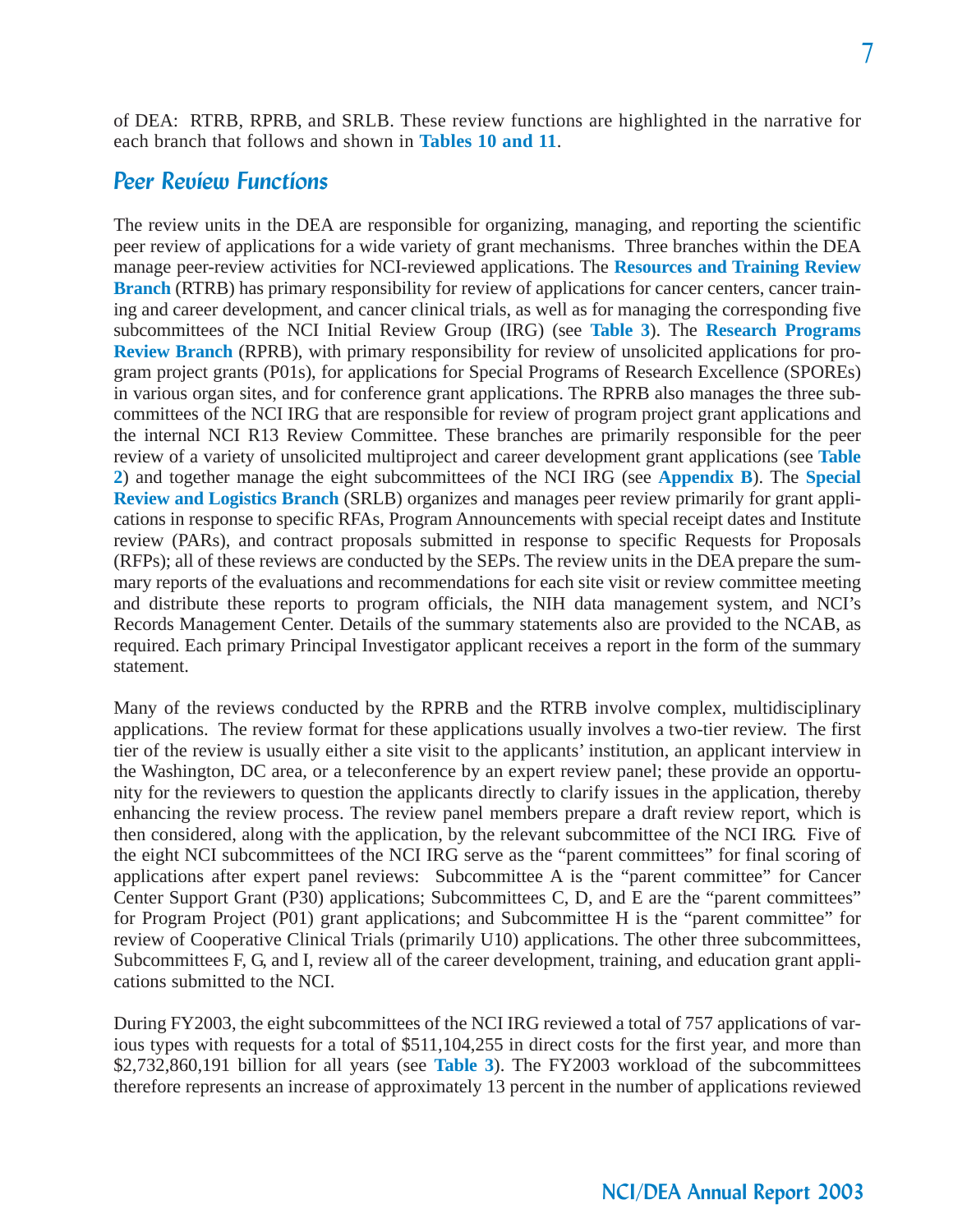by the subcommittees, due mainly to the increased number of program project applications for Subcommittee C and career development applications for Subcommittees F, G, and I.

#### **Research Programs Review Branch**

A significant proportion of the effort of the **Research Programs Review Branch** during FY2003 was associated with the review of unsolicited P01 applications. The SRAs in the RPRB organized and managed the review of 135 new, recompeting, amended, and supplemental P01 applications (see **Table 4**). This represents a 15 percent increase over the number of P01 applications in FY2002, and continues the growth trend in P01 workload that NCI has seen since 1999 (see **Figure 2**). The 135 applications requested more than \$280 million in direct costs for the first year (see **Table 6**), an 86 percent increase over the P01 budget requests in FY2002. There were 123 program project applications reviewed by IRG Subcommittees C, D, and E, the three P01 subcommittees of the NCI IRG, and 12 were reviewed by Special Emphasis Panels, due mainly to member conflicts with the IRG. Seventy-three of the reviews involved site visits for new and recompeting applications (see **Table 5**). In all, about 1,500 reviewers with expertise from the most basic cellular and molecular biology to the most clinical cancer research areas were required for all of the individual P01 review panels organized by RPRB SRAs.

During FY2003, the RPRB successfully continued several initiatives to improve review procedures for applications for program projects. The Deputy Chief of the Research Programs Review Branch, who is the P01 review coordinator for the DEA, and the SRAs for the IRG Subcommittees (C, D, and E) responsible for program project review, organized the third annual joint orientation session for new members of the committees in late July 2003. An orientation notebook, with policies, procedures, suggestions, and case studies, was provided for each new subcommittee member. This new member orientation was followed by a plenary session of all of the reviewers on these three subcommittees; this session featured several exercises, led by the subcommittee SRAs, which were designed to help the reviewers establish consistent scoring calibration standards that are applicable across the three committees, regardless of scientific discipline. The outcomes of this plenary session were more consistent review practices and scoring patterns across the three subcommittees and, therefore, better information for NCI program staff to base funding decisions for program project applications. This is important, because support of P01s accounted for approximately 11 percent of the entire NCI extramural budget in FY2003.

During FY2003, RPRB senior staff and SRAs also were key participants in the NCI P01 Working Group. As the P01 review workload reached record levels, this group was convened by DEA with representation from DEA and the four NCI extramural program Divisions, to consider review options for P01s for the future that would conserve reviewer time and effort, decrease the total number of reviewers required for the review panels, improve scoring consistency, decrease scoring compression, and reduce NCI costs associated with P01 review. RPRB staff first surveyed the members of the three P01 review subcommittees and NCI program directors with significant P01 grant portfolios to identify the most important factors in peer review of P01s. There was overwhelming consensus among both reviewers and program directors that the expertise of the reviewers, the ability of the reviewers to meet together face-to-face, and the ability to ask questions of the applicants, were the most important aspects of the P01 review process.

The P01 Working Group considered two options, streamlined site visits and clustered review of P01 applications, in depth. The streamlined site visit format included a set amount of time for presenta-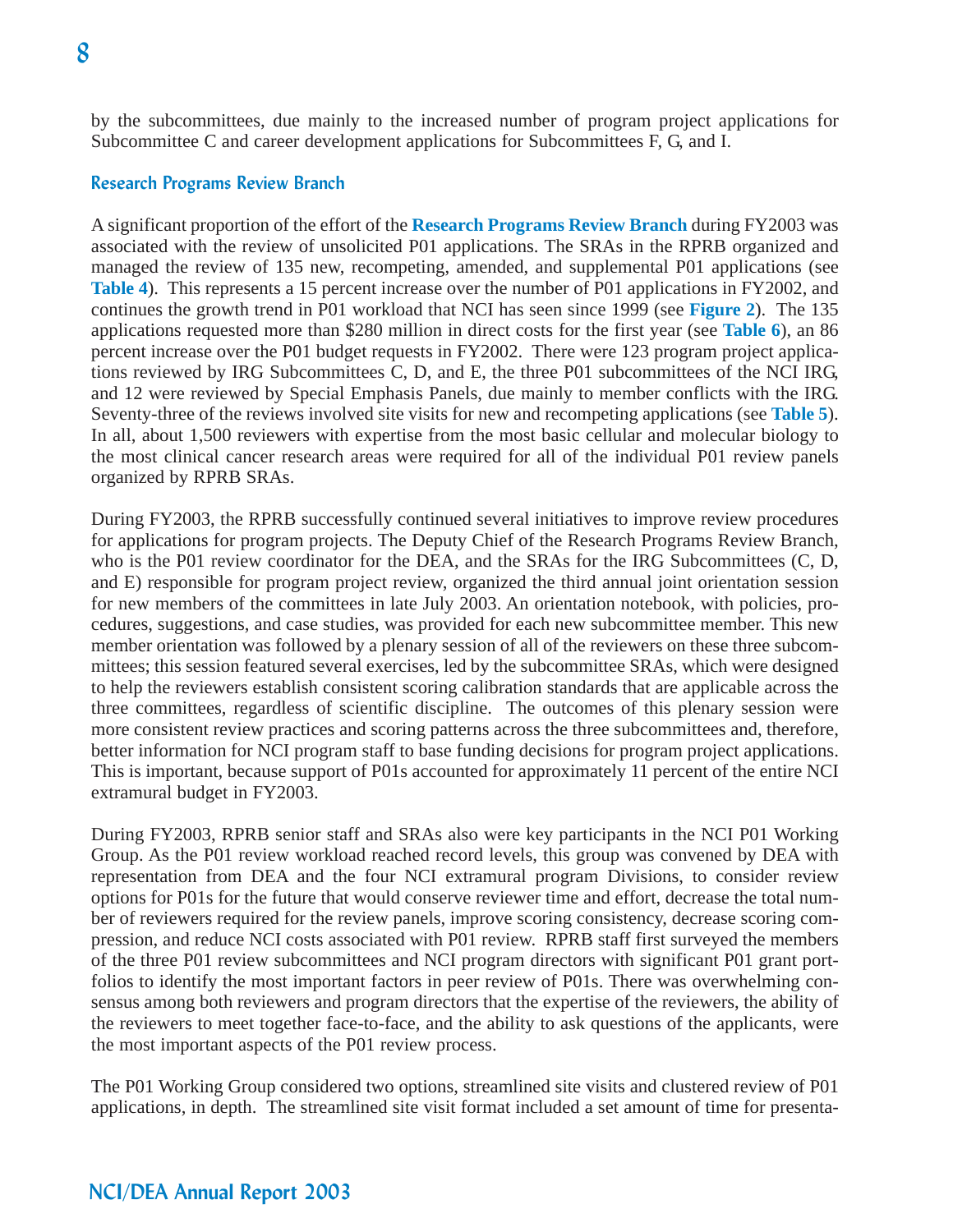tions by applicants and questions by reviewers for each project and core proposed, and theoretically allowed many of the site visits to be concluded in a day and a half. RPRB staff developed a streamlined agenda for P01 site visits, and pilot tested it for all site visits for the May 2003 NCAB review cycle to prove feasibility.

The cluster review option involves review of two to four P01 applications on closely related topics by one review panel constituted with appropriate expertise; the review panel meets together and contacts each applicant group by teleconference to ask questions, but site visits and formal presentations by applicants are discontinued. To address the feasibility of clustering applications, RPRB SRAs performed retrospective and prospective clustering exercises with P01 applications submitted for five consecutive NCAB review cycles. In addition, RPRB SRAs also conducted a pilot cluster review of three P01 applications proposing similar drug discovery research, and then surveyed the reviewers and program staff afterward to determine their satisfaction with the process. RPRB staff also modeled the impact of adopting each of these potential review options on the number of reviewers required and review costs.

Although the streamlined site visit option saved reviewer time at most site visits, and was actually adopted as the standard for site visits for the rest of FY2003, it would not reduce the number of reviewers required, improve scoring consistency across review panels, or address scoring compression. The cluster review model addressed all of these issues more effectively. The analysis was presented to the P01 Working Group members, and culminated in a recommendation by the Working Group to implement a 1-year trial of clustered review of P01s beginning with the February 1, 2004, P01 application receipt date. This recommendation was approved by the NCI Executive Committee in late July 2003, and was presented to the NCAB at its September 2003 meeting. As FY2003 came to a close, RPRB SRAs therefore were revising the NCI P01 Guidelines and all P01 review instructions in preparation for implementing the new cluster review format in FY2004.

During FY2003, RPRB also had responsibility for the peer review of the applications received for the NCI Special Programs of Research Excellence (SPORE) program. These large, complex multidisciplinary P50 research center applications focus on translational research directly applicable to human disease in various organ sites. The SPOREs address the **NCI Challenge for Centers, Networks, and Consortia** by supporting multipronged approaches to cancer research in various organ sites. During FY2003, the RPRB organized and managed Special Emphasis Panels for the review of a total of 57 SPORE applications for research in leukemia, myeloma, genitourinary, prostate, lung, pancreatic, skin, ovarian, and breast cancer. These 57 applications requested almost \$138 million in direct costs for the first year of support. As shown in **Figure 2**, the number of SPORE applications reviewed by RPRB has grown by 470 percent since 1999 as awards in new organ sites were added, but is beginning to level off as the program has almost reached its target number of awards and the NCI prepares for smaller budget increases in the future. The SRAs who organize the SPORE reviews routinely conduct orientation conference calls with all of the reviewers before the applications are sent to the reviewers to explain the special features of the SPORE program and the special review criteria for SPORE applications. Two RPRB SRAs also were key participants, with SPORE program staff in the NCI Organ Systems Branch, in planning and facilitating the annual SPORE Investigators Workshop.

During FY2003, the RPRB also continued to conduct the reviews for R13 applications for support for a wide variety of scientific conferences. The Chief of the RPRB organized the review of 76 applications by the NCI R13 Review Committee, which is composed entirely of NCI extramural staff.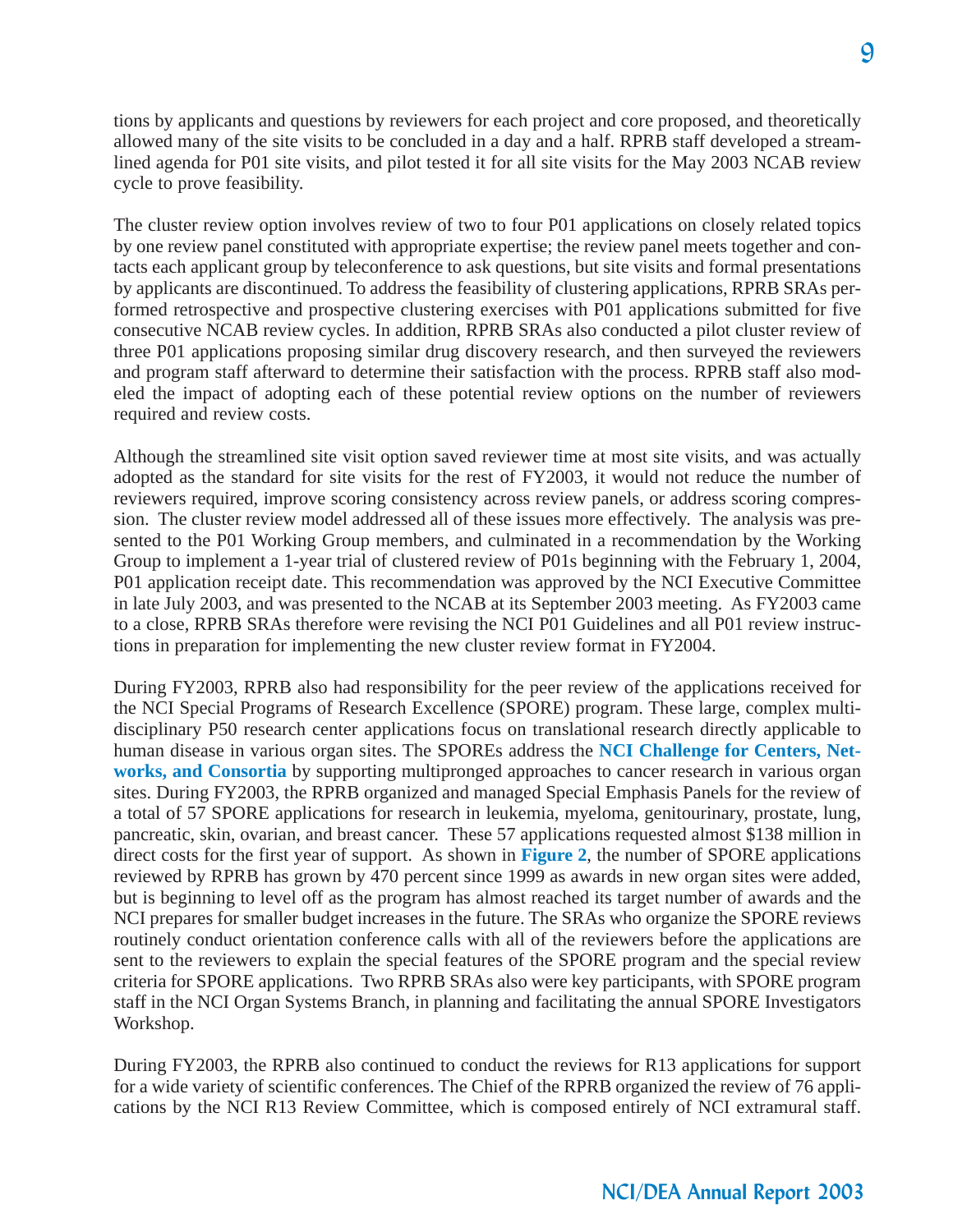

#### **Figure 2. Number of P01 & P50 (SPORES) Applications Reviewed, 1999-2003**

This committee uses an innovative "virtual review" format to accomplish an accelerated review of the conference grant applications four times a year, so that conference organizers can plan more effectively. The 18 percent reduction in the number of R13 applications that were submitted for review in FY2003 compared to FY2002 largely reflects the aggressive outreach efforts of the Chief, RPRB, to educate the applicant organizations supporting conferences that NIH policy had changed to allow multi-year requests for support of established annual and biennial conferences. Therefore, rather than submitting applications to support such conferences every year, the organization can save time and effort by submitting a request for support for 5 years.

DEA also maintained a leadership role in the design and implementation of the Peer Review Module of the new, central NIH extramural database, called IMPAC II, during FY2003. The Chief of the RPRB, an SRA from the SRLB, and a support staff member from the RPRB served on the IMPAC II Review Users' Group (RUG) to test new programming for uploading final summary statements into the database. An RPRB SRA served on the task force to design and test a new Internet-assisted review module that will be part of IMPAC II. This module allows reviewers to log in through the NIH eRA Commons and post their preliminary critiques and preliminary scores on a secure Web site prior to the review meeting. This system allows reviewers to preview the other critiques for their assigned applications and helps to focus the discussions during the review meeting more effectively. In addition, an RPRB support staff member continues to serve on the trans-NIH User Group for the Committee Management (CM) Module in the new NIH IMPAC II database system, and on the working group designing a Web-based upgrade to the CM module. The CM module is a critical element in preparing for and reporting on peer reviews, and the User Group has identified resolutions for problems and suggested several enhancements to the system.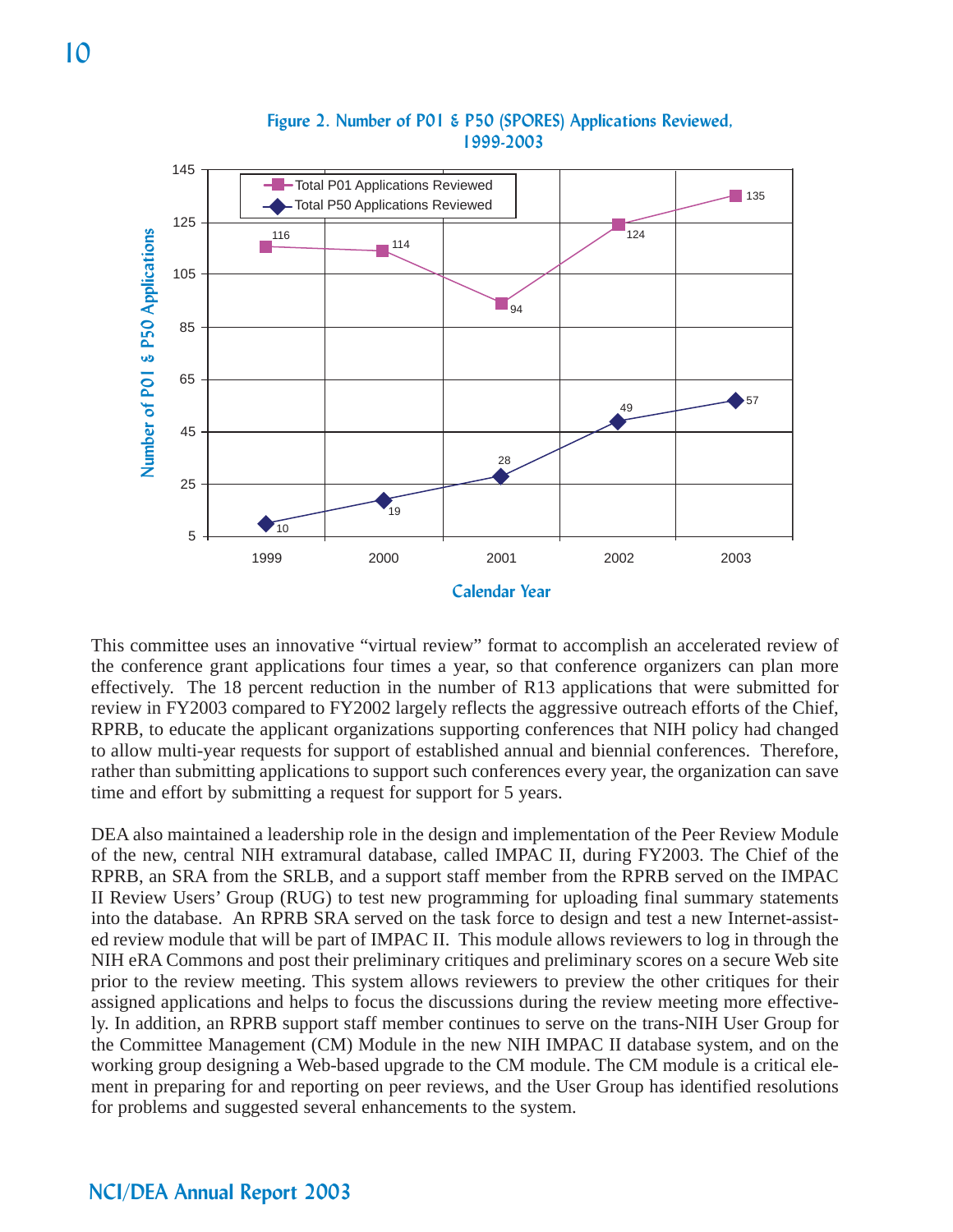Finally, RPRB staff contributed substantively to both NIH-wide and NCI DEA management studies and initiatives. During FY 2003, the NIH initiated its first two large competitive-sourcing studies, as required under OMB Circular A76: extramural support and facilities management. The Chief of the RPRB served on the small team of senior NIH staff that developed and wrote the functional requirements, quality and timeliness standards for the competitive-sourcing study of support for all extramural program, review, and grants management offices at the NIH. This study involved the work performed by more than 950 Full-Time-Equivalent government and contractor support staff and was completed in less than one-half of the usual time. The resulting performance work statement was included in the Request for Proposals, which was the basis for both the government staff's Most Efficient Organization proposal and for outside contractors to bid on the important support functions that allow all NIH Institutes to accomplish their missions.

#### **Resources and Training Review Branch**

The **Resources and Training Review Branch** (RTRB), which administers five NCI IRG subcommittees (A, F, G, H, and I), has the responsibility for multidisciplinary cancer centers, cooperative clinical trials, institutional training and education grants, and career development awards. Staff members from this branch also participate in the review of other funding mechanisms within the DEA.

The reviews conducted by the committees within RTRB are of two types. For the complex, multidisciplinary applications, such as cancer center support grants (P30s) and multi-institutional clinical trial cooperative group statistical center cooperative agreements (U10s), the review format generally involves a two-step initial review. The first step of the review has involved either a site visit to the applicant institution or a presentation to a committee in the Washington area. Each group of experts serves as a fact-finding body to update the application and to clarify issues in the application based on discussion with the applicants. This first committee prepares a draft report that is presented, together with the full application, for discussion, evaluation, and final scoring by the appropriate parent committee; NCI IRG Subcommittee A for cancer centers and Subcommittee H for clinical trials. The U10 applications for support of the operational aspects of the clinical trial cooperative groups are reviewed by applicant interview at the parent committee meeting, which eliminates a separate trip for reviewers and, thus, reduces the reviewer burden. Scoring by a parent committee provides for a more uniform evaluation of applications than scoring by individual review teams.

Shortly after his appointment as NCI Director, Dr. von Eschenbach established a P30/P50 Working Group composed of leaders of the cancer research community, who are sensitive to issues facing both peer reviewers and applicants. The purpose of the Group was to study the P30 Cancer Center Support Grant (CCSG) together with the P50 SPORE award to determine how to continue supporting these important methods of funding translational research in a more restricted funding environment. A final report was presented to the NCAB in February 2003, and included some recommendations for reducing the burden on applicants and reviewers by decreasing the number and duration of site visits for cancer centers. RTRB staff members who were involved in the review of P30 applications have discussed possible means of implementing these recommendations. In addition, the SRA for Subcommittee A made a presentation to the Cancer Centers Administrators' Forum to obtain further input on ways to streamline cancer center reviews. Implementation of any changes in response to the Working Group Report awaits the development of an implementation plan. RTRB review staff have instituted some modifications to the review process to reduce the burden on peer reviewers, including poster sessions for shared resource presentations, uniform time limit for individual program presentations, staff selection of protocols for review, and simplified review of core budgets. The SRAs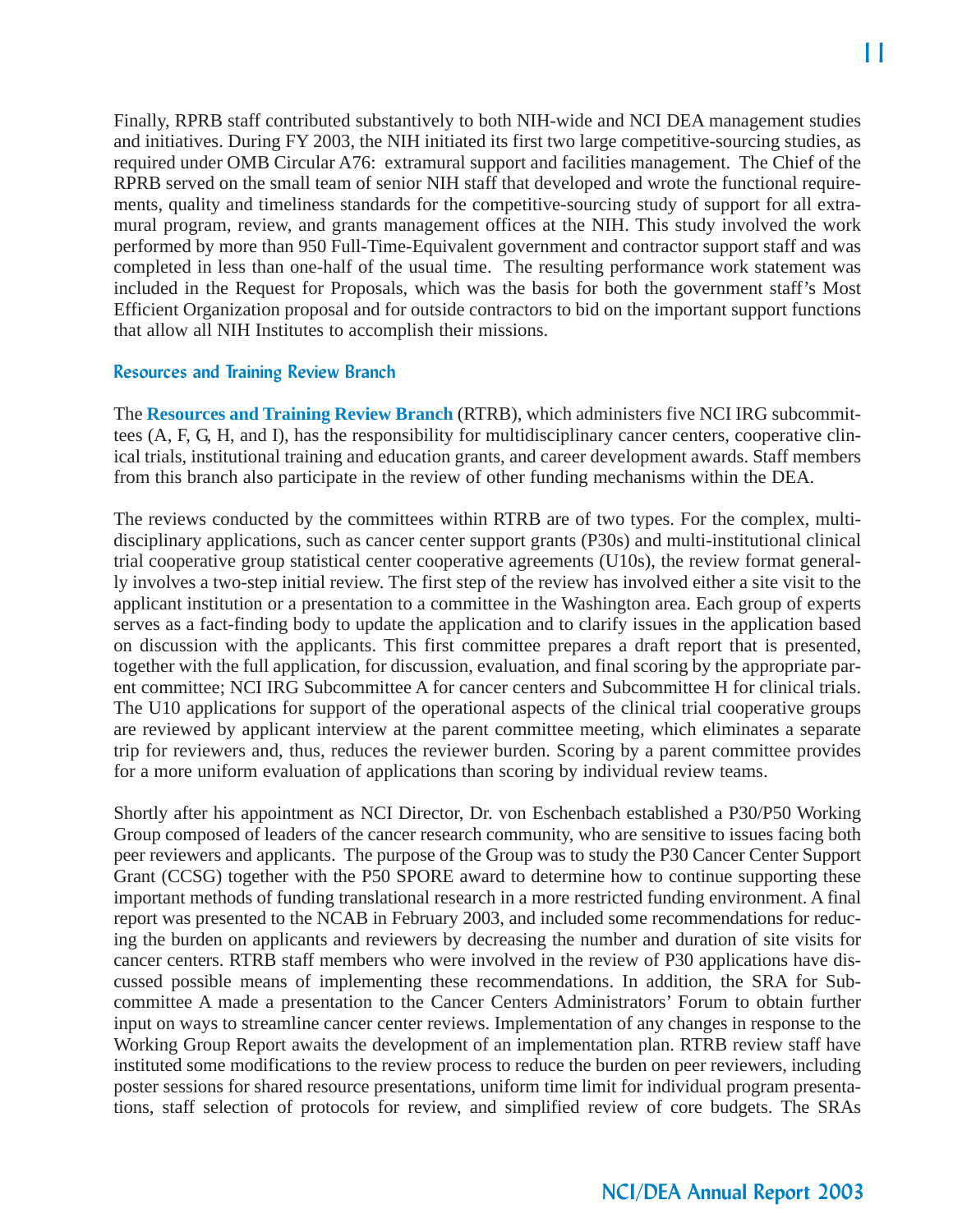involved in CCSG review will continue to interact with staff of the Cancer Centers Branch and will be involved in the process for implementating the recommendations of the Working Group to help revise the Guidelines, and improve the review of CCSG applications, while maintaining the rigor needed for this important program. Review staff worked with staff of the Cancer Centers Branch on modifications of the existing Guidelines for the CCSG, issued in September 2003, to incorporate clarifications of language and changes in NIH policy.

During 2003, Subcommittee A reviewed 11 CCSG applications and 6 Cancer Center P20 Planning Grant applications that fall within the focus of the second **NCI Challenge for Centers, Networks, and Consortia.**

In September 2002, the NCI Office of Centers, Training, and Resources, Cancer Centers Branch, and the National Institute on Aging (NIA) Geriatrics Clinical Oncology Program, Geriatrics Branch, announced the availability of planning and development grants, through RFA CA-03-504, to develop and establish formal programs directed at the aging/cancer research interface within the NCI-designated Cancer Centers. The purpose of the research solicitation was to expand the capacity of the NCI-designated Cancer Centers to engage in research that concentrates on aging- and age-related aspects of human cancer in persons 65 years and older, which is the age group at highest risk for cancer as well as that in which the major tumors primarily occur. In response to the Request for Applications, Planning and Development (P20) Grants Integrating Aging and Cancer Research in NCI-Designated Cancer Centers, 24 applications were received. These applications were evaluated by a multidisciplinary Special Emphasis Panel review team, consisting of 33 members with clinical, basic science, and population-based research expertise in cancer and/or aging research. Subcommittees F and G had been reviewing all education, training, and career development grant applications within the DEA. These applications include a large number of different funding mechanisms divided between Subcommittee F (T32, K01, K08, K22) and Subcommittee G (R25, K05, K07, K22, K23, K24). Each of these sets of applications was reviewed in one meeting by the chartered committee supplemented by temporary reviewers with appropriate expertise to ensure that every application is evaluated by experts in its field.

The number of institutional training grant and individual career development applications being reviewed continued to grow (see **Figure 3**). Between 1999 and 2003, the number of career development applications reviewed in DEA increased by 56 percent (261 to 417), while the number of training and education grant applications increased 20 percent (136 to 165). The first-year direct costs for these applications similarly increased from \$23.9 million in 1999 to \$48.4 million in 2003 for career development and from \$26.1 million to \$50.0 million in 2003 for training and education. This is due, in part, to the increased number of mechanisms available and to the increased information disseminated about them. To reduce the burden on the Subcommittee F reviewers, who had an extremely high number of applications at each review meeting, a third committee was formed. To provide for continuity in process and scoring, the membership of the existing Subcommittee F was split between the ongoing Subcommittee F and the newly formed Subcommittee I. Similarly, the review responsibilities were divided so that Subcommittee F now focuses on T32 and K01 applications and Subcommittee I focuses on K08 and K22 applications. The number of applications continues to grow demonstrating the wisdom of creating the new committee. In addition, the number of applications submitted to Subcommittee G has reached new highs increasing by 21 percent from FY2002 to FY2003, creating a severe review load for the members of the committee. RTRB staff are exploring ways to address this issue.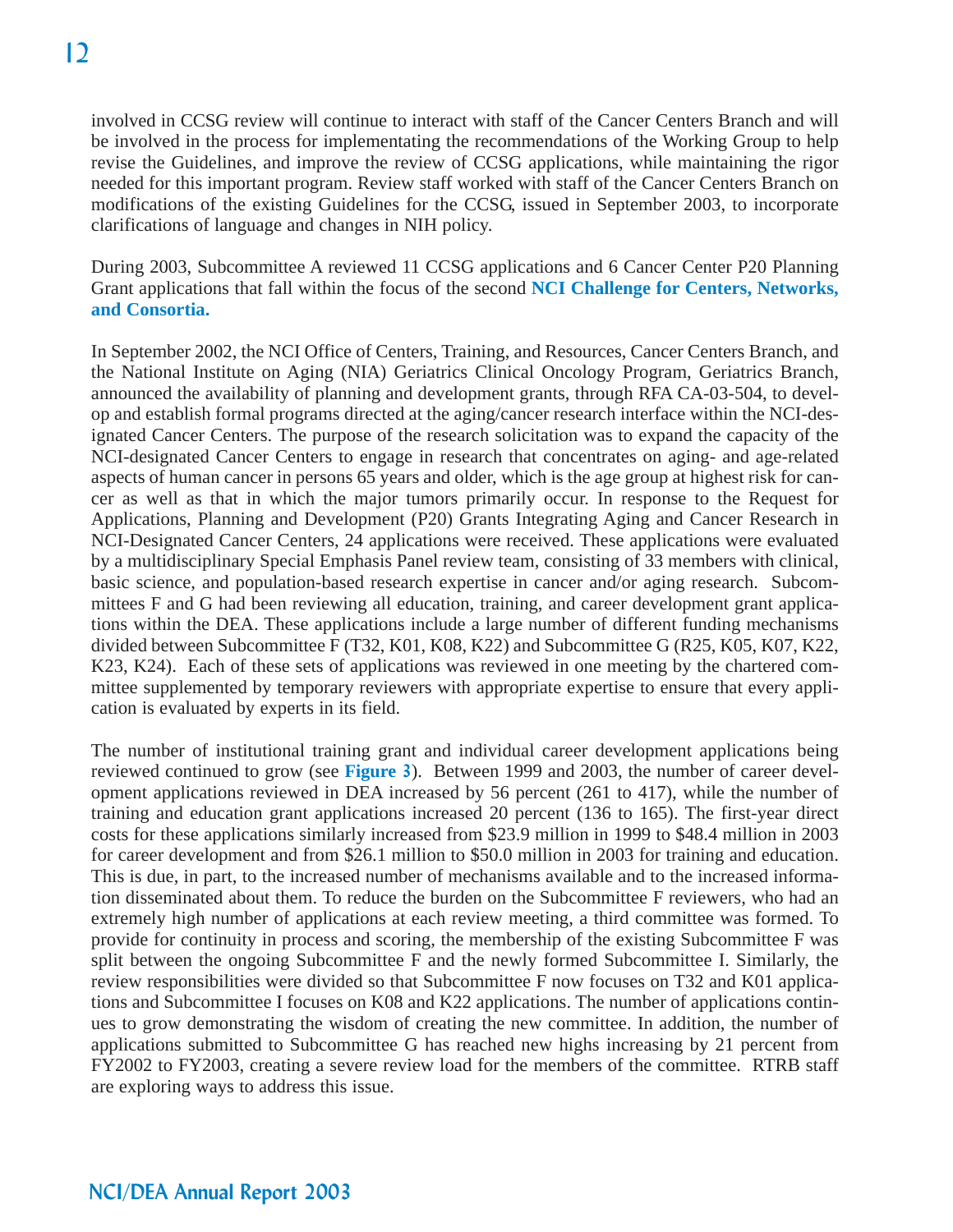

#### **Figure 3. Number of Career Development (CD) and Training and Education (T&E) Applications Reviewed, 1999-2003**

The many applications for training, education, and career development awards support the **NCI Challenge for Cancer Research Training and Career Development.** It is of particular interest to note that among the applications reviewed are those that were submitted in response to four ongoing initiatives for minority candidates, clearly within the **NCI Challenge for Reducing Cancer-Related Health Disparities.**

Another issue of concern with regard to the applications reviewed by Subcommittees F and G was the compression of scores. This made it more difficult for funding decisions to be made because many applications received scores that were very close to each other. In addition, it was misleading to applicants because scores that appeared numerically to be very favorable may in fact have been ranked in a low percentile of all the applications of its type. To address this concern, a new scoring paradigm was developed in which reviewers were asked to rate, across the full rating scale, each application on its merit relative to the full population of applications of its type. Reviewers also were encouraged to rate as unscored any application that they judged to be in the lower half of applications of its type. These unscored applications received the reviewers' comments, but the meeting duration was shortened by not discussing them at the meeting. Using these new procedures, the median score for the committees improved significantly, with a fuller range of scores used. Fewer applications were rated as better than 150, and a sufficient number were rated as unscored to reduce the meeting's length.

The SRA for Subcommittee H (Clinical Cooperative Groups) continues to work closely with the staff of the Clinical Investigations Branch of the NCI Clinical Trials Evaluation Program (CTEP) to update the Clinical Trials Cooperative Group Program Guidelines. All the activities of this subcommittee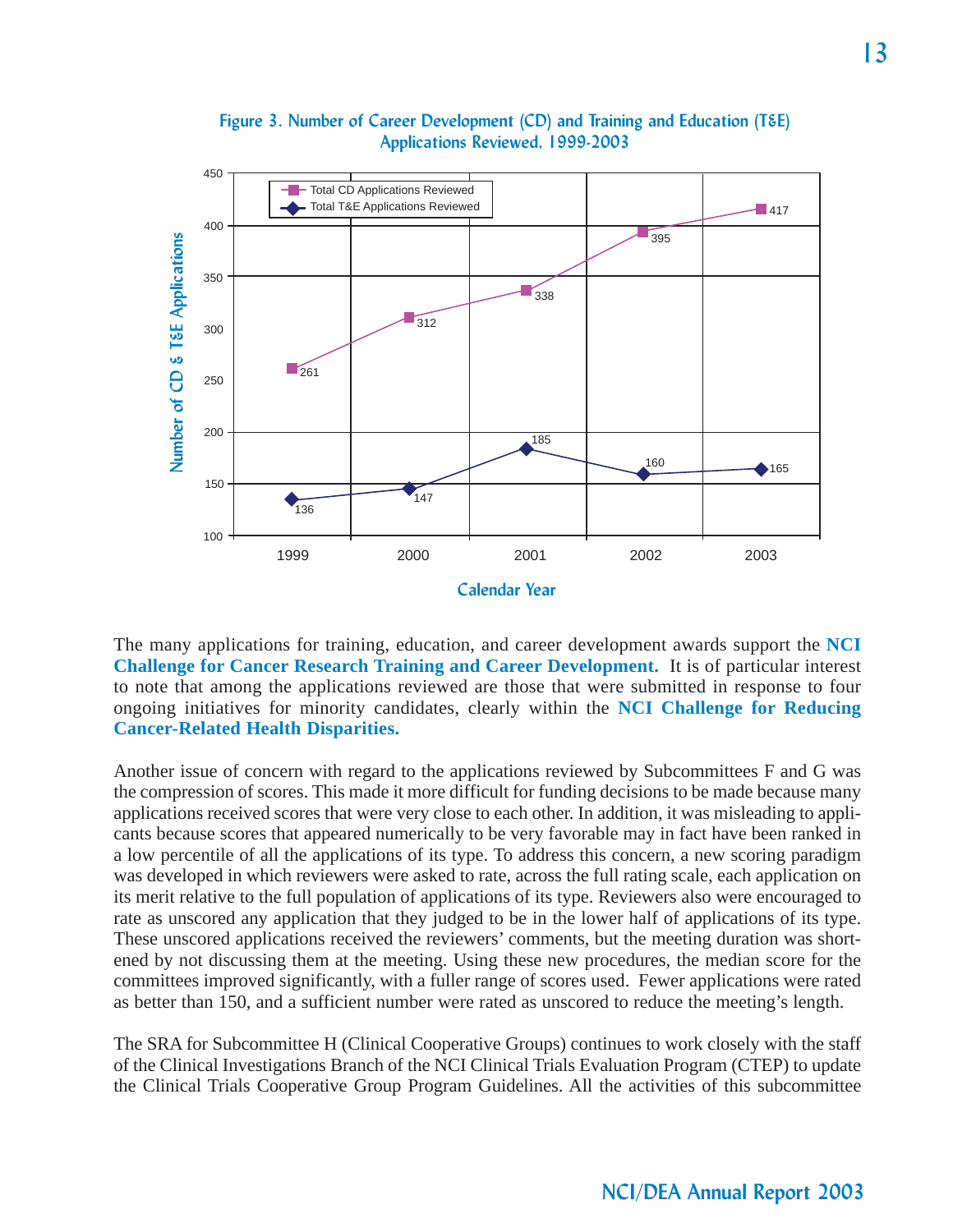### support the **NCI Challenges for the National Clinical Trials Program and Improving the Quality of Cancer Care.**

To reduce the reviewer burden of the prior review format, the SRA has been actively involved in the pilot of a new review format for the Clinical Cooperative Groups. The pilot review format involves a direct presentation by the group under review to Subcommittee H, after an onsite review of their statistics and data management centers. The pilot was viewed as a success by all parties: reviewers, applicants and NCI program staff. Financial evaluation of the pilot project is underway.

During this year, four competitive Clinical Cooperative Groups were reviewed, and components/ committees from two other Clinical Cooperative Groups that had received less than excellent evaluations at their initial review were evaluated.

#### **Special Review and Logistics Branch**

The **Special Review and Logistics Branch** (SRLB) has a prominent role in the outcome of NCI **opportunities and challenges,** because it organizes and manages peer review primarily for grant applications submitted in response to specific NCI RFAs and most special PARs, as well as for contract proposals submitted in response to specific Requests for Proposals (RFPs); most of these reviews are conducted by SEPs.

Following approval by the NCI Executive Committee and BSA (unlike RFAs, PAs are not approved by the BSA), program staff—assisted by the Program Coordination and Referral Branch—generate the initiatives that are published in the *NIH Guide for Grants and Contracts.*\* In an RFA, a specific, published dollar amount is set aside by the Institute, while in an Institute PAR (Institute Reviewed Program Announcement) there is no dollar set-aside and no requirement for BSA review. **Tables 7** through **12** summarize the NCI RFAs, PAs, and PARs published and the RFAs and PAs reviewed by DEA in FY2003. SRLB reviewed the RFAs identified in **Table 10. Tables 11 and 12** represent those applications submitted in response to PAs or PARs, the review of which is shared by SRLB, RPRB, and RTRB. In these tables, the title of the initiative is tied to one of the specific **opportunities (o) or challenges (c)** identified on page 6.

In February 2003, the NCAB concurred with the review results of 26 SRLB-reviewed initiatives, 22 of which were directly related to the Bypass Budget; in June 2003, 18 of 20 RFA/PAR initiatives were related to the Bypass Budget; and in September 2003, 29 of 36 RFA/PAR initiatives were related to the Bypass Budget. SRLB professional staff contacted 3,394 potential reviewers and had 1,120 of them accept.

#### **Breadth of Peer Review**

A general theme that has been applied to all recent NCI initiatives—PAs, RFAs, and Broad Agency Announcements (BAAs)—is that the widest possible net should be cast in the search for quality science. NCI IRG subcommittees increasingly serve as the locus for peer review of applications assigned to the NCI. In the past, most PAs for single-project research grant mechanisms (R01, R03, R21) were directed to the CSR for evaluation. Over the last several years, however, increasingly specialized requirements of NCI initiatives have led to the need for specific kinds of expertise not routinely found in depth on the standing CSR study sections. This has led to the issuance of more PARs,

<sup>\*</sup> Because of the importance of allowing adequate time for the applicant community to respond to NCI's initiatives, it is to be expected that the results of some initiatives may be funded (or reviewed by the NCAB) in subsequent fiscal years.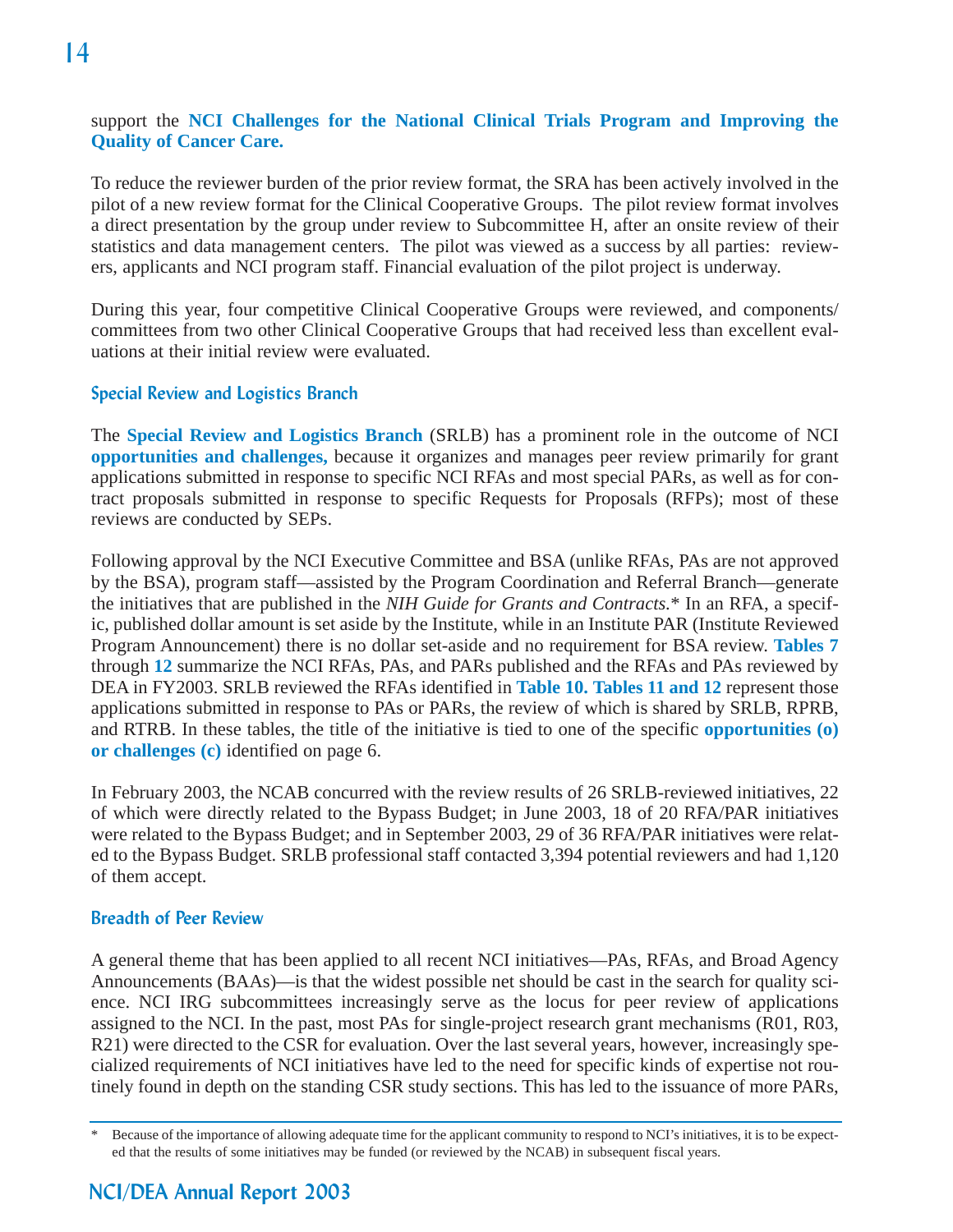for which ad hoc peer-review groups with discipline-appropriate expertise (as provided by SEPs) are specifically recruited. Considerable effort is required to recruit a wide range of individuals with the expertise to cover all aspects of an initiative.

Many of the NCI extraordinary **opportunities and challenges** involve the development of **New Technologies for Cancer Imaging, and Initiatives for Informatics and Information Flow**. The NCI developed a new grant mechanism, the R21/R33 phased application awards, for the support of innovative exploratory/developmental studies, which can rapidly move to proof-of-principle research studies if the stated milestones are met. This grant mechanism is well suited for technology development, and the number of Program Announcements and grant submissions for these initiatives have greatly expanded in the past 5 years. In 2003, 234 R21/R33 grant applications were submitted under five Program Announcements, which was a growth rate of 119 percent as compared to 1999 when the grant mechanism was first started. In addition, SBIR/STTR Program Announcements in these same research areas saw an increase in the number of grant applications from 57 to 142, which was a growth rate of 149 percent (see **Figure 4**).

Additional highlights of SRLB reviews for FY2003 include two major initiatives. The first was the Loan Repayment Program (LRP), that generated 244 applications for the May 2003 NCAB (See **Table 17**). The LRP is a Congressionally mandated program whose intent is to forgive outstanding loan balances for clinician scientists who intend to pursue careers in general clinical or pediatric research. Applications are submitted electronically to the NIH Loan Repayment Office, which then



#### **Figure 4. Technology Initiatives (Phased Innovation and SBIR/STTR) Applications Reviewed, 1999-2003**

**Calendar Year**

# **NCI/DEA Annual Report 2003**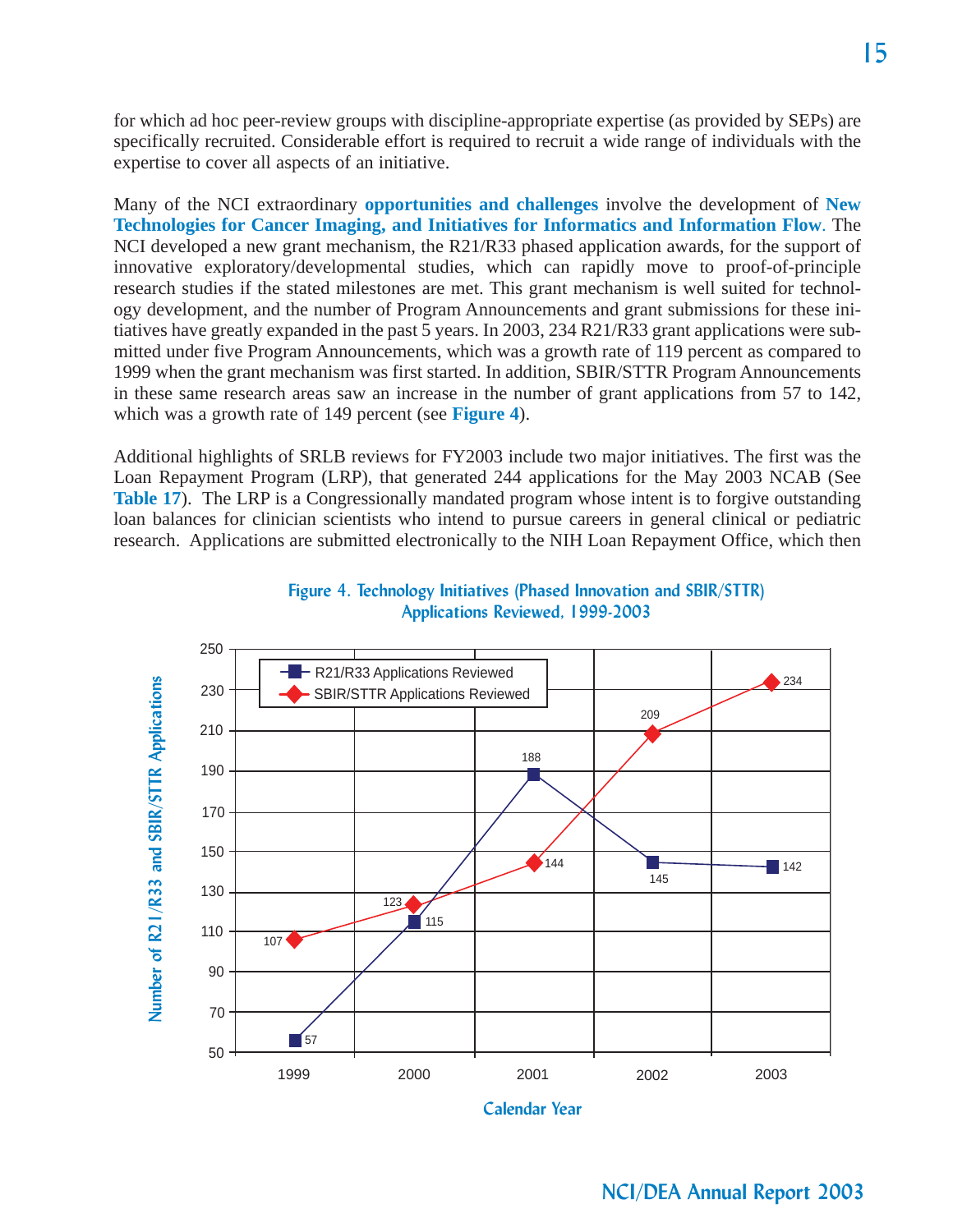refers the proposals to the individual Institutes. This initiative is unique, in that all of the proposals are submitted electronically and are classified as contracts. Instead of conducting a face-to-face meeting to review these proposals, SRLB staff conducted a virtual meeting in which assigned reviewers submitted their evaluations and scores electronically. A total of 138 potential reviewers were contacted and 84 actually served. Of the 244 proposals reviewed, 92 clinical and 25 pediatric proposals were funded by the Institute.

The other significant project was the BAA (a contract initiative) for Novel Technologies. This initiative was modeled after the long-range research projects of the Defense Advanced Research Projects Agency (DARPA), one of which developed into the Internet. To elicit participation of technologyoriented firms, measures were applied in accordance with the Procurement Integrity Act regarding the confidentiality of the information submitted. This made the initiative a hybrid—part investigator-initiated research and part contract—which complicated the review process and necessitated the use of a waiver from the usual conflict-of-interest provisions.

In addition to the BAA and LRP described above, the SRLB reviewed 19 RFPs (contract initiatives). Eleven of those 19 RFPs were part of the Omnibus Solicitation for Small Business Innovation Research (SBIR). RFPs are proposals in which several elements of each proposal are individually evaluated and scored, with the combined score indicating the overall merit. After negotiations, contract awards result from the RFP solicitation. The list of RFPs reviewed in FY2003 is shown in **Table 17.**

#### **Grant Funding Trends**

In **Table 13**, a comparison is made of the average cost and number of NCI R01 and P01 grants awarded in FY1999 through FY2003 according to extramural division. **Table 14** presents a summary for FY2003 of total funding of NCI grant awards by mechanism. Trends in grant funding according to scientific discipline and organ site are described on page 27 and in **Tables 15 and 16.**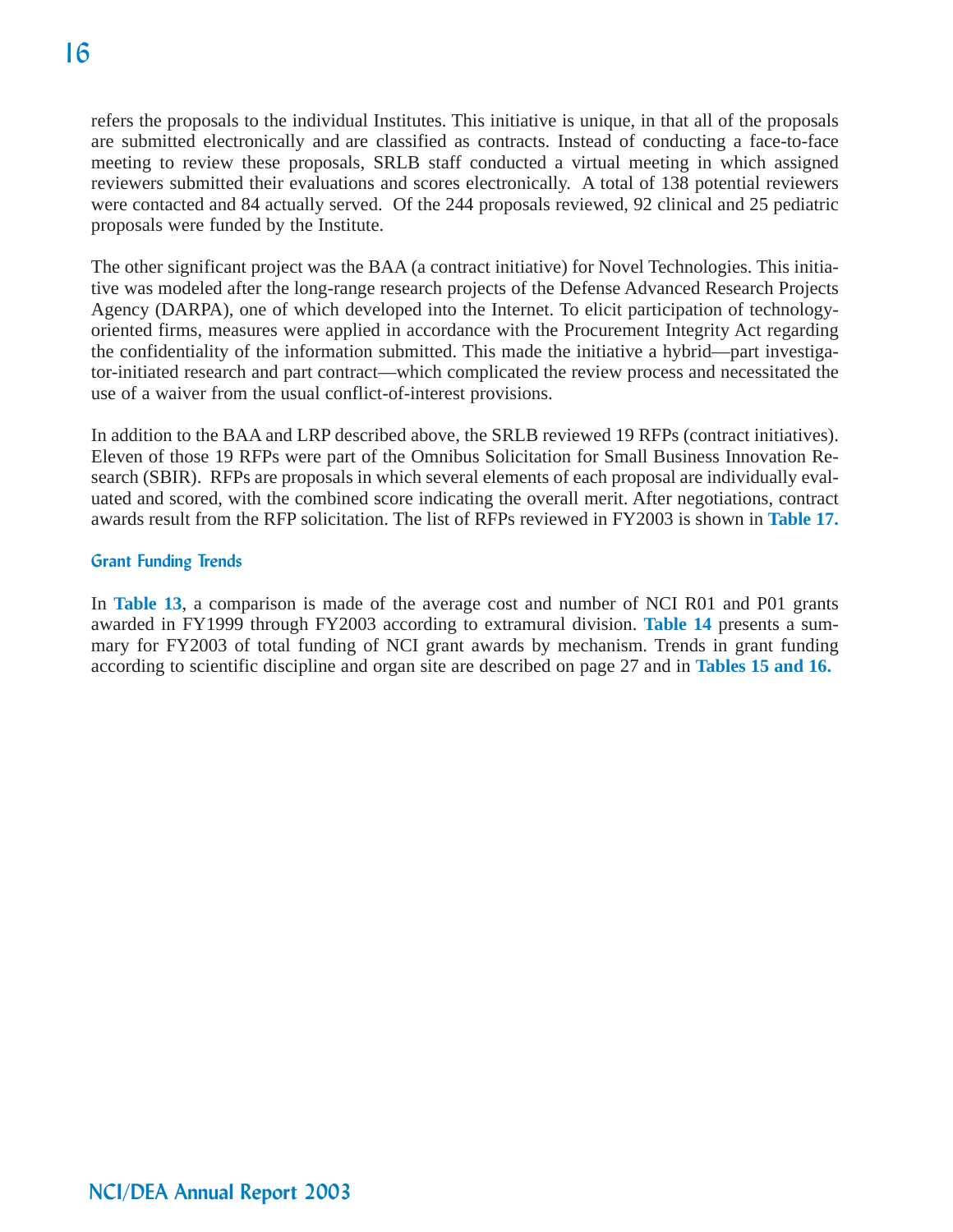# **Supporting Peer-Review Consultants**

Ensuring that highly qualified individuals are available for expert review of grant applications and contract proposals requires an efficient administrative support system. The DEA's **Scientific Review and Evaluation Award** (SREA) Office, residing within the Committee Management Office (CMO), supports the NCI peer-review process by compensating consultants for their services on the NCI IRG subcommittees or SEPs and by reimbursing them for their travel and other expenses (see **Appendixes B and C**). The SREA Office also approves and processes payments for other activities related to review, including contract-supported ticketing services. During FY2003, the SREA Office authorized 4,308 consultant reimbursement vouchers and 739 nonconsultant vouchers for travel ticketing, meeting room rental, and teleconferences.

During FY2003, the SREA Office continued to work with a contractor to further develop the program that allowed retrieval of Financial Operating Plan (FOP) data from IMPAC II (an NIH-wide committee management database). The IMPAC II Committee Management Voucher Module is now fully operational, and the SREA Office utilizes IMPAC II for the generation of all consultant and nonconsultant voucher reimbursements, FOPs, and Internal Revenue Service Form 1099 reports. Also, during FY2003, the SREA Office worked with the contractor to develop a program that will allow retrieval of financial and consultant reimbursement information from IMPAC II, established the new checkwriting process for NCI, and streamline the reconciliation process.

The SREA Office took over checkwriting activities and began processing checks with the new 2003 Fiscal Year, anticipating processing checks two times per week, to allow quicker voucher reimbursement to consultants.

The SREA Coordinator continues to join other NIH Institute SREA Offices to participate in the ongoing NIH SREA Coordinating Committee. This group meets bimonthly to discuss SREA procedures and has finished working on the first Standard Operating Procedure (SOP) for the NIH SREA community to standardize procedures and provide guidance and consistency within the SREA offices and among all of the Institutes. Also, the committee revised and published an update to the NIH Manual Issuance 4705, which is the first update in 20 years.

In addition, the SREA Office advises consultants, NCI staff, and the SREA trustee on policies and procedures; performs the administrative tasks related to setting up, managing, monitoring, and closing out accounts; and prepares expenditure reports, including those required by the NIH Office of Financial Management for 1099 tax forms and those requested by the CMO for the NCI FOP, consultant services, and financial management reports for IRG, SEP, and SREA.

This little-known administrative function is critical to the success of the peer-review system because any error, inconvenience, or delay in reimbursement that reviewers experience is likely to discourage their future service. Excellent customer service remains a constant goal of the NCI SREA staff, whose Vision Statement is: "We take ordinary requests and provide extraordinary results."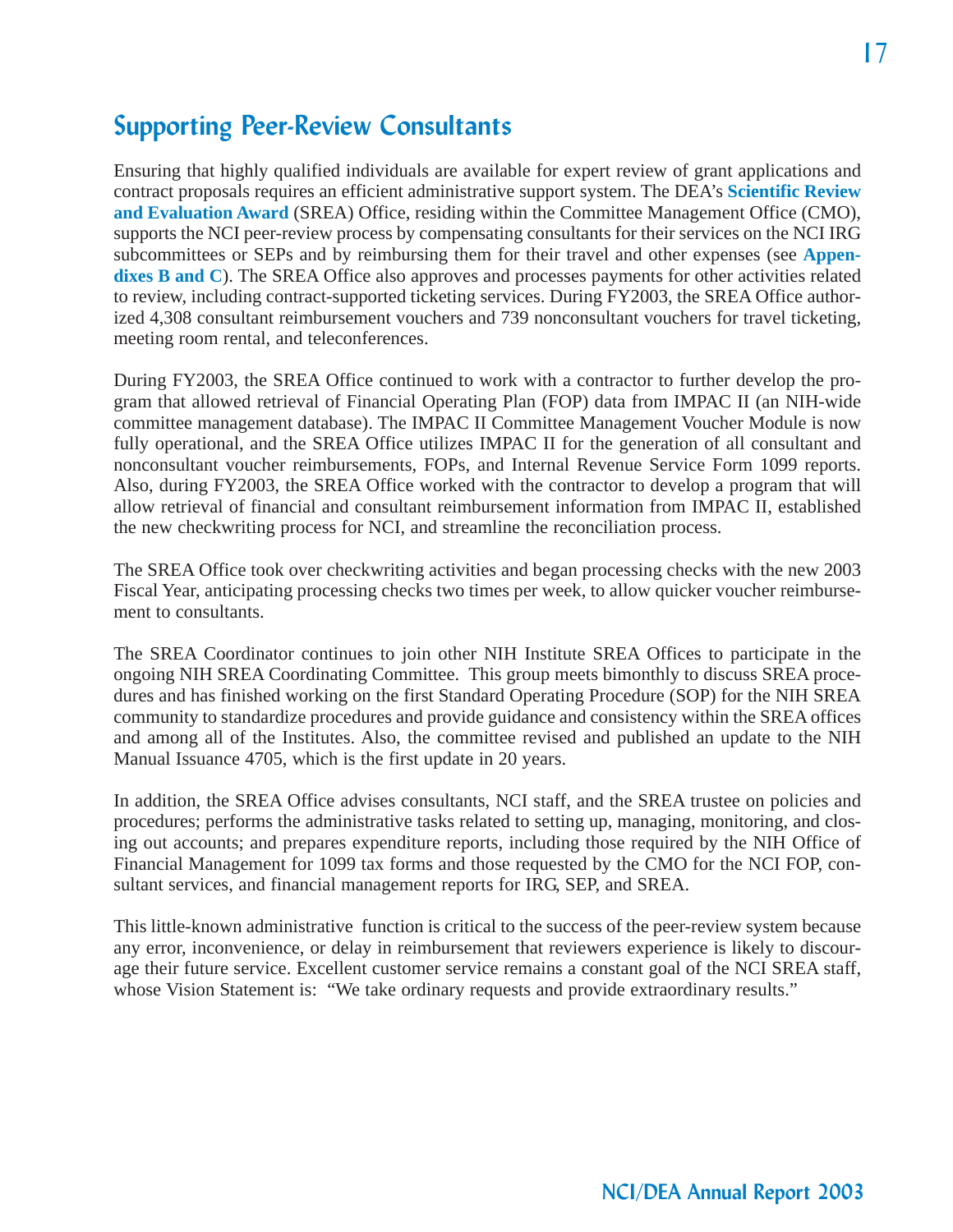18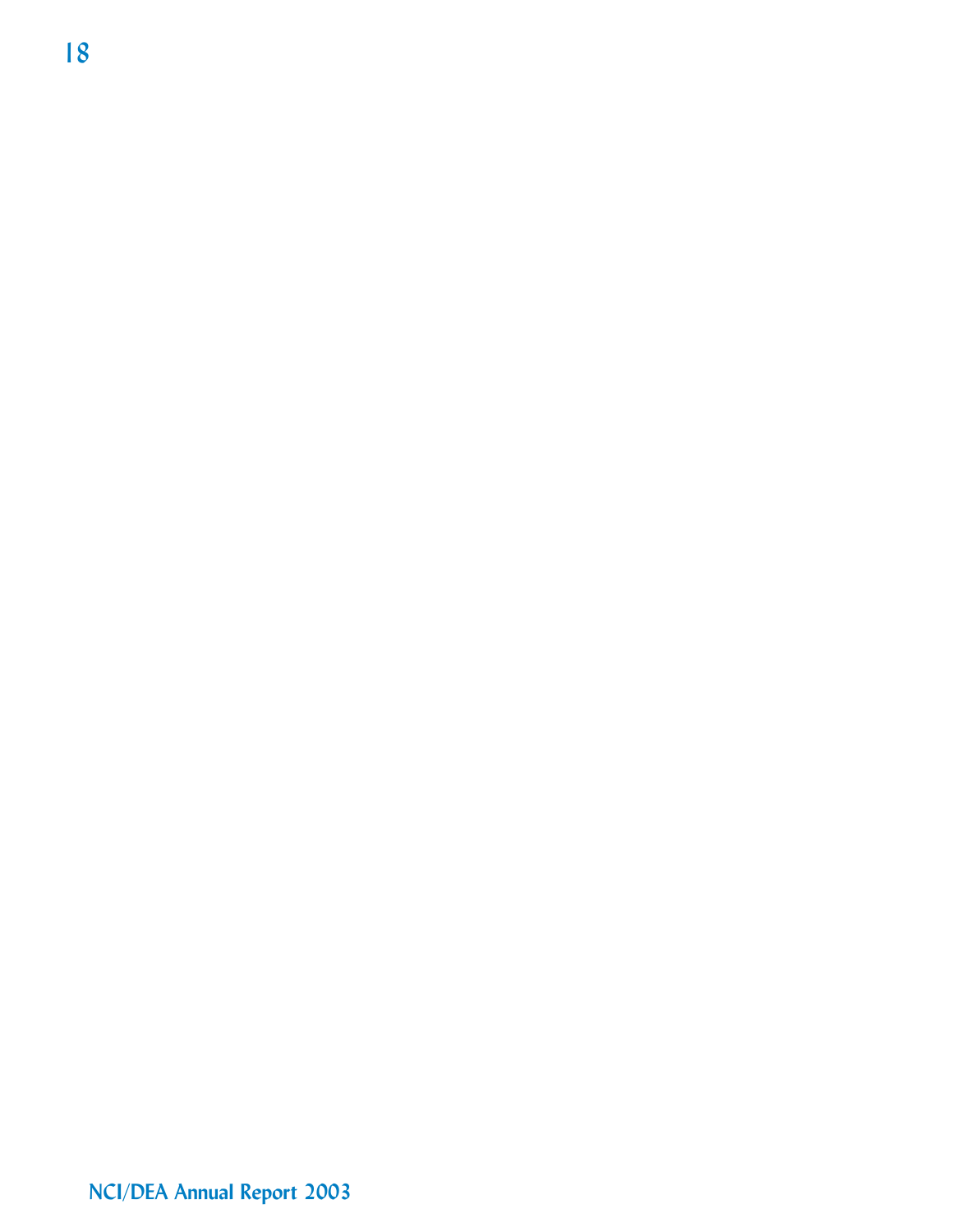# **DEA's Role in Advisory Activities**

Beyond its central role in coordinating the peer review and referral of grants, perhaps the most farreaching role the DEA plays across the NCI is the coordination and administration of NCI's eight chartered Federal advisory committees (see **Appendix B**). The activities of these advisory bodies are coordinated by the **Office of the Director,** DEA, and the **Committee Management Office**, DEA. A primary responsibility of the DEA is coordination of the activities of the NCAB, whose members are appointed by the President and whose responsibilities include conducting the second-level review of grants and cooperative agreements, as well as advising the NCI Director on policy for the conduct of the National Cancer Program. The DEA also coordinates administration of the BSA, the body responsible for the oversight and concept review of the extramural programs and initiatives of the NCI. As such, the DEA plays a major role in the development and issuance of PAs, PARs, and RFAs, the major extramural program initiatives used by the NCI. The DEA Director serves as Executive Secretary to the NCAB, and the Deputy Director, DEA, serves as Executive Secretary to the BSA. (See **Appendixes D and E** for highlights of the activities of these Boards in FY2003.)

Each year, the NCI relies on thousands of individuals with special expertise to advise and support staff in its mission to win the war against cancer. These individuals provide advice and guidance to NCI staff on countless research projects, scientific concepts, and programmatic and administrative issues relating to its research initiatives and priorities. During FY2003, a total of 2,553 consultants were asked to serve as standing, temporary, and ad hoc members on NCI's chartered advisory committees, panels, site visits, and work groups. Under the various chartered committees, working groups were formed to address several important areas of cancer research related to diverse populations, and cancer advocacy, treatment, prevention, communication, and education. (See **Appendix B** for a list of chartered committee members and **Appendix C** for a list of consultants.)

# *Major NCI Advisory Bodies Administered by the DEA*

**National Cancer Advisory Board.** NCI's principal advisory body is the Presidentially appointed NCAB. The Board advises the DHHS Secretary and the NCI Director on issues related to the entire National Cancer Program and provides a second level of review for grant applications referred to the NCI.

**Board of Scientific Advisors.** The BSA represents the scientific community's voice in NCI-supported extramural science. The Board, composed of distinguished scientists from outside the NCI and representatives from the advocacy community, advises the NCI leadership on the progress and future direction of the Institute's Extramural Research Program. The Board evaluates NCI extramural programs and policies and reviews ideas for new research opportunities and solicitations, to ensure that a concept is meritorious and consistent with the Institute's mission.

The BSA believes it is important to interact with and receive feedback from the clinical, population science, and laboratory research communities that are affected by NCI policies. To this end, the NCI has established BSA-sponsored "NCI Listens" sessions at national association meetings (see **Appendix B,** page 51). BSA members and NCI staff invite conference participants to join them for these sessions. A brief presentation is given by NCI staff emphasizing the status of grant funding, the Bypass Budget, and the status of several new initiatives. The brief presentation is followed by an open question-and-answer period. The NCI is committed to providing a written response to the scientific society hosting the meeting concerning issues raised during the session. The BSA hopes that conference participants will take advantage of this opportunity to raise their concerns.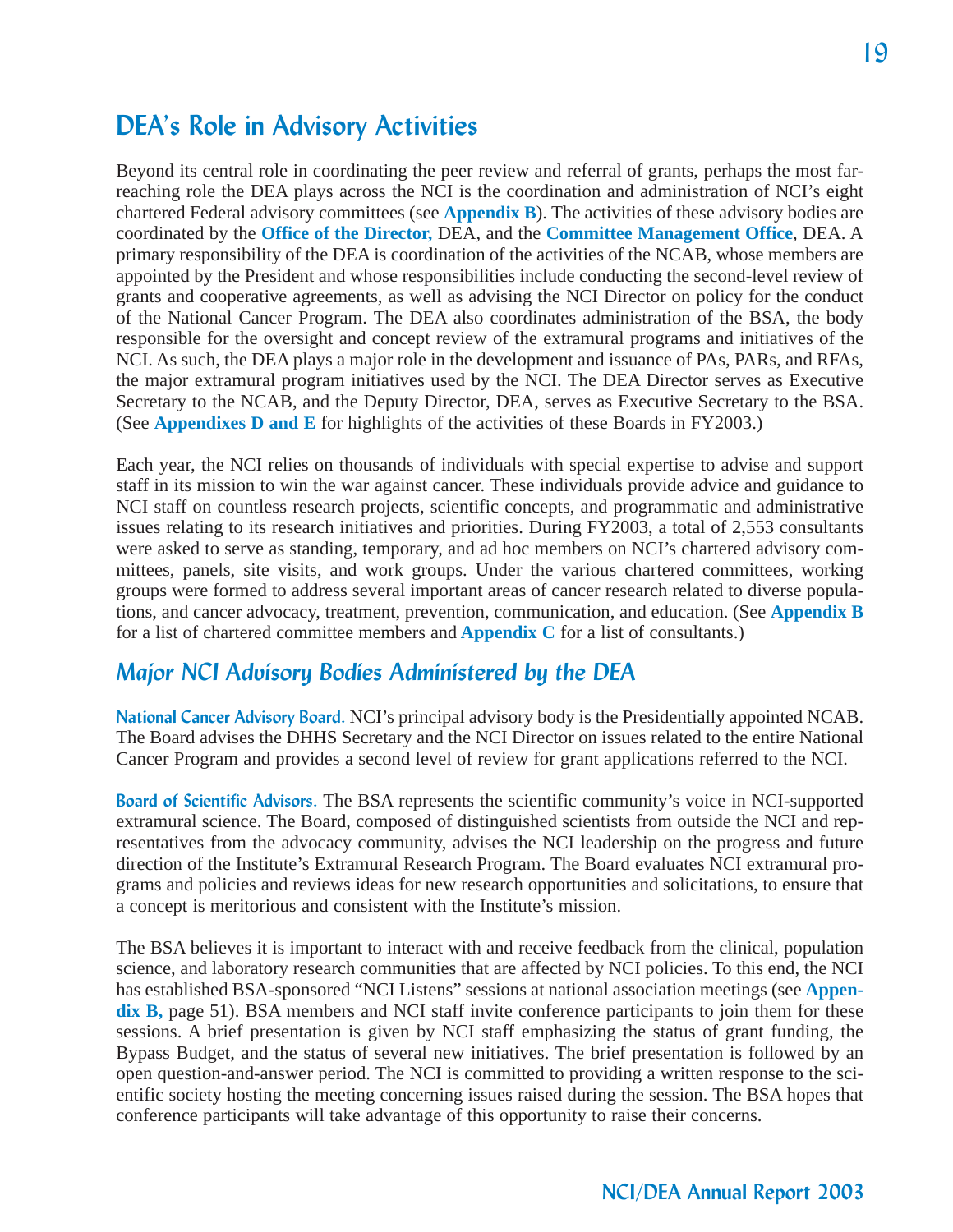**Board of Scientific Counselors.** The BSC, managed through the Office of the Director (OD), NCI, advises the Institute leadership on the progress and future direction of NCI's Intramural Research Program residing in the Center for Cancer Research (CCR) and the Division of Cancer Epidemiology and Genetics (DCEG). This group of scientific experts from outside the NCI evaluates the performance and productivity of NCI staff scientists through periodic site visits to intramural laboratories and provides evaluation and advice on the course of research for each Laboratory and Branch.

**NCI Initial Review Group.** The IRG, composed of eight subcommittees, reviews grant and cooperative agreement applications for centers, research projects, and research training activities in the areas of cancer cause, diagnosis, treatment, and prevention, as well as contract proposals relating to all facets of cancer. Members may be appointed as standing committee members with overlapping terms of up to 4 years, or as "temporary" members with all the rights and obligations of committee membership, including the right to vote on recommendations in which the individual fully participated as a reviewer for a specific meeting. Consultants also may be invited to serve as special experts or ad hoc members, to provide information or advice. These individuals generally serve in site visit groups, providing critical information to the chartered advisory subcommittees responsible for initial peer review.

**NCI Special Emphasis Panels.** The SEPs advise the Director, NCI, and the Director, DEA, regarding research grant and cooperative agreement applications, contract proposals and concept review relating to basic and clinical sciences, and applied research and development programs of special relevance to the NCI. Membership of an SEP is fluid, with individuals designated to serve for individual meetings rather than for fixed terms. These individuals have all of the rights and obligations of committee membership, including the right to vote on recommendations.

**Program Review Groups.** As part of an ongoing process of review and revitalization, the NCI instituted a series of external reviews to guide it in strengthening major research support programs. Program Review Groups, coordinated by the DEA as an activity of the BSA, examine the NCI extramural programs and their infrastructures to evaluate whether changes are necessary for the Institute to be in a position to effectively guide and administer the needs of the science in the foreseeable future. (See **http://deainfo.nci.nih.gov/advisory/bsa/bsa\_program/bsaprgr.htm.**)

**Progress Review Groups.** As part of its overall responsibilities for committee management functions and coordination of advisory groups, the DEA assists other NCI offices with additional types of oversight activities. Progress Review Groups, managed by the Office of Science Planning and Assessment within the OD, NCI, are created to provide their expertise, biomedical research information, and assistance to NCI chartered advisory committees in defining and prioritizing the national research agenda for particular cancers—including breast, prostate, colorectal, brain, pancreatic, leukemia, lymphoma, myeloma, and lung—by: (1) identifying new or unmet scientific opportunities; (2) reviewing an NCI analysis of its current research program; and (3) using the ongoing activities as a baseline, providing expert opinions on how to address the research opportunities and hasten progress against the disease. These groups report to the NCI through a chartered Federal advisory committee. (See **http://deainfo.nci.nih.gov/advisory/pog/progress/index.htm.**)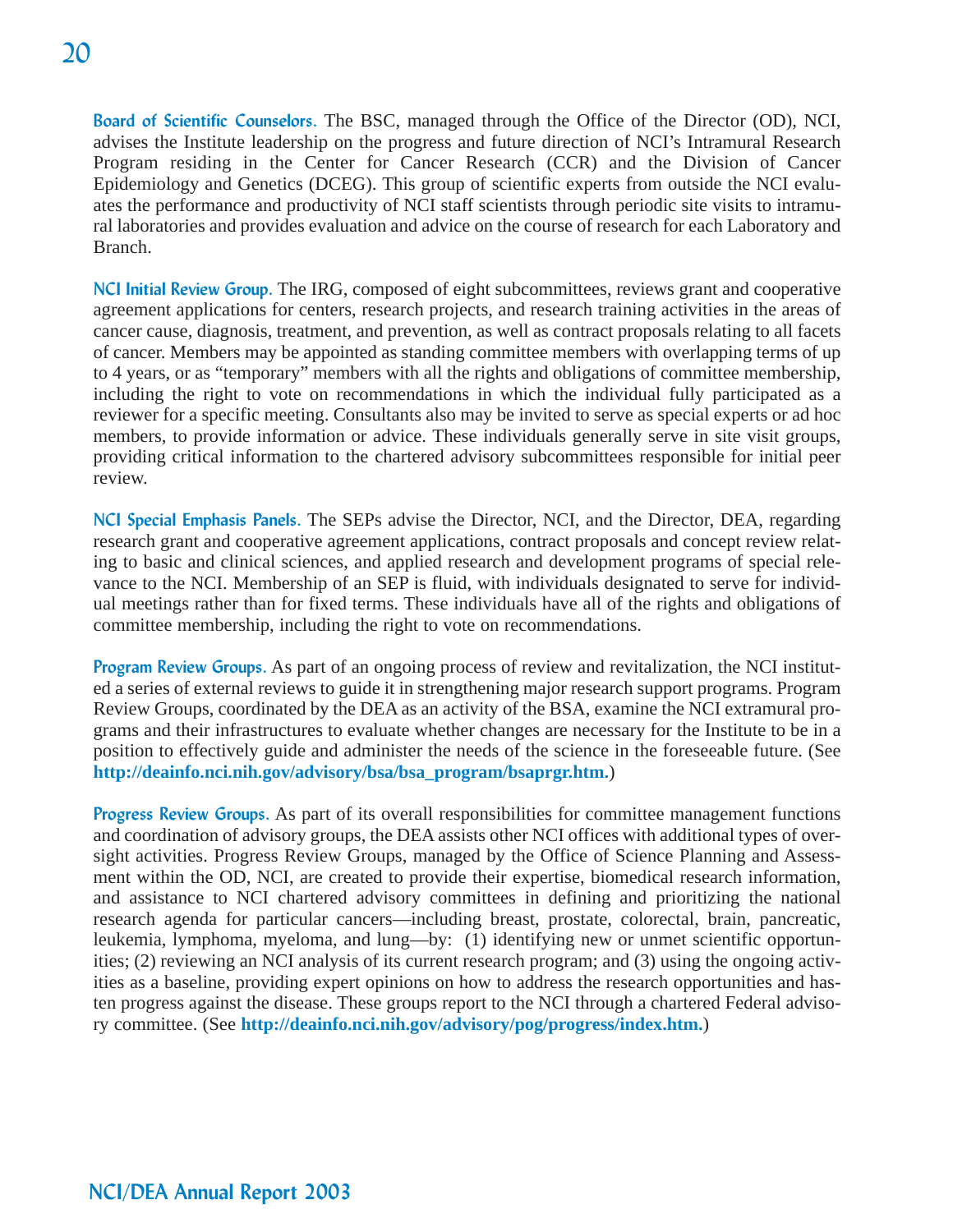# **Committee Management Activities**

**The Committee Management Office** (CMO) is the DEA administrative unit that coordinates the general administration of the NCI's chartered Federal advisory committees. The CMO provides advice related to the provisions of the Federal Advisory Committee Act (FACA) and other Federal, Department of Health and Human Services (DHHS), and NIH regulations governing the actions of NCI staff who manage advisory committees. It coordinates the activities of advisory committees across the NCI and ensures that NCI staff comply with Federal advisory committee policy. Additionally, the Office of the Director (OD), DEA, and the CMO provide guidance and information to staff and external groups on specific NIH policies related to the operation of working groups and ad hoc consultants operating under the direction of some of NCI's chartered Federal advisory committees. NCI working groups provide scientific expertise through chartered committees to the NCI Director and Division Directors on a range of matters related to the National Cancer Program. The Office works closely with the other DEA offices to coordinate activities with NCI advisory committees; implements policies and procedures designed to avoid conflicts in the nomination and selection of board members; implements policies and procedures to ensure compliance with DHHS and NIH regulations governing the operation of chartered advisory bodies; advises on issues related to conflicts of interest, selection and recruitment of viable committee members, and management of committee records; provides logistical support for NCAB and BSA meetings; and facilitates committee-related travel.

CMO staff continue to participate in various NIH-wide Information for Management, Planning, Analysis, and Coordination (IMPAC II) software application user group meetings and pilots, including participation on the NIH Committee Management-Joint Application and Development Group (CMJAD) slated to provide advice on the redesign of the Committee Management Module. The IMPAC II Module is being redesigned as a Web-based application and will be a more user-friendly and intuitive system. In FY2003, the CMO continued to develop in-house IMPAC II training information, developed new guidelines geared towards assisting NCI staff in efficiently using the IMPAC II system, and conducted training for users of the system. Additionally, CMO and SREA staff gave presentations to NCI staff on management of Federal Advisory Committees and the Scientific Review and Evaluation Award and they participated in the revision of NIH Manual Policy 1810-1, Procedures for Avoiding Conflict of Interest for NIH Special Government Employee (SGE) Advisory Committee Members. The CMO also became a Committee Management Service Center and is providing committee management services to the Office of Biotechnology Activities (NIH Office of the Director) for the Secretary's Advisory Committee on Genetics, Health and Society. This committee reports to the DHHS Secretary. CMO staff also participated in a stringent review of committee management support staff functions for an A-76 review.

In concert with the automation of the NIH-wide committee management functions, the CMO continued to work closely with other DEA staff to streamline general committee management and review procedures related to member travel, vouchering, mail review, and teleconference reimbursements. The same procedures were used to facilitate more effective management of all other NCI chartered advisory committees.

In addition, the DEA CMO continued to conduct briefings with the NCI Divisions, the Offices of Liaison Activities, and NCI management on the use of working groups associated with chartered committees. The CMO was actively involved in the guidance and support of various NCI working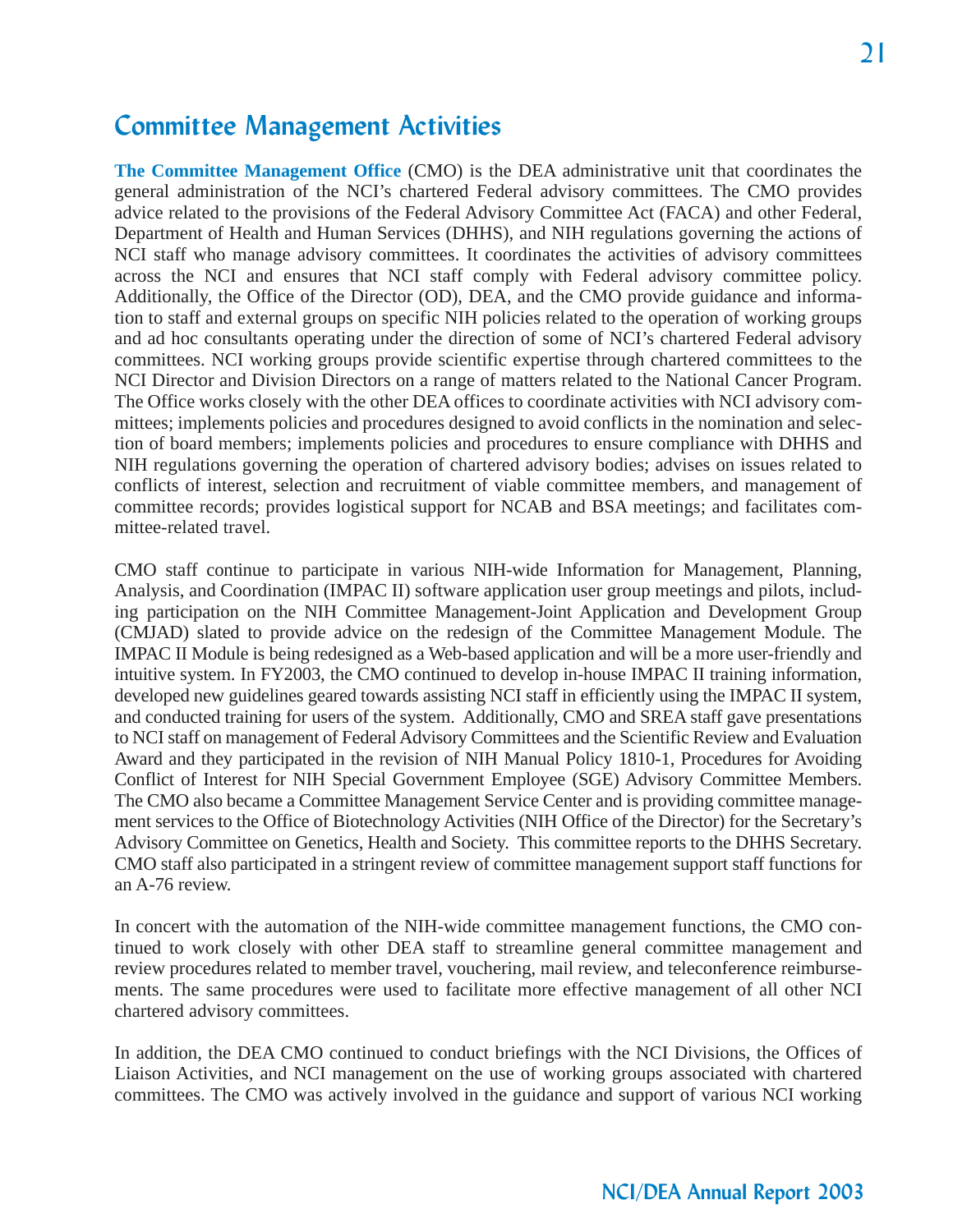groups and NIH employee working groups related to the IMPAC II Module, the Data Quality and Control Initiative, and the SREA Coordinating Committee. Additionally, CMO staff participated in NIH Committee Management work groups and the Committee Management Users Group charged with redesigning the IMPAC II Module.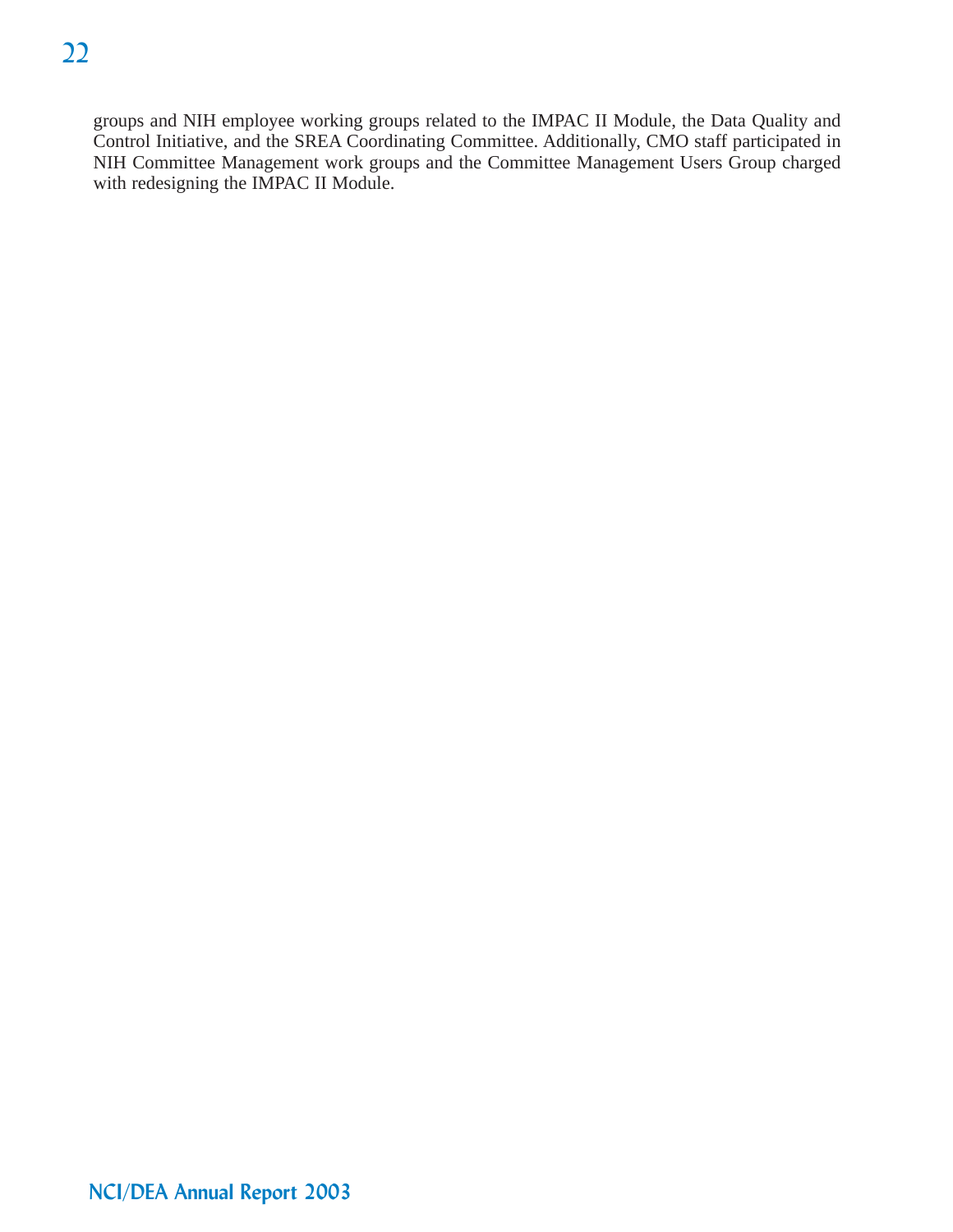# **Extramural Policy and Program Development**

An important part of the DEA's mission is to provide effective and timely coordination of program initiatives from the initial concept stage through publication of RFAs, PAs, and RFPs, and finally, through the peer review of grant applications and contract proposals. The NCI's activity in this arena has grown, in proportion to the generous budget increases received by the Institute, to the point where a central unit, the **Office of Referral, Review, and Program Coordination** (ORRPC), was established within DEA for coordination of NCI program development, issuance, and review activities. ORRPC is responsible for: (1) coordination and management of review activities for grants, cooperative agreements, and contracts for the Institute; (2) development of NCI policies and procedures as related to review of grants and contracts; (3) coordination of the second level of review with the National Cancer Advisory Board; (4) development of referral guidelines and grant referral to NCI programs; and (5) coordination of the development, preparation, clearance, and issuance of special NCI initiatives, including program announcements, requests for applications, and extramural policy statements through the *NIH Guide to Grants and Contracts.* ORRPC coordinates the activities of the Program Coordination and Referral Branch and the three review branches, Special Review and Logistics Branch, Resources and Training and Review Branch, and Research Programs Review Branch. At each stage of the development of new initiatives, DEA's ORRPC facilitates this coordination across the NCI's extramural Divisions, other NIH Institutes, and other relevant agencies of the Federal Government.

The DEA manages and coordinates the BSA, which is charged with the concept review of all new and reissued RFAs and RFPs (see **Appendix E**). In addition, the DEA tracks new initiatives proposed by other Institutes and agencies to consider possible NCI participation. The success of this operation is dependent on the development of clear Institute referral guidelines, also a DEA responsibility. Before the publication of an initiative, the DEA negotiates with the CSR, DEA review units, and other offices to coordinate scheduling, timelines, and workloads. Concepts for PAs do not require BSA approval, but are considered instead by the NCI Extramural Division Directors Committee.

Through the OD, the DEA conducts continual evaluation of program initiatives and coordinates policies and procedures to ensure that all aspects are as clear and accessible as possible to staff, advisory groups, and applicants. To facilitate this evaluation, the ORRPC, with the technical assistance of **Applied Information Systems Branch** (AISB), manages Web-based information systems to provide key information on new initiatives. This Web-based information system includes early notice of approved concepts, listings of active PAs and recently published RFAs, and policies related to the clearance of new program initiatives. This information is provided in both public Internet and NCI limited-access Intranet versions (**http://deainfo.nci.nih.gov/funding.htm**).

# *Tracking and Coordinating Program Activities*

The program coordination responsibilities of the DEA, in cooperation with NCI Extramural Program Divisions, extend to the development of all new extramural program guidelines. The DEA manages this activity in communication with the originating NCI program and the NIH Office of Extramural Research. To maintain consistency and completeness, all new NCI guidelines are centrally edited and cleared through the DEA before being forwarded for NIH approval and publication in the *NIH Guide for Grants and Contracts.* Because most program staff have limited experience in crafting an initiative in the precise format required by the Public Health Service (PHS) rules and regulations, the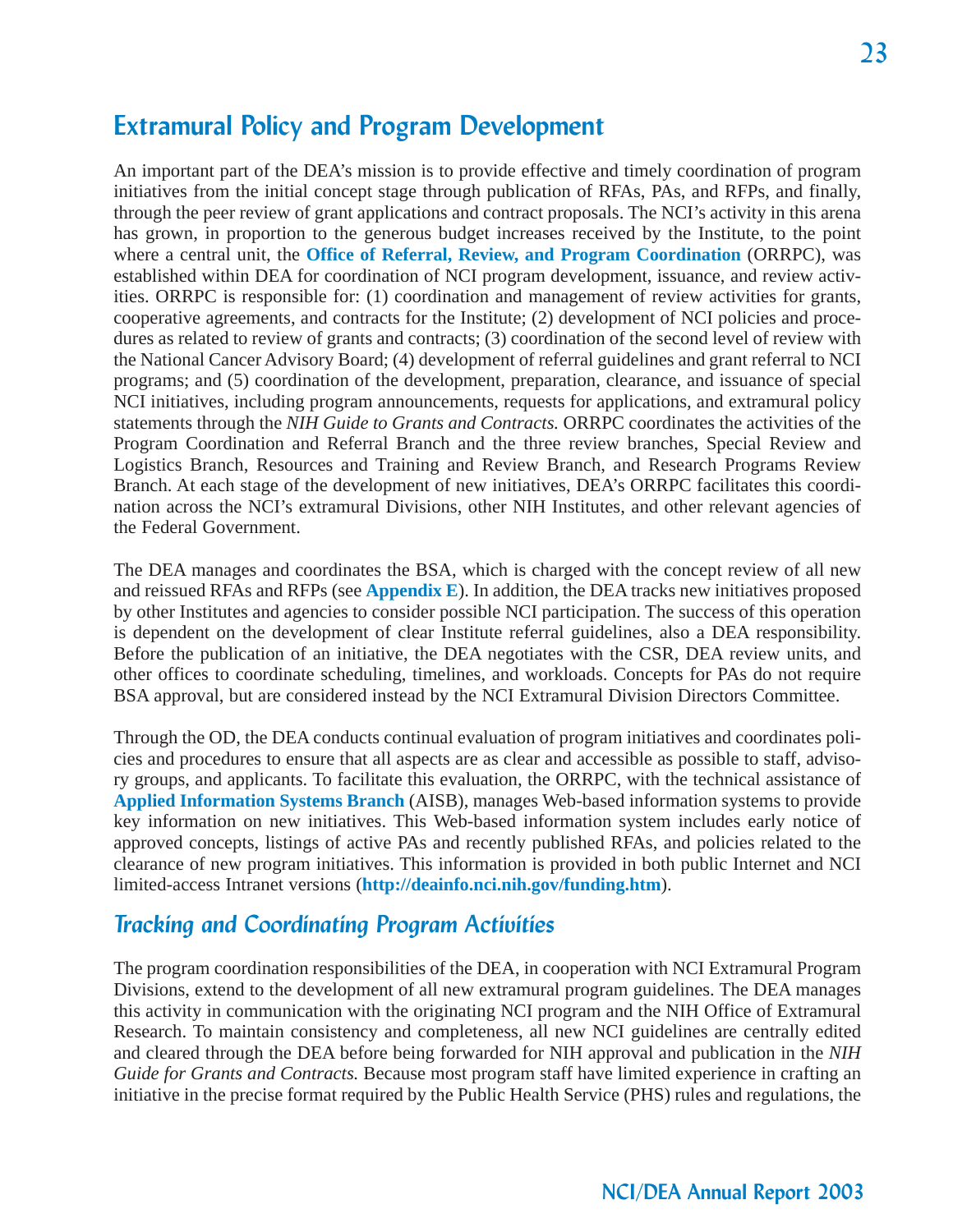services provided by the DEA in preparing such announcements materially speeds their release, often shortening the process by a month or more. Another program coordination activity is the development of referral guidelines for assignment of grant applications to the NCI. These guidelines, included in the *Referral Guidelines for Funding Components of PHS,* are critical to the development of program initiatives across the NIH, as well as to the prompt referral of unsolicited grant applications to the NCI. These guidelines differ from the internal referral guidelines, which also are coordinated by the ORRPC. The internal referral guidelines are vital to the prompt referral of grant applications to the appropriate NCI program areas.

In addition to program coordination, the DEA has developed and maintained a Web-based information tracking system to provide NCI staff with all essential information on program initiatives, from concept through publication of the full text, with the ultimate goal of tracking outcomes. In addition to the Intranet version for NCI staff, extramural scientists have access to an Internet version of published initiatives.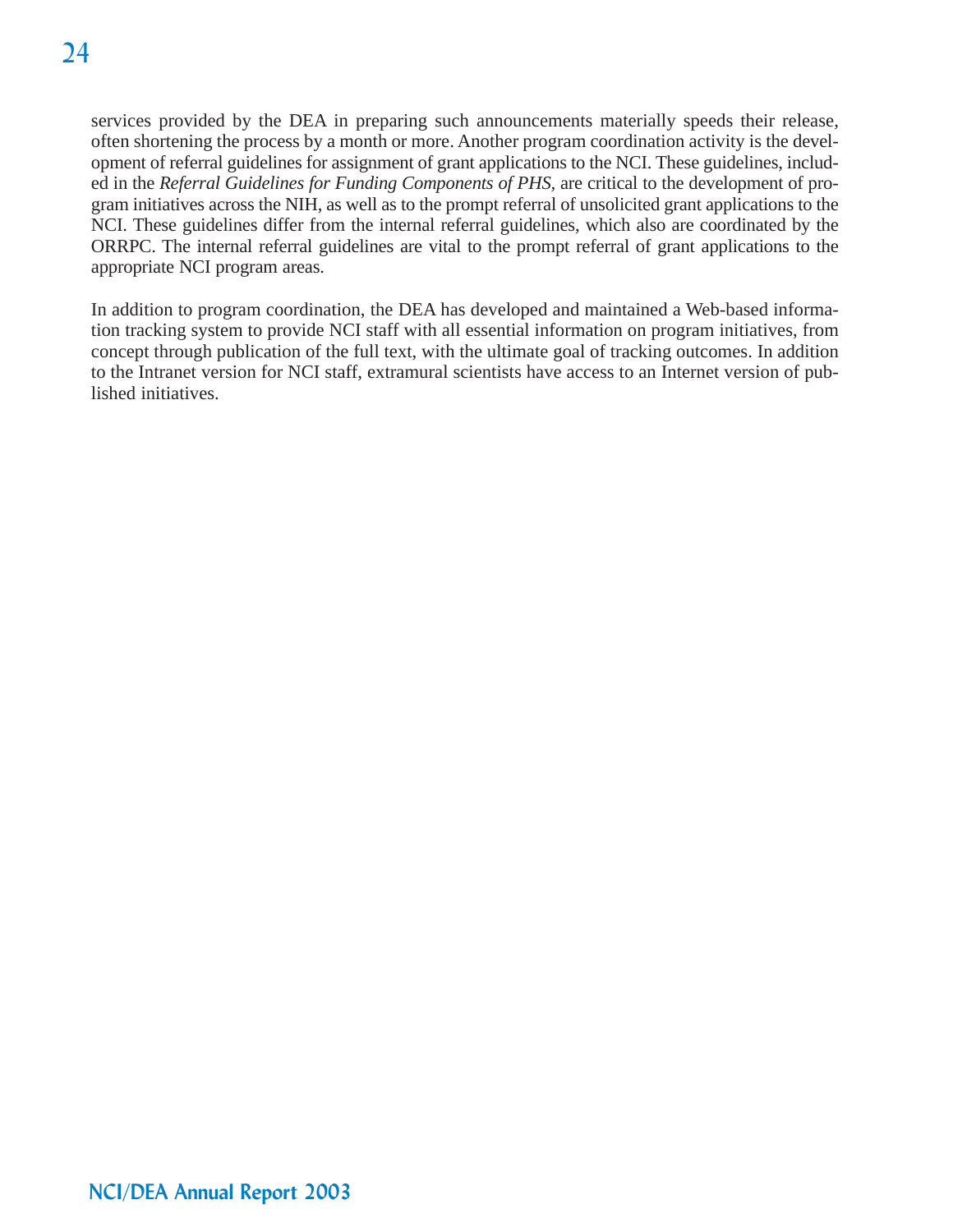# **Information Resources Management**

The **Applied Information Systems Branch** (AISB) provides integrated computer support, applications, and information systems development to the DEA. The AISB monitors the DEA Web Site, supports the Division's Intranet server, designs and maintains Division-specific software applications, provides oversight of hardware and connectivity, and serves as liaison with the Center for Information Technology (CIT) and NCI central units. Its mission is critical to the future of the Division in communicating both internally and externally current information technology activities and new developments with all components of the NCI, NIH, and reviewer and applicant communities.

All of the Division's Information Technology and Information Systems contracts are consolidated under the AISB. The AISB has a computer support team to track staff requests, manage the Division's computer equipment inventory, and provide computer-related training, as needed. Specific projects utilizing the technologies and services provided by the AISB are described under the appropriate functions of the DEA throughout this report. For FY2003, the following specific accomplishments are highlighted:

- Implemented a new search engine for the DEA Internet Web Site. This search engine is provided by FirstGov.gov. Enhanced the existing search engine for the DEA Intranet Web Site.
- Developed a prototype version of the A-Z Extramural Policies Web Site. This Web site provides a comprehensive alphabetized list of links and references to various sources of extramural policies and procedures.
- Developed a prototype version of the Glossary and Definitions Web Site. This Web Site provides cross-reference among terms, definitions, and acronyms used in the NIH/NCI extramural activities arena.
- Enhanced and upgraded the Fiscal-Linked Analysis of Research Emphasis (FLARE) by adding new features. Started consolidation and reorganization of about 125 reports generated by the FLARE application.
- Completed the production version of a Web-based software application for DEA review staff to enable the merging of IMPAC II data into MS Word or Corel WordPerfect documents and labels.
- Consolidated and reconfigured database and Web servers and DEA Web Sites, and reorganized the DEA server room to improve access and maintainability.
- Performed enhancements, upgrades, and maintenance on the following production systems: Extramural Science Administrator Training Tracking System (ESATTS); Reviewer CDs; BSA (Board of Scientific Advisors) Reports; DEA Annual Reports Web Site; Program Coding System; IRG (Initial Review Group) Books Reports; NCAB (National Cancer Advisory Board) Early Concurrence Web Site; and the DEA Computer Inventory and Tracking System.
- y Started development of an enhanced concept-tracking system for the NCI that will combine the functionality of the existing RFA/PA Tracking System and the BSA Concept Reporting System.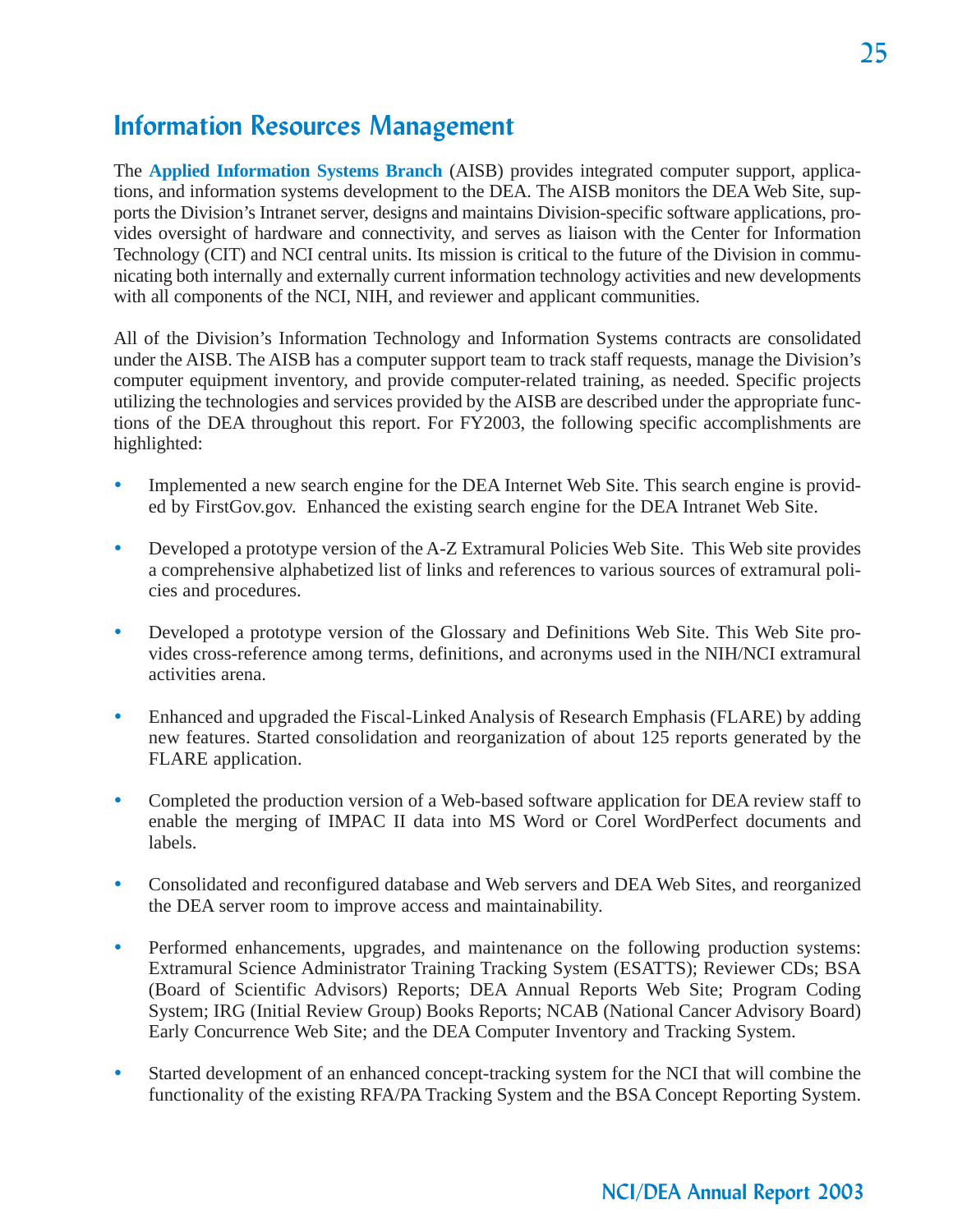• Began conversion of batch data transfer programs and DEA staff reports to the Java programming language. This will result in more reliable and maintainable programs.

AISB staff are involved with many NCI and NIH information systems and information technology groups and organizations, including:

- NCI Office of Information Systems and Computer Services
- NCI Information Systems Advisory Group
- NCI Change Management Group
- NIH Electronic Council Book Steering Committee
- IMPAC II Joint Applications Development and Critical Design Review Groups
- NIH Architecture Review Board
- NIH Automatic Data Processing Extramural Coordination Committee.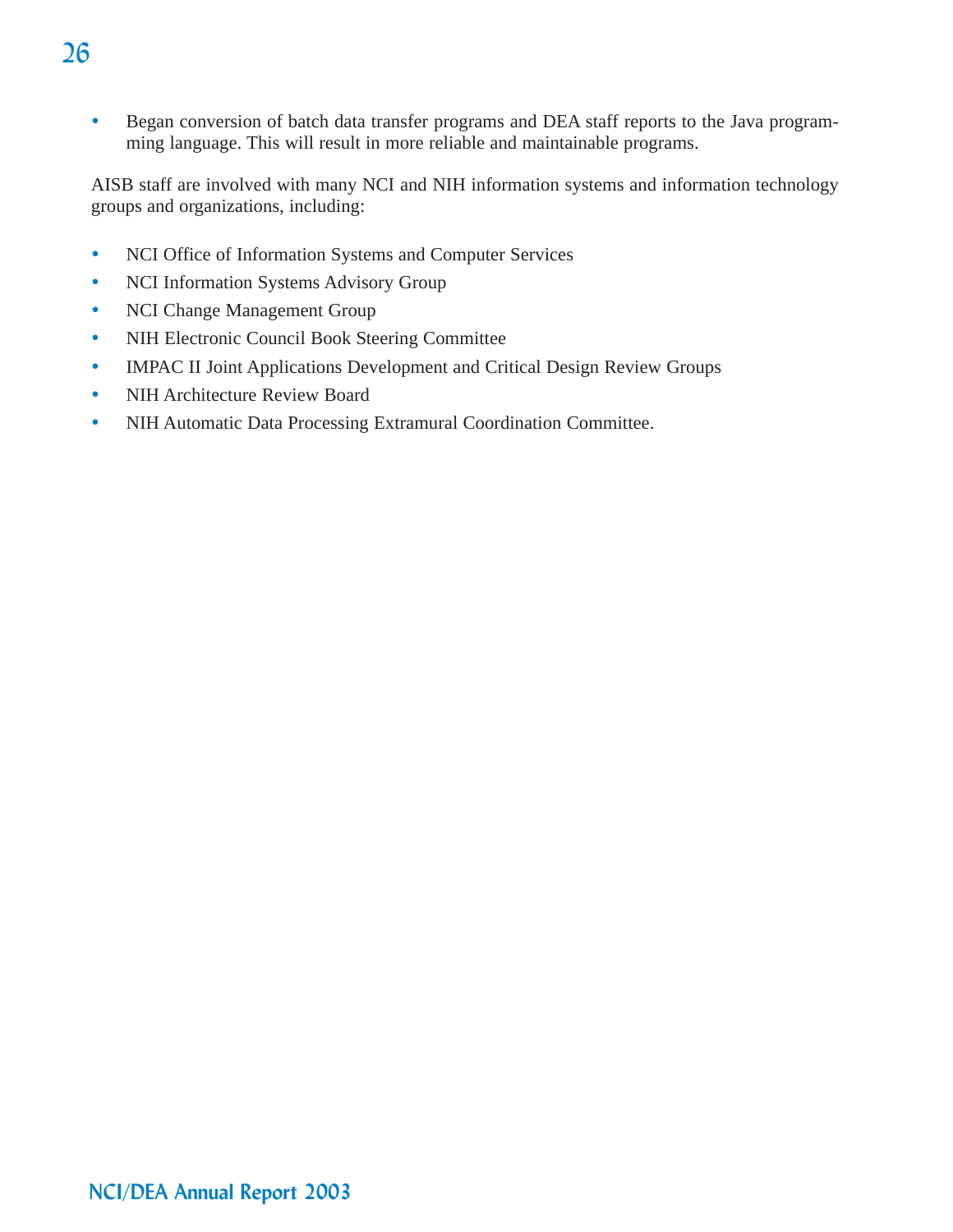# **Portfolio Tracking and Analysis**

The DEA's **Research Analysis and Evaluation Branch** (RAEB) serves as the officially designated locus and contact for scientific information that is associated with NCI-supported research. The NCI needs consistent budget-linked scientific information across all of its scientific programs to facilitate analysis of the Institute's portfolio, provide a basis for budget projections, and serve as a resource for the NCI to disseminate information about cancer. The DEA conducts analyses to project future NCI research expenditures and to provide budget justifications to Congress. The work of the RAEB allows the DEA to respond immediately to daily requests for information from NCI staff, the broader NIH community, and requesters nationally and even sometimes worldwide. The Branch also performs specialized custom searches on request.

These capabilities are based on a sophisticated system of indexing, in which Research Documentation staff analyze grant applications to classify each project for its degree of relevance to Special Interest Category (SIC) and Organ Site Codes. The number of categories assigned to an individual grant varies from fewer than 10 to more than 50. SIC Codes are meant to describe in a consistent way the major scientific disciplines that are of stated or growing interest to the NIH, DHHS, Congress, and the public. SIC Codes are added throughout the year to retain currency with these interests.

In FY2003, RAEB added new SIC Codes for Tissue Engineering and Physical Activity. The Branch assumed responsibility for indexing all AIDS projects with AIDS Mason Codes, Special Interest Categories, and Strategic Planning Codes. In FY2003, RAEB indexers profiled more than 2,900 unfunded applications. The process of indexing unfunded applications, begun in FY1999, has greatly expanded the potential for analysis of the major categories found in these applications. RAEB Research Documentation staff profiled more than 2,200 funded grants and contracts in FY2003. A critical characteristic of these data is comparability from one fiscal year to the next. Changes in funding between FY2002 and FY2003 for selected SIC Codes and organ sites are presented in **Tables 15 and 16**.

In FY2003, RAEB Technical Operations staff continued to work with contractors and AISB to refine the FLARE computer application, and managed the FLARE module for computerized calculation of indexing for Clinical Cooperative groups, Community Clinical Oncology Program, P30 Centers grants, and U01 Clinical Trials. The staff oversaw the elimination of paper grant handling and now almost exclusively use E-Grants online documentation. Staff also managed the integration of GENIUS mainframe files from '62-'89 into the FLARE database and the upgrade of microfiched archive files to CDs.

#### **Highlights of FY2003 include:**

- RAEB indexers profiled more than 2,900 unfunded applications.
- RAEB staff indexed more than 2,200 funded grants and contracts.
- RAEB added new Special Interest Categories for Tissue Engineering and Physical Activity.
- RAEB assumed responsibility for indexing AIDS Mason Codes, Special Interest Categories, and Strategic Planning Codes.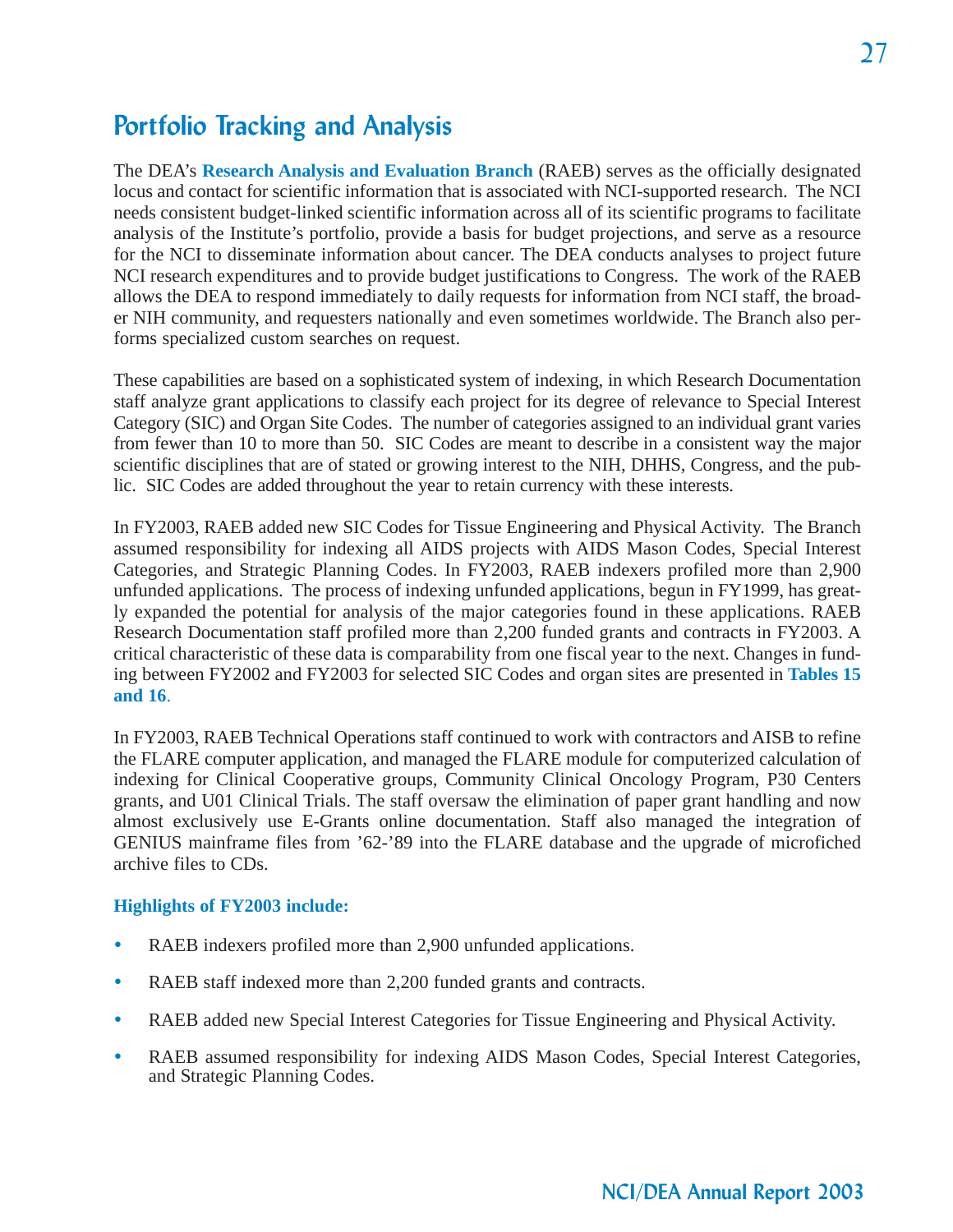- RAEB eliminated use of paper grant applications, and now index from electronic files available on E-Grants.
- RAEB managed the integration of GENIUS mainframe files dating from '62-'89 into the FLARE database.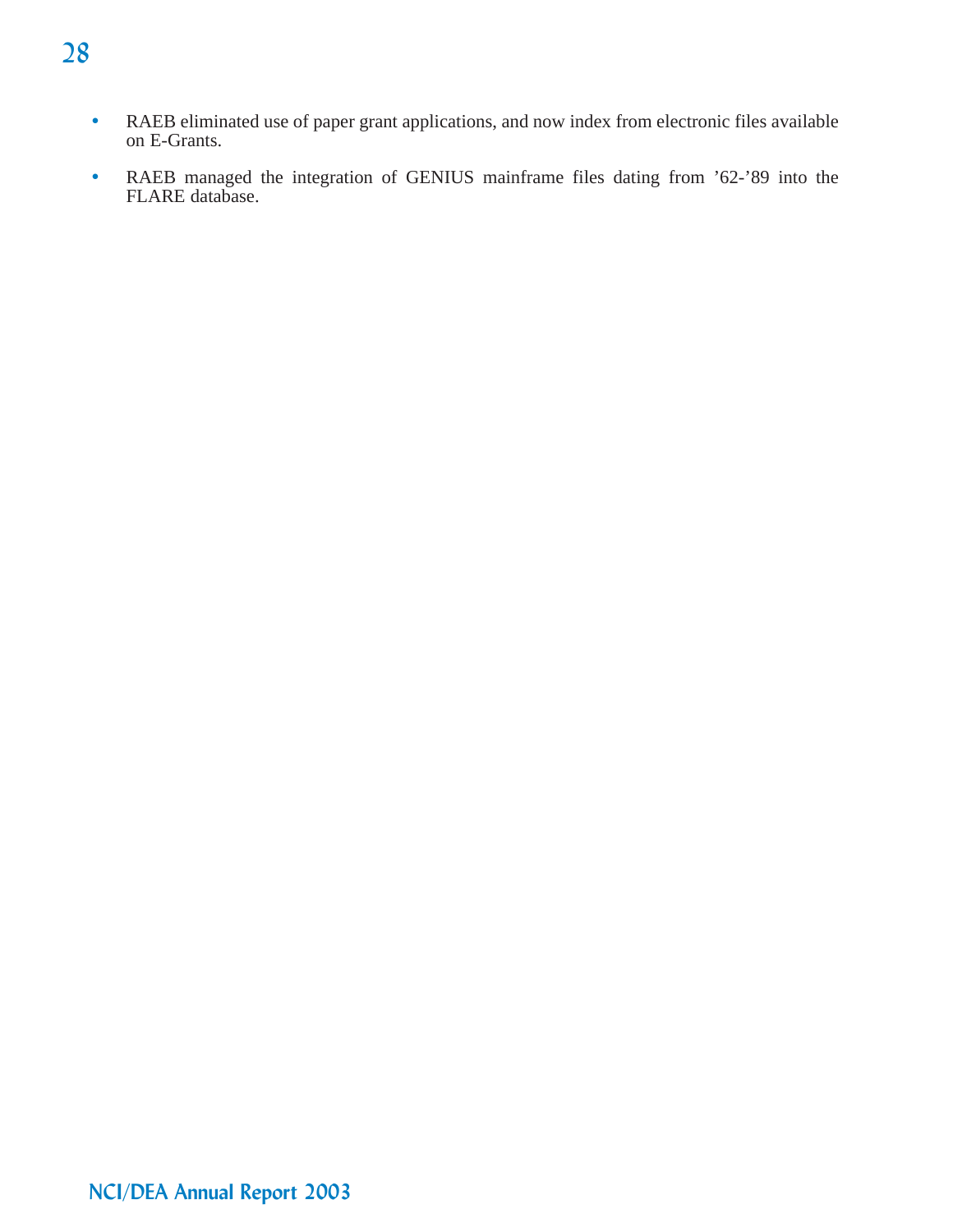## **Special Activities in the Office of the Director, DEA**

In addition to managing and coordinating the various activities described in this report, the DEA's **Office of the Director** (OD) has specific additional responsibilities to the NCI. First, the OD serves as a focal point and repository of information related to various funding mechanisms for grants, staff and awardee responsibilities, eligibility requirements, receipt dates for all granting mechanisms, and special programs. The DEA serves as the coordinating center for submission of applications for special NIH-wide awards, such as the James A. Shannon Director's Award, the Academic Research Enhancement Awards (AREAs), the Institutional Development Awards (IDeAs), and the Research Enhancement Awards Program (REAP).

Second, the DEA OD plays a critical role in the NCI's efforts to promote increased participation of women, children, and members of minority and medically underserved populations in the research areas of cancer cause, prevention, control, diagnosis, and treatment. The NCI Revitalization Act of 1993 mandates that women and members of minority groups be included as subjects in each research project, unless there are clear scientific or ethical reasons that inclusion is inappropriate with respect to the health of the subject or the purpose of the research. Administrative procedures allow NCI staff to resolve inclusion problems after initial review of applications that are otherwise highly meritorious. In the event a grantee believes the proposed study does not warrant or require inclusion of women or minority groups, he or she can apply for a waiver of this requirement. The Director of the DEA has the authority to grant this waiver. In FY2003, 65 applications with preliminary bars to award were received by the DEA. Through corrective action, all were brought into compliance before award decisions were made.

Third, the DEA Director serves as the locus for implementation and oversight of NCI policies concerning extramural research integrity and serves as a resource to all NCI staff with questions in this area. In this role, the DEA OD works to address concerns about extramural scientific misconduct, misuse of human and animal research subjects, financial mismanagement, and financial conflict of interest involving NCI-supported research. Thus, the DEA Director functions as the NCI Research Integrity Officer and receives from the appropriate sources all documents related to misconduct for transmittal and reporting to relevant sources. In FY2003, five cases of alleged scientific misconduct were opened by the Office of Research Integrity and referred to the Director, DEA. Five cases were closed, and one was found to involve misconduct.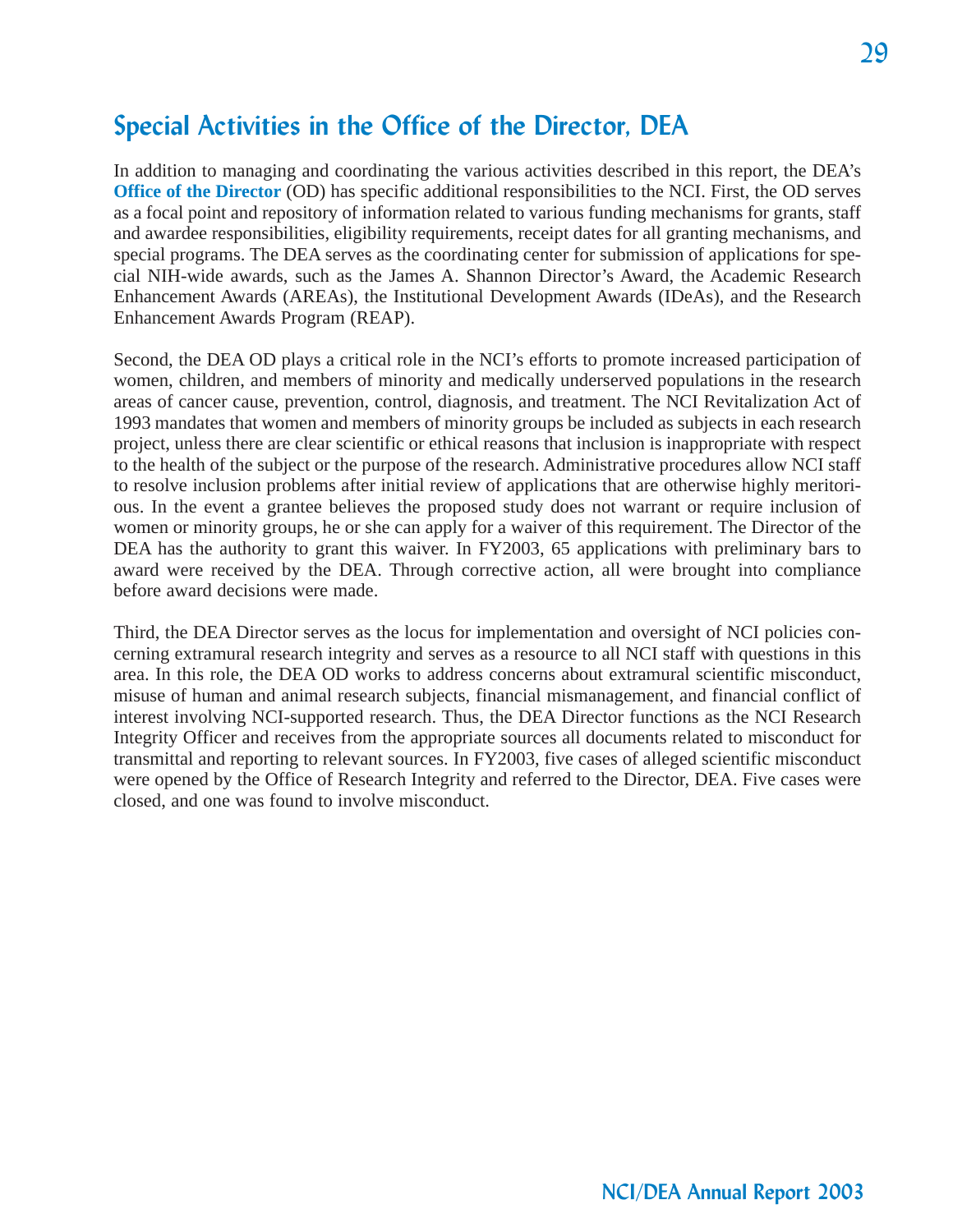30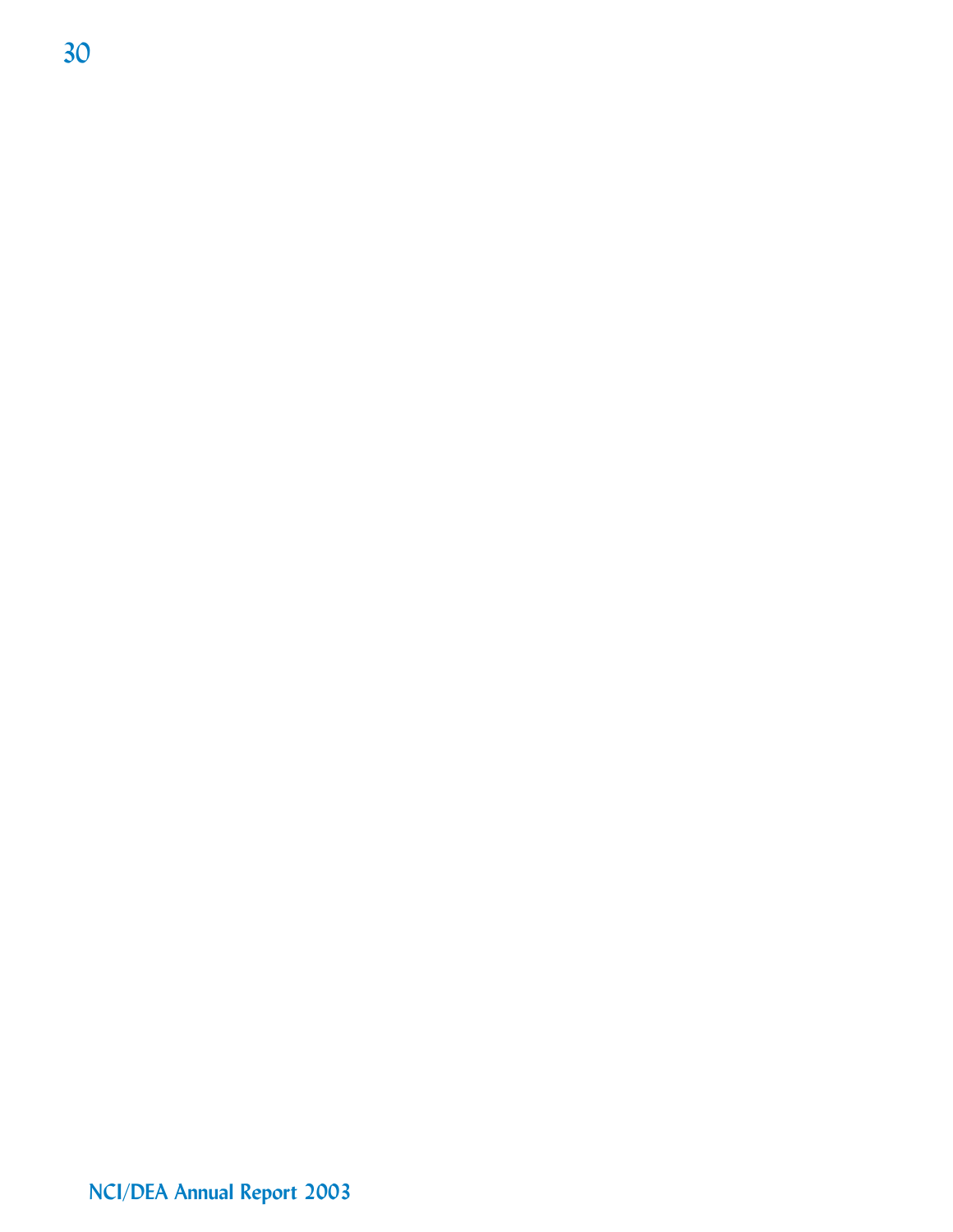# **Organizational Structure of the Division of Extramural Activities** *Office of the Director*

- Directs and administers the operations of the Division, including those activities relating to grant review and administration and contract review, as well as Advisory Committee and Board activities.
- Coordinates and manages the NCAB and the BSA.
- Initiates, coordinates, and implements Institute policies and procedures relating to grants and contracts review.
- Implements NCI policies regarding extramural research integrity.
- Represents the NCI on extramural policy issues to the NIH.
- Advises the Executive Committee, NCI, on extramural implementation strategies.
- Coordinates with the NIH for all NCI extramural staff training requirements.
- Represents the NCI on the NIH Institute-wide Extramural Program Management Committee (EPMC) with responsibility for development of extramural policy and procedures across all NIH Institutes and Centers.

| Marvin Kalt, Ph.D.*Director                      |                                                                           |
|--------------------------------------------------|---------------------------------------------------------------------------|
| Paulette Gray, Ph.D. Acting Director             | Deputy Director and Associate Director,<br><b>Extramural Applications</b> |
|                                                  |                                                                           |
| Cedric Long, Ph.D. Assistant Director            |                                                                           |
|                                                  |                                                                           |
|                                                  |                                                                           |
| Carlene Neil-Allman <sup>†</sup> Program Analyst |                                                                           |
|                                                  |                                                                           |
| Bernadette Monacelli Secretary                   |                                                                           |
| Donyelle Parrish <sup>*</sup> Secretary          |                                                                           |
|                                                  |                                                                           |
| Lisa Verikios <sup>†</sup> Secretary             |                                                                           |
| Jasen Converse <sup>*</sup> Receptionist         |                                                                           |
| Joshua Rhoderick Receptionist                    |                                                                           |

<sup>\*</sup> Left in 2003.

**<sup>†</sup>** Joined in 2003.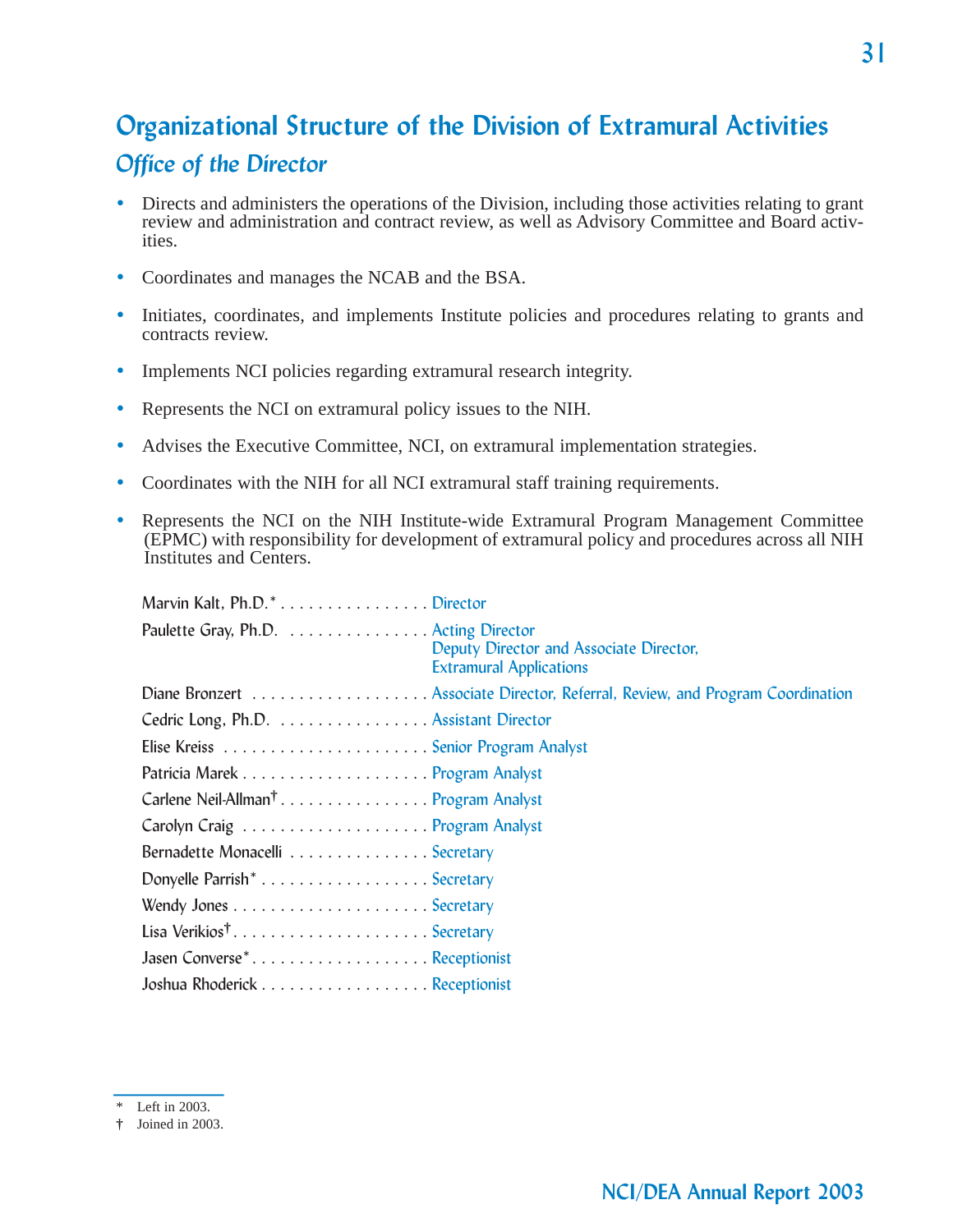## *Office of Referral, Review, and Program Coordination, OD*

- Coordinates program concept development; publication functions; and receipt, referral, and assignment of all applications.
- y Coordinates activities of the SRLB, RTRB, RPRB, and PCRB.

| Diane Bronzert Associate Director     |  |
|---------------------------------------|--|
| Catherine Battistone  Program Analyst |  |
|                                       |  |
|                                       |  |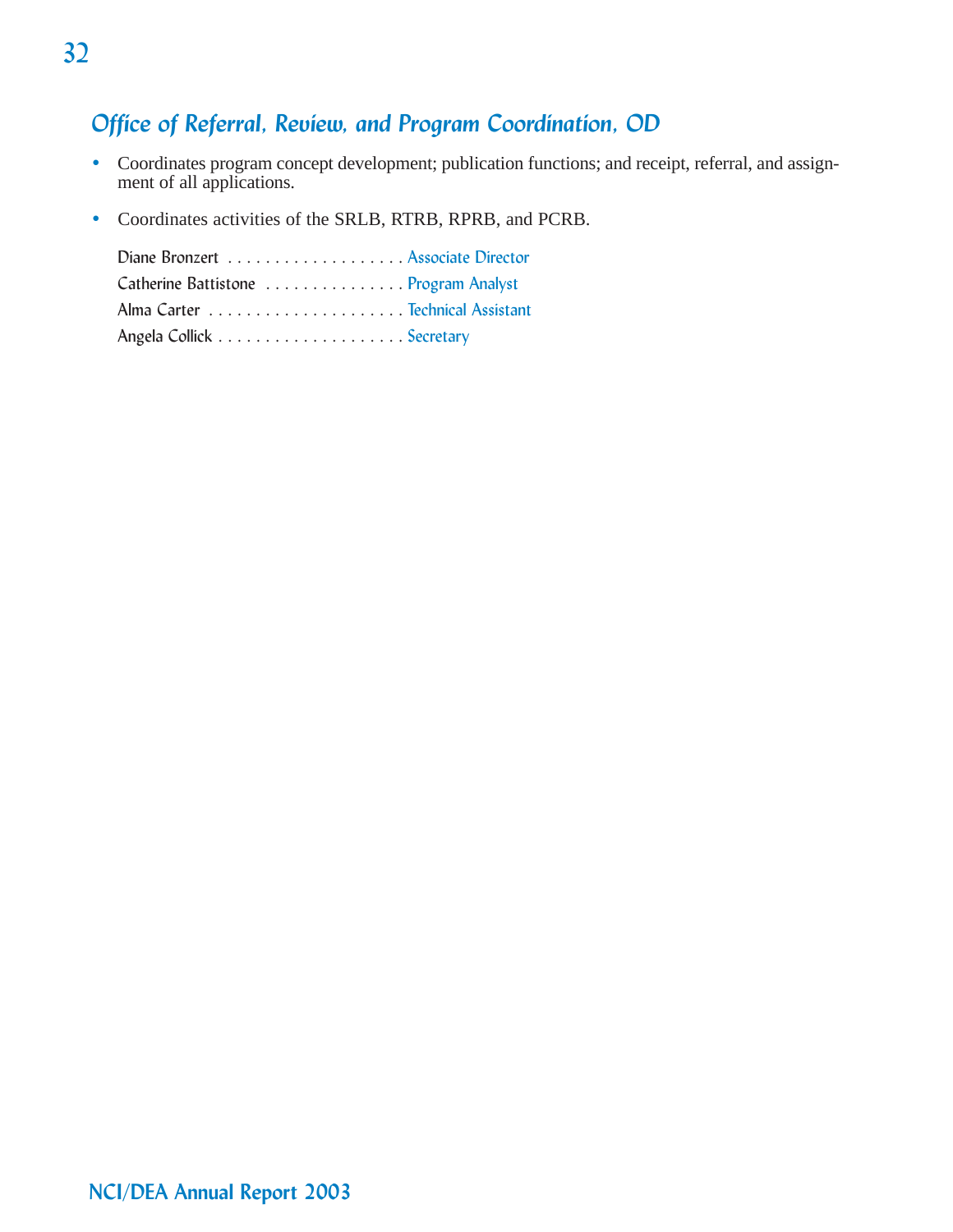## *Committee Management Office, OD*

- Coordinates functionally related advisory activities across the Institute and manages a DHHS committee to ensure that appropriate policies and procedures are in place to conduct its mission and ensure the synthesis, integration, and documentation of these activities.
- Provides committee management services to the Office of Biotechnology Activities, Office of the Director, NIH, and established the Committee Management Office as an NCI Service Center.
- Provides consultation services to NCI staff on administrative and technical aspects of Federal Advisory Committees; coordinates activities with all other NCI advisory committees; implements policies and procedures designed to avoid conflicts in the nomination, selection, and recruitment of board members; implements CM IMPAC II guidelines and procedures to ensure that all committee-related data are correctly entered into the database for preparation and submission of required annual reports to the President of the United States, DHHS, and NIH; provides logistical support for NCAB and BSA meetings; and facilitates NCAB and BSA committee-related travel.
- Provides administrative support for the peer-review system by compensating consultants for their services on NCI IRG subcommittees and SEPs; reimburses consultants for travel and other expenses; and approves and processes payments for other activities related to review, such as meeting room rental and teleconferencing.

| Earline Jackson  Committee Management Assistant |  |
|-------------------------------------------------|--|
|                                                 |  |
|                                                 |  |
|                                                 |  |
|                                                 |  |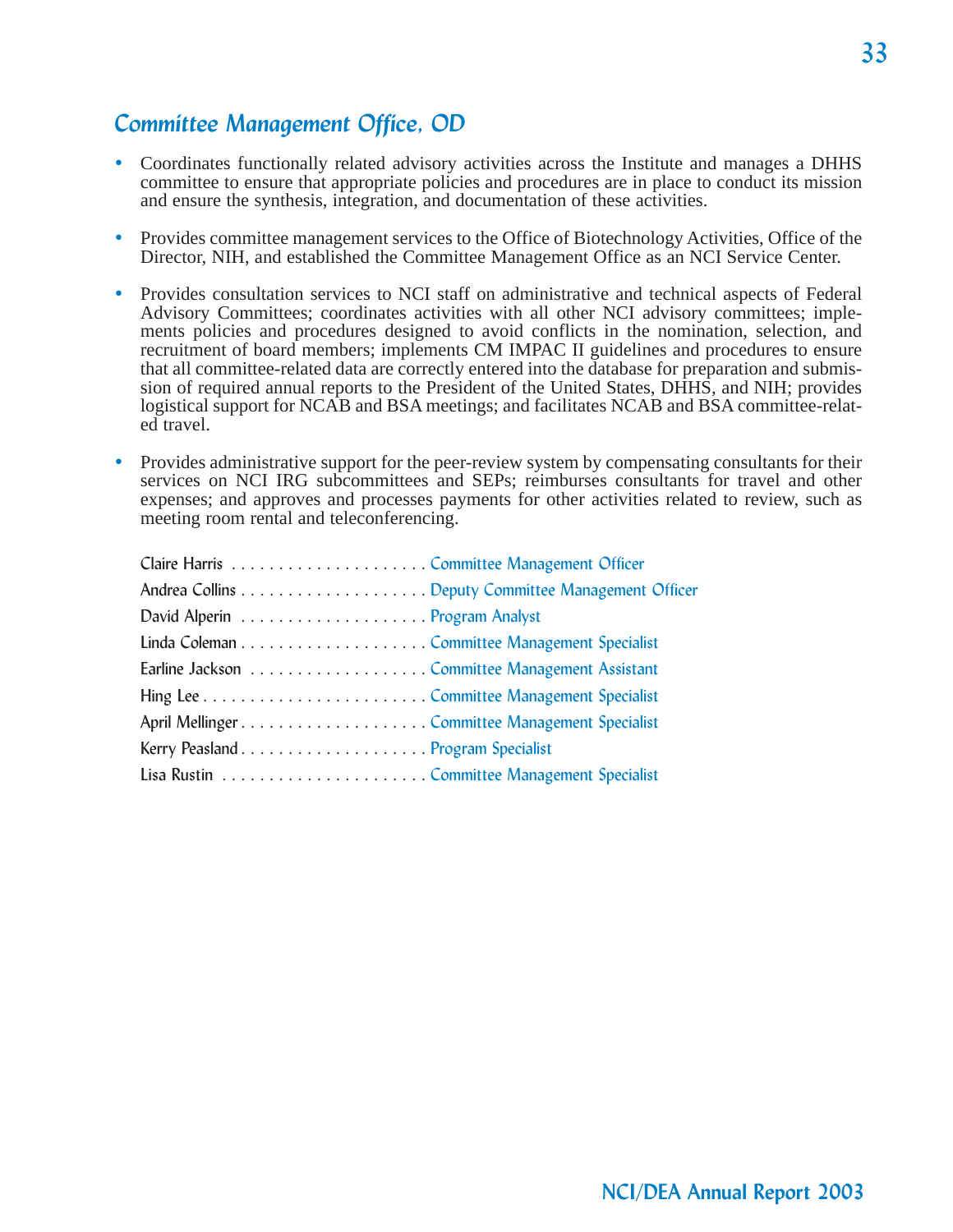## *Special Review and Logistics Branch*

- Plans, manages, and assists in the scientific merit review of special grant and cooperative agreement applications (RFAs and PAs) and the technical merit review of contract proposals (RFPs).
- y Arranges for and participates in onsite assessments of the research capabilities and facilities of selected applicants.
- y Identifies and recommends appropriate review committee members and site visitors, as required for the review of assigned applications and proposals.
- Provides the SRA and other support staff to the technical review committees.
- y Serves as the information and coordination center for all grant applications and contract proposals pending review by the Branch.
- Provides input and advice on grant and contract review policy and procedures, application and proposal patterns, and research trends and other related information, as required.
- Coordinates secondary-level review activities of the NCAB with staff of other NCI Divisions, other Branches of the Division, the Research Contracts Branch, and the Grants Administration Branch.
- Provides logistical support for primary- and secondary-level review activities in support of other Division and Institute units.

Kirt Vener, Ph.D. . . . . . . . . . . . . . . . . . . Chief

#### **Special Review Unit**

| Thomas Vollberg, Ph.D. Deputy Chief                              |
|------------------------------------------------------------------|
| Kenneth Bielat, Ph.D. Scientific Review Administrator            |
|                                                                  |
|                                                                  |
|                                                                  |
| Sherwood Githens, Ph.D. Scientific Review Administrator          |
| Marcus Johnson# Review Technical Assistant                       |
| C. Michael Kerwin, Ph.D., M.P.H. Scientific Review Administrator |
| Sarah King-Mitchell Contracts Technical Assistant                |
|                                                                  |
| Gerald Lovinger, Ph.D. Scientific Review Administrator           |
| Timothy Meeker, M.D. Scientific Review Administrator             |

**<sup>‡</sup>** Contractor.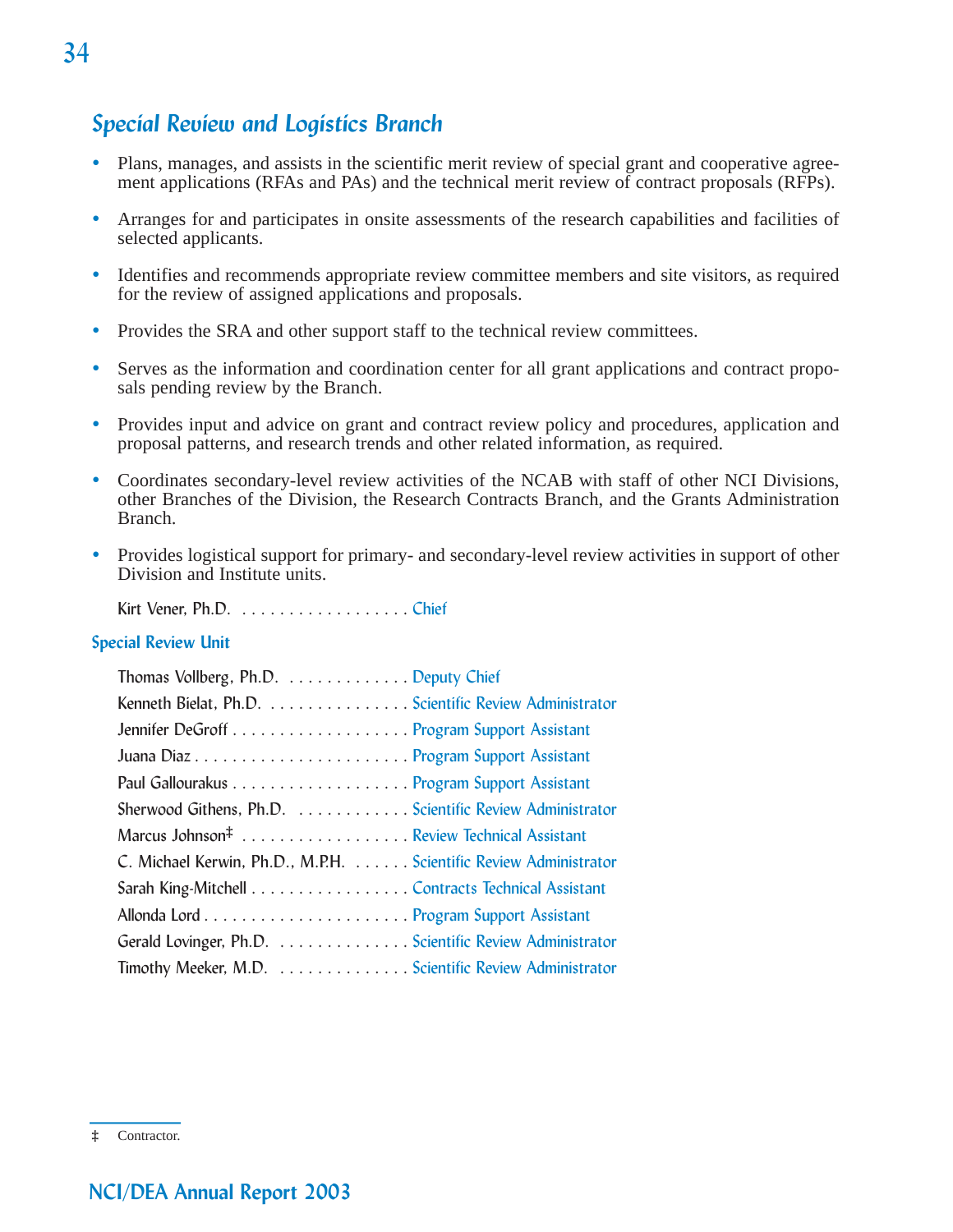| Lalita Palekar, Ph.D. Scientific Review Administrator       |  |
|-------------------------------------------------------------|--|
| Joyce Pegues, Ph.D. Scientific Review Administrator         |  |
|                                                             |  |
| Mary Jane Slesinsky, Ph.D.  Scientific Review Administrator |  |
| Denise Santeufemio‡Review Technical Assistant               |  |

### **Review Processing and Distribution Unit**

| Marcus Johnson <sup>‡</sup> Mail and File Clerk  |  |
|--------------------------------------------------|--|
|                                                  |  |
|                                                  |  |
| Latasha Stevens <sup>‡</sup> Mail and File Clerk |  |
|                                                  |  |
|                                                  |  |

<sup>35</sup>

**<sup>‡</sup>** Contractor.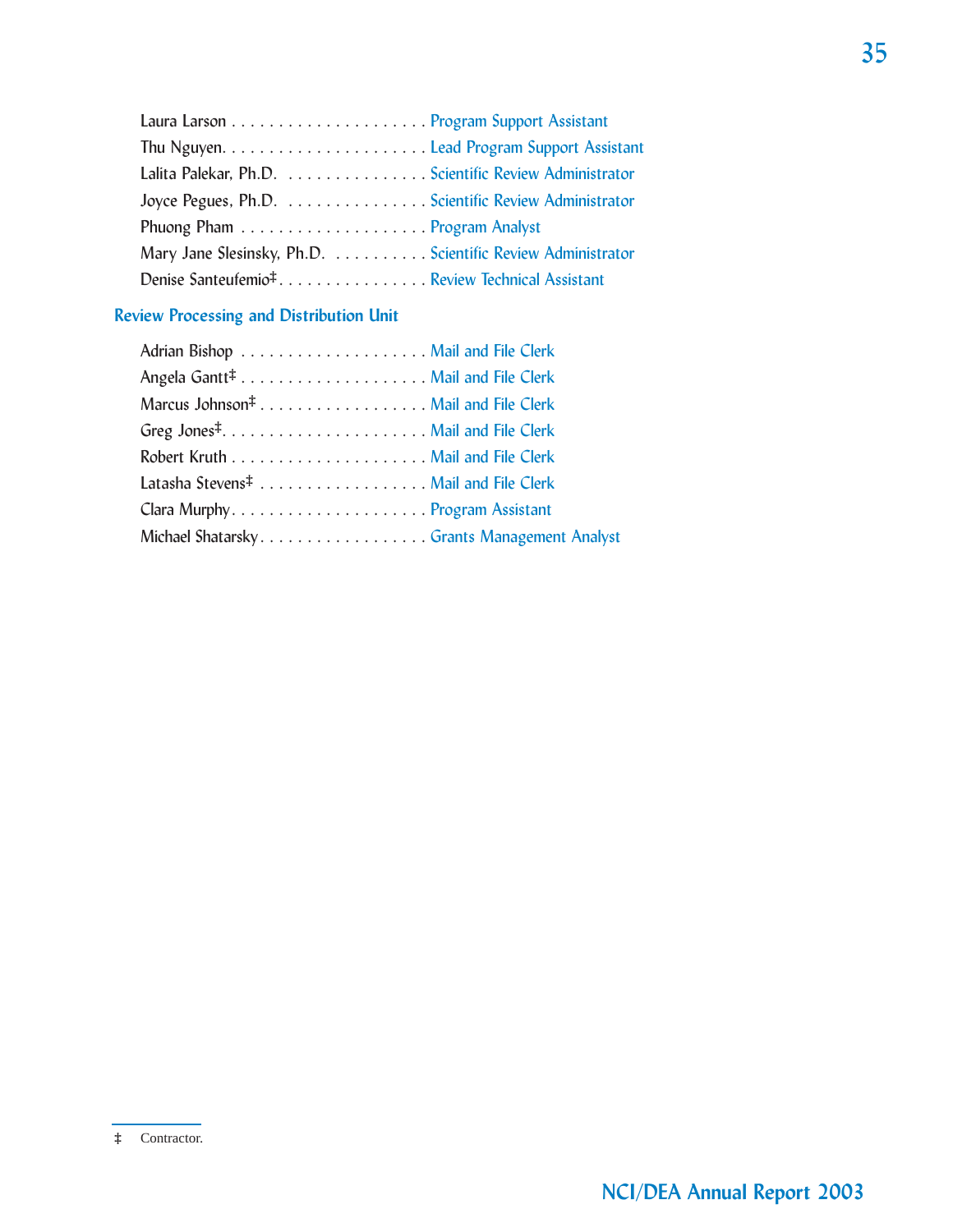## *Program Coordination and Referral Branch*

- Serves as the information and coordinating point within the NCI for the clearance and tracking of all NCI extramural program initiatives.
- Coordinates the shared interests of all trans-NCI program initiatives through the CSR and other NIH Institutes and Centers.
- y Coordinates clearance and publication of all RFAs, PAs, and Notices in the *NIH Guide for Grants and Contracts.*
- Coordinates the clearance of all NCI grant mechanism guidelines and policies through the NIH Office of Extramural Research.
- Serves as the NCI contact point for approval of the use of cooperative agreement mechanisms and for conversion of grants to cooperative agreements.
- Serves as liaison to the CSR, NIH, to ensure appropriate referral of applications to the Institute and their distribution and assignment to appropriate program units within the NCI.
- Coordinates development of referral guidelines within the NCI for internal and external use.
- y Receives and distributes advance copies of applications for Program Project grants and applications submitted in response to RFAs and PAs, and coordinates this information with review and program staff.
- Receives Letters of Intent from principal investigators intending to submit large budget grants and from prospective R13 (conference grants applicants). Maintains a database of prospective large budget grants applicants.
- Processes ARAs (Awaiting Receipt of Application) through the NOW system to CSR.
- Automatically refers amended and competing continuation (Type 2) applications to the cancer activity that accepted the previously submitted application.
- Serves as the primary NCI information referral point for the extramural scientific community on a broad range of subjects, including grant guidelines, application information, new initiatives announced as RFAs or PAs, and the review process.
- Assists the extramural community in navigating the NIH and NCI Web pages, to help users obtain current information, forms, and guidelines.
- y Directs applicants to the appropriate Program Directors and SRAs for information regarding the status of the review and award of their grant applications.
- Tracks and analyzes trends of CSR referral to study sections and resultant review outcomes.
- y Works with NCI program staff to address unresolved review and referral issues with the CSR and other Institutes and Centers.
- Coordinates requests from program staff for application status changes and for acceptance of grant assignments.

### **NCI/DEA Annual Report 2003**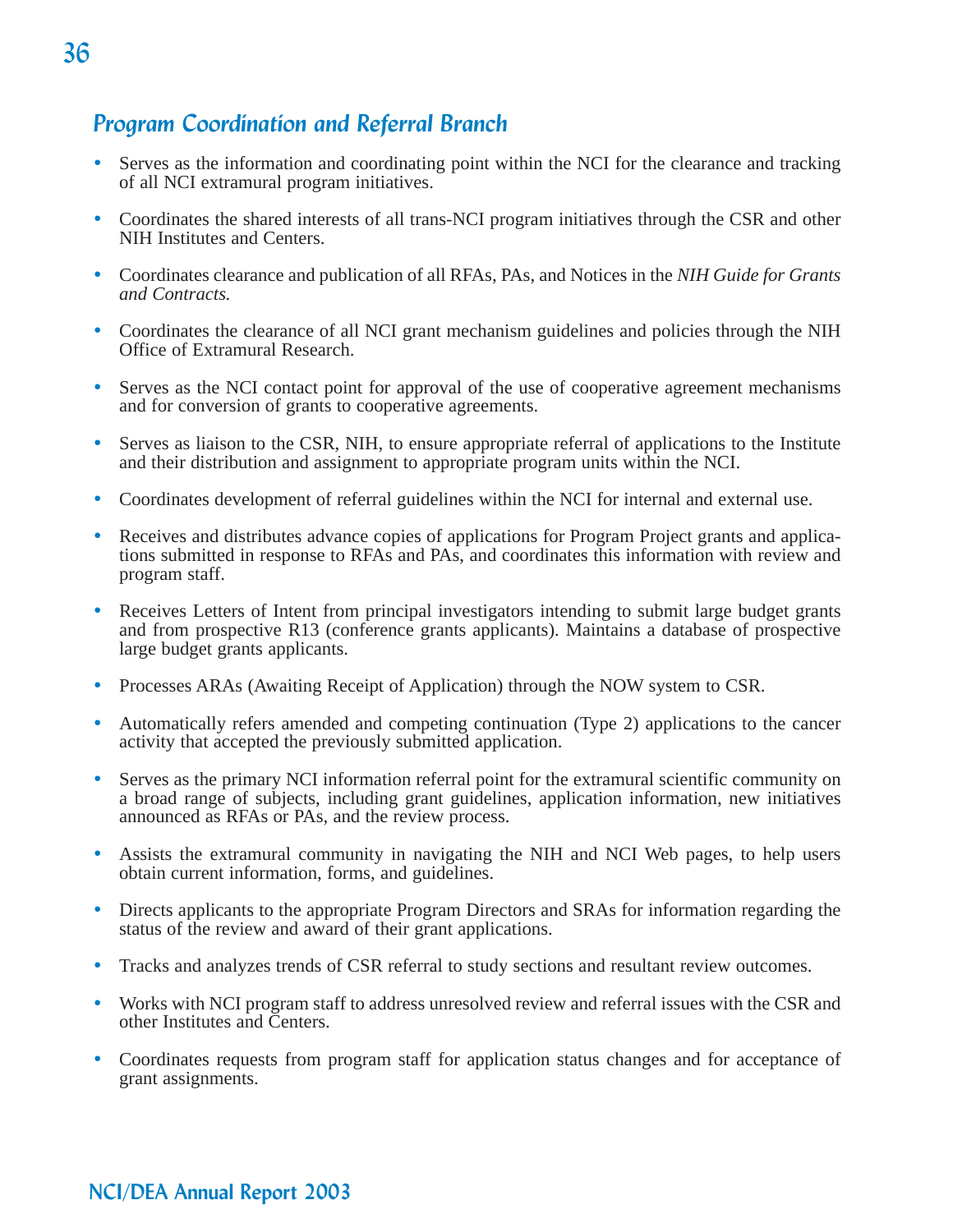| Ray Bramhall, Ph.D.* Chief                                    |  |
|---------------------------------------------------------------|--|
| Christopher Hatch, Ph.D. † Acting Chief, CSR Referral Liaison |  |
|                                                               |  |
|                                                               |  |
| Florence Pedersen Referral Officer (CSR Referral Liaison)     |  |
| Natacha P. Lassègue Program Analyst                           |  |
| Kimberly Morris <sup>†</sup> Program Support Assistant        |  |
|                                                               |  |
| Sonya Roberson, Ph.D. $\dagger$ RFA/PA Coordinator            |  |

<sup>\*</sup> Left in 2003.

<sup>†</sup> Joined in 2003.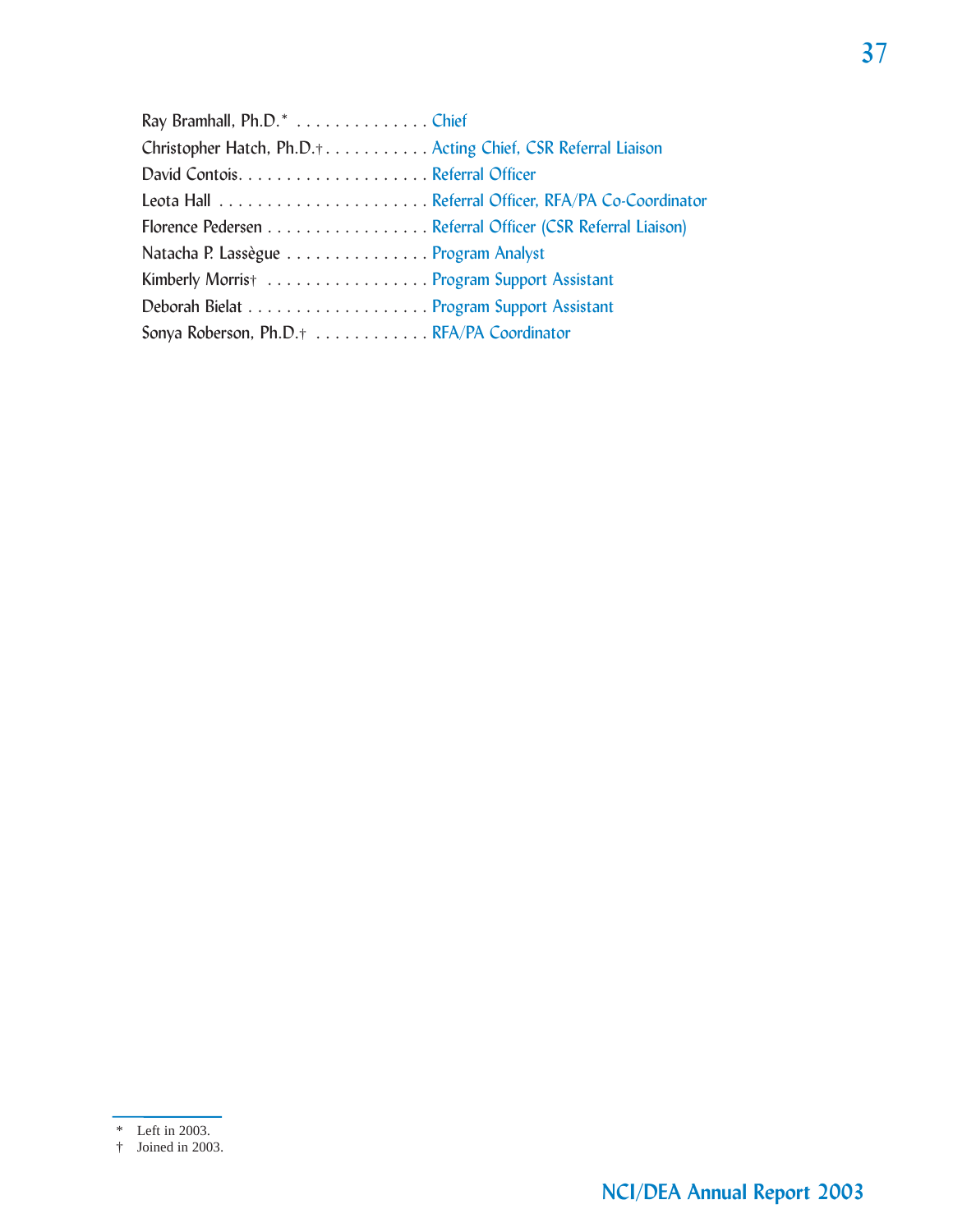## *Research Analysis and Evaluation Branch*

- Serves as the Institute's officially designated, centralized source of scientific information and sci-ence-based budget information on NCI-supported research projects.
- Analyzes and classifies the science content of all Institute-supported projects.
- Prepares analyses comparing the distribution of funds among research areas; these analyses serve as a basis for budget projections.
- Prepares special and routine reports and analyses and answers inquiries concerning the scientific and budgetary aspects of Institute-funded research, including research grants, center grants, and research contracts.
- Maintains liaisons with other organizations involved in related classification activities.
- Documents the need for proposed RFAs by comparing RFA concepts with existing NCI-supported research and with unsolicited applications.

Rosemary Cuddy\*. . . . . . . . . . . . . . . . . . Branch Chief Marilyn Gaston . . . . . . . . . . . . . . . . . . Acting Branch Chief

#### **Inquiry and Reporting Team**

- Responds to generalized data requests.
- Plans, coordinates, and evaluates dissemination of extramural and intramural research data.
- Conducts in-depth analyses of extramural research data.
- Answers inquiries from Congress, the public, the press, and others concerning any phase of Institute-supported work.
- Identifies emerging priority areas for data collection and analysis.
- Conducts economic analysis of funded research; establishes consensus-building processes with programs, financial data operations, and others, including the private sector; identifies priority data gaps on funded research activities; and recommends solutions to fill these gaps.
- y Evaluates user needs, conducts formalized user surveys, as needed, and translates these needs into NCI research reports and dissemination plans.
- Provides specialized data querying, archiving, and reporting functions for the Division, the Financial Management Branch, and the Institute.
- Directs and conducts the grant, contract, and reporting data file release program, including data editing, review, and documentation.
- Provides consultation services and writes scientific search formulation instructions to customers' specifications to facilitate standardized data preparation.
- Coordinates the design, development, and implementation of automated systems for award data dissemination.

## **NCI/DEA Annual Report 2003**

<sup>\*</sup> Left in 2003.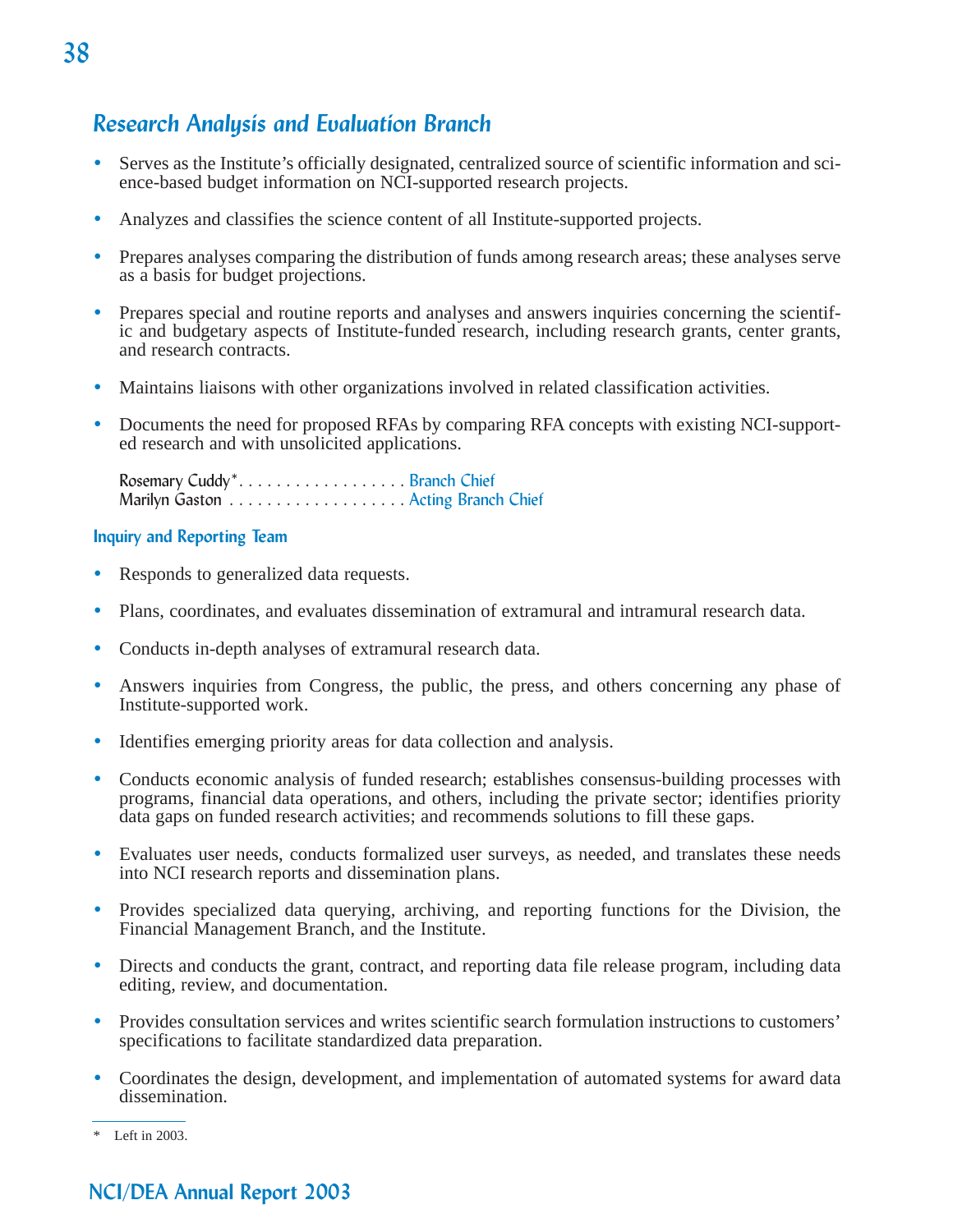#### **Research Documentation Team**

- Analyzes and indexes grants and contracts for the Branch's computerized systems.
- Ensures that terms and categories for indexing are updated and reflect current trends in cancer research, and maintains a thesaurus of term definitions.
- Analyzes extramural projects for relevance to SICs and Anatomic Sites to determine the officially reported figures for Institute support and provide a basis for budget projections.
- Maintains liaison with other offices within the Institute to ensure consistent reporting of data.
- Monitors the results of Institute grant-supported research through the literature surveillance program.

| Lisa KruegerBiologist |  |
|-----------------------|--|
|                       |  |
|                       |  |

#### **Technical Operations Team**

- Oversees Information Resource Management (IRM) for the Branch.
- Manages RAEB's FLARE grants documentation and indexing database, ensuring reliability and completeness of its contents.
- Performs computerized searches for ad hoc information requests to the Branch.
- Tracks documentation for grant applications, summary sheets, contract proposals, etc., in both physical and computerized formats.
- Prepares documentation for indexing by the Research Documentation Section.
- Maintains and updates archival document files, including transferring physical files to computer media.
- Serves as the liaison with contractors and the AISB to resolve FLARE computer application problems for the Branch.
- Works with contractors and AISB to refine RAEB's computer applications to meet the Branch's needs.
- Manages RAEB's personnel support functions.

| Dianne Ostrow Team Leader |  |
|---------------------------|--|
|                           |  |
|                           |  |
|                           |  |

<sup>\*</sup> Left in 2003.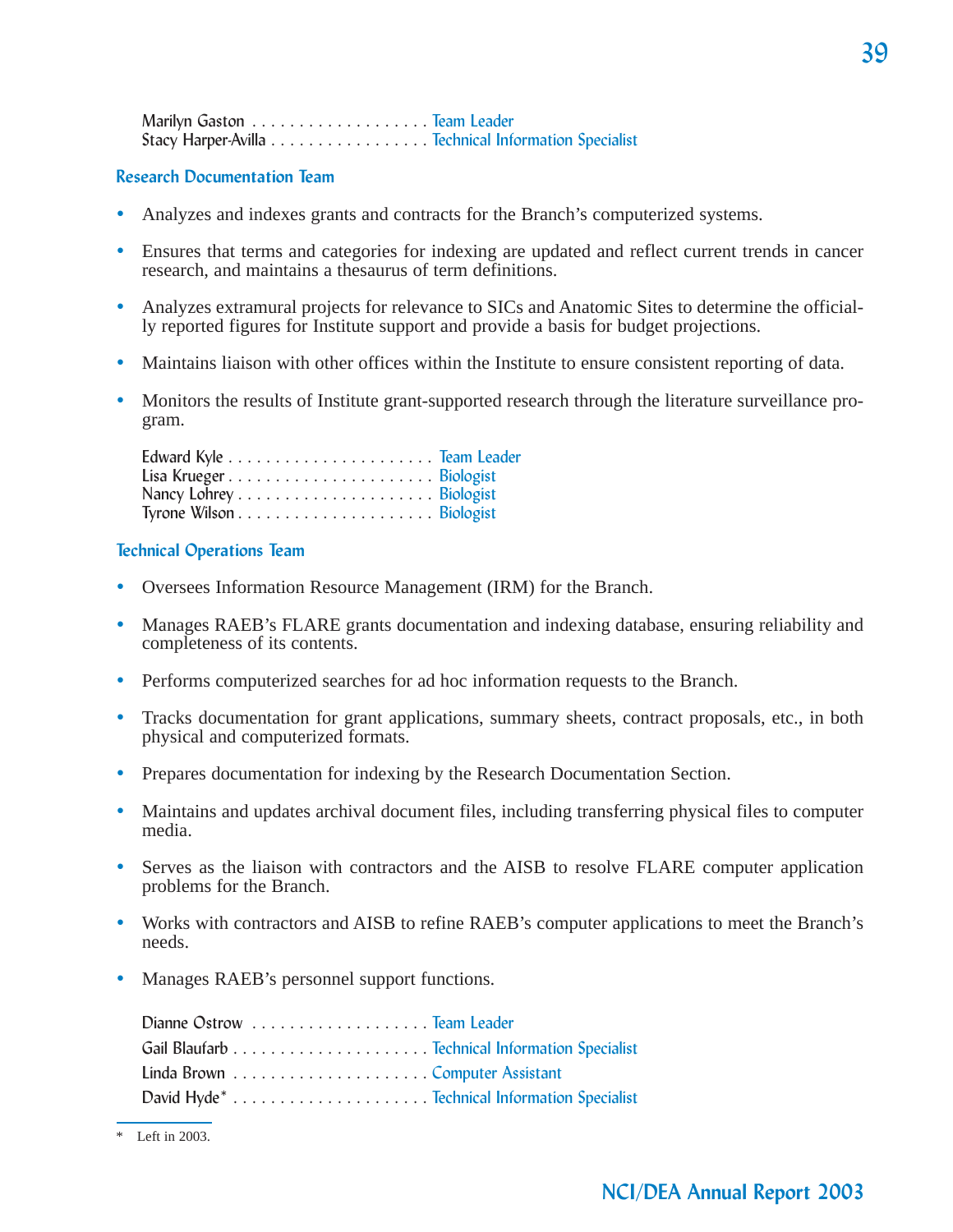## *Applied Information Systems Branch*

- Satisfies the information technology (IT) requirements of the Division and coordinates IRM activities with other relevant NCI and NIH units and provides high-quality information analysis, design, development, and coordination of applications in support of Divisional business processes.
- Serves as the focal point for the Division in the development, deployment, and application of specialized software and databases required for the conduct of review, referral, coding, advisory, and other extramural applications.
- Serves as the liaison with NCI Information Services Technology Branch (ISTB); other NCI computer professionals; other NCI units charged with execution of extramural IRM functions; other trans-NIH functional units such as the CSR, Office of Policy for Extramural Research Administration (OPERA), and Office of Extramural Research (OER); and the IMPAC II and eRA (Electronic Research Administration) systems.
- Supports resources and Internet and Intranet applications connectivity and design.
- y Establishes, administers, and monitors contracts to provide design, production, and maintenance for microcomputer equipment and information storage and retrieval systems not covered by the NCI's Core Services.
- Formulates DEA-specific office automation policy.
- Provides staff/lead users with technical support and training for DEA IT applications.
- Coordinates general use/support and training with NCI or NIH Core Services.
- Provides Division-specific applications of video teleconferencing and audiovisual services in support of review and Board activities.
- Provides management with recommendations for establishing and implementing policies for conducting Divisional computer-assisted presentations, as necessary.
- Reviews user-created applications and recommends and/or designs changes to improve efficiency and effectiveness.

James W. Seach . . . . . . . . . . . . . . . . . . . Chief

#### **Application Development and Operations Team**

- Analyzes and coordinates life-cycle development of software for the Division; develops and designs applications to support the Division's business practices, including user guides.
- Develops, administers, and monitors contracts for acquisition, support, and maintenance of database systems.
- Administers office automation contracts as well as DEA-wide Blanket Purchase Agreements for microcomputer equipment maintenance and supplies.
- Formulates office automation policy, system development, and IMPAC II operations.
- Coordinates internal user groups and the provision of training for specific DEA applications and the use of office automation equipment technology.

### **NCI/DEA Annual Report 2003**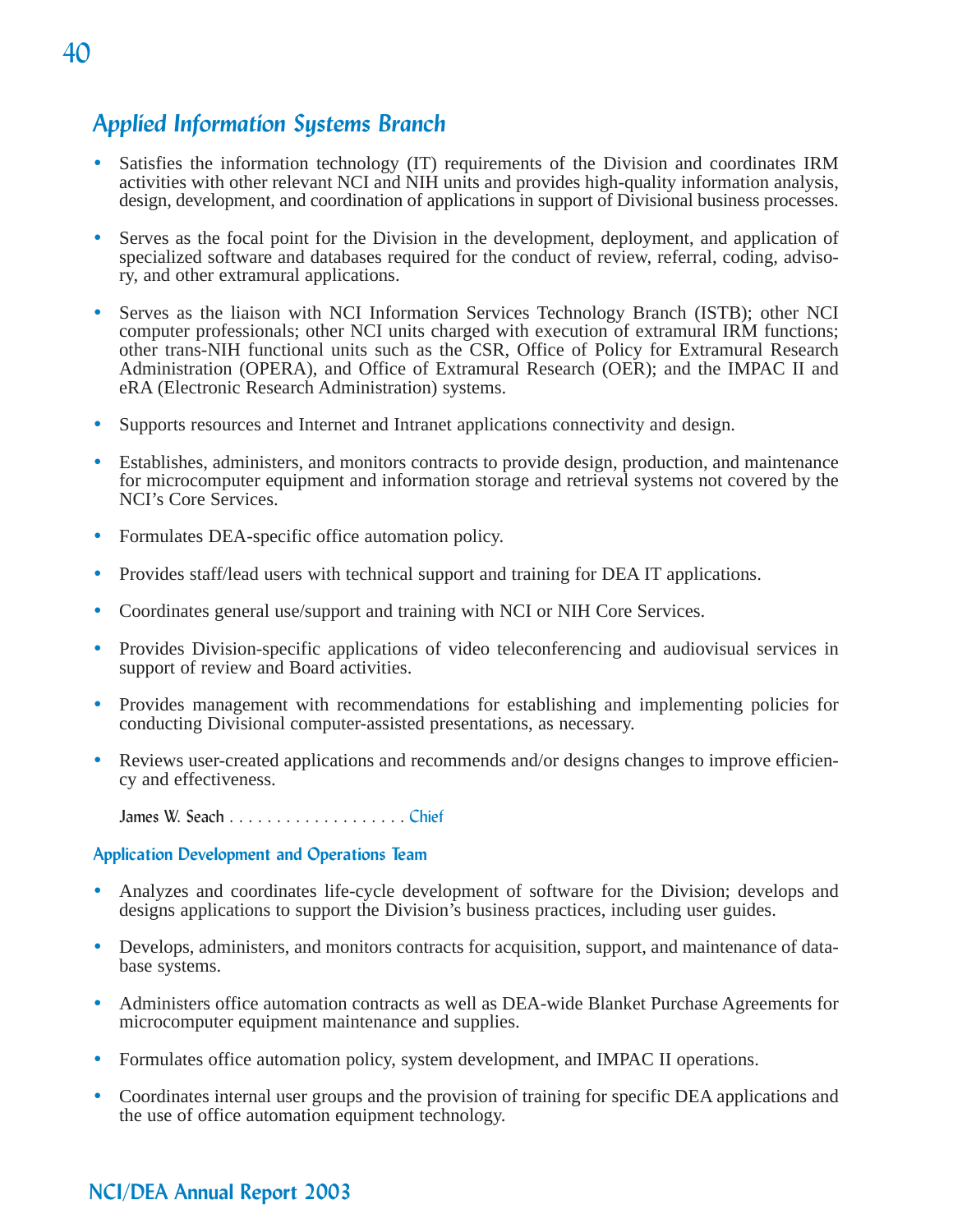| Lauren Lawson <sup>†</sup> Information Technology Specialist |  |
|--------------------------------------------------------------|--|
|                                                              |  |
|                                                              |  |

#### **Information Management Team**

- Designs and maintains the Division's Intranet and Internet and identifies documents to be placed on the NCI Web Site to make Division information more accessible to the public.
- Develops new Web-based software applications that will enhance the productivity and efficiency of extramural processes within the DEA and the distribution of Division information throughout the NCI.
- Establishes partnerships and ongoing communications with staff and external customers to foster openness and collaboration in accomplishing the information initiatives of the Division.
- Works with DEA staff to ensure the current utility and linkages of documents placed on the Web.

<sup>†</sup> Joined in 2003.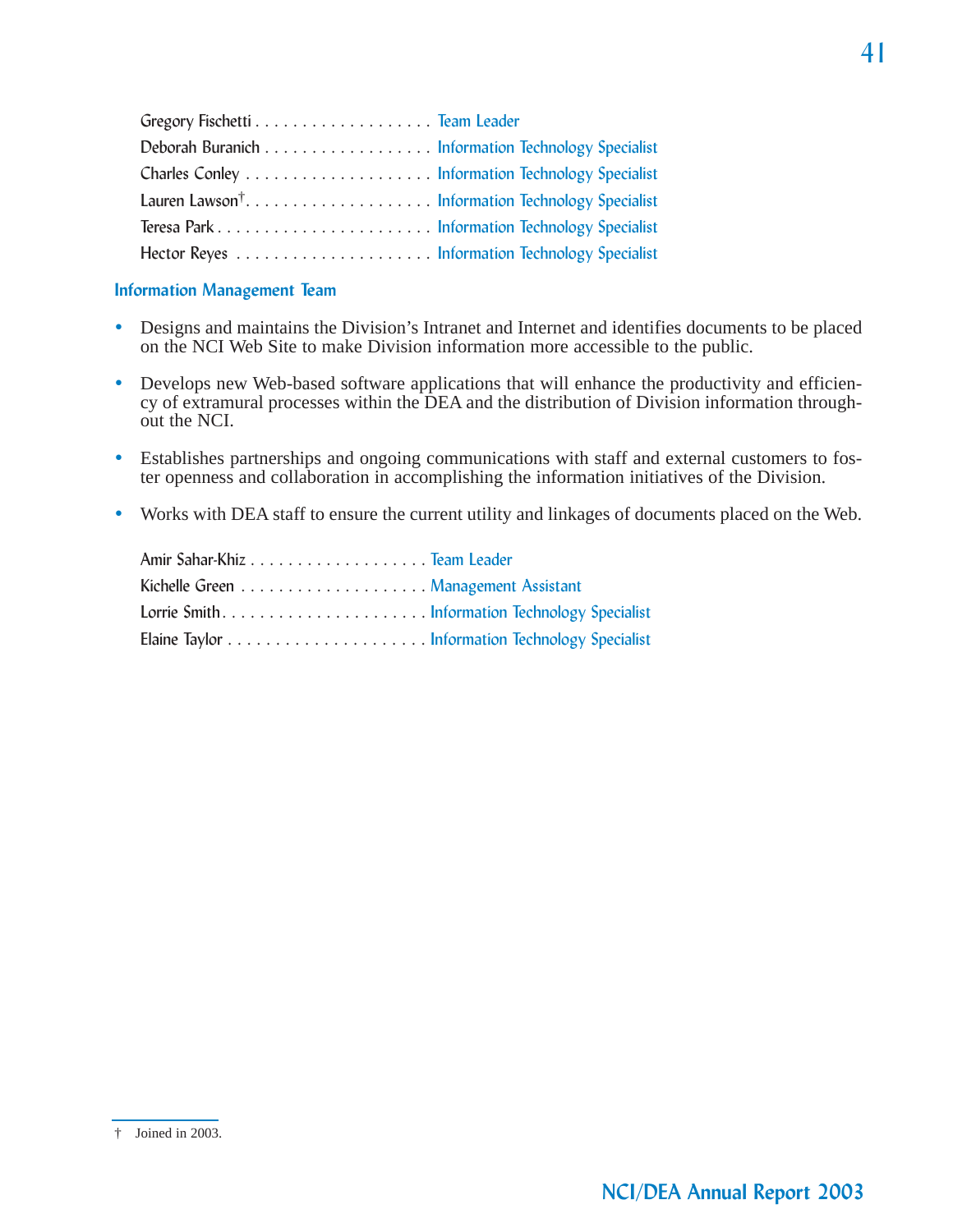## *Research Programs Review Branch*

- Plans, coordinates, and manages the scientific merit review of program project grants, specialized centers, and other grant mechanisms, as necessary, by chartered review committees and special emphasis panels.
- y Arranges for and participates in onsite assessments of the research capabilities and facilities of selected applicants.
- y Identifies and recommends appropriate review committee members and site visitors, as required, for the review of assigned applications.
- Provides input and advice on grant review policy and procedures, application patterns, research trends, and other related information, as required.
- Coordinates grant review activities with staff of other NCI Divisions and other DEA Branches.

| Olivia Bartlett, Ph.D. Chief                                  |
|---------------------------------------------------------------|
| Virginia Wray, Ph.D. Deputy Chief                             |
| Shakeel Ahmad, Ph.D. Scientific Review Administrator          |
|                                                               |
|                                                               |
| Natasha Copeland Program Support Assistant                    |
| Mary Fletcher, Ph.D. Scientific Review Administrator          |
|                                                               |
| Michelle Higginbottom <sup>#</sup> Review Technical Assistant |
| Tiffany Jenifer  Program Specialist (Instructor)              |
|                                                               |
| Deneen Mattocks. Program Support Assistant                    |
| William Merritt, Ph.D. Scientific Review Administrator        |
| Bratin Saha, Ph.D. Scientific Review Administrator            |
| Joyce Simms*Program Support Assistant                         |
| Michael Small, Ph.D. Scientific Review Administrator          |
|                                                               |
|                                                               |
|                                                               |
| Shamala Srinivas, Ph.D. Scientific Review Administrator       |
| Barbara Thompson Program Support Assistant                    |
| Claudio Dansky Ullman, M.D. Scientific Review Administrator   |
| Peter Wirth, Ph.D. Scientific Review Administrator            |
| Brian Wojcik, Ph.D. Scientific Review Administrator           |
| Sunghan Yoo, Ph.D. Scientific Review Administrator            |

‡ Contractor.

<sup>\*</sup> Left in 2003.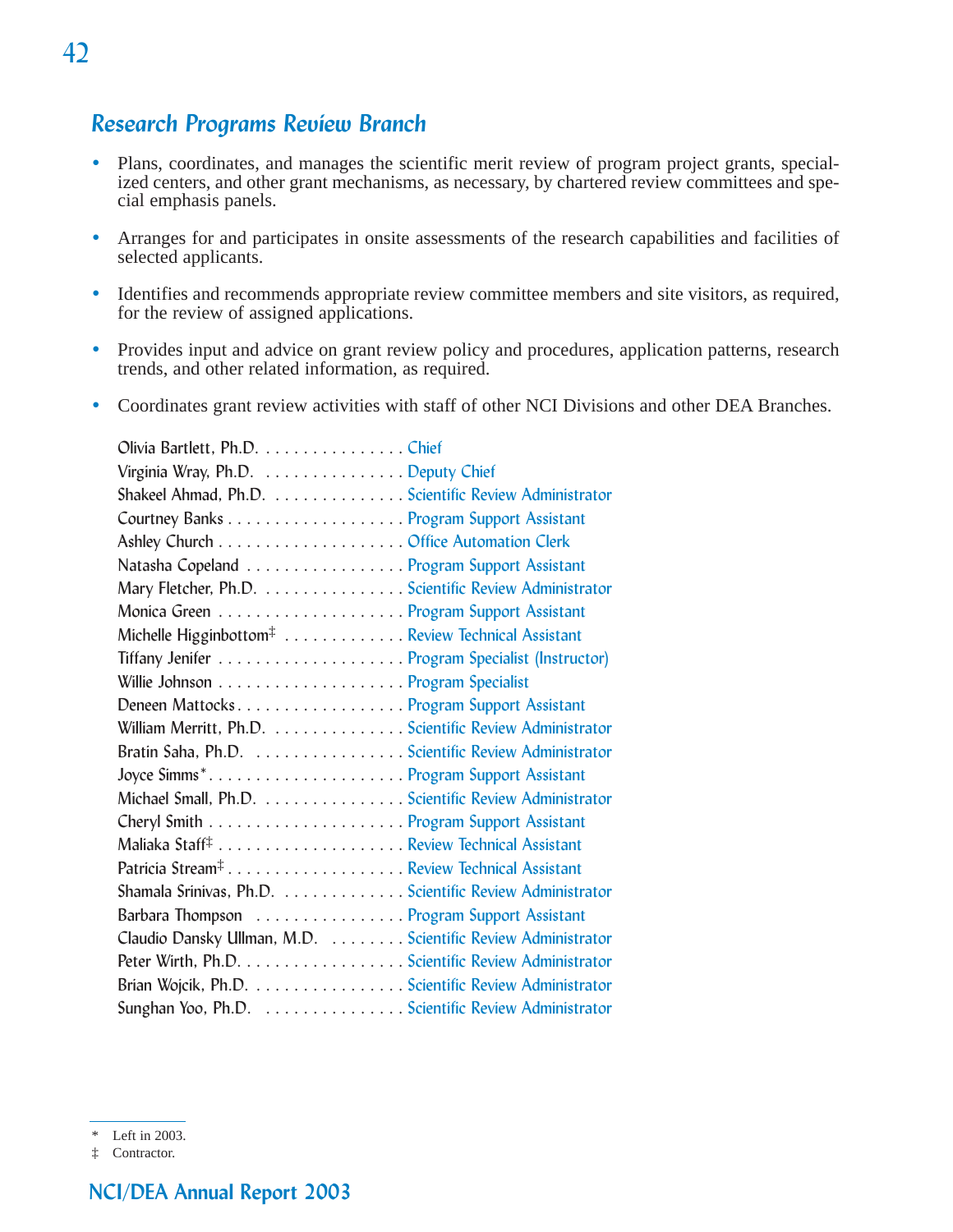## *Resources and Training Review Branch*

- Plans, coordinates, and manages the scientific merit review of cancer center, clinical cooperative group, training, and education grant and cooperative agreement applications by chartered review committees and special emphasis panels.
- y Arranges for and participates in onsite assessments of the research capabilities and facilities of selected applicants.
- y Identifies and recommends appropriate review committee members and site visitors, as required, for the review of assigned applications.
- Provides input and advice on grant review policy and procedures, application patterns, and research trends and other related information, as required.
- Coordinates grant review activities with staff of other NCI Divisions, other DEA Branches, and the Center for Scientific Review.

| David E. Maslow, Ph.D. Chief and Scientific Review Administrator |  |
|------------------------------------------------------------------|--|
| Lynn Amende, Ph.D. Scientific Review Administrator               |  |
| Robert Bird, Ph.D. Scientific Review Administrator               |  |
|                                                                  |  |
|                                                                  |  |
|                                                                  |  |
| Stephanie Glynn <sup>‡</sup> Review Technical Assistant          |  |
| Deborah Jaffe, Ph.D. Scientific Review Administrator             |  |
| Ilda McKenna, Ph.D. Scientific Review Administrator              |  |
| Raymond Petryshyn, Ph.D. Scientific Review Administrator         |  |
| Linda Southworth Program Support Assistant                       |  |
|                                                                  |  |
|                                                                  |  |
|                                                                  |  |

<sup>\*</sup> Left in 2003.

<sup>‡</sup> Contractor.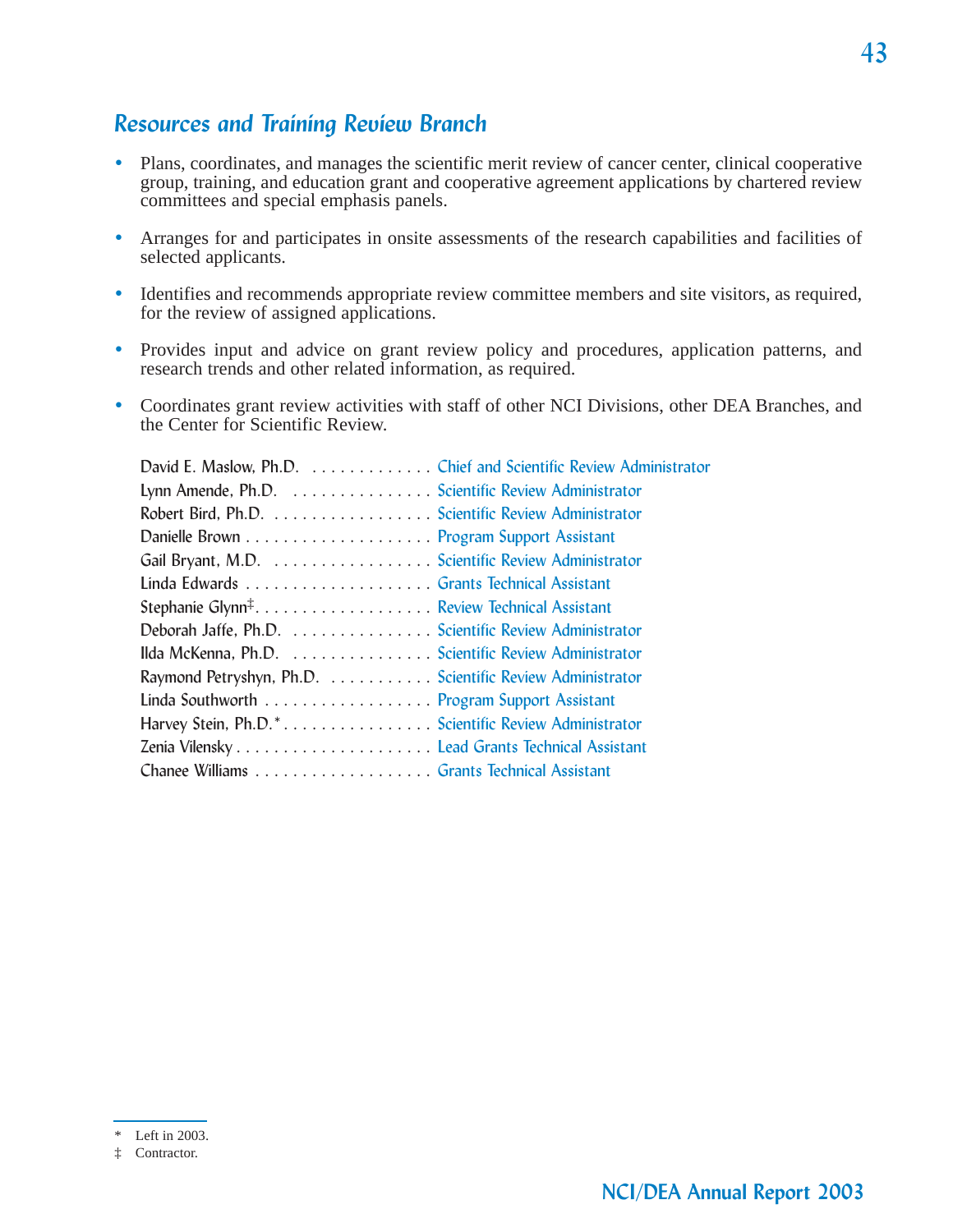44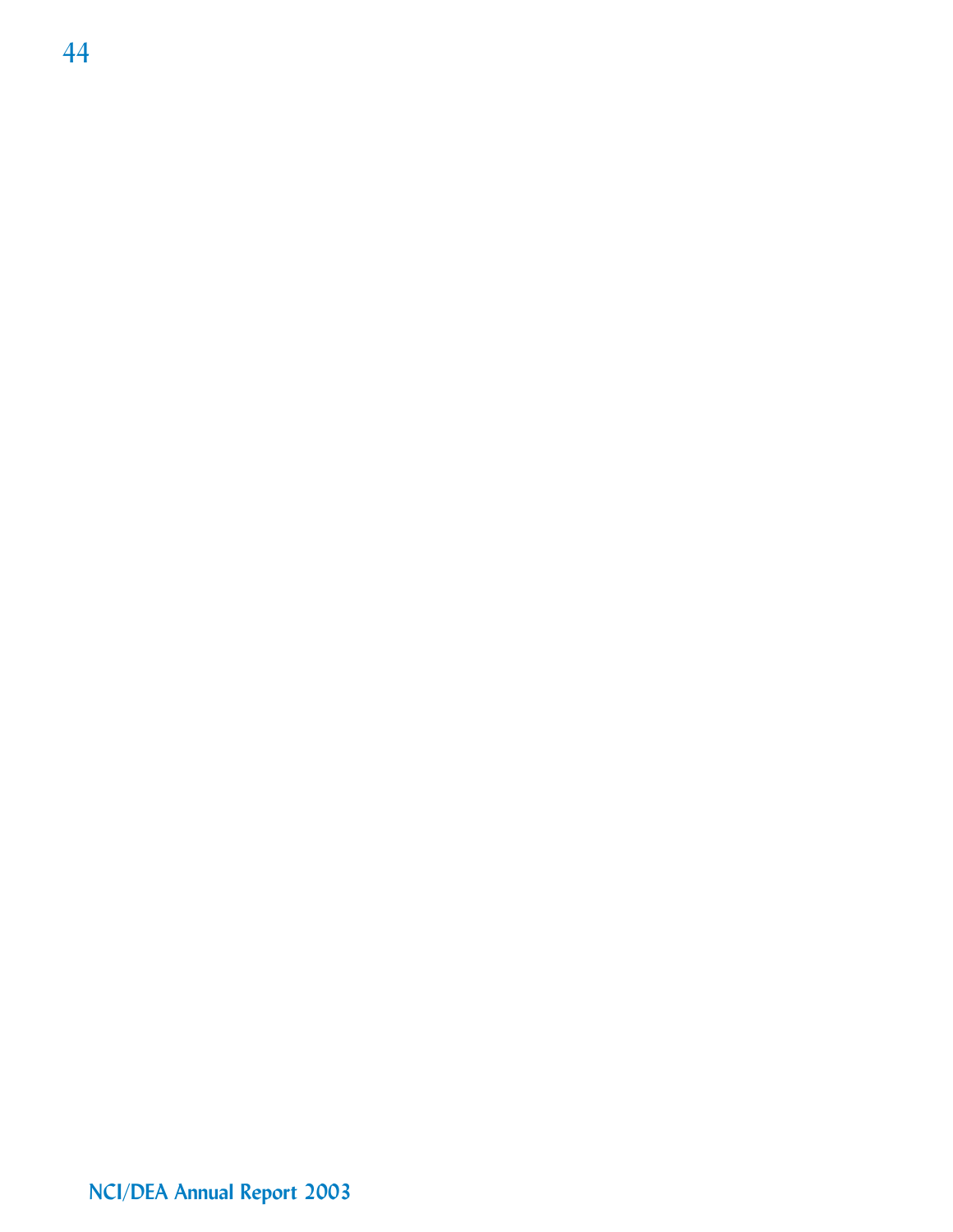# **Appendix A: Glossary of Acronyms**

| <b>AISB</b>    | Applied Information Systems Branch                           |
|----------------|--------------------------------------------------------------|
| <b>APR</b>     | <b>Accelerated Peer Review</b>                               |
| ARA            | Awaiting Receipt of Application                              |
| AREA           | Academic Research Enhancement Award                          |
| ATA            | Academic/Teacher Award                                       |
| BAA            | Broad Agency Announcement                                    |
| <b>BRSG</b>    | <b>Biomedical Research Support Grant</b>                     |
| <b>BSA</b>     | Board of Scientific Advisors                                 |
| <b>BSC</b>     | Board of Scientific Counselors                               |
| <b>CARRA</b>   | Consumer Advocates in Research<br>and Related Activities     |
| <b>CCOP</b>    | Community Clinical Oncology Program                          |
| <b>CCR</b>     | Center for Cancer Research                                   |
| CCSG           | Cancer Center Support Grant                                  |
| CD             | Compact Disk                                                 |
| <b>CEGP</b>    | <b>Cancer Education Grant Program</b>                        |
| <b>CISNET</b>  | Cancer Intervention and Surveillance Modeling<br>Network     |
| CIT.           | Center for Information Technology                            |
| <b>CM</b>      | Committee Management                                         |
| CM-MAA         | Committee Management-Master Agreement<br>Announcement        |
| CMO            | Committee Management Office                                  |
| $\mathsf{CSR}$ | Center for Scientific Review                                 |
| <b>CTEP</b>    | Cancer Therapy Evaluation Program                            |
| <b>CURE</b>    | Continuous Umbrella of Research Experience                   |
| <b>DARPA</b>   | Defense Advanced Research Projects Agency                    |
| <b>DCB</b>     | Division of Cancer Biology                                   |
| <b>DCCPS</b>   | Division of Cancer Control and Population<br><b>Sciences</b> |

| <b>DCEG</b>   | Division of Cancer Epidemiology and Genetics                                   |
|---------------|--------------------------------------------------------------------------------|
| <b>DCP</b>    | Division of Cancer Prevention                                                  |
| <b>DCTD</b>   | Division of Cancer Treatment and Diagnosis                                     |
| DEA           | Division of Extramural Activities                                              |
| <b>DHHS</b>   | Department of Health and Human Services                                        |
| <b>EDRN</b>   | Early Detection Research Network                                               |
| eRA           | Flectronic Research Administration                                             |
| <b>ESATTS</b> | Extramural Science Administrator Training<br><b>Tracking System</b>            |
| FACA          | Federal Advisory Committee Act                                                 |
| FDA           | Food and Drug Administration                                                   |
| FLAIR         | Flexible System to Advance Innovative Research                                 |
| <b>FLARE</b>  | Fiscal Linked Analysis of Research Emphasis                                    |
| <b>FOP</b>    | <b>Financial Operating Plan</b>                                                |
| GRB           | Grants Review Branch                                                           |
| HIPPA         | Health Insurance Portability and Accountability<br>Act                         |
| <b>HPV</b>    | Human Papilloma Virus                                                          |
| IC            | Institute/Center                                                               |
| <b>ICMIC</b>  | In Vivo Cellular and Molecular Imaging Center                                  |
| <b>IDeA</b>   | Institutional Development Award                                                |
| <b>IMAT</b>   | Innovative Molecular Analysis Technologies                                     |
| <b>IMPAC</b>  | Information for Management, Planning,<br>Analysis, and Coordination - database |
| <b>IOM</b>    | Institute of Medicine                                                          |
| IRG           | <b>Initial Review Group</b>                                                    |
| <b>IRM</b>    | Information Resources Management                                               |
| <b>ISTB</b>   | Information Services Technology Branch                                         |
| IT            | Information Technology                                                         |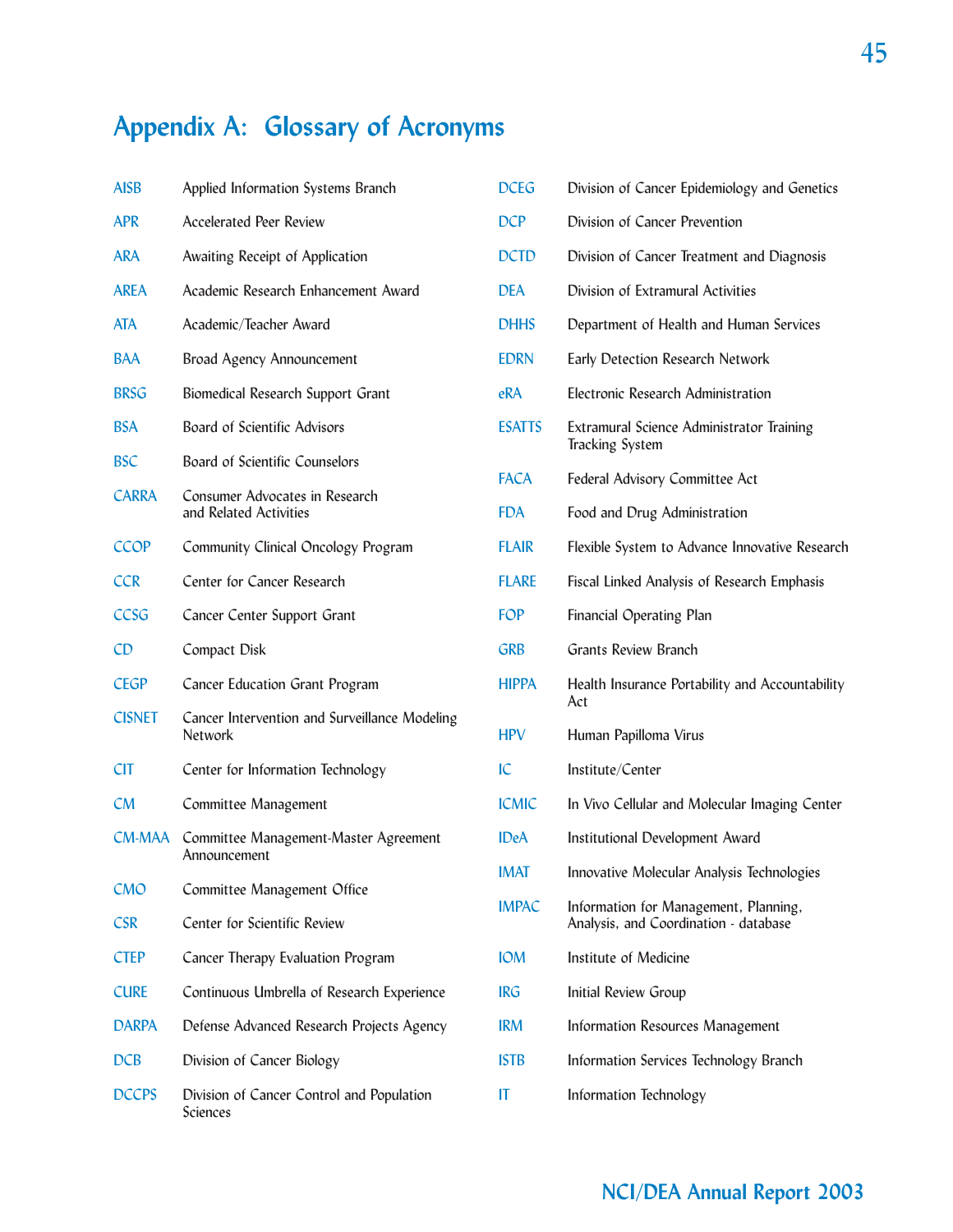#### 46 **Appendix A: Glossary of Acronyms**

| <b>JAD</b>    | Joint Application and Development                       | <b>PHS</b>    | Public Health Service (DHHS)                   |
|---------------|---------------------------------------------------------|---------------|------------------------------------------------|
| <b>LRP</b>    | Loan Repayment Program                                  | <b>PRG</b>    | Progress Review Group                          |
| <b>MBCCOP</b> | Minority-Based Community Clinical Oncology<br>Program   | <b>RAEB</b>   | Research Analysis and Evaluation Branch        |
| <b>MBRS</b>   | Minority Biomedical Research Support                    | <b>RAID</b>   | Rapid Access to Intervention Development       |
| <b>MERIT</b>  | Method to Extend Research in Time                       | <b>REAP</b>   | Research Enhancement Awards Program            |
|               |                                                         | <b>RFA</b>    | Request for Applications                       |
| <b>MMHCC</b>  | Mouse Models of Human Cancers Consortium                | <b>RFP</b>    | Request for Proposals                          |
| <b>NCAB</b>   | National Cancer Advisory Board                          | <b>RO</b>     | Referral Office                                |
| <b>NCDDG</b>  | National Cooperative Drug Discovery Group               | <b>RPG</b>    | Research Program Grant                         |
| <b>NCI</b>    | National Cancer Institute                               | <b>RPRB</b>   | Research Programs Review Branch                |
| <b>NCBP</b>   | National Cancer Policy Board                            | <b>RTRB</b>   | Resources and Training Review Branch           |
| <b>NCRR</b>   | National Center for Research Resources                  | <b>RUG</b>    | Review Users' Group                            |
| <b>NIA</b>    | National Institute on Aging                             |               |                                                |
| <b>NIH</b>    | National Institutes of Health                           | <b>SAIRP</b>  | Small Animal Imaging Research Program          |
| <b>NOW</b>    | NCI Online Workplace                                    | <b>SBIR</b>   | <b>Small Business Innovation Research</b>      |
| <b>NRSA</b>   | National Research Service Award                         | <b>SEP</b>    | Special Emphasis Panel                         |
| <b>NTROI</b>  | Network for Translational Research in Optical           | <b>SGE</b>    | Special Government Employee                    |
|               | Imaging                                                 | <b>SIC</b>    | Special Interest Category                      |
| <b>OD</b>     | Office of the Director                                  | SIG           | <b>Shared Instramentation Grant</b>            |
| <b>OER</b>    | Office of Extramural Research                           | <b>SOP</b>    | <b>Standard Operating Procedure</b>            |
| <b>OPERA</b>  | Office of Policy for Extramural Research                | <b>SPORE</b>  | Specialized Program of Research Excellence     |
|               | Administration                                          | <b>SRA</b>    | Scientific Review Administrator                |
| <b>ORRPC</b>  | Office of Referral, Review, and Program<br>Coordination | <b>SREA</b>   | Scientific Review and Evaluation Award         |
| <b>PA</b>     | Program Announcement                                    | <b>SRLB</b>   | Special Review and Logistics Branch            |
| <b>PAR</b>    | Reviewed Program Announcement                           | <b>STTR</b>   | Small Business Technology Transfer Research    |
| <b>PCPT</b>   | Prostate Cancer Prevention Trial                        | <b>TRIO</b>   | Translating Research Into Improved Outcomes    |
| <b>PCRB</b>   | Program Coordination and Referral Branch                | <b>TTURCs</b> | Transdisciplinary Tobacco Use Research Centers |
|               |                                                         |               |                                                |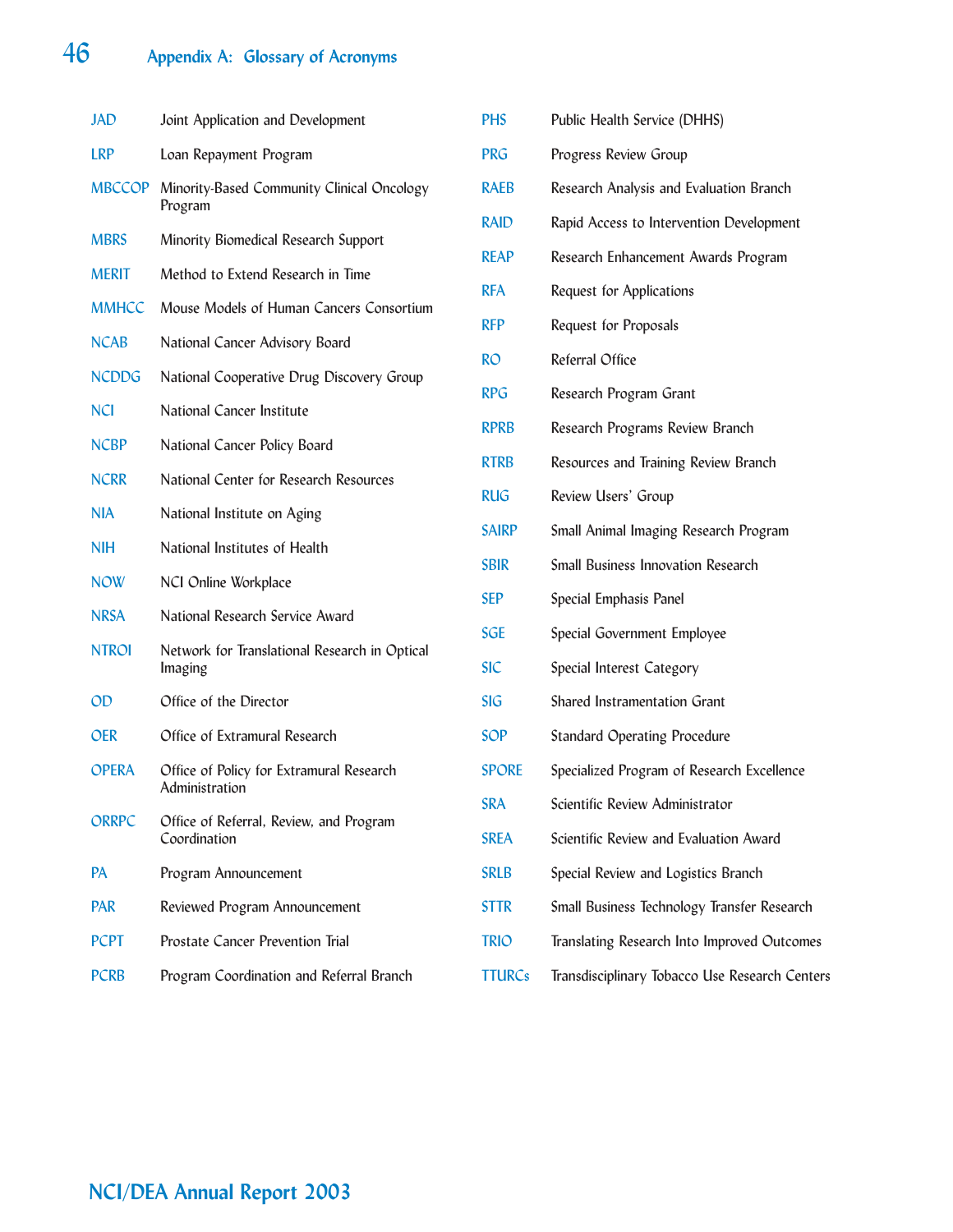# **Appendix B: List of Chartered Committees, FY2003**

## *President's Cancer Panel*

#### **Chair**

| the control of the control of the con-<br><b>Members</b>                                                                                                                                                                             |  |
|--------------------------------------------------------------------------------------------------------------------------------------------------------------------------------------------------------------------------------------|--|
|                                                                                                                                                                                                                                      |  |
|                                                                                                                                                                                                                                      |  |
|                                                                                                                                                                                                                                      |  |
|                                                                                                                                                                                                                                      |  |
| $\mathbf{r}$ and $\mathbf{r}$ are the set of the set of the set of the set of the set of the set of the set of the set of the set of the set of the set of the set of the set of the set of the set of the set of the set of the set |  |

### **Executive Secretary**

|--|--|--|--|

# *National Cancer Advisory Board*

### **Chair**

#### **Members**

| Moon S. Chen, Jr., M.P.H., Ph.D. University of California, Davis Cancer Center             |
|--------------------------------------------------------------------------------------------|
| Kenneth H. Cowan, M.D., Ph.D. University of Nebraska, Eppley Institute for Cancer Research |
|                                                                                            |
|                                                                                            |
| Ralph S. Freedman, M.B.B.Ch., Ph.D. University of Texas M.D. Anderson Cancer Center        |
|                                                                                            |
|                                                                                            |
|                                                                                            |
|                                                                                            |
|                                                                                            |
|                                                                                            |
|                                                                                            |
| Franklyn Prendergast, M.D., Ph.D. Mayo Comprehensive Cancer Center                         |
|                                                                                            |
|                                                                                            |
|                                                                                            |

## *Ex Officio* **Members of the National Cancer Advisory Board**

| John Howard, M.D., M.P.H., J.D., LL.M. National Institute for Occupational Safety and Health |
|----------------------------------------------------------------------------------------------|
|                                                                                              |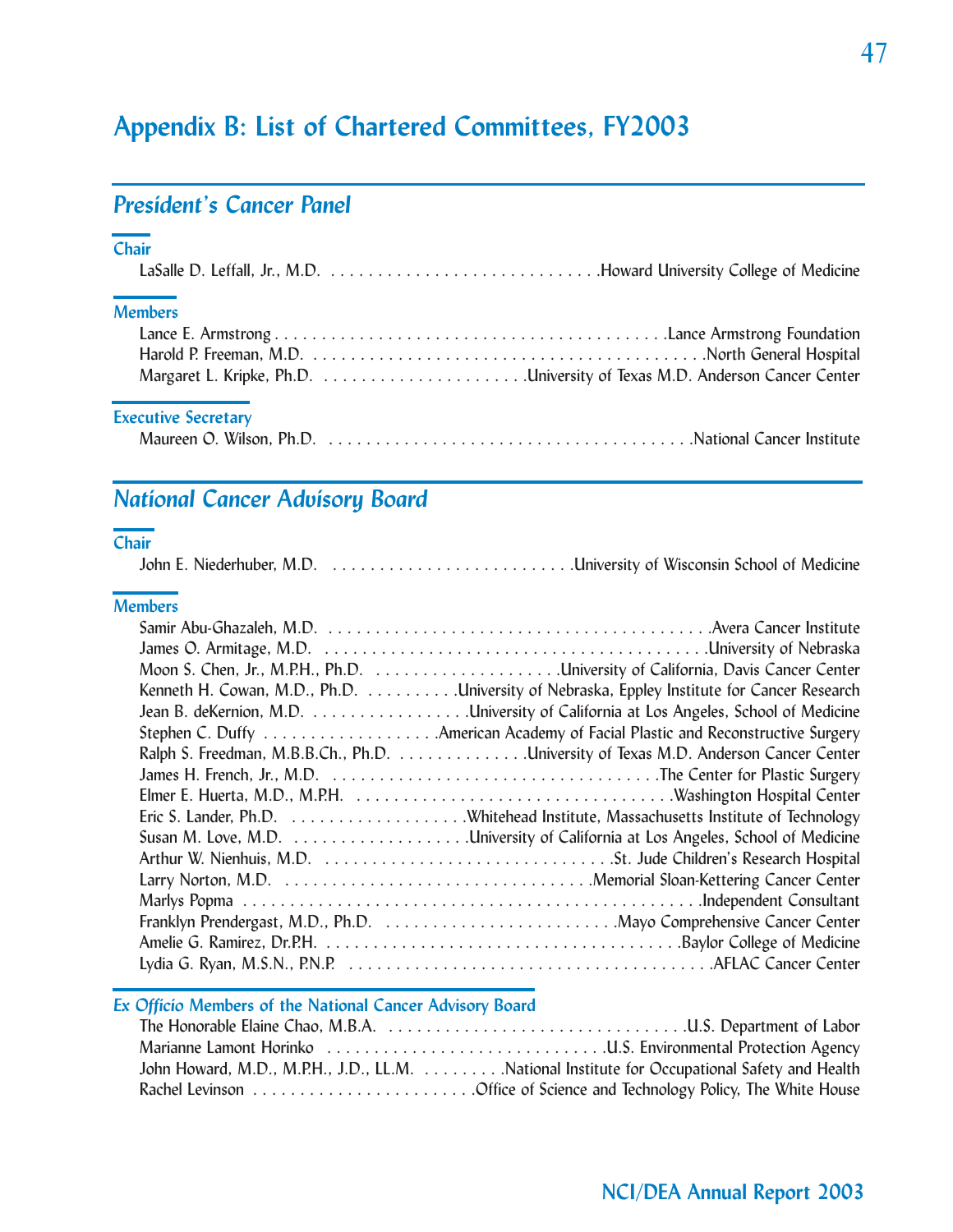| The Honorable Tommy Thompson Department of Health and Human Services |
|----------------------------------------------------------------------|
|                                                                      |
|                                                                      |

## **Alternates to** *Ex Officio* **Members of the National Cancer Advisory Board**

| Stephen K. Akiyama, Ph.D. National Institute of Environmental Health Sciences, NIH                |
|---------------------------------------------------------------------------------------------------|
|                                                                                                   |
|                                                                                                   |
|                                                                                                   |
|                                                                                                   |
|                                                                                                   |
|                                                                                                   |
|                                                                                                   |
|                                                                                                   |
|                                                                                                   |
| Anita L. Schill, Ph.D., M.P.H., M.A., R.N.  National Institute for Occupational Safety and Health |

### **Past Executive Secretary**

| Marvin R. Kalt, Ph.D. |  |  |  |  |
|-----------------------|--|--|--|--|
|-----------------------|--|--|--|--|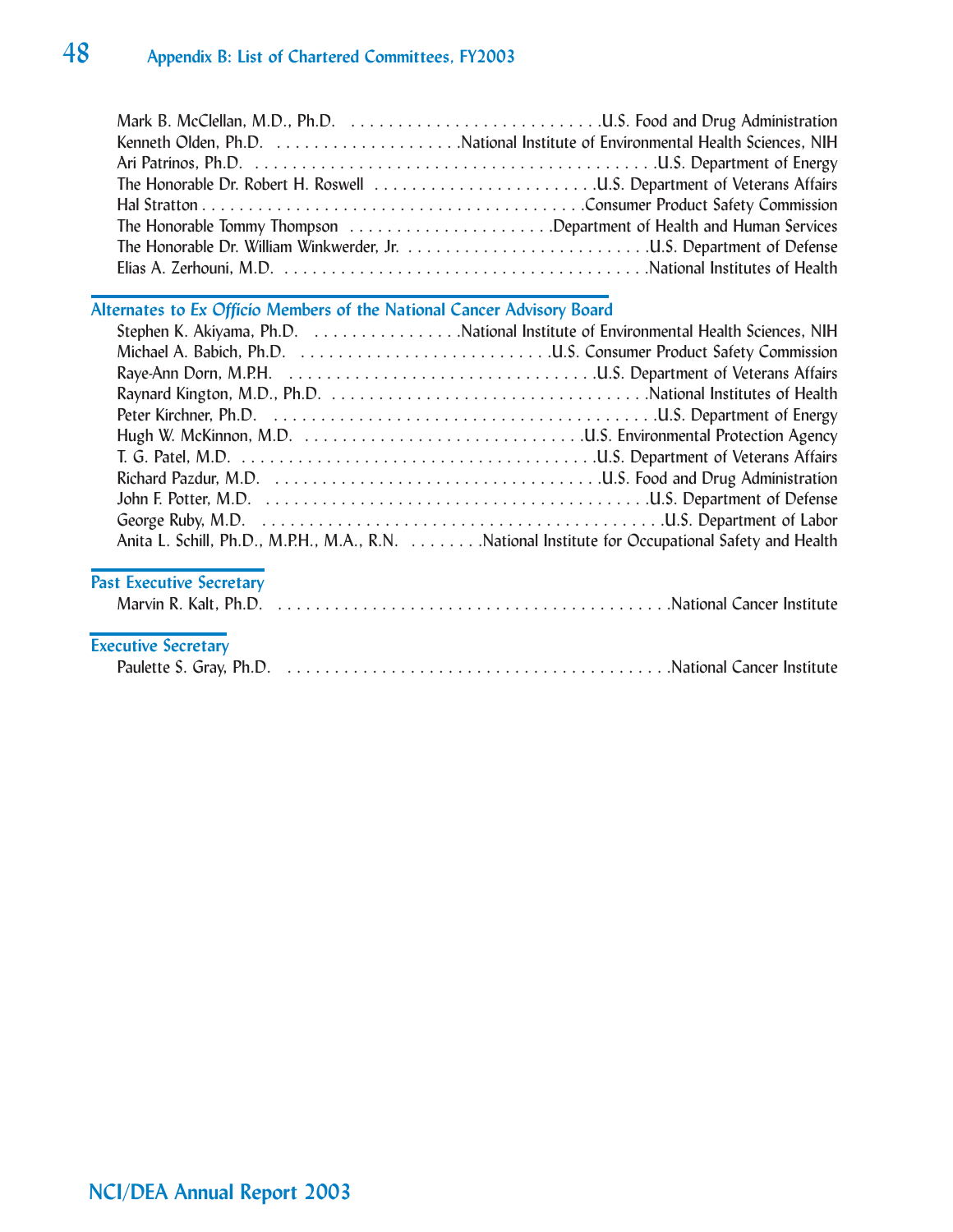## *NCI Advisory Committee to the Director*

### **Chair**

|--|--|--|--|

### **Members**

| Frederick R. Appelbaum, M.D. Fred Hutchinson Cancer Research Center |  |
|---------------------------------------------------------------------|--|
|                                                                     |  |
|                                                                     |  |
|                                                                     |  |
|                                                                     |  |
|                                                                     |  |

## *Ex Officio* **Members**

| Cherie Nichols, M.B.A. (2008). Cherie Nichols, M.B.A. (2008). Cherie Nichols, M.B.A. (2008). Cherie Institute |  |  |  |
|---------------------------------------------------------------------------------------------------------------|--|--|--|
|---------------------------------------------------------------------------------------------------------------|--|--|--|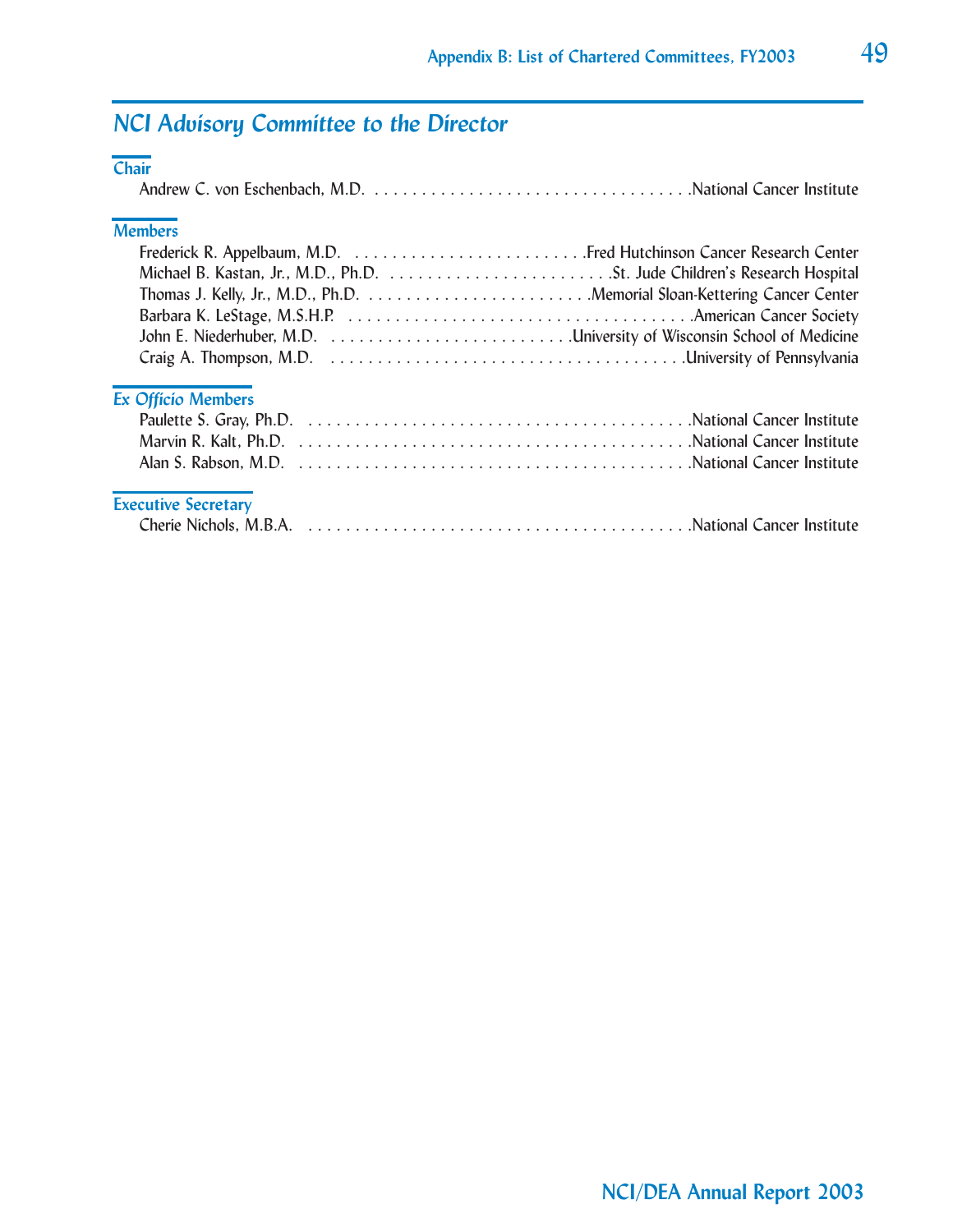## *NCI Board of Scientific Advisors*

## **Chair**

| Frederick R. Appelbaum, M.D.  Fred Hutchinson Cancer Research Center |  |
|----------------------------------------------------------------------|--|
|                                                                      |  |

### **Members**

| David S. Alberts, M.D. The University of Arizona College of Medicine<br>Neil J. Clendeninn, M.D., Ph.D. Drug Development Consultant<br>Shelton H. Earp, III, M.D. Lineberger Comprehensive Cancer Center<br>Hedvig Hricak, M.D., Ph.D. Memorial Sloan-Kettering Cancer Center<br>William G. Kaelin, Jr., M.D. Dana-Farber Cancer Institute and Harvard Medical School<br>Herbert Kressel, M.D. Beth Israel Deaconess Medical Center<br>Lynn M. Matrisian, Ph.D. Vanderbilt University School of Medicine<br>W. Gilles McKenna, M.D., Ph.D. University of Pennsylvania School of Medicine<br>John D. Minna, M.D. University of Texas Southwestern Medical Center |  |
|-----------------------------------------------------------------------------------------------------------------------------------------------------------------------------------------------------------------------------------------------------------------------------------------------------------------------------------------------------------------------------------------------------------------------------------------------------------------------------------------------------------------------------------------------------------------------------------------------------------------------------------------------------------------|--|
|                                                                                                                                                                                                                                                                                                                                                                                                                                                                                                                                                                                                                                                                 |  |
|                                                                                                                                                                                                                                                                                                                                                                                                                                                                                                                                                                                                                                                                 |  |
|                                                                                                                                                                                                                                                                                                                                                                                                                                                                                                                                                                                                                                                                 |  |
|                                                                                                                                                                                                                                                                                                                                                                                                                                                                                                                                                                                                                                                                 |  |
|                                                                                                                                                                                                                                                                                                                                                                                                                                                                                                                                                                                                                                                                 |  |
|                                                                                                                                                                                                                                                                                                                                                                                                                                                                                                                                                                                                                                                                 |  |
|                                                                                                                                                                                                                                                                                                                                                                                                                                                                                                                                                                                                                                                                 |  |
|                                                                                                                                                                                                                                                                                                                                                                                                                                                                                                                                                                                                                                                                 |  |
|                                                                                                                                                                                                                                                                                                                                                                                                                                                                                                                                                                                                                                                                 |  |
|                                                                                                                                                                                                                                                                                                                                                                                                                                                                                                                                                                                                                                                                 |  |
|                                                                                                                                                                                                                                                                                                                                                                                                                                                                                                                                                                                                                                                                 |  |
|                                                                                                                                                                                                                                                                                                                                                                                                                                                                                                                                                                                                                                                                 |  |
|                                                                                                                                                                                                                                                                                                                                                                                                                                                                                                                                                                                                                                                                 |  |
|                                                                                                                                                                                                                                                                                                                                                                                                                                                                                                                                                                                                                                                                 |  |
|                                                                                                                                                                                                                                                                                                                                                                                                                                                                                                                                                                                                                                                                 |  |
|                                                                                                                                                                                                                                                                                                                                                                                                                                                                                                                                                                                                                                                                 |  |
|                                                                                                                                                                                                                                                                                                                                                                                                                                                                                                                                                                                                                                                                 |  |
|                                                                                                                                                                                                                                                                                                                                                                                                                                                                                                                                                                                                                                                                 |  |
|                                                                                                                                                                                                                                                                                                                                                                                                                                                                                                                                                                                                                                                                 |  |
|                                                                                                                                                                                                                                                                                                                                                                                                                                                                                                                                                                                                                                                                 |  |
|                                                                                                                                                                                                                                                                                                                                                                                                                                                                                                                                                                                                                                                                 |  |
|                                                                                                                                                                                                                                                                                                                                                                                                                                                                                                                                                                                                                                                                 |  |
|                                                                                                                                                                                                                                                                                                                                                                                                                                                                                                                                                                                                                                                                 |  |
|                                                                                                                                                                                                                                                                                                                                                                                                                                                                                                                                                                                                                                                                 |  |
|                                                                                                                                                                                                                                                                                                                                                                                                                                                                                                                                                                                                                                                                 |  |
|                                                                                                                                                                                                                                                                                                                                                                                                                                                                                                                                                                                                                                                                 |  |
|                                                                                                                                                                                                                                                                                                                                                                                                                                                                                                                                                                                                                                                                 |  |
|                                                                                                                                                                                                                                                                                                                                                                                                                                                                                                                                                                                                                                                                 |  |
|                                                                                                                                                                                                                                                                                                                                                                                                                                                                                                                                                                                                                                                                 |  |

|--|--|--|--|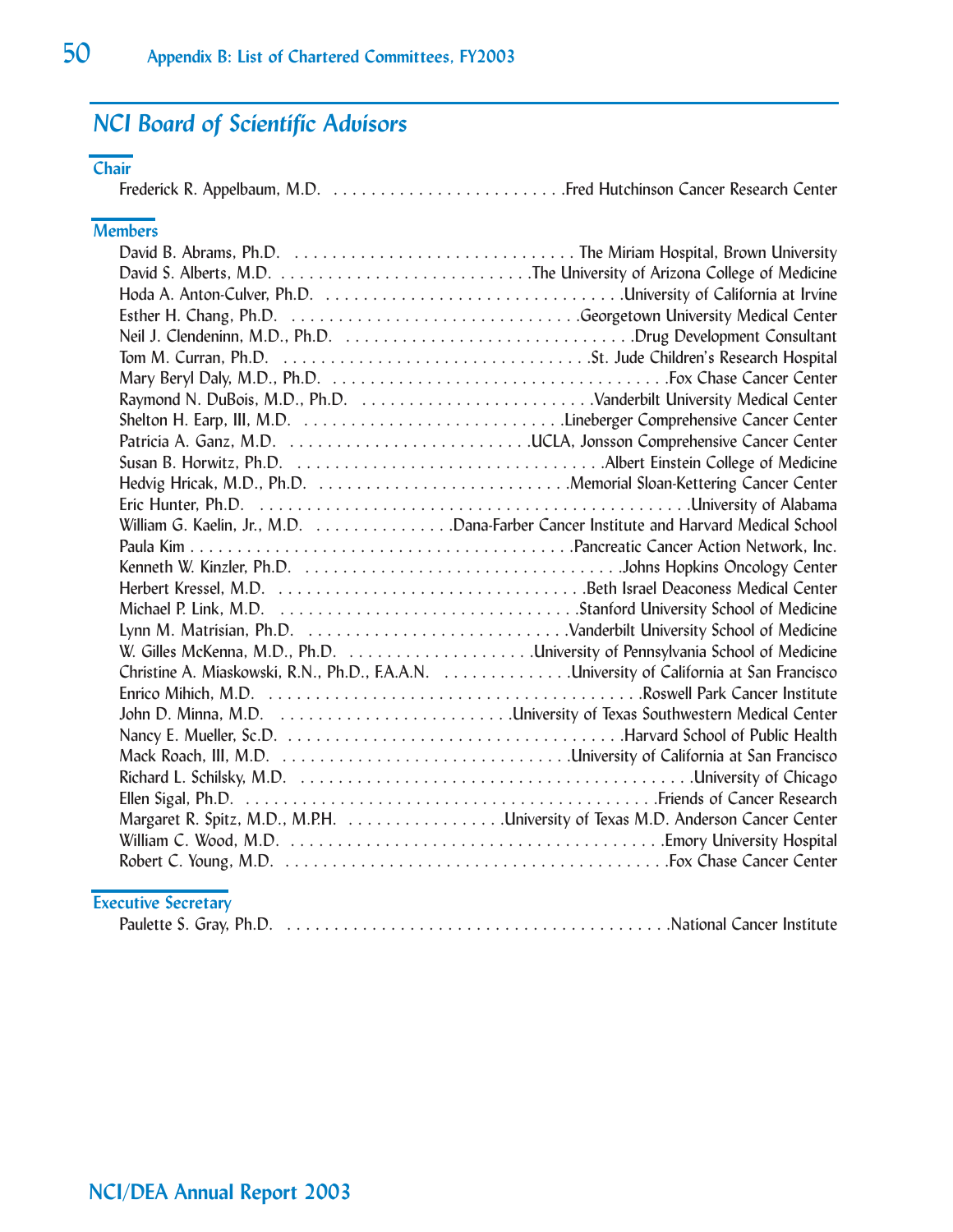## *NCI Listens: BSA at National Association Meetings*

### **Oncology Nursing Society (ONS)**

| San Diego, CA, February 6-8, 2003     |                                                                                               |
|---------------------------------------|-----------------------------------------------------------------------------------------------|
| NCI Listens, Friday, February 7, 2003 |                                                                                               |
|                                       | Christine Miaskowski, R.N., Ph.D., F.A.A.N. (Chair) University of California at San Francisco |
|                                       |                                                                                               |

#### **Society of Behavioral Medicine (SBM)**

| Salt Lake City, UT, March 19-22, 2003 |  |
|---------------------------------------|--|
| NCI Listens, Friday, March 21, 2003   |  |
|                                       |  |
|                                       |  |

#### **Oncology Nursing Society (ONS)**

| Denver, CO, May 1-4, 2003        |  |
|----------------------------------|--|
| NCI Listens, Friday, May 2, 2003 |  |
|                                  |  |
|                                  |  |

#### **American Association for Cancer Research (AACR)**

| Washington, DC, July 11-14, 2003   |  |
|------------------------------------|--|
| NCI Listens, Monday, July 14, 2003 |  |
|                                    |  |
|                                    |  |
|                                    |  |
|                                    |  |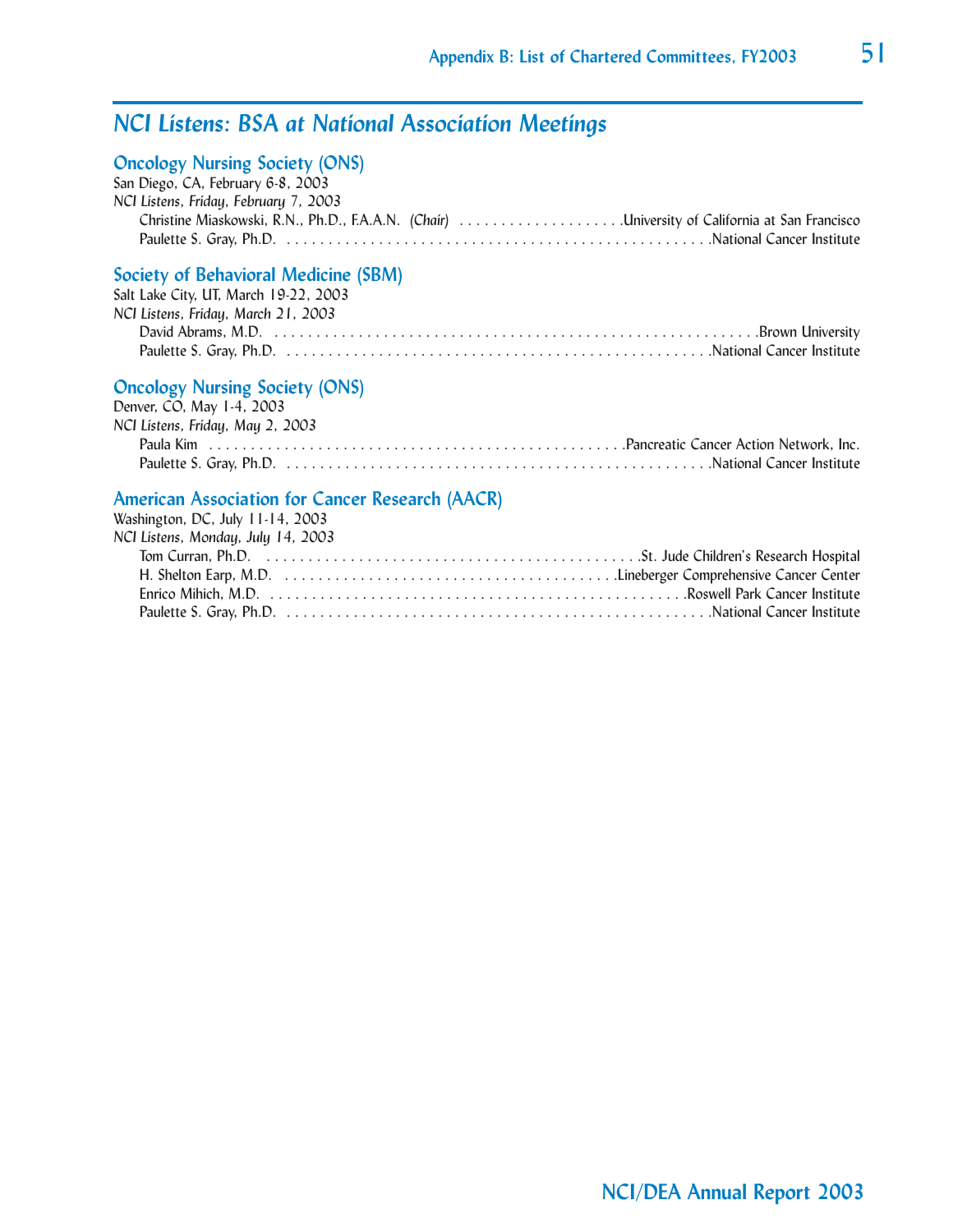## *NCI Board of Scientific Counselors*

## **NCI/BSC Subcommittee A—Clinical Sciences and Epidemiology**

## **Chair**

|--|--|--|--|--|--|--|

#### **Members**

|  | Frank McCormick, Ph.D. University of California at San Francisco                                               |
|--|----------------------------------------------------------------------------------------------------------------|
|  |                                                                                                                |
|  | Beverly S. Mitchell, M.D. University of North Carolina at Chapel Hill, School of Medicine                      |
|  |                                                                                                                |
|  |                                                                                                                |
|  |                                                                                                                |
|  |                                                                                                                |
|  |                                                                                                                |
|  |                                                                                                                |
|  |                                                                                                                |
|  | Steven G. Self, Ph.D. (All Allers Allers Andreas Allers Allers Allers Allers Allers Allers Allers Allers Aller |
|  |                                                                                                                |
|  |                                                                                                                |
|  |                                                                                                                |

|--|--|--|--|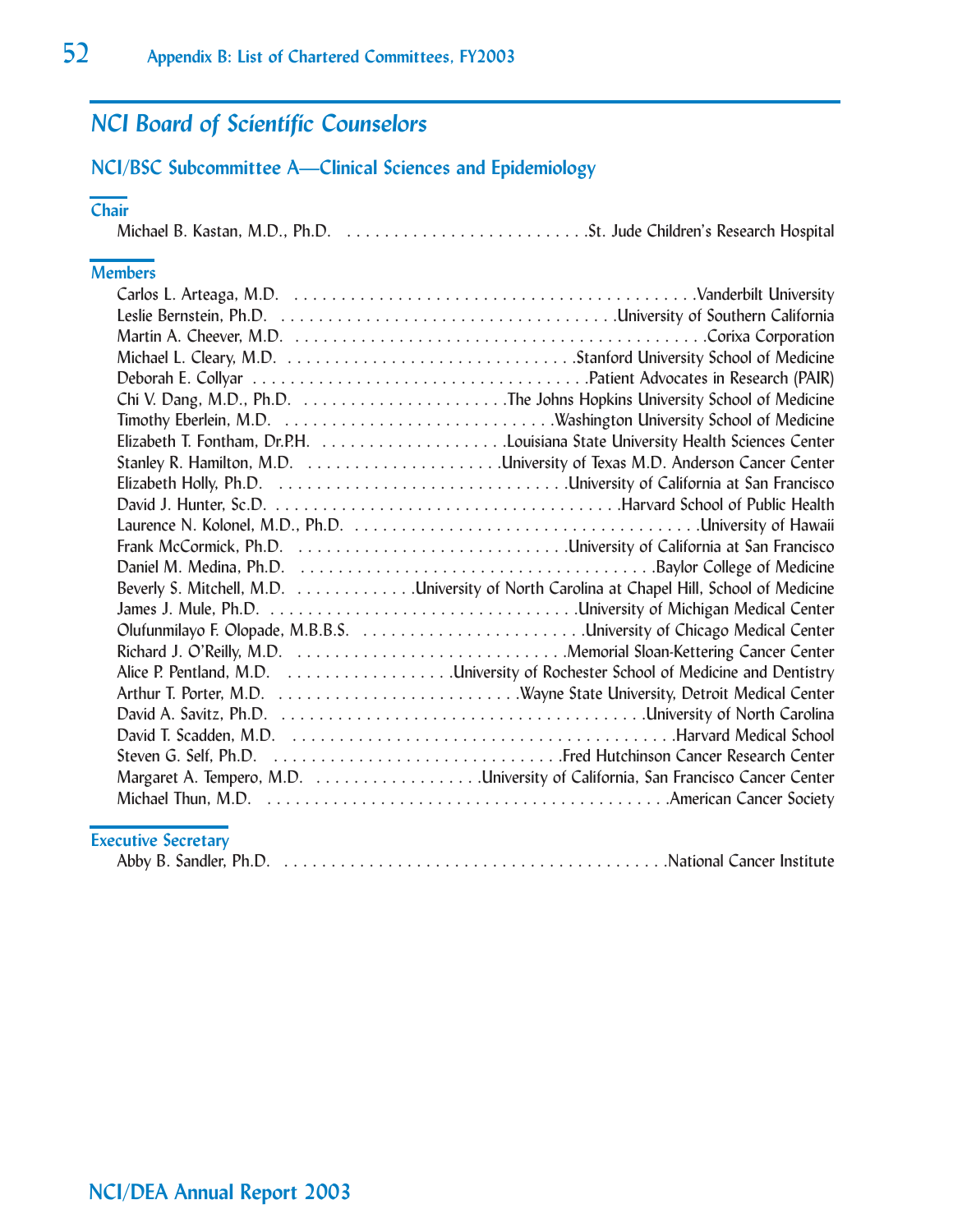### **NCI/BSC Subcommittee B—Basic Sciences**

#### **Chair**

|--|--|--|--|--|

#### **Past Chair and Member**

|--|--|--|--|--|--|

#### **Members**

| Rafi Ahmed, Ph.D. (a) a subset of Medicine Medicine and Medicine Rafi Ahmed, Ph.D. (a) a subset of Medicine Ra                                                                                                                |
|-------------------------------------------------------------------------------------------------------------------------------------------------------------------------------------------------------------------------------|
|                                                                                                                                                                                                                               |
|                                                                                                                                                                                                                               |
|                                                                                                                                                                                                                               |
|                                                                                                                                                                                                                               |
|                                                                                                                                                                                                                               |
|                                                                                                                                                                                                                               |
|                                                                                                                                                                                                                               |
|                                                                                                                                                                                                                               |
|                                                                                                                                                                                                                               |
|                                                                                                                                                                                                                               |
| Dan R. Littman, M.D., Ph.D. (2002) 2014 (2010) 2014 New York University Medical Center                                                                                                                                        |
| Guillermina Lozano, Ph.D. (contact contact contact with a University of Texas M.D. Anderson Cancer Center                                                                                                                     |
|                                                                                                                                                                                                                               |
|                                                                                                                                                                                                                               |
|                                                                                                                                                                                                                               |
|                                                                                                                                                                                                                               |
| Harinder Singh, Ph.D. University of Chicago, Howard Hughes Medical Institute                                                                                                                                                  |
|                                                                                                                                                                                                                               |
|                                                                                                                                                                                                                               |
| Gregory L. Verdine, Ph.D. (also contained a series and the contact of the Philosophers of the Sergery L. Verdine, Ph.D. (also contact contact contact contact contact contact contact contact contact contact contact contact |
|                                                                                                                                                                                                                               |
|                                                                                                                                                                                                                               |
|                                                                                                                                                                                                                               |

|  | Florence E. Farber, Ph.D. (2003) (2004) Florence E. Farber, Ph.D. (2004) (2003) (2006) (2006) (2006) (2006) (2006) (2006) (2006) (2006) (2006) (2006) (2006) (2006) (2006) (2006) (2006) (2006) (2006) (2006) (2006) (2006) (2 |  |  |  |
|--|--------------------------------------------------------------------------------------------------------------------------------------------------------------------------------------------------------------------------------|--|--|--|
|--|--------------------------------------------------------------------------------------------------------------------------------------------------------------------------------------------------------------------------------|--|--|--|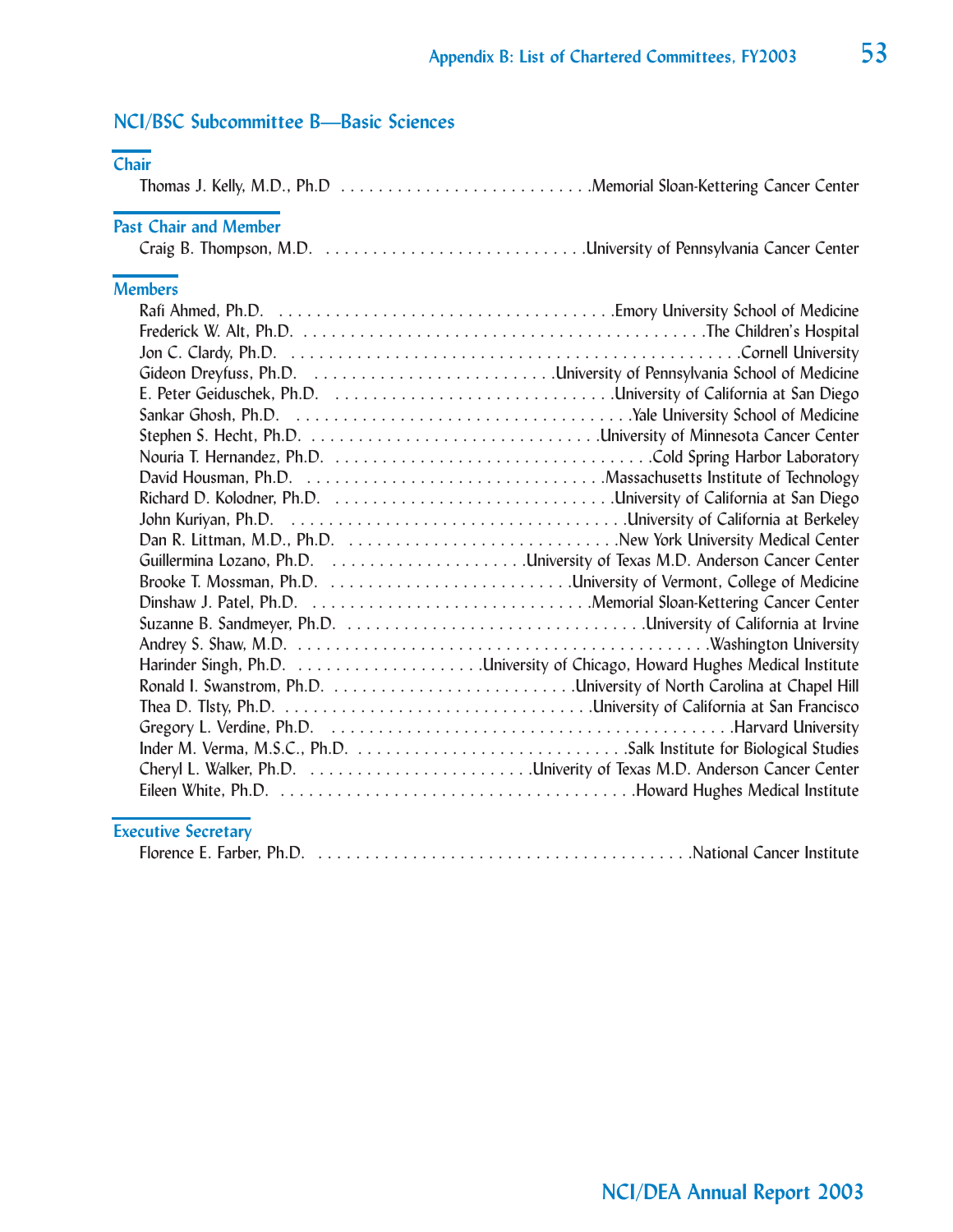## *NCI Director's Consumer Liaison Group*

## **Chair**

#### **Members**

| Karen G. Packer (2008) Marshalltown Cancer Research Center |  |
|------------------------------------------------------------|--|
|                                                            |  |
|                                                            |  |
|                                                            |  |
|                                                            |  |

|  | Nancy Caliman (alternative control of the caliman cancer Institute of the control of the control of the caliman |  |
|--|-----------------------------------------------------------------------------------------------------------------|--|
|--|-----------------------------------------------------------------------------------------------------------------|--|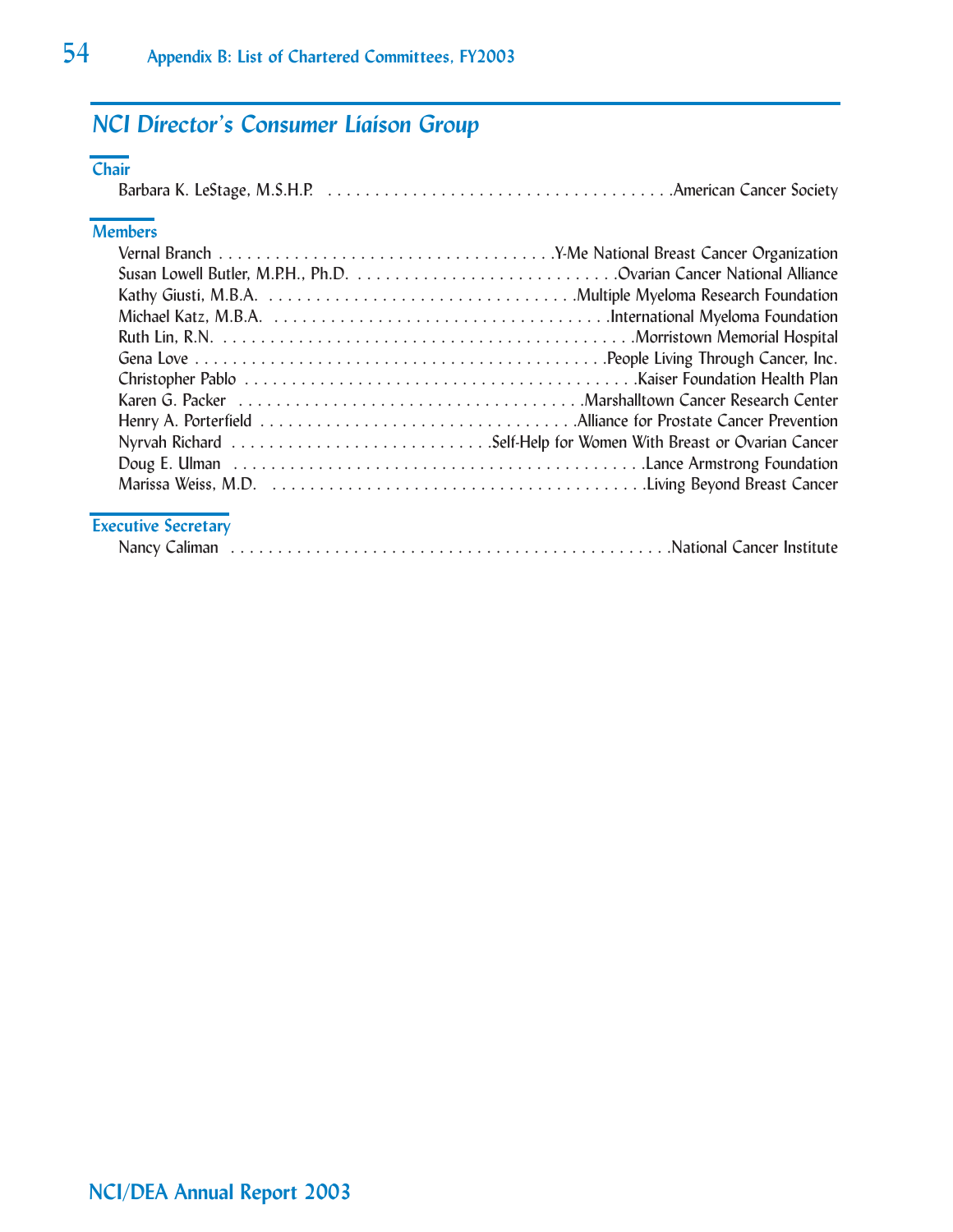## *NCI Initial Review Group Scientific Review Committees*

## **Subcommittee A—Cancer Centers**

#### **Chair**

|--|--|--|

### **Past Chair**

#### **Members**

| Stephen B. Baylin, M.D. The Johns Hopkins University School of Medicine                     |  |
|---------------------------------------------------------------------------------------------|--|
|                                                                                             |  |
| Michael A. Caligiuri, M.D. Ohio State University Comprehensive Cancer Center                |  |
|                                                                                             |  |
|                                                                                             |  |
|                                                                                             |  |
|                                                                                             |  |
|                                                                                             |  |
| William N. Hait, M.D., Ph.D. The Cancer Institute of New Jersey                             |  |
| Janet A. Houghton, Ph.D. (2008). The Chances St. Jude Children's Research Hospital          |  |
|                                                                                             |  |
|                                                                                             |  |
| Robin J. Mermelstein, Ph.D. (a) and a content content of the Microsoft Philinois at Chicago |  |
| Raymond E. Meyn, Jr., Ph.D. University of Texas M.D. Anderson Cancer Center                 |  |
|                                                                                             |  |
| Electra D. Paskett, M.P.H., Ph.D. Ohio State University Comprehensive Cancer Center         |  |
|                                                                                             |  |
|                                                                                             |  |
|                                                                                             |  |
|                                                                                             |  |
|                                                                                             |  |
|                                                                                             |  |
|                                                                                             |  |
| Marc A. Shuman, M.D. (a) research contained a state of California at San Francisco          |  |
|                                                                                             |  |
|                                                                                             |  |
|                                                                                             |  |
|                                                                                             |  |
|                                                                                             |  |
|                                                                                             |  |

|--|--|--|--|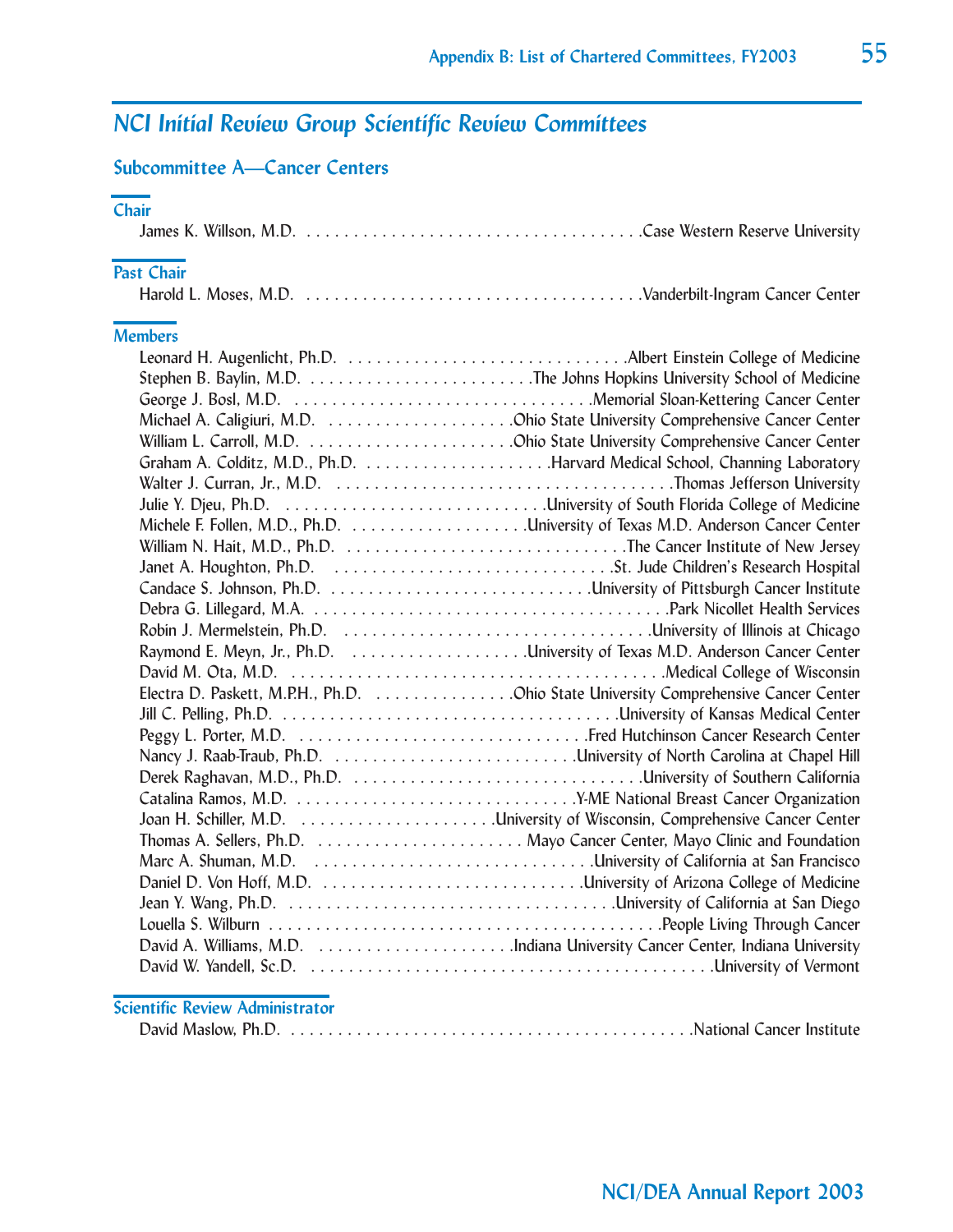### **Subcommittee C—Basic and Preclinical**

#### **Chair**

|--|

#### **Past Chair**

| William F. Morgan, Ph.D. (2008) William F. Morgan, Ph.D. (2008) Muslim Concrett Concerners Contractor Medicine |  |
|----------------------------------------------------------------------------------------------------------------|--|
|----------------------------------------------------------------------------------------------------------------|--|

#### **Members**

| Ronald C. Kennedy, Ph.D. (2008). The Case of Center Center Center Center                                                                                                                                                       |
|--------------------------------------------------------------------------------------------------------------------------------------------------------------------------------------------------------------------------------|
|                                                                                                                                                                                                                                |
| Howard B. Lieberman, Ph.D. Columbia University College of Physicians and Surgeons                                                                                                                                              |
|                                                                                                                                                                                                                                |
| Ruth J. Muschel, M.D., Ph.D. University of Pennsylvania School of Medicine                                                                                                                                                     |
| Harvey L. Ozer, M.D. University of Medicine and Dentistry of New Jersey Medical School                                                                                                                                         |
|                                                                                                                                                                                                                                |
|                                                                                                                                                                                                                                |
| Salvatore V. Pizzo, M.D., Ph.D. Duke University Medical Center                                                                                                                                                                 |
| Peter J. Polverini, D.D.S., D.M.S.C. University of Minnesota School of Dentistry                                                                                                                                               |
| Garth Powis, D.Phil. University of Arizona College of Medicine, Arizona Cancer Center                                                                                                                                          |
|                                                                                                                                                                                                                                |
|                                                                                                                                                                                                                                |
|                                                                                                                                                                                                                                |
|                                                                                                                                                                                                                                |
|                                                                                                                                                                                                                                |
|                                                                                                                                                                                                                                |
| Philip N. Tsichlis, M.D, Ph.D. Thomas Jefferson University, Kimmel Cancer Center                                                                                                                                               |
|                                                                                                                                                                                                                                |
| Bernard E. Weissman, Ph.D. (2008). The Carolina Sernard E. Weissman, Ph.D. (2010). Letter Carolina Sernard E. Weissman, Ph.D. (2008). The Carolina Sernard E. Weissman, Ph.D. (2008). The Carolina Sernard E. Weissman Sernard |
|                                                                                                                                                                                                                                |

|--|--|--|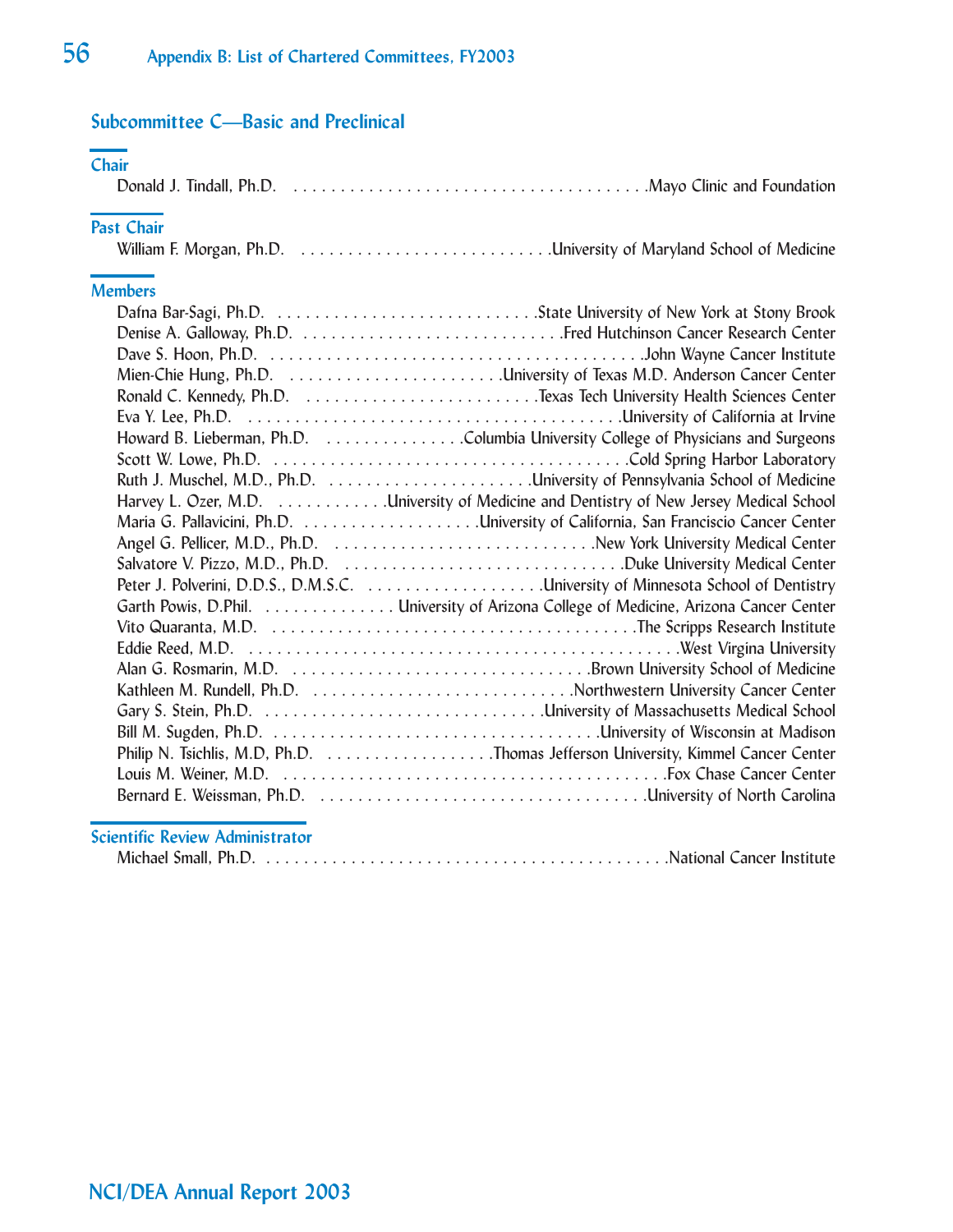### **Subcommittee D—Clinical Studies**

#### **Chair**

|--|--|--|--|--|--|--|

#### **Members**

| David P. Carbone, M.D., Ph.D. Vanderbilt University Cancer Center                                                          |  |
|----------------------------------------------------------------------------------------------------------------------------|--|
|                                                                                                                            |  |
|                                                                                                                            |  |
| Robert B. Diasio, M.D. University of Alabama Comprehensive Cancer Center                                                   |  |
| Harriett B. Eggert, B.S. (also contained a subset of the series of the series of the series of the subset of the Sundation |  |
|                                                                                                                            |  |
|                                                                                                                            |  |
|                                                                                                                            |  |
|                                                                                                                            |  |
| John G. Gribben, M.D. (all contacts) and the contact of the M.D. School of the Cancer Institute                            |  |
| Barbara W. Henderson, Ph.D. (2001). The Sarbara Context Cancer Institute                                                   |  |
|                                                                                                                            |  |
|                                                                                                                            |  |
|                                                                                                                            |  |
|                                                                                                                            |  |
|                                                                                                                            |  |
|                                                                                                                            |  |
|                                                                                                                            |  |
|                                                                                                                            |  |
| Mark D. Minden, M.D., Ph.D. Ontario Cancer Institute, Princess Margaret Hospital                                           |  |
|                                                                                                                            |  |
|                                                                                                                            |  |
|                                                                                                                            |  |
|                                                                                                                            |  |
|                                                                                                                            |  |
|                                                                                                                            |  |
|                                                                                                                            |  |
|                                                                                                                            |  |
|                                                                                                                            |  |
|                                                                                                                            |  |

|--|--|--|--|--|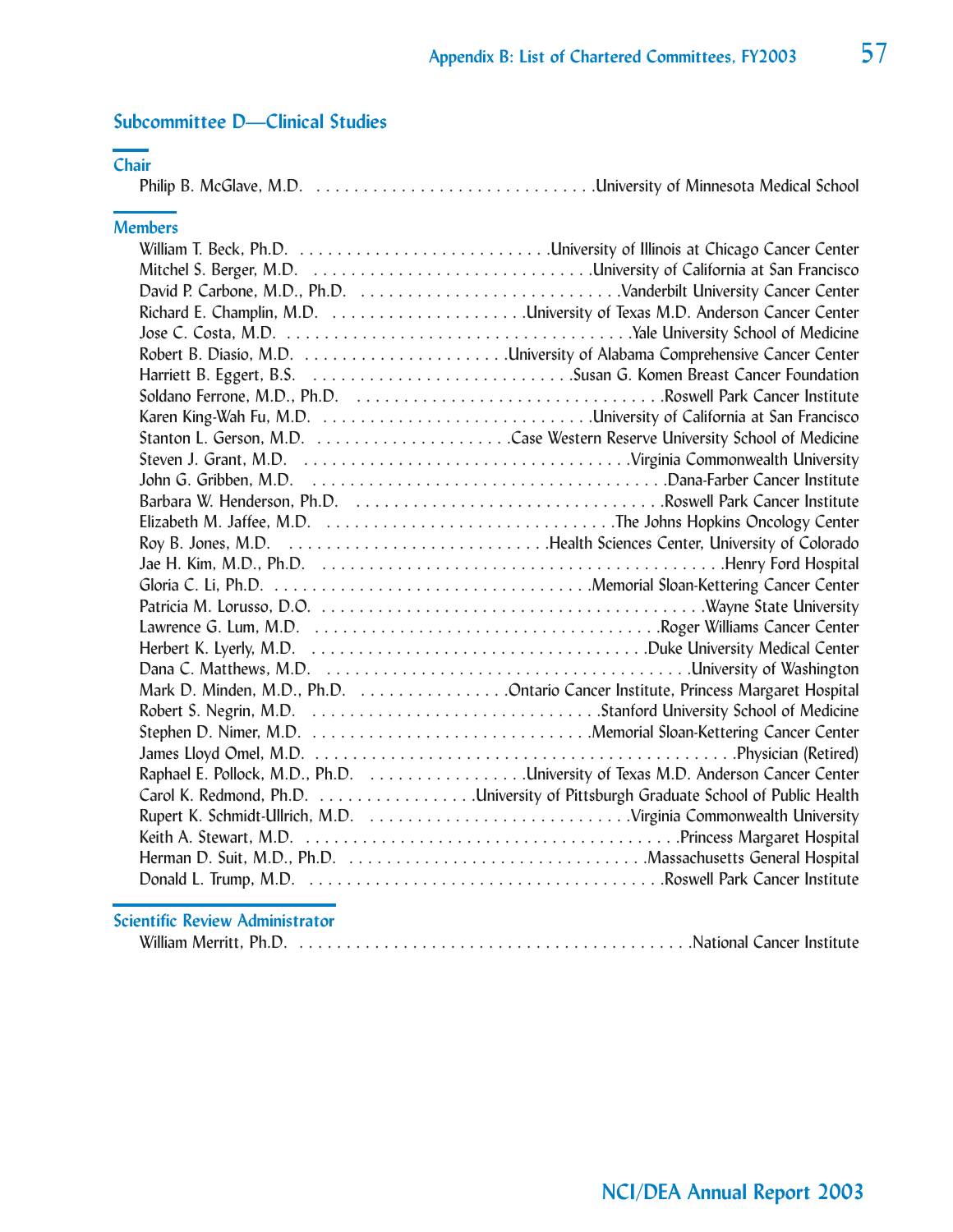### **Subcommittee E—Cancer Epidemiology, Prevention, and Control**

#### **Chair**

Doris M. Benbrook, Ph.D. . . . . . . . . . . . . . . . . . . . . . . .University of Oklahoma Health Sciences Center

#### **Past Chair**

#### **Members**

| Jeanne S. Mandelblatt, M.D., M.P.H. (1990) (1990) (1990) (1990) (1991) (1991) (1991) (1991) (1991) (1991) (19 |  |
|---------------------------------------------------------------------------------------------------------------|--|
|                                                                                                               |  |
|                                                                                                               |  |
|                                                                                                               |  |
|                                                                                                               |  |
| Douglas E. Peterson, Ph.D. (2008). The University of Connecticut Health Center                                |  |
|                                                                                                               |  |
|                                                                                                               |  |
|                                                                                                               |  |
|                                                                                                               |  |
|                                                                                                               |  |
|                                                                                                               |  |
|                                                                                                               |  |

|  |  | Mary Fletcher, Ph.D. (a) Annual Cancer Institute Mary Fletcher, Ph.D. (a) Annual Cancer Institute |  |
|--|--|---------------------------------------------------------------------------------------------------|--|
|--|--|---------------------------------------------------------------------------------------------------|--|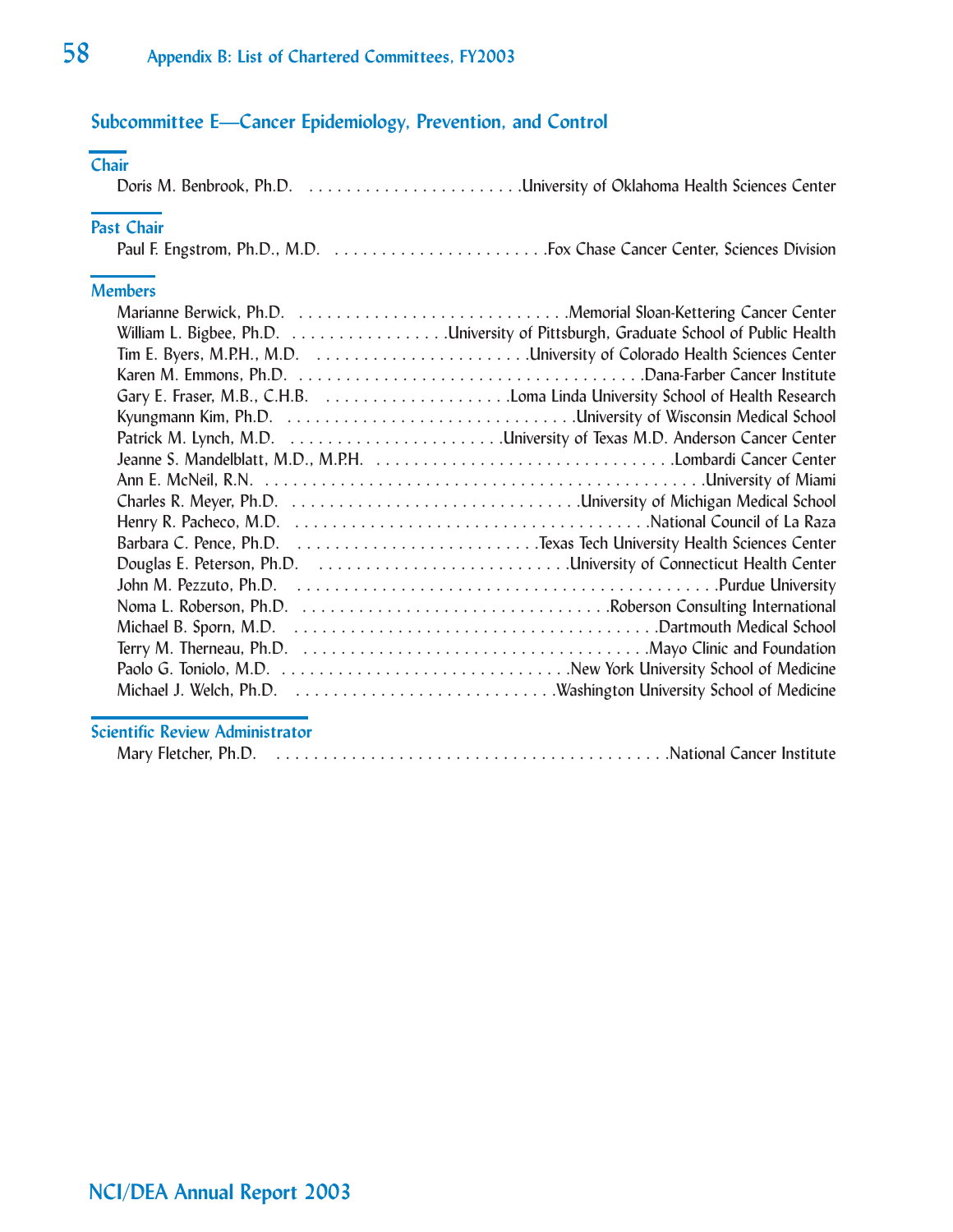## **Subcommittee F—Manpower and Training**

#### **Chair**

James S. Economou, M.D., Ph.D. . . . . . . . . . . . . . . . University of California, Los Angeles Medical Center

#### **Members**

| Malaya Chatterjee, Ph.D. (2008). All also extends the University of Cincinnati Medical Center                  |
|----------------------------------------------------------------------------------------------------------------|
| Edward A. Copelan, M.D. Ohio State University College of Medicine and Public Health                            |
| Marila Cordeiro-Stone, Ph.D. (a) Maria Alexandrian Ann and Marila Cordeira Carolina                            |
|                                                                                                                |
|                                                                                                                |
| James W. Freeman, Ph.D. (2008) James W. Freeman, Ph.D. (2016) James W. Freeman, Ph.D. (2016) James W. Freeman, |
|                                                                                                                |
|                                                                                                                |
|                                                                                                                |
|                                                                                                                |
|                                                                                                                |
|                                                                                                                |
| Ronald E. Kalil, Ph.D. (a) a contract the contract of the University of Wisconsin                              |
|                                                                                                                |
|                                                                                                                |
| Timothy W. McKeithan, M.D., Ph.D. (2001). The University of Nebraska Medical Center                            |
| Steven B. McMahon, Ph.D. (also contained a state of the Wistar Institute                                       |
| Maureen E. Murphy, Ph.D. (All Alberts Alberts Alberts Alberts Alberts Alberts Alberts Ander Center             |
| Mary Ann Osley, Ph.D. (2008). The Castroman Mary Ann Osley, Ph.D. (2016). Mary Ann Osley, Ph.D. (2016). Mary A |
| Gary R. Pasternack, M.D., Ph.D. The Johns Hopkins University School of Medicine                                |
| Ann Roman, Ph.D. (Ann Ann Ann Ann Ann Ann Ann Ann Andrew School of Medicine                                    |
|                                                                                                                |
|                                                                                                                |
|                                                                                                                |
|                                                                                                                |

|  | Lynn M. Amende, Ph.D. (a) a contract the contract of the Mational Cancer Institute |  |  |
|--|------------------------------------------------------------------------------------|--|--|
|--|------------------------------------------------------------------------------------|--|--|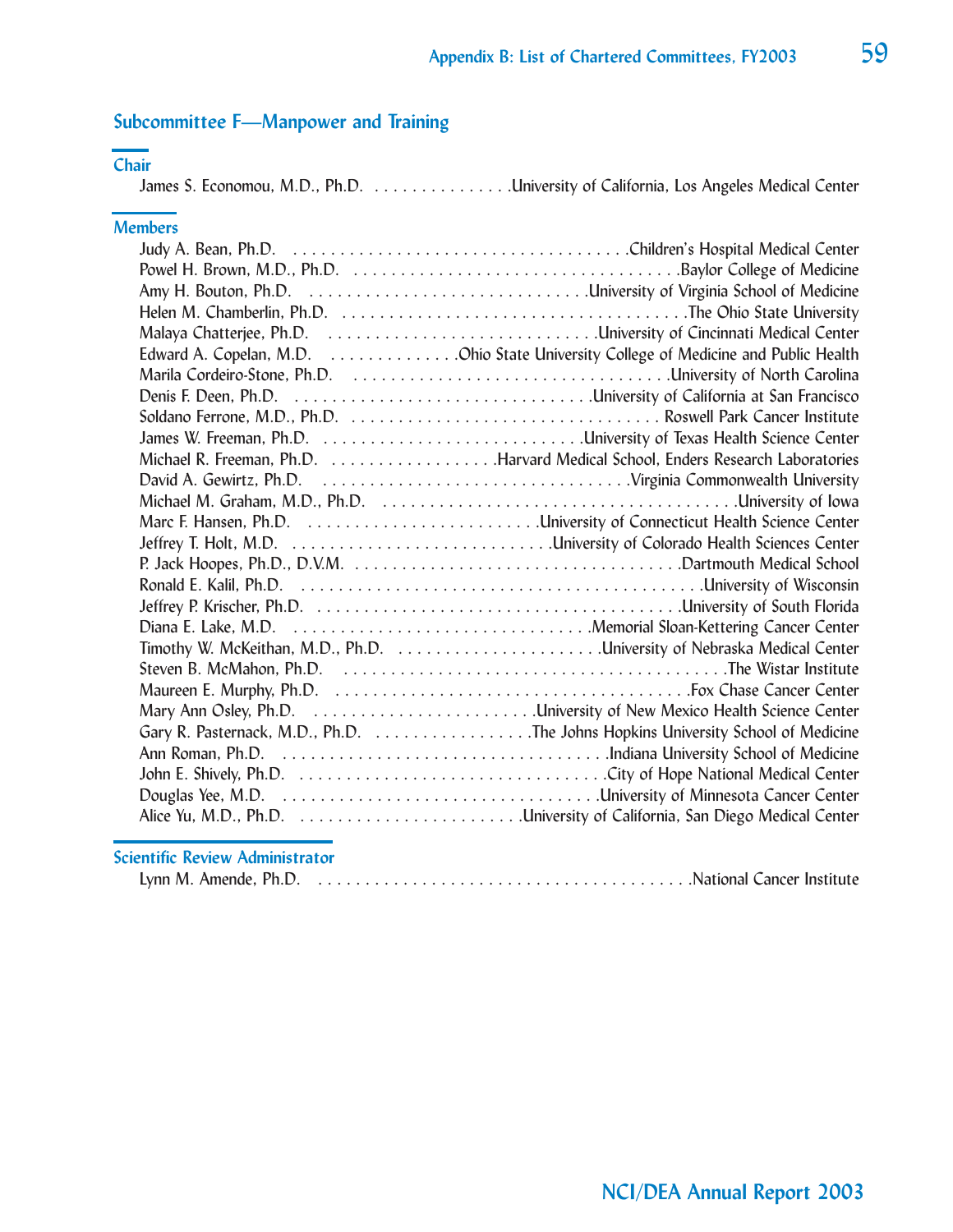### **Subcommittee G—Education**

### **Chair**

| Steven M. Grunberg, M.D. (a) and a content of the content of the M. Grundell Steven M. Grunberg, M.D. |  |
|-------------------------------------------------------------------------------------------------------|--|
|                                                                                                       |  |

#### **Members**

| Jose M. Esteban, M.D., Ph.D. (2008) March 2014 (2016) Providence Hospital Cancer Center                                                    |  |
|--------------------------------------------------------------------------------------------------------------------------------------------|--|
|                                                                                                                                            |  |
|                                                                                                                                            |  |
|                                                                                                                                            |  |
|                                                                                                                                            |  |
|                                                                                                                                            |  |
|                                                                                                                                            |  |
|                                                                                                                                            |  |
|                                                                                                                                            |  |
| William H. Redd, Ph.D. Mount Sinai School of Medicine, Ruttenberg Cancer Center                                                            |  |
| Douglas Ross, M.D., Ph.D. (2008). The Couglas Ross, M.D., Ph.D. (2008). Contract to contract the University of Maryland School of Medicine |  |
| Vernon K. Sondak, M.D. University of Michigan Comprehensive Cancer/Geriatrics Center                                                       |  |
|                                                                                                                                            |  |
|                                                                                                                                            |  |
| Scott A. Waldman, M.D., Ph.D. (2008) Context Context Context Context Thomas Jefferson University                                           |  |
|                                                                                                                                            |  |
|                                                                                                                                            |  |
| Katharine A. Whartenby, Ph.D. The Johns Hopkins University School of Medicine                                                              |  |
|                                                                                                                                            |  |

#### **Scientific Review Administrator**

|  | Ilda M. McKenna, Ph.D. (a) a contract the context of the Mational Cancer Institute |  |  |
|--|------------------------------------------------------------------------------------|--|--|
|--|------------------------------------------------------------------------------------|--|--|

|--|--|--|--|--|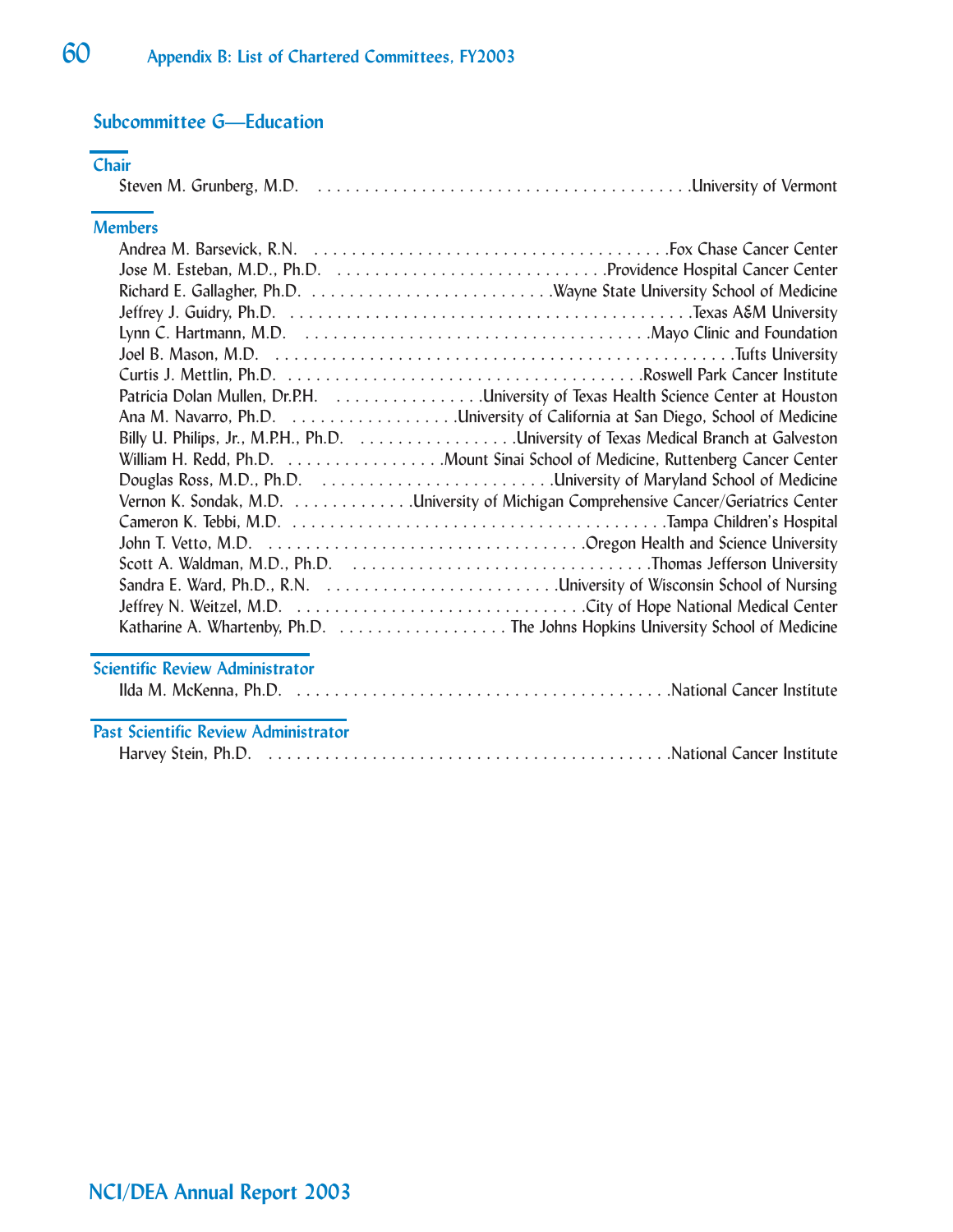### **Subcommittee H—Clinical Trials**

#### **Chair**

### **Past Chair**

|--|--|--|--|--|

#### **Members**

| James R. Anderson, M.D., Ph.D. (a) a subset of the context of Nebraska Medical School                          |
|----------------------------------------------------------------------------------------------------------------|
|                                                                                                                |
|                                                                                                                |
|                                                                                                                |
|                                                                                                                |
|                                                                                                                |
|                                                                                                                |
|                                                                                                                |
|                                                                                                                |
| Mary K. Gospodarowicz, M.D. (2008). And Mary K. Gospodarowicz, M.D. (2008). And Allen Alexander Alexander Alex |
|                                                                                                                |
|                                                                                                                |
|                                                                                                                |
|                                                                                                                |
|                                                                                                                |
|                                                                                                                |
|                                                                                                                |
|                                                                                                                |
|                                                                                                                |
|                                                                                                                |
|                                                                                                                |
|                                                                                                                |
|                                                                                                                |
| Eric J. Small, M.D. University of California at San Francisco Comprehensive Cancer Center                      |
| James A. Stewart, M.D. University of Wisconsin, Madison Comprehensive Cancer Center                            |
|                                                                                                                |
|                                                                                                                |
|                                                                                                                |
|                                                                                                                |
|                                                                                                                |

|--|--|--|--|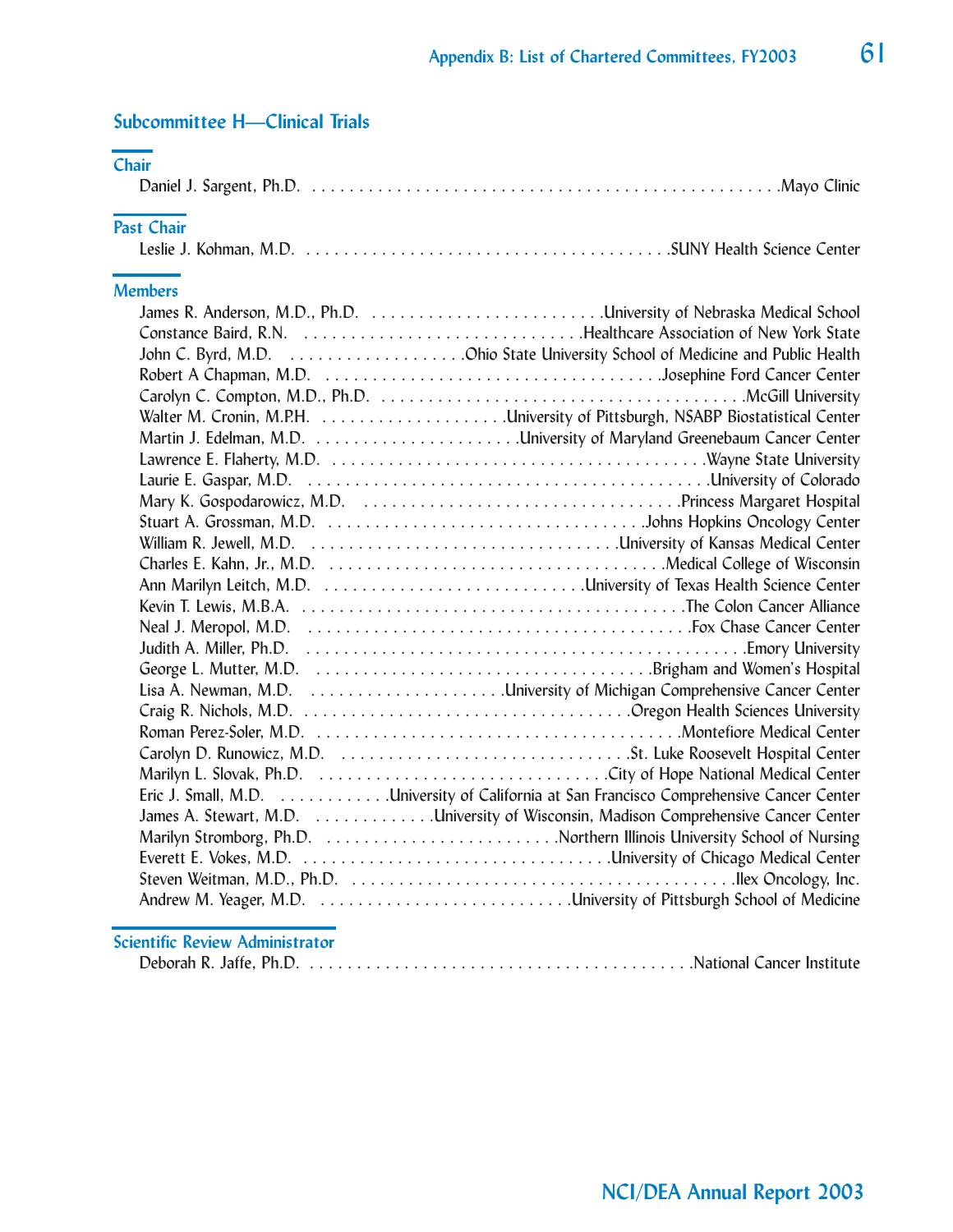## **Subcommittee I—Career Development**

#### **Chair**

|--|--|--|--|--|

#### **Members**

|  | Michael R. Freeman, Ph.D. (a) a contract the context of the context of the Medical School (Medical School) |
|--|------------------------------------------------------------------------------------------------------------|
|  |                                                                                                            |
|  |                                                                                                            |
|  |                                                                                                            |
|  | Timothy W. McKeithan, M.D., Ph.D. (and successive services, a University of Nebraska Medical Center        |
|  |                                                                                                            |
|  |                                                                                                            |
|  |                                                                                                            |
|  | Theresa L. Whiteside, Ph.D. (a) a contact contact the contact with the Pittsburgh Cancer Institute         |
|  |                                                                                                            |
|  |                                                                                                            |

| Robert Bird, Ph.D. |  |  |  |  |
|--------------------|--|--|--|--|
|--------------------|--|--|--|--|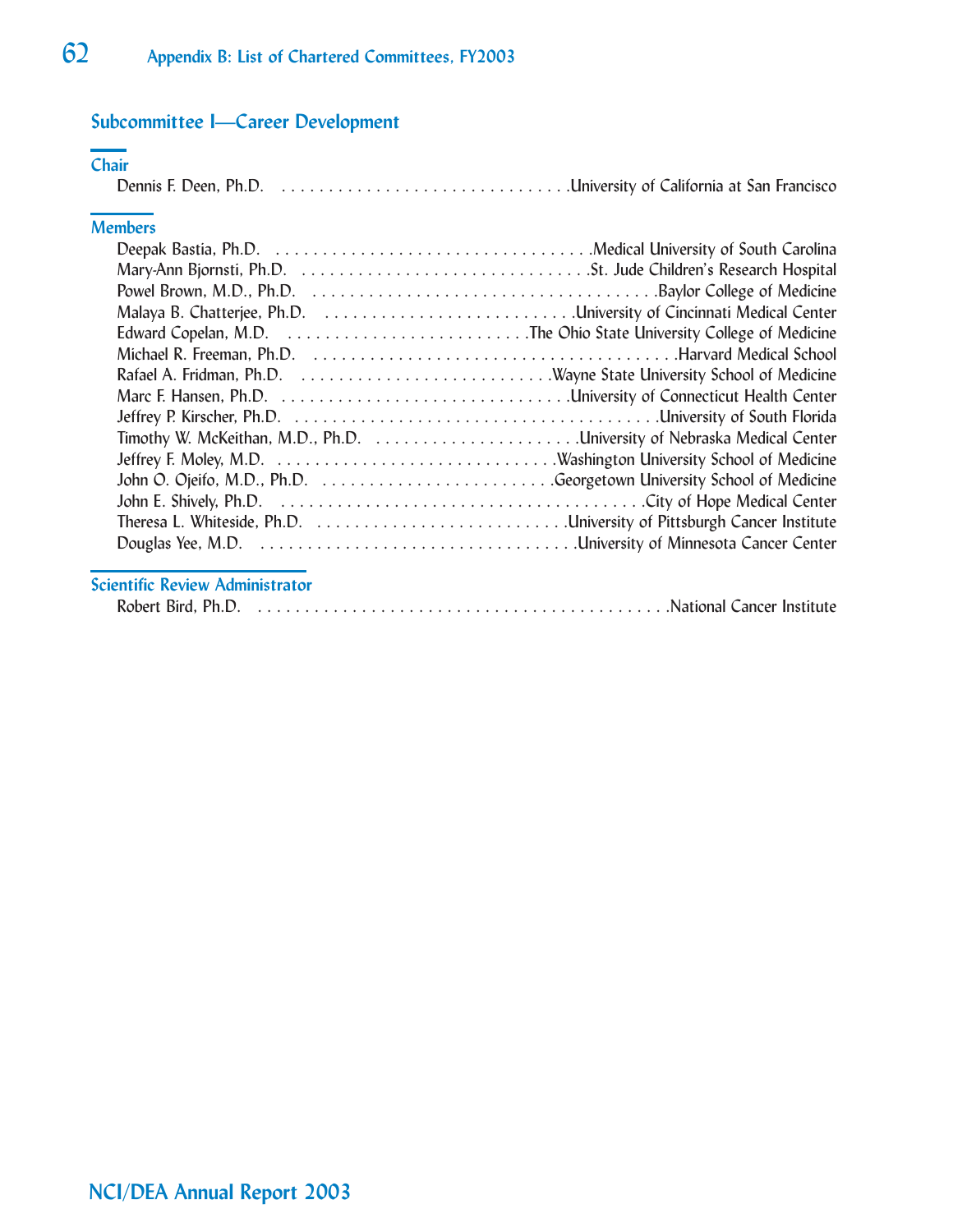# **Appendix C: NCI Initial Review Group Consultants, FY2003**

## *1. Consultants Serving as Temporary Members on IRG Subcommittees in FY2003*

| A |                                                                          |  |
|---|--------------------------------------------------------------------------|--|
|   |                                                                          |  |
|   | Akporiaye, Emmanuel T., Ph.D. University of Arizona                      |  |
|   | Ali-Osman, Francis C., Ph.D. Duke University                             |  |
|   |                                                                          |  |
|   | Anderson, Wayne F., Ph.D. Northwestern University                        |  |
|   | Andersson, Borje S., M.D., Ph.D. Sandra Technology, Inc.                 |  |
|   | Andrykowski, Michael A., Ph.D. University of Kentucky                    |  |
|   |                                                                          |  |
|   |                                                                          |  |
|   | Augenlicht, Leonard H., Ph.D. Montefiore Medical Center (Bronx, NY)      |  |
| B | Baird, Constance, M.S., R.N. Healthcare Association of New York State    |  |
|   |                                                                          |  |
|   |                                                                          |  |
|   |                                                                          |  |
|   | Bastia, Deepak, Ph.D. Medical University of South Carolina               |  |
|   | Beauchamp, Robert D., M.D. Vanderbilt University                         |  |
|   | Beckman, Joseph S., Ph.D. University of Alabama at Birmingham            |  |
|   |                                                                          |  |
|   | Benjamin, Laura E., Ph.D. Beth Israel Deaconess Medical Center           |  |
|   |                                                                          |  |
|   |                                                                          |  |
|   |                                                                          |  |
|   |                                                                          |  |
|   |                                                                          |  |
|   |                                                                          |  |
|   |                                                                          |  |
|   | Blum, Ronald H., M.D., Ph.D. New York University                         |  |
|   |                                                                          |  |
|   |                                                                          |  |
|   |                                                                          |  |
|   | Borch, Richard F., M.D., Ph.D. Purdue University                         |  |
|   |                                                                          |  |
|   | Bostick, Roberd M., M.D., Ph.D. University of South Carolina at Columbia |  |
|   |                                                                          |  |
|   |                                                                          |  |
|   | Bovbjerg, Dana H., Ph.D. Memorial Sloan-Kettering Cancer Center          |  |
|   |                                                                          |  |
|   | Brautigan, David L., Ph.D. University of Virginia                        |  |
|   |                                                                          |  |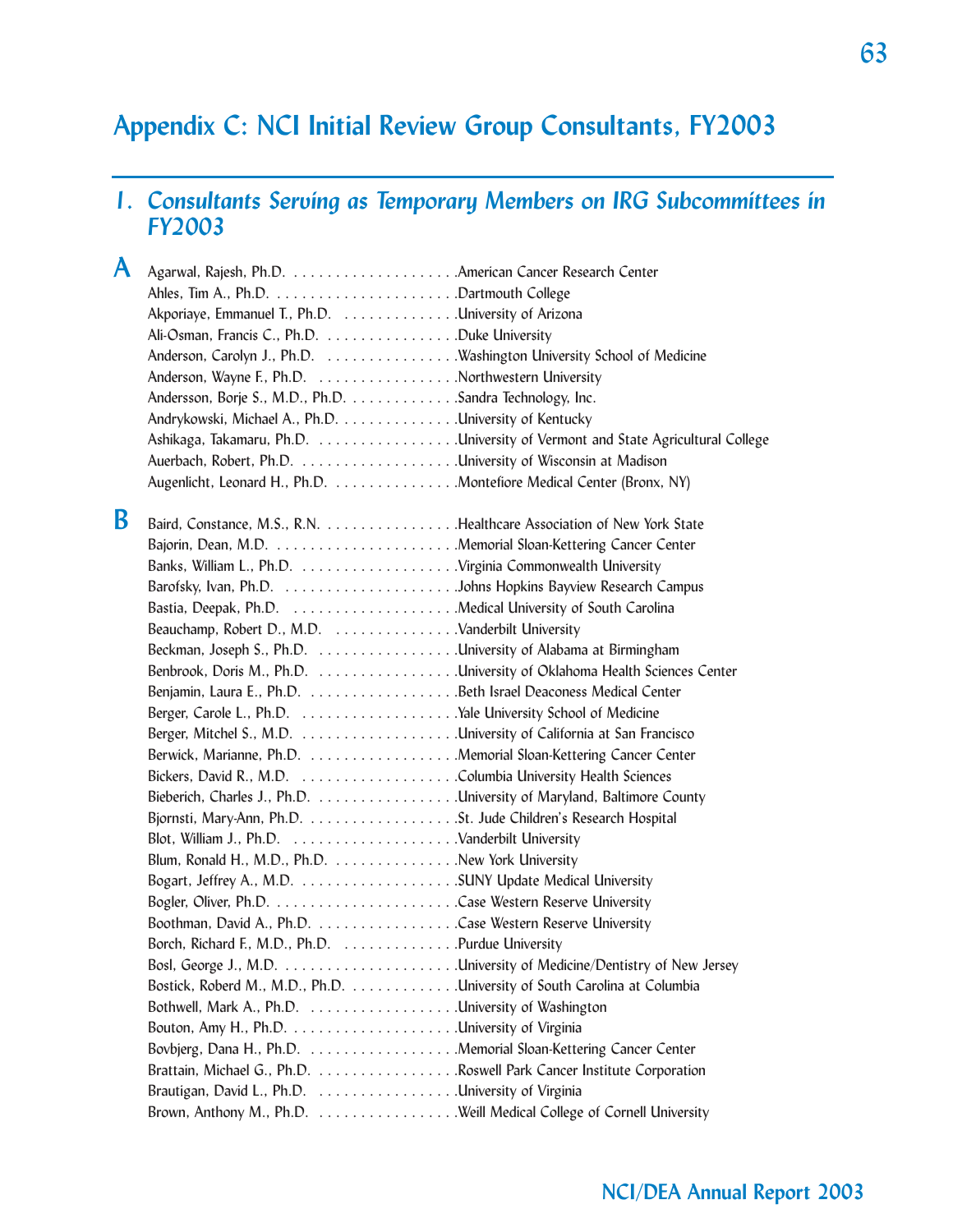#### 64 **Appendix C-1: NCI Initial Review Group Consultants, FY2003**

| Buckner, Jan C., M.D., Ph.D. Mayo Clinic, Rochester           |  |
|---------------------------------------------------------------|--|
| Burhansstipanov, Linda, Ph.D. Native American Cancer Research |  |
|                                                               |  |
|                                                               |  |

| Camp, Nicola J., Ph.D. University of Utah                       |  |
|-----------------------------------------------------------------|--|
| Campbell, Marci K., Ph.D. University of North Carolina          |  |
|                                                                 |  |
|                                                                 |  |
| Cella, David E., Ph.D. Evanston Northwestern Healthcare         |  |
| Chamberlin, Helen M., Ph.D. Ohio State University               |  |
| Chao, Nelson J., M.D. Duke University                           |  |
| Chatterjee, Subroto B., Ph.D. The Johns Hopkins University      |  |
|                                                                 |  |
| Chiocca, E. Antonio, M.D., Ph.D. Massachusetts General Hospital |  |
|                                                                 |  |
|                                                                 |  |
|                                                                 |  |
| Coetzee, Gerhard A., Ph.D. University of Southern California    |  |
| Compton, Carolyn C., M.D., Ph.D. McGill University              |  |
| Compton, Duane A., Ph.D. Dartmouth University Medical School    |  |
| Cora, Elsa M., Ph.D. University of Puerto Rico Medical Sciences |  |
| Cordeiro-Stone, Marila, Ph.D. University of North Carolina      |  |
|                                                                 |  |
|                                                                 |  |
|                                                                 |  |
|                                                                 |  |

**D** Davis, Roger B., Sc.D. . . . . . . . . . . . . . . . . . . . .University of Massachusetts Medical School, Worcester Davisson, Vincent J., Ph.D. . . . . . . . . . . . . . . . . . Purdue University Deb, Swati P., Ph.D. . . . . . . . . . . . . . . . . . . . . .Wake Forest University Health Sciences Debinski, Waldemar, M.D., Ph.D. . . . . . . . . . . . . Pennsylvania State University Degregori, James V., Ph.D. . . . . . . . . . . . . . . . . . University of Colorado Demayo, Francesco, Ph.D. . . . . . . . . . . . . . . . . . Baylor College of Medicine Demple, Bruce F., Ph.D. . . . . . . . . . . . . . . . . . . .Harvard University School of Public Health Dewey, William C., Ph.D.  $\dots\dots\dots\dots\dots\dots\dots$  . Virginia Commonwealth University Diaz, Manuel O., M.D. . . . . . . . . . . . . . . . . . . .Loyola University, Chicago Dickson, Robert B., Ph.D. . . . . . . . . . . . . . . . . .Georgetown University Dow, Karen H., Ph.D. . . . . . . . . . . . . . . . . . . . .University of Central Florida Dube, Catherine E., Ph.D. . . . . . . . . . . . . . . . . . Brown University Durden, Donald L., M.D., Ph.D. . . . . . . . . . . . . . University of Indiana Dynan, William S., Ph.D. . . . . . . . . . . . . . . . . . Medical College of Georgia

| E Earp, H. Shelton, M.D., Ph.D. University of North Carolina               |
|----------------------------------------------------------------------------|
| Eckelman, William C., Ph.D. National Institutes of Health, Clinical Center |
|                                                                            |
| Economou, James S., M.D., Ph.D. University of California at Los Angeles    |
|                                                                            |
| Elliott, Thomas E., M.D., Ph.D. Duluth Clinic                              |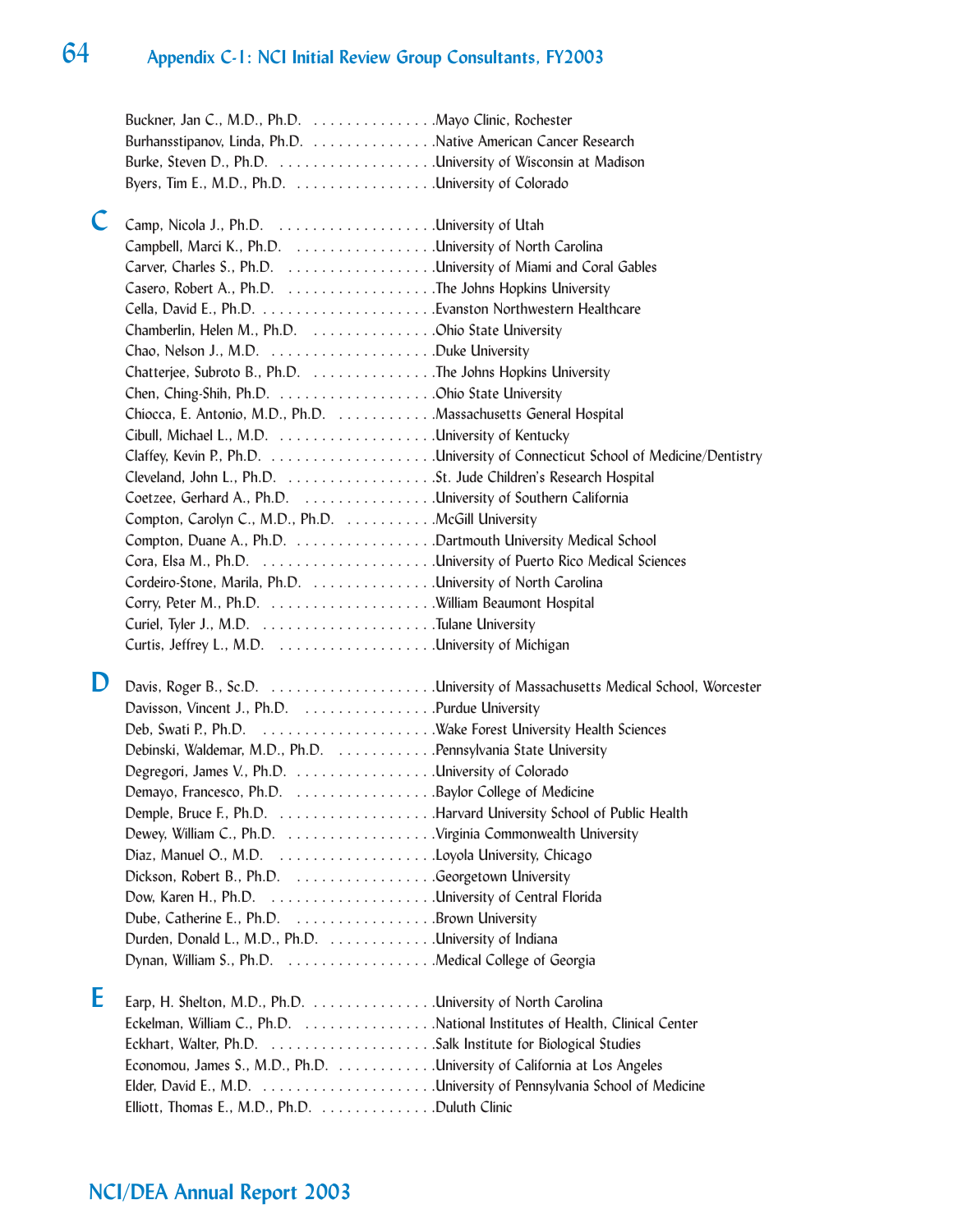|   | Erickson, Kent L., Ph.D. University of California at Davis                 |                                                                            |
|---|----------------------------------------------------------------------------|----------------------------------------------------------------------------|
|   |                                                                            |                                                                            |
|   |                                                                            |                                                                            |
| F | Fan, Hung Y., Ph.D. University of California at Irvine                     |                                                                            |
|   | Felton, James S., Ph.D. (2002) Lawrence Livermore National Laboratory      |                                                                            |
|   | Fenoglio-Preiser, Cecilia M., M.D. University of Cincinnati                |                                                                            |
|   | Ferrone, Soldano, M.D., Ph.D. Roswell Park Cancer Institute Corporation    |                                                                            |
|   | Field, Jeffrey M., Ph.D. University of Pennsylvania                        |                                                                            |
|   | Figlin, Robert, M.D. University of California at Los Angeles               |                                                                            |
|   | Finn, Olivera J., Ph.D. University of Pittsburgh                           |                                                                            |
|   | Fitzgibbon, Marian L., Ph.D. Northwestern University                       |                                                                            |
|   |                                                                            |                                                                            |
|   | Flint, Jonathan, M.D. Oxford University                                    |                                                                            |
|   | Frank-Stromborg, Marilyn, Ph.D. Northern Illinois University               |                                                                            |
|   |                                                                            |                                                                            |
|   |                                                                            |                                                                            |
|   |                                                                            |                                                                            |
|   |                                                                            |                                                                            |
| G | Galloway, Denise A., Ph.D. Fred Hutchinson Cancer Research Center          |                                                                            |
|   |                                                                            |                                                                            |
|   | Getzenberg, Robert H., Ph.D. University of Pittsburgh                      |                                                                            |
|   | Ginder, Gordon D., M.D., Ph.D. Virginia Commonwealth University            |                                                                            |
|   | Giordano, Thomas J., M.D. University of Michigan                           |                                                                            |
|   |                                                                            |                                                                            |
|   |                                                                            |                                                                            |
|   | Gomer, Charles J., M.D., Ph.D. Children's Hospital, Los Angeles            |                                                                            |
|   |                                                                            |                                                                            |
|   | Graham, Michael M., M.D., Ph.D. University of lowa                         |                                                                            |
|   | Green, Stephanie J., Ph.D. (2002)   Fred Hutchinson Cancer Research Center |                                                                            |
|   | Grufferman, Seymour, M.D., Ph.D. University of Pittsburgh                  |                                                                            |
|   |                                                                            |                                                                            |
| Н |                                                                            |                                                                            |
|   |                                                                            |                                                                            |
|   |                                                                            |                                                                            |
|   |                                                                            | Hann, Danette M., Ph.D. American Cancer Society Behavioral Research Center |
|   |                                                                            |                                                                            |
|   |                                                                            |                                                                            |
|   | Hellstrom, Ingegerd E., M.D., Ph.D. Pacific Northwest Research Institute   |                                                                            |
|   |                                                                            |                                                                            |
|   | Herlyn, Meenhard, D.Sc., D.V.M. The Wistar Institute                       |                                                                            |
|   |                                                                            |                                                                            |
|   |                                                                            |                                                                            |
|   |                                                                            |                                                                            |
|   | Hinds, Philip W., Ph.D. Harvard University Medical School                  |                                                                            |
|   |                                                                            |                                                                            |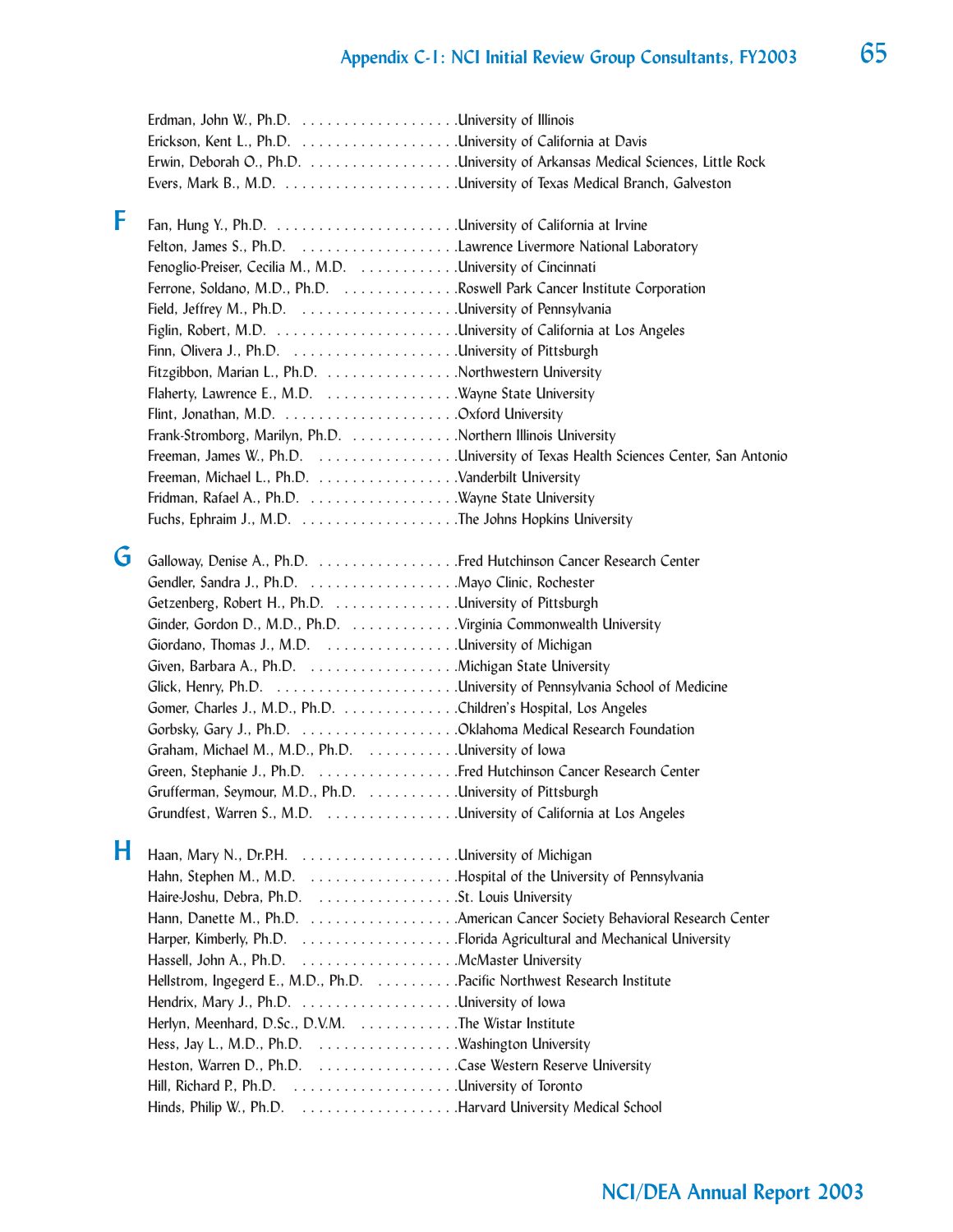### 66 **Appendix C-1: NCI Initial Review Group Consultants, FY2003**

|   | Hochberg, Fred H., M.D. Massachusetts General Hospital                |                                                                               |
|---|-----------------------------------------------------------------------|-------------------------------------------------------------------------------|
|   | Holland, Eric C., M.D., Ph.D.  Memorial Sloan-Kettering Cancer Center |                                                                               |
|   |                                                                       |                                                                               |
|   |                                                                       |                                                                               |
|   | Hope, Thomas J., M.D., Ph.D. University of Illinois at Chicago        |                                                                               |
|   |                                                                       | Howett, Mary K., Ph.D. Pennsylvania State University Hershey Medical Center   |
|   | Hughes, Chanita A., Ph.D. University of Pennsylvania                  |                                                                               |
|   |                                                                       |                                                                               |
|   |                                                                       |                                                                               |
|   | Huycke, Mark M., M.D. University of Oklahoma Health Sciences Center   |                                                                               |
| I |                                                                       |                                                                               |
|   | Iglehart, James D., M.D.  Brigham and Women's Hospital                |                                                                               |
|   | Jewell, William R., M.D. University of Kansas Medical Center          |                                                                               |
|   |                                                                       |                                                                               |
|   |                                                                       |                                                                               |
|   | Jorgensen, Timothy J., Ph.D. Georgetown University                    |                                                                               |
|   |                                                                       |                                                                               |
|   | Juliano, Rudolph L., Ph.D. University of North Carolina               |                                                                               |
|   |                                                                       |                                                                               |
| K |                                                                       |                                                                               |
|   | Kallmerten, James L., Ph.D. Syracuse University                       |                                                                               |
|   | Kantoff, Phillip, M.D. Harvard University Medical School              |                                                                               |
|   |                                                                       |                                                                               |
|   | Kelly, William K., D.O.  Memorial Sloan-Kettering Cancer Center       |                                                                               |
|   | Kenan, Daniel J., M.D., Ph.D. Duke University                         |                                                                               |
|   |                                                                       |                                                                               |
|   |                                                                       | Kennelly, Peter J., Ph.D. Virginia Polytechnic Institute and State University |
|   |                                                                       |                                                                               |
|   | Kim, Jae Ho H., M.D., Ph.D. Henry Ford Hospital                       |                                                                               |
|   |                                                                       |                                                                               |
|   | Kirn, David H., M.D. Bennerex                                         |                                                                               |
|   |                                                                       |                                                                               |
|   | Kolasa, Kathryn M., Ph.D.  East Carolina University                   |                                                                               |
|   |                                                                       | Krischer, Jeffrey P., Ph.D. H. Lee Moffitt Cancer Center & Research Institute |
|   | Kyprianou, Natasha, Ph.D. University of Kentucky                      |                                                                               |
| L |                                                                       |                                                                               |
|   |                                                                       |                                                                               |
|   | Leeper, Dennis B., M.D., Ph.D. Thomas Jefferson University            |                                                                               |
|   |                                                                       |                                                                               |
|   |                                                                       |                                                                               |
|   |                                                                       |                                                                               |
|   |                                                                       |                                                                               |
|   | Lieberman, Howard B., Ph.D. Columbia University Health Sciences       |                                                                               |
|   |                                                                       |                                                                               |
|   |                                                                       |                                                                               |
|   |                                                                       |                                                                               |
|   | Link, Charles J., M.D. lowa State University                          |                                                                               |
|   |                                                                       |                                                                               |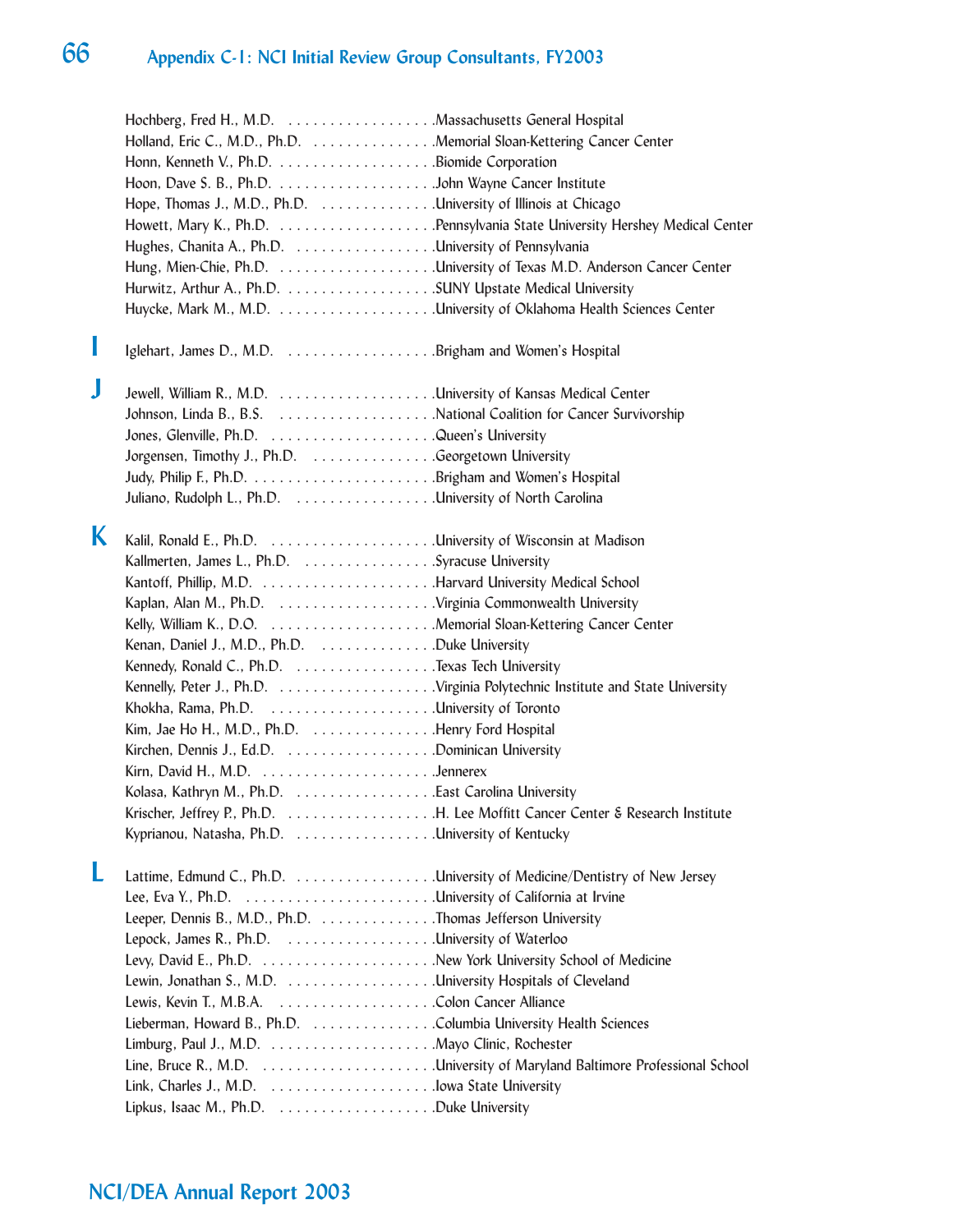|   | Lo, David D., M.D., Ph.D. Digital Gene Technologies<br>Lorusso, Patricia M., M.D. Wayne State University<br>Lum, Lawrence G., M.D. Roger Williams Hospital<br>Lynch, Richard G., M.D., Ph.D. University of lowa College of Medicine                                                                                                                                                                                                                                                                                                                                                                                                                                                                                                                                                                                                                                                                                                                                                           |                                                                                              |
|---|-----------------------------------------------------------------------------------------------------------------------------------------------------------------------------------------------------------------------------------------------------------------------------------------------------------------------------------------------------------------------------------------------------------------------------------------------------------------------------------------------------------------------------------------------------------------------------------------------------------------------------------------------------------------------------------------------------------------------------------------------------------------------------------------------------------------------------------------------------------------------------------------------------------------------------------------------------------------------------------------------|----------------------------------------------------------------------------------------------|
| M | Mak, Tak W., M.D., Ph.D. University of Toronto, Princess Margaret Hospital<br>Margolis, Clorinda G., Ph.D. Thomas Jefferson University<br>McCarthy-Beckett, Donna O., Ph.D. University of Wisconsin at Madison<br>McCaul, Kevin D., Ph.D. North Dakota State University<br>McGlave, Philip B., M.D. University of Minnesota at Twin Cities<br>Mcmahon, Steven B., Ph.D. The Wistar Institute<br>Medina, Daniel, Ph.D. Baylor College of Medicine<br>Mierke, Dale F., M.D., Ph.D. Brown University<br>Miller, Donald M., M.D., Ph.D. University of Louisville School of Medicine<br>Minden, Mark D., M.D., Ph.D. Princess Margaret Hospital<br>Molnar-Kimber, Katherine L., Ph.D. University of Pennsylvania<br>Morgan, William F., Ph.D. University of Maryland<br>Motamedi, Massoud, Ph.D. (a) All All All All All All Alexandrey of Texas Medical Branch, Galveston<br>Munn, David H., M.D. Medical College of Georgia<br>Muschel, Ruth J., M.D., Ph.D. Children's Hospital of Philadelphia |                                                                                              |
|   | Nagle, Raymond B., M.D., Ph.D. University of Arizona<br>Nalcioglu, Orhan, Ph.D. University of California at Irvine<br>Naylor, Susan L., Ph.D. University of Texas Health Sciences Center<br>Neifeld, James P., M.D. Virginia Commonwealth University<br>Newman, Lisa A., M.D. University of Michigan<br>Nishikawa, Robert M., Ph.D. University of Chicago<br>Notterman, Daniel A., M.D. Robert Wood Johnson University Hospital                                                                                                                                                                                                                                                                                                                                                                                                                                                                                                                                                               | Negrin, Robert S., M.D., Ph.D. International Society for Hematotherapy and Graft Engineering |
| Ő | Olson, Sara H., M.D., Ph.D. Memorial Sloan-Kettering Cancer Center<br>Omel, James Lloyd, M.D. Physician (Retired)                                                                                                                                                                                                                                                                                                                                                                                                                                                                                                                                                                                                                                                                                                                                                                                                                                                                             |                                                                                              |

67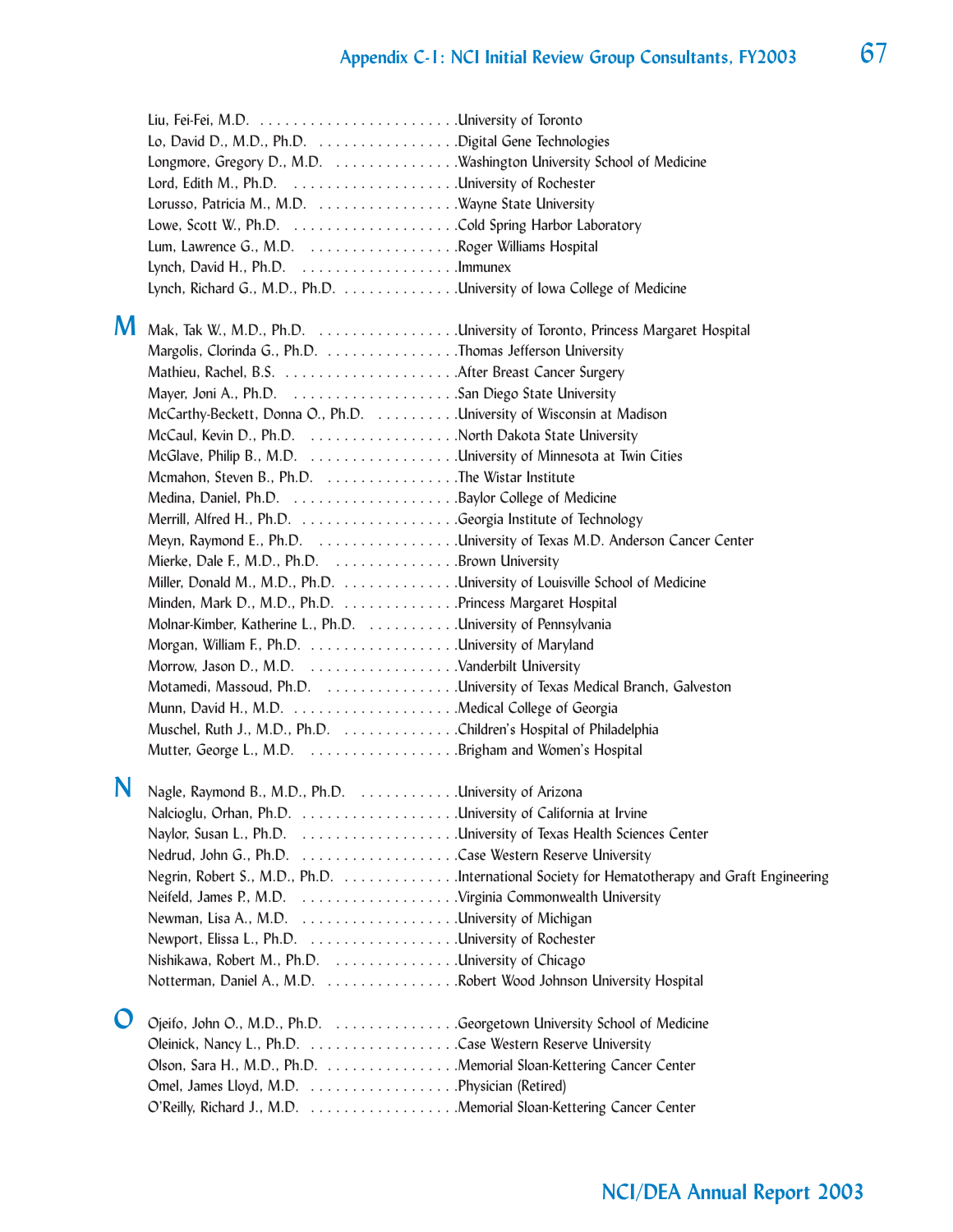#### 68 **Appendix C-1: NCI Initial Review Group Consultants, FY2003**

Osman, Roman, Ph.D. . . . . . . . . . . . . . . . . . . . .Mount Sinai School of Medicine of New York University Ostrand-Rosenberg, Suzanne O., Ph.D. . . . . . . . . .University of Maryland, Baltimore County Ozer, Harvey L., M.D. . . . . . . . . . . . . . . . . . . . .University of Medicine/Dentistry of New Jersey

- **P** Pallavicini, Maria G., Ph.D. . . . . . . . . . . . . . . . . . University of California at San Francisco Patterson, Thomas F., M.D. . . . . . . . . . . . . . . . . .University of Texas Health Sciences Center Paulson, David F., M.D. . . . . . . . . . . . . . . . . . . .Duke University Medical Center Pence, Barbara C., Ph.D. . . . . . . . . . . . . . . . . . .Texas Tech University Health Sciences Center Peterson, Douglas E., D.D.S., Ph.D. . . . . . . . . . . . . University of Connecticut Health Center Pezzuto, John M., Ph.D. . . . . . . . . . . . . . . . . . .Purdue University Pierce, John P., Ph.D. . . . . . . . . . . . . . . . . . . . . .University of California at San Diego Pizzo. Salvatore V., M.D., Ph.D. . . . . . . . . . . . . . Duke University Medical Center Polz, Martin, Ph.D. . . . . . . . . . . . . . . . . . . . . . .Massachusetts Institute of Technology Pope, Melissa J., M.D., Ph.D. . . . . . . . . . . . . . . . . Population Council Porter, Carl W., Ph.D. . . . . . . . . . . . . . . . . . . . .Roswell Park Cancer Institute Corporation Powis, Garth, Ph.D. . . . . . . . . . . . . . . . . . . . . . .University of Arkansas Medical Sciences, Little Rock Prasad, Kedar N., Ph.D. . . . . . . . . . . . . . . . . . . .University of Colorado Price, Ronald R., Ph.D. . . . . . . . . . . . . . . . . . . .Vanderbilt University **R** Raab-Traub, Nancy J., Ph.D. . . . . . . . . . . . . . . . . University of North Carolina Ramos, Catalina, M.D. . . . . . . . . . . . . . . . . . . . .National Y-Me Breast Cancer Organization Ransohoff, David F., M.D. . . . . . . . . . . . . . . . . .University of North Carolina Rebbeck, Timothy R., Ph.D. . . . . . . . . . . . . . . . . University of Pennsylvania School of Medicine Reddi, A. Hari, Ph.D. . . . . . . . . . . . . . . . . . . . . .The Johns Hopkins University Reddy, Bandaru S., D.V.M., Ph.D. . . . . . . . . . . . . . . . . Institute for Cancer Prevention Reddy, E. Premkumar, Ph.D. . . . . . . . . . . . . . . . . Temple University Reid, Mary E., Ph.D. . . . . . . . . . . . . . . . . . . . . .Roswell Park Cancer Institute Corporation Reisfeld, Ralph A., M.D., Ph.D. . . . . . . . . . . . . . . . Scripps Research Institute Ridge, John A., M.D., Ph.D. . . . . . . . . . . . . . . .Fox Chase Cancer Center Roberson, Noma L., Ph.D. . . . . . . . . . . . . . . . . . Roberson Consulting International Roberts, Charles T., Ph.D. . . . . . . . . . . . . . . . . .Oregon Health and Science University Roberts, John D., M.D. . . . . . . . . . . . . . . . . . . .Virginia Commonwealth University Rodeck, Ulrich, M.D., Ph.D. . . . . . . . . . . . . . . . .The Wistar Institute Rodgers, William H., M.D., Ph.D. . . . . . . . . . . . . University of Alabama at Birmingham Rogatko, Andre, Ph.D. . . . . . . . . . . . . . . . . . . . .Fox Chase Cancer Center Romano, Louis J., Ph.D. . . . . . . . . . . . . . . . . . . .Wayne State University Rosenzweig, Steven A., M.D., Ph.D. . . . . . . . . . .Medical University of South Carolina Rosmarin, Alan G., M.D. . . . . . . . . . . . . . . . . . .Miriam Hospital Rowitch, David H., M.D., Ph.D. . . . . . . . . . . . . . Dana-Farber Cancer Institute Rowley, David R., Ph.D. . . . . . . . . . . . . . . . . . . .American Urological Association Royal, Henry Duval, M.D. . . . . . . . . . . . . . . . . .Mallinckrodt Institute of Radiology Rundell, M. Kathleen, Ph.D. . . . . . . . . . . . . . . . . Northwestern University Ryan, James C., M.D. . . . . . . . . . . . . . . . . . . . .Northern California Institute for Research and Education **S** Sadofsky, Moshe J., M.D., Ph.D. . . . . . . . . . . . . . Yeshiva University Sample, Clare E., Ph.D. . . . . . . . . . . . . . . . . . . .St. Jude Children's Research Hospital Samuel, Charles E., Ph.D. . . . . . . . . . . . . . . . . . .University of California at Santa Barbara
	-

Samuels, Robert J., M.B.A. . . . . . . . . . . . . . . . . .National Alliance of Breast Cancer Organizations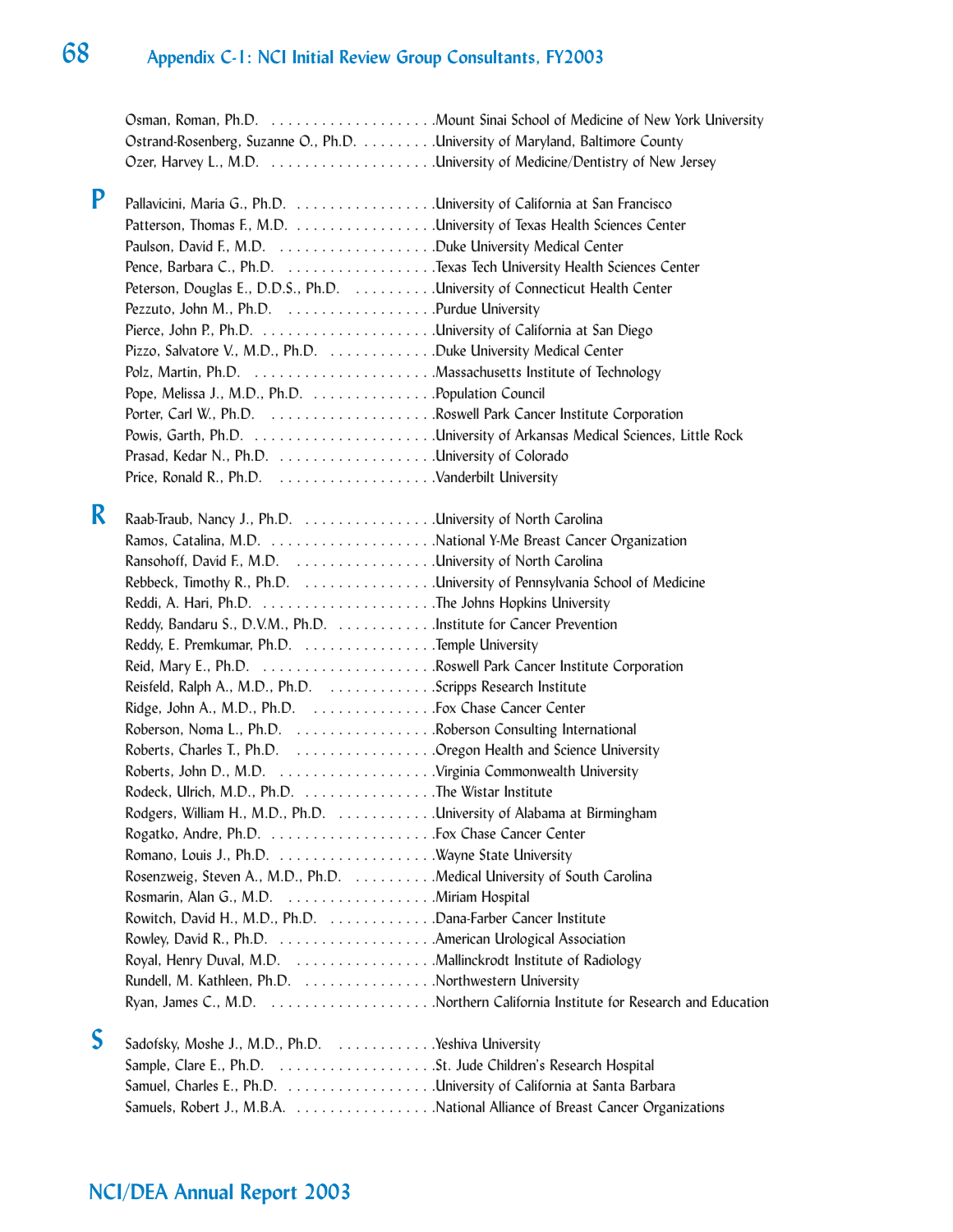|   | Satariano, William A., Ph.D. University of California and Berkeley                |                                                                                                |
|---|-----------------------------------------------------------------------------------|------------------------------------------------------------------------------------------------|
|   |                                                                                   |                                                                                                |
|   | Schmidt-Ullrich, Rupert K., M.D. Virginia Commonwealth University                 |                                                                                                |
|   | Schnitzer, Jan E., M.D. Sidney Kimmel Cancer Center                               |                                                                                                |
|   | Schoenlein, Patricia V., Ph.D. Medical College of Georgia                         |                                                                                                |
|   | Schultheiss, Timothy E., Ph.D. Beckman Research Institute of City of Hope         |                                                                                                |
|   | Seiden, Michael V., M.D., Ph.D.  .Massachusetts General Hospital                  |                                                                                                |
|   | Sellers, Thomas A., M.D., Ph.D. Mayo Clinic, Rochester                            |                                                                                                |
|   |                                                                                   |                                                                                                |
|   |                                                                                   |                                                                                                |
|   |                                                                                   |                                                                                                |
|   | Smith, Eva D., Ph.D. University of Illinois at Chicago                            |                                                                                                |
|   | Song, Chang W., Ph.D. University of Minnesota Medical School                      |                                                                                                |
|   |                                                                                   |                                                                                                |
|   | Spencer, Richard P., M.D., Ph.D. University of Connecticut Health Center          |                                                                                                |
|   |                                                                                   |                                                                                                |
|   |                                                                                   |                                                                                                |
|   |                                                                                   |                                                                                                |
|   |                                                                                   | Storey, C. Porter, M.D. (2008). The American Academy/Hospice and Palliative Medicine           |
|   |                                                                                   |                                                                                                |
|   |                                                                                   | Stratakis, Constantine A., M.D. National Institute of Child Health and Human Development       |
|   | Straus, David J., M.D., Ph.D. Memorial Sloan-Kettering Cancer Center              |                                                                                                |
|   |                                                                                   |                                                                                                |
|   |                                                                                   |                                                                                                |
|   | Studzinski, George P., M.D., Ph.D. University of Medicine/Dentistry of New Jersey |                                                                                                |
|   | Subramanian, Manny R., Ph.D. Best Medical International, Inc.                     |                                                                                                |
|   |                                                                                   |                                                                                                |
|   |                                                                                   |                                                                                                |
| T |                                                                                   |                                                                                                |
|   | Talmadge, James E., Ph.D. University of Nebraska Medical Center                   |                                                                                                |
|   | Tanabe, Kenneth K., M.D.  Massachusetts General Hospital                          |                                                                                                |
|   |                                                                                   |                                                                                                |
|   | Tannenbaum, Steven R., Ph.D. (2008). Massachusetts Institute of Technology        |                                                                                                |
|   | Taub, Dennis D., Ph.D. National Institute on Aging                                |                                                                                                |
|   | Terry, Michael A., Ph.D. University of Rochester                                  |                                                                                                |
|   |                                                                                   | Tigyi, Gabor J., M.D., Ph.D. (2008). Federation of American Societies for Experimental Biology |
|   | Triozzi, Pierre L., M.D. University of Alabama at Birmingham                      |                                                                                                |
|   |                                                                                   |                                                                                                |
|   |                                                                                   |                                                                                                |
|   |                                                                                   |                                                                                                |
|   |                                                                                   |                                                                                                |
|   |                                                                                   |                                                                                                |
|   | Valiante, Nicholas M., Ph.D. Chiron Corporation                                   |                                                                                                |
|   |                                                                                   |                                                                                                |
|   |                                                                                   |                                                                                                |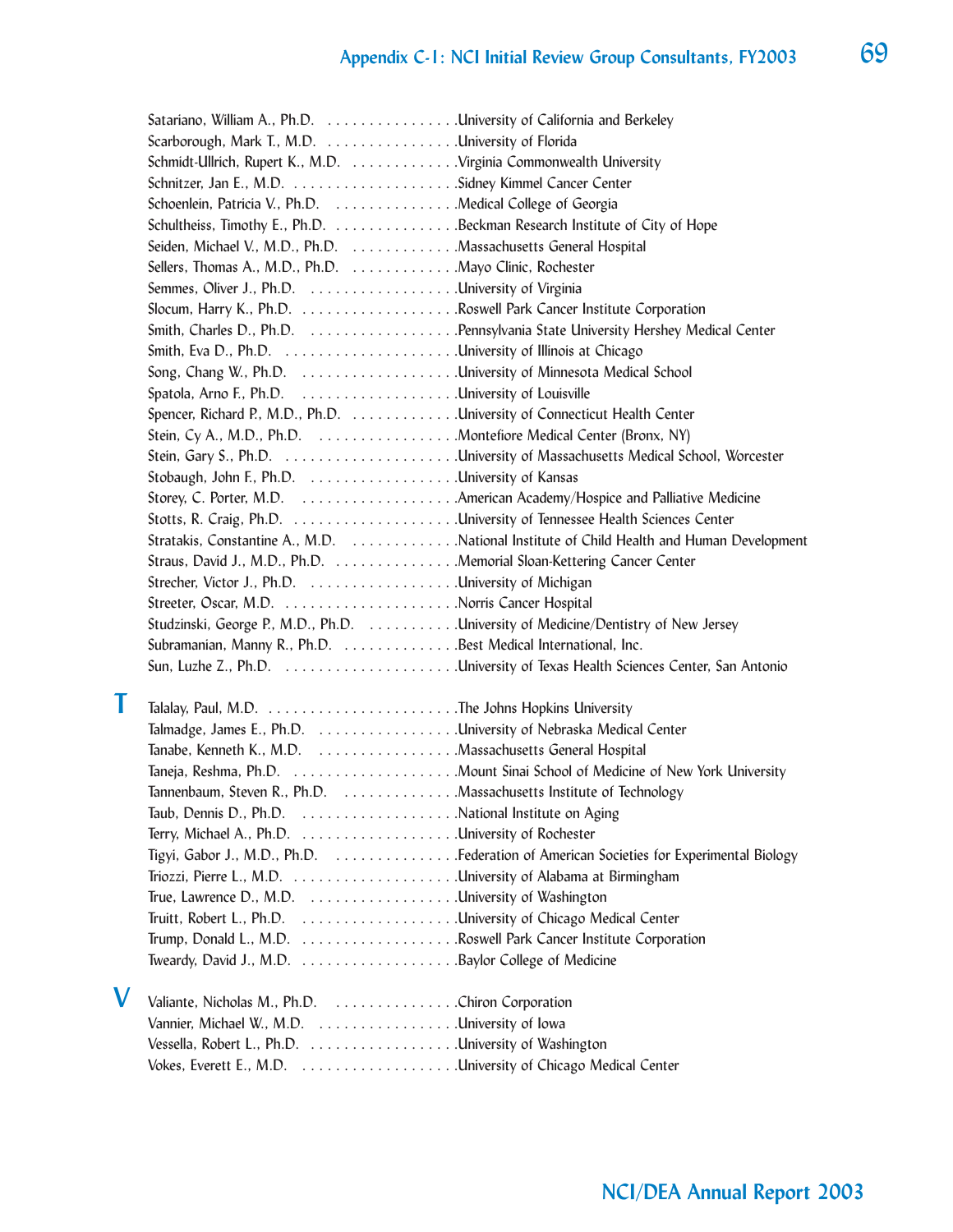| Wagner, Henry, M.D. University of South Florida                                   |
|-----------------------------------------------------------------------------------|
|                                                                                   |
|                                                                                   |
| Ward, John H., M.D. $\dots\dots\dots\dots\dots\dots\dots$ . University of Utah    |
|                                                                                   |
| Warnecke, Richard B., Ph.D. University of Illinois at Chicago                     |
|                                                                                   |
| Whiteside, Theresa L., Ph.D. University of Pittsburgh                             |
| Woloschak, Gayle E., Ph.D. Northwestern University                                |
| Woodgett, James R., Ph.D. Ontario Cancer Institute                                |
| Workman, M. L., Ph.D. Oncology Nursing Society                                    |
|                                                                                   |
| Wu, Tzyy-Choou C., M.D., Ph.D. $\dots \dots \dots$ . The Johns Hopkins University |
|                                                                                   |

| Yancopoulos, George D., M.D., Ph.D. Regeneron Pharmaceuticals, Inc. |  |
|---------------------------------------------------------------------|--|
| Yang, Chung S., Ph.D. Rutgers University, New Brunswick             |  |
| Yannelli, John R., Ph.D. (a) University of Louisville               |  |
| Yap, Jeffrey T., Ph.D. University of Tennessee Medical Center       |  |
| Yeager, Andrew M., M.D. University of Pittsburgh                    |  |
| Yokoyama, Wayne M., M.D. Barnes-Jewish Hospital                     |  |
|                                                                     |  |

**Total Number of Reviewers: 328 Total Number of Times Reviewers Served: 406**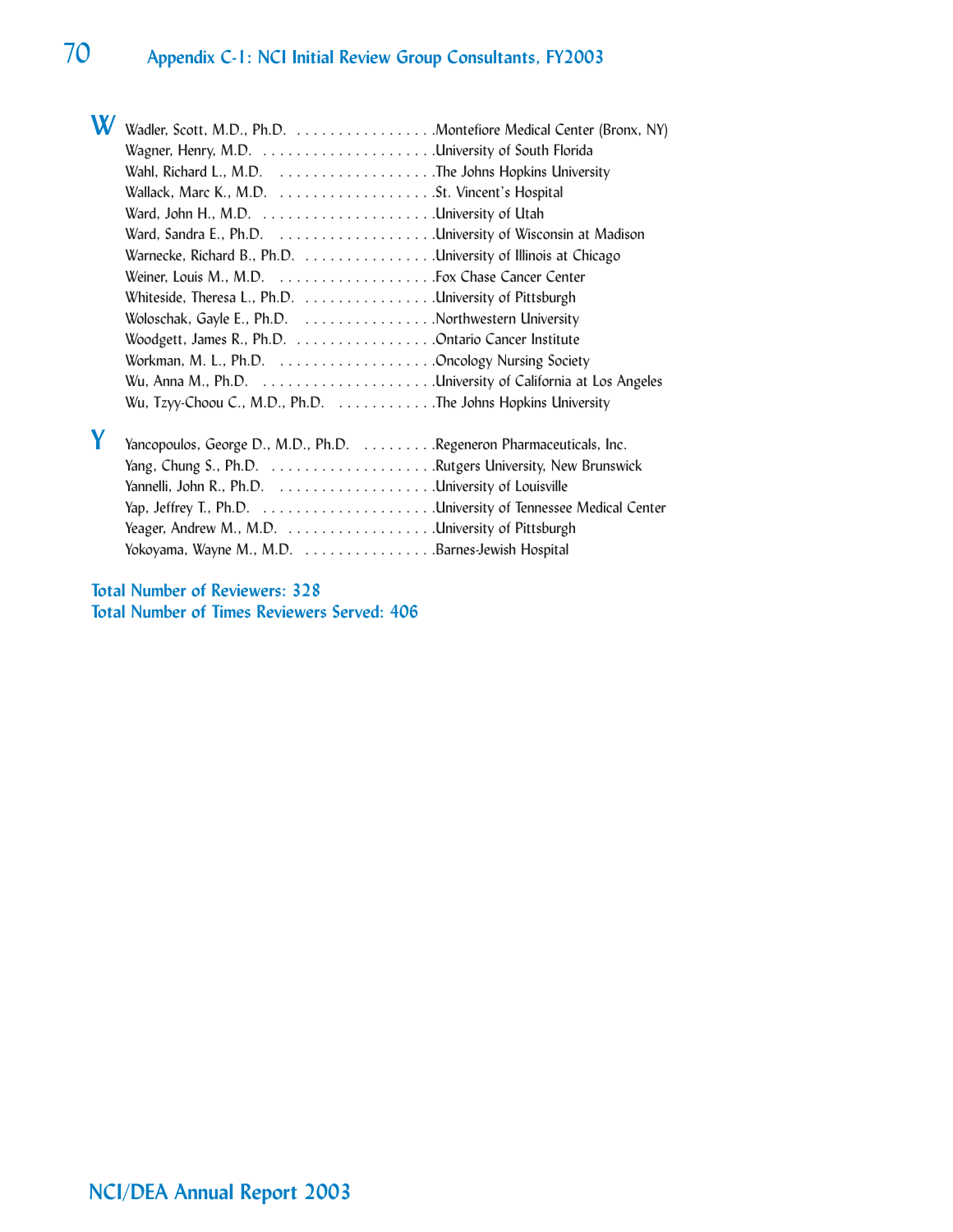## *2. Consultants Serving as Ad Hoc Committee Members on IRG Site Visit Teams in FY2003*

| A |                                                                                |                                                                                    |
|---|--------------------------------------------------------------------------------|------------------------------------------------------------------------------------|
|   |                                                                                |                                                                                    |
|   |                                                                                |                                                                                    |
|   |                                                                                |                                                                                    |
|   |                                                                                |                                                                                    |
|   | Ahmed, Khalil, Ph.D. University of Minnesota                                   |                                                                                    |
|   |                                                                                |                                                                                    |
|   |                                                                                |                                                                                    |
|   |                                                                                |                                                                                    |
|   |                                                                                |                                                                                    |
|   | Akporiaye, Emmanuel T., Ph.D. University of Arizona                            |                                                                                    |
|   | Albelda, Steven M., M.D. University of Pennsylvania Medical Center             |                                                                                    |
|   |                                                                                |                                                                                    |
|   |                                                                                | Aldaz, C. Marcelo, M.D., Ph.D. (c) University of Texas M.D. Anderson Cancer Center |
|   | Alexander, Caroline M., Ph.D. University of Wisconsin                          |                                                                                    |
|   | Ali-Osman, Francis C., Ph.D. Duke University                                   |                                                                                    |
|   |                                                                                |                                                                                    |
|   | Altman, Norman Harry, D.V.M. University of Miami                               |                                                                                    |
|   |                                                                                |                                                                                    |
|   | Anderson, Garnet L., Ph.D. (2008). The Hutchinson Cancer Research Center       |                                                                                    |
|   |                                                                                |                                                                                    |
|   | Anderson, Wayne K., Ph.D. University of Buffalo                                |                                                                                    |
|   | Andrews, Philip C., Ph.D. University of Michigan                               |                                                                                    |
|   | Arber, Daniel A., M.D. Stanford University Hospital                            |                                                                                    |
|   | Arceci, Robert J., M.D., Ph.D. Children's Hospital Medical Center (Cincinnati) |                                                                                    |
|   | Armstrong, Deborah K., M.D. The Johns Hopkins University                       |                                                                                    |
|   | Artzt, Karen J., Ph.D. University of Texas                                     |                                                                                    |
|   | Asch, Bonnie B., Ph.D. Roswell Park Cancer Institute Corporation               |                                                                                    |
|   |                                                                                |                                                                                    |
|   | Aster, Jon C., M.D., Ph.D.  Brigham and Women's Hospital                       |                                                                                    |
|   |                                                                                |                                                                                    |
|   | Augenlicht, Leonard H., Ph.D. Montefiore Medical Center (Bronx, NY)            |                                                                                    |
|   |                                                                                |                                                                                    |
|   |                                                                                |                                                                                    |
| B |                                                                                |                                                                                    |
|   |                                                                                |                                                                                    |
|   | Baker, David C., M.D., Ph.D. Texas A&M University Health Science Center        |                                                                                    |
|   |                                                                                |                                                                                    |
|   | Baker, Vicki V., M.D., Ph.D. University of Michigan Medical Center             |                                                                                    |
|   |                                                                                |                                                                                    |
|   | Barber, Glen N., Ph.D. University of Miami                                     |                                                                                    |
|   |                                                                                |                                                                                    |
|   | Barsevick, Andrea M., D.N.Sc., DOTH, D.Sc. Fox Chase Cancer Center             |                                                                                    |
|   |                                                                                |                                                                                    |
|   | Bastia, Deepak, Ph.D. Medical University of South Carolina                     |                                                                                    |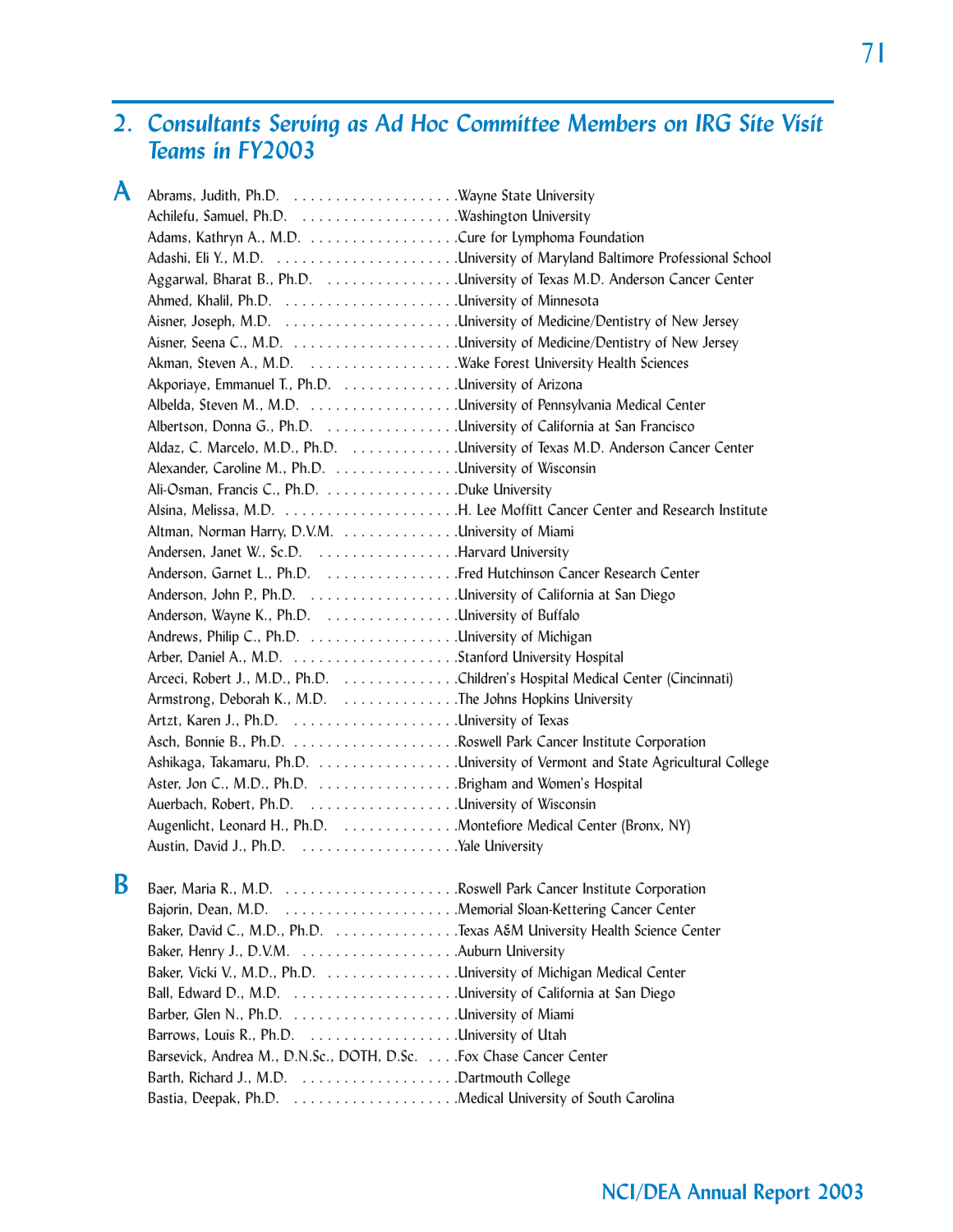| Becich, Michael J., M.D., Ph.D. University of Pittsburgh                                                  |                                                                                    |
|-----------------------------------------------------------------------------------------------------------|------------------------------------------------------------------------------------|
|                                                                                                           |                                                                                    |
| Belinsky, Steven A., Ph.D. (2008) Material According Stevens Agency According Stevens According Messearch |                                                                                    |
| Belk, Bonnie F., M.A., M.P.A.  Private Practice                                                           |                                                                                    |
| Bellacosa, Alfonso, M.D. (Changeling and Charles Cancer Center                                            |                                                                                    |
|                                                                                                           |                                                                                    |
|                                                                                                           |                                                                                    |
|                                                                                                           | Bepler, Gerold, M.D., Ph.D. H. Lee Moffitt Cancer Center and Research Institute    |
|                                                                                                           |                                                                                    |
|                                                                                                           |                                                                                    |
|                                                                                                           |                                                                                    |
|                                                                                                           |                                                                                    |
|                                                                                                           |                                                                                    |
| Berwick, Marianne, Ph.D. (Changeline, and Memorial Sloan-Kettering Cancer Center                          |                                                                                    |
| Bevan, Michael J., M.D., Ph.D. University of Washington                                                   |                                                                                    |
|                                                                                                           |                                                                                    |
| Bhat, Krishna, Ph.D. Emory University                                                                     |                                                                                    |
|                                                                                                           |                                                                                    |
|                                                                                                           |                                                                                    |
|                                                                                                           |                                                                                    |
|                                                                                                           |                                                                                    |
| Blair, Ian A., Ph.D. Vanderbilt University                                                                |                                                                                    |
|                                                                                                           | Blaner, William S., Ph.D. Federation of American Socities for Experimental Biology |
|                                                                                                           |                                                                                    |
| Blumenstein, Brent A., Ph.D. American College of Surgeons                                                 |                                                                                    |
|                                                                                                           |                                                                                    |
| Boman, Bruce M., M.D., Ph.D. Thomas Jefferson University                                                  |                                                                                    |
|                                                                                                           |                                                                                    |
| Boozer, Carol N., D.Sc., MOTH St. Luke's-Roosevelt Institute for Health Sciences                          |                                                                                    |
| Borch, Richard F., M.D., Ph.D. Purdue University                                                          |                                                                                    |
|                                                                                                           | Borden, Katherine L., Ph.D. Mount Sinai School of Medicine of New York University  |
| Bose, Henry R., Ph.D. University of Texas                                                                 |                                                                                    |
|                                                                                                           |                                                                                    |
|                                                                                                           |                                                                                    |
|                                                                                                           |                                                                                    |
| Bovbjerg, Dana H., Ph.D. Memorial Sloan-Kettering Cancer Center                                           |                                                                                    |
|                                                                                                           |                                                                                    |
|                                                                                                           |                                                                                    |
| Bracy, Kathleen R., B.A. University of Washington School of Medicine                                      |                                                                                    |
|                                                                                                           |                                                                                    |
| Brattain, Michael G., Ph.D. (2001). Also Roswell Park Cancer Institute Corporation                        |                                                                                    |
| Braun, Thomas M., Ph.D. University of Michigan                                                            |                                                                                    |
| Brautigan, David L., Ph.D. University of Virginia                                                         |                                                                                    |
| Bronson, Roderick T., D.V.M. Tufts University School of Veterinary Medicine                               |                                                                                    |
|                                                                                                           |                                                                                    |

72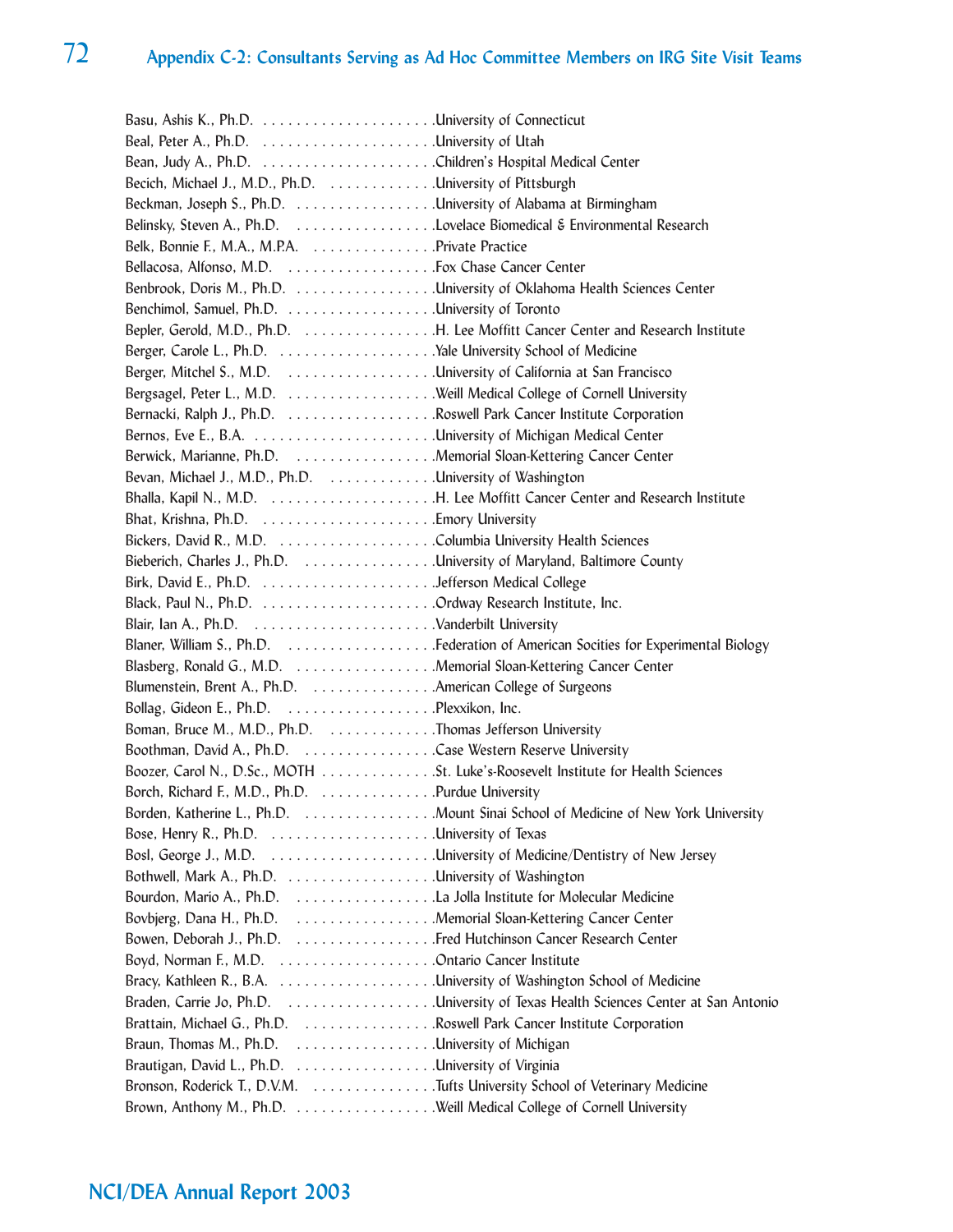|   | Brown, Terry R., Ph.D. The Johns Hopkins University                              |                                                                                    |
|---|----------------------------------------------------------------------------------|------------------------------------------------------------------------------------|
|   |                                                                                  |                                                                                    |
|   |                                                                                  |                                                                                    |
|   |                                                                                  |                                                                                    |
|   | Budinger, Thomas F., M.D., Ph.D. University of California at Berkeley            |                                                                                    |
|   |                                                                                  |                                                                                    |
|   |                                                                                  |                                                                                    |
|   |                                                                                  |                                                                                    |
|   |                                                                                  |                                                                                    |
|   |                                                                                  |                                                                                    |
|   | Burke, Harry B., M.D., Ph.D. George Washington University                        |                                                                                    |
|   |                                                                                  |                                                                                    |
|   |                                                                                  |                                                                                    |
|   |                                                                                  |                                                                                    |
|   |                                                                                  |                                                                                    |
|   |                                                                                  |                                                                                    |
|   |                                                                                  |                                                                                    |
| C | Cairo, Mitchell S., M.D. Children's Hospital of Orange County                    |                                                                                    |
|   |                                                                                  |                                                                                    |
|   | Cannon, Joseph G., M.D., Ph.D. Medical College of Georgia                        |                                                                                    |
|   |                                                                                  |                                                                                    |
|   | Cantor, Alan B., M.D., Ph.D. Children's Hospital (Boston)                        |                                                                                    |
|   | Carmichael, Gordon G., Ph.D. University of Connecticut Health Center             |                                                                                    |
|   | Carney, Patricia A., Ph.D. Dartmouth College                                     |                                                                                    |
|   |                                                                                  |                                                                                    |
|   |                                                                                  |                                                                                    |
|   |                                                                                  |                                                                                    |
|   |                                                                                  |                                                                                    |
|   |                                                                                  |                                                                                    |
|   |                                                                                  | Chambers, Timothy C., Ph.D. University of Arkansas Medical Sciences at Little Rock |
|   |                                                                                  |                                                                                    |
|   |                                                                                  |                                                                                    |
|   | Chang, Helena R., M.D., Ph.D. University of California at Los Angeles            |                                                                                    |
|   |                                                                                  |                                                                                    |
|   | Chao, Nelson J., M.D. Duke University Medical Center                             |                                                                                    |
|   |                                                                                  |                                                                                    |
|   | Chen, Ching-Shih, Ph.D. Ohio State University                                    |                                                                                    |
|   |                                                                                  |                                                                                    |
|   |                                                                                  |                                                                                    |
|   | Chenevert, Thomas L., Ph.D. University of Michigan                               |                                                                                    |
|   |                                                                                  |                                                                                    |
|   | Chiocca, E. Antonio, M.D., Ph.D.  .Massachusetts General Hospital                |                                                                                    |
|   | Chodosh, Lewis A., M.D., Ph.D. University of Pennsylvania School of Medicine     |                                                                                    |
|   |                                                                                  |                                                                                    |
|   |                                                                                  |                                                                                    |
|   | Clevenger, Charles V., M.D., Ph.D. University of Pennsylvania School of Medicine |                                                                                    |
|   |                                                                                  |                                                                                    |
|   |                                                                                  |                                                                                    |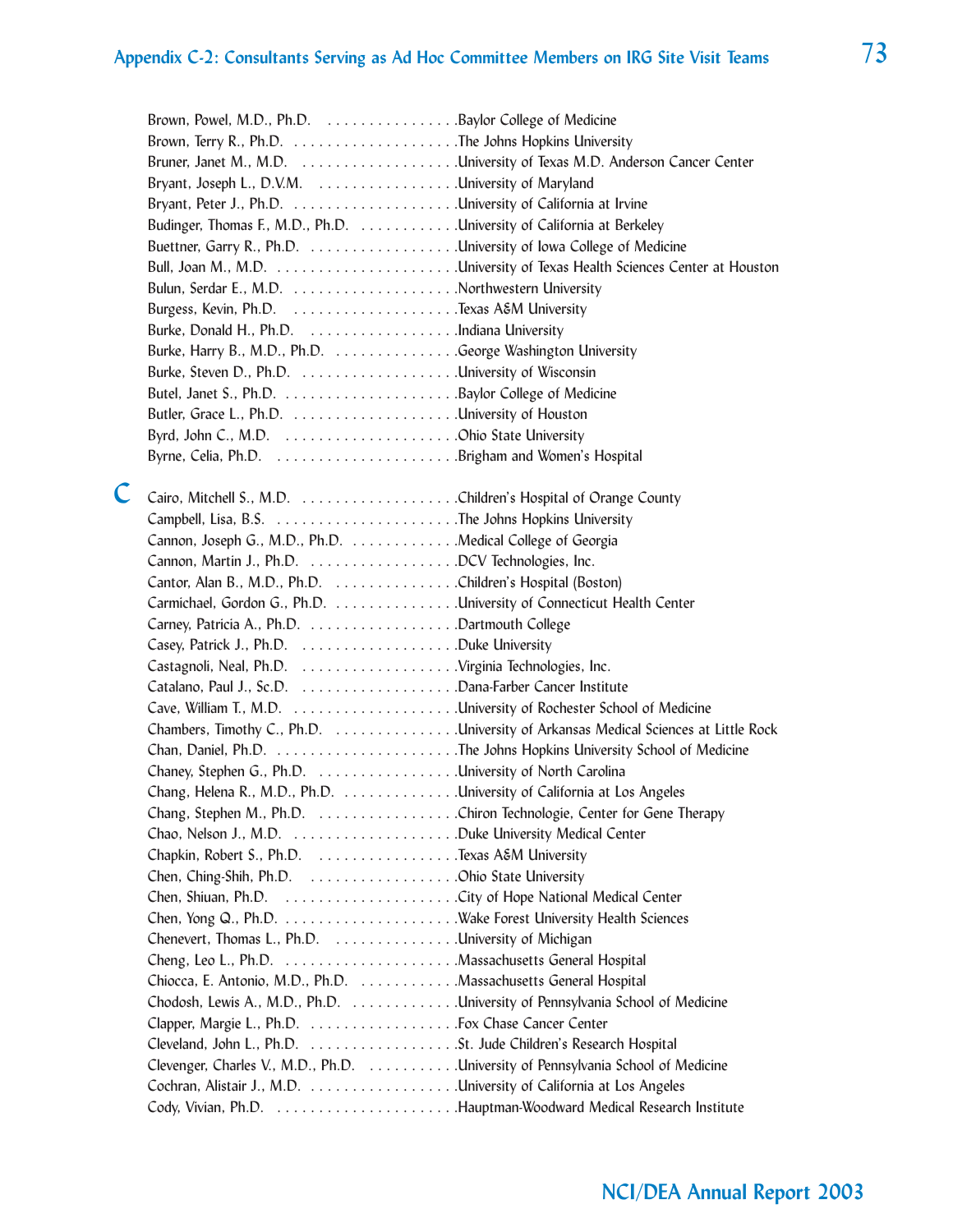|   | Coetzee, Gerhard A., Ph.D. University of Southern California                         |                                                                                            |
|---|--------------------------------------------------------------------------------------|--------------------------------------------------------------------------------------------|
|   |                                                                                      |                                                                                            |
|   |                                                                                      |                                                                                            |
|   | Cohen, Stuart H., M.D., Ph.D. University of California at Davis                      |                                                                                            |
|   |                                                                                      |                                                                                            |
|   | Colgan, Sean P., Ph.D.  Brigham and Women's Hospital                                 |                                                                                            |
|   |                                                                                      |                                                                                            |
|   | Comenzo, Raymond L., M.D. Memorial Sloan-Kettering Cancer Center                     |                                                                                            |
|   | Cominelli, Fabio, M.D., Ph.D. Virginia Commonwealth University                       |                                                                                            |
|   | Constantine, Corinne, M.B.A. New York University                                     |                                                                                            |
|   |                                                                                      |                                                                                            |
|   | Cooper, Cary W., Ph.D. University of Texas Medical Branch                            |                                                                                            |
|   | Courtneidge, Sara A., Ph.D. Van Andel Research Institute                             |                                                                                            |
|   |                                                                                      |                                                                                            |
|   | Crawford, Susan E., M.D., Ph.D. Northwestern University                              |                                                                                            |
|   |                                                                                      |                                                                                            |
|   | Cullen, Kevin J., M.D., Ph.D. Georgetown University                                  |                                                                                            |
|   |                                                                                      |                                                                                            |
|   |                                                                                      |                                                                                            |
|   |                                                                                      |                                                                                            |
|   | Czerniecki, Brian J., M.D., Ph.D. University of Pennsylvania                         |                                                                                            |
|   |                                                                                      |                                                                                            |
| D |                                                                                      |                                                                                            |
|   | Daling, Janet R., Ph.D. Fred Hutchinson Cancer Research Center                       |                                                                                            |
|   |                                                                                      | Dalton, William S., M.D., Ph.D. (2008) H. Lee Moffitt Cancer Center and Research Institute |
|   |                                                                                      |                                                                                            |
|   | Darling, Michael W., MOTH Indiana University Cancer Center                           |                                                                                            |
|   | Das Gupta, Tapas K., Ph.D. University of Illinois at Chicago                         |                                                                                            |
|   |                                                                                      |                                                                                            |
|   |                                                                                      |                                                                                            |
|   |                                                                                      |                                                                                            |
|   | De Lissovoy, Gregory V., Ph.D. Medtap International, Inc.                            |                                                                                            |
|   | Debinski, Waldemar, M.D., Ph.D. Pennsylvania State University                        |                                                                                            |
|   | Defranco, Donald B., Ph.D. University of Pittsburgh                                  |                                                                                            |
|   |                                                                                      |                                                                                            |
|   | Delrow, Jeffrey J., Ph.D. (2001). The Series Steed Hutchinson Cancer Research Center |                                                                                            |
|   | Delucas, Lawrence J., Ph.D. University of Alabama                                    |                                                                                            |
|   | Demanincor, Darlene J., Ph.D. Earthlink                                              |                                                                                            |
|   | Demple, Bruce F., Ph.D. Harvard School of Public Health                              |                                                                                            |
|   | Devere White, Ralph W., M.D. University of California at Davis                       |                                                                                            |
|   | Devins, Gerald Michael, Ph.D. University Health Network                              |                                                                                            |
|   | Dewhirst, Mark W., Ph.D. Duke University Medical Center                              |                                                                                            |
|   |                                                                                      |                                                                                            |
|   | Diamond, Don J., Ph.D. Beckman Research Institute of City of Hope                    |                                                                                            |
|   |                                                                                      |                                                                                            |
|   |                                                                                      |                                                                                            |
|   | Diehr, Paula K., Ph.D. University of Washington                                      |                                                                                            |
|   |                                                                                      |                                                                                            |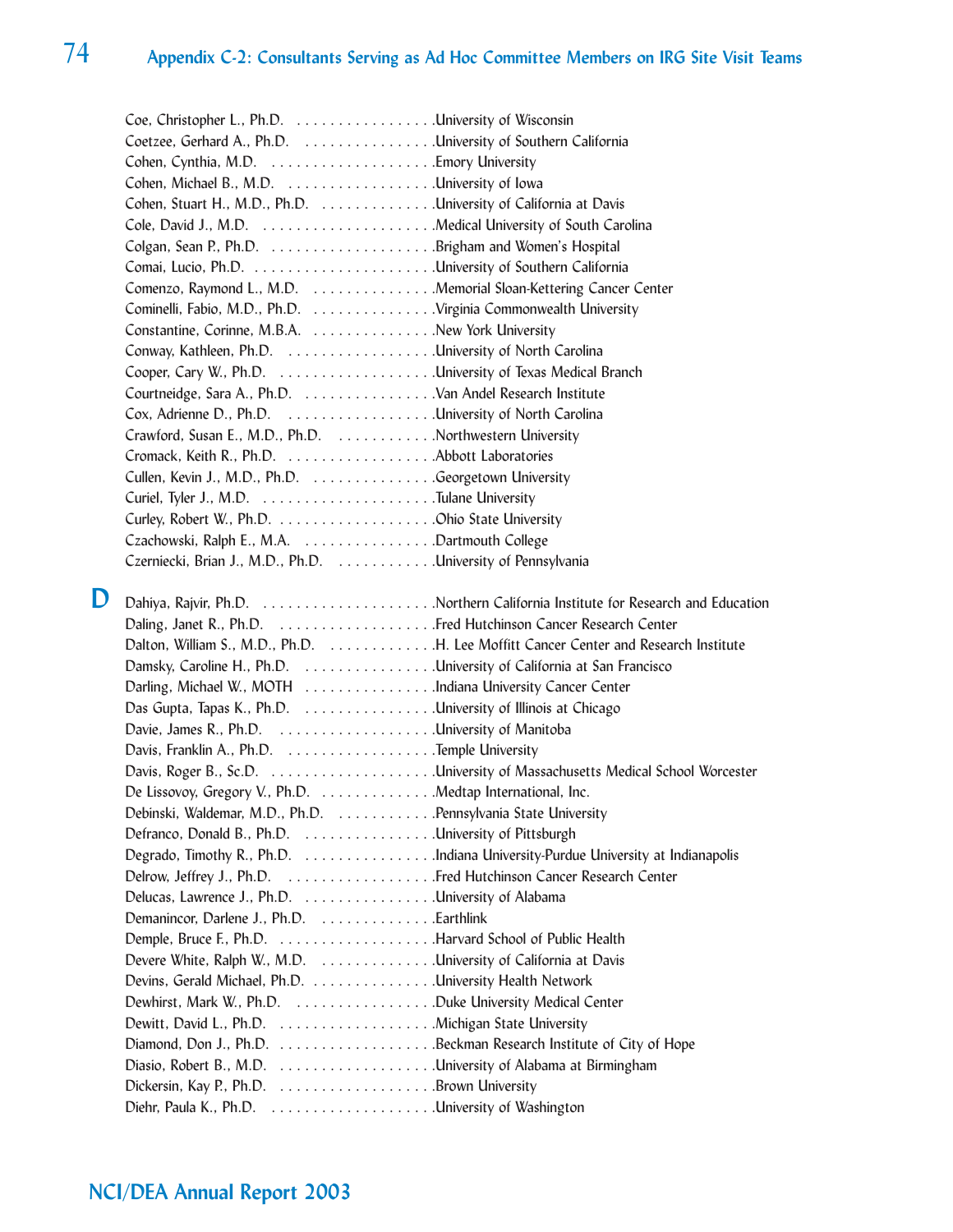|   | Dipersio, John F., M.D., Ph.D. Washington University                    |                                                                                     |
|---|-------------------------------------------------------------------------|-------------------------------------------------------------------------------------|
|   |                                                                         |                                                                                     |
|   |                                                                         |                                                                                     |
|   | Donnenberg, Albert D., Ph.D. University of Pittsburgh                   |                                                                                     |
|   | Dressler, Gregory R., Ph.D. University of Michigan                      |                                                                                     |
|   | Dubeau, Louis, M.D., Ph.D. University of Southern California            |                                                                                     |
|   |                                                                         |                                                                                     |
|   | Dudley, Jacquelyn P., Ph.D. University of Texas                         |                                                                                     |
|   |                                                                         |                                                                                     |
|   |                                                                         |                                                                                     |
|   |                                                                         |                                                                                     |
|   |                                                                         |                                                                                     |
|   |                                                                         |                                                                                     |
| E | Eck, Stephen L., M.D., Ph.D. University of Pennsylvania                 |                                                                                     |
|   |                                                                         |                                                                                     |
|   | Edgerton, Mary E., M.D., Ph.D. Vanderbilt University                    |                                                                                     |
|   |                                                                         |                                                                                     |
|   | Eisenberger, Mario A., M.D. The Johns Hopkins University                |                                                                                     |
|   |                                                                         |                                                                                     |
|   |                                                                         |                                                                                     |
|   |                                                                         |                                                                                     |
|   |                                                                         |                                                                                     |
|   |                                                                         |                                                                                     |
|   |                                                                         |                                                                                     |
| F |                                                                         |                                                                                     |
|   | Fan, Hung Y., Ph.D. University of California at Irvine                  |                                                                                     |
|   | Fan, Weimin, M.D., Ph.D. Medical University of South Carolina           |                                                                                     |
|   |                                                                         |                                                                                     |
|   |                                                                         |                                                                                     |
|   | Felsburg, Peter J., M.D., Ph.D. University of Pennsylvania              |                                                                                     |
|   | Fenoglio-Preiser, Cecilia M., M.D. University of Cincinnati             |                                                                                     |
|   |                                                                         | Fenton, Robert G., M.D., Ph.D. University of Maryland Baltimore Professional School |
|   |                                                                         |                                                                                     |
|   | Ferrone, Soldano, M.D., Ph.D. Roswell Park Cancer Institute Corporation |                                                                                     |
|   | Field, Jeffrey M., Ph.D. University of Pennsylvania                     |                                                                                     |
|   |                                                                         |                                                                                     |
|   | Fischer, James J., M.D., Ph.D. lcthyox, Inc.                            |                                                                                     |
|   |                                                                         |                                                                                     |
|   |                                                                         |                                                                                     |
|   |                                                                         |                                                                                     |
|   |                                                                         |                                                                                     |
|   |                                                                         |                                                                                     |
|   |                                                                         |                                                                                     |
|   |                                                                         |                                                                                     |
|   | Freeman, Michael R., Ph.D. Children's Hospital (Boston)                 |                                                                                     |
|   |                                                                         |                                                                                     |
|   |                                                                         |                                                                                     |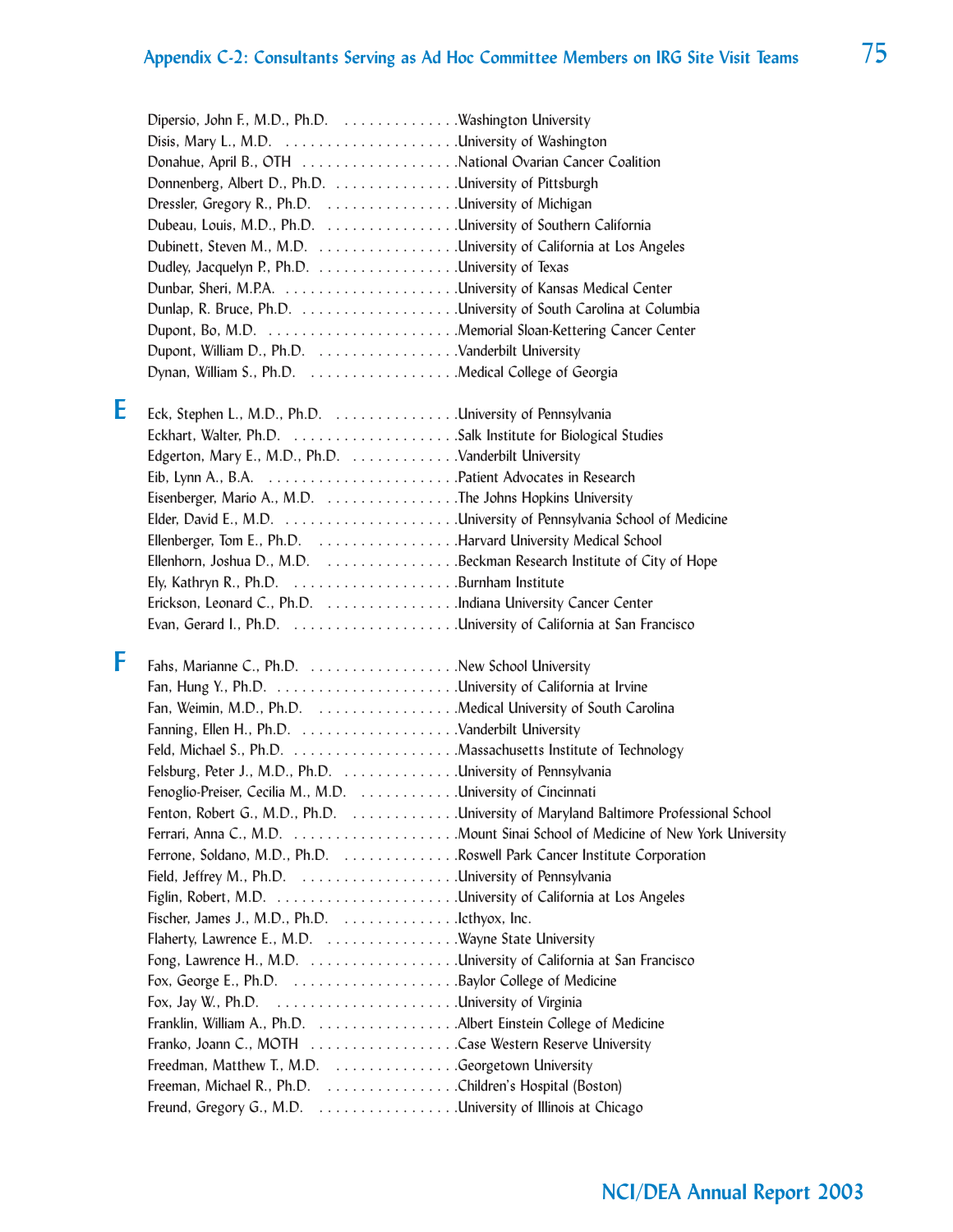| Fuchs, Ephraim J., M.D. The Johns Hopkins University |  |
|------------------------------------------------------|--|
|                                                      |  |
|                                                      |  |

| G | Gabrielson, Edward W., M.D. The Johns Hopkins University                |                                                                                    |
|---|-------------------------------------------------------------------------|------------------------------------------------------------------------------------|
|   | Gajewski, Thomas F., M.D., Ph.D. University of Chicago                  |                                                                                    |
|   |                                                                         |                                                                                    |
|   |                                                                         |                                                                                    |
|   | Gardner, Paul R., Ph.D. Children's Hospital Medical Center (Cincinnati) |                                                                                    |
|   |                                                                         |                                                                                    |
|   | Gaskins, H. R., Ph.D. Baylor College of Medicine                        |                                                                                    |
|   | Geacintov, Nicholas E., Ph.D. New York University                       |                                                                                    |
|   |                                                                         |                                                                                    |
|   | Gendler, Sandra J., Ph.D.  Mayo Clinic, Rochester                       |                                                                                    |
|   | Geraghty, Daniel E., Ph.D.  Fred Hutchinson Cancer Research Center      |                                                                                    |
|   |                                                                         |                                                                                    |
|   | Getzenberg, Robert H., Ph.D. University of Pittsburgh                   |                                                                                    |
|   | Gillespie, G. Yancey, Ph.D. University of Alabama at Birmingham         |                                                                                    |
|   | Ginder, Gordon D., M.D., Ph.D. Virginia Commonwealth University         |                                                                                    |
|   |                                                                         |                                                                                    |
|   |                                                                         |                                                                                    |
|   |                                                                         |                                                                                    |
|   | Godfrey, Marjorie A., M.B.A. Southwest Oncology Group                   |                                                                                    |
|   | Goedegebuure, Peter S., Ph.D. Washington University                     |                                                                                    |
|   | Gold, Barry I., M.D., Ph.D. University of Nebraska Medical Center       |                                                                                    |
|   |                                                                         |                                                                                    |
|   |                                                                         |                                                                                    |
|   | Goldring, Mary B., Ph.D. Beth Israel Deaconess Medical Center           |                                                                                    |
|   | Goldstein, Lori J., M.D.  Fox Chase Cancer Center                       |                                                                                    |
|   | Goodman, Mark M., Ph.D. Emory University                                |                                                                                    |
|   | Gordon, Eric M., Ph.D. Sunesis Pharmaceuticals                          |                                                                                    |
|   |                                                                         | Gosky, David M., M.B.A. (2003). Case Western Reserve University School of Medicine |
|   | Green, Stephanie J., Ph.D. Fred Hutchinson Cancer Research Center       |                                                                                    |
|   | Greene, Warner C., M.D., Ph.D. J. David Gladstone Institutes            |                                                                                    |
|   |                                                                         |                                                                                    |
|   |                                                                         |                                                                                    |
|   | Groshen, Susan G., Ph.D. University of Souther California               |                                                                                    |
|   |                                                                         |                                                                                    |
|   | Grubbs, Clinton J., Ph.D. Life Sciences Technologies, Inc.              |                                                                                    |
|   |                                                                         |                                                                                    |
|   | Gupta, Sanjeev, M.D., Ph.D. Yeshiva University                          |                                                                                    |
|   |                                                                         |                                                                                    |
|   | Gurney, James G., Ph.D. University of Minnesota at Twin Cities          |                                                                                    |
|   |                                                                         |                                                                                    |
| Н | Hamel, Paul, Ph.D. University of Toronto                                |                                                                                    |

|  | Hamelburg, Manny, MOTH Massachusetts Prostate Cancer Coalition |
|--|----------------------------------------------------------------|
|  | Hamilton, Thomas A., Ph.D. Case Western Reserve University     |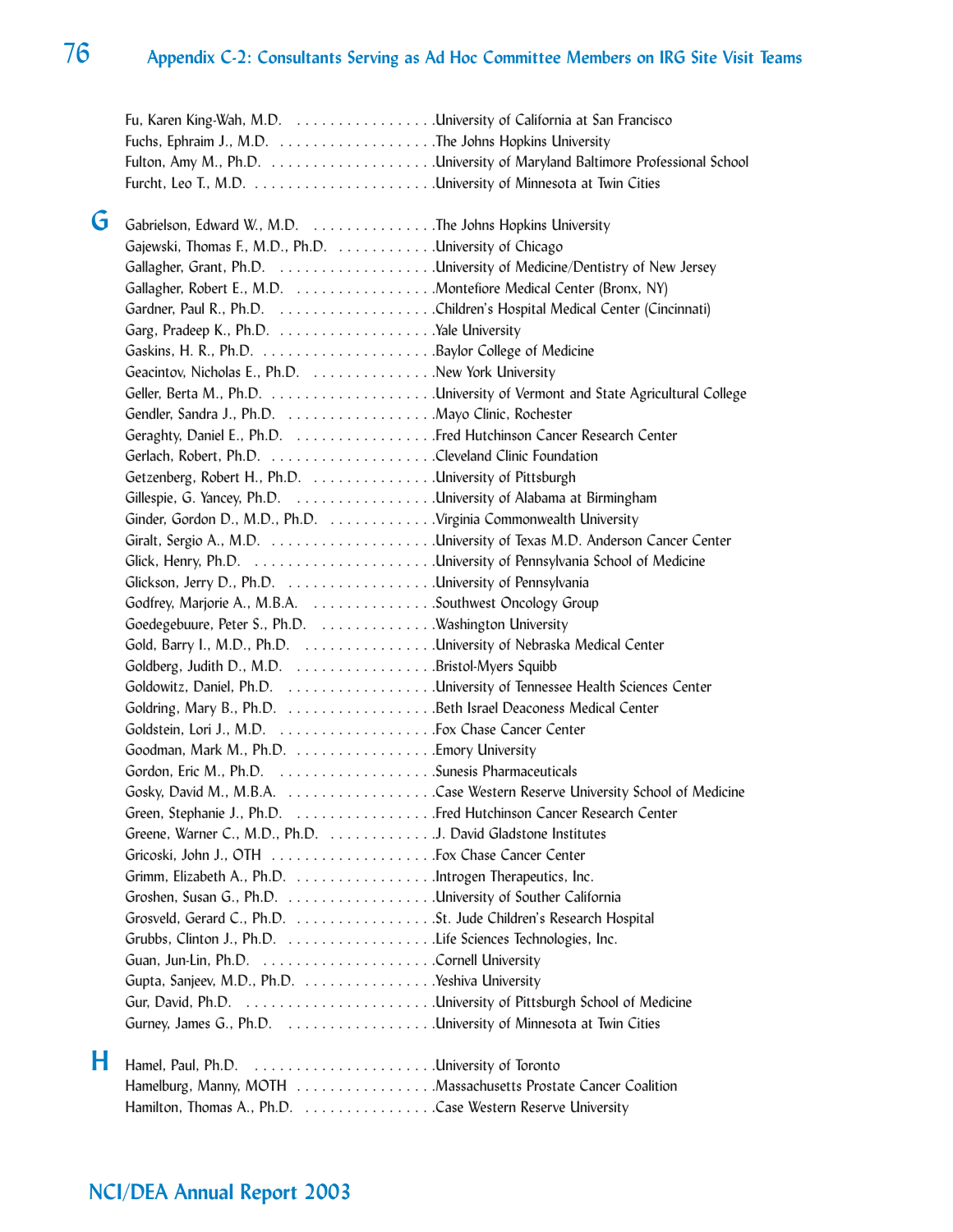| Hamkalo, Barbara A., Ph.D. University of California at Irvine                              |  |
|--------------------------------------------------------------------------------------------|--|
| Hammarskjold, Marie-Louise, M.D., Ph.D. University of Virginia                             |  |
|                                                                                            |  |
| Hardwick, J Marie, Ph.D. The Johns Hopkins University                                      |  |
| Harris, Randall E., M.D., Ph.D. Ohio State University                                      |  |
|                                                                                            |  |
| Hartmann, Lynn C., M.D., Ph.D. Mayo Clinic, Rochester                                      |  |
| Hasan, Tayyaba, Ph.D. Massachusetts General Hospital                                       |  |
|                                                                                            |  |
|                                                                                            |  |
|                                                                                            |  |
| Hayward, Gary S., Ph.D. The Johns Hopkins University                                       |  |
|                                                                                            |  |
|                                                                                            |  |
|                                                                                            |  |
| Held, William A., M.D., Ph.D. Roswell Park Cancer Institute Corporation                    |  |
| Hellstrom, Ingegerd E., M.D., Ph.D. Pacific Northwest Research Institute                   |  |
|                                                                                            |  |
| Herman, James G., M.D. Johns Hopkins University Medical School                             |  |
|                                                                                            |  |
|                                                                                            |  |
|                                                                                            |  |
|                                                                                            |  |
|                                                                                            |  |
| Hill, Richard P., Ph.D. University of Toronto                                              |  |
| Hilsenbeck, Susan G., Ph.D. Baylor College of Medicine                                     |  |
| Hinds, Pamela S., Ph.D. Oncology Nursing Society                                           |  |
| Hindsgaul, Ole, Ph.D. University of Alberta                                                |  |
| Hirsch, Fred R., M.D., Ph.D. (2008). (2014). University of Colorado Health Sciences Center |  |
|                                                                                            |  |
| Hnatowich, Donald J., Ph.D. North Shore-Long Island Jewish Research Institute              |  |
|                                                                                            |  |
|                                                                                            |  |
|                                                                                            |  |
|                                                                                            |  |
| Hope, Thomas J., M.D., Ph.D. University of Illinois at Chicago                             |  |
| Horseman, Nelson D., Ph.D. University of Cincinnati                                        |  |
|                                                                                            |  |
|                                                                                            |  |
| Huang, Christene A., Ph.D. Massachusetts General Hospital                                  |  |
|                                                                                            |  |
| Huang, Tim H., Ph.D. Ohio State University                                                 |  |
| Humphries, Richard Keith, M.D., Ph.D. British Columbia Cancer Research Centre              |  |
| Hurwitz, Arthur A., Ph.D. SUNY Upstate Medical University                                  |  |
|                                                                                            |  |
|                                                                                            |  |
| Hwang, Daniel H., Ph.D. University of California at Davis                                  |  |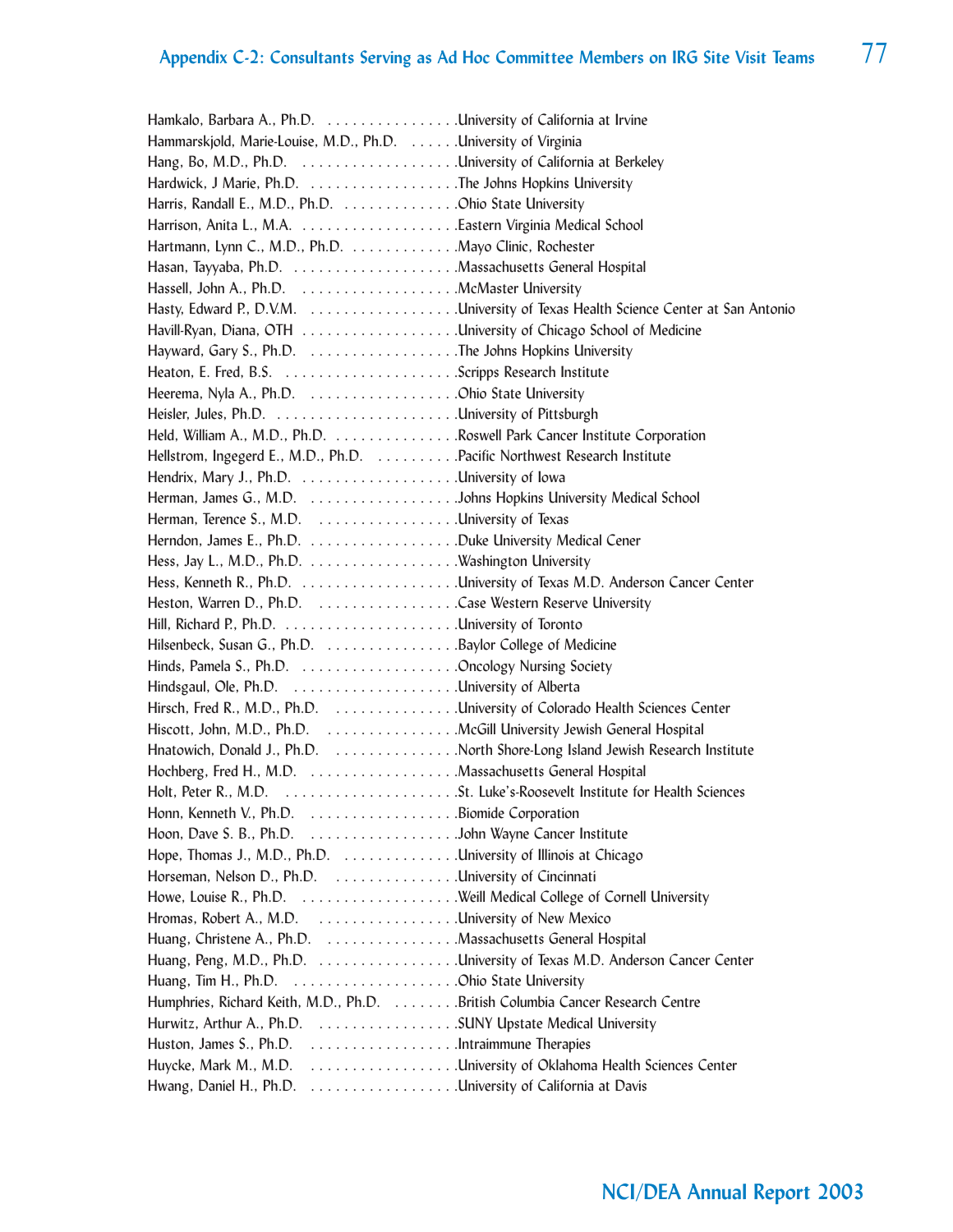| I  |                                                                    |                                                                               |
|----|--------------------------------------------------------------------|-------------------------------------------------------------------------------|
|    | Ildstad, Suzanne T., M.D. Regenerex, LLC                           |                                                                               |
| J  |                                                                    |                                                                               |
|    |                                                                    |                                                                               |
|    | Jenkins, Robert B., M.D., Ph.D. Mayo Clinic, Rochester             |                                                                               |
|    | Jensen, Roy A., M.D., Ph.D. Vanderbilt University                  |                                                                               |
|    | Jewell, William R., M.D. University of Kansas Medical Center       |                                                                               |
|    |                                                                    |                                                                               |
|    |                                                                    |                                                                               |
|    |                                                                    |                                                                               |
|    |                                                                    |                                                                               |
|    | Jorgensen, Timothy J., Ph.D. Georgetown University                 |                                                                               |
|    |                                                                    |                                                                               |
|    |                                                                    |                                                                               |
| K. | Kacinski, Barry M., M.D., Ph.D. Yale University School of Medicine |                                                                               |
|    | Kadmon, Dov, M.D., Ph.D. Baylor College of Medicine                |                                                                               |
|    | Kallmerten, James L., Ph.D. Syracuse University                    |                                                                               |
|    | Kalluri, Raghu, M.D., Ph.D. Beth Israel Deaconess Medical Center   |                                                                               |
|    |                                                                    |                                                                               |
|    |                                                                    |                                                                               |
|    |                                                                    |                                                                               |
|    | Karrison, Theodore, M.D., Ph.D. University of Chicago              |                                                                               |
|    | Katiyar, Santosh K., Ph.D. Drexel University                       |                                                                               |
|    | Katzenellenbogen, Benita S., Ph.D. University of Illinois          |                                                                               |
|    | Kaufman, David G., M.D., Ph.D. University of North Carolina        |                                                                               |
|    |                                                                    |                                                                               |
|    | Keller, Evan T., M.D., Ph.D. University of Michigan                |                                                                               |
|    | Kenan, Daniel J., M.D., Ph.D. Duke University Medical Center       |                                                                               |
|    |                                                                    |                                                                               |
|    |                                                                    | Kennelly, Peter J., Ph.D. Virginia Polytechnic Institute and State University |
|    |                                                                    |                                                                               |
|    |                                                                    |                                                                               |
|    |                                                                    |                                                                               |
|    |                                                                    |                                                                               |
|    | Kim, Kyungmann, Ph.D. University of Wisconsin                      |                                                                               |
|    | Kinnally, Kathleen W., Ph.D. New York University                   |                                                                               |
|    |                                                                    |                                                                               |
|    |                                                                    |                                                                               |
|    | Klein, John P., Ph.D. Medical College of Wisconsin                 |                                                                               |
|    |                                                                    |                                                                               |
|    | Klein, Peter S., M.D., Ph.D. University of Pennsylvania            |                                                                               |
|    |                                                                    |                                                                               |
|    | Kleinman, Nanette, D.V.M. Case Western Reserve University          |                                                                               |
|    | Knowles, Annette M., MOTH The Leukemia and Lymphoma Society        |                                                                               |
|    | Knowles, Barbara B., M.D., Ph.D. Jackson Laboratory                |                                                                               |
|    |                                                                    |                                                                               |
|    | Kohman, Leslie J., M.D. SUNY Health Science Center                 |                                                                               |

## **NCI/DEA Annual Report 2003**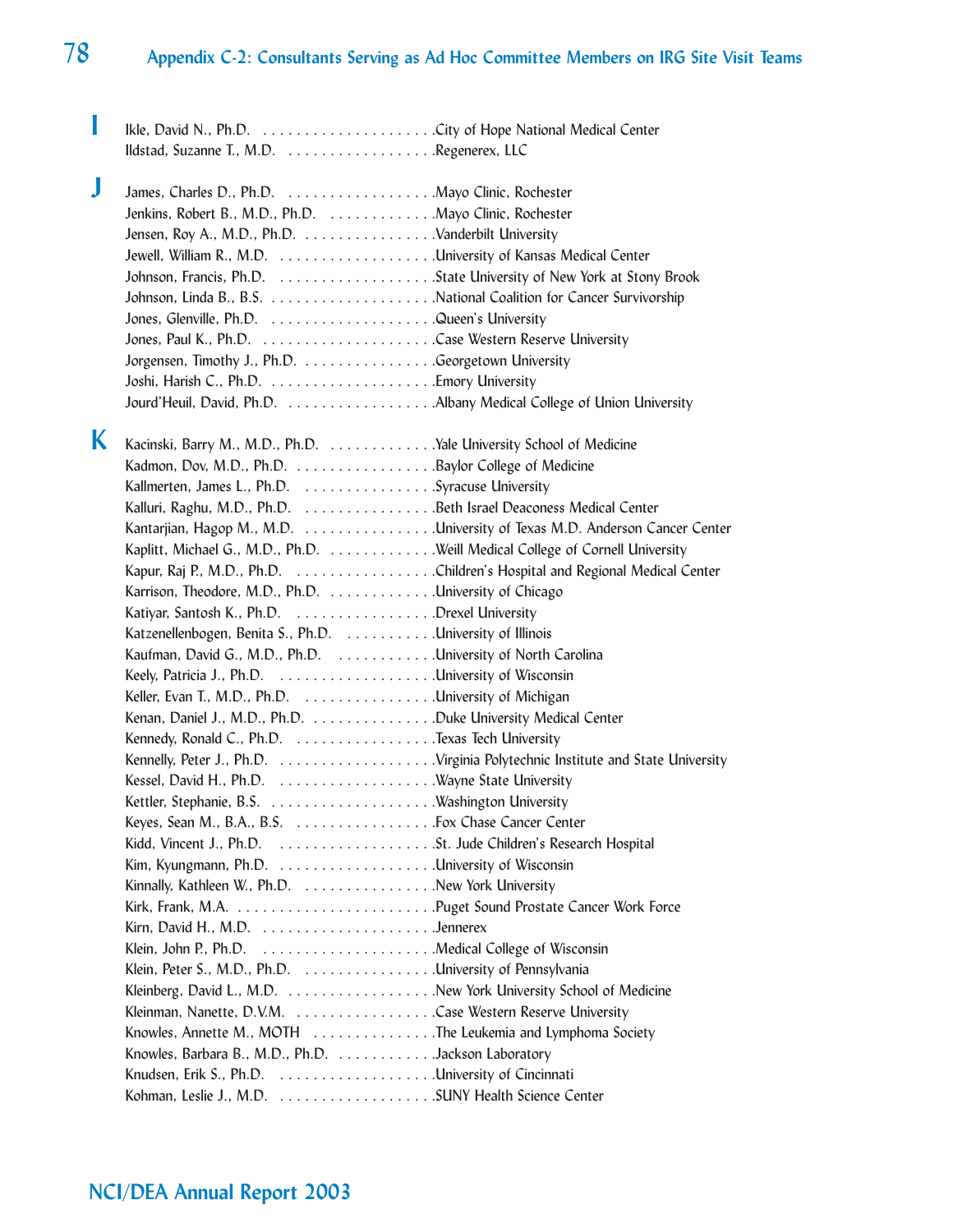|   | Konigsberg, William H., Ph.D. Yale University                                                         |                                                                                   |
|---|-------------------------------------------------------------------------------------------------------|-----------------------------------------------------------------------------------|
|   |                                                                                                       |                                                                                   |
|   |                                                                                                       |                                                                                   |
|   | Kreuter, Matthew W., Ph.D. St. Louis University                                                       |                                                                                   |
|   | Kruh, Gary D., M.D., Ph.D.  Fox Chase Cancer Center                                                   |                                                                                   |
|   |                                                                                                       |                                                                                   |
|   | Kukafka, Rita, Ph.D. (and subsection of the Columbia University Health Sciences                       |                                                                                   |
|   |                                                                                                       |                                                                                   |
|   | Kumar, Rakesh F., M.D., Ph.D. (2001). Production of Pennsylvania State University College of Medicine |                                                                                   |
|   | Kung, Hsing Jien, Ph.D. University of California at Davis                                             |                                                                                   |
|   |                                                                                                       |                                                                                   |
|   |                                                                                                       |                                                                                   |
|   | Kyprianou, Natasha, Ph.D. University of Kentucky                                                      |                                                                                   |
|   |                                                                                                       |                                                                                   |
| L |                                                                                                       |                                                                                   |
|   |                                                                                                       |                                                                                   |
|   | Lam, Kit S., M.D., Ph.D. University of California at Davis                                            |                                                                                   |
|   | Lange, Carol A., Ph.D. University of Minnesota at Twin Cities                                         |                                                                                   |
|   |                                                                                                       | Languino, Lucia R., Ph.D. University of Massachusetts Medical School at Worcester |
|   | Largaespada, David A., Ph.D. University of Minnesota at Twin Cities                                   |                                                                                   |
|   | Larson, Steven M., M.D., Ph.D.  Memorial Sloan-Kettering Cancer Center                                |                                                                                   |
|   |                                                                                                       |                                                                                   |
|   |                                                                                                       |                                                                                   |
|   |                                                                                                       |                                                                                   |
|   | Leeper, Dennis B., M.D., Ph.D. Thomas Jefferson University                                            |                                                                                   |
|   |                                                                                                       |                                                                                   |
|   |                                                                                                       |                                                                                   |
|   | Lemons, Richard S., M.D., Ph.D. University of Utah                                                    |                                                                                   |
|   |                                                                                                       |                                                                                   |
|   | Levy, David E., Ph.D. New York University School of Medicine                                          |                                                                                   |
|   |                                                                                                       |                                                                                   |
|   |                                                                                                       |                                                                                   |
|   |                                                                                                       |                                                                                   |
|   | Li, Gloria C., Ph.D.  Memorial Sloan-Kettering Cancer Center                                          |                                                                                   |
|   |                                                                                                       |                                                                                   |
|   | Li, William W., M.D. Ohio Aerospace Institute                                                         |                                                                                   |
|   |                                                                                                       |                                                                                   |
|   | Lieberman, Paul M., Ph.D. Wistar Institute                                                            |                                                                                   |
|   | Lightdale, Charles J., M.D. Columbia University Health Sciences                                       |                                                                                   |
|   | Lin, Henry J., M.D., Ph.D. University of California at Los Angeles                                    |                                                                                   |
|   |                                                                                                       |                                                                                   |
|   | Lokeshwar, Balakrishna L., Ph.D. University of Miami                                                  |                                                                                   |
|   |                                                                                                       |                                                                                   |
|   | Lovett, Michael A., M.D., Ph.D. University of California at Los Angeles                               |                                                                                   |
|   |                                                                                                       |                                                                                   |
|   |                                                                                                       |                                                                                   |
|   |                                                                                                       |                                                                                   |
|   |                                                                                                       |                                                                                   |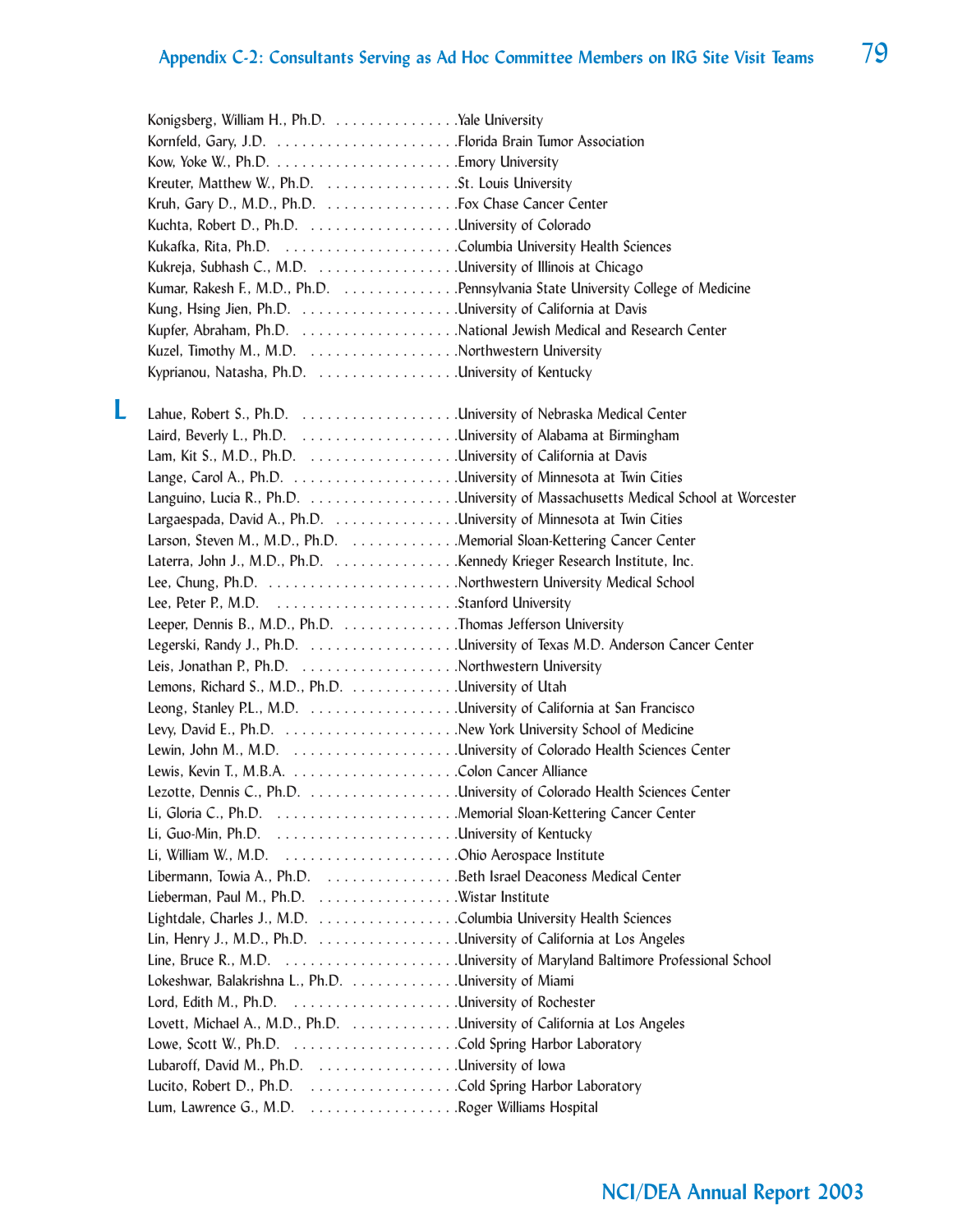|   | Lynch, Richard G., M.D., Ph.D. University of lowa College of Medicine      |                                                                                     |
|---|----------------------------------------------------------------------------|-------------------------------------------------------------------------------------|
| M |                                                                            |                                                                                     |
|   |                                                                            |                                                                                     |
|   |                                                                            |                                                                                     |
|   |                                                                            | Manfredi, James J., Ph.D. (2008) Manfredi School of Medicine of New York University |
|   | Manni, Andrea, M.D. Pennsylvania State University                          |                                                                                     |
|   | Mariadason, John M., Ph.D. Montefiore Medical Center (Bronx, NY)           |                                                                                     |
|   | Marks, Jeffrey R., M.D., Ph.D. Duke University                             |                                                                                     |
|   |                                                                            |                                                                                     |
|   | Mathews-Roth, Micheline M., M.D. Brigham and Women's Hospital              |                                                                                     |
|   |                                                                            |                                                                                     |
|   |                                                                            |                                                                                     |
|   | Mayer, Joni A., Ph.D. San Diego State University                           |                                                                                     |
|   | McBride, Colleen M., Ph.D. Duke University Medical Center                  |                                                                                     |
|   | McCance, Dennis J., Ph.D. University of Rochester                          |                                                                                     |
|   | McCarthy-Beckett, Donna O., Ph.D. University of Wisconsin                  |                                                                                     |
|   |                                                                            |                                                                                     |
|   | McDermott, Harrold G., OTH University of Oklahoma                          |                                                                                     |
|   | McEwan, Alexander J., M.B.B.S. University of Alberta School of Medicine    |                                                                                     |
|   |                                                                            |                                                                                     |
|   |                                                                            |                                                                                     |
|   |                                                                            |                                                                                     |
|   |                                                                            |                                                                                     |
|   |                                                                            |                                                                                     |
|   |                                                                            |                                                                                     |
|   | Melnick, Ari M., M.D. Yeshiva University                                   |                                                                                     |
|   |                                                                            |                                                                                     |
|   | Meyer, Laurence J., M.D., Ph.D. University of Utah                         |                                                                                     |
|   |                                                                            |                                                                                     |
|   | Mihm, Jr., Martin C., OTH Harvard Medical School                           |                                                                                     |
|   | Miller, Donald M., M.D., Ph.D. University of Louisville School of Medicine |                                                                                     |
|   | Mills, Susan S., B.S. Vanderbilt University                                |                                                                                     |
|   | Minden, Mark D., M.D., Ph.D. Princess Margaret Hospital                    |                                                                                     |
|   | Mishra, Bhubaneswar, Ph.D. New York University                             |                                                                                     |
|   | Mitchell, Janet B., M.D. Research Triangle Institute                       |                                                                                     |
|   | Mitra, Nandita, Ph.D. Memorial Sloan-Kettering Cancer Center               |                                                                                     |
|   | Molnar-Kimber, Katherine L., Ph.D. University of Pennsylvania              |                                                                                     |
|   | Monteiro, Alvaro N., Ph.D. Strang Cancer Prevention Center                 |                                                                                     |
|   |                                                                            |                                                                                     |
|   | Moorman, Patricia G., Ph.D. Duke University                                |                                                                                     |
|   | Morgan, Jennifer, MOTH Medical University of South Carolina                |                                                                                     |
|   |                                                                            |                                                                                     |
|   | Morgan, William F., Ph.D. University of Maryland                           |                                                                                     |
|   |                                                                            |                                                                                     |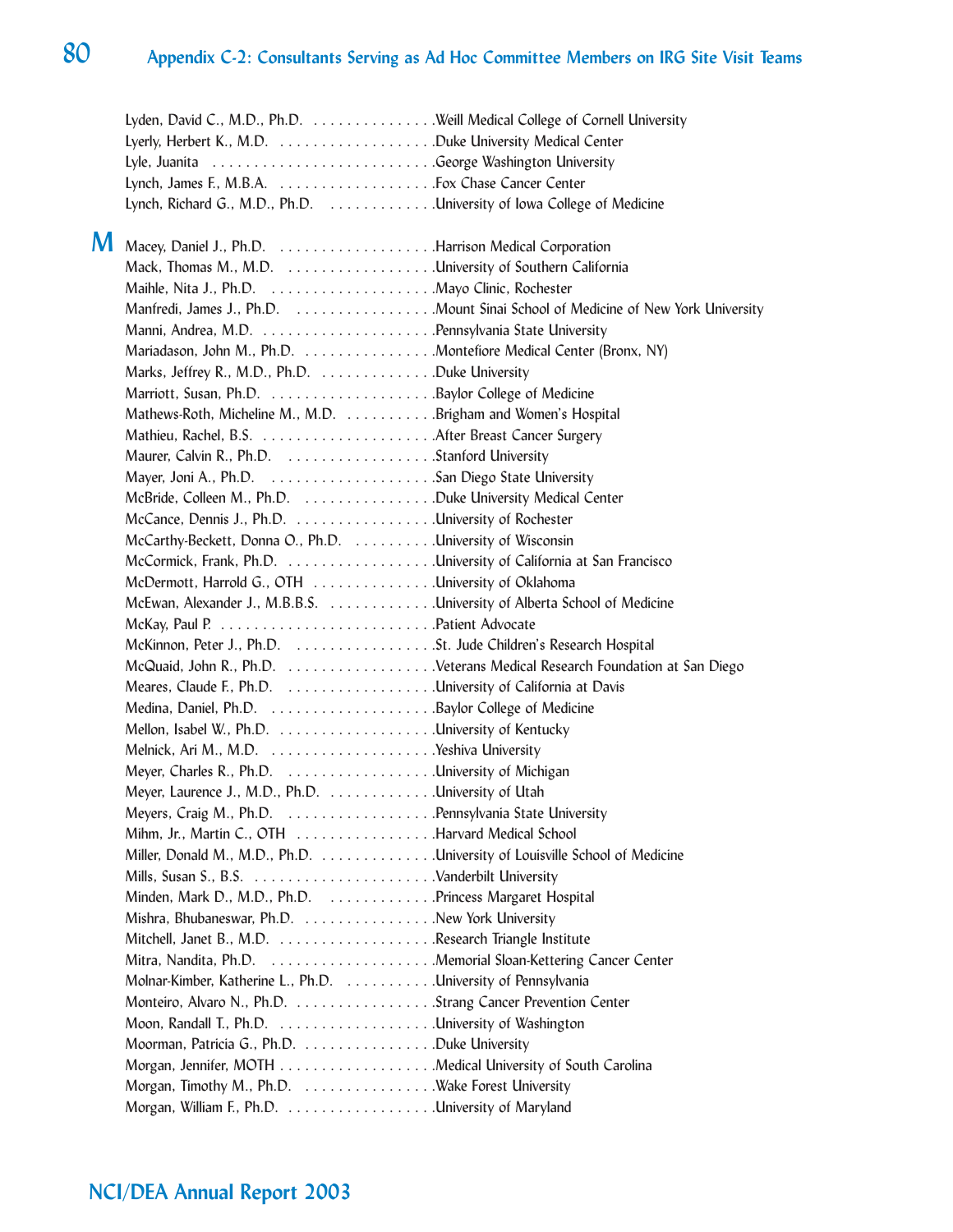|   | Morrow, Charles S., M.D., Ph.D. Wake Forest University Health Sciences |                                                                                              |
|---|------------------------------------------------------------------------|----------------------------------------------------------------------------------------------|
|   |                                                                        |                                                                                              |
|   | Mueller, Barbara M., Ph.D. La Jolla Institute for Molecular Medicine   |                                                                                              |
|   |                                                                        |                                                                                              |
|   | Mulder, Kathleen M., Ph.D. Pennsylvania State University               |                                                                                              |
|   |                                                                        |                                                                                              |
|   |                                                                        |                                                                                              |
|   |                                                                        |                                                                                              |
|   | Munn, David H., M.D. Medical College of Georgia                        |                                                                                              |
|   |                                                                        |                                                                                              |
|   |                                                                        |                                                                                              |
|   |                                                                        |                                                                                              |
|   |                                                                        |                                                                                              |
|   |                                                                        |                                                                                              |
| N | Nademanee, Auayporn, M.D. City of Hope National Medical Center         |                                                                                              |
|   | Naeve, Clayton W., Ph.D. St. Jude Children's Research Hospital         |                                                                                              |
|   |                                                                        |                                                                                              |
|   | Nail, Lillian M., Ph.D. Oregon Health and Science University           |                                                                                              |
|   |                                                                        |                                                                                              |
|   |                                                                        |                                                                                              |
|   |                                                                        |                                                                                              |
|   | Narayanan, Ramaswamy, Ph.D. Florida Atlantic University                |                                                                                              |
|   |                                                                        |                                                                                              |
|   |                                                                        | Negrin, Robert S., M.D., Ph.D. International Society for Hematotherapy and Graft Engineering |
|   |                                                                        |                                                                                              |
|   |                                                                        |                                                                                              |
|   |                                                                        |                                                                                              |
|   | Neuwelt, Edward A., M.D. Oregon Health and Science University          |                                                                                              |
|   |                                                                        |                                                                                              |
|   |                                                                        |                                                                                              |
|   | Nishikawa, Robert M., Ph.D. University of Chicago                      |                                                                                              |
|   |                                                                        |                                                                                              |
|   | Noelle, Randolph J., Ph.D. Dartmouth College                           |                                                                                              |
|   |                                                                        |                                                                                              |
|   | Norris, James S., M.D., Ph.D. Medical University of South Carolina     |                                                                                              |
|   | Notterman, Daniel A., M.D. Robert Wood Johnson University Hospital     |                                                                                              |
|   | Nusse, Roel, Ph.D. Keystone Symposia                                   |                                                                                              |
| Ő |                                                                        |                                                                                              |
|   |                                                                        |                                                                                              |
|   |                                                                        |                                                                                              |
|   |                                                                        |                                                                                              |
|   |                                                                        |                                                                                              |
|   | Ornitz, David M., M.D., Ph.D. Washington University                    |                                                                                              |
|   |                                                                        |                                                                                              |
|   |                                                                        |                                                                                              |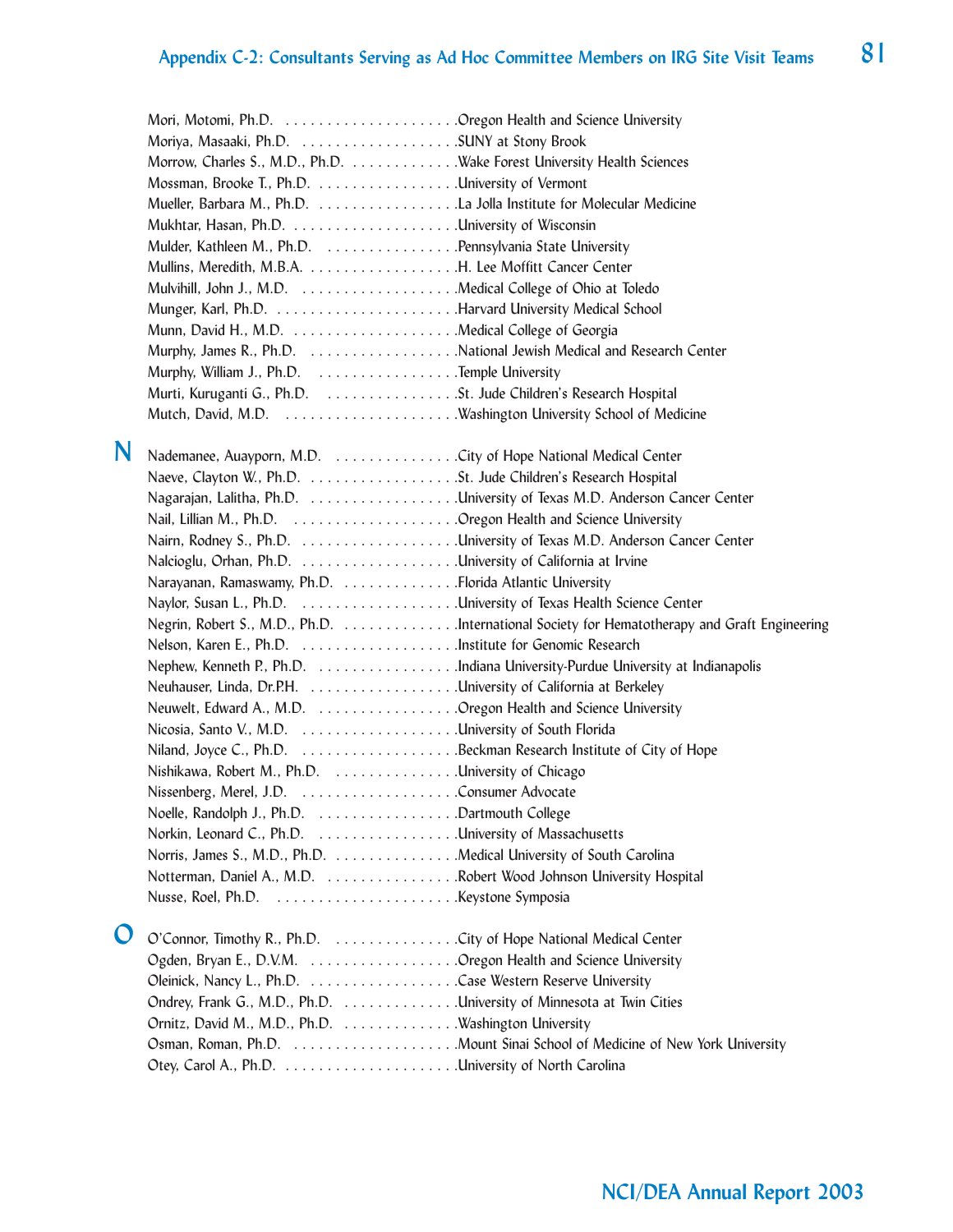| P                     |                                                                   |  |
|-----------------------|-------------------------------------------------------------------|--|
|                       | Pace, Lorraine, M.S. Patient Advocate Foundation                  |  |
|                       |                                                                   |  |
|                       | Pardue, Mary-Lou L., Ph.D. Massachusetts Institute of Technology  |  |
|                       |                                                                   |  |
|                       | Parvin, Jeffrey D., M.D., Ph.D. Brigham and Women's Hospital      |  |
|                       |                                                                   |  |
|                       |                                                                   |  |
|                       | Perkins, Archibald S., M.D., Ph.D. Yale University                |  |
|                       |                                                                   |  |
|                       | Pettitt, B. Montgomery, Ph.D. University of Houston               |  |
|                       | Pfenning, Michael A., M.B.A. Mayo Clinic, Rochester               |  |
|                       |                                                                   |  |
|                       | Pierce, John P., Ph.D. University of California at San Diego      |  |
|                       | Pirrung, Michael C., Ph.D. Duke University                        |  |
|                       | Pitha-Rowe, Paula M., Ph.D. The Johns Hopkins University          |  |
|                       | Platanias, Leonidas C., M.D., Ph.D. Northwestern University       |  |
|                       |                                                                   |  |
|                       |                                                                   |  |
|                       |                                                                   |  |
|                       | Polyak, Kornelia, M.D., Ph.D. Dana-Farber Cancer Institute        |  |
|                       |                                                                   |  |
|                       | Popel, Aleksander S., Ph.D. The Johns Hopkins University          |  |
|                       | Propert, Kathleen J., D.Sc., Sc.D. University of Pennsylvania     |  |
| $\boldsymbol{\omega}$ |                                                                   |  |
| R                     |                                                                   |  |
|                       |                                                                   |  |
|                       | Ramakrishnan, Viswanathan, Ph.D. Virginia Commonwealth University |  |
|                       | Ramanujam, Nimmi, Ph.D. University of Wisconsin                   |  |
|                       |                                                                   |  |
|                       |                                                                   |  |
|                       | Rangnekar, Vivek M., Ph.D. University of Kentucky                 |  |
|                       |                                                                   |  |
|                       | Rauscher, Frank J., M.D., Ph.D. Wistar Institute                  |  |
|                       |                                                                   |  |
|                       | Reddy, Bandaru S., D.V.M., Ph.D. Institute for Cancer Prevention  |  |
|                       | Reddy, E. Premkumar, Ph.D. Temple University                      |  |
|                       |                                                                   |  |
|                       |                                                                   |  |
|                       |                                                                   |  |
|                       | Resing, Katheryn H., Ph.D. University of Colorado                 |  |
|                       | Rexer-Bluhm, Mary Katherine, M.A. University of Michigan          |  |
|                       |                                                                   |  |
|                       |                                                                   |  |
|                       |                                                                   |  |
|                       |                                                                   |  |
|                       |                                                                   |  |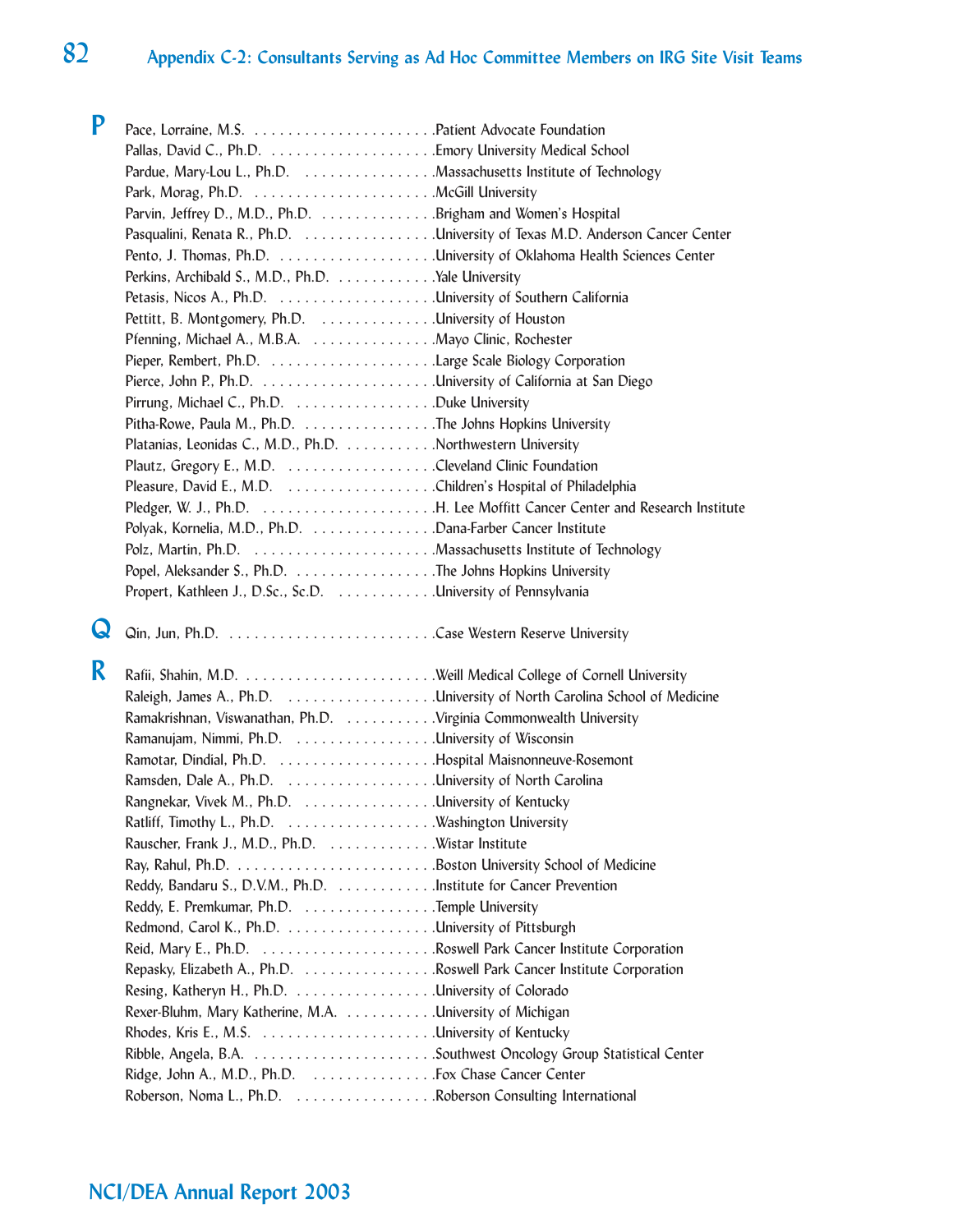|             | Roberts, John D., M.D. Virginia Commonwealth University                     |  |
|-------------|-----------------------------------------------------------------------------|--|
|             |                                                                             |  |
|             | Rogatko, Andre, Ph.D.  Fox Chase Cancer Center                              |  |
|             |                                                                             |  |
|             | Rosenbaum, Louise M., Ph.D. Dartmouth College                               |  |
|             | Rosenberg, Susan M., Ph.D. University of Alberta                            |  |
|             | Rosenblatt, Joseph D., M.D. University of Miami                             |  |
|             | Rosenfeld, Steven S., M.D., Ph.D. University of Alabama at Birmingham       |  |
|             |                                                                             |  |
|             |                                                                             |  |
|             |                                                                             |  |
|             |                                                                             |  |
|             | Ruckdeschel, John C., M.D., Ph.D. University of South Florida               |  |
|             | Rundell, M. Kathleen, Ph.D. Northwestern University                         |  |
|             |                                                                             |  |
|             |                                                                             |  |
| $\mathsf S$ | Sabatini, David M., M.D., Ph.D. Whitehead Institute for Biomedical Research |  |
|             |                                                                             |  |
|             | Saleh, Mansoor N., M.D. University of Alabama at Birmingham                 |  |
|             |                                                                             |  |
|             |                                                                             |  |
|             |                                                                             |  |
|             | Sandri-Goldin, Rozanne M., Ph.D. University of California at Irvine         |  |
|             |                                                                             |  |
|             |                                                                             |  |
|             |                                                                             |  |
|             |                                                                             |  |
|             | Schell, Michael J., Ph.D. University of North Carolina                      |  |
|             | Schindler, Christian W., M.D., Ph.D. Columbia University                    |  |
|             | Schmidt-Ullrich, Rupert K., M.D. Virginia Commonwealth University           |  |
|             |                                                                             |  |
|             | Schoenlein, Patricia V., Ph.D. Medical College of Georgia                   |  |
|             |                                                                             |  |
|             |                                                                             |  |
|             |                                                                             |  |
|             | Schwartz, Charles E., Ph.D. Greenwood Genetic Center                        |  |
|             | Seiden, Michael V., M.D., Ph.D. Massachusetts General Hospital              |  |
|             | Semmes, Oliver J., Ph.D. University of Virginia                             |  |
|             |                                                                             |  |
|             |                                                                             |  |
|             |                                                                             |  |
|             |                                                                             |  |
|             |                                                                             |  |
|             |                                                                             |  |
|             | Shyr, Yu, Ph.D. Vanderbilt University Medical School                        |  |
|             | Siemann, Dietmar W., Ph.D. University of Florida                            |  |
|             |                                                                             |  |
|             |                                                                             |  |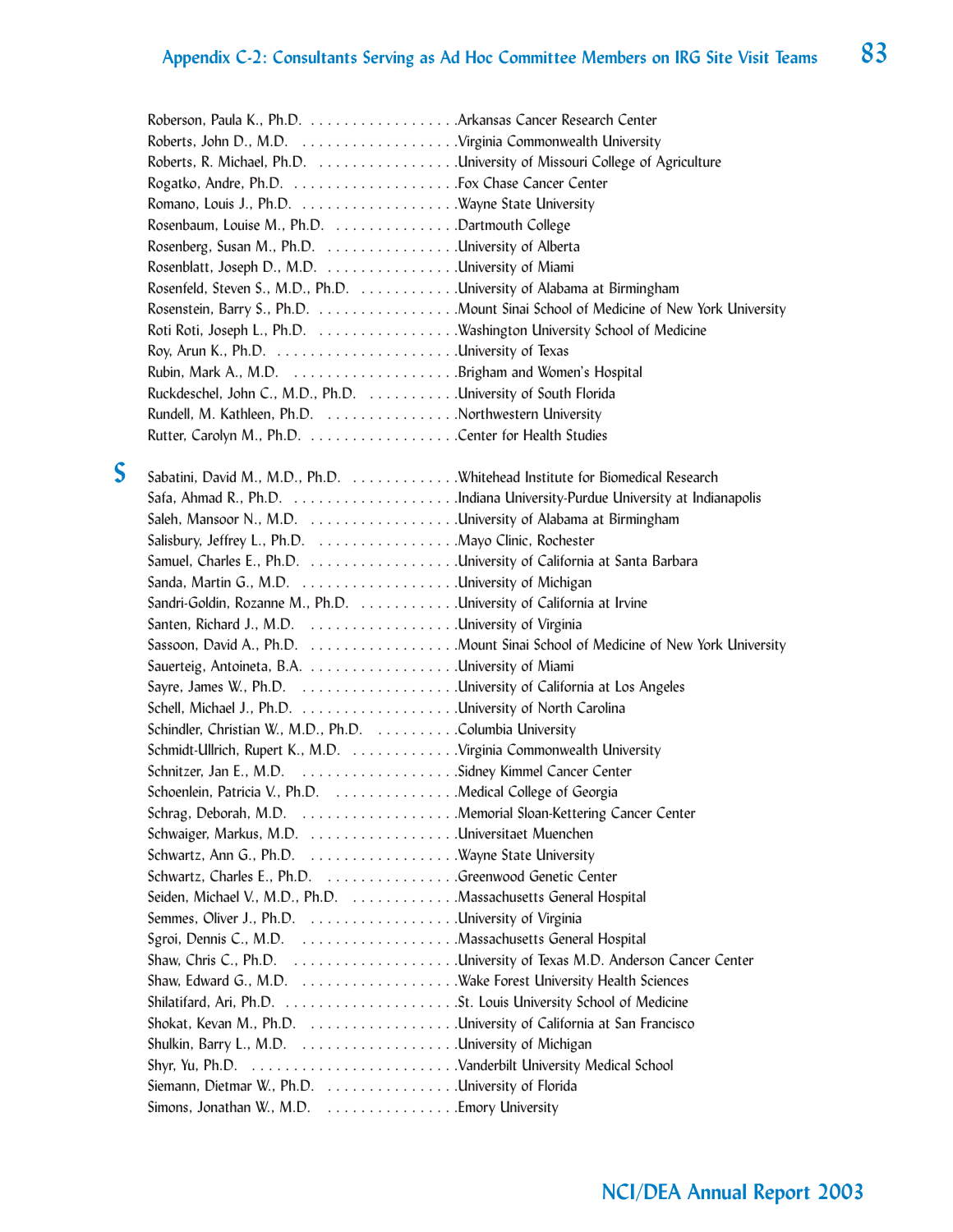|   |                                                                                          | Sirica, Alphonse E., Ph.D. Federation of American Societies for Experimental Biology |
|---|------------------------------------------------------------------------------------------|--------------------------------------------------------------------------------------|
|   | Sirover, Michael A., Ph.D. Temple University                                             |                                                                                      |
|   | Slingluff, Craig L., M.D. University of Virginia                                         |                                                                                      |
|   |                                                                                          |                                                                                      |
|   |                                                                                          |                                                                                      |
|   |                                                                                          |                                                                                      |
|   | Sondel, Paul M., M.D., Ph.D. University of Wisconsin                                     |                                                                                      |
|   | Song, Chang W., Ph.D. University of Minnesota Medical School                             |                                                                                      |
|   |                                                                                          |                                                                                      |
|   |                                                                                          |                                                                                      |
|   |                                                                                          |                                                                                      |
|   |                                                                                          |                                                                                      |
|   |                                                                                          |                                                                                      |
|   | Splitter, Gary A., D.V.M., Ph.D. University of Wisconsin                                 |                                                                                      |
|   | Srivastava, Deo Kumar S., Ph.D. St. Jude Children's Research Hospital                    |                                                                                      |
|   |                                                                                          |                                                                                      |
|   | Stahl, Douglas, Ph.D. City of Hope National Medical Center                               |                                                                                      |
|   | Stambrook, Peter J., Ph.D. University of Cincinnati                                      |                                                                                      |
|   | Stanbridge, Eric J., Ph.D. University of California at Irvine                            |                                                                                      |
|   | Stenzel, Timothy T., M.D., Ph.D. Duke University                                         |                                                                                      |
|   | Storkus, Walter J., M.D., Ph.D. University of Pittsburgh                                 |                                                                                      |
|   |                                                                                          |                                                                                      |
|   |                                                                                          |                                                                                      |
|   |                                                                                          |                                                                                      |
|   | Sugden, William M., Ph.D. University of Wisconsin                                        |                                                                                      |
|   |                                                                                          |                                                                                      |
|   |                                                                                          |                                                                                      |
|   |                                                                                          |                                                                                      |
| T | Tai, Hsin-Hsiung, Ph.D. University of Kentucky                                           |                                                                                      |
|   | Tainsky, Michael A., Ph.D. University of Alabama at Birmingham                           |                                                                                      |
|   |                                                                                          |                                                                                      |
|   |                                                                                          |                                                                                      |
|   |                                                                                          |                                                                                      |
|   | Tannishtha, Reya, Ph.D. Duke Univeristy                                                  |                                                                                      |
|   | Tarin, David, M.D., Ph.D. (a) a subset of the set of California at San Diego             |                                                                                      |
|   |                                                                                          |                                                                                      |
|   | Templeton, Dennis J., M.D., Ph.D. University of Virginia                                 |                                                                                      |
|   | Terry, Michael A., M.B.A., Ph.D. University of Rochester                                 |                                                                                      |
|   | Thigpen, James T., M.D. University of Mississippi Medical Center                         |                                                                                      |
|   | Thompson, Lawrence H., Ph.D. Lawrence Livermore National Laboratory                      |                                                                                      |
|   | Threadgill, David W., Ph.D. University of North Carolina                                 |                                                                                      |
|   | Tlsty, Thea D., Ph.D. University of California at San Diego                              |                                                                                      |
|   |                                                                                          |                                                                                      |
|   |                                                                                          |                                                                                      |
|   | Tomkinson, Alan E., Ph.D. (a) a subset of the University of Texas Health Sciences Center |                                                                                      |
|   |                                                                                          |                                                                                      |
|   | Tonetti, Debra A., Ph.D. University of Illinois at Chicago                               |                                                                                      |
|   | Triche, Timothy J., M.D., Ph.D. Children's Hospital, Los Angeles                         |                                                                                      |
|   |                                                                                          |                                                                                      |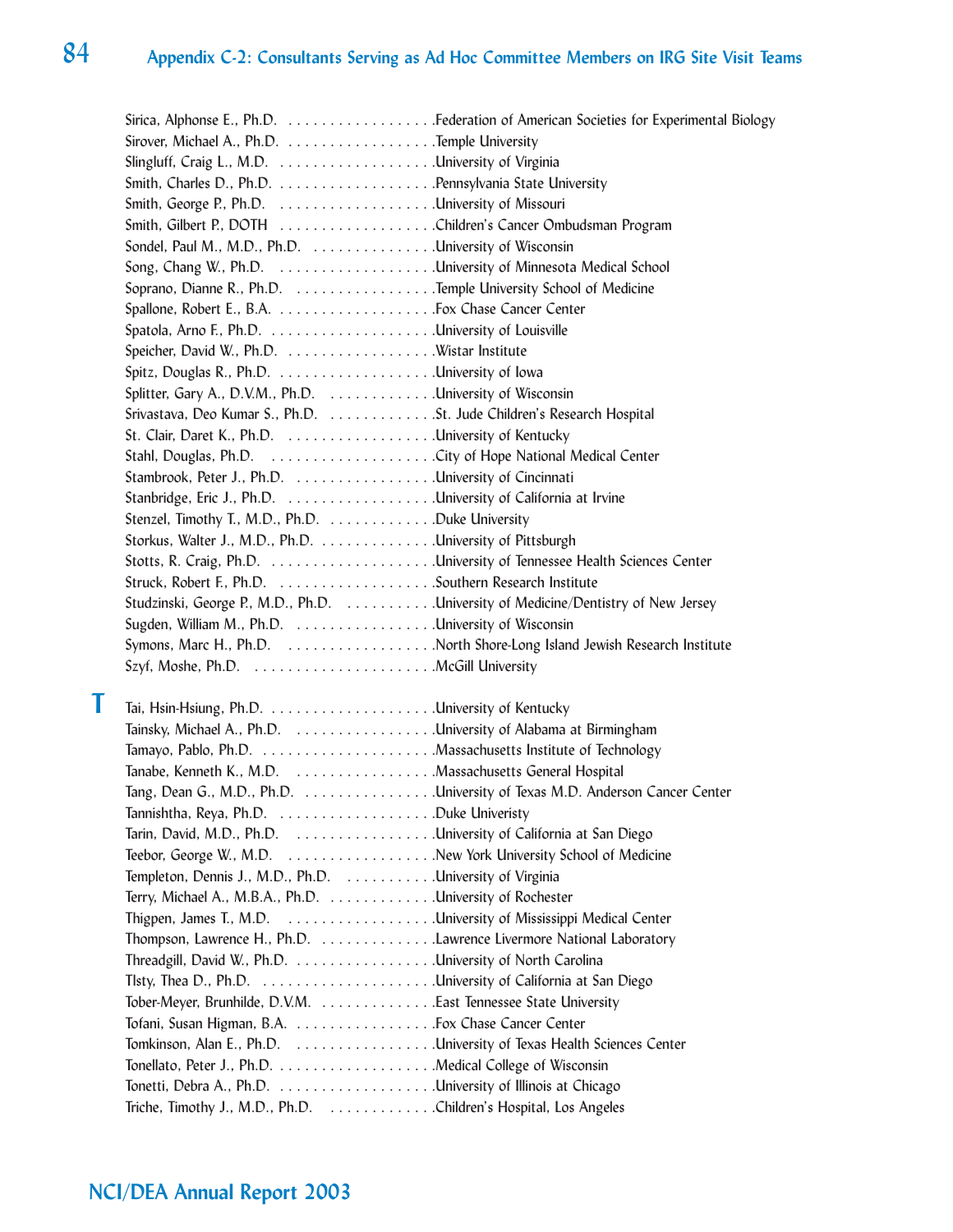|   | Triozzi, Pierre L., M.D. University of Alabama at Birmingham<br>Turnbull, Daniel H., Ph.D. New York University School of Medicine                                                                                                                                                                                                                                                                                                                                                                                                                                                                                                                                                     |                                                                                      |
|---|---------------------------------------------------------------------------------------------------------------------------------------------------------------------------------------------------------------------------------------------------------------------------------------------------------------------------------------------------------------------------------------------------------------------------------------------------------------------------------------------------------------------------------------------------------------------------------------------------------------------------------------------------------------------------------------|--------------------------------------------------------------------------------------|
| u | Ubel, Peter A., M.D. University of Michigan                                                                                                                                                                                                                                                                                                                                                                                                                                                                                                                                                                                                                                           |                                                                                      |
| V | Varella-Garcia, Marileila, Ph.D. (2001). Liniversity of Colorado Health Sciences Center<br>Vats, Abhay N., M.D. Children's Hospital, Pittsburgh<br>Vesselle, Hubert J., M.D., Ph.D. University of Washington<br>Vicente, Maria Da Graca, Ph.D. Louisiana State University A&M at Baton Rouge                                                                                                                                                                                                                                                                                                                                                                                          |                                                                                      |
| W | Wang, Chyung-Ru, Ph.D. University of Chicago<br>Weaver, Valerie M., Ph.D. University of Pennsylvania<br>Weigel, Nancy, Ph.D. Baylor College of Medicine<br>Weinberg, Andrew D., Ph.D. Providence Portland Medical Center<br>Weinberg, Jay N., M.A. Hospitality for Family and Friends<br>Weiner, George J., M.D. University of lowa<br>Weissman, Bernard E., M.D., Ph.D. University of North Carolina<br>Wells, K. Sam, Ph.D. Vanderbilt University<br>Wilburn, Louella S., MOTH People Living with Cancer<br>Wilkins, Linda S., A.A.S., OTH Duke University Medical Center<br>Wilson-Sanders, Susan E., D.V.M. University of Arizona<br>Wingard, John R., M.D. University of Florida | Wachsman, William, M.D., Ph.D. University of California San Diego School of Medicine |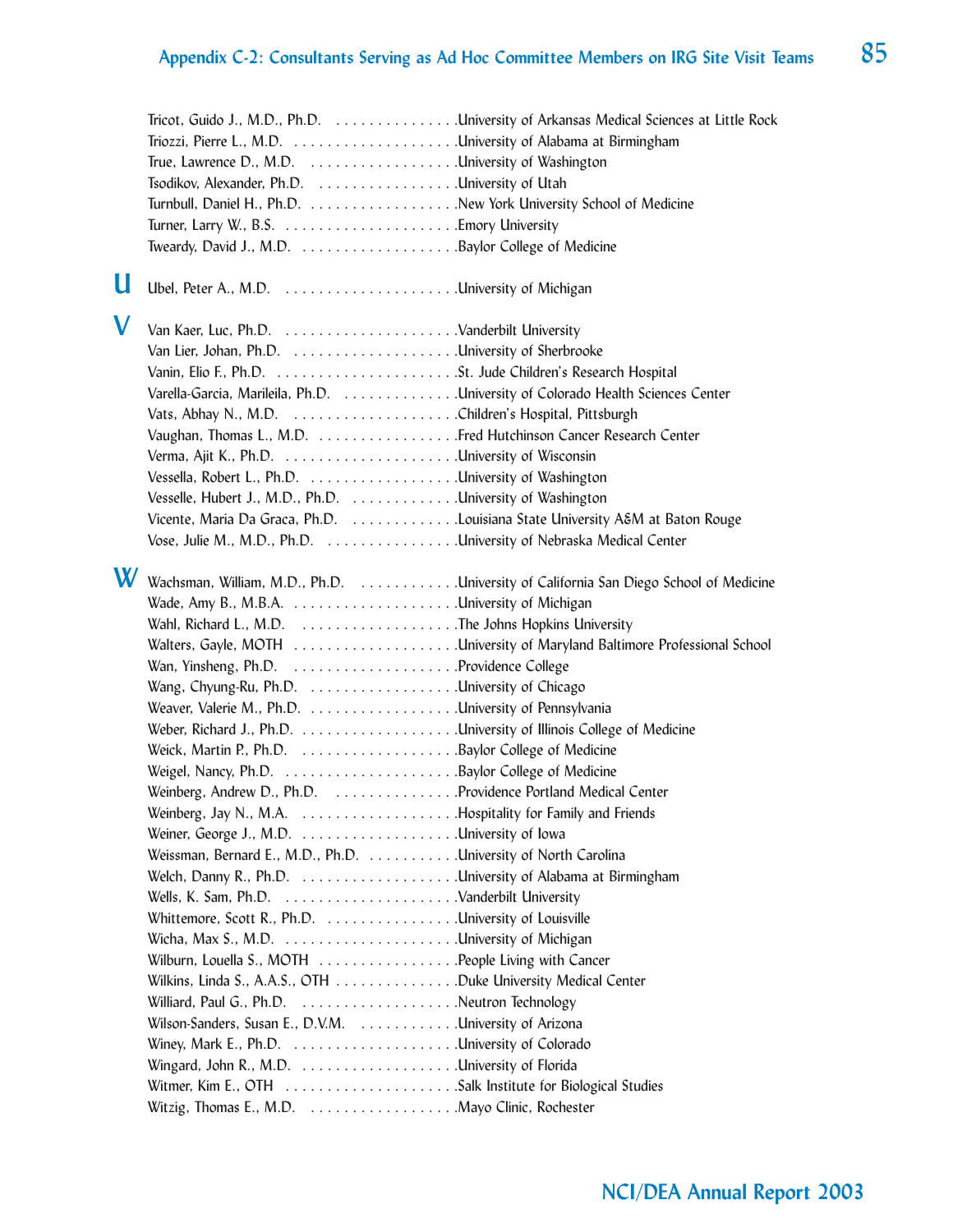| Woodgett, James R., Ph.D. Ontario Cancer Institute                  |
|---------------------------------------------------------------------|
| Wronski, Thomas J., Ph.D. University of Florida                     |
|                                                                     |
| Wu, Jie, M.D., Ph.D. University of South Florida                    |
| Wu, Tzyy-Choou C., M.D., Ph.D. The Johns Hopkins University         |
|                                                                     |
| Yancopoulos, George D., M.D., Ph.D. Regeneron Pharmaceuticals, Inc. |
| Yannelli, John R., Ph.D. University of Louisville                   |
|                                                                     |
|                                                                     |
| Young, Donn C., M.D., Ph.D. Ohio State University                   |
| Young, James W., M.D. Memorial Sloan-Kettering Cancer Center        |
| Young, Jeanne, B.A. Childhood Brain Tumor Foundation                |
|                                                                     |
|                                                                     |
| Zelterman, Daniel, Ph.D. Yale Cancer Center                         |
|                                                                     |
|                                                                     |
|                                                                     |
|                                                                     |
|                                                                     |

**Total Number of Reviewers: 712 Total Number of Times Reviewers Served: 834**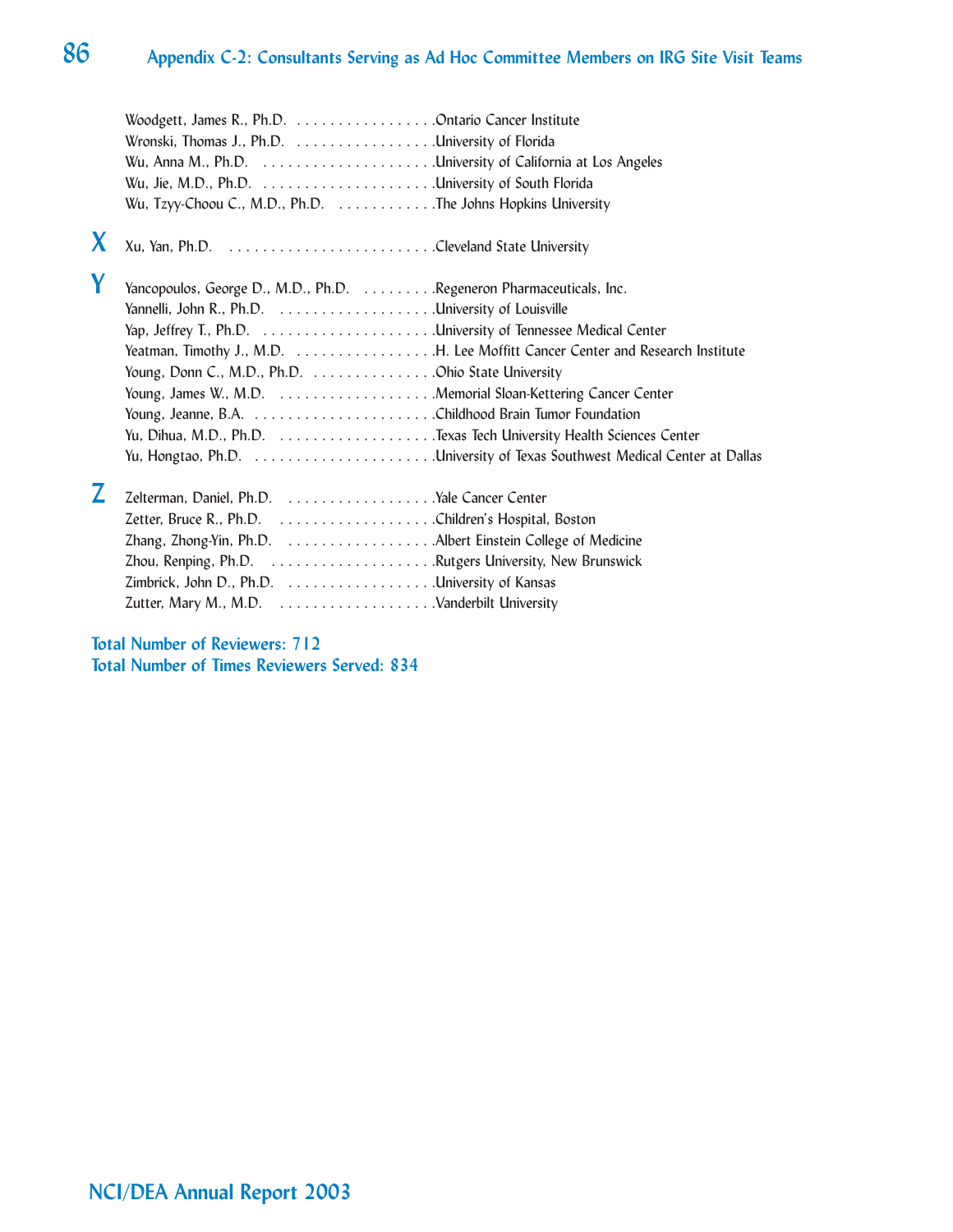# *3. Consultants Serving on Special Emphasis Panels (SEPs) in FY2003*

| A | Abdel-Nabi, Hani H., Ph.D. State University of New York at Buffalo        |                                                                                |
|---|---------------------------------------------------------------------------|--------------------------------------------------------------------------------|
|   |                                                                           |                                                                                |
|   | Abrams, Judith, Ph.D. Wayne State University                              |                                                                                |
|   | Adams-Campbell, Lucile L., Ph.D. Howard University                        |                                                                                |
|   |                                                                           |                                                                                |
|   |                                                                           |                                                                                |
|   |                                                                           |                                                                                |
|   | Ahles, Tim A., Ph.D. Dartmouth College                                    |                                                                                |
|   | Ahluwalia, Jasjit S., M.D. University of Kansas Medical Center            |                                                                                |
|   | Ahmed, Khalil, Ph.D. University of Minnesota                              |                                                                                |
|   | Ahsan, Habibul, M.D. Columbia University New York                         |                                                                                |
|   |                                                                           |                                                                                |
|   | Akhurst, Rosemary J., Ph.D. University of California at San Francisco     |                                                                                |
|   |                                                                           |                                                                                |
|   | Albelda, Steven M., M.D. University of Pennsylvania Medical Center        |                                                                                |
|   |                                                                           |                                                                                |
|   |                                                                           |                                                                                |
|   |                                                                           | Aldaz, C. Marcelo, M.D., Ph.D. University of Texas M.D. Anderson Cancer Center |
|   | Ali-Osman, Francis C., Ph.D. Duke University                              |                                                                                |
|   | Allen, Peter S., Ph.D. University of Alberta                              |                                                                                |
|   | Ambinder, Richard F., Ph.D. The Johns Hopkins University                  |                                                                                |
|   | Ambrosone, Christine B., Ph.D. Roswell Park Cancer Institute Corporation  |                                                                                |
|   |                                                                           |                                                                                |
|   | Anders, Marion W., D.V.M., Ph.D. University of Rochester                  |                                                                                |
|   |                                                                           |                                                                                |
|   |                                                                           |                                                                                |
|   | Anderson, Graham, Ph.D. University of Birmingham                          |                                                                                |
|   | Anderson, Marshall W., M.D., Ph.D. University of Cincinnati               |                                                                                |
|   |                                                                           |                                                                                |
|   | Andrykowski, Michael A., Ph.D. University of Kentucky College of Medicine |                                                                                |
|   | Aplenc, Richard, M.D. Children's Hospital, Philadelphia                   |                                                                                |
|   |                                                                           |                                                                                |
|   |                                                                           |                                                                                |
|   |                                                                           |                                                                                |
|   | Archer, Michael C., Ph.D. University of Toronto                           |                                                                                |
|   |                                                                           |                                                                                |
|   | Armstrong, Deborah K., M.D. The Johns Hopkins University                  |                                                                                |
|   | Armstrong, F. Daniel, Ph.D. lowa State University of Science              |                                                                                |
|   |                                                                           |                                                                                |
|   | Aronsky, Dominik, M.D., Ph.D. University of Utah                          |                                                                                |
|   | Ascensao, Joao L., M.D., Ph.D. Sierra Biomedical Research Corporation     |                                                                                |
|   | Ashton, Carol M., M.D., M.P.H. Baylor College of Medicine                 |                                                                                |
|   | Atkins, Michael B., M.D.  Beth Israel Deaconess Medical Center            |                                                                                |
|   |                                                                           |                                                                                |
|   |                                                                           | Auborn, Karen J., Ph.D. North Shore-Long Island Jewish Research Institute      |
|   | Augenlicht, Leonard H., Ph.D. Montefiore Medical Center                   |                                                                                |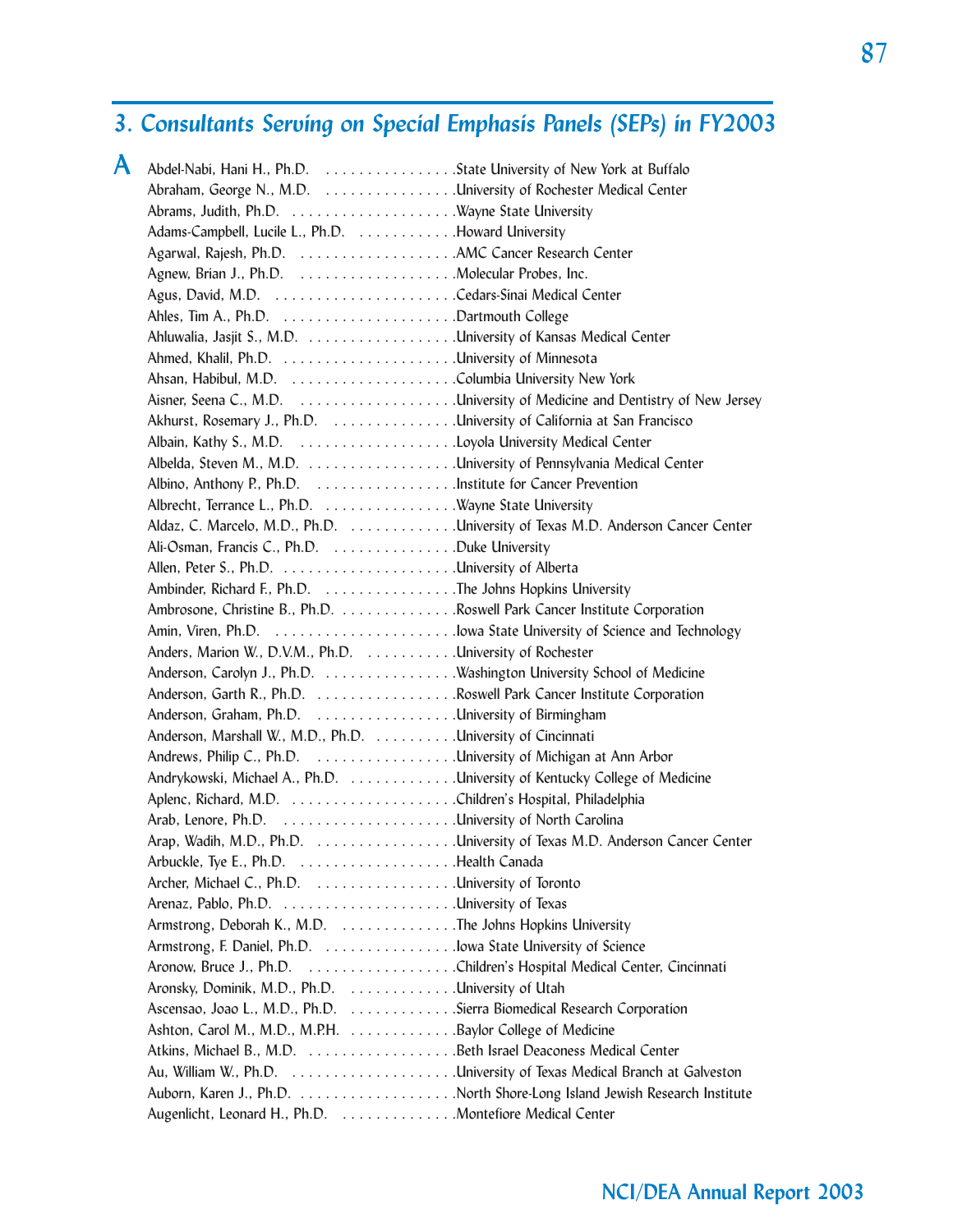| B |                                                                                                          |                                                                                 |
|---|----------------------------------------------------------------------------------------------------------|---------------------------------------------------------------------------------|
|   | Bafna, Vineet, Ph.D. The Center for Advancement of Genomics                                              |                                                                                 |
|   |                                                                                                          |                                                                                 |
|   | Baillargeon, Jacques G., Ph.D. University of Texas Health Science Center                                 |                                                                                 |
|   | Bains, Yadvindera, M.D. Mercy Health Center                                                              |                                                                                 |
|   |                                                                                                          |                                                                                 |
|   | Baker, James R., M.D. University of Michigan at Ann Arbor                                                |                                                                                 |
|   | Baker, Vicki V., M.D., Ph.D. University of Michigan Medical Center                                       |                                                                                 |
|   | Bakken, Suzanne, R.N. (2003). American Medical Informatics Association                                   |                                                                                 |
|   | Balaban, Barbara J., M.D., Ph.D. West Islip Cancer Coalition                                             |                                                                                 |
|   |                                                                                                          |                                                                                 |
|   | Ballman, Karla, Ph.D. Mayo Clinic, Rochester                                                             |                                                                                 |
|   |                                                                                                          |                                                                                 |
|   | Baquet, Claudia R., M.D., Ph.D. (e.g., c.g., c.g., c.g., c.g.) University of Maryland School of Medicine |                                                                                 |
|   | Barbeau, Elizabeth M., M.P.H. Dana-Farber Cancer Institute                                               |                                                                                 |
|   | Barnes, Stephen, Ph.D. University of Alabama at Birmingham                                               |                                                                                 |
|   |                                                                                                          |                                                                                 |
|   |                                                                                                          |                                                                                 |
|   | Barr, Roger C., Ph.D. Duke University                                                                    |                                                                                 |
|   |                                                                                                          |                                                                                 |
|   | Barrett, Harrison H., Ph.D. University of Arizona                                                        |                                                                                 |
|   | Barron, Annelise E., Ph.D. Northwestern University                                                       |                                                                                 |
|   |                                                                                                          |                                                                                 |
|   | Bartolucci, Alfred A., Ph.D. University of Alabama School of Public Health                               |                                                                                 |
|   |                                                                                                          |                                                                                 |
|   |                                                                                                          | Basen-Engquist, Karen M., Ph.D. University of Texas M.D. Anderson Cancer Center |
|   | Bastani, Roshan, Ph.D. University of California at Los Angeles                                           |                                                                                 |
|   |                                                                                                          |                                                                                 |
|   | Baum, Stanley, M.D. University of Pennsylvania                                                           |                                                                                 |
|   |                                                                                                          |                                                                                 |
|   | Bean, Judy A., M.P.H., Ph.D. Children's Hospital Medical Center                                          |                                                                                 |
|   | Bear, Harry D., M.D., Ph.D. Virginia Commonwealth University                                             |                                                                                 |
|   |                                                                                                          |                                                                                 |
|   | Becker, Lee B., M.D., Ph.D. University of Georgia                                                        |                                                                                 |
|   |                                                                                                          |                                                                                 |
|   | Bedrick, Edward J., Ph.D. University of New Mexico                                                       |                                                                                 |
|   |                                                                                                          |                                                                                 |
|   | Beitz, Alvin J., Ph.D. University of Minnesota at Twin Cities                                            |                                                                                 |
|   |                                                                                                          |                                                                                 |
|   | Bell, Thomas W., Ph.D. University of Nevada at Reno                                                      |                                                                                 |
|   |                                                                                                          |                                                                                 |
|   |                                                                                                          |                                                                                 |
|   |                                                                                                          |                                                                                 |
|   |                                                                                                          |                                                                                 |
|   |                                                                                                          |                                                                                 |
|   | Bensinger, William I., M.D. (2001). The Hutchinson Cancer Research Center                                |                                                                                 |
|   |                                                                                                          |                                                                                 |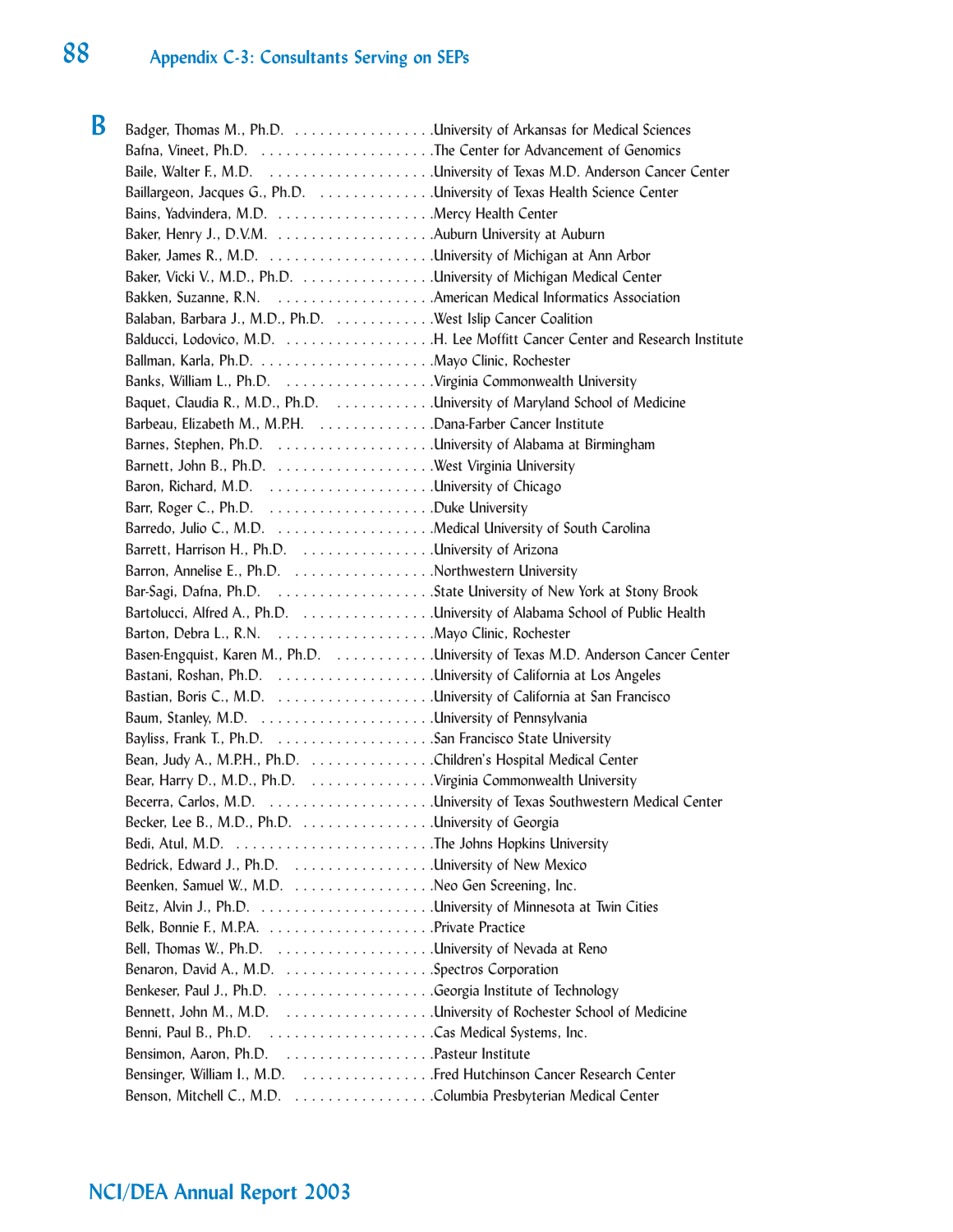Bepler, Gerold , M.D., Ph.D. . . . . . . . . . . . . . . . . . H. Lee Moffitt Cancer Center and Research Institute Beresford, Shirley A., Ph.D. . . . . . . . . . . . . . . . .Fred Hutchinson Cancer Research Center Bergan, Raymond C., M.D. . . . . . . . . . . . . . . . . Northwestern University Berger, Mitchel S., M.D. . . . . . . . . . . . . . . . . . .University of California at San Francisco Berget, Peter B., Ph.D. . . . . . . . . . . . . . . . . . . .Carnegie-Mellon University Bertram, John S., Ph.D. . . . . . . . . . . . . . . . . . . .University of Hawaii Cancer Research Center Bestor, Timothy H., Ph.D. . . . . . . . . . . . . . . . . .Columbia University Health Sciences Bettencourt, B., Ph.D. . . . . . . . . . . . . . . . . . . . .University of Missouri at Columbia Bhattacharyya, Maryka H., Ph.D. . . . . . . . . . . . University of Chicago Bird, Richard C., Ph.D. . . . . . . . . . . . . . . . . . . .Auburn University at Auburn Bittner, Michael L., Ph.D. . . . . . . . . . . . . . . . . .TGen Bjeldanes, Leonard F., Ph.D. . . . . . . . . . . . . . . . . . University of California at Berkeley Blackburn, George L., M.D., Ph.D. . . . . . . . . . . . Beth Israel-Deaconess Medical Center Blair, William, B.A. . . . . . . . . . . . . . . . . . . . . . .US TOO International, Inc. Blanchard, Chris, Ph.D. . . . . . . . . . . . . . . . . . . .American Cancer Society Blaner, William S., Ph.D. . . . . . . . . . . . . . . . . . .Federation of American Society for Experimental Biology Blaney, Susan, M.D. . . . . . . . . . . . . . . . . . . . . .Baylor College of Medicine Blankenberg, Francis G., M.D. . . . . . . . . . . . . . . . Stanford University Blatt, Julie, M.D. . . . . . . . . . . . . . . . . . . . . . . .University of North Carolina at Chapel Hill Bleyer, W. Archie, M.D. . . . . . . . . . . . . . . . . . . .University of Texas M.D. Anderson Cancer Center Blobe, Gerard C., M.D., Ph.D. . . . . . . . . . . . . . . . Duke University Blocker, Deborah E., M.P.H. . . . . . . . . . . . . . . . .University of North Carolina Bloom, Joan R, M.P.H., Ph.D. . . . . . . . . . . . . . . . . University of California at Berkeley Blumenstein, Brent A., Ph.D. . . . . . . . . . . . . . . .American College of Surgeons Boerrigter, Michael E., Ph.D. . . . . . . . . . . . . . . . . Leven, Inc. Bogdanov, Alexei A., Ph.D. . . . . . . . . . . . . . . . . Massachusetts General Hospital Bogen, Steven A., M.D., Ph.D. . . . . . . . . . . . . . . Medical Discovery Partners, LLC. Bolinger, Lizann, M.D., Ph.D. . . . . . . . . . . . . . . .University of Iowa Bolton, Judy L., Ph.D. . . . . . . . . . . . . . . . . . . . .University of Chicago at Illinois Bond, John H., M.D. . . . . . . . . . . . . . . . . . . . . .Veteran's Administration Medical Center Boppart, Stephen A., M.D., Ph.D. . . . . . . . . . . . . . . University of Illinois at Urbana-Champaign Bornhop, Darryl J., Ph.D. . . . . . . . . . . . . . . . . .Vanderbilt University Borowsky, Alexander D., M.D. . . . . . . . . . . . . . . University of California at Davis Bottiglieri, Teodoro, Ph.D. . . . . . . . . . . . . . . . . . Baylor Research Institute Boudreau, Nancy J., Ph.D. . . . . . . . . . . . . . . . . .University of California at San Francisco Bouton, Amy H., Ph.D.  $\dots\dots\dots\dots\dots\dots$ . University of Virginia at Charlottesville Bowden, George T., Ph.D. . . . . . . . . . . . . . . . . .University of Arizona College of Medicine Bowen, Deborah J., Ph.D. . . . . . . . . . . . . . . . . .Fred Hutchinson Cancer Research Center Bower, Julienne E., Ph.D. . . . . . . . . . . . . . . . . . .University of California at Los Angeles Boyajian, Richard, M.S.N. . . . . . . . . . . . . . . . . . .Dana-Farber Cancer Institute Boyce, Brendan F., M.D. . . . . . . . . . . . . . . . . . .University of Texas Health Science Center at San Antonio Boyd, Jeff A., Ph.D. . . . . . . . . . . . . . . . . . . . . .Memorial Sloan-Kettering Cancer Center Boyd, Norman F., M.D. . . . . . . . . . . . . . . . . . . .Ontario Cancer Institute Boyle, Jay O., M.D. . . . . . . . . . . . . . . . . . . . . .Memorial Sloan-Kettering Cancer Center Brash, Douglas E., Ph.D. . . . . . . . . . . . . . . . . . .Yale University Brem, Rachel F., M.D. . . . . . . . . . . . . . . . . . . . .George Washington University Brenan, Colin J. H., Ph.D. . . . . . . . . . . . . . . . . . Biotech Research Laboratories Brenner, Dean E., M.D. . . . . . . . . . . . . . . . . . . .University of Michigan at Ann Arbor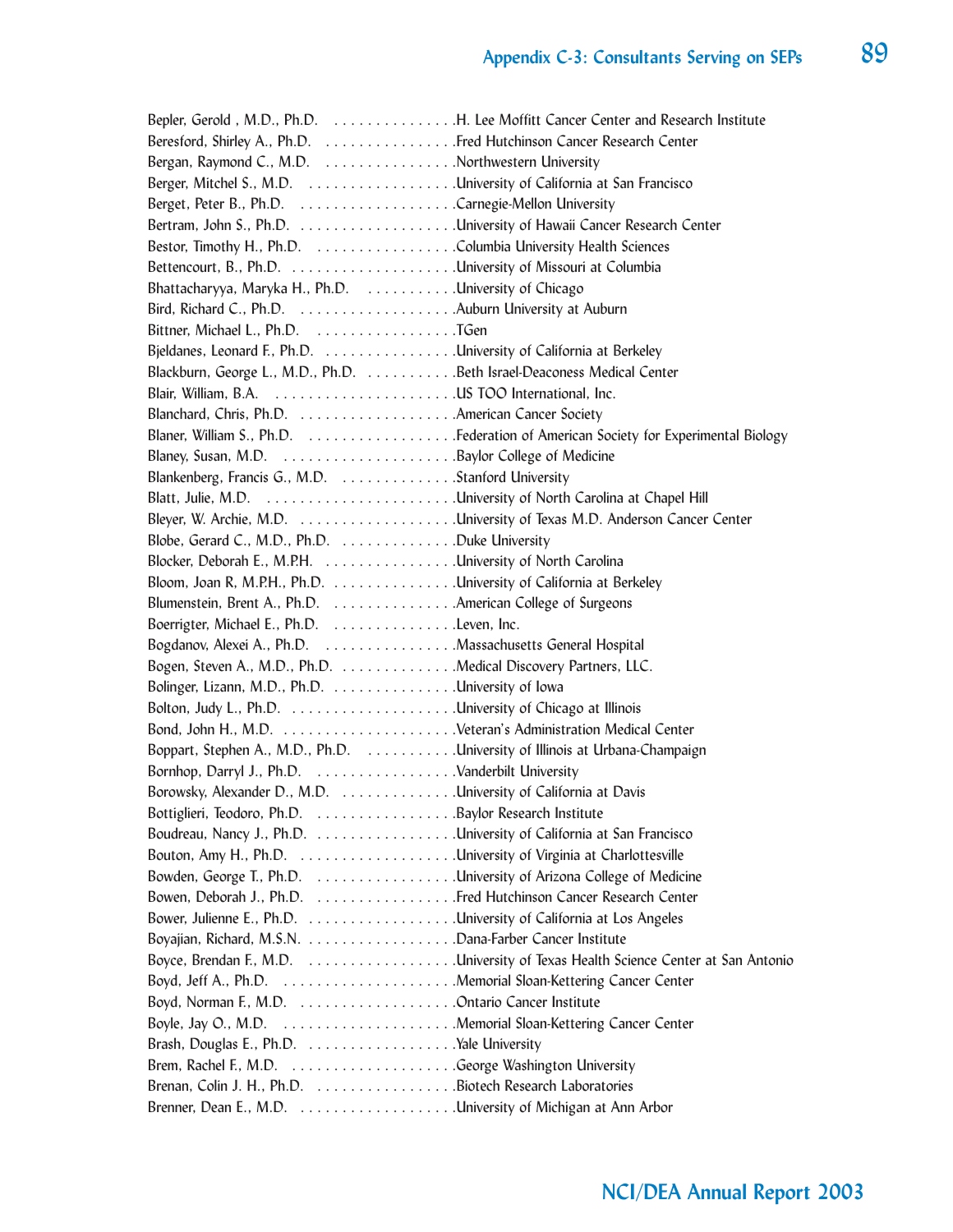|   | Briggs, James M., Ph.D. University of Houston                            |                                                                               |
|---|--------------------------------------------------------------------------|-------------------------------------------------------------------------------|
|   |                                                                          |                                                                               |
|   | Brown, Alan P., Ph.D. Michigan State University                          |                                                                               |
|   |                                                                          |                                                                               |
|   | Brown, C. Perry, Ph.D. Florida Agricultural and Mechanical University    |                                                                               |
|   |                                                                          |                                                                               |
|   |                                                                          |                                                                               |
|   | Bruchez, Marcel P., Ph.D. Quantum Dot Corporation                        |                                                                               |
|   |                                                                          |                                                                               |
|   | Bryant, John L., M.D., Ph.D. University of Pittsburgh at Pittsburgh      |                                                                               |
|   | Buchsbaum, Donald J., Ph.D. University of Alabama at Birmingham          |                                                                               |
|   |                                                                          |                                                                               |
|   | Buka, Stephen L., M.D., Ph.D. Harvard University School of Public Health |                                                                               |
|   |                                                                          |                                                                               |
|   | Buncher, Charles R., Sc.D. University of Cincinnati                      |                                                                               |
|   |                                                                          |                                                                               |
|   | Burdette, Everette C., Ph.D. Computerized Medical Systems, Inc.          |                                                                               |
|   | Burgess, Arthur E., Ph.D. Brigham And Women's Hospital                   |                                                                               |
|   |                                                                          |                                                                               |
|   | Burke, Harry B., M.D., Ph.D. George Washington University                |                                                                               |
|   | Burns, David M., M.D. University of California at San Diego              |                                                                               |
|   |                                                                          |                                                                               |
|   | Butler, Susan L., M.P.H., Ph.D. Ovarian Cancer National Alliance         |                                                                               |
|   |                                                                          |                                                                               |
| C |                                                                          |                                                                               |
|   | Calabretta, Bruno, M.D., Ph.D. Thomas Jefferson University               |                                                                               |
|   | Caldwell, Charles W., M.D., Ph.D. Ellis Fischel Cancer Center            |                                                                               |
|   | Campana, Dario, M.D., Ph.D. St. Jude Children's Research Hospital        |                                                                               |
|   |                                                                          |                                                                               |
|   | Cannon Albright, Lisa A., Ph.D. Intermountain Health Care                |                                                                               |
|   |                                                                          |                                                                               |
|   | Carmichael, Gordon G., Ph.D. University of Connecticut Health Center     |                                                                               |
|   | Carnesecca, Enes, B.A. Lustgarten Foundation                             |                                                                               |
|   |                                                                          |                                                                               |
|   | Carroll, William L., M.D. National Childhood Cancer Foundation           |                                                                               |
|   |                                                                          |                                                                               |
|   | Carter, Christopher A., Ph.D. Southern Research Institute                |                                                                               |
|   |                                                                          |                                                                               |
|   |                                                                          |                                                                               |
|   |                                                                          |                                                                               |
|   |                                                                          |                                                                               |
|   |                                                                          |                                                                               |
|   | Chabner, Bruce A., M.D.  Massachusetts General Hospital                  |                                                                               |
|   |                                                                          |                                                                               |
|   | Chaillet, John R., M.D., Ph.D. Children's Hospital Pittsburgh            |                                                                               |
|   | Chamberlain, Marc C., M.D. University of Southern California             |                                                                               |
|   |                                                                          | Chamberlain, Robert M., Ph.D. University of Texas M.D. Anderson Cancer Center |
|   | Chamberlin, Helen M., Ph.D. Ohio State University                        |                                                                               |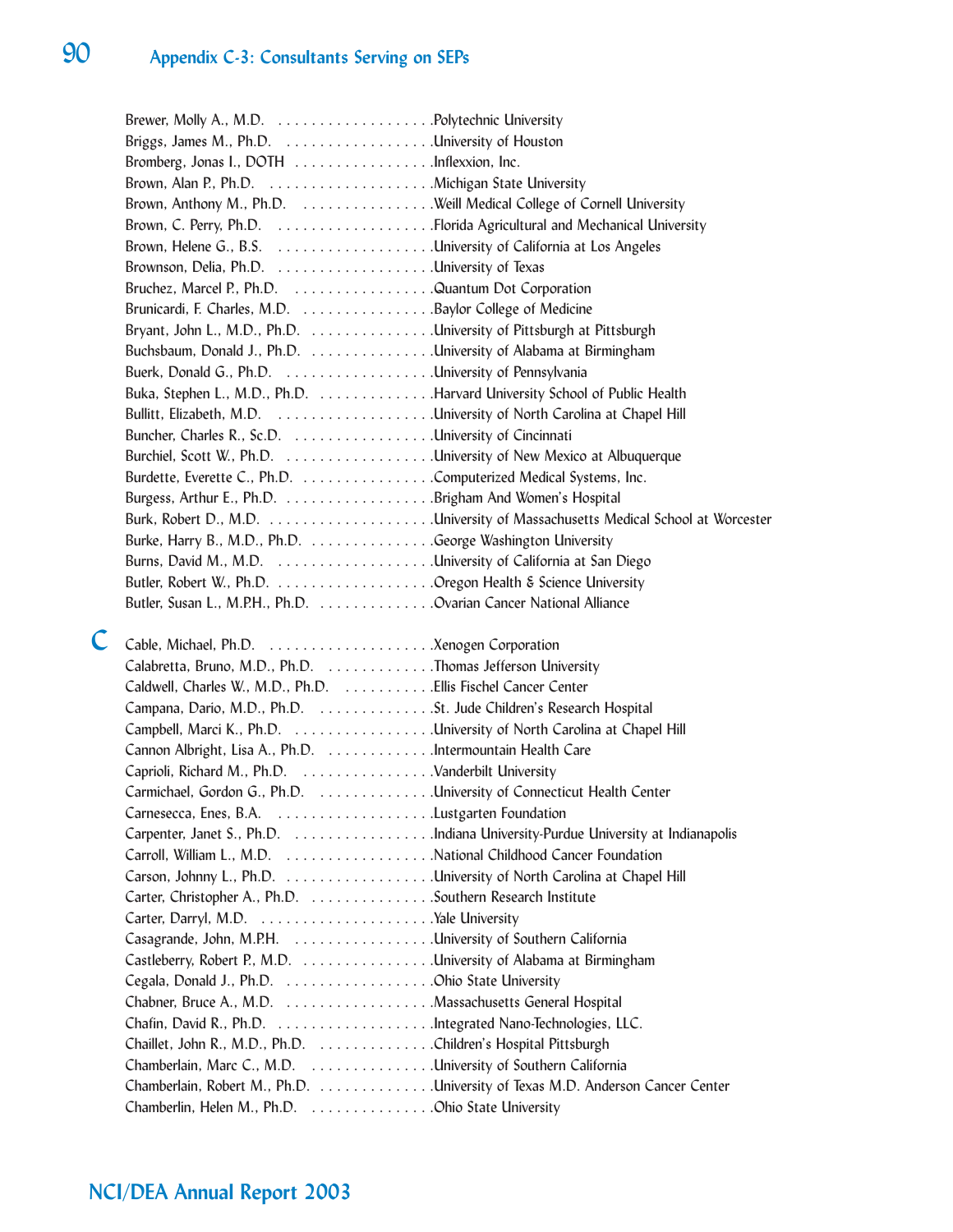| Chan, Wing C., M.D., Ph.D. University of Nebraska Medical Center                       |                                                                                           |
|----------------------------------------------------------------------------------------|-------------------------------------------------------------------------------------------|
|                                                                                        |                                                                                           |
| Chao, Nelson J., M.D. Duke University Medical Center                                   |                                                                                           |
| Chen, Christopher S., M.D., Ph.D. The Johns Hopkins University                         |                                                                                           |
|                                                                                        |                                                                                           |
| Chen, Yong Q., Ph.D. Wake Forest University Health Sciences                            |                                                                                           |
| Chen, Zhongping, Ph.D. University of California at Irvine                              |                                                                                           |
|                                                                                        | Cheng, Keith C., M.D., Ph.D. (2010) Phensylvania State University, Hershey Medical Center |
| Cherry, Simon R., Ph.D. University of California at Davis                              |                                                                                           |
| Chirikos, Thomas N., Ph.D. University of South Florida                                 |                                                                                           |
| Chlebowski, Rowan T., M.D., Ph.D. (2001). Harbor-UCLA Research and Education Institute |                                                                                           |
|                                                                                        | Christakos, Sylvia S., Ph.D. University of Medicine and Dentistry of New Jersey           |
| Christie, Debra W., Ph.D. (Changeline and Mississippi Medical Center                   |                                                                                           |
|                                                                                        | Christman, Judith K., Ph.D. Federation of American Society for Experimental Biology       |
|                                                                                        |                                                                                           |
|                                                                                        |                                                                                           |
|                                                                                        |                                                                                           |
| Chute, Christopher G., M.D., Ph.D. Mayo Clinic, Rochester                              |                                                                                           |
|                                                                                        |                                                                                           |
|                                                                                        |                                                                                           |
| Clarke-Tasker, Veronica A., Ph.D. Howard University                                    |                                                                                           |
|                                                                                        |                                                                                           |
| Clohisy, Denis R., M.D. University of Minnesota                                        |                                                                                           |
|                                                                                        |                                                                                           |
| Cochran, Alistair J., M.D. University of California at Los Angeles                     |                                                                                           |
| Coetzee, Gerhard A., Ph.D. University of Southern California                           |                                                                                           |
|                                                                                        |                                                                                           |
| Cohen, Samuel M., M.D., Ph.D. University of Nebraska Medical Center                    |                                                                                           |
|                                                                                        |                                                                                           |
| Cole, Bernard F., Ph.D. Dartmouth College                                              |                                                                                           |
| Colvin, Oliver M., M.D. Duke University Medical Center                                 |                                                                                           |
|                                                                                        |                                                                                           |
|                                                                                        |                                                                                           |
|                                                                                        |                                                                                           |
| Constatinidis, Ioannis, Ph.D. University of Florida                                    |                                                                                           |
| Conti, Peter S., M.D., Ph.D. University of Southern California                         |                                                                                           |
|                                                                                        | Cook, Thomas J., Ph.D. Rutgers The State University of New Jersey at New Brunswick        |
|                                                                                        |                                                                                           |
|                                                                                        |                                                                                           |
|                                                                                        |                                                                                           |
|                                                                                        |                                                                                           |
| Counter, Christopher M., Ph.D. Duke Medical Center                                     |                                                                                           |
|                                                                                        |                                                                                           |
| Crair, Michael, Ph.D. Baylor College of Medicine                                       |                                                                                           |
| Crano, William D., Ph.D. Claremont Graduate School                                     |                                                                                           |
| Cravatt, Benjamin F., Ph.D. Scripps Research Institute                                 |                                                                                           |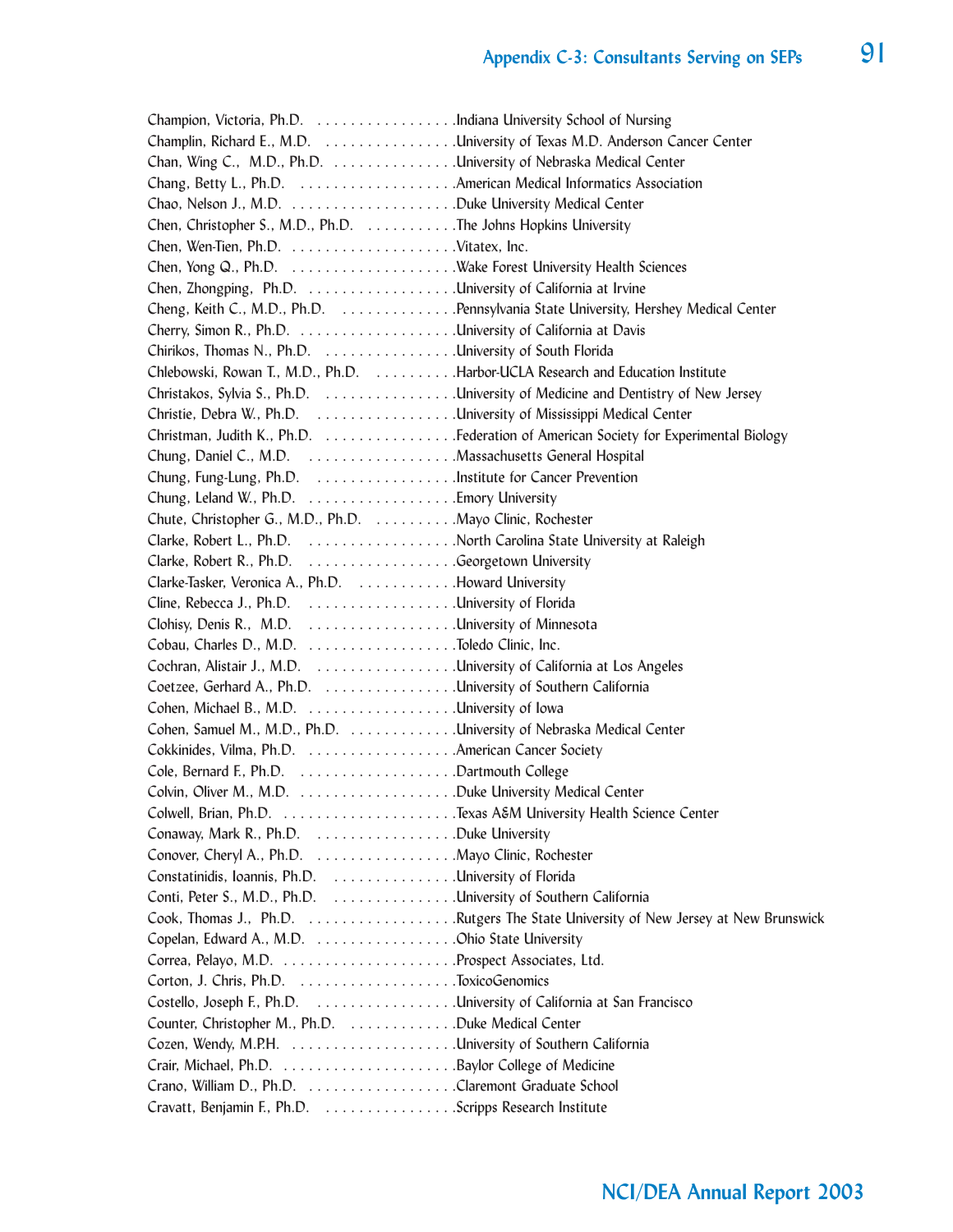Crawford, Susan E., M.D., Ph.D. . . . . . . . . . . . . Northwestern University Creek, Kim E., Ph.D. . . . . . . . . . . . . . . . . . . . . .University of South Carolina at Aiken Cress, Anne E., Ph.D. . . . . . . . . . . . . . . . . . . . .University of Arizona Crippen, Gordon M., Ph.D. . . . . . . . . . . . . . . . .University of Michigan at Ann Arbor Cromack, Keith R., Ph.D. . . . . . . . . . . . . . . . . . Abbott Laboratories Crosby, Margaree S., Ed.D. . . . . . . . . . . . . . . . .Clemson University Crowell, Pamela L., Ph.D. . . . . . . . . . . . . . . . . .Indiana University-Purdue University at Indianapolis Cumberlin, Richard L., M.D. . . . . . . . . . . . . . . .George Washington University Cummings, Richard D., Ph.D. . . . . . . . . . . . . . . . University of Oklahoma Health Sciences Center Cunningham, Ian A., Ph.D. . . . . . . . . . . . . . . . . . Robards Research Institute Curbow, Barbara Ann, Ph.D. . . . . . . . . . . . . . . .Hopkins University School of Hygiene/Public Health **D** Dahiya, Rajvir, Ph.D. . . . . . . . . . . . . . . . . . . . . .Northern California Institute Research and Education Dahl, Alan R., Ph.D. . . . . . . . . . . . . . . . . . . . . .Ohio State University Dalton, Madeline A., Ph.D. . . . . . . . . . . . . . . . . Dartmouth College Daly, Mary B., M.D., Ph.D. . . . . . . . . . . . . . . . .Fox Chase Cancer Center Daryoush, Afshin S., Ph.D. . . . . . . . . . . . . . . . . Drexel University Daskalakis, Constantine, Sc.D. . . . . . . . . . . . . . .Thomas Jefferson University David, Prabu, Ph.D. . . . . . . . . . . . . . . . . . . . . .Ohio State University Davies, Stella, M.D., Ph.D. . . . . . . . . . . . . . . . .Children's Hospital Medical Center at Cincinnati Davis, Scott, Ph.D. . . . . . . . . . . . . . . . . . . . . . .Fred Hutchinson Cancer Research Center Davis-King, Donna T., Ph.D. . . . . . . . . . . . . . . . . Charles Drew Medical Clinic, Inc. Day, Billy W., Ph.D. . . . . . . . . . . . . . . . . . . . . .University of Pittsburgh at Pittsburgh Day, John K., Ph.D. . . . . . . . . . . . . . . . . . . . . .Epigenomics, Inc. De Leon, Daisy D., Ph.D. . . . . . . . . . . . . . . . . .Loma Linda University Deapen, Dennis M., Dr.P.H. . . . . . . . . . . . . . . . . University of Southern California Dejesus, Onofre T., Ph.D. . . . . . . . . . . . . . . . . . University of Wisconsin Del Junco, Deborah J., Ph.D. . . . . . . . . . . . . . . .University of Texas Health Science Center at Houston Delano, Mark C., M.D. . . . . . . . . . . . . . . . . . . .Michigan State University Deleo, Albert, Ph.D. . . . . . . . . . . . . . . . . . . . . .University of Pittsburgh at Pittsburgh Delipkau, Sally A., B.S. . . . . . . . . . . . . . . . . . . .Harvard Hughes Medical Institute Delong, David M., Ph.D. . . . . . . . . . . . . . . . . . .Duke University Delucchi, Kevin L., Ph.D. . . . . . . . . . . . . . . . . . .University of California at San Francisco Demark-Wahnefried, Wendy, Ph.D. . . . . . . . . . . . Duke University Denison, Michael S., Ph.D. . . . . . . . . . . . . . . . University of California at Davis Descour, Michael R., Ph.D. . . . . . . . . . . . . . . . . University of Arizona Dewanjee, Mrinal K., Ph.D. . . . . . . . . . . . . . . . . Applied Molecular Probes, Inc. Dewhirst, Mark W., D.V.M., Ph.D. . . . . . . . . . . . . Duke University Diamond, Alan M., Ph.D. . . . . . . . . . . . . . . . . University of Illinois at Chicago Dicioccio, Richard A., Ph.D. . . . . . . . . . . . . . . . . Roswell Park Cancer Institute Dicker, Adam P., M.D., Ph.D. . . . . . . . . . . . . . . Thomas Jefferson University Dietrich, Allen, M.D. . . . . . . . . . . . . . . . . . . . . .Dartmouth College Dignan, Mark B., Ph.D. . . . . . . . . . . . . . . . . . .AMC Cancer Research Center Distefano, Peter S., Ph.D. . . . . . . . . . . . . . . . . . Elixir Pharmaceuticals, Inc. Dix, Kelly D., Ph.D. . . . . . . . . . . . . . . . . . . . . . .Lovelace Respiratory Research Institute Djuric, Zora, Ph.D. . . . . . . . . . . . . . . . . . . . . . .Wayne State University Dolnick, Bruce J., Ph.D. . . . . . . . . . . . . . . . . . .Roswell Park Cancer Institute Corporation Domann, Frederick E., Ph.D. . . . . . . . . . . . . . . . University of Iowa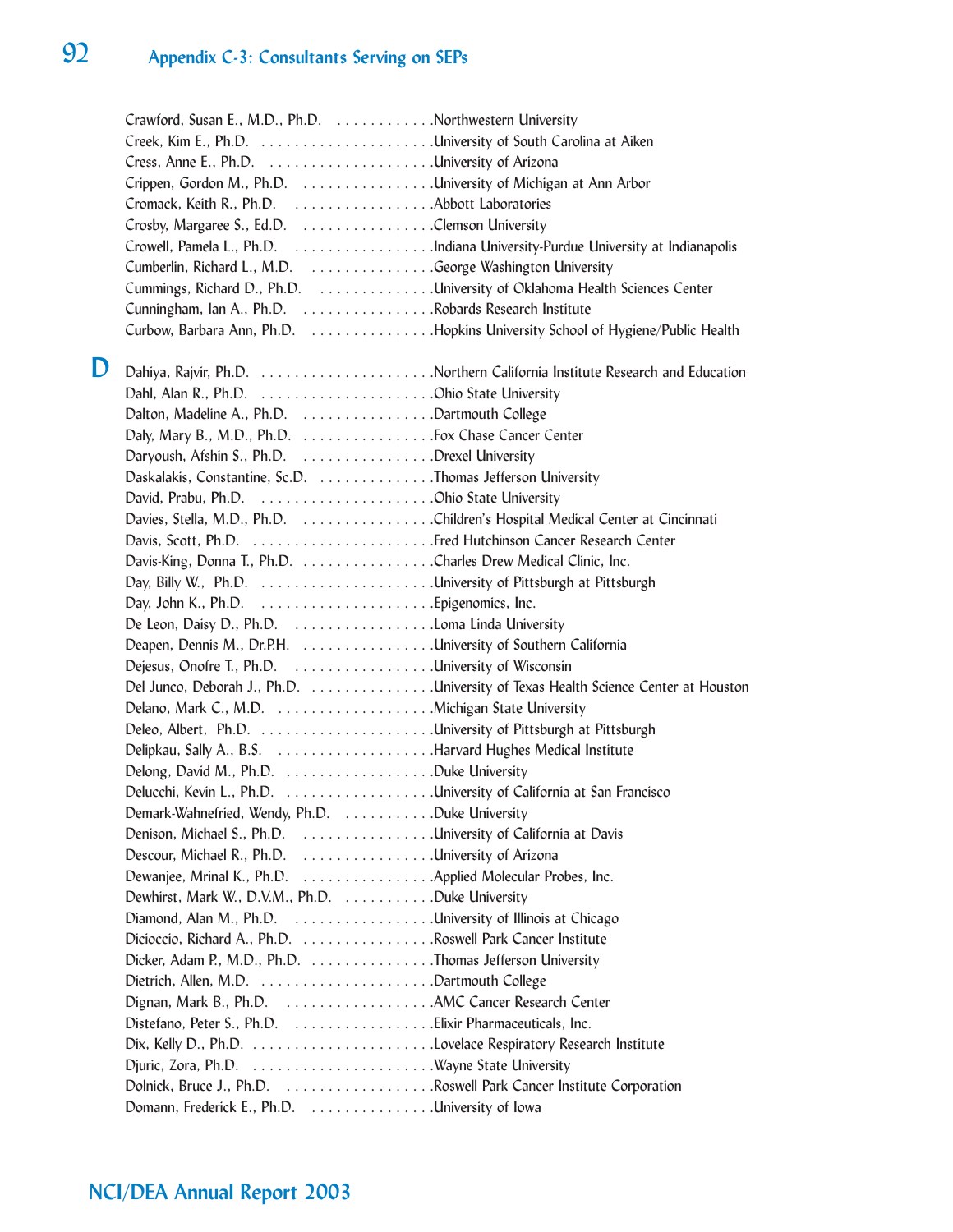|   | Donahue, April B., OTH National Ovarian Cancer Coalition                       |                                                                                              |
|---|--------------------------------------------------------------------------------|----------------------------------------------------------------------------------------------|
|   |                                                                                |                                                                                              |
|   | D'Onofrio, Carol N., Ph.D. University of California at Berkeley                |                                                                                              |
|   | Dorshow, Richard B., Ph.D. Shurjo Medical Technologies, Inc.                   |                                                                                              |
|   |                                                                                |                                                                                              |
|   |                                                                                |                                                                                              |
|   |                                                                                |                                                                                              |
|   | Drezek, Rebekah A., Ph.D. Rice University                                      |                                                                                              |
|   | Dubbs, Robert J., M.B.A., J.D. Thomas Jefferson University                     |                                                                                              |
|   | Dubeau, Louis, M.D., Ph.D. University of Southern California                   |                                                                                              |
|   |                                                                                |                                                                                              |
|   |                                                                                |                                                                                              |
|   | Durden, Donald L., M.D., Ph.D. University of Indiana                           |                                                                                              |
|   | Dykstra, Mary L., OTH, R.N. Advocate                                           |                                                                                              |
| E |                                                                                |                                                                                              |
|   | Eary, Janet F., M.D. University of Washington                                  |                                                                                              |
|   |                                                                                |                                                                                              |
|   | Eckhart, Walter, Ph.D. Salk Institute for Biological Studies                   |                                                                                              |
|   |                                                                                |                                                                                              |
|   | Edgerton, Mary E., M.D., Ph.D. Vanderbilt University                           |                                                                                              |
|   |                                                                                |                                                                                              |
|   | Einspahr, Janine, Ph.D. University of Arizona Cancer Center                    |                                                                                              |
|   |                                                                                |                                                                                              |
|   | El Kouni, Mahmoud H., Ph.D. University of Alabama at Birmingham                |                                                                                              |
|   | Elashoff, Robert M., Ph.D. University of California at Los Angeles             |                                                                                              |
|   |                                                                                |                                                                                              |
|   | Elder, John P., Ph.D. San Diego State University                               |                                                                                              |
|   |                                                                                |                                                                                              |
|   | Emmons, Karen M., Ph.D. (all contacts) and Farber Cancer Institute             |                                                                                              |
|   | Enders, Greg H., M.D., Ph.D. University of Pennsylvania                        |                                                                                              |
|   |                                                                                | Ernst, Thomas, Ph.D. (2008). The Strong Brookhaven Science Association-Brookhaven Laboratory |
|   |                                                                                | Ershler, William B., M.D. Institute of Advanced Studies Aging and Geriatric Medicine         |
|   | Erwin, Deborah O., Ph.D. (2008). (2014). University of Arkansas Medical School |                                                                                              |
|   |                                                                                |                                                                                              |
|   |                                                                                |                                                                                              |
|   |                                                                                |                                                                                              |
| F |                                                                                |                                                                                              |
|   |                                                                                |                                                                                              |
|   |                                                                                |                                                                                              |
|   | Farr, Andrew G., Ph.D. University of Washington                                |                                                                                              |
|   | Fenoglio-Preiser, Cecilia M., M.D. University of Cincinnati                    |                                                                                              |
|   |                                                                                |                                                                                              |
|   | Ferrell, Betty R., Ph.D. Beckman Research Institute of City of Hope            |                                                                                              |
|   | Ferrone, Soldano, M.D., Ph.D. Roswell Park Cancer Institute Corporation        |                                                                                              |
|   | Finer-Moore, Janet S., Ph.D. University of California at San Francisco         |                                                                                              |
|   |                                                                                |                                                                                              |
|   | Fishbein, James C., Ph.D. University of Maryland                               |                                                                                              |
|   |                                                                                |                                                                                              |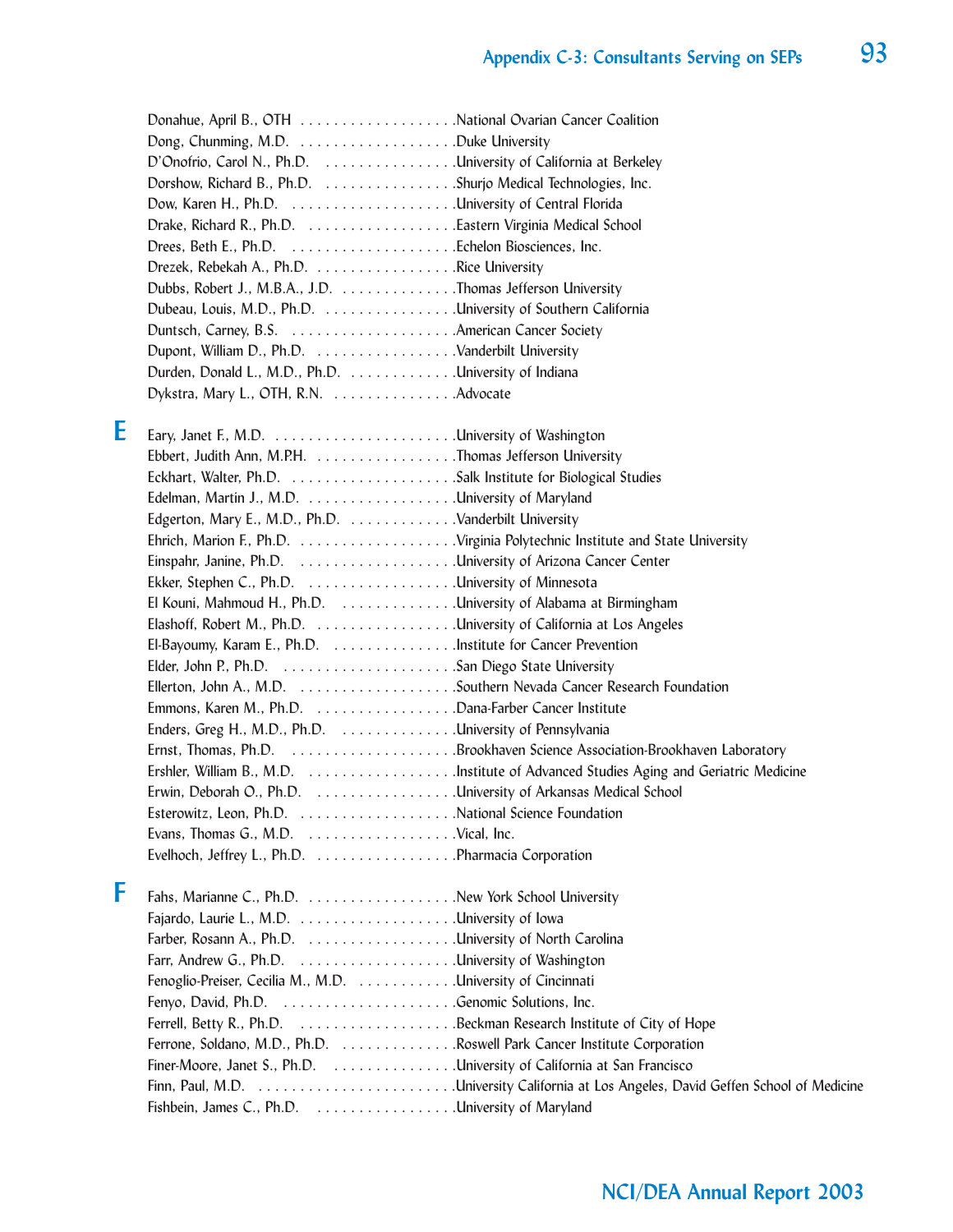|   | Fishbein, Michael C., M.D. University of California at Los Angeles                 |  |
|---|------------------------------------------------------------------------------------|--|
|   | Fisher, David E., M.D., Ph.D. Dana-Farber Cancer Institute                         |  |
|   |                                                                                    |  |
|   |                                                                                    |  |
|   | Flocke, Susan A., Ph.D. Case Western Reserve University                            |  |
|   |                                                                                    |  |
|   | Floyd, Carey E., M.D., Ph.D. Duke University                                       |  |
|   |                                                                                    |  |
|   |                                                                                    |  |
|   |                                                                                    |  |
|   |                                                                                    |  |
|   |                                                                                    |  |
|   | Frank-Kamenetskii, Maxim D., Ph.D. Boston University Charles River Campus          |  |
|   | Franklin, Wilbur A., M.D. (2008). The University of Colorado Health Science Center |  |
|   |                                                                                    |  |
|   |                                                                                    |  |
|   |                                                                                    |  |
|   |                                                                                    |  |
|   |                                                                                    |  |
|   |                                                                                    |  |
|   | Fu, Xiang-Dong, Ph.D. University of California at San Diego                        |  |
|   | Furge, Kyle A., Ph.D. Van Andel Research Institute                                 |  |
|   |                                                                                    |  |
|   | Futscher, Bernard W., Ph.D. University of Arizona                                  |  |
| Ġ |                                                                                    |  |
|   | Gabrielson, Edward W., M.D. The Johns Hopkins University                           |  |
|   |                                                                                    |  |
|   |                                                                                    |  |
|   |                                                                                    |  |
|   | Gajewski, Thomas F., M.D., Ph.D. University of Chicago                             |  |
|   | Gale, James M., Ph.D. University of New Mexico                                     |  |
|   | Gallinger, Steven, M.D. Mount Sinai Hospital (Toronto)                             |  |
|   | Gallo, James M., Ph.D.  Fox Chase Cancer Center                                    |  |
|   |                                                                                    |  |
|   | Ganiats, Ted George, M.D. University of California                                 |  |
|   |                                                                                    |  |
|   | Gao, Allen C., M.D., Ph.D. Roswell Park Cancer Institute Corporation               |  |
|   | Garewal, Harinder S., M.D., Ph.D. University of Arizona                            |  |
|   |                                                                                    |  |
|   | Gasson, Judith C., M.D., Ph.D. University of California at Los Angeles             |  |
|   | Gaston, Sandra M., Ph.D. Beth Israel Deaconess Medical Center                      |  |
|   |                                                                                    |  |
|   | Gatley, Samuel J., Ph.D. Brookhaven Science Association-Brookhaven Laboratory      |  |
|   |                                                                                    |  |
|   |                                                                                    |  |
|   |                                                                                    |  |
|   | Gerner, Eugene W., M.D., Ph.D. University of Arizona                               |  |
|   |                                                                                    |  |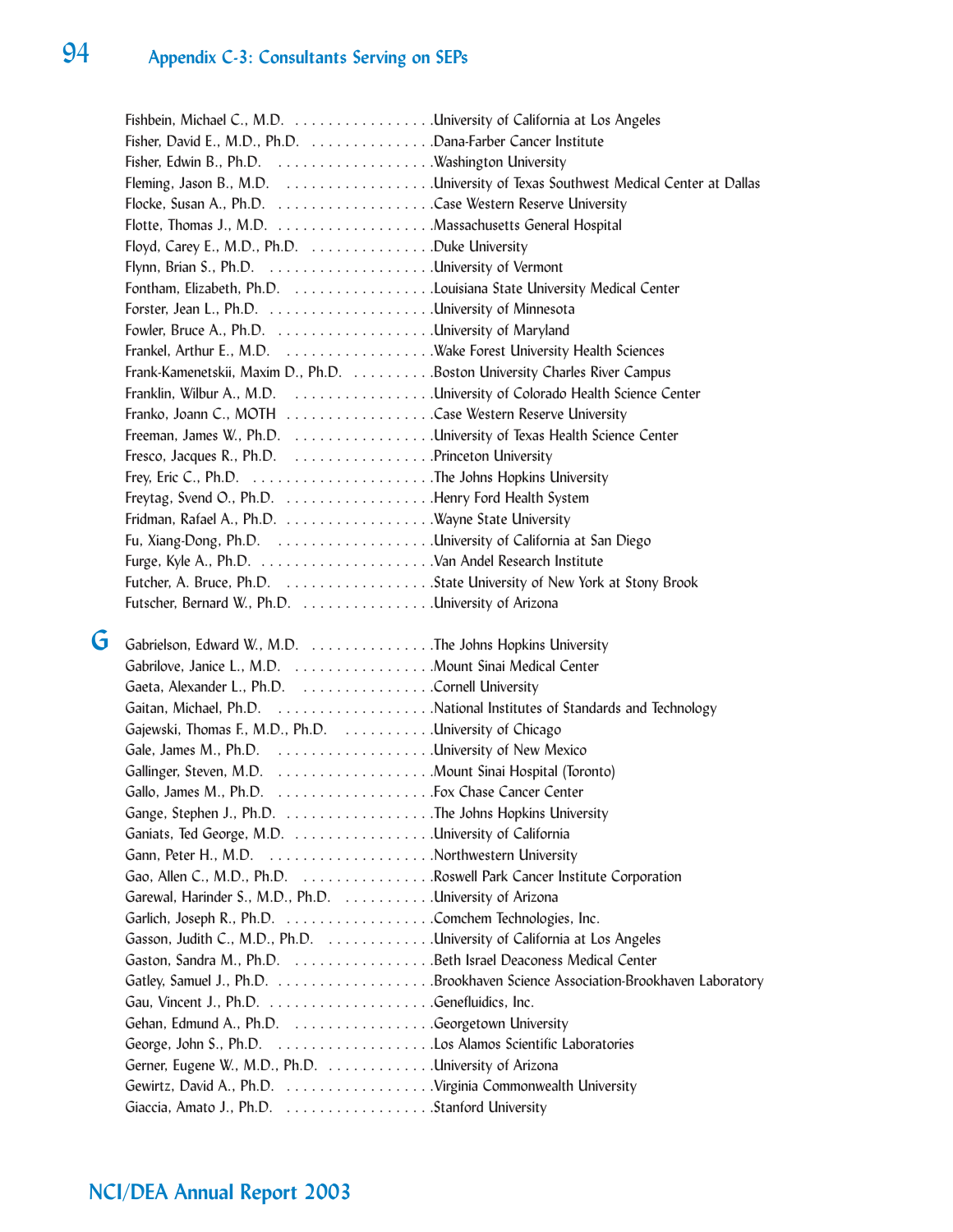Giardina, Charles A., Ph.D. . . . . . . . . . . . . . . . . University of Connecticut Gibson, Raymond E., Ph.D. . . . . . . . . . . . . . . . . Merck Research Laboratories Gilliam, Anita C., M.D., Ph.D. . . . . . . . . . . . . . . . . . Case Western Reserve University Gillis, Kevin D., Ph.D. . . . . . . . . . . . . . . . . . . . .University of Missouri Gimotty, Phyllis A., Ph.D. . . . . . . . . . . . . . . . . .University of Pennsylvania Giordano, Antonio, M.D., Ph.D. . . . . . . . . . . . . .Sbarro Institute for Cancer Research Given, Barbara A., Ph.D. . . . . . . . . . . . . . . . . . .Michigan State University Gleave, Martin, M.D. . . . . . . . . . . . . . . . . . . . .Vancouver Memorial Hospital Glinsky, Gennadi V., M.D., Ph.D. . . . . . . . . . . . .Sidney Kimmel Cancer Center Gmitro, Arthur F., Ph.D. . . . . . . . . . . . . . . . . . . .University of Arizona Gobbel, Glenn T., D.V.M., Ph.D. . . . . . . . . . . . . . . University of Pittsburgh Gogal, Robert M., D.V.M. . . . . . . . . . . . . . . . . .Virginia College of Osteopathic Medicine Goggins, Michael G., M.D. . . . . . . . . . . . . . . . .The Johns Hopkins University Gold, Barry I., M.D., Ph.D. . . . . . . . . . . . . . . . . University of Nebraska Gold, David V., Ph.D. . . . . . . . . . . . . . . . . . . . .Garden State Cancer Center Gold, Robert S., Ph.D. . . . . . . . . . . . . . . . . . . . .University of Maryland College Park Campus Goldrick, Marianna M., Ph.D. . . . . . . . . . . . . . .Ambion, Inc. Goldsmith, Denise, M.P.H. . . . . . . . . . . . . . . . . .Clinician Support Technology, Inc. Goldson, Alfred L., M.D. . . . . . . . . . . . . . . . . . .Howard University Hospital Golovlev, Val V., Ph.D. . . . . . . . . . . . . . . . . . . . .Sci-Tec, Inc. Golub, Todd R., M.D. . . . . . . . . . . . . . . . . . . . .Dana-Farber Cancer Institute Gomer, Charles J., M.D., Ph.D. . . . . . . . . . . . . .Children's Hospital, Los Angeles Goodlett, David R., Ph.D. . . . . . . . . . . . . . . . . .Institute for Systems Biology Goodwin, J. Wendall, M.D. . . . . . . . . . . . . . . . .Cox Health Systems Goodwin, James S., M.D. . . . . . . . . . . . . . . . . .University of Texas Medical Branch Goodwin, Pamela J., M.D. . . . . . . . . . . . . . . . . .Samuel Lunenfeld Research Institute Goss, Bill . . . . . . . . . . . . . . . . . . . . . . . . . . . . . .Bill Goss, Inc. Gotay, Carolyn C., Ph.D. . . . . . . . . . . . . . . . . . .University of Hawaii Gottlieb, Nell H., Ph.D. . . . . . . . . . . . . . . . . . . .University of Texas at Austin Gould, Michael N., M.D., Ph.D. . . . . . . . . . . . . .University of Wisconsin at Madison Graham, Michael M., M.D., Ph.D. . . . . . . . . . . .University of Iowa Gralow, Julie R., M.D. . . . . . . . . . . . . . . . . . . . .University of Washington Grant, Marcia L., Ph.D. . . . . . . . . . . . . . . . . . . .Beckman Research Institute of City of Hope Greco, William R., Ph.D. . . . . . . . . . . . . . . . . . .Roswell Park Cancer Institute Corporation Green, B. Lee, Ph.D. . . . . . . . . . . . . . . . . . . . . .Texas A&M University System Green, Daniel M., M.D. . . . . . . . . . . . . . . . . . . .Roswell Park Cancer Institute Corporation Green, Mark A., Ph.D. . . . . . . . . . . . . . . . . . . . .Purdue University at West Lafayette Green, Sidney, Ph.D. . . . . . . . . . . . . . . . . . . . . .Howard University Greene, Geoffrey W., Ph.D. . . . . . . . . . . . . . . . .University of Rhode Island Greene, John M., Ph.D. . . . . . . . . . . . . . . . . . . .SRA International Greene, Paul G., Ph.D. . . . . . . . . . . . . . . . . . . .University of Alabama at Birmingham Greenleaf, James F., Ph.D. . . . . . . . . . . . . . . . . .Mayo Clinic, Rochester Greiner, Timothy C., M.D. . . . . . . . . . . . . . . . . .University of Nebraska Medical Center Gricoski, John J., M.B.A. . . . . . . . . . . . . . . . . . .Fox Chase Cancer Center Griffith, Jeffrey K., Ph.D. . . . . . . . . . . . . . . . . . .University of New Mexico at Albuquerque Grigsby, Perry W., M.D. . . . . . . . . . . . . . . . . . .Washington University Grizzle, William E., M.D., Ph.D. . . . . . . . . . . . . . . University of Alabama at Birmingham Groden, Joanna L., Ph.D. . . . . . . . . . . . . . . . . .University of Cincinnati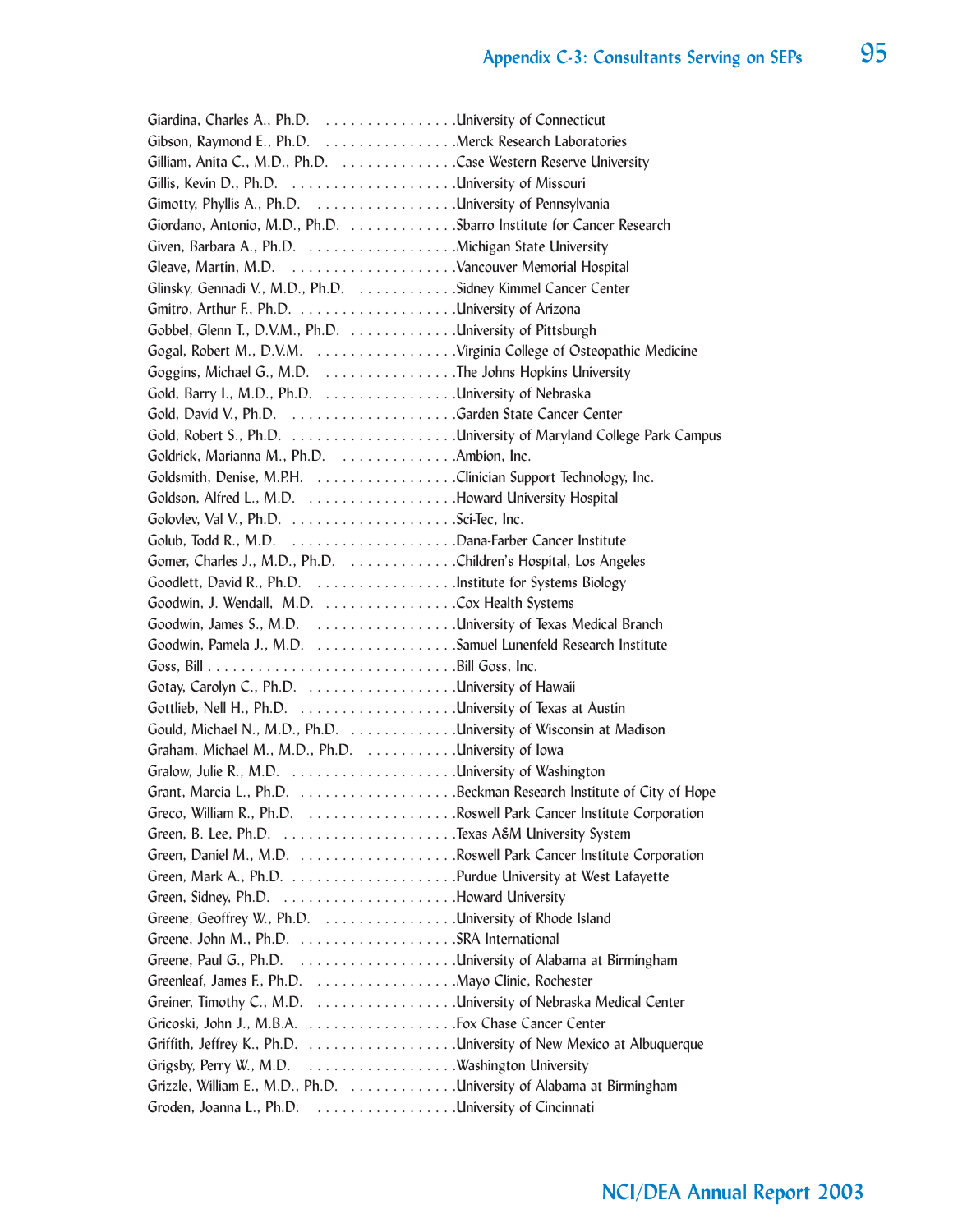|   | Groshen, Susan G., Ph.D. University Southern California                  |                                                                                                 |
|---|--------------------------------------------------------------------------|-------------------------------------------------------------------------------------------------|
|   | Grossman, Zachary D., M.D. Roswell Park Cancer Institute Corporation     |                                                                                                 |
|   |                                                                          |                                                                                                 |
|   | Grufferman, Seymour, M.D., Ph.D. University of Pittsburgh                |                                                                                                 |
|   | Grundfest, Warren S., M.D. University of California at Los Angeles       |                                                                                                 |
|   |                                                                          |                                                                                                 |
|   |                                                                          |                                                                                                 |
|   | Gum, James R., Ph.D. Northern California Institute Research              |                                                                                                 |
|   | Gumerlock, Paul H., Ph.D. University of California, Davis Cancer Center  |                                                                                                 |
|   |                                                                          |                                                                                                 |
|   |                                                                          |                                                                                                 |
|   |                                                                          | Gupta, Sudhir, M.D., Ph.D. American Association for Chronic Fatigue Syndrome                    |
|   |                                                                          |                                                                                                 |
|   |                                                                          |                                                                                                 |
|   | Gygi, Steven P., Ph.D. Harvard University Medical School                 |                                                                                                 |
|   |                                                                          |                                                                                                 |
| H | Haffty, Bruce G., M.D. Yale University                                   |                                                                                                 |
|   | Halas, Nancy Naomi, J., Ph.D. Rice University                            |                                                                                                 |
|   | Haley, Nancy Jean, Ph.D. Metlife                                         |                                                                                                 |
|   | Hallahan, Dennis E., M.D., Ph.D. Vanderbilt University                   |                                                                                                 |
|   |                                                                          |                                                                                                 |
|   | Hamilton, Marit Nilsen, Ph.D. lowa State University                      |                                                                                                 |
|   |                                                                          |                                                                                                 |
|   | Hammons, George J., Ph.D. Philander Smith College                        |                                                                                                 |
|   | Hande, Kenneth R., M.D. Vanderbilt University                            |                                                                                                 |
|   | Handgretinger, Rupert, M.D., Ph.D. St. Jude Children's Research Hospital |                                                                                                 |
|   | Hannink, Mark, Ph.D. University of Missouri at Columbia                  |                                                                                                 |
|   |                                                                          |                                                                                                 |
|   | Hannon, Sandra W., Ph.D. The Hannon Group, LLC.                          |                                                                                                 |
|   | Hansen, Christine M., Ph.D. lowa State University                        |                                                                                                 |
|   |                                                                          |                                                                                                 |
|   |                                                                          |                                                                                                 |
|   |                                                                          | Haque, Syed S., Ph.D. University of Medicine and Dentistry of New Jersey                        |
|   |                                                                          |                                                                                                 |
|   | Harris, Lyndsay N., M.D. Dana-Farber Cancer Institute                    |                                                                                                 |
|   | Harris, Randall E., M.D., Ph.D. Ohio State University                    |                                                                                                 |
|   | Harris, Robin B., Ph.D. University of Arizona                            |                                                                                                 |
|   |                                                                          | Harrison, David E., Ph.D. (2008) Materian Multimersity of Vermont and State Agriculture College |
|   | Harvey, Jennifer Ann, M.D. University of Virginia at Charlottesville     |                                                                                                 |
|   | Haselgrove, John C., Ph.D. Children's Hospital of Philadelphia           |                                                                                                 |
|   | Hasty, Jeff M., Ph.D. University of California at San Diego              |                                                                                                 |
|   | Hatsukami, Dorothy K., Ph.D. University of Minnesota Medical School      |                                                                                                 |
|   |                                                                          |                                                                                                 |
|   | Hawkes, Wayne C., Ph.D. University of California at Davis                |                                                                                                 |
|   |                                                                          |                                                                                                 |
|   |                                                                          |                                                                                                 |
|   |                                                                          |                                                                                                 |
|   | Heber, David, M.D., Ph.D. University of California at Los Angeles        |                                                                                                 |
|   |                                                                          |                                                                                                 |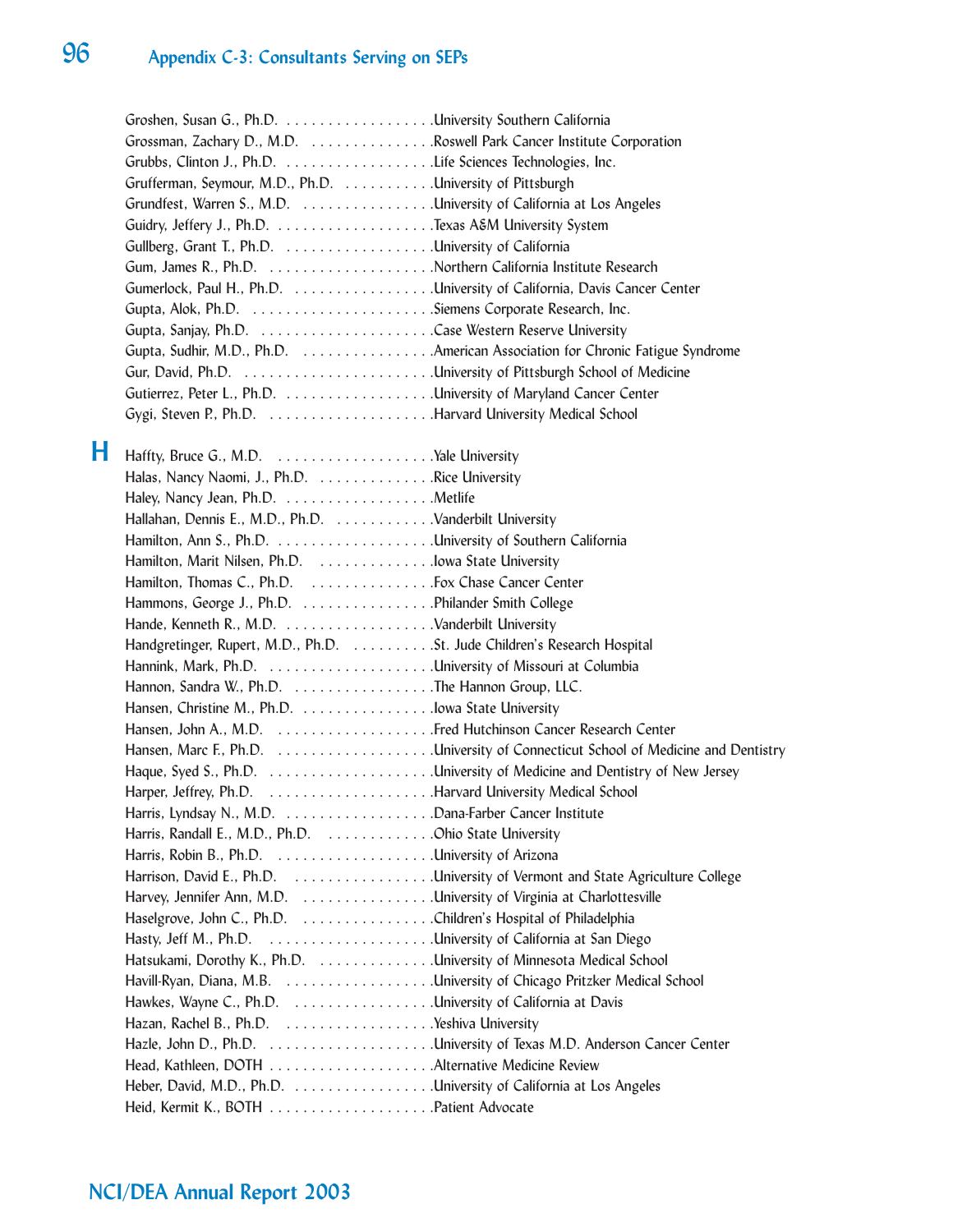| Hellstrom, Ingegerd E., M.D., Ph.D. Pacific Northwest Research Institute    |                                                                                             |
|-----------------------------------------------------------------------------|---------------------------------------------------------------------------------------------|
| Helpern, Joseph A., Ph.D. New York University School of Medicine            |                                                                                             |
| Hemstreet, George P., M.D., Ph.D. H and B Medical Technology                |                                                                                             |
| Herman, Brian A., M.D., Ph.D. University of Texas Health Science Center     |                                                                                             |
| Herman, James G., M.D. The Johns Hopkins University Medical School          |                                                                                             |
| Herschman, Harvey R., Ph.D. University of California at Los Angeles         |                                                                                             |
| Heslop, Helen E., M.D. Baylor College of Medicine                           |                                                                                             |
|                                                                             |                                                                                             |
|                                                                             | Heston, Warren D., Ph.D. (2002) Cleveland Clinic Foundation - Lerner Research Institute     |
|                                                                             |                                                                                             |
| Hickman, James J., Ph.D. Hesperosa, LLC.                                    |                                                                                             |
|                                                                             |                                                                                             |
| Hight-Walker, Angela, Ph.D. National Institutes of Standards and Technology |                                                                                             |
| Hilakivi-Clarke, Leena A., Ph.D. Lombardi Cancer Research Center            |                                                                                             |
| Hill, Christopher P., M.D., Ph.D. University of Utah                        |                                                                                             |
| Hill, David E., Ph.D. Dana-Farber Cancer Institute                          |                                                                                             |
|                                                                             |                                                                                             |
| Hinds, Philip W., Ph.D. Harvard University                                  |                                                                                             |
| Hine, R. Jean, Ph.D. University of Arkansas                                 |                                                                                             |
|                                                                             |                                                                                             |
| Ho, Peter T. C., M.D., Ph.D. GlaxoSmithKline                                |                                                                                             |
|                                                                             |                                                                                             |
|                                                                             |                                                                                             |
|                                                                             |                                                                                             |
| Holmes-McNary, Minnie Q., Ph.D. University of North Carolina at Chapel Hill |                                                                                             |
|                                                                             |                                                                                             |
|                                                                             |                                                                                             |
|                                                                             |                                                                                             |
|                                                                             |                                                                                             |
| Horne, Donald W., Ph.D. Vanderbilt University                               |                                                                                             |
|                                                                             |                                                                                             |
| Horton, John, M.D. University of South Florida                              |                                                                                             |
| Hosking, James D., Ph.D. University of North Carolina at Chapel Hill        |                                                                                             |
| Hoskins, William J., M.D.  Memorial Sloan-Kettering Cancer Center           |                                                                                             |
|                                                                             |                                                                                             |
| Houghton, Raymond L., Ph.D. Corixa Corporation                              |                                                                                             |
|                                                                             |                                                                                             |
|                                                                             | Howett, Mary K., Ph.D. (2008) However, Pennsylvania State University Hershey Medical Center |
|                                                                             |                                                                                             |
| Hsieh, Chung-Cheng, Sc.D. University of Massachusetts Medical School        |                                                                                             |
|                                                                             |                                                                                             |
|                                                                             |                                                                                             |
| Huang, Tim H., Ph.D. Ohio State University                                  |                                                                                             |
|                                                                             |                                                                                             |
|                                                                             |                                                                                             |
| Hughes, Chanita A., Ph.D. Tobacco Research Center                           |                                                                                             |
| Humphrey, Peter A., M.D., Ph.D. Washington University                       |                                                                                             |
|                                                                             |                                                                                             |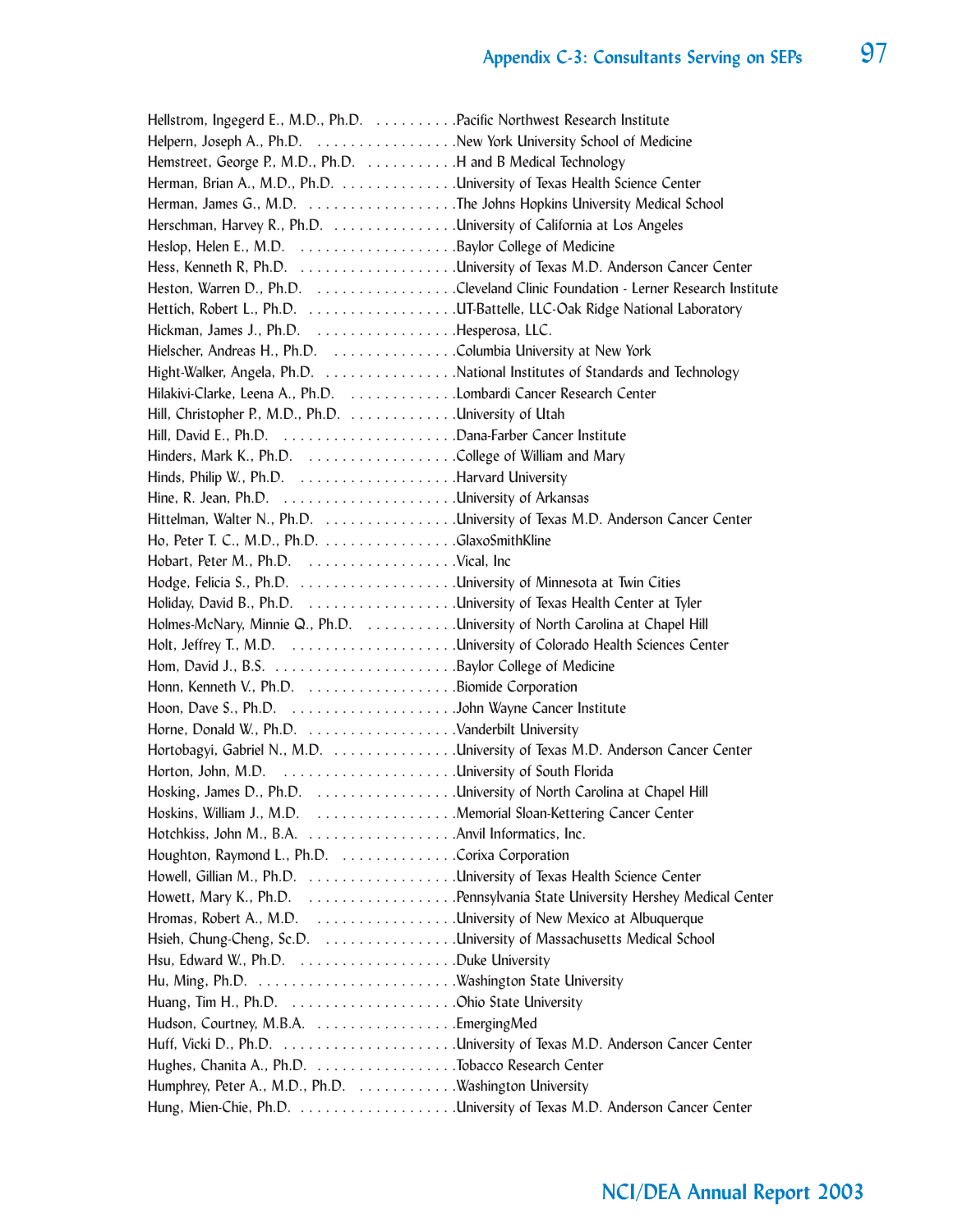### 98 **Appendix C-3: Consultants Serving on SEPs**

|    | Hussein, Mohamad, M.D. (Changeling and Clinic Foundation                      |                                                                                   |
|----|-------------------------------------------------------------------------------|-----------------------------------------------------------------------------------|
|    |                                                                               |                                                                                   |
|    |                                                                               |                                                                                   |
|    |                                                                               |                                                                                   |
| I. |                                                                               |                                                                                   |
|    |                                                                               |                                                                                   |
|    |                                                                               |                                                                                   |
|    |                                                                               |                                                                                   |
|    | Ittmann, Michael M., M.D., Ph.D. New York University                          |                                                                                   |
| J  | Jackson-Grusby, Laurie, Ph.D. Whitehead Institute                             |                                                                                   |
|    |                                                                               |                                                                                   |
|    |                                                                               |                                                                                   |
|    | Jacobsen, Donald W., Ph.D. Cleveland Clinic Foundation                        |                                                                                   |
|    |                                                                               |                                                                                   |
|    | Jacquez, Geoffrey M., Ph.D. BioMedware                                        |                                                                                   |
|    | Jaen, Carlos R., M.D., Ph.D. State University of New York at Buffalo          |                                                                                   |
|    |                                                                               |                                                                                   |
|    |                                                                               | Jaffee, Elizabeth M., M.D., Ph.D. The Johns Hopkins University School of Medicine |
|    |                                                                               |                                                                                   |
|    |                                                                               |                                                                                   |
|    |                                                                               |                                                                                   |
|    | Jay, Daniel G., Ph.D. Tufts University at Boston                              |                                                                                   |
|    |                                                                               |                                                                                   |
|    | Jelinek, Diane F., Ph.D.  Mayo Clinic, Rochester                              |                                                                                   |
|    | Jenkins, Robert B., M.D., Ph.D. Mayo Clinic, Rochester                        |                                                                                   |
|    |                                                                               |                                                                                   |
|    | Jibaja-Weiss, Maria L., Ed.D. Baylor College of Medicine                      |                                                                                   |
|    |                                                                               |                                                                                   |
|    | Johnson, Bryon D., Ph.D. Medical College of Wisconsin                         |                                                                                   |
|    | Johnson, Candace S., M.D., Ph.D. Roswell Park Cancer Institute Corporation    |                                                                                   |
|    | Johnson, Linda B., B.S. (2002). An Altional Coalition For Cancer Survivorship |                                                                                   |
|    |                                                                               |                                                                                   |
|    | June, Carl H., M.D., Ph.D. University of Pennsylvania                         |                                                                                   |
|    |                                                                               |                                                                                   |
| K. | Kacinski, Barry M., M.D., Ph.D. Yale University School of Medicine            |                                                                                   |
|    | Kaiser, Larry R., M.D. University of Pennsylvania                             |                                                                                   |
|    |                                                                               |                                                                                   |
|    |                                                                               |                                                                                   |
|    |                                                                               |                                                                                   |
|    | Kaplan, Alan M., Ph.D. Virginia Commonwealth University                       |                                                                                   |
|    |                                                                               |                                                                                   |
|    | Karagas, Margaret R., Ph.D. Dartmouth College                                 |                                                                                   |
|    |                                                                               |                                                                                   |
|    |                                                                               |                                                                                   |
|    | Karliner, Joel S., M.D., Ph.D. University of California at San Francisco      |                                                                                   |
|    |                                                                               |                                                                                   |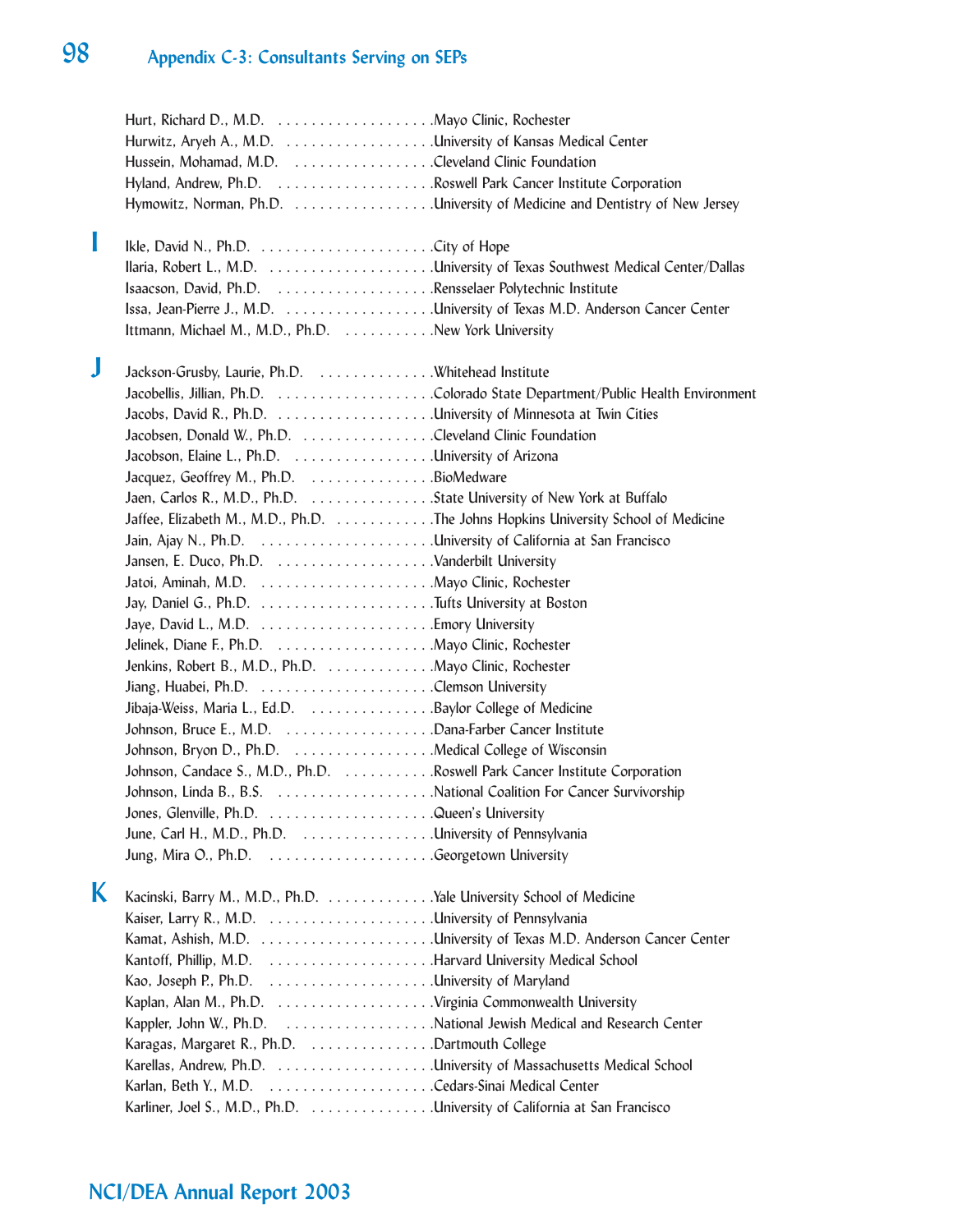Kasid, Usha N., Ph.D. . . . . . . . . . . . . . . . . . . . .Georgetown University Kaufman, Howard L., M.D., Ph.D. . . . . . . . . . . . . Columbia University Health Sciences Kaul, Karen L., M.D., Ph.D. . . . . . . . . . . . . . . . .Evanston Hospital Kay, Neil E., M.D. . . . . . . . . . . . . . . . . . . . . . . .Mayo Clinic, Rochester Keever-Taylor, Carolyn Anne, Ph.D. . . . . . . . . . . . . Froedtert East Kelcz, Frederick , M.D., Ph.D. . . . . . . . . . . . . . . University of Wisconsin at Madison Keller, Steven M., M.D., Ph.D. . . . . . . . . . . . . . .Albert Einstein College of Medicine Kelley, Mark R., Ph.D. . . . . . . . . . . . . . . . . . . . .Indiana University-Purdue University Kelley, Michael J., M.D. . . . . . . . . . . . . . . . . . . .Duke University Kemeny, Margaret E., Ph.D. . . . . . . . . . . . . . . . . . University California at Los Angeles Kenan, Daniel J., M.D., Ph.D. . . . . . . . . . . . . . . Duke University Medical Center Khalkhali-Ellis, Zhila, Ph.D. . . . . . . . . . . . . . . . . . University of Iowa Khokha, Rama, Ph.D. . . . . . . . . . . . . . . . . . . . .University of Toronto Kiecolt-Glaser, Janice K., Ph.D. . . . . . . . . . . . . . . Ohio State University Kie, Merrill S., M.D. . . . . . . . . . . . . . . . . . . . . .University of Texas M.D. Anderson Cancer Center Killackey, Maureen A., M.D., Ph.D. . . . . . . . . . . . Bassett Cancer Center Kim, Kyungmann, Ph.D. . . . . . . . . . . . . . . . . . University of Wisconsin at Madison Kim, Young-In J., M.D. . . . . . . . . . . . . . . . . . . . .University of Toronto Kimler, Bruce F., Ph.D. . . . . . . . . . . . . . . . . . . . .University of Kansas Medical Center Kipp, Thomas J., M.D., Ph.D. . . . . . . . . . . . . . . University of California at San Diego Kirschner, Marvin A., M.D. . . . . . . . . . . . . . . . . University of Medicine and Dentistry at New Jersey Kittle, Rick, Ph.D. . . . . . . . . . . . . . . . . . . . . . . .Howard University Kiviat, Nancy B., M.D. . . . . . . . . . . . . . . . . . . .University of Washington Klein, John P., Ph.D. . . . . . . . . . . . . . . . . . . . . .Medical College of Wisconsin Klein-Szanto, Andres J., M.D. . . . . . . . . . . . . . . .Fox Chase Cancer Center Klesge, Lisa M., Ph.D. . . . . . . . . . . . . . . . . . . . .University of Tennessee Health Science Center Kline, Kimberly, Ph.D. . . . . . . . . . . . . . . . . . . . .University of Texas at Austin Klotz, Laurence, M.D. . . . . . . . . . . . . . . . . . . . .Sunnybrook & Women's College Health Sciences Center Knipp, Gregory T., Ph.D. . . . . . . . . . . . . . . . . . .Rutgers State University of New Jersey Knoell, Daren L., Ph.D. . . . . . . . . . . . . . . . . . . .Ohio State University Knopp, Michael, M.D., Ph.D. . . . . . . . . . . . . . . . Ohio State University Knowles, David W., M.D., Ph.D. . . . . . . . . . . . . . Mother Assumpta Health for All, Inc. Kolega, John P., Ph.D. . . . . . . . . . . . . . . . . . . . .State University of New York at Buffalo Kong, Tony Ah-Ng, Ph.D. . . . . . . . . . . . . . . . . .Rutgers University College of Pharmacy Konto, Christopher D., M.D. . . . . . . . . . . . . . . . Duke University Koo, Robert D., Ph.D. . . . . . . . . . . . . . . . . . . .University of Maryland Kopecky, Kenneth J., Ph.D. . . . . . . . . . . . . . . . .Fred Hutchinson Cancer Research Center Kornblith, Alice B., Ph.D. . . . . . . . . . . . . . . . . . Dana-Farber Cancer Institute Kotchen, Jane M., M.D. . . . . . . . . . . . . . . . . . .Medical College of Wisconsin Koutcher, Jason A., M.D., Ph.D. . . . . . . . . . . . . Memorial Sloan-Kettering Cancer Center Koval, Charles F., Ph.D. . . . . . . . . . . . . . . . . . . .University of Wisconsin Krailo, Mark D., Ph.D. . . . . . . . . . . . . . . . . . . .National Childhood Cancer Foundation Krasnykh, Victor N., Ph.D. . . . . . . . . . . . . . . . . . Vectorlogics, Inc. Kraut, Robert, Ph.D. . . . . . . . . . . . . . . . . . . . . .Carnegie-Mellon University Krischer, Jeffrey P., Ph.D. . . . . . . . . . . . . . . . . .H. Lee Moffitt Cancer Center and Research Institute Krizman, David B., Ph.D. . . . . . . . . . . . . . . . . .Expression Pathology, Inc. Krohn, Kenneth A., Ph.D. . . . . . . . . . . . . . . . . . University of Washington Krolewski, John J., M.D., Ph.D. . . . . . . . . . . . . .University of California at Irvine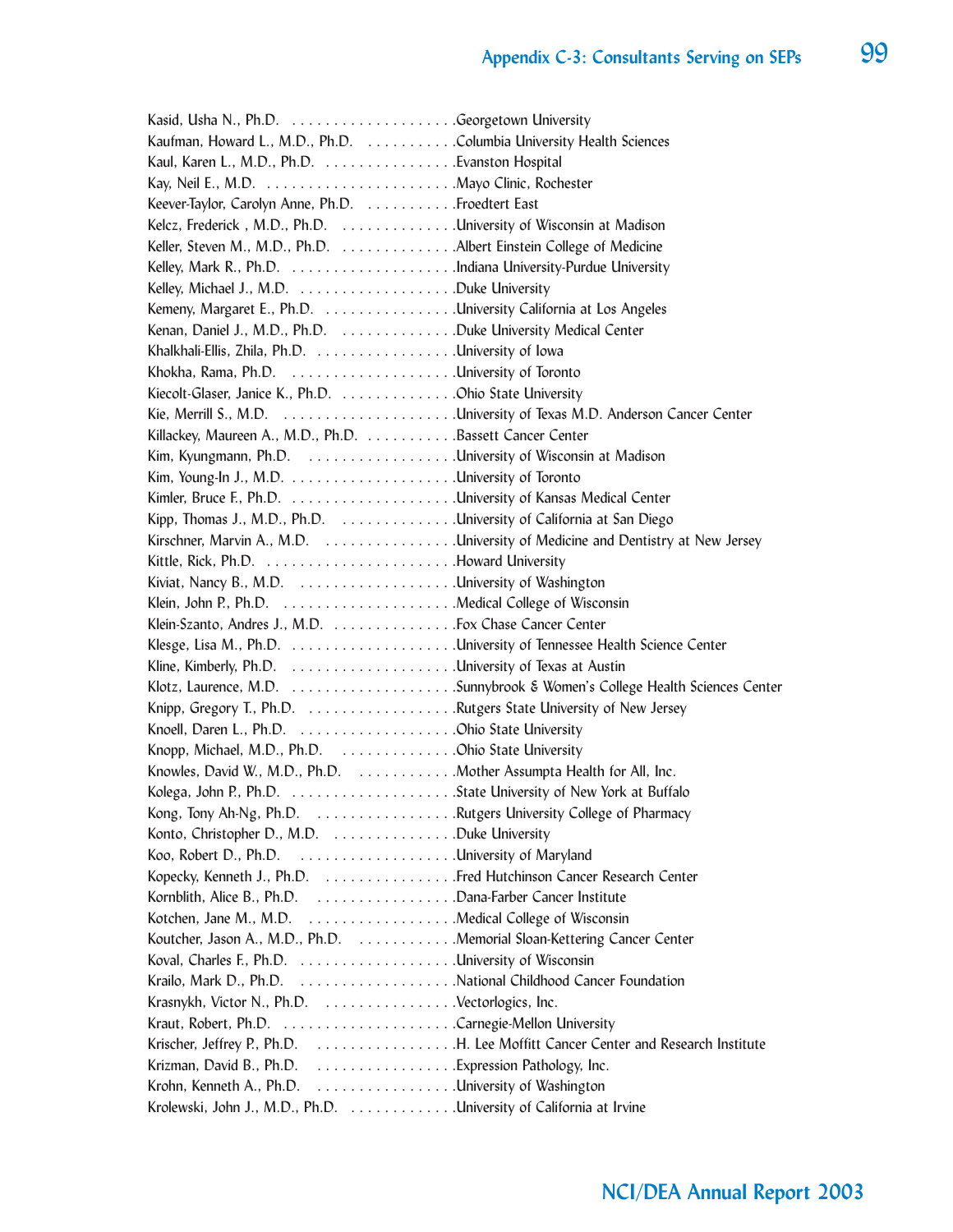|   | Kron, Stephen J., M.D., Ph.D. University of Chicago                        |  |
|---|----------------------------------------------------------------------------|--|
|   | Krupinski, Elizabeth A., Ph.D. University of Arizona                       |  |
|   | Kucuk, Omer J., M.D., Ph.D. Wayne State University                         |  |
|   | Kuebler, Philip, M.D., Ph.D. Columbus CCOP                                 |  |
|   |                                                                            |  |
|   | Kulkarni, Amit, Ph.D.  Molecular Simulations, Inc.                         |  |
|   | Kung, Hank F., Ph.D. University of Pennsylvania                            |  |
|   | Kurfess, James Daniel, Ph.D. Naval Research Laboratories                   |  |
|   |                                                                            |  |
|   |                                                                            |  |
|   |                                                                            |  |
|   |                                                                            |  |
| L |                                                                            |  |
|   |                                                                            |  |
|   |                                                                            |  |
|   | Landsittel, Douglas P., Ph.D. University of Pittsburgh                     |  |
|   | Lane, Richard W., Ph.D. Unilever Bestfoods North America                   |  |
|   |                                                                            |  |
|   | Larson, Steven M., M.D., Ph.D. Memorial Sloan-Kettering Cancer Center      |  |
|   |                                                                            |  |
|   |                                                                            |  |
|   |                                                                            |  |
|   |                                                                            |  |
|   | Lebien, Tucker W., Ph.D. (2001). The University of Minnesota Cancer Center |  |
|   |                                                                            |  |
|   |                                                                            |  |
|   |                                                                            |  |
|   |                                                                            |  |
|   |                                                                            |  |
|   |                                                                            |  |
|   | Lefebvre, R. Craig, Ph.D. Prospect Associates, Ltd.                        |  |
|   | Lehman, Constance D., M.D., Ph.D. University of Washington                 |  |
|   |                                                                            |  |
|   | Lentz, Steven R., M.D., Ph.D. University of lowa                           |  |
|   |                                                                            |  |
|   |                                                                            |  |
|   | Leslie-Pelecky, Diandra L., Ph.D. University of Nebraska                   |  |
|   |                                                                            |  |
|   | Levenson, Richard M., M.D., Ph.D. Cambridge Research and Instrumentation   |  |
|   |                                                                            |  |
|   |                                                                            |  |
|   | Lewellen, Thomas K., Ph.D. University of Washington                        |  |
|   |                                                                            |  |
|   |                                                                            |  |
|   | Li, Sara, Ph.D. University of Kansas Medical Center                        |  |
|   | Liang, Peng, Ph.D. Vanderbilt University                                   |  |
|   | Liang, Zhi-Pei, Ph.D. University of Illinois at Urbana-Champaign           |  |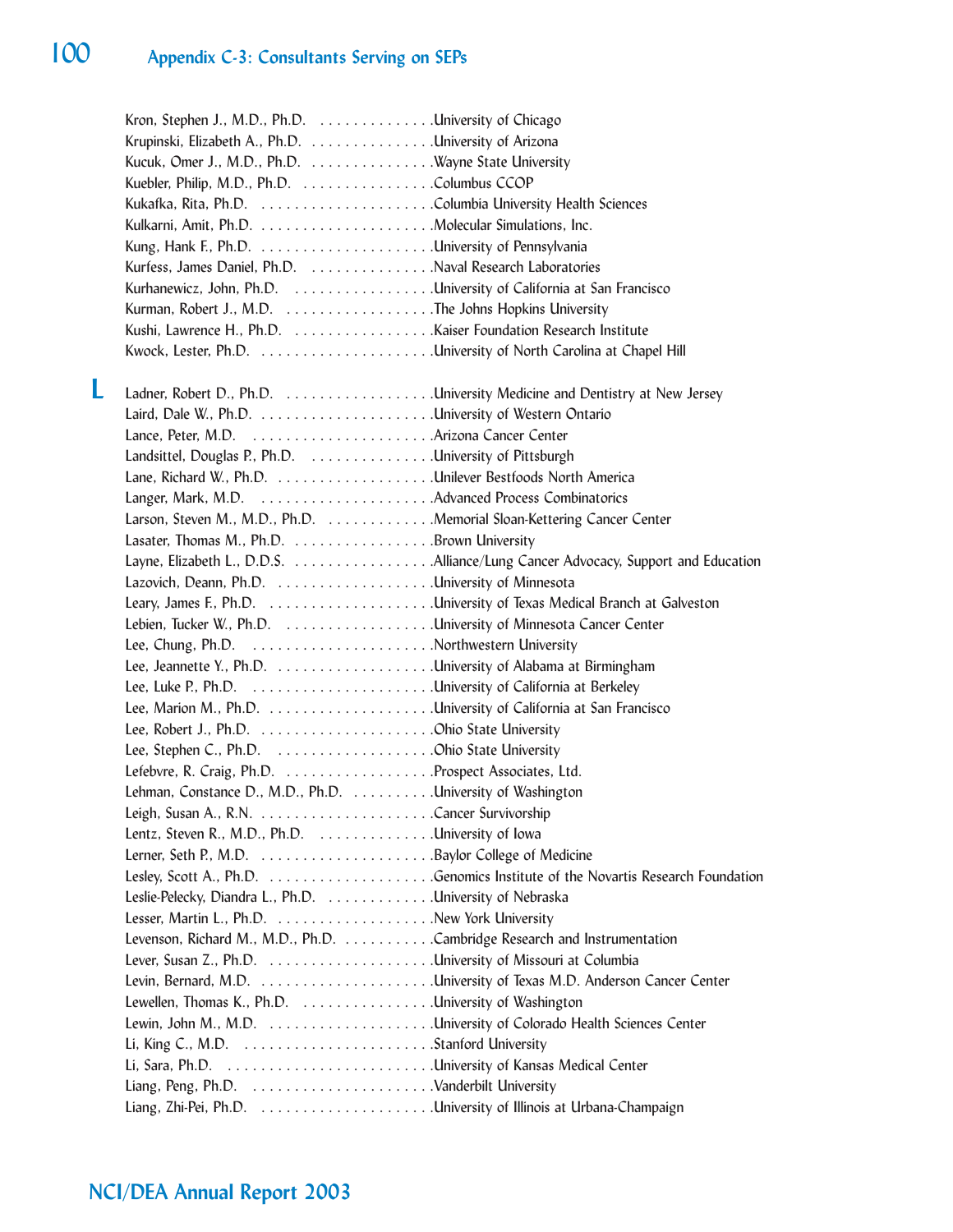|   | Liao, Shutsung, Ph.D. University of Illinois                                    |                                                                                        |
|---|---------------------------------------------------------------------------------|----------------------------------------------------------------------------------------|
|   | Lichtenstein, Alan K., M.D. (2008). The Brentwood Biomedical Research Institute |                                                                                        |
|   |                                                                                 | Lieberman, David A., M.D. (2008). The Portland Veteran's Administration Medical Center |
|   | Lieberman, Howard B., Ph.D. Columbia University Health Sciences Center          |                                                                                        |
|   | Liebman, Michael N., Ph.D. University of Pennsylvania Cancer Center             |                                                                                        |
|   |                                                                                 |                                                                                        |
|   |                                                                                 |                                                                                        |
|   |                                                                                 |                                                                                        |
|   |                                                                                 |                                                                                        |
|   | Linton, Marigold L., Ph.D. University of Kansas                                 |                                                                                        |
|   | Linville, Linda H., Ph.D. University of Kentucky                                |                                                                                        |
|   |                                                                                 |                                                                                        |
|   |                                                                                 |                                                                                        |
|   | Liu, Hong, Ph.D. University of Oklahoma at Norman                               |                                                                                        |
|   |                                                                                 |                                                                                        |
|   | Lo, David D., M.D., Ph.D. Digital Gene Technologies                             |                                                                                        |
|   |                                                                                 |                                                                                        |
|   |                                                                                 |                                                                                        |
|   |                                                                                 |                                                                                        |
|   |                                                                                 | Logothetis, Christopher J., M.D. University of Texas M.D. Anderson Cancer Center       |
|   | Logsdon, Craig D., Ph.D. University of Michigan at Ann Arbor                    |                                                                                        |
|   |                                                                                 |                                                                                        |
|   | Longnecker, Daniel S., M.D. Dartmouth Medical School                            |                                                                                        |
|   |                                                                                 |                                                                                        |
|   | Lopez, Manuel M., Ph.D. Minnesota State Colleges and University                 |                                                                                        |
|   |                                                                                 |                                                                                        |
|   | Lotze, Michael T., M.D., Ph.D. University of Pittsburgh at Pittsburgh           |                                                                                        |
|   |                                                                                 |                                                                                        |
|   | Lund, Jim, M.S. Sandia National Laboratories                                    |                                                                                        |
|   |                                                                                 |                                                                                        |
|   | Lynch, James C., Ph.D. University of Nebraska                                   |                                                                                        |
|   | Lynch, Kevin R., Ph.D. University of Virginia Medical School                    |                                                                                        |
|   |                                                                                 |                                                                                        |
|   |                                                                                 |                                                                                        |
| M | Macapinlac, Homer A., M.D. Memorial Sloan-Kettering Cancer Center               |                                                                                        |
|   | MacArthur, Robert, DOTH Columbia University                                     |                                                                                        |
|   |                                                                                 |                                                                                        |
|   | Mahadevan-Jasen, Anita, Ph.D. Vanderbilt University                             |                                                                                        |
|   |                                                                                 |                                                                                        |
|   | Mahvi, David M., M.D., Ph.D. University of Wisconsin Hospitals                  |                                                                                        |
|   | Maier, John S., M.D., Ph.D. Chemimage, Inc.                                     |                                                                                        |
|   | Majumdar, Arun, Ph.D. University of California                                  |                                                                                        |
|   | Makrigiorgos, G. M., Ph.D. Dana-Farber Cancer Institute                         |                                                                                        |
|   | Malkhosyan, Sergei R., Ph.D. Burnham Institute                                  |                                                                                        |
|   | Malone, John B., Ph.D. Louisiana State University A&M College                   |                                                                                        |
|   | Maloney, David G., M.D., Ph.D. Fred Hutchinson Cancer Research Center           |                                                                                        |
|   |                                                                                 |                                                                                        |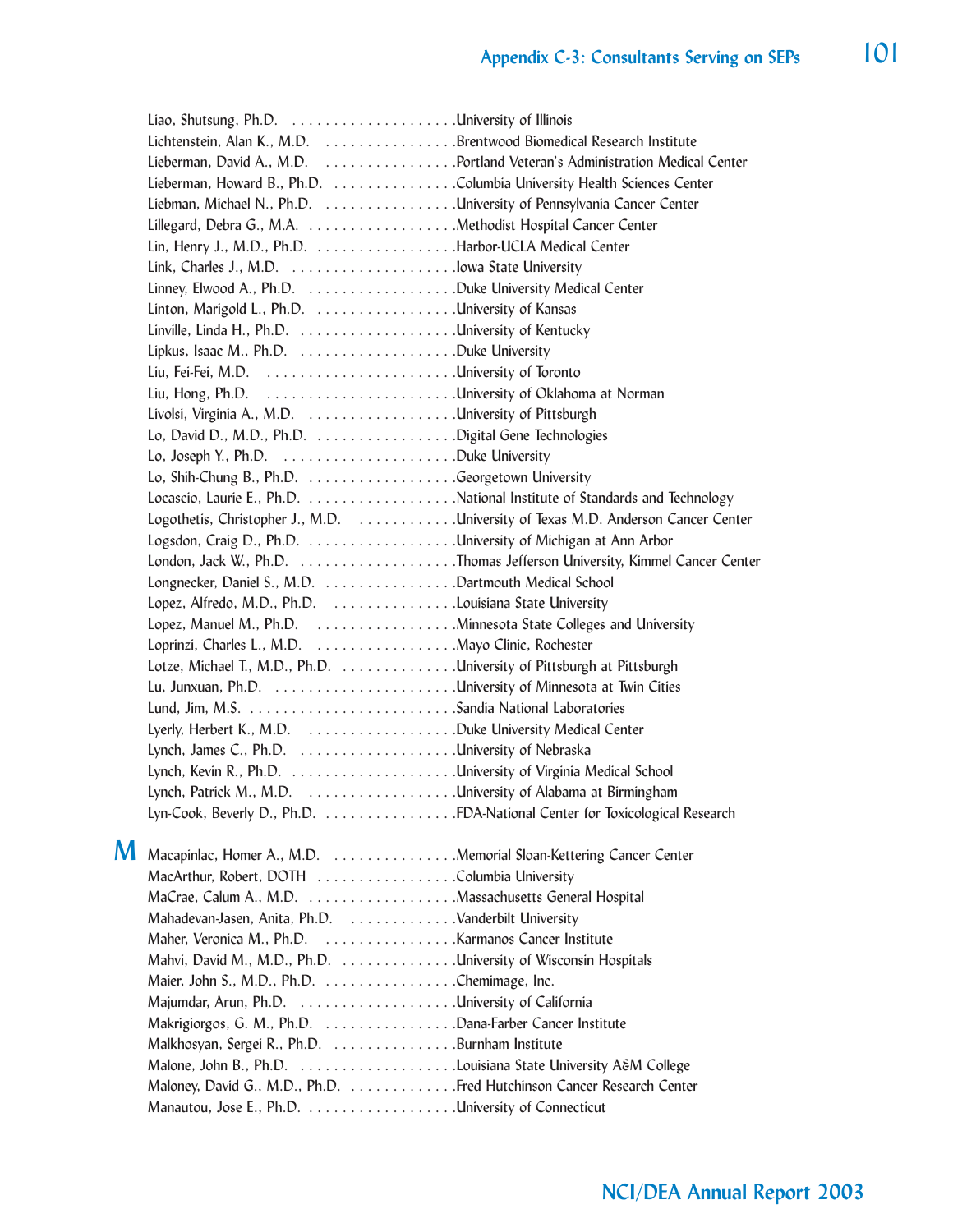$102$ 

Manion, Frank J., MOTH . . . . . . . . . . . . . . . . . .Fox Chase Cancer Center Mansfield, Carl, M.D. . . . . . . . . . . . . . . . . . . . .University of Maryland at Baltimore Mao, Li, M.D. . . . . . . . . . . . . . . . . . . . . . . . . .University of Texas M.D. Anderson Cancer Center Marcantonio, Eugene E., M.D., Ph.D. . . . . . . . . . . Columbia University at New York Markland, Francis S., Ph.D. . . . . . . . . . . . . . . . . . Pivotal Biosciences, Inc. Marrangoni, James . . . . . . . . . . . . . . . . . . . . . . .Advocate Marsh, James D., M.D. . . . . . . . . . . . . . . . . . . .Wayne State University Marton, Laurence J., M.D. . . . . . . . . . . . . . . . . .Slil Biomedical Corporation Mason, Joel B., M.D. . . . . . . . . . . . . . . . . . . . .Tufts University at Boston Mason, Ralph P., Ph.D. . . . . . . . . . . . . . . . . . . .University of Texas Southwestern Medical Center Mattoussi, Hedi, Ph.D. . . . . . . . . . . . . . . . . . . .Naval Research Laboratory Mc Clure, Jennifer B., Ph.D. . . . . . . . . . . . . . . . . . Group Health Cooperative of Puget Sound Mc Cubrey, James A., Ph.D. . . . . . . . . . . . . . . . .East Carolina University Mc Donald, Paige A., Ph.D. . . . . . . . . . . . . . . . . Howard University Mc Garrity, Gerard J., Ph.D. . . . . . . . . . . . . . . . . Genetic Therapy, Inc. McBride, William H., Ph.D. . . . . . . . . . . . . . . . . University of California at Los Angeles McCaul. Kevin D., Ph.D. . . . . . . . . . . . . . . . . . North Dakota University McDonald, Jamie M., MOTH . . . . . . . . . . . . . . .Presbyterian Hospital McDonnell, Timothy J., M.D., Ph.D. . . . . . . . . . .University of Texas M.D. Anderson Cancer Center McGlave, Philip B., M.D. . . . . . . . . . . . . . . . . . .University of Minnesota McLennan, Ian J., Ph.D. . . . . . . . . . . . . . . . . . .Ecosynthetix, Inc. McMahon, Steven B., Ph.D. . . . . . . . . . . . . . . . .Wistar Institute McQueen, Charlene A., Ph.D. . . . . . . . . . . . . . . University of Arizona McWeeney, Shannon K., Ph.D.  $\dots \dots \dots \dots$  . . . . . . . . Oregon Health and Science University Mehta, Rajendra G., Ph.D. . . . . . . . . . . . . . . . . University of Illinois at Chicago Meldrum. Deirdre R., Ph.D. . . . . . . . . . . . . . . . . University of Washington Mendonca, Paulo Ricardo, Ph.D. . . . . . . . . . . . . . GE Global Research Meropol, Neal J., M.D. . . . . . . . . . . . . . . . . . . .Fox Chase Cancer Center Merriman, Ronald L., Ph.D. . . . . . . . . . . . . . . . .Parke Davis Pharmaceutical Research Institute Metz, Charles E., Ph.D. . . . . . . . . . . . . . . . . . . .University of Utah Meyer, Laurence J., M.D., Ph.D. . . . . . . . . . . . . University of Utah Meyers, Christina A., Ph.D. . . . . . . . . . . . . . . . .University of Texas M.D. Anderson Cancer Center Meyn, Raymond E., Ph.D. . . . . . . . . . . . . . . . . .University of Texas M.D. Anderson Cancer Center Meyskens, Frank L., M.D. . . . . . . . . . . . . . . . . .SRI International Mezrich, Reuben S., M.D., Ph.D. . . . . . . . . . . . . Brigham and Women's Hospital Miller, Donald M., M.D., Ph.D. . . . . . . . . . . . . . James Graham Brown Cancer Center Miller, Jeffrey E., Ph.D. . . . . . . . . . . . . . . . . . . .Ivs Technologies, LLC. Miller, Richard G., Ph.D. . . . . . . . . . . . . . . . . . .Ontario Cancer Institute Milliken, George A., Ph.D. . . . . . . . . . . . . . . . . .Kansas State University Mills, Sherry L., M.D. . . . . . . . . . . . . . . . . . . . .Abt Associates, Inc. Minden, Mark D., M.D., Ph.D. . . . . . . . . . . . . . . . Princess Margaret Hospital Mirand, Amy L., Ph.D. . . . . . . . . . . . . . . . . . . .Roswell Park Cancer Institute Corporation Miyamoto, Suzanne, Ph.D. . . . . . . . . . . . . . . . . . University of California at Davis Mizaikoff, Boris, Ph.D. . . . . . . . . . . . . . . . . . . .Georgia Institute of Technology Modugno, Francesmary, Ph.D. . . . . . . . . . . . . . . University of Pittsburgh at Pittsburgh Moen, Phillip T., Ph.D. . . . . . . . . . . . . . . . . . . . .One Cell Systems, Inc. Moin, Kamiar, Ph.D. . . . . . . . . . . . . . . . . . . . . .Wayne State University Moinpour, Carol, Ph.D. . . . . . . . . . . . . . . . . . . .Fred Hutchinson Cancer Center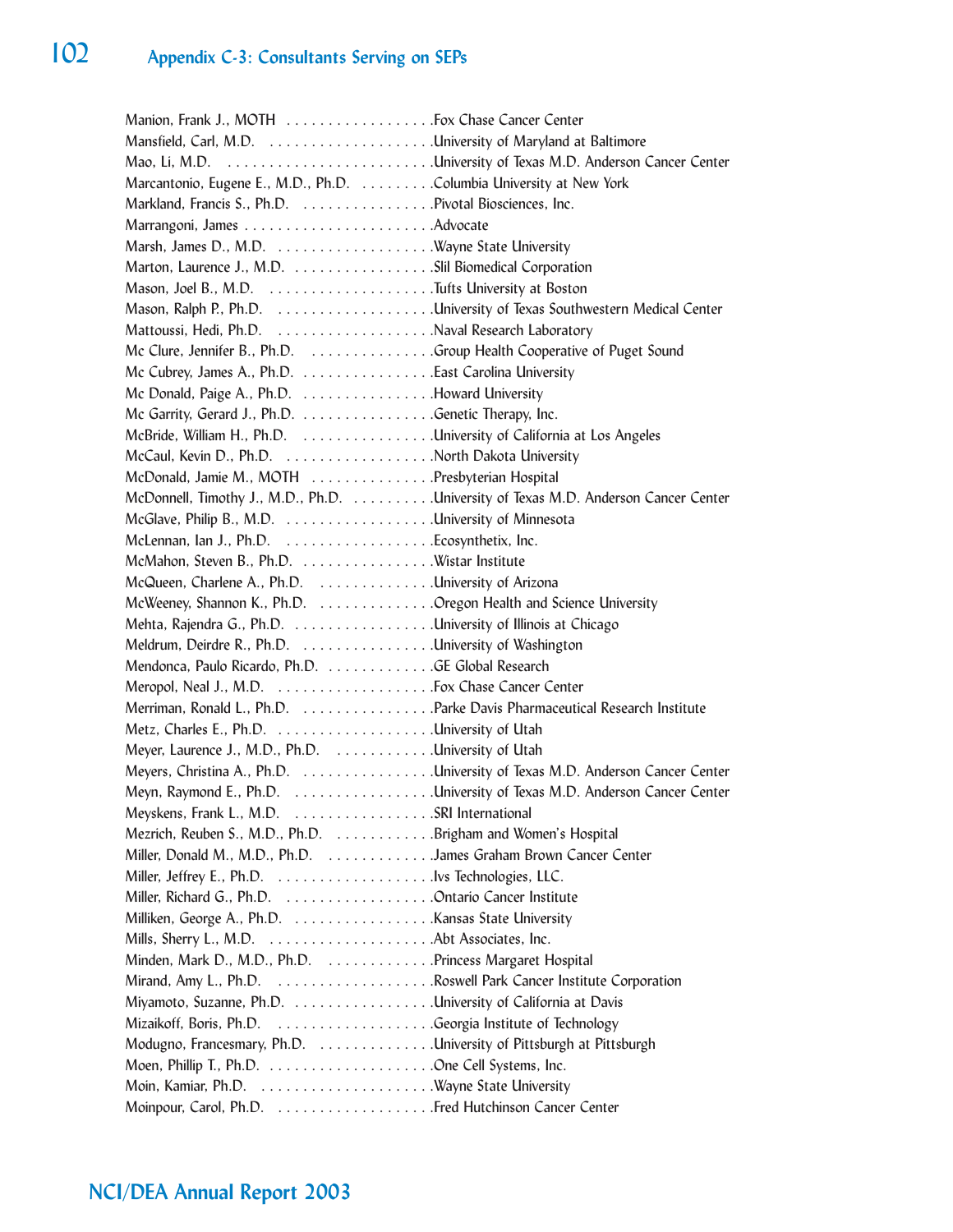|   | Moore, Bartlett D., M.D., Ph.D. University of Texas                  |                                                                                                                |
|---|----------------------------------------------------------------------|----------------------------------------------------------------------------------------------------------------|
|   | Moorman, Patricia G., Ph.D. Duke University                          |                                                                                                                |
|   |                                                                      |                                                                                                                |
|   | Morgan, Jennifer, MOTH Medical University of South Carolina          |                                                                                                                |
|   | Morgan, Lee Roy R., M.D., Ph.D. Dekk-Tec, Inc.                       |                                                                                                                |
|   | Morgan, William F., Ph.D. University of Maryland                     |                                                                                                                |
|   | Morre, Dorothy M., Ph.D. Purdue University at West Lafayette         |                                                                                                                |
|   |                                                                      |                                                                                                                |
|   | Morris, Michael D., Ph.D. University of Michigan                     |                                                                                                                |
|   |                                                                      |                                                                                                                |
|   |                                                                      |                                                                                                                |
|   |                                                                      |                                                                                                                |
|   |                                                                      | Moses, William W., Ph.D. University of California-Lawrence Berkeley Laboratory                                 |
|   | Moyer, James D., Ph.D. Pfizer Central Research                       |                                                                                                                |
|   | Moysich, Kirsten B., Ph.D. Roswell Park Cancer Institute Corporation |                                                                                                                |
|   | Muddiman, David C., Ph.D. Mayo Clinic, Rochester                     |                                                                                                                |
|   |                                                                      |                                                                                                                |
|   |                                                                      |                                                                                                                |
|   | Mulder, Kathleen M., Ph.D. Pennsylvania State                        |                                                                                                                |
|   | Mulvihill, John J., M.D. Medical College of Ohio                     |                                                                                                                |
|   |                                                                      |                                                                                                                |
|   |                                                                      |                                                                                                                |
|   |                                                                      |                                                                                                                |
|   |                                                                      |                                                                                                                |
|   |                                                                      |                                                                                                                |
|   |                                                                      |                                                                                                                |
| N |                                                                      |                                                                                                                |
|   | Naughton, Michelle J., Ph.D. Wake Forest University                  |                                                                                                                |
|   |                                                                      | Navone, Nora M., M.D., Ph.D. (2008) Markens Muniversity of Texas M.D. Anderson Cancer Center                   |
|   |                                                                      |                                                                                                                |
|   |                                                                      |                                                                                                                |
|   |                                                                      |                                                                                                                |
|   |                                                                      |                                                                                                                |
|   |                                                                      |                                                                                                                |
|   |                                                                      |                                                                                                                |
|   |                                                                      |                                                                                                                |
|   |                                                                      |                                                                                                                |
|   |                                                                      | Nephew, Kenneth, Ph.D. (a) and a controller in the line of the line of the line of the line of the line of the |
|   |                                                                      |                                                                                                                |
|   |                                                                      |                                                                                                                |
|   | Niaura, Raymond S., M.D., Ph.D. Miriam Hospital                      |                                                                                                                |
|   |                                                                      |                                                                                                                |
|   |                                                                      |                                                                                                                |
|   | Nicholson, Henry Stacy, M.D. Oregon Health and Science University    |                                                                                                                |
|   | Nickoloff, Brian J., M.D., Ph.D. Loyola University of Chicago        |                                                                                                                |
|   |                                                                      |                                                                                                                |
|   | Nilan, Michael S. Syracuse University                                |                                                                                                                |
|   |                                                                      |                                                                                                                |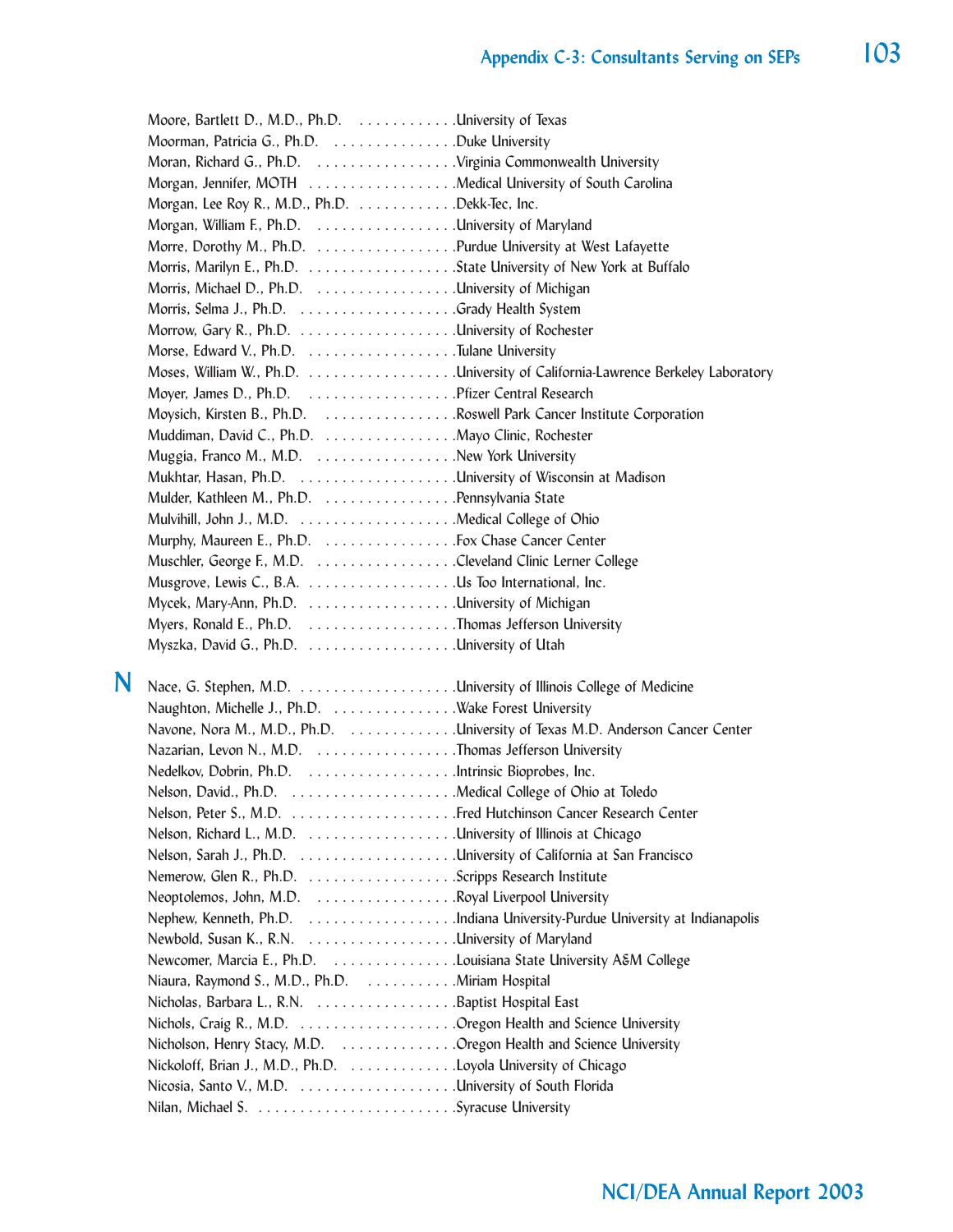#### 104 **Appendix C-3: Consultants Serving on SEPs**

Niles, Richard M., Ph.D. . . . . . . . . . . . . . . . . . .Marshall University Ning, Ruola, Ph.D. . . . . . . . . . . . . . . . . . . . . . .University of Rochester Nitiss, John L., Ph.D. . . . . . . . . . . . . . . . . . . . .St. Jude Children's Research Hospital Noring, Lois E., R.N. . . . . . . . . . . . . . . . . . . . . .American Cancer Society Norman, Sandra A., Ph.D. . . . . . . . . . . . . . . . . .University of Pennsylvania Normolle, Daniel P., Ph.D. . . . . . . . . . . . . . . . . . University of Michigan North, William G., Ph.D. . . . . . . . . . . . . . . . . . .Dartmouth College Nowak, Norma J., Ph.D. . . . . . . . . . . . . . . . . . .Roswell Park Cancer Institute Corporation **O** O'Brien, Charles A., Ph.D. . . . . . . . . . . . . . . . . .University of Arkansas Medical Sciences at Little Rock Obuchowski, Nancy, Ph.D. . . . . . . . . . . . . . . . . .Cleveland Clinic Lerner College Okunieff, Paul, M.D., Ph.D. . . . . . . . . . . . . . . . . University of Rochester Olivares, Jose A., Ph.D. . . . . . . . . . . . . . . . . . . .Los Alamos Scientific Laboratory Olive, Peggy L., Ph.D. . . . . . . . . . . . . . . . . . . . .British Columbia Cancer Research Centre Oliver, M. Norman, M.D. . . . . . . . . . . . . . . . . . .University of Virginia at Charlottesville Olsen, Nancy J., M.D. . . . . . . . . . . . . . . . . . . . .Vanderbilt University Olshan, Andrew F., Ph.D. . . . . . . . . . . . . . . . . . .University of North Carolina at Chapel Hill Olson, Sara H., M.D., Ph.D. . . . . . . . . . . . . . . .Memorial Sloan-Kettering Cancer Center Omel, James Lloyd, M.D. . . . . . . . . . . . . . . . . . .Advocate Omenn, Gilbert S., M.D., Ph.D. . . . . . . . . . . . . .University of Michigan Omiecinski, Curtis J., Ph.D. . . . . . . . . . . . . . . . .Pennsylvania State University at University Park Onaral, Banu, Ph.D. . . . . . . . . . . . . . . . . . . . . .Drexel University Ondrey, Frank G., M.D., Ph.D. . . . . . . . . . . . . . . University of Minnesota at Twin Cities Opperman, Lynne A., Ph.D. . . . . . . . . . . . . . . . .Texas A&M Baylor College of Dentistry Oraevsky, Alexander A., Ph.D. . . . . . . . . . . . . . . . . Fairway Medical Technologies, Inc. Orlowski, Robert Z., M.D., Ph.D. . . . . . . . . . . . .University of North Carolina at Chapel Hill Orthner, Helmuth F., Ph.D. . . . . . . . . . . . . . . . . . University of Alabama at Birmingham Osley, Mary A., Ph.D. . . . . . . . . . . . . . . . . . . . .Memorial Sloan-Kettering Cancer Center Ossowski, Liliana, Ph.D. . . . . . . . . . . . . . . . . . .Mount Sinai School of Medicine of New York University Ota, David M., M.D. . . . . . . . . . . . . . . . . . . . .University of Missouri, Ellis Fischel Cancer Center Otterson, Gregory A., M.D. . . . . . . . . . . . . . . . . Ohio State University Ou, Jing-Hsiung J., Ph.D. . . . . . . . . . . . . . . . . . University California at Los Angeles **P** Pallavicini, Maria G., Ph.D. . . . . . . . . . . . . . . . . University of California at San Francisco Pamer, Eric G., M.D. . . . . . . . . . . . . . . . . . . . . .Memorial Sloan-Kettering Cancer Center Pan, Dongfeng, Ph.D. . . . . . . . . . . . . . . . . . . . .University of Virginia at Charlottesville Pan, Yingtian, Ph.D. . . . . . . . . . . . . . . . . . . . . .State University of New York at Stony Brook Paquette, Ronald L., M.D. . . . . . . . . . . . . . . . . .University California at Los Angeles Pardo, Francisco S., M.D., Ph.D. . . . . . . . . . . . . New York Medical College Parent, Richard A., Ph.D. . . . . . . . . . . . . . . . . .Consultox, Ltd. Parquette, Jonathan R., Ph.D. . . . . . . . . . . . . . . Ohio State University Parrish, Alan R., Ph.D. . . . . . . . . . . . . . . . . . . .Texas A&M University Pasick, Rena J., M.D., Ph.D. . . . . . . . . . . . . . . . University of California at San Francisco Paskett, Electra D., M.D., Ph.D. . . . . . . . . . . . . . Ohio State University Pasqualini, Renata R., Ph.D. . . . . . . . . . . . . . . . .University of Texas M.D. Anderson Cancer Center Patchell, Roy A., M.D., Ph.D. . . . . . . . . . . . . . . . University of Kentucky Patel, Dhavalkumar D., M.D., Ph.D. . . . . . . . . . . University of North Carolina at Chapel Hill Patriotis, Christos F., Ph.D. . . . . . . . . . . . . . . . .Fox Chase Cancer Center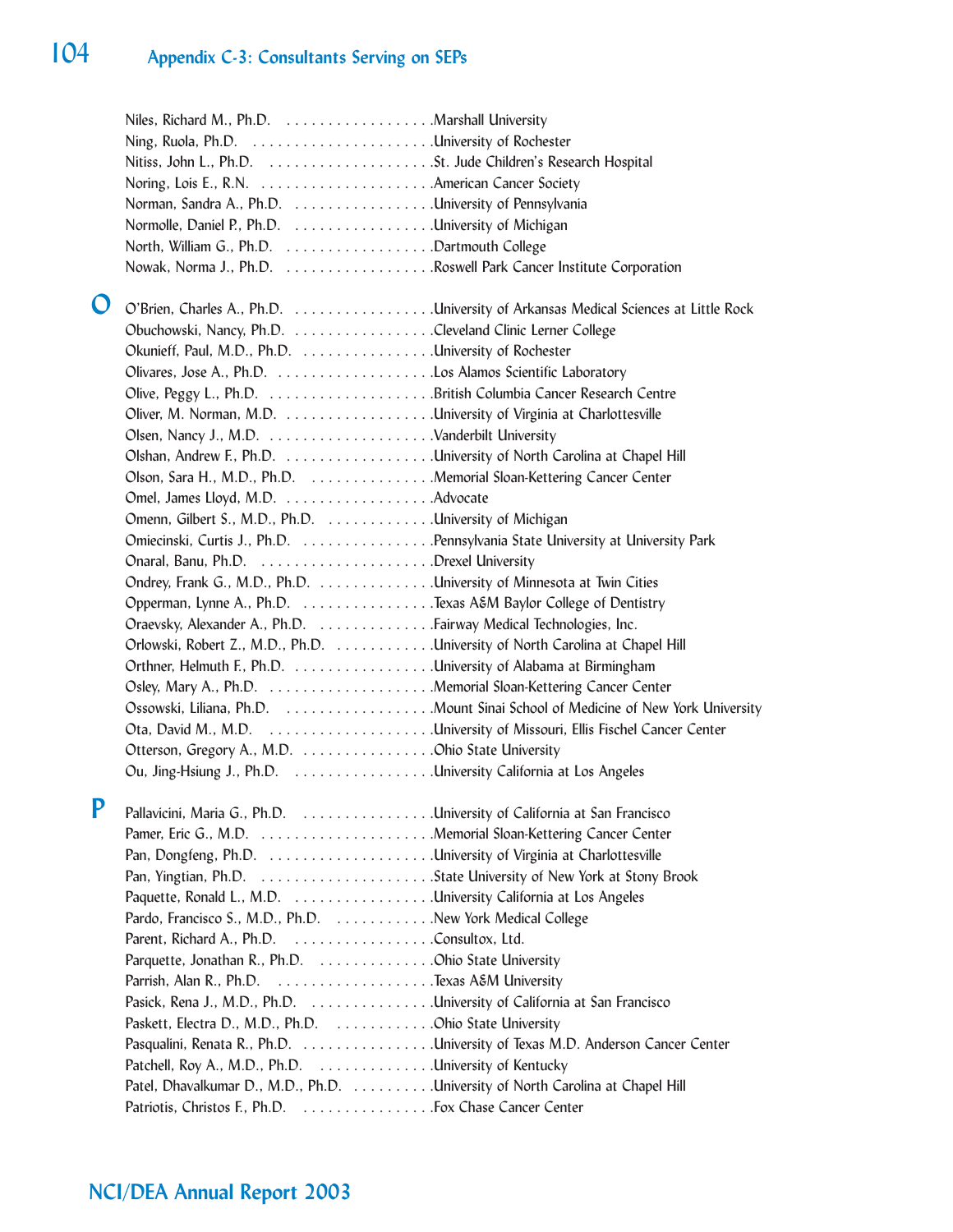|         | Pearse, Roger N., M.D., Ph.D. Cornell University Medical College  |                                                                                                    |
|---------|-------------------------------------------------------------------|----------------------------------------------------------------------------------------------------|
|         |                                                                   |                                                                                                    |
|         | Pelus, Louis M., Ph.D. Indiana-Perdue University                  |                                                                                                    |
|         |                                                                   |                                                                                                    |
|         | Pereira, Michael A., Ph.D. Medical College of Ohio at Toledo      |                                                                                                    |
|         |                                                                   |                                                                                                    |
|         |                                                                   |                                                                                                    |
|         | Petereit, Daniel G., M.D. Cancer Care Institute                   |                                                                                                    |
|         | Petersen, Gloria M., Ph.D. Mayo Clinic, Rochester                 |                                                                                                    |
|         |                                                                   |                                                                                                    |
|         |                                                                   |                                                                                                    |
|         |                                                                   |                                                                                                    |
|         | Petsko, Gregory A., Ph.D. Brandeis University                     |                                                                                                    |
|         | Pettitt, B. Montgomery, Ph.D. University of Houston               |                                                                                                    |
|         |                                                                   |                                                                                                    |
|         |                                                                   |                                                                                                    |
|         |                                                                   |                                                                                                    |
|         |                                                                   |                                                                                                    |
|         |                                                                   |                                                                                                    |
|         |                                                                   |                                                                                                    |
|         | Piepmeier, Joseph M., M.D. Yale University School of Medicine     |                                                                                                    |
|         |                                                                   |                                                                                                    |
|         | Pinto, Harlan A., M.D., Ph.D.  Stanford University Medical Center |                                                                                                    |
|         | Piwnica-Worms, David R., M.D., Ph.D. Washington University        |                                                                                                    |
|         |                                                                   |                                                                                                    |
|         |                                                                   |                                                                                                    |
|         | Pogue, Brian W., Ph.D. Dartmouth College                          |                                                                                                    |
|         | Poland, Alan P., M.D., Ph.D. University of Wisconsin at Madison   |                                                                                                    |
|         |                                                                   |                                                                                                    |
|         |                                                                   |                                                                                                    |
|         | Pomper, Martin G., M.D., Ph.D. The Johns Hopkins University       |                                                                                                    |
|         | Portenoy, Russell K., M.D. Beth Israel Medical Center             |                                                                                                    |
|         |                                                                   |                                                                                                    |
|         |                                                                   |                                                                                                    |
|         | Powell, Steven M., M.D. University of Virginia                    |                                                                                                    |
|         |                                                                   | Prokhorov, Alexander V., M.D., Ph.D. University of Texas M.D. Anderson Cancer Center               |
|         | Pumiglia, Kevin M., Ph.D. Albany Medical College                  |                                                                                                    |
| $\bf Q$ |                                                                   |                                                                                                    |
|         |                                                                   |                                                                                                    |
|         |                                                                   |                                                                                                    |
| R       | Rabinowitz, Daniel, Ph.D. Columbia University at New York         |                                                                                                    |
|         |                                                                   |                                                                                                    |
|         |                                                                   |                                                                                                    |
|         |                                                                   | Raghavan, Derek, M.D., Ph.D. University of Southern California, Norris Comprehensive Cancer Center |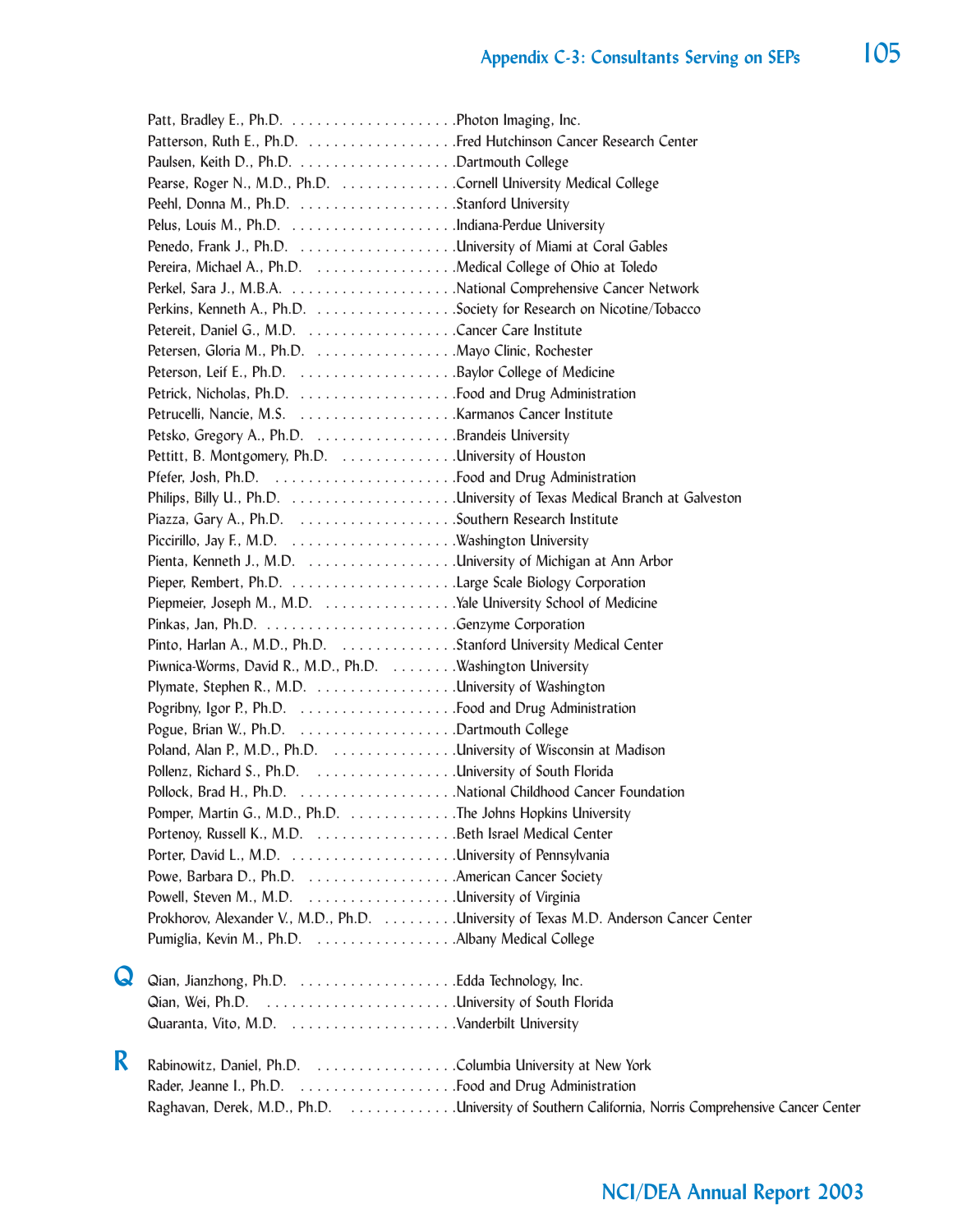| Rajagopalan, Raghavan, Ph.D. Bioflexis, LLC.                                   |                                                                                         |
|--------------------------------------------------------------------------------|-----------------------------------------------------------------------------------------|
|                                                                                |                                                                                         |
| Ramsey, Scott D., M.D., Ph.D. Fred Hutchinson Cancer Research Center           |                                                                                         |
| Rao, Chintalapally V., Ph.D. American Health Foundation                        |                                                                                         |
| Raubitschek, Andrew A., M.D., Ph.D. Beckman Research Institute of City of Hope |                                                                                         |
|                                                                                |                                                                                         |
| Read, George S., Ph.D. University of Missouri at Kansas City                   |                                                                                         |
|                                                                                |                                                                                         |
|                                                                                |                                                                                         |
|                                                                                | Recht, Lawrence D., M.D., Ph.D. University of Massachusetts Medical School at Worcester |
| Recklitis, Christopher J., Ph.D. Dana-Farber Cancer Institute                  |                                                                                         |
|                                                                                |                                                                                         |
| Reddi, A. Hari, Ph.D. The Johns Hopkins University                             |                                                                                         |
|                                                                                |                                                                                         |
|                                                                                |                                                                                         |
| Reese-Coulbourne, Jane RC Consulting                                           |                                                                                         |
|                                                                                |                                                                                         |
| Reitz, Marvin S., Ph.D. University of Maryland                                 |                                                                                         |
| Rhodus, Nelson L., M.P.H., M.S. University of Minnesota at Twin Cities         |                                                                                         |
|                                                                                |                                                                                         |
| Rice, Ronald E., Ph.D. Rutgers University                                      |                                                                                         |
|                                                                                |                                                                                         |
|                                                                                |                                                                                         |
| Rindfleisch, Thomas C., Ph.D. Skolar, Inc.                                     |                                                                                         |
| Rinker-Schaeffer, Carrie W., M.D., Ph.D. University of Chicago                 |                                                                                         |
| Risch, Harvey A., M.D., Ph.D. Yale University                                  |                                                                                         |
|                                                                                |                                                                                         |
|                                                                                |                                                                                         |
| Ritz, Jerome, M.D. Dana-Farber Cancer Institute                                |                                                                                         |
|                                                                                |                                                                                         |
| Roberson, Paula K., Ph.D. (Contract of the Arkansas Cancer Research Center     |                                                                                         |
|                                                                                |                                                                                         |
| Roberts-Gray, Cynthia R., Ph.D. Resource Network                               |                                                                                         |
| Robertson, Erle S., Ph.D. University of Pennsylvania                           |                                                                                         |
| Robinson, Dan, Ph.D. University of California at Davis                         |                                                                                         |
| Robinson, Daniel R., Ph.D. University of California at Davis                   |                                                                                         |
| Robinson, Leslie A., Ph.D. University of Tennessee                             |                                                                                         |
| Roden, Richard B., Ph.D. The Johns Hopkins University                          |                                                                                         |
| Rodgers, William H., M.D., Ph.D. University of Alabama at Birmingham           |                                                                                         |
| Rodin, Miriam B., M.D., Ph.D. University of Chicago Cancer Research Center     |                                                                                         |
| Rodriguez, Ronald, M.D., Ph.D. The Johns Hopkins University                    |                                                                                         |
|                                                                                | Rodriquez-Bigas, Miguel, M.D. University of Texas M.D. Anderson Cancer Center           |
|                                                                                |                                                                                         |
| Roetzheim, Richard G., M.D. University of South Florida                        |                                                                                         |
|                                                                                |                                                                                         |
|                                                                                |                                                                                         |
|                                                                                |                                                                                         |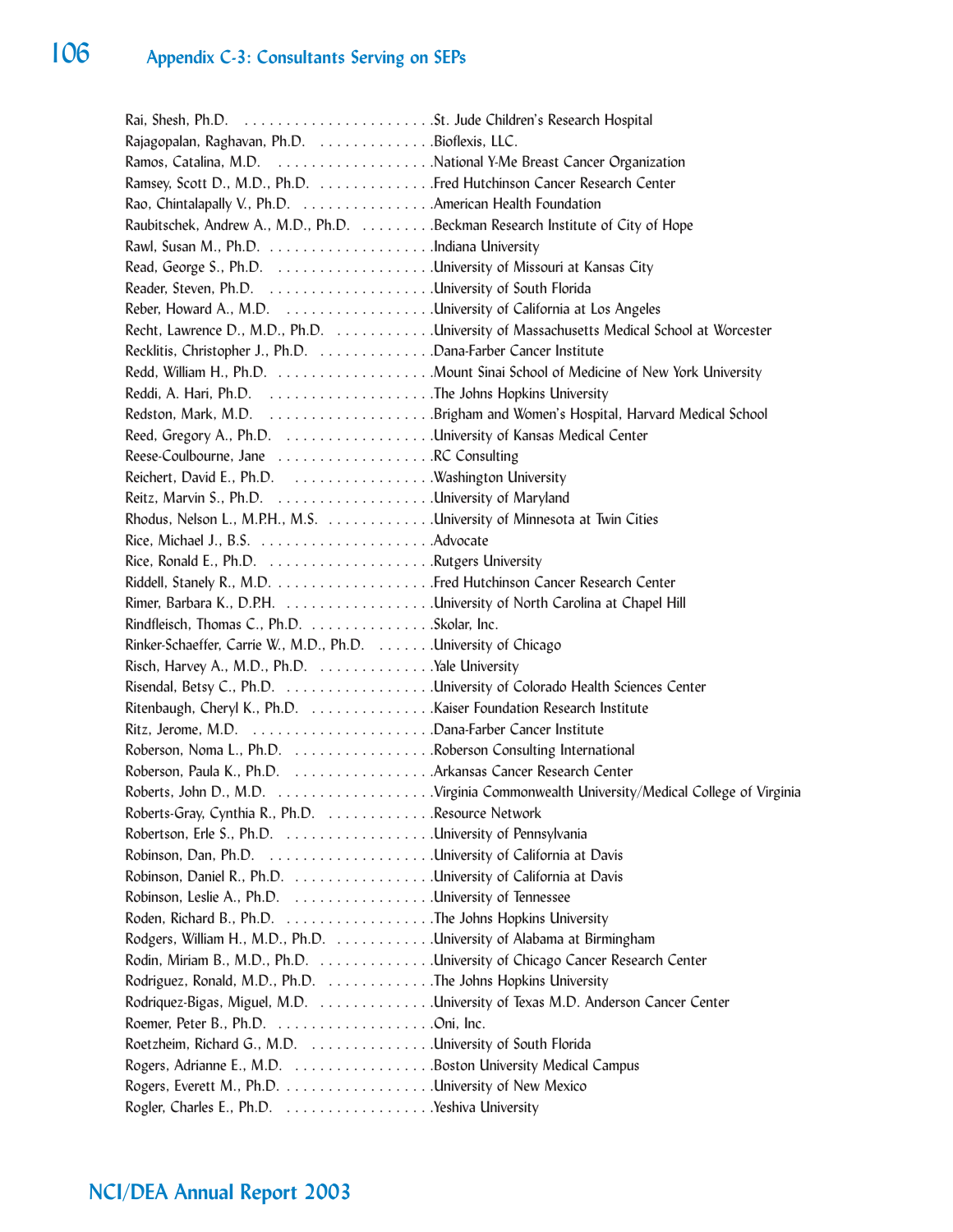|                           | Rosenberg, Naomi E., Ph.D. Tufts University                                          |  |
|---------------------------|--------------------------------------------------------------------------------------|--|
|                           | Rosenblatt, David S., M.D. McGill University Hospital Centre                         |  |
|                           | Rosenman, Julian G., M.D., Ph.D. University of North Carolina                        |  |
|                           |                                                                                      |  |
|                           | Ross, Mark M., Ph.D. Argonex, Inc.                                                   |  |
|                           |                                                                                      |  |
|                           | Rothman, Douglas L., Ph.D. Yale University                                           |  |
|                           |                                                                                      |  |
|                           |                                                                                      |  |
|                           | Roychoudhuri, Chandrasekhar, Ph.D. University of Connecticut at Storrs               |  |
|                           |                                                                                      |  |
|                           | Ruffin, Mack T., M.D. University of Michigan at Ann Arbor                            |  |
|                           | Rundell, M. Kathleen, Ph.D. Northwestern University                                  |  |
|                           |                                                                                      |  |
|                           | Rush, Laura J., D.V.M., Ph.D. Ohio State University                                  |  |
|                           | Rutner, Herman, M.S. Immunicon Corporation                                           |  |
|                           |                                                                                      |  |
|                           |                                                                                      |  |
| $\boldsymbol{\mathsf{S}}$ | Said, Jonathan W., M.D., Ph.D. University of California at Los Angeles               |  |
|                           |                                                                                      |  |
|                           |                                                                                      |  |
|                           |                                                                                      |  |
|                           |                                                                                      |  |
|                           |                                                                                      |  |
|                           | Sartell, Karen, M.A. University of Chicago                                           |  |
|                           |                                                                                      |  |
|                           | Satariano, William A., Ph.D. University of California at Berkeley                    |  |
|                           |                                                                                      |  |
|                           | Savary, Priscilla A., B.A. Colorectal Cancer Network                                 |  |
|                           |                                                                                      |  |
|                           |                                                                                      |  |
|                           | Schaffer, James David, Ph.D. Phillips Research                                       |  |
|                           | Scheinberg, David A., M.D., Ph.D. Memorial Sloan-Kettering Cancer Center             |  |
|                           | Schellhase, Kenneth G., M.D. Medical College of Wisconsin                            |  |
|                           | Schiemann, William P., Ph.D. (2008). The Mational Jewish Medical and Research Center |  |
|                           | Schlegel, Richard R., M.D., Ph.D. Georgetown University                              |  |
|                           |                                                                                      |  |
|                           |                                                                                      |  |
|                           | Schoenberg, Mark P., M.D. The Johns Hopkins University                               |  |
|                           |                                                                                      |  |
|                           |                                                                                      |  |
|                           | Schwartz, David H., M.D., Ph.D. The Johns Hopkins University                         |  |
|                           | Schwartz, Gary G., M.D., Ph.D. Wake Forest University Health Sciences                |  |
|                           | Schwartz, Gary K., M.D. Memorial Sloan-Kettering Cancer Center                       |  |
|                           |                                                                                      |  |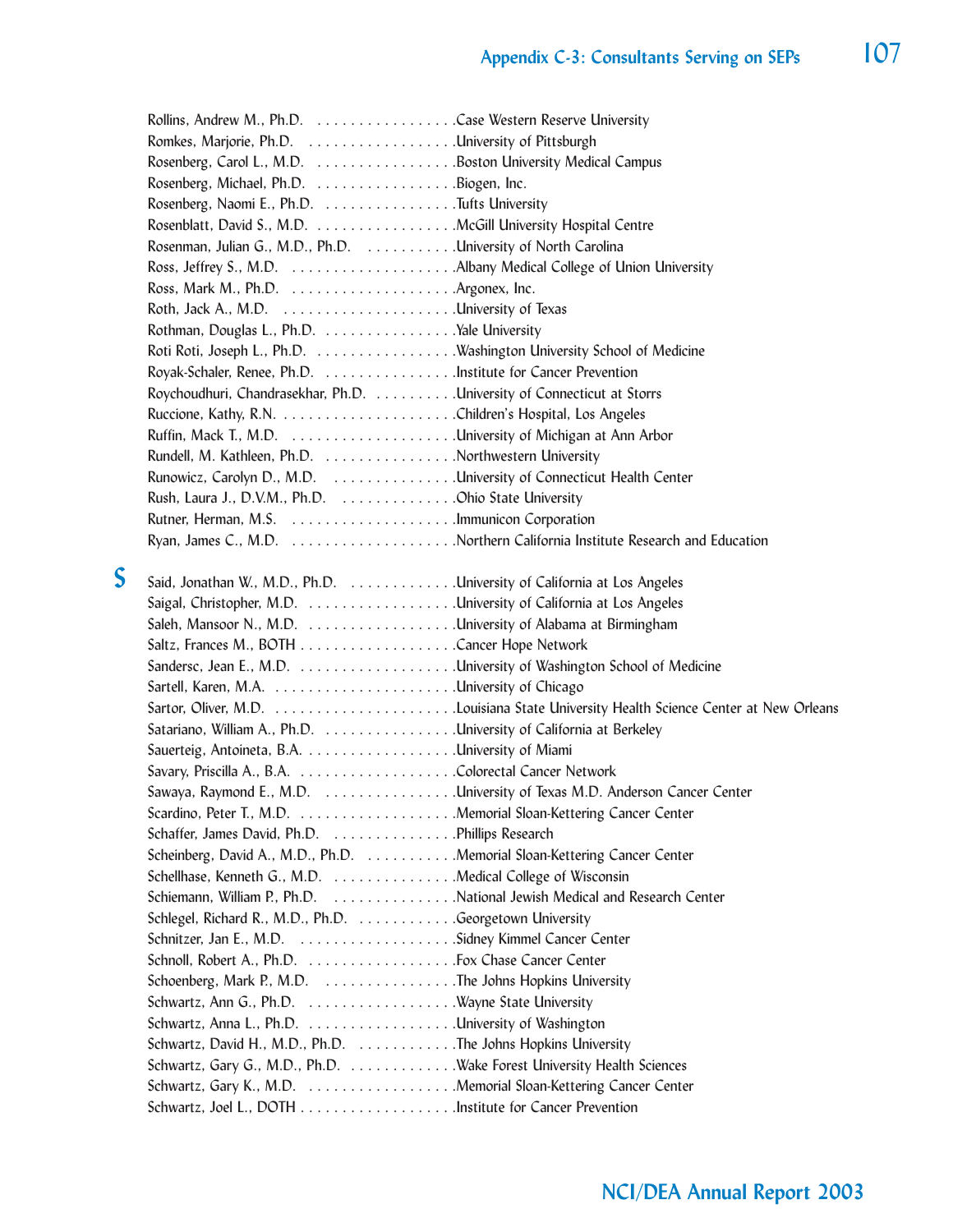108

Schwartz, Marc D., Ph.D. . . . . . . . . . . . . . . . . .Lombardi Cancer Center Schwartz, Stuart, M.D., Ph.D. . . . . . . . . . . . . . .University of Medicine and Dentistry of New Jersey Scott, Charles B., Ph.D. . . . . . . . . . . . . . . . . . . .American College of Radiology Scully, Sean P., M.D., Ph.D. . . . . . . . . . . . . . . . . Mayo Clinic, Rochester Selhub, Jacob, Ph.D. . . . . . . . . . . . . . . . . . . . . .Tufts University Sellers, Thomas A., M.D., Ph.D. . . . . . . . . . . . . . . Mayo Clinic, Rochester Semenov, Serguei Y., Ph.D. . . . . . . . . . . . . . . . . .Carolinas Medical Center Serody, Jonathan S., M.D., Ph.D. . . . . . . . . . . . . . University of North Carolina at Chapel Hill Shabot, Michael M., M.D. . . . . . . . . . . . . . . . . .Cedars-Sinai Medical Center Shahidi, Mahnaz, M.D., Ph.D. . . . . . . . . . . . . . University of Illinois Shannon, Jackilen, Ph.D. . . . . . . . . . . . . . . . . . .Oregon Health and Science University Shapiro, Charles L., M.D. . . . . . . . . . . . . . . . . .Ohio State University Sharlow, Elizabeth R., Ph.D. . . . . . . . . . . . . . . . .Prolx Pharmaceuticals Corporation Sharp, John G., Ph.D. . . . . . . . . . . . . . . . . . . . .University of Nebraska Shibata, Darryl K., M.D., Ph.D. . . . . . . . . . . . . .University of Southern California Shiff, Steven J., M.D.  $\ldots$ ........................University of Medicine and Dentistry of New Jersey Shively, John E., Ph.D. . . . . . . . . . . . . . . . . . . . .City of Hope National Medical Center Shore, Roy E., Ph.D. . . . . . . . . . . . . . . . . . . . . .New York University School of Medicine Showe, Louise C., Ph.D. . . . . . . . . . . . . . . . . . .Wistar Institute Shrieve, Dennis C., M.D., Ph.D. . . . . . . . . . . . . . University of Utah Shultz, Terry D., Ph.D. . . . . . . . . . . . . . . . . . . .Washington State University Shyr, Yu, Ph.D. . . . . . . . . . . . . . . . . . . . . . . . . .Vanderbilt University Medical School Siegfried, Jill M., Ph.D. . . . . . . . . . . . . . . . . . . .University of Pittsburgh Signorielli, Nancy, Ph.D. . . . . . . . . . . . . . . . . . . .University of Delaware Sikic, Branimir I., M.D., Ph.D. . . . . . . . . . . . . . . . . Stanford University Silver, Richard T., M.D. . . . . . . . . . . . . . . . . . . .Cornell University Medical Center Silver, Robert B., Ph.D. . . . . . . . . . . . . . . . . . . .Marine Biological Laboratory Simon, Tom . . . . . . . . . . . . . . . . . . . . . . . . . . . .Caring Ambassadors Program Simoneau, Anne R., M.D. . . . . . . . . . . . . . . . . .University of California at Irvine Simons, Jonathan W., M.D. . . . . . . . . . . . . . . . .Emory University Simpson, Pippa M., Ph.D. . . . . . . . . . . . . . . . . . University of Arkansas Singh, Gurmit, Ph.D. . . . . . . . . . . . . . . . . . . . .McMaster University Singh, Manbir, Ph.D. . . . . . . . . . . . . . . . . . . . .University of Southern California Sinko, Patrick J., Ph.D. . . . . . . . . . . . . . . . . . . .Rutgers University Sison, Cristina P., Ph.D. . . . . . . . . . . . . . . . . . . .North Shore-Long Island Jewish Research Institute Sixbey, John W., M.D. . . . . . . . . . . . . . . . . . . . .Louisiana State University Health Science Center of New Orleans Skinner, Celette S., Ph.D. . . . . . . . . . . . . . . . . . Duke University Sklar, Charles A., M.D. . . . . . . . . . . . . . . . . . . .Memorial Sloan-Kettering Cancer Center Slaga, Thomas J., Ph.D. . . . . . . . . . . . . . . . . . .University of Texas M.D. Anderson Cancer Center Slater, Michael D., Ph.D. . . . . . . . . . . . . . . . . . .Colorado State University Sliva, Daniel, Ph.D. . . . . . . . . . . . . . . . . . . . . . .Clarian Health Partners Smirniotopoulos, James G., M.D. . . . . . . . . . . . . Uniformed Services University Smit, Ellen, Ph.D. . . . . . . . . . . . . . . . . . . . . . . .State University of New York at Buffalo Smith, Darrell N., M.D. . . . . . . . . . . . . . . . . . . .Brigham and Women's Hospital Smith, David I., Ph.D. . . . . . . . . . . . . . . . . . . . .Mayo Clinic, Rochester Smith, Eva D., Ph.D. . . . . . . . . . . . . . . . . . . . . .University of Illinois at Chicago Smith, Gary J., Ph.D. . . . . . . . . . . . . . . . . . . . . .University of North Carolina at Chapel Hill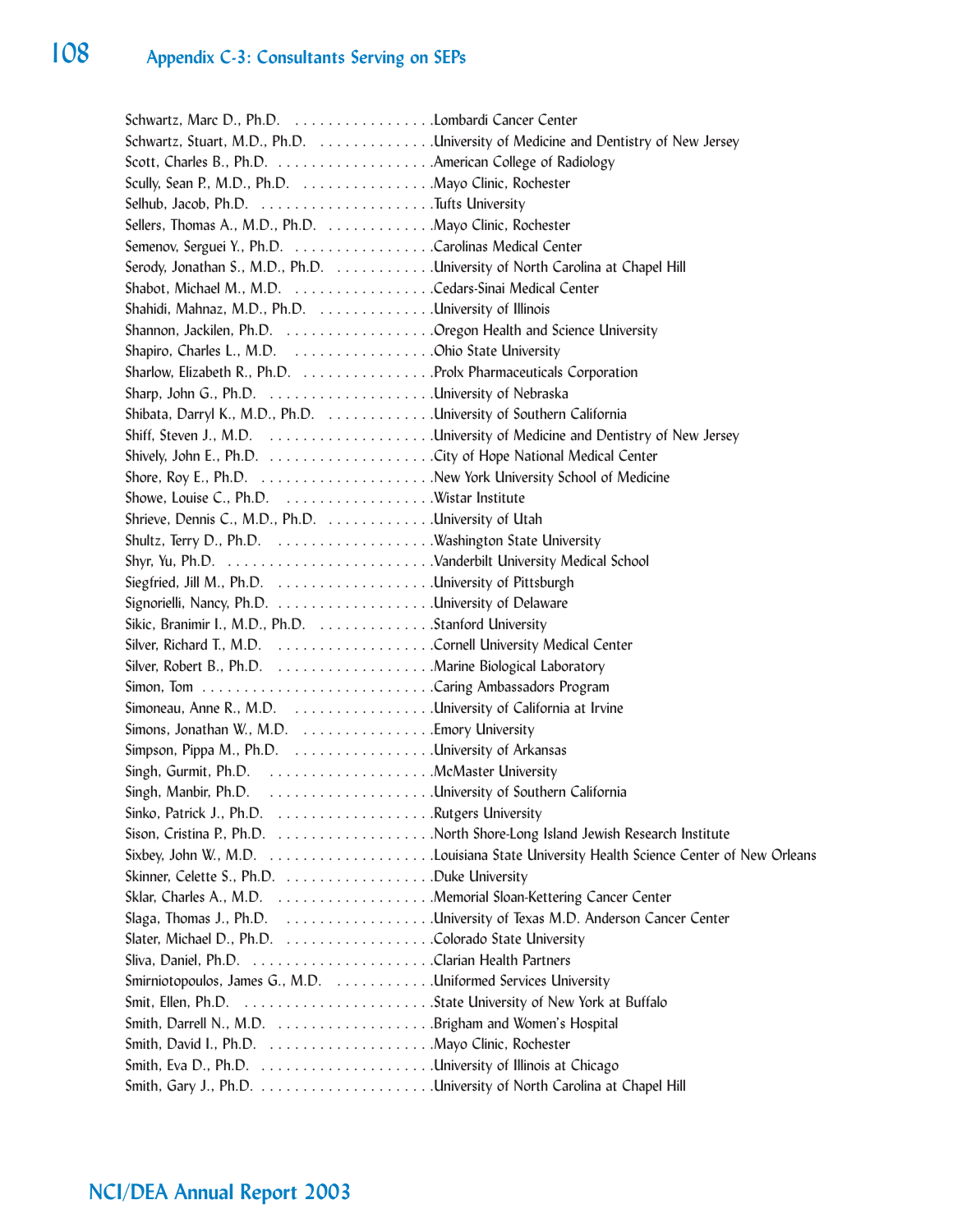Smith. Theresa J., Ph.D.  $\dots\dots\dots\dots\dots\dots$ . University of South Carolina at Columbia Smolen, Paul D., Ph.D. . . . . . . . . . . . . . . . . . . .University of Texas Snedeker, Suzanne M., Ph.D. . . . . . . . . . . . . . . . . . Cornell University So, Peter T., Ph.D. . . . . . . . . . . . . . . . . . . . . . . .Massachusetts Institute of Technology Solomon, Alan, M.D.  $\dots\dots\dots\dots\dots\dots\dots\dots$ . University of Tennessee Sondak, Vernon K., M.D. . . . . . . . . . . . . . . . . . .University of Michigan Sorger, Peter K., Ph.D. . . . . . . . . . . . . . . . . . . . .Massachusetts Institute of Technology Sotomayor, Eduardo M., M.D. . . . . . . . . . . . . . . University of South Florida Spencer, David M., Ph.D. . . . . . . . . . . . . . . . . . .Baylor College of Medicine Sporn, Michael B., M.D. . . . . . . . . . . . . . . . . . .Dartmouth College Spriggs, David R., M.D. . . . . . . . . . . . . . . . . . .Memorial Sloan-Kettering Cancer Center Srour, Edward F., Ph.D. . . . . . . . . . . . . . . . . . . .Indiana University Stadler, Walter M., M.D. . . . . . . . . . . . . . . . . . .University of Chicago Stahl, Douglas, Ph.D. . . . . . . . . . . . . . . . . . . . .City of Hope National Medical Center Staib, Lawrence H., Ph.D. . . . . . . . . . . . . . . . . . Yale University Stamnes, Knut, Ph.D. . . . . . . . . . . . . . . . . . . . .Stevens Institute of Technology Stanbridge, Eric J., Ph.D. . . . . . . . . . . . . . . . . . University of California Stashenko, Philip P., Ph.D. . . . . . . . . . . . . . . . . .Forsyth Institute Stavri, P. Zoe, Ph.D. . . . . . . . . . . . . . . . . . . . . .Oregon Health and Science University Stein, Gary S., Ph.D. . . . . . . . . . . . . . . . . . . . . .University of Massachusetts Medical School Steinherz, Laurel, M.D. . . . . . . . . . . . . . . . . . . .Memorial Sloan-Kettering Cancer Center Stemmermann, Grant N., M.D. . . . . . . . . . . . . . University of Cincinnati Sternick, Edward S., Ph.D. . . . . . . . . . . . . . . . . . Tufts-New England Medical Center Stevens, Richard G., Ph.D. . . . . . . . . . . . . . . . . .University of Connecticut School of Medicine and Dentistry Stevens, Victoria L., Ph.D. . . . . . . . . . . . . . . . . .Emory University Stewart, Carleton C., Ph.D. . . . . . . . . . . . . . . . .Roswell Park Cancer Institute Corporation Stewart, Clinton F., DOTH. . . . . . . . . . . . . . . . . .St. Jude Children's Research Hospital Stewart, Keith A., M.D. . . . . . . . . . . . . . . . . . . .University of Toronto Stick, Roberta S., DOTH. . . . . . . . . . . . . . . . . . .Leukemia and Lymphoma Society Stoner, Gary D., Ph.D. . . . . . . . . . . . . . . . . . . .Ohio State University Stott, William, Ph.D. . . . . . . . . . . . . . . . . . . . . .Dow Chemical Company Stotts, R. Craig, Ph.D. . . . . . . . . . . . . . . . . . . .University of Tennessee Health Science Center Stover, Patrick J., Ph.D. . . . . . . . . . . . . . . . . . . .Federation of American Society for Experimental Biology Strecher, Victor J., Ph.D. . . . . . . . . . . . . . . . . . .University of Michigan at Ann Arbor Streeter, Oscar, M.D. . . . . . . . . . . . . . . . . . . . . .Norris Cancer Hospital Streeter, Philip R., Ph.D. . . . . . . . . . . . . . . . . . .Oregon Health and Science University Strom, Sara S., Ph.D. . . . . . . . . . . . . . . . . . . . .University of Texas M.D. Anderson Cancer Center Studts, Jamie L., Ph.D. . . . . . . . . . . . . . . . . . . .University of Louisville Stuhldreher, Wendy L., Ph.D. . . . . . . . . . . . . . . . Slippery Rock University Su, Yan A., M.D., Ph.D. . . . . . . . . . . . . . . . . . .Georgetown University Sukumar, Saraswati, Ph.D. . . . . . . . . . . . . . . . . The Johns Hopkins University Sumner, II, Walton, M.D. . . . . . . . . . . . . . . . . . .Barnes-Jewish Hospital Sutphen, Rebecca , M.D. . . . . . . . . . . . . . . . . . .University of South Florida Sutter, Thomas R., Ph.D. . . . . . . . . . . . . . . . . . .University of Memphis Swaan, Peter W., Ph.D. . . . . . . . . . . . . . . . . . . .University of Maryland Baltimore School of Pharmacy Swanson, Basil I., M.D., Ph.D. . . . . . . . . . . . . . .University of California-Los Alamos National Laboratory Szabo, Csaba, M.D., Ph.D. . . . . . . . . . . . . . . . . .Inotek Pharmaceuticals Corporation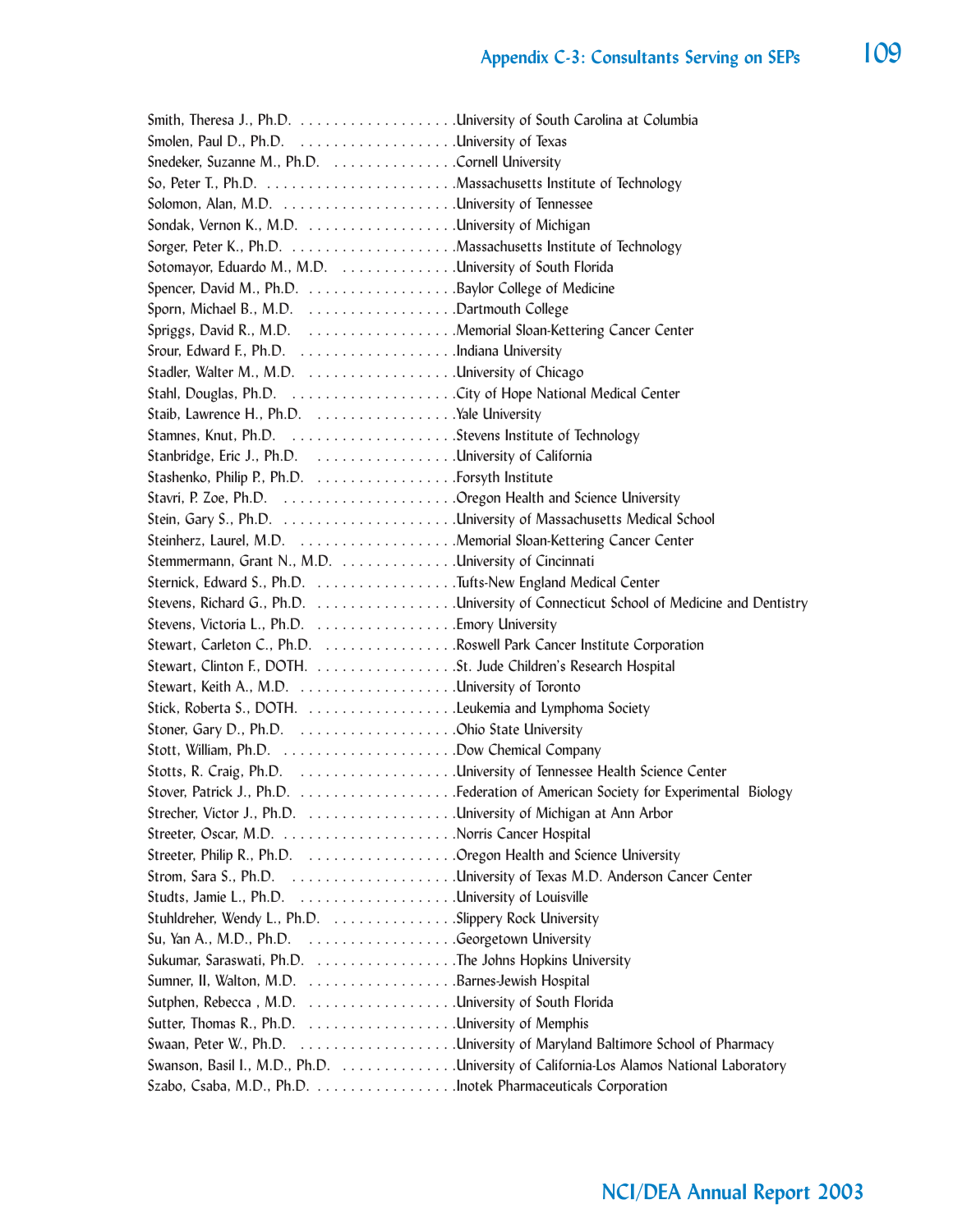| Τ | Talavera, Gregory A., M.D., Ph.D. San Diego State University                        |                                                                                         |
|---|-------------------------------------------------------------------------------------|-----------------------------------------------------------------------------------------|
|   | Talcott, James A., M.D. Massachusetts General Hospital                              |                                                                                         |
|   |                                                                                     |                                                                                         |
|   |                                                                                     |                                                                                         |
|   |                                                                                     |                                                                                         |
|   |                                                                                     |                                                                                         |
|   |                                                                                     |                                                                                         |
|   |                                                                                     |                                                                                         |
|   | Telang, Nitin T., Ph.D. Strang Cancer Prevention Center                             |                                                                                         |
|   | Templeton, Dennis J., M.D., Ph.D. (co.c.) University of Virginia at Charlottesville |                                                                                         |
|   | Tengs, Tammy O., Sc.D. University of California at Irvine                           |                                                                                         |
|   |                                                                                     |                                                                                         |
|   |                                                                                     |                                                                                         |
|   |                                                                                     |                                                                                         |
|   | Tew, Kenneth D., Ph.D.  Fox Chase Cancer Center                                     |                                                                                         |
|   | Therneau, Terry M., Ph.D. Mayo Clinic and Foundation                                |                                                                                         |
|   | Thomas, Jerry A., M.S. Uniformed Services University                                |                                                                                         |
|   | Thomas, Judith M., Ph.D. University of Alabama at Birmingham                        |                                                                                         |
|   |                                                                                     | Thomenius, Kai E., Ph.D. General Electric Co. Corporate Research and Development Center |
|   | Tockman, Melvyn S., M.D., Ph.D. University of South Florida                         |                                                                                         |
|   |                                                                                     |                                                                                         |
|   | Tomlinson, Gail E., M.D., Ph.D. University of Texas Southwest Medical Center        |                                                                                         |
|   | Toole, Bryan P., Ph.D. Medical University of South Carolina                         |                                                                                         |
|   |                                                                                     |                                                                                         |
|   | Torti, Frank M., M.D., Ph.D. Wake Forest University Health Sciences                 |                                                                                         |
|   |                                                                                     |                                                                                         |
|   | Trasler, Jacquetta M., M.D., Ph.D. McGill University                                |                                                                                         |
|   | Trimble, Cornelia L., M.D. The Johns Hopkins University                             |                                                                                         |
|   | Trinidad, Dennis R., Ph.D. University of California at San Diego                    |                                                                                         |
|   |                                                                                     |                                                                                         |
|   |                                                                                     |                                                                                         |
|   |                                                                                     |                                                                                         |
|   |                                                                                     |                                                                                         |
|   | Tung, Ching-Hsuan, Ph.D. Massachusetts General Hospital                             |                                                                                         |
|   |                                                                                     | Turkson, James K., Ph.D. H. Lee Moffitt Cancer Center and Research Institute            |
|   |                                                                                     |                                                                                         |
|   | Tycko, Benjamin, M.D., Ph.D. Institute for Cancer Genetics                          |                                                                                         |
|   |                                                                                     |                                                                                         |
| U | Unger, Elizabeth R., M.D., Ph.D. Centers for Disease Control and Prevention         |                                                                                         |
|   |                                                                                     |                                                                                         |
|   | Uthus, Eric O., Ph.D. USDA, Grand Forks                                             |                                                                                         |
|   |                                                                                     |                                                                                         |
| V | Valentino, Daniel J., Ph.D. University California at Los Angeles                    |                                                                                         |
|   | Valentovic, Monica A., Ph.D. Marshall University School of Medicine                 |                                                                                         |
|   | Van Aelst, Linda Van, Ph.D. Cold Spring Harbor Laboratory                           |                                                                                         |
|   |                                                                                     |                                                                                         |
|   | Van Breemen, Richard B., Ph.D. University of Illinois at Chicago                    |                                                                                         |

Van Etten, Richard A., M.D., Ph.D. . . . . . . . . . . . . . Center for Blood Research, Inc.

Vannier, Michael W., M.D. . . . . . . . . . . . . . . . . .University of Iowa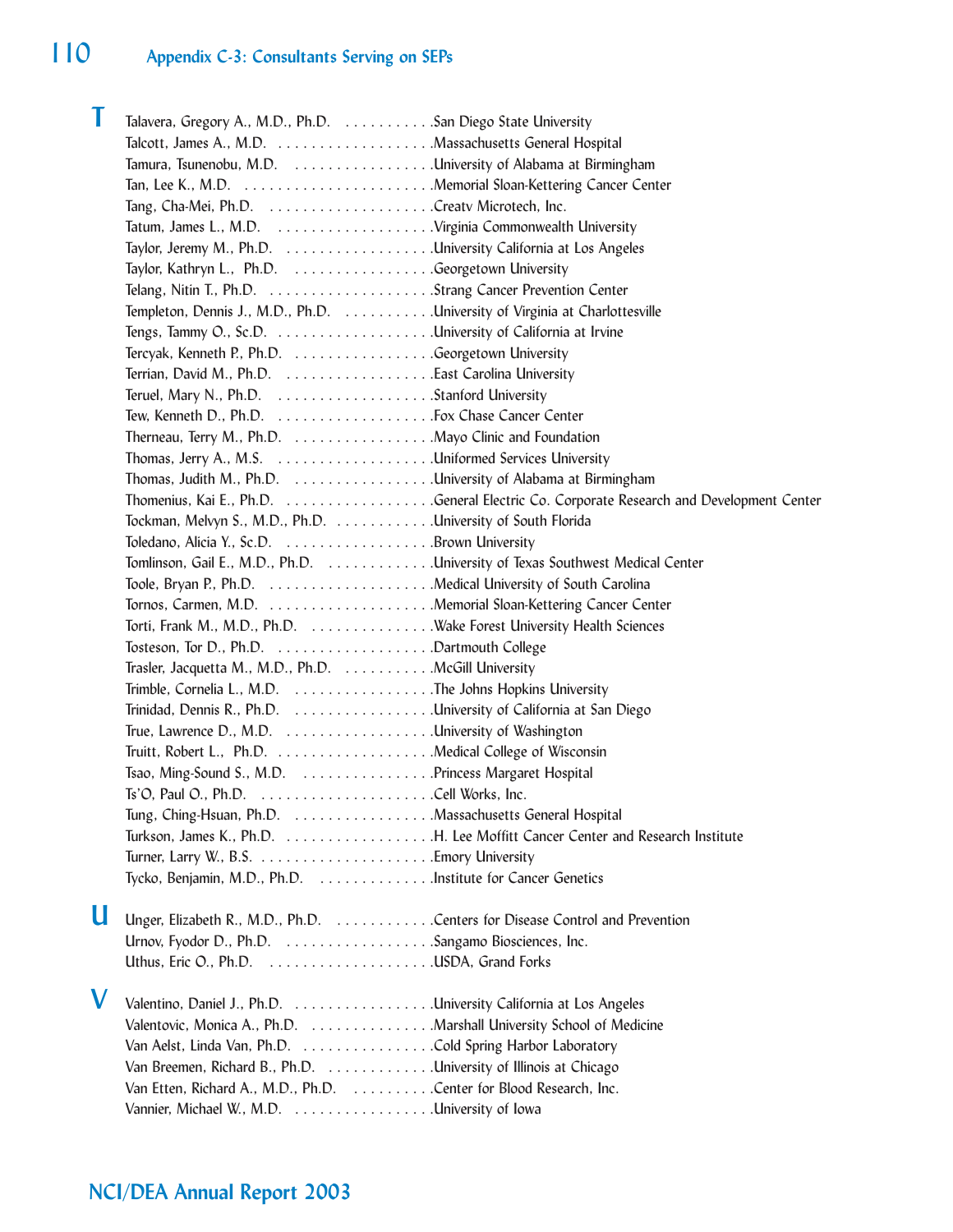| Varella-Garcia, Marileila, Ph.D. University of Colorado Health Sciences Center |                                                                                           |  |  |  |
|--------------------------------------------------------------------------------|-------------------------------------------------------------------------------------------|--|--|--|
|                                                                                |                                                                                           |  |  |  |
| Verlee, Donald, Ph.D. Hospital Products Division                               |                                                                                           |  |  |  |
| Verma, Ajit K., Ph.D. University of Wisconsin at Madison                       |                                                                                           |  |  |  |
|                                                                                |                                                                                           |  |  |  |
|                                                                                |                                                                                           |  |  |  |
|                                                                                |                                                                                           |  |  |  |
|                                                                                | Villarreal, Roberto, M.D., Ph.D. University of Texas Health Science Center at San Antonio |  |  |  |
|                                                                                |                                                                                           |  |  |  |
|                                                                                |                                                                                           |  |  |  |
|                                                                                |                                                                                           |  |  |  |
|                                                                                |                                                                                           |  |  |  |
|                                                                                |                                                                                           |  |  |  |

| $\boldsymbol{W}$ Wagner, Henry, M.D. $\ldots \ldots \ldots \ldots \ldots \ldots \ldots \ldots$ |  |
|------------------------------------------------------------------------------------------------|--|
| Wagner, Kay-Uwe, Ph.D. University of Nebraska Medical Center                                   |  |
|                                                                                                |  |
|                                                                                                |  |
| Waller, Edmund K., M.D., Ph.D. Cerus Corporation                                               |  |
|                                                                                                |  |
| Wang, Lihong, Ph.D. Texas Engineering Experiment Station                                       |  |
|                                                                                                |  |
| Wang, Zhigang, Ph.D. University of Kentucky                                                    |  |
|                                                                                                |  |
|                                                                                                |  |
|                                                                                                |  |
| Ward, John H., M.D. University of Utah                                                         |  |
| Ward, Pamela, Ph.D. University of California at Irvine                                         |  |
| Wargovich, Michael J., Ph.D. University of South Carolina at Columbia                          |  |
|                                                                                                |  |
| Washington, Mary K., M.D., Ph.D. Vanderbilt University                                         |  |
| Wasserman, Linda M., M.D., Ph.D. University of California at San Diego                         |  |
|                                                                                                |  |
|                                                                                                |  |
|                                                                                                |  |
| Weber, Jeffrey S., M.D., Ph.D. University of Southern California                               |  |
|                                                                                                |  |
|                                                                                                |  |
|                                                                                                |  |
|                                                                                                |  |
|                                                                                                |  |
| Weier, Heinz-Ulrich G., Ph.D. Lawrence Berkeley National Laboratory                            |  |
| Weinberg, Irving N., M.D., Ph.D. Naviscan Pet Systems, Inc.                                    |  |
|                                                                                                |  |
|                                                                                                |  |
| Weiner, Roy S., M.D. Tulane University Medical Center                                          |  |
|                                                                                                |  |
| Weir, Gordon C., M.D. Joslin Diabetes Center                                                   |  |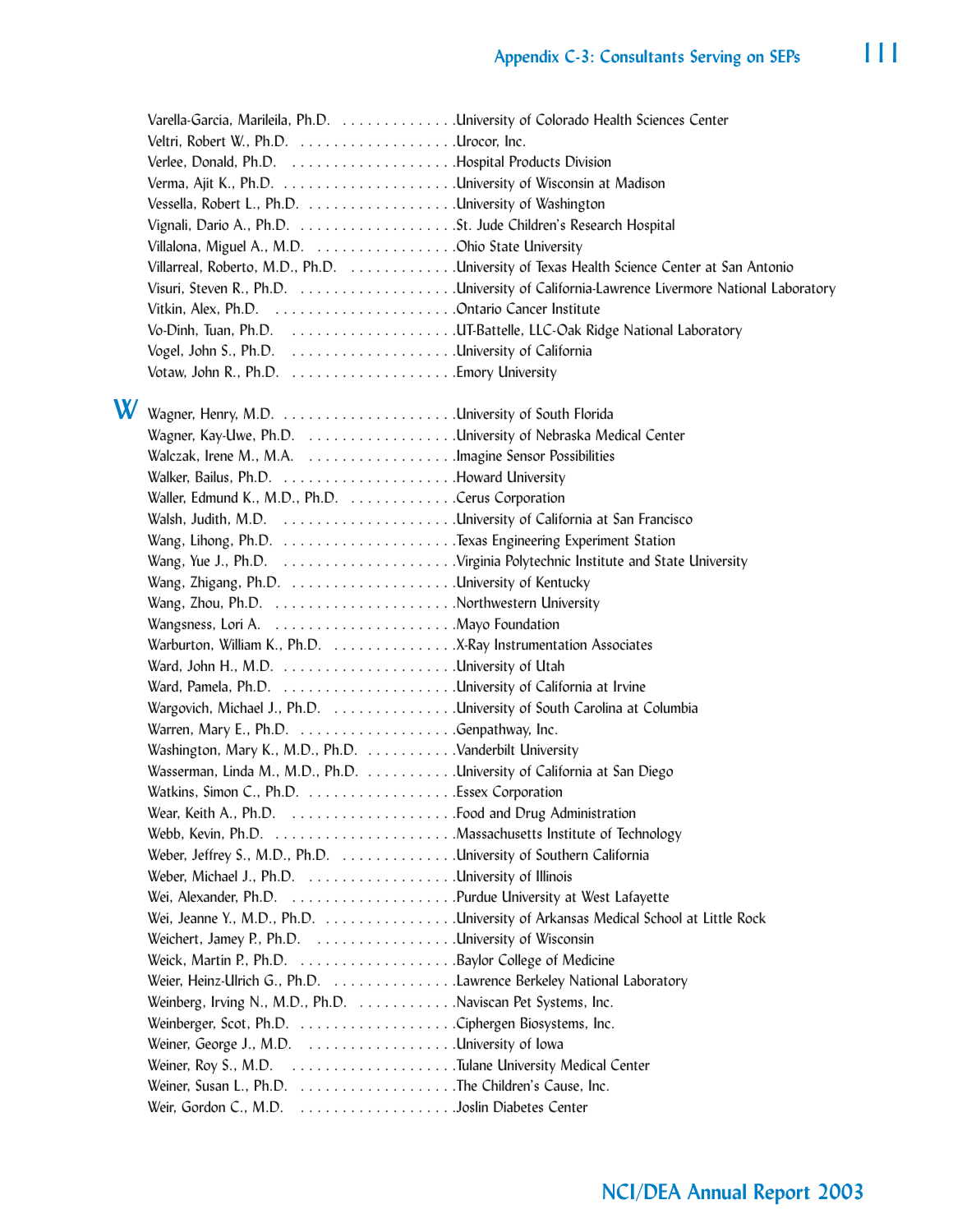|   | Weis, Marcia R., B.S. Washington University                                  |                                                                                   |
|---|------------------------------------------------------------------------------|-----------------------------------------------------------------------------------|
|   |                                                                              |                                                                                   |
|   | Weissman, Bernard E., M.D., Ph.D. University of North Carolina               |                                                                                   |
|   | Weissman, Sherman M., M.D. Yale University                                   |                                                                                   |
|   |                                                                              |                                                                                   |
|   |                                                                              |                                                                                   |
|   |                                                                              |                                                                                   |
|   |                                                                              |                                                                                   |
|   |                                                                              |                                                                                   |
|   | Westphall, Michael S., Ph.D. University of Wisconsin at Madison              |                                                                                   |
|   |                                                                              |                                                                                   |
|   | Wewers, Mary Ellen, Ph.D. Ohio State University                              |                                                                                   |
|   |                                                                              |                                                                                   |
|   | Whitten, Pamela S., Ph.D. Michigan State University                          |                                                                                   |
|   | Wieand, Samuel H., M.D., Ph.D. University of Pittsburgh                      |                                                                                   |
|   |                                                                              |                                                                                   |
|   |                                                                              |                                                                                   |
|   | Willey, James C., M.D. Medical College of Ohio at Toledo                     |                                                                                   |
|   | Williams, Daniel B., Ph.D. New Mexico Highlands University                   |                                                                                   |
|   | Willson, Richard C., Ph.D. University of Houston                             |                                                                                   |
|   |                                                                              |                                                                                   |
|   | Wilson, Thaddeus Andrew, Ph.D. University of Tennessee Health Science Center |                                                                                   |
|   |                                                                              |                                                                                   |
|   |                                                                              |                                                                                   |
|   |                                                                              |                                                                                   |
|   |                                                                              |                                                                                   |
|   |                                                                              |                                                                                   |
|   |                                                                              |                                                                                   |
|   |                                                                              |                                                                                   |
|   |                                                                              |                                                                                   |
|   |                                                                              | Wood, Marie E., M.D., Ph.D. University of Vermont and State Agriculture College   |
|   | Woodgett, James R., Ph.D. Ontario Cancer Institute                           |                                                                                   |
|   |                                                                              |                                                                                   |
|   | Wu, Joseph M., Ph.D.  New York Medical College                               |                                                                                   |
|   |                                                                              |                                                                                   |
|   |                                                                              |                                                                                   |
| Y |                                                                              |                                                                                   |
|   | Yamamoto, Monica E., Ph.D. University of Pittsburgh at Pittsburgh            |                                                                                   |
|   |                                                                              |                                                                                   |
|   | Yancey, Antronette K., M.D., Ph.D. University of California at Los Angeles   |                                                                                   |
|   | Yandell, David W., M.D. University of Vermont                                |                                                                                   |
|   |                                                                              | Yang, Chung S., Ph.D. Rutgers The State University of New Jersey at New Brunswick |
|   |                                                                              |                                                                                   |
|   |                                                                              |                                                                                   |
|   | Yates, Jerome W., M.D., Ph.D. Roswell Park Cancer Institute                  |                                                                                   |
|   |                                                                              |                                                                                   |
|   |                                                                              |                                                                                   |
|   | Yee, Douglas, M.D. University of Minnesota                                   |                                                                                   |
|   |                                                                              |                                                                                   |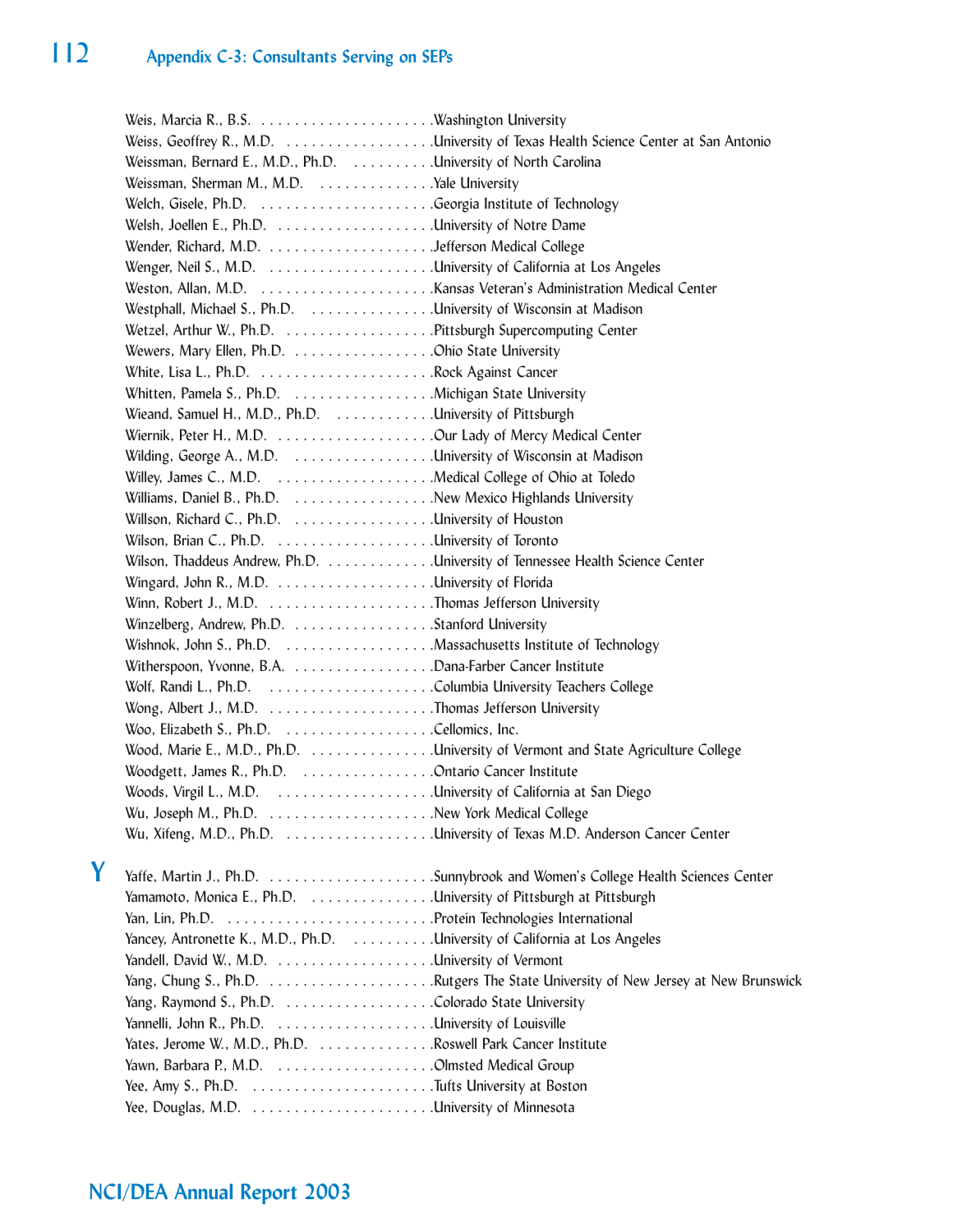Yeung, Edward F., Ph.D. . . . . . . . . . . . . . . . . . . .Iowa State University Yih, Tachung C., Ph.D. . . . . . . . . . . . . . . . . . . . .University of Texas at Arlington Yu, Herbert H., M.D., Ph.D. . . . . . . . . . . . . . . . . Yale University Yueh, Bevan, M.D. . . . . . . . . . . . . . . . . . . . . . .University of Washington

**Z** Zabriskie, Mark, Ph.D. . . . . . . . . . . . . . . . . . . . .Oregon State University Zagzebski, James A., Ph.D. . . . . . . . . . . . . . . . . University of Wisconsin at Madison Zahrbock, Cary, MOTH . . . . . . . . . . . . . . . . . . . .National Coalition/Cancer Survivorship Zangar, Richard C., Ph.D. . . . . . . . . . . . . . . . . .Battelle Pacific Northwest Laboratories Zavislan, James M., Ph.D. . . . . . . . . . . . . . . . . . Lucid Technologies, Inc. Zebala, John A., M.D., Ph.D. . . . . . . . . . . . . . . . . Syntrix Biosystems, Inc. Zebrack, Brad J., Ph.D. . . . . . . . . . . . . . . . . . . .University of Southern California Zemel, Richard S., Ph.D. . . . . . . . . . . . . . . . . . University of Arizona Zeng, Jianchao, Ph.D. . . . . . . . . . . . . . . . . . . . .Georgetown University Zeng, Qing, Ph.D. . . . . . . . . . . . . . . . . . . . . . .Brigham and Women's Hospital Zhang, Xiao-Kun, Ph.D. . . . . . . . . . . . . . . . . . . .Burnham Institute Zhang, Zuo-Feng, M.D., Ph.D. . . . . . . . . . . . . . .University of California at Los Angeles Zhao, Yingming, Ph.D. . . . . . . . . . . . . . . . . . . .University of Texas Zhou, Jin-Rong, Ph.D. . . . . . . . . . . . . . . . . . . . .Beth Israel Deaconess Medical Center Zinn, Kurt R., Ph.D. . . . . . . . . . . . . . . . . . . . . .University of Alabama at Birmingham Zuckerman, Kenneth S., M.D., Ph.D. . . . . . . . . . . . H. Lee Moffitt Cancer Center and Research Institute

**Total Number of Reviewers: 1,274 Total Number of Times Reviewers Served: 1,659**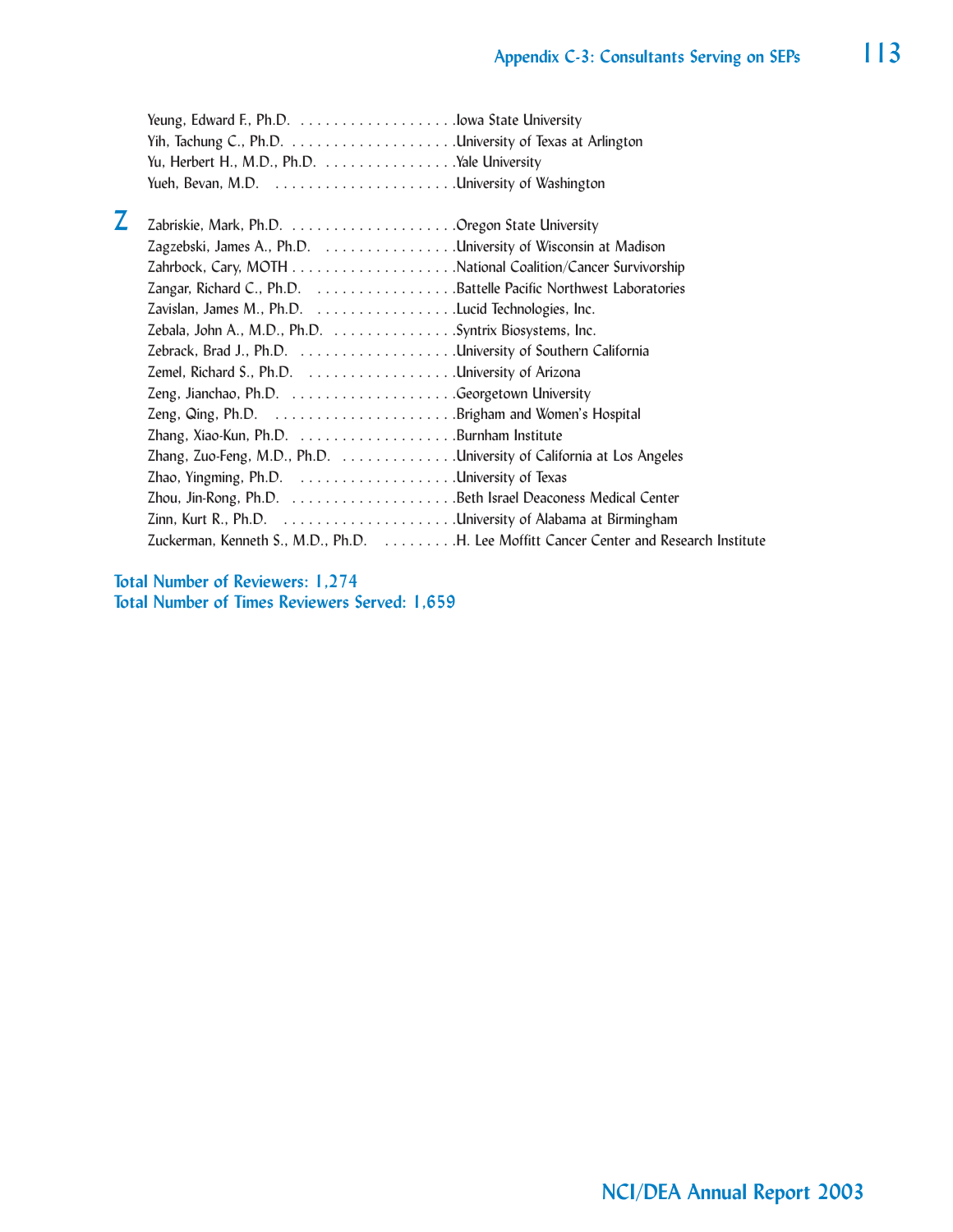114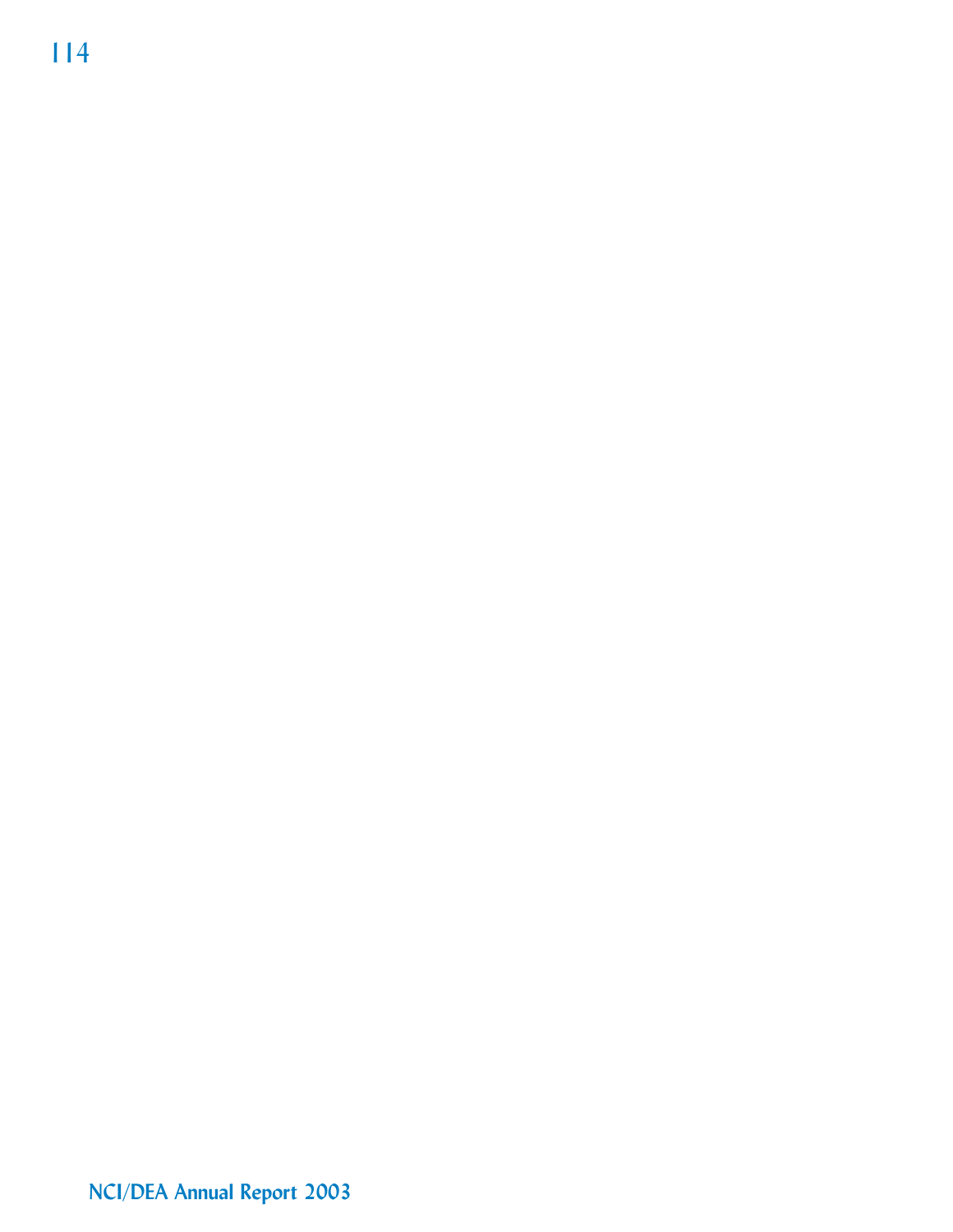# **Appendix D: Activities of the National Cancer Advisory Board**

Originally established as the National Advisory Cancer Council in 1937, the NCAB consists of 18 members who are appointed by the President and 12 nonvoting *ex officio* members. The NCAB advises, assists, consults with, and makes recommendations to the Secretary, DHHS, and to the NCI Director with respect to the activities carried out by and through the Institute and on policies pertaining to these activities. It is authorized to recommend support for grants and cooperative agreements, following technical and scientific peer review. The Director of the DEA serves as Executive Secretary of the NCAB. In fulfilling its role as the locus for second-level review of all peer-reviewed applications involving requests for more than \$50,000 in direct costs, the Board reviewed a total of 6,178 applications in FY2003.

The Board heard presentations, discussed, and provided advice on a variety of topics and NCI activities in FY2003, such as:

- Tumor Immunology and Immunotherapy Workshop Report
- NCI Tumor Immunology and Immunotherapy Strategic Initiatives
- NIH Reorganization Committee Report
- Update on NIH Loan Repayment Program
- Impact of HIPAA on Oncology Research
- P01 Process Review Report
- Current Issues in Tobacco Control
- NCI Training Commission
- Obesity—Cancer Risk and Prognosis
- Cancer Trends and Statistics Update
- NCAB Retreat Report and Future Directions
- Overview of Center to Reduce Cancer Health Disparities
- NCI/FDA Partnerships and the Use of Serum Proteomic Patterns for Cancer Detection
- y Establishing the NCI Vocabulary and Bioinformatics Initiative
- Subcommittee on Planning and Budget: Bypass Budget Update
- Plans for Cancer Information Service
- Annual Delegations of Authority/New Business I
- P30/P50 Working Group Report
- American Association for Cancer Research Update
- Stomach and Esophageal Cancer Progress Review Group Report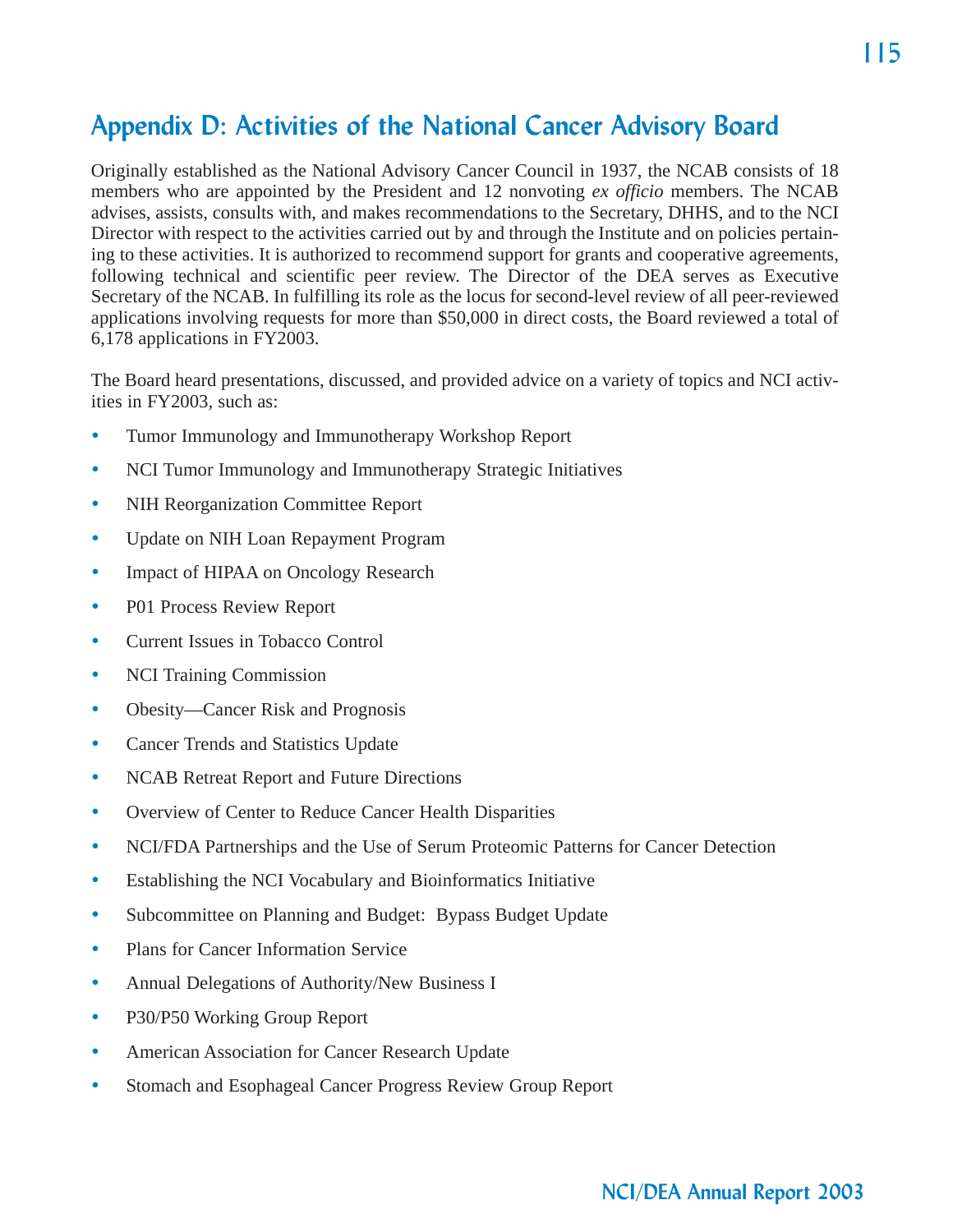- MERIT Awardee Presentation: Modulators of Prostate Cancer Metastasis
- NCI Director's Report
- President's Cancer Panel Report
- NIH Director's Report
- Legislative Update
- Gene Expression Profiles Predict Survival of Lymphoma Patients After Chemotherapy
- Program Review of Division of Cancer Epidemiology and Genetics
- Program Review of Division of Cancer Prevention
- Transdivisional Research on Human Papilloma Virus (HPV): Definition and Intervention of a Cancer-Causing Agent

As part of its mandate for oversight of NCI activities, the NCAB receives regular updates from the NCI Director, the NCI Office of Legislation and Congressional Activities, the President's Cancer Panel, and the National Cancer Policy Board.

Another major role of the Board is to monitor the overall advisory and oversight activities of the NCI as a whole. In that regard, it annually reviews the site visit outcomes of intramural review and the extramural RFA and RFP concepts acted upon by the BSA. The NCAB also participates in the framing of the annual NCI Bypass Budget and considers the impact of actualized priorities as expressed by the allocation of the annual operating budget.

The full text of recent NCAB meeting summaries is available on the NCI Web site at: **http:// deaifo.nci.nih.gov/advisory/ncabminmenu.htm.**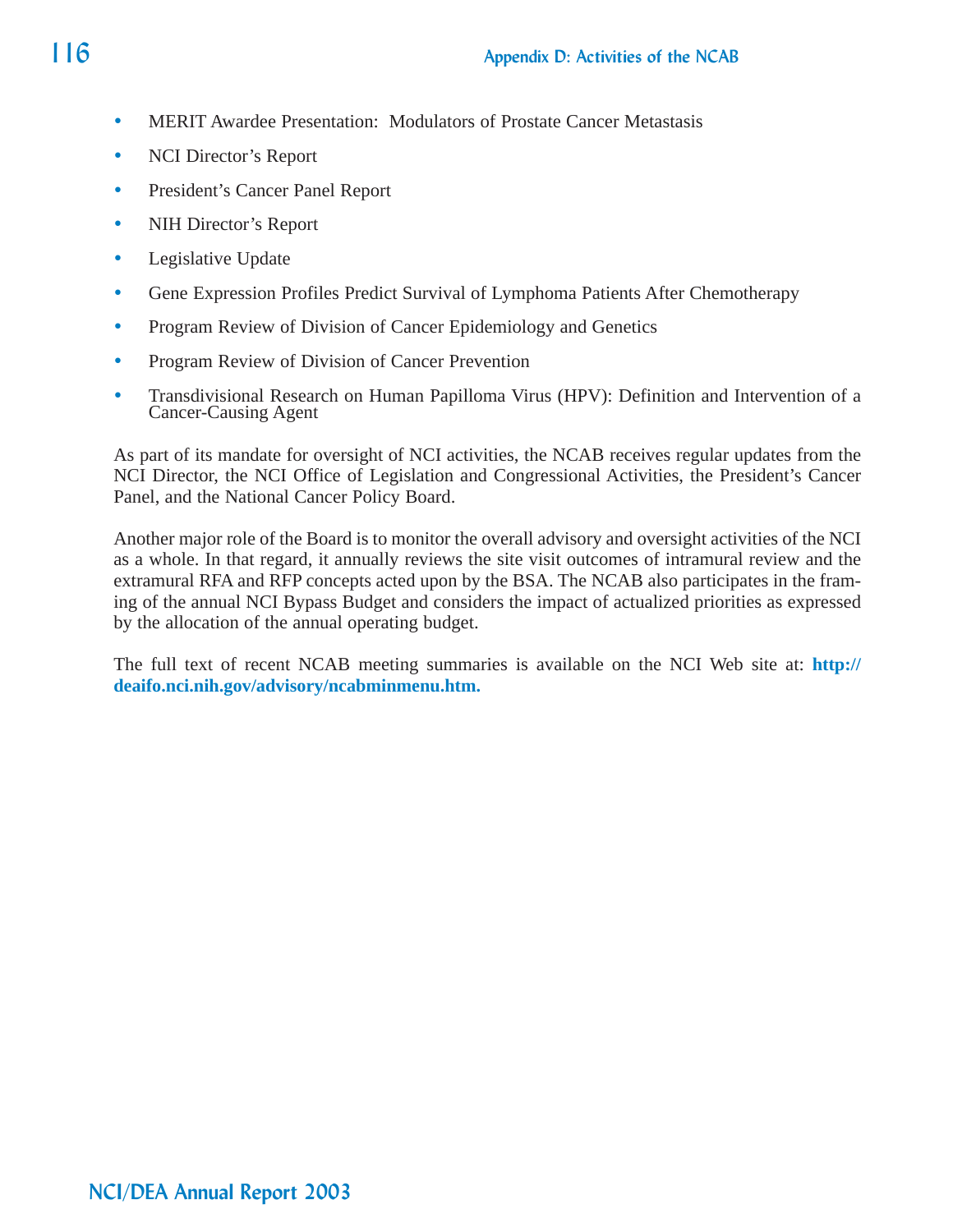# **Appendix E: Activities of the Board of Scientific Advisors**

The BSA provides scientific advice on a wide variety of matters concerning scientific program policy, progress, and future direction of NCI's extramural research programs, and concept review of extramural program initiatives.

In addition to approving a number of extramural program initiatives (see below), the BSA also heard presentations on the following in FY2003:

- NCI Director's Report
- Future Directions for NCI Imaging
- IOM/NCPB Report: Fulfilling the Potential of Cancer Prevention and Early Detection
- NCI/Congressional Relations
- NCI's 2015 Challenge Goal: Enabling Technologies
- Cancer Genetics Network Progress Report
- Status Report: NCI Bypass Budget
- Prostate Cancer Prevention Trial (PCPT) Results
- Report of the Deputy Director, NCI
- BSA at National Meetings
- Translating Research Into Improved Outcomes (TRIO) Program Progress Report
- Cancer Regression in Patients Following Clonal Repopulation With Antitumor Lymphocytes
- Transdisciplinary Tobacco Use Research Centers Update: Development of New Methods for Measuring the Impact of Scientific Initiatives
- Annual RFA Report
- Status Report: CTEP Concept Evaluation Panels
- Early Detection Research Network (EDRN) Progress Report
- Mouse Models of Human Cancers Consortium (MMHCC) Update
- NCAB P30/P50 Working Group Report—Advancing Translational Cancer Research: A Vision of the Cancer Center and SPORE Programs of the Future
- Peer Review System for Program Project Grants
- Mini-Symposia: Transdisciplinary Tobacco Use Research Centers (TTURCs)
- Division of Cancer Control and Population Sciences: Program Status Reports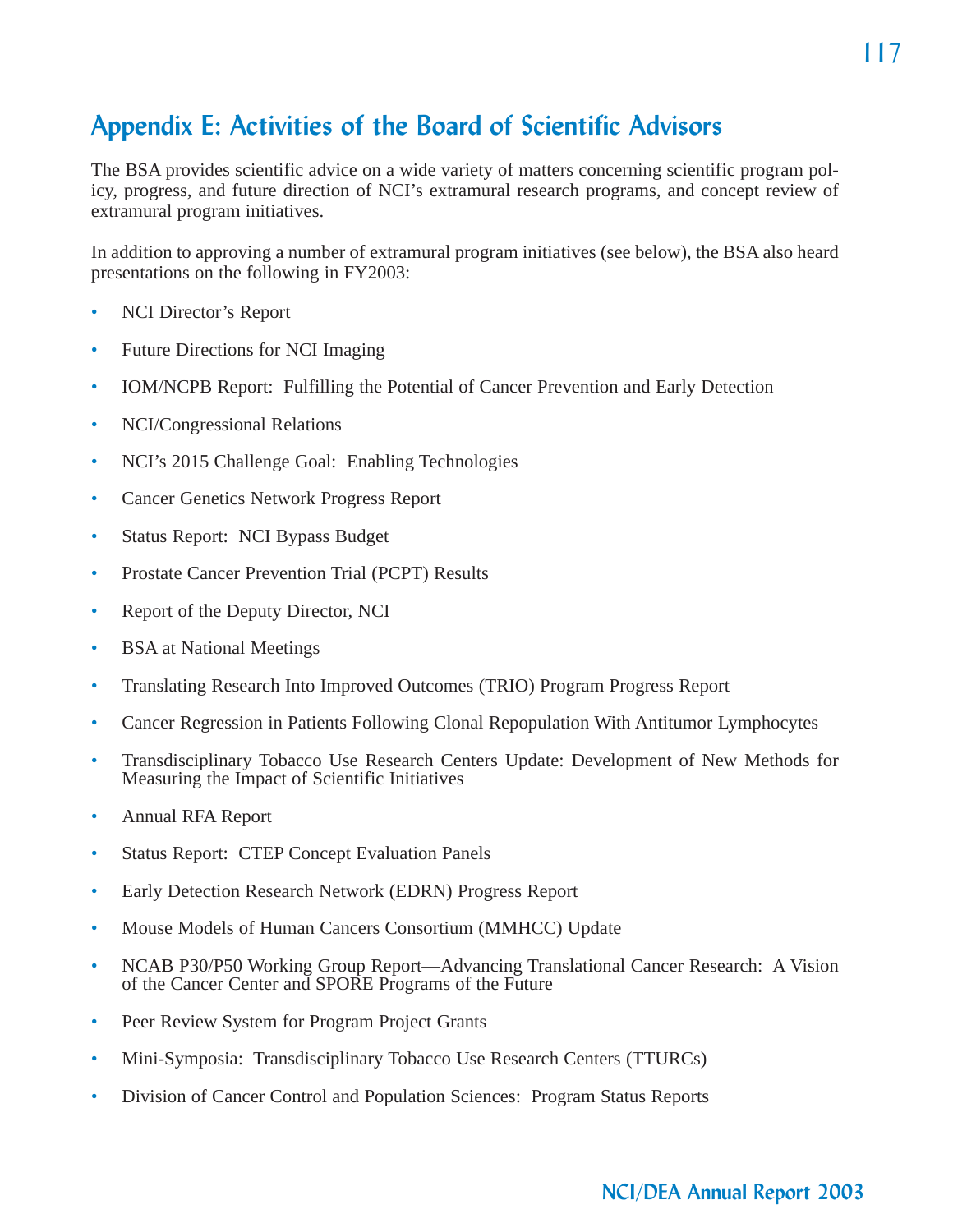## *RFA Concepts Approved*

## **Office of the Director**

• Innovative Molecular Analysis Technologies (IMAT) Program

## **Division of Cancer Biology**

• Integrative Cancer Biology Programs

## **Division of Cancer Control and Population Sciences**

- Transdisciplinary Tobacco Use Research Centers (TTURCs)
- Long-Term Cancer Survivors: Research Initiatives
- Understanding Mechanisms of Physical Activity Behavior Change

## **Division of Cancer Treatment and Diagnosis**

- National Cooperative Drug Discovery Groups (NCDDGs) for Cancer
- Academic Public-Private Partnership Program/Academic Public-Private Partnership Planning Grant

## *Cooperative Agreements Approved*

## **Division of Cancer Treatment and Diagnosis**

- Strategic Partnering To Evaluate Cancer Signature
- Small Animal Imaging Research Program (SAIRP)
- Pediatric Preclinical Testing Program
- Pediatric Brain Tumor Consortium

## **Division of Cancer Control and Population Sciences**

• Cancer Intervention and Surveillance Modeling Network (CISNET)

## **Division of Cancer Prevention**

- Community Clinical Oncology Program (CCOP)/Minority-Based Clinical Oncology Program (MBCCOP)
- Early Detection Research Network (EDRN)

The full text of recent BSA meeting summaries is available on the NCI Web site at: **http://deainfo. nci.nih.gov/advisory/bsaminmenu.htm.**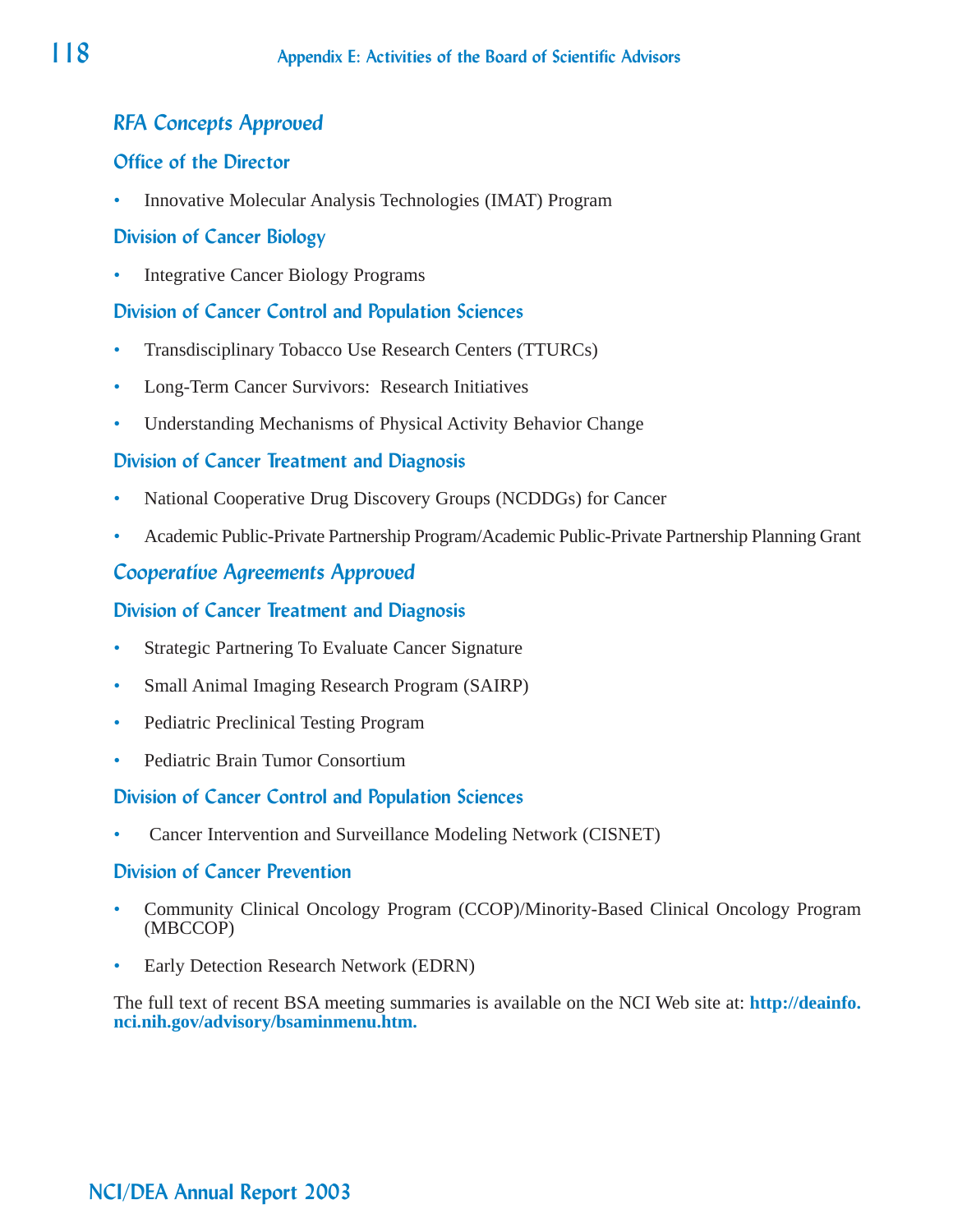# **Appendix F: NCI Grant Guidelines and Descriptions**

Below is a brief description of NIH grants, contracts, and extramural policy notices. Additional information about these and other administrative supplements to research grants, guidelines, study section rosters, and information on the Center for Scientific Review, NIH, may be obtained by contacting the Referral Office, Division of Research, or see the DEA Web page on Grants Guidelines and Descriptions at **http://deainfo.nci.nih.gov/flash/awards.htm.**

## *C Series: Research Construction Programs*

### **C06 Research Facilities Construction Grants**

To provide matching Federal funds, up to 75 percent, for construction or major remodeling to create new research facilities. In addition to basic research laboratories, this may include, under certain circumstances, animal facilities and/or limited clinical facilities where they are an integral part of an overall research effort.

## *F Series: Fellowship Programs*

#### **F31 Predoctoral Individual National Research Service Award (NRSA)**

To provide predoctoral individuals with supervised research training in specified health and health-related areas leading toward a research degree (e.g., Ph.D.).

### **F31 Predoctoral Fellowship—Minority Students**

A fellowship award that provides predoctoral minority students with supervised research training in specified health and health-related areas leading toward the research degree (e.g., Ph.D.).

#### **F31 Predoctoral Fellowship—Students with Disabilities**

A fellowship award that provides predoctoral students with disabilities with supervised research training in specified health and health-related areas leading toward the research degree (e.g., Ph.D.).

#### **F32 National Research Service Award for Individual Postdoctoral Fellows**

To provide postdoctoral research training to individuals to broaden their scientific background and extend their potential for research in specified health-related areas.

#### **F33 National Research Service Award for Senior Fellows**

To provide opportunities for experienced scientists to make major changes in the direction of research careers, broaden scientific backgrounds, acquire new research capabilities, enlarge command of an allied research field, or take time from regular professional responsibilities to increase capabilities to engage in health-related research.

## *K Series: Career Development Programs*

### **K01 The Howard Temin Award**

An NCI-specific variant of the NIH Mentored Research Scientist Development Award that is designed to provide research scientists with an additional period of sponsored research experience as a way to gain expertise in a research area new to the applicant or in an area that would demonstrably enhance the applicant's scientific career.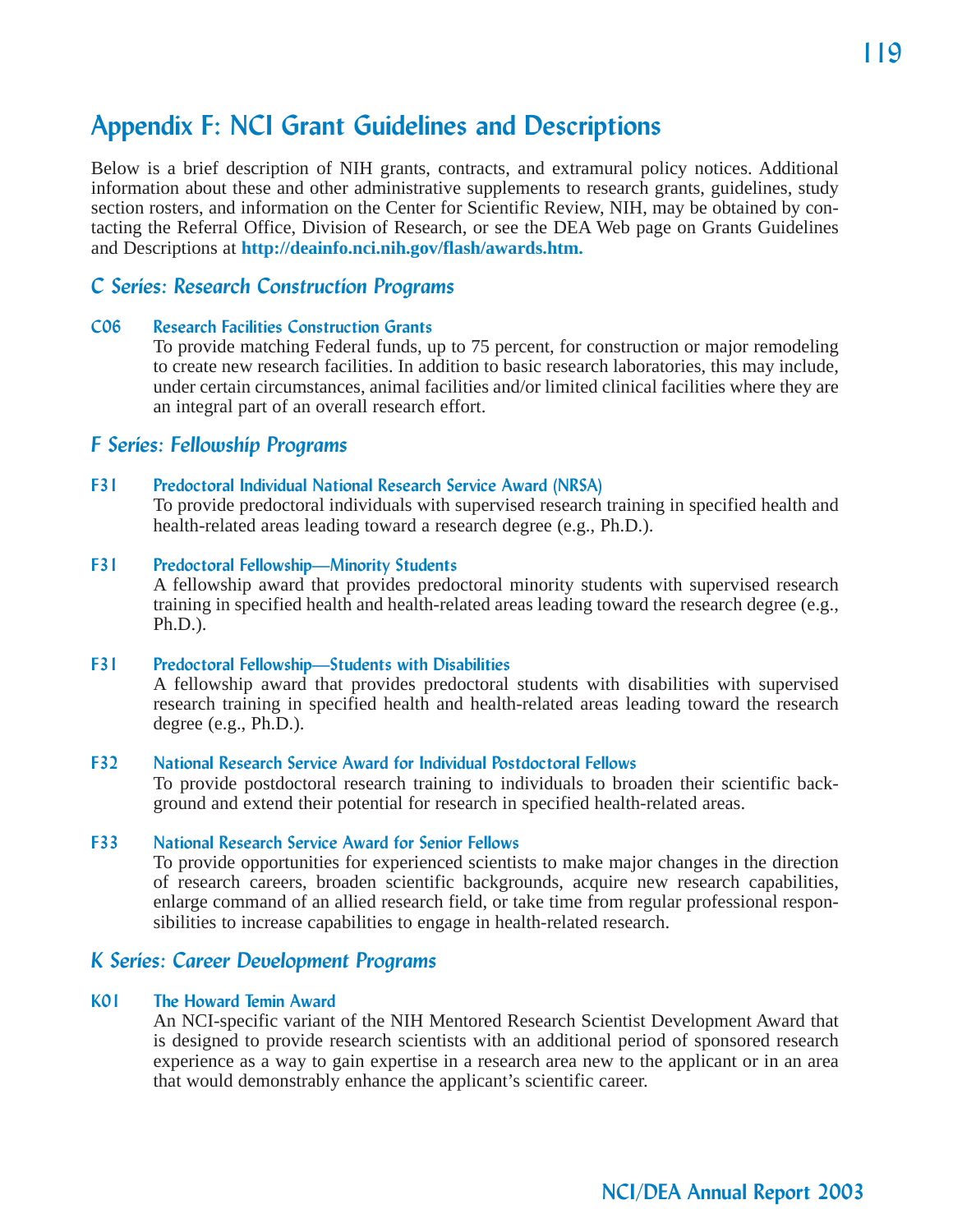### **K01 Mentored Career Development Award for Underrepresented Minorities**

To support scientists committed to research who are in need of both advanced research training and additional experience.

#### **K05 Established Investigator Award in Cancer Prevention, Control, Behavioral, and Population Research**

To support scientists qualified to pursue independent research that would extend the research program of the sponsoring institution, or to direct an essential part of this program.

#### **K07 Cancer Prevention, Control, Behavioral, and Population Sciences Career Development Award**

To support the postdoctoral career development of investigators who are committed to academic research careers in cancer prevention, control, behavioral, epidemiological, and/or the population sciences. It supports up to 5 years of combined didactic and supervised (i.e., mentored) research experiences to acquire the methodological and theoretical research skills needed to become an independent scientist. The very broad nature of the prevention, control, and population sciences makes it applicable to those individuals doctorally trained in the basic sciences, medicine, behavioral sciences, and public health. The K07 award has been expanded from a scope limited to "preventive oncology" to include the entire spectrum of fields that are of vital importance to cancer prevention and control such as nutrition, epidemiology, and behavioral sciences.

#### **K08 Mentored Clinical Scientists Development Award**

To provide the opportunity for promising medical scientists with demonstrated aptitude to develop into independent investigators, or for faculty members to pursue research in categorical areas applicable to the awarding unit, and to aid in filling the academic faculty gap in specific shortage areas within U.S. health professions institutions.

#### **K08 Mentored Clinical Scientists Development Award—Minorities in Clinical Oncology**

A specialized type of Mentored Clinical Scientist Developmental Awards (K08s) that support the development of outstanding clinical research scientists, with this type being reserved for qualified individuals from under-represented minority groups. Both types of K08 awards support periods of specialized study for clinically trained professionals who are committed to careers in research and who have the potential to develop into independent investigators. The K08 awards for Minorities in Clinical Oncology are distinct and important because they provide opportunities for promising medical scientists with demonstrated aptitudes who belong to under-represented minority groups to develop into independent investigators, or for faculty members who belong to under-represented minority groups to pursue research aspects of categorical areas applicable to the awarding unit(s), and aid in filling the academic faculty gaps in these shortage areas within health professions institutions in the United States.

#### **K12 Institutional Clinical Oncology Research Career Development Award**

To support a newly trained clinician appointed by an institution for development of independent research skills and experience in a fundamental science within the framework of an interdisciplinary research and development program.

#### **K22 The NCI Transition Career Development Award for Underrepresented Minorities**

To provide support to outstanding newly trained basic or clinical investigators to develop their independent research skills through a two-phase program: an initial period involving an intramural appointment at the NIH and a final period of support at an extramural institution. The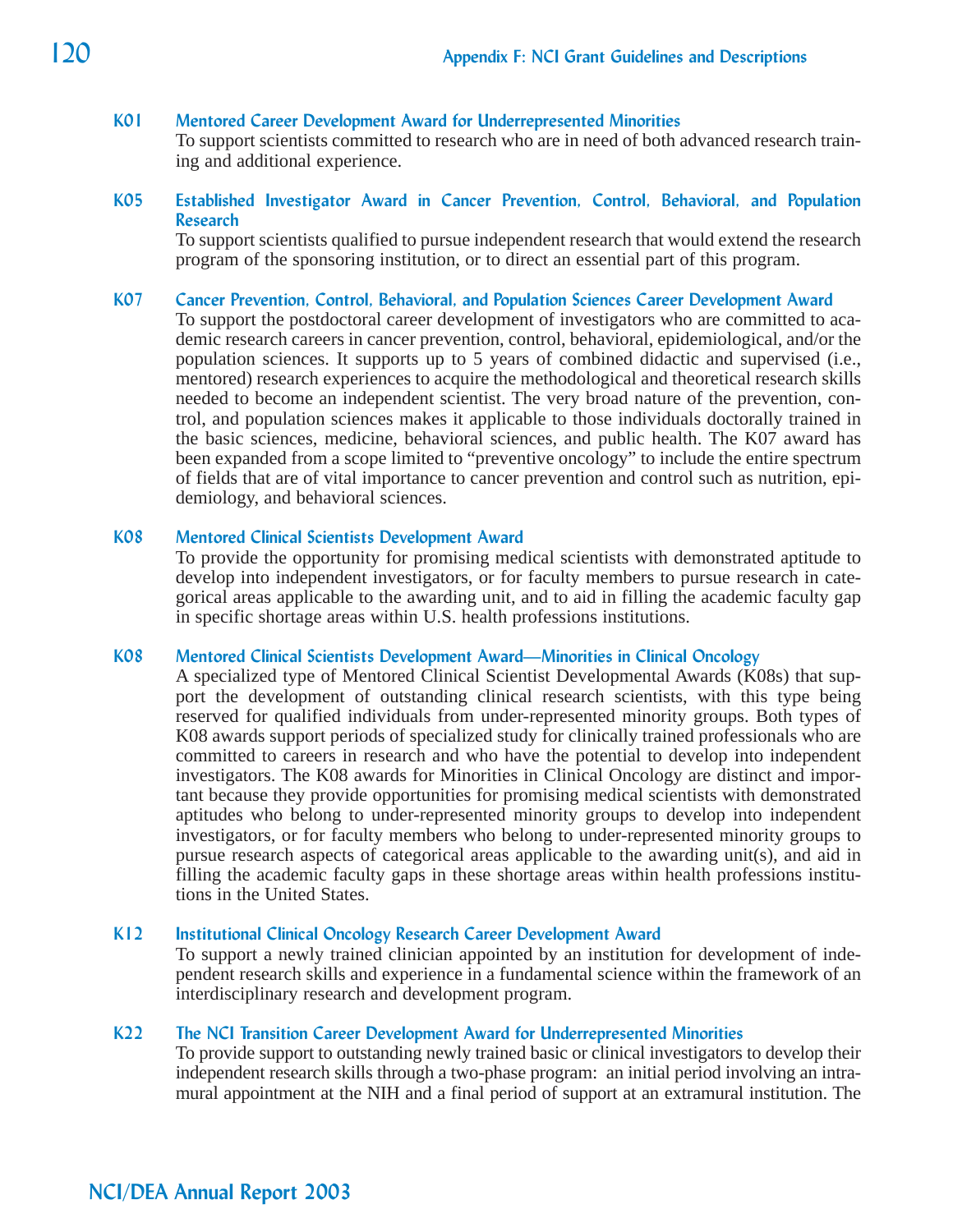award is intended to facilitate the establishment of a record of independent research by the investigator to sustain or promote a successful research career.

## **K22 The NCI Scholars Program**

To provide an opportunity for outstanding new investigators to begin their independent research careers, first within the special environment of the National Cancer Institute and then at an institution of their choice. Specifically, this Program provides necessary resources to initiate an independent research program of 3 to 4 years at the NCI followed by an extramural funding mechanism (K22) to support their research program for 2 years at the extramural institution to which they are recruited.

#### **K23 Mentored Patient-Oriented Research Career Development Award**

To provide support for the career development of investigators who have made a commitment to focus their research endeavors on patient-oriented research. This mechanism provides support for a 3-year minimum up to 5-year period of supervised study and research for clinically trained professionals who have the potential to develop into productive clinical investigators.

## **K23 Mentored Patient-Oriented Research Career Development Award for Underrepresented Minorities**

To support the career development of investigators who have made a commitment to focus their research on patient-oriented research. This mechanism provides support for a period of supervised study and research for clinically trained professionals who have the potential to develop into productive clinical investigators in patient-oriented research.

#### **K24 Mid-Career Investigator Award in Patient-Oriented Research**

To provide support for clinicians to allow them protected time to devote to patient-oriented research and to act as mentors for beginning clinical investigators. The target candidates are outstanding clinical scientists engaged in patient-oriented research who are within 15 years of their specialty training, who can demonstrate the need for a period of intensive research focus as a means of enhancing their clinical research careers, and who are committed to mentoring the next generation of clinical investigators in patient-oriented research.

#### **K25 Mentored Quantitative Research Career Development Award**

This award allows an independent scientist in a highly technical field of research to identify an appropriate mentor with extensive experience in cancer research and to receive the necessary training and career development required to become involved in multidisciplinary cancer research.

## *P Series: Research Program Projects and Centers*

#### **P01 Research Program Projects**

To support multidisciplinary or multifaceted research programs that have a focused theme. Each component project should be directly related to and contribute to the common theme.

#### **P20 Exploratory Grants**

To support planning for new programs, expansion or modification of existing resources, and feasibility studies to explore various approaches to the development of interdisciplinary programs that offer potential solutions to problems of special significance to the mission of the NIH. These exploratory studies may lead to specialized or comprehensive centers.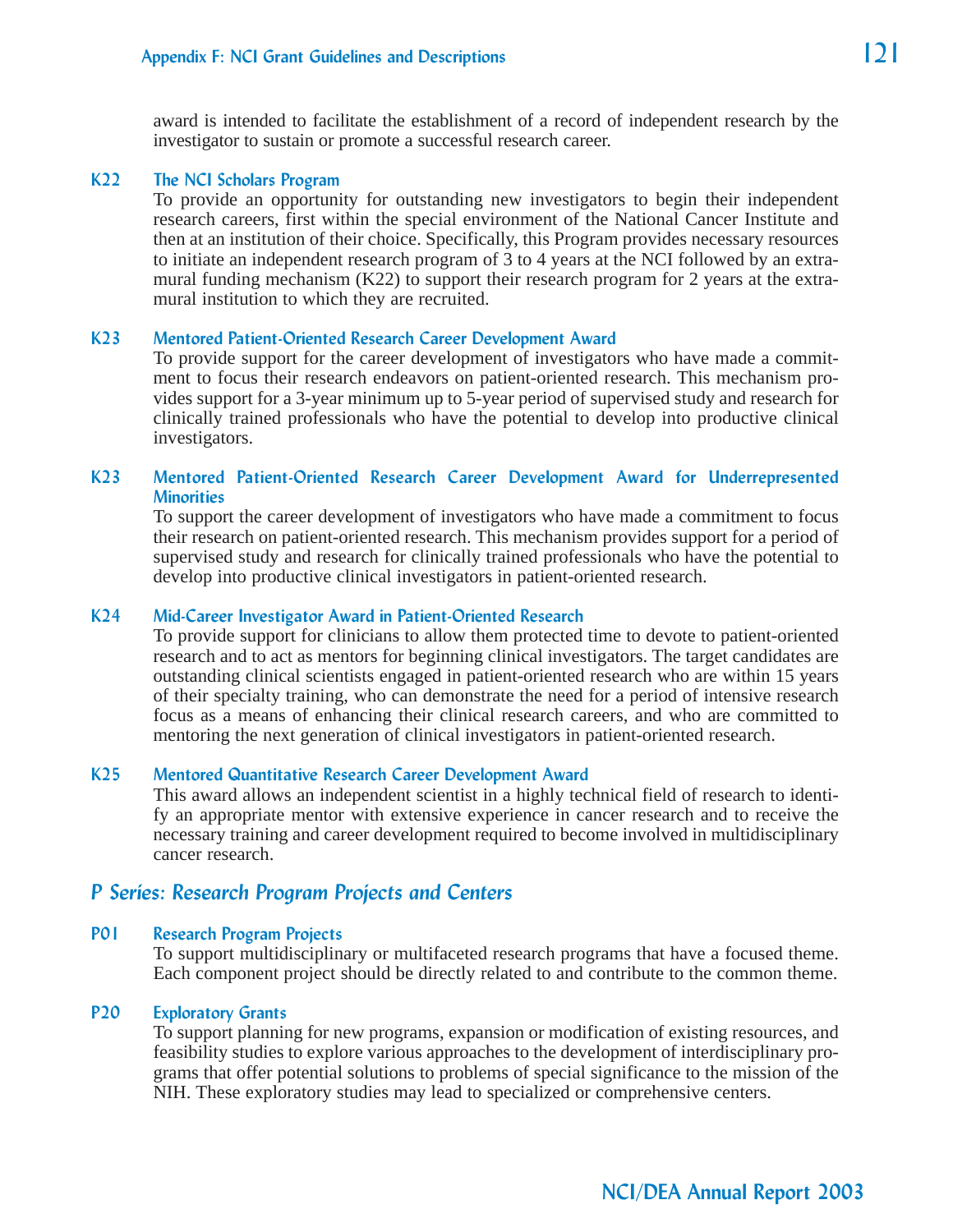#### **P30 Center Core Grants**

To support shared use of resources and facilities for categorical research by investigators from different disciplines who provide a multidisciplinary approach to a joint research effort, or by investigators from the same discipline who focus on a common research problem. The core grant is integrated with the Center's component projects or Program Projects, though funded independently from them. This support, by providing more accessible resources, is expected to assure greater productivity than that provided through the separate projects and Program Projects.

#### **P50 Specialized Center Grants**

To support any part of the full range of research and development from very basic to clinical; may involve ancillary supportive activities such as protracted patient care necessary to the primary research or R&D effort. This spectrum of activities comprises a multidisciplinary attack on a specific disease or biomedical problem area. These grants differ from Program Project grants in that they are usually developed in response to an announcement of the programmatic needs of an Institute or Division, and subsequently receive continuous attention from its staff. Centers also may serve as regional or national resources for special research purposes.

### *R Series: Research Projects*

#### **R01 Research Project**

Grants are awarded to institutions to allow a Principal Investigator to pursue a scientific focus or objective in his or her area of interest and competence. Institutional sponsorship assures the NIH that the institution will provide facilities necessary to conduct the research and will be accountable for the grant funds. Applications are accepted for health-related research and development in all areas within the scope of the NIH's mission.

#### **R03 Small Research Grants**

Small grants provide research support, specifically limited in time and amount, for activities such as pilot projects, testing of new techniques, or feasibility studies of innovative, highrisk research, which would provide a basis for more extended research.

#### **R13 Conferences**

The NIH provides funding for conferences to coordinate, exchange, and disseminate information related to its program interests. Generally, such awards are limited to participation with other organizations in supporting conferences rather than provision of sole support. Costs eligible for support include salaries, consultant services, equipment rental, travel, supplies, conference services, and publications. Prospective applicants are encouraged to inquire in advance concerning possible interest on the part of an awarding Institute/Center (IC), and to obtain more information on application procedures and costs.

#### **R15 The NIH Academic Research Enhancement Awards (AREA)**

To enhance the research environment of educational institutions that have not been traditional recipients of NIH research funds, this award provides limited funds to those institutions' faculty members to develop new research projects or expand ongoing research activities in health sciences and to encourage students to participate in the research activity. As funds are anticipated to continue to be available each year, the NIH is now inviting applications for AREA grants through a standing, ongoing Program Announcement.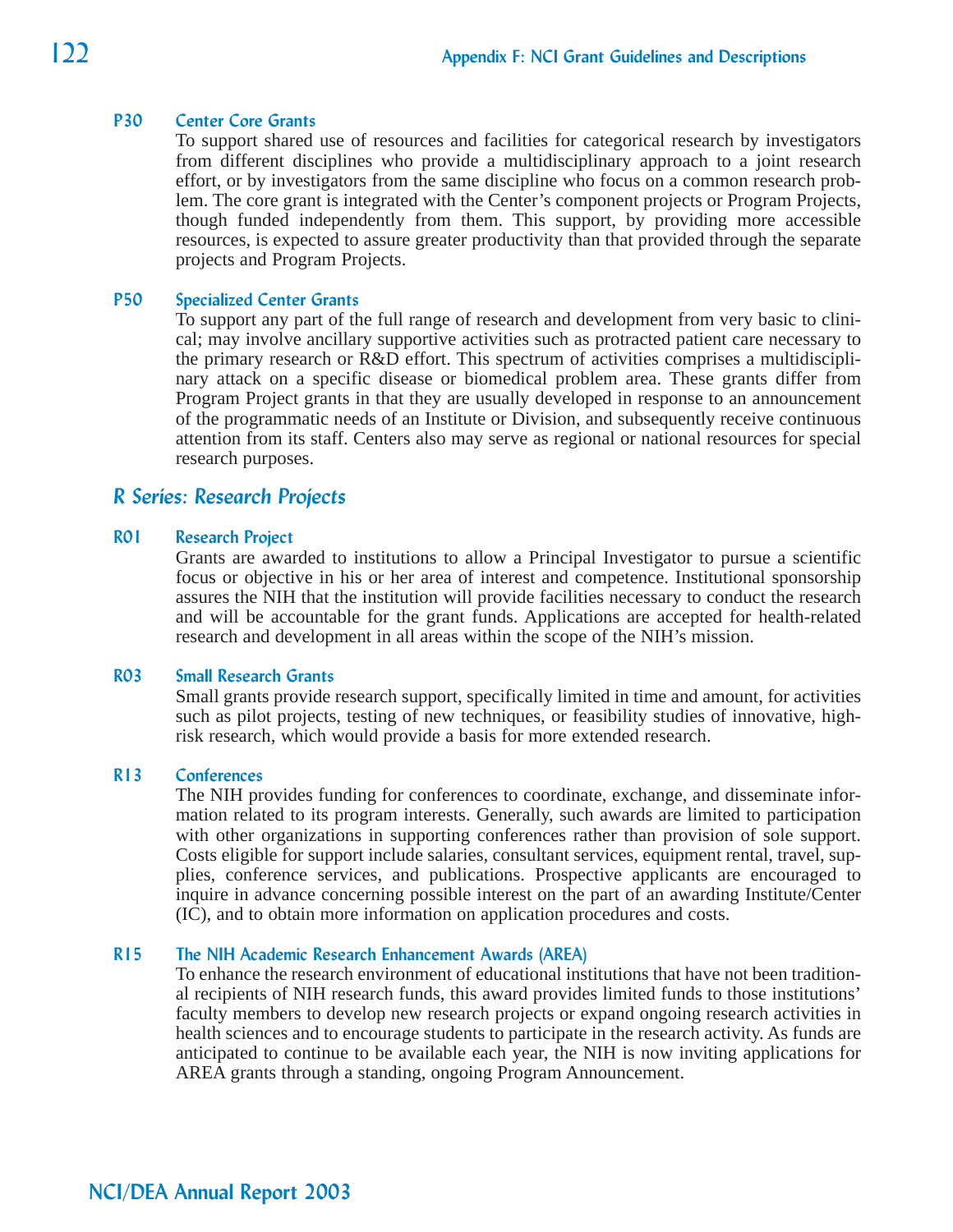### **R21 Exploratory/Developmental Grants**

To encourage the development of new research activities in categorical program areas. (Support generally is restricted in level of support and duration.)

#### **R24 Resource-Related Research Projects**

To support research projects that will enhance the capability of resources to serve bio-medical research.

#### **R25E Cancer Education Grant Program (CEGP)**

A flexible, curriculum-driven program aimed at developing and sustaining innovative educational approaches that ultimately will have an impact on reducing cancer incidence, mortality, and morbidity, as well as on improving the quality of life of cancer patients. The CEGP accepts investigator-initiated grant applications that pursue a wide spectrum of objectives ranging from short courses; to the development of new curriculum in academic institutions; to national forums and seminar series; to hands-on workshop experiences for the continuing education of health care professionals, biomedical researchers, and the lay community; to structured short-term research experiences designed to motivate high school, college, medical, dental, and other health professional students to pursue careers in cancer research. Education grants can focus on education activities before, during, and after the completion of a doctoral level degree, as long as they address a need that is not fulfilled adequately by any other grant mechanism available at the NIH, and are dedicated to areas of particular concern to the National Cancer Program.

#### **R25T Cancer Education and Career Development Program**

To support development and/or implementation of a program related to a category in one or more of the areas of education, information, training, technical assistance, coordination, or evaluation.

#### **R33 Exploratory/Developmental Grants, Phase II**

To provide a second phase for support of innovative exploratory and developmental research activities initiated under the R21 mechanism. Although only R21 awardees are generally eligible to apply for R33 support, specific program initiatives may establish eligibility criteria under which applications could be accepted from applicants who demonstrate program competency equivalent to that expected under R33.

#### **R37 Method to Extend Research in Time (MERIT) Award**

To provide long-term grant support to investigators whose research competence and productivity are distinctly superior and who are highly likely to continue to perform in an outstanding manner. Investigators may not apply for a MERIT Award. Program staff and/or members of the cognizant National Advisory Council/Board will identify candidates for the MERIT Award during the course of review of competing research grant applications prepared and submitted in accordance with regular PHS requirements.

## *Small Business Innovation Research (SBIR) and Small Business Technology Transfer (STTR) Programs*

The NIH welcomes grant applications from small businesses in any biomedical or behavioral research area as described in the solicitations below. Support under the SBIR program is normally provided for 6 months/\$100,000 for Phase I, and 2 years/\$500,000 for Phase II. However, applicants may propose longer periods of time and greater amounts of funds necessary for completion of the project.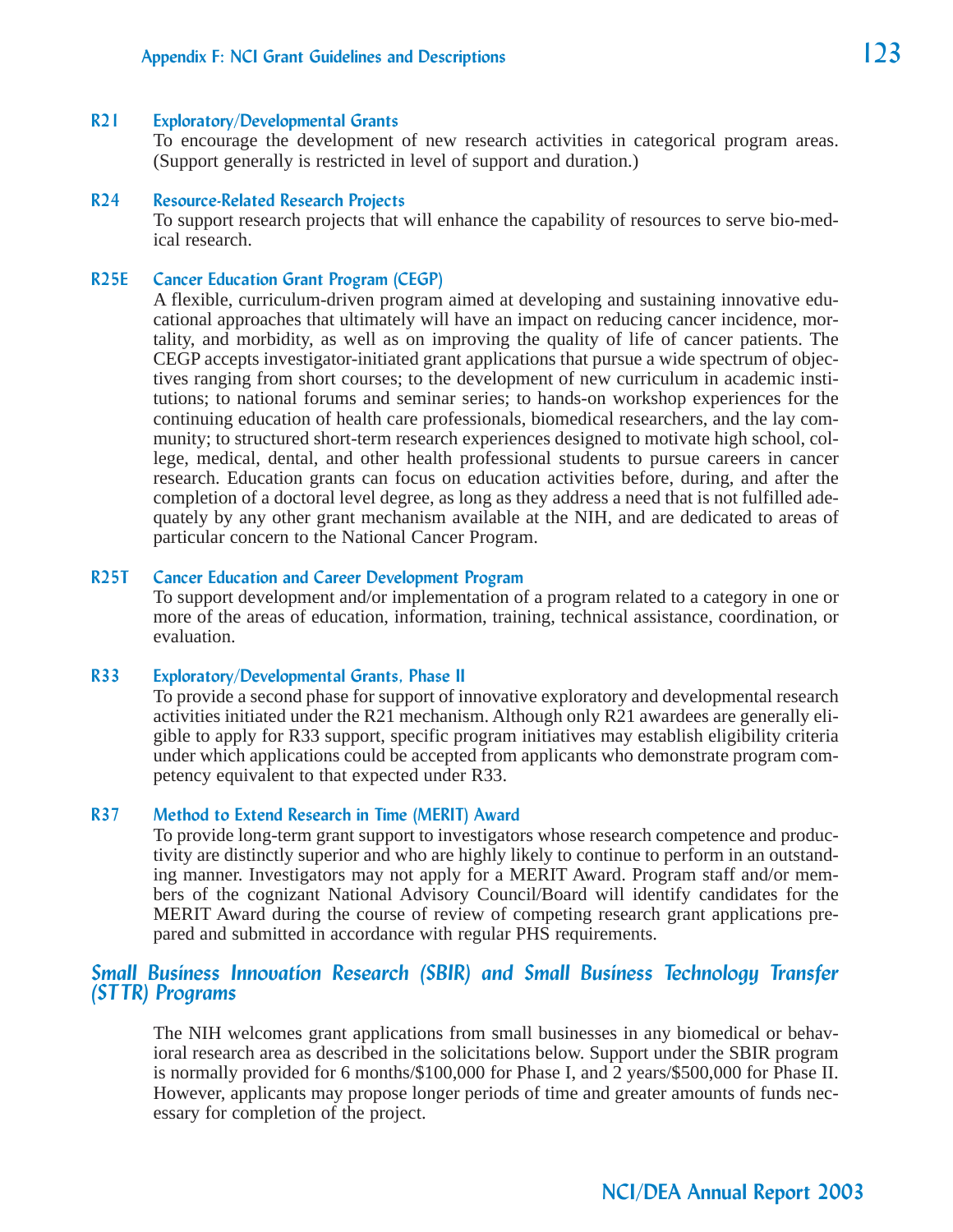#### **R41 STTR Grants, Phase I**

To support cooperative R&D projects between small business concerns and research institutions, limited in time and amount; to establish the technical merit and feasibility of ideas that have potential for commercialization.

#### **R42 STTR Grants, Phase II**

To support in-depth development of cooperative R&D projects between small business concerns and research institutions, limited in time and amount, whose feasibility has been established in Phase I and that have potential for commercial products or services.

#### **R43 SBIR Grants, Phase I**

To support projects, limited in time and amount, to establish the technical merit and feasibility of R&D ideas that may ultimately lead to commercial products or services.

#### **R44 SBIR Grants, Phase II**

To support in-depth development of R&D ideas whose feasibility have been established in Phase I that are likely to result in commercial products or services.

#### **R55 James A. Shannon Director's Awards; Guidelines**

To provide a limited award to investigators to further develop, test, and refine research techniques; perform secondary analysis of available data sets; test the feasibility of innovative and creative approaches; and conduct other discrete projects that can demonstrate their research capabilities and lend additional weight to their already meritorious applications.

#### *S Series: Research-Related Programs*

#### **S06 Minority Biomedical Research Support (MBRS)**

To strengthen the biomedical research and research training capability of ethnic minority institutions, and thus establish a more favorable milieu for increasing the involvement of minority faculty and students in biomedical research.

#### **S07 Biomedical Research Support Grants (NCRR BRSG)**

As an example of this funding mechanism, the NIH issued a Request for Applications (RFA) in FY2003 to provide short-term interim support for institutional activities that will strengthen oversight of human subjects research at institutions that receive significant NIH support for clinical research. Although there is considerable flexibility in the types of activities that could be supported under the BRSG program, this RFA emphasized the importance of efforts to enhance the protection of research subjects by means that will be sustained by the recipient institution after the award period ends. Awardees are also required to collaborate with other institutions conducting human subjects research and are not currently funded under this program, to share educational resources, computer technologies, best practices, etc. Although all NIH components supporting clinical research (including the NCI) are providing support for this program, it will be administered by the National Center for Research Resources (NCRR).

#### **S10 Biomedical Research Support Shared Instrumentation Grants (NCRR SIG)**

The National Center for Research Resources (NCRR) initiated its competitive Shared Instrumentation Grant (SIG) Program in FY 1982. Shared Instrumentation Grants provide support for expensive state-of-the-art instruments utilized in both basic and clinical research. This program is designed to meet the special problems of acquisition and updating of expensive shared-use instruments that are not generally available through other NIH funding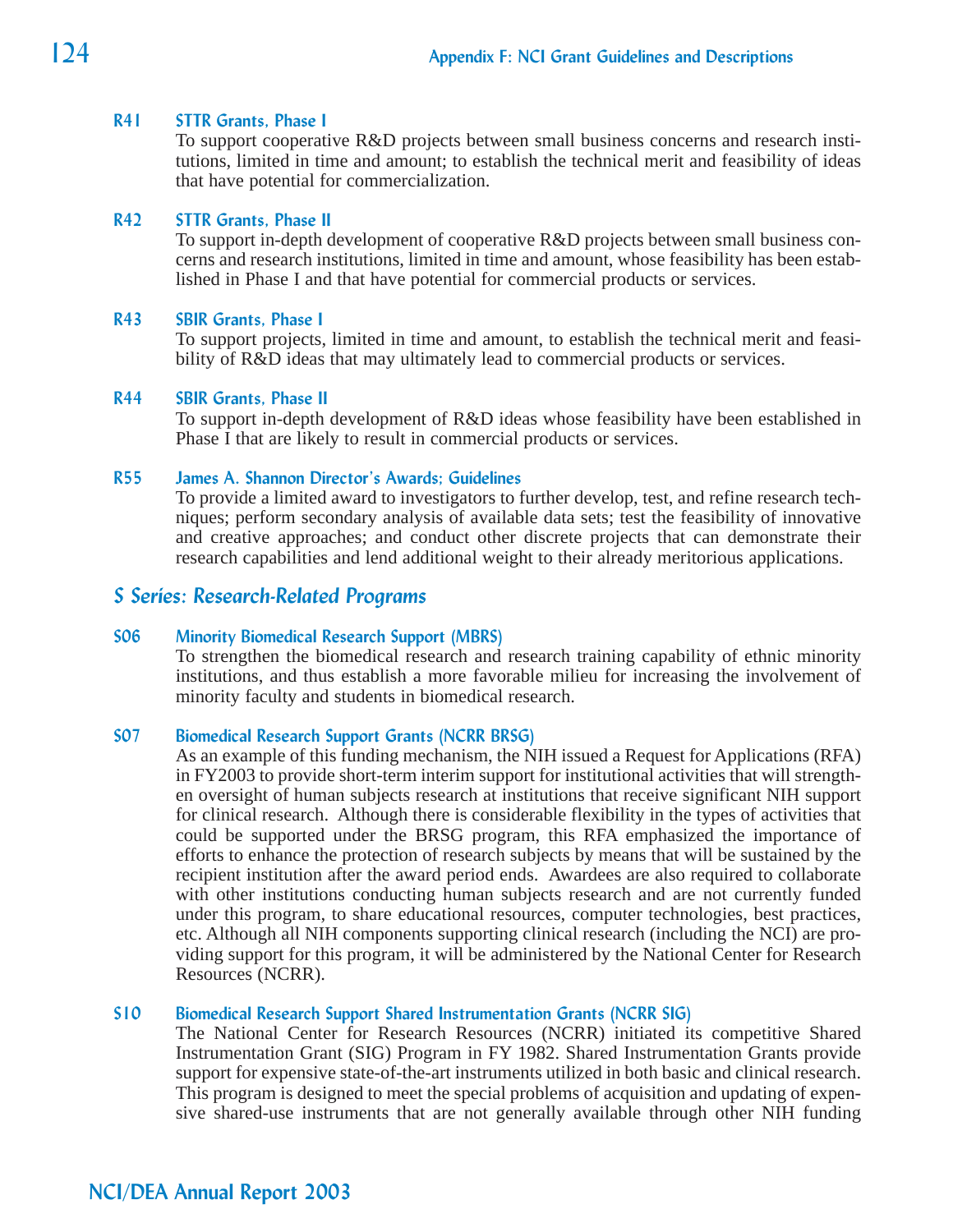mechanisms, such as the regular research project, program project, or center grant programs. Applications for funds to design or to advance the design of new instruments are not accepted. The objective of the program is to make available to institutions with a high concentration of NIH-supported biomedical investigators expensive research instruments that can only be justified on a shared-use basis and for which meritorious research projects are described.

## *T Series: Training Programs*

### **T15 Continuing Education Training Grants**

To assist professional schools and other public and nonprofit institutions in the establishment, expansion, or improvement of programs of continuing professional education, especially for programs of extensive continuation, extension, or refresher education dealing with new developments in the science and technology of the profession.

### **T32 NIH National Research Service Award—Institutional Research Training Grants**

To enable institutions to make National Research Service Awards to individuals selected by them for predoctoral and postdoctoral research training in specified shortage areas.

## *U Series: Cooperative Agreements*

### **U01 Research Projects**

To support a discrete, specified, circumscribed project to be performed by the named investigators in an area representing their specific interests and competencies.

### **U10 Cooperative Clinical Research—Cooperative Agreements**

To support clinical evaluation of various methods of therapy and/or prevention in specific disease areas. These represent cooperative programs between participating institutions and Principal Investigators, and are usually conducted under established protocols.

#### **U13 Conference—Cooperative Agreements**

In order to coordinate, exchange, and disseminate information related to its program interests, an NIH Institute or Center can use this type of award to provide funding and direction for appropriate scientific conferences. These cooperative agreements allow the NCI to partner with one or more outside organizations to support international, national, or regional meetings, conferences, and workshops that are of value in promoting the goals of the National Cancer Program.

#### **U19 Research Program—Cooperative Agreements**

To support a research program of multiple projects directed toward a specific major objective, basic theme, or program goal, requiring a broadly based, multidisciplinary, and often long-term approach.

#### **U24 Resource-Related Research Projects—Cooperative Agreements**

To support research projects contributing to improvement of the capability of resources to serve biomedical research.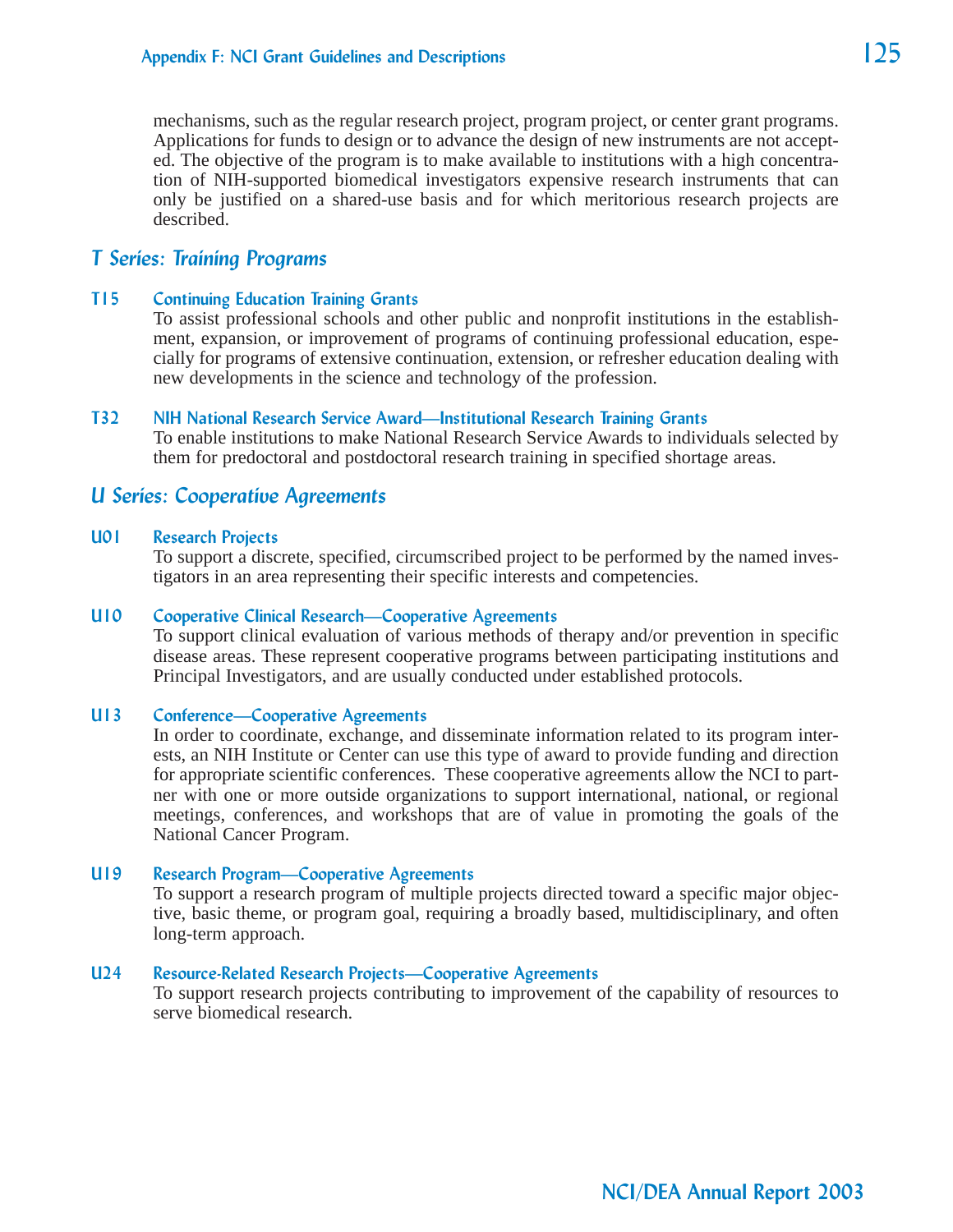## **U54 Specialized Center—Cooperative Agreements**

To support any part of the full range of research and development from very basic to clinical; may involve ancillary supportive activities such as protracted patient care necessary to the primary research or R&D effort. The spectrum of activities comprises a multidisciplinary attack on a specific disease entity or biomedical problem area. These differ from program projects in that they are usually developed in response to an announcement of the programmatic needs of an Institute or Division and subsequently receive continual attention from its staff. Centers may also serve as regional or national resources for special research purposes, with assistance from staff of the funding component in identifying appropriate priority needs.

#### **U56 Exploratory Grants—Cooperative Agreements**

To support planning for new programs, expansion or modification of existing resources, and feasibility studies to explore various approaches to the development of interdisciplinary programs that offer potential solutions to problems of special significance to the mission of the NIH. These exploratory studies may lead to specialized or comprehensive centers. Substantial Federal programmatic staff involvement is intended to assist investigators during performance of the research activities, as defined in the terms and conditions of award.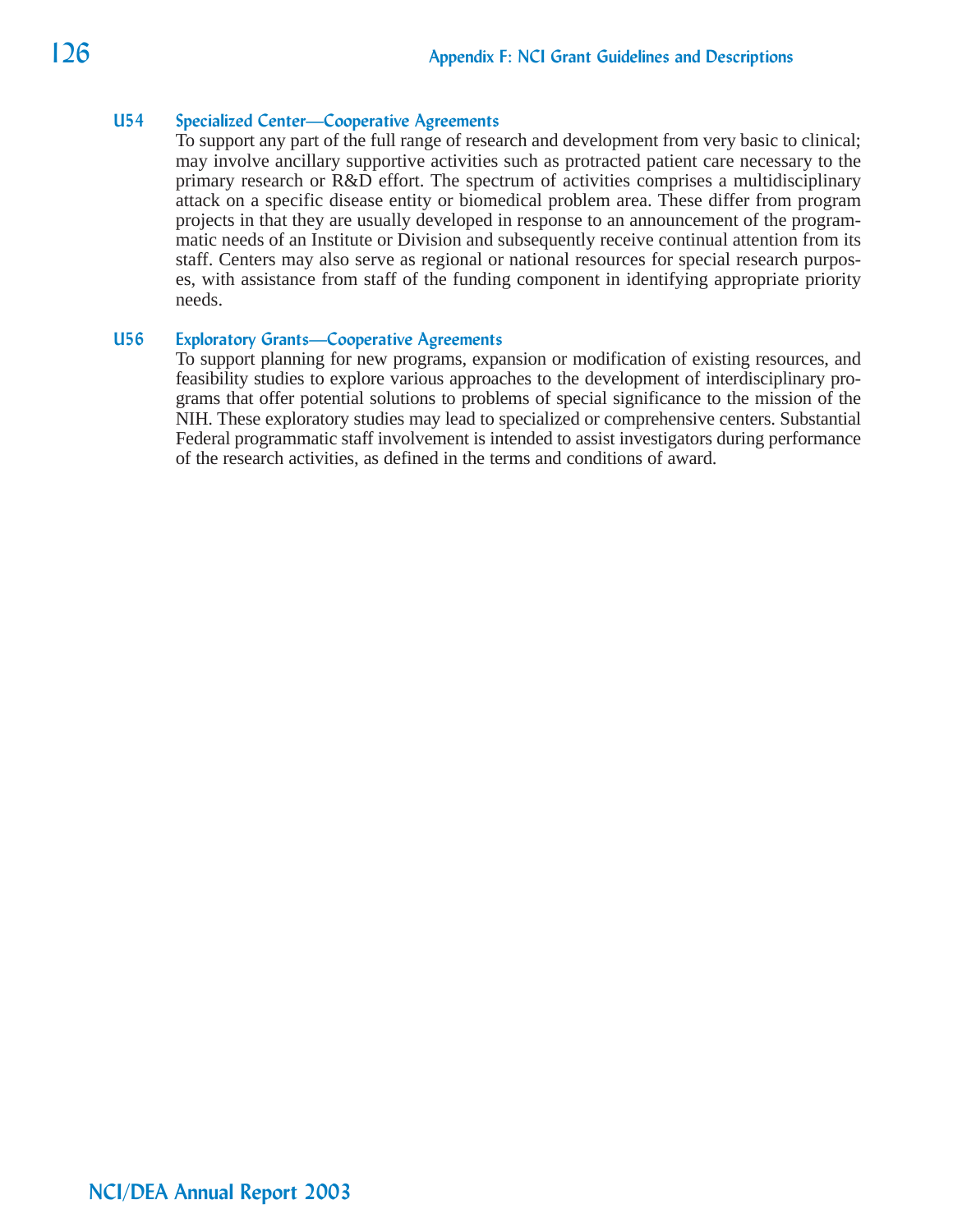# **Appendix G: Cancer Information Sources on the Internet**

## *DEA Web Sites*

The following Web sites are maintained by the DEA to provide detailed information to researchers and the public about NCI funding opportunities and the Advisory Boards and groups supported by the DEA.

## http://deainfo.nci.nih.gov/index.htm

DEA home page. Links to the individual DEA Web pages listed below; mission of the Division; contact information for DEA staff.

http://deainfo.nci.nih.gov/advisory/Boards.htm

Links to the home pages of NCI's Advisory Boards.

http://deainfo.nci.nih.gov/advisory/pcp/pcp.htm

Charter of the President's Cancer Panel; meeting agendas; meeting minutes; annual reports.

http://deainfo.nci.nih.gov/advisory/ncab.htm

Charter of the National Cancer Advisory Board; members of subcommittees; meeting agendas.

## http://deainfo.nci.nih.gov/advisory/ncabminmenu.htm

Full text of NCAB meeting summaries.

## http://deainfo.nci.nih.gov/advisory/bsa.htm

Charter of the Board of Scientific Advisors; members of subcommittees; meeting agendas.

## http://deainfo.nci.nih.gov/advisory/bsaminmenu.htm

Full text of BSA meeting summaries.

## http://deainfo.nci.nih.gov/advisory/bsa/bsa\_program/bsaprgr.htm

Program Review Group reports.

http://deainfo.nci.nih.gov/advisory/bsc.htm

## Charter of the Board of Scientific Counselors; members of subcommittees.

## http://deainfo.nci.nih.gov/advisory/irg.htm

Charter of the Initial Review Group; members of subcommittees.

## http://deainfo.nci.nih.gov/advisory/sep.htm

Charter of the Special Emphasis Panel; rosters of recent meetings.

## http://deainfo.nci.nih.gov/advisory/joint.htm

Charter of the Advisory Committee to the Director; meeting schedules, agendas, and minutes; members of NCI Director's Working Groups, Program Review Working Groups, and Progress Working Groups.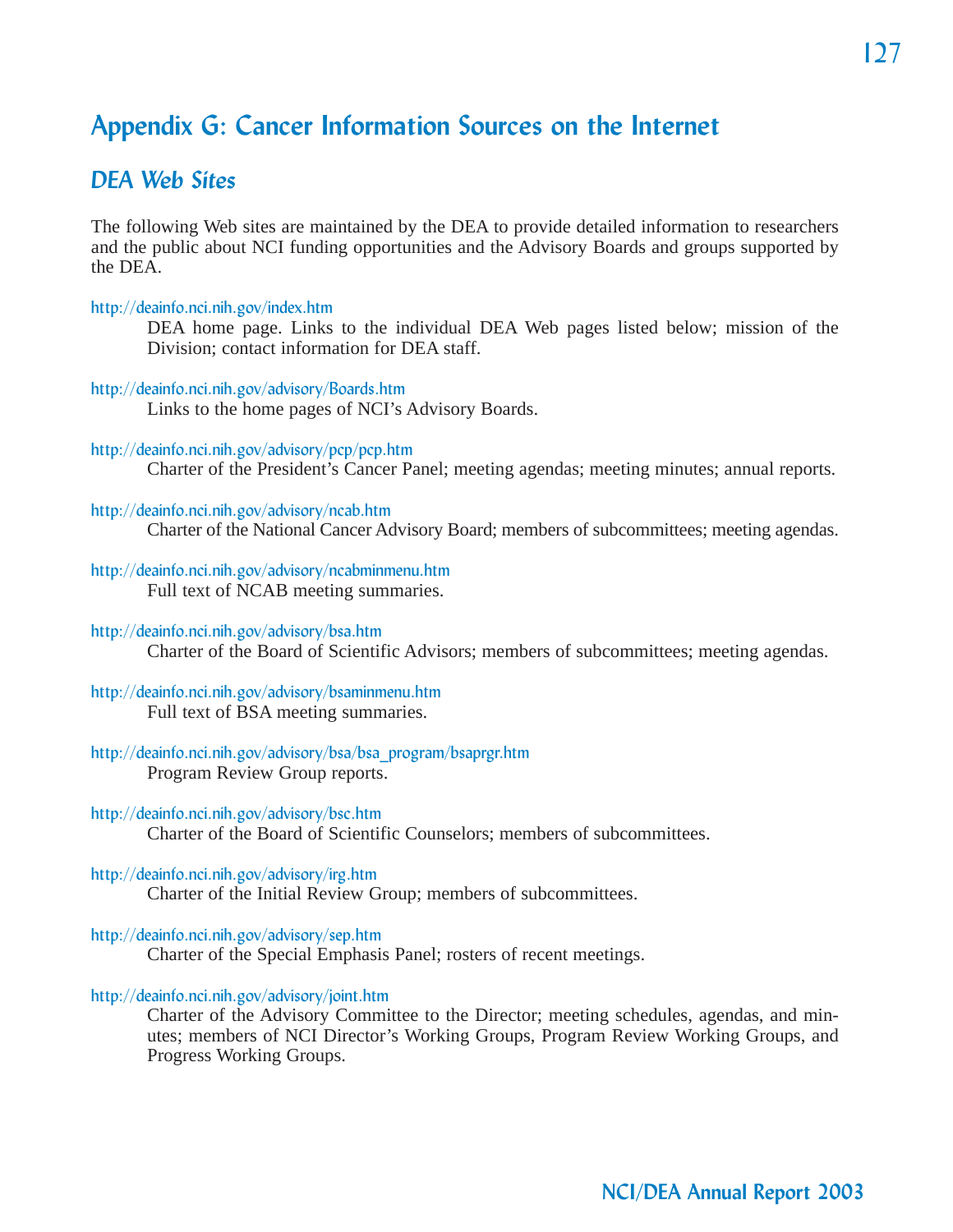#### http://deainfo.nci.nih.gov/advisory/pog/progress/index.htm

Function and organization of Progress Review Groups, PRG reports and meeting schedules; members of PRGs.

#### http://deainfo.nci.nih.gov/advisory/dclg/dclg.htm

Charter of the NCI Director's Consumer Liaison Group; meeting schedules, agendas, minutes, and meeting summaries.

#### http://deainfo.nci.nih.gov/funding.htm

Comprehensive information about funding for cancer research; lists of active PAs and RFAs; and also recently cleared concepts; grant policies and guidelines; downloadable application forms.

#### http://deainfo.nci.nih.gov/extra/pa/all\_pa.htm

Active PAs, with links to detailed descriptions.

#### http://deainfo.nci.nih.gov/extra/rfa/index.htm

Active RFAs, with links to detailed descriptions.

#### http://deainfo.nci.nih.gov/grantspolicies/index.htm

Links to full-text NCI and NIH policies related to grants and grant review (e.g., Guidelines on the Inclusion of Women and Minorities as Subjects in Clinical Research and Instructions to Reviewers for Evaluating Research Involving Human Subjects in Grant and Cooperative Agreement Applications).

#### http://deainfo.nci.nih.gov/flash/awards.htm

Grants Guidelines and Descriptions (descriptions of NCI funding mechanisms, with links to PAs, RFAs, guidelines, and supplemental materials).

#### http://deais.nci.nih.gov/Query/QueryForm

NCI's Funded Research Portfolio database contains information about research grant and contract awards for the current and past five fiscal years. Searchable by text words contained in project abstracts and by Special Interest Category (SIC) and anatomic site codes.

#### http://deainfo.nci.nih.gov/whatsnew/news.htm

Extramural events and updates.

#### *NCI Web Sites*

The National Cancer Institute maintains a number of Web sites containing information about the Institute and its programs. All NCI Web sites, including those designed to provide cancer-related information to the general public and physicians, can be reached from the NCI home page at **http://cancer.gov/**.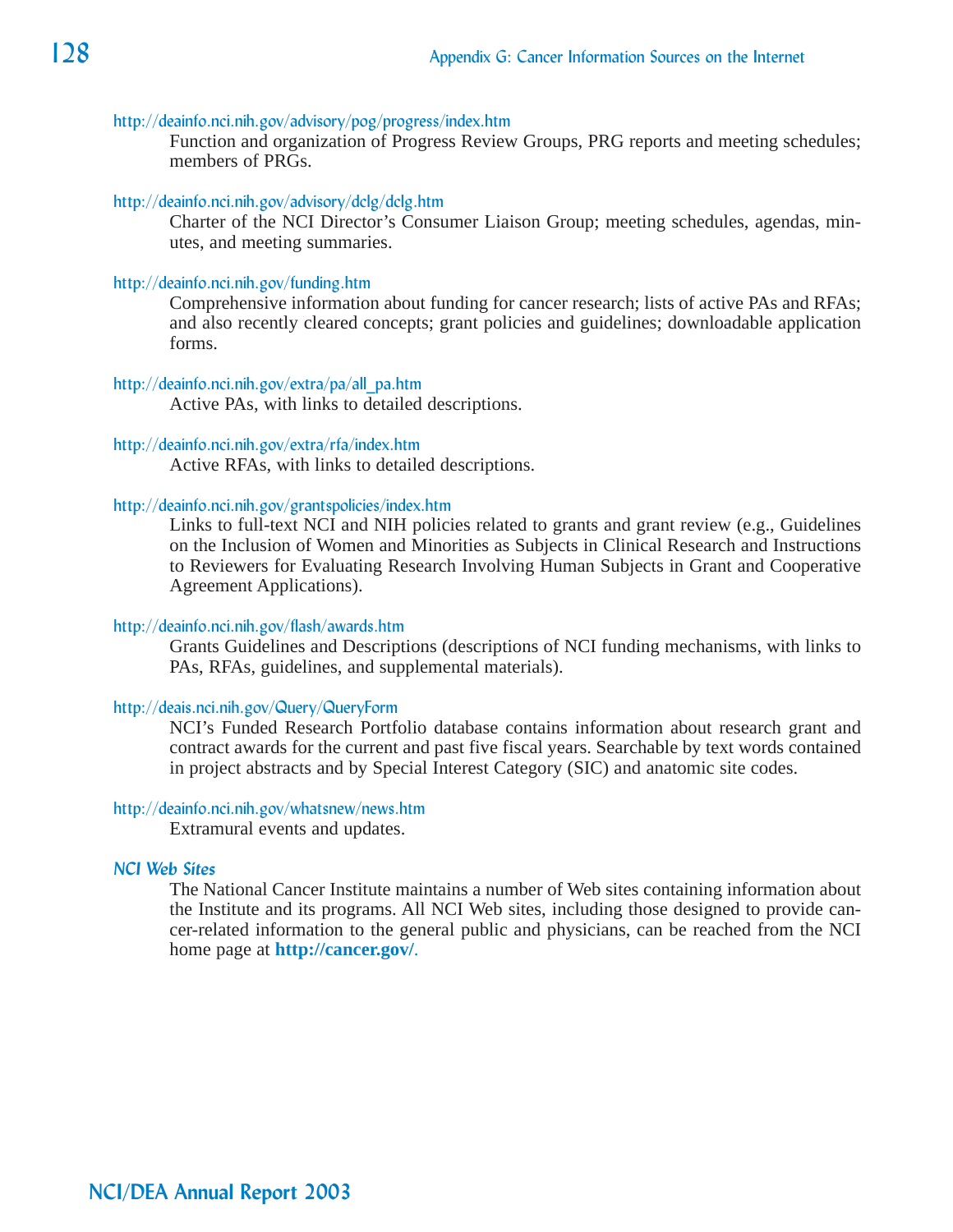## **Table 1. Applications Received for Referral by the NCI/DEA (by Mechanism), FY2003\***

|                                                                                                         |                         |                              | <b>Applications by Board</b> |                |                |  |
|---------------------------------------------------------------------------------------------------------|-------------------------|------------------------------|------------------------------|----------------|----------------|--|
| <b>Mechanism</b>                                                                                        | <b>Activity</b><br>Code | <b>Totals</b><br>by Activity | Jan                          | May            | <b>Sep</b>     |  |
| Research Facilities Construction Grants                                                                 | C <sub>06</sub>         | 1                            | $\Omega$                     | $\Omega$       | 1              |  |
| International Training Grants in Epidemiology (FIC)                                                     | D43                     | 26                           | $\mathbf 0$                  | $\theta$       | 26             |  |
| Predoctoral Individual National Research Service Award                                                  | F31                     | 51                           | 0                            | 37             | 14             |  |
| Postdoctoral Individual National Research Service Award                                                 | F32                     | 441                          | 146                          | 138            | 157            |  |
| National Research Service Award for Senior Fellows                                                      | F33                     | 3                            | 3                            | $\Omega$       | $\Omega$       |  |
| Research Scientist Development Award -<br>Research and Training                                         | K01                     | 108                          | 30                           | 48             | 30             |  |
| <b>Research Scientist Award</b>                                                                         | K05                     | 8                            | 3                            | 1              | 4              |  |
| Academic/Teacher Award                                                                                  | K07                     | 73                           | 27                           | 27             | 19             |  |
| <b>Clinical Investigator Award</b>                                                                      | K08                     | 144                          | 46                           | 53             | 45             |  |
| Physician Scientist Award (Program)                                                                     | K <sub>12</sub>         | 13                           | 13                           | $\theta$       | $\Omega$       |  |
| <b>Career Transition Award</b>                                                                          | K22                     | 53                           | 12                           | 25             | 16             |  |
| Mentored Patient-Oriented Research Development Award                                                    | K23                     | 60                           | 19                           | 27             | 14             |  |
| Midcareer Investigator Award in Patient-Oriented Research                                               | K24                     | 9                            | 4                            | 1              | 4              |  |
| Mentored Quantitative Research Career Development                                                       | K25                     | 8                            | 1                            | $\overline{2}$ | 5              |  |
| Loan Repayment Program for Clinical Researchers                                                         | L30                     | 3                            | $\mathbf 0$                  | $\Omega$       | 3              |  |
| Loan Repayment Program for Pediatric Researchers                                                        | L40                     | 5                            | $\Omega$                     | $\Omega$       | 5              |  |
| Research Program Projects                                                                               | P01                     | 141                          | 46                           | 48             | 47             |  |
| <b>Exploratory Grants</b>                                                                               | P20                     | 52                           | 15                           | 13             | 24             |  |
| <b>Center Core Grants</b>                                                                               | P30                     | 17                           | 9                            | 6              | 2              |  |
| Animal (Mammalian and Nonmammalian) Model,<br>and Animal and Biological Material Resource Grants (NCRR) | P40                     | 1                            | 1                            | $\mathbf 0$    | $\mathbf 0$    |  |
| <b>Biotechnology Resource Grant Program</b>                                                             | P41                     | $\overline{4}$               | $\Omega$                     | $\overline{2}$ | $\overline{2}$ |  |
| <b>Specialized Center</b>                                                                               | P <sub>50</sub>         | 88                           | 11                           | 61             | 16             |  |
| Research Project                                                                                        | R <sub>01</sub>         | 5,655                        | 1.720                        | 1.843          | 2.092          |  |
| Small Research Grants                                                                                   | R <sub>0</sub> 3        | 287                          | 80                           | 110            | 97             |  |

(Continued)

\*Source: IMPACII. Includes NCI Primary and Secondary assigned applications and withdrawn applications. Excludes deleted applications. Of the 11,144 applications received during the year, 3,615 were not recommended for further consideration by the initial review committee, and an additional 3,966 received scores in the bottom 33 percent and were not submitted for NCAB action.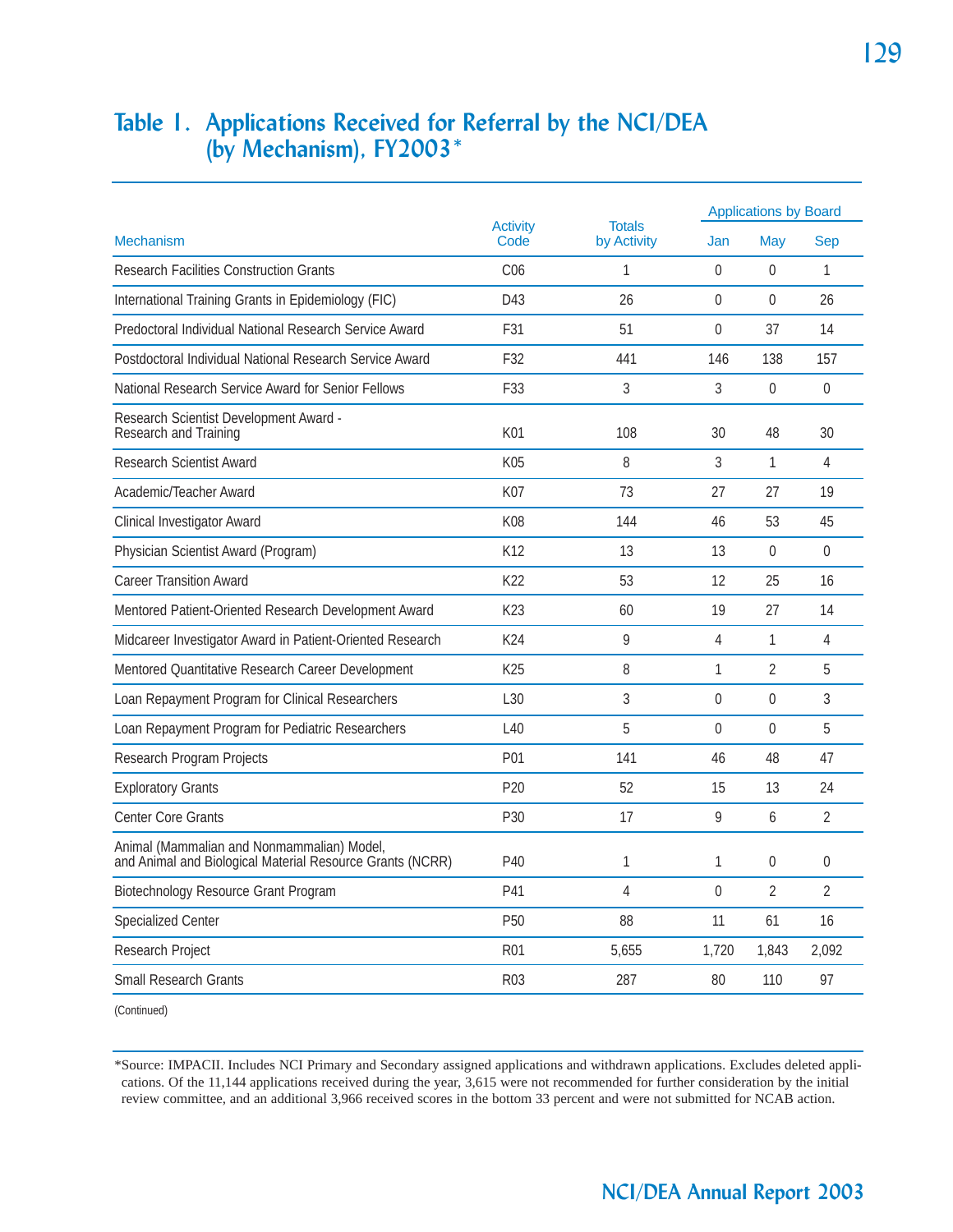## **Table 1. Applications Received for Referral by the NCI/DEA (by Mechanism), FY2003\* (Continued)**

|                                                                                             |                         |                              | <b>Applications by Board</b> |                  |                 |  |
|---------------------------------------------------------------------------------------------|-------------------------|------------------------------|------------------------------|------------------|-----------------|--|
| <b>Mechanism</b>                                                                            | <b>Activity</b><br>Code | <b>Totals</b><br>by Activity | Jan                          | May              | Sep             |  |
| Conferences                                                                                 | R <sub>13</sub>         | 150                          | 53                           | 45               | 52              |  |
| Academic Research Enhancement Awards (AREA)                                                 | R <sub>15</sub>         | 86                           | 35                           | 30               | 21              |  |
| Research Demonstration and Dissemination Projects                                           | <b>R18</b>              | 1                            | 0                            | 0                | 1               |  |
| Exploratory/Developmental Grants                                                            | R <sub>21</sub>         | 1.532                        | 374                          | 452              | 706             |  |
| Resource-Related Research Projects                                                          | R <sub>24</sub>         | 1                            | 1                            | $\Omega$         | $\theta$        |  |
| <b>Education Projects</b>                                                                   | <b>R25</b>              | 90                           | 30                           | 33               | 27              |  |
| Exploratory/Developmental Grants Phase II                                                   | <b>R33</b>              | 83                           | 34                           | 33               | 16              |  |
| Method to Extend Research in Time (MERIT) Award                                             | R37                     | 25                           | 12                           | 3                | 10 <sup>1</sup> |  |
| Small Business Technology Transfer (STTR) Grants - Phase I                                  | R41                     | 126                          | 28                           | 52               | 46              |  |
| *Small Business Technology Transfer (STTR) Grants - Phase II                                | R42                     | 16                           | 5                            | 5                | 6               |  |
| Small Business Innovation Research Grants (SBIR) - Phase I                                  | R43                     | 1,218                        | 353                          | 457              | 408             |  |
| Small Business Innovation Research Grants (SBIR) - Phase II                                 | <b>R44</b>              | 295                          | 88                           | 126              | 81              |  |
| Minority Biomedical Research Support (MBRS)                                                 | S <sub>06</sub>         | $\overline{7}$               | $\overline{2}$               | 5                | 0               |  |
| <b>Biomedical Research Support Grants (NCRR)</b>                                            | <b>S07</b>              | 23                           | 0                            | $\boldsymbol{0}$ | 23              |  |
| Continuing Education Training Program                                                       | T <sub>15</sub>         | $\overline{7}$               | $\overline{7}$               | $\Omega$         | $\Omega$        |  |
| Institutional National Research Service Award                                               | T32                     | 64                           | 27                           | 22               | 15              |  |
| Institutional National Research Service Award<br>with Involvement of NIH Intramural Faculty | TU <sub>2</sub>         | $\overline{2}$               | 0                            | $\overline{0}$   | 2               |  |
| Research Project (Cooperative Agreements)                                                   | U01                     | 58                           | 9                            | 5                | 44              |  |
| Cooperative Clinical Research (Cooperative Agreements)                                      | U10                     | 54                           | 36                           | $\overline{2}$   | 16              |  |
| Conference (Cooperative Agreements)                                                         | U13                     | $\overline{2}$               | $\overline{2}$               | $\Omega$         | $\Omega$        |  |
| Research Program (Cooperative Agreements)                                                   | U19                     | 1                            | $\boldsymbol{0}$             | 0                | 1               |  |
| Resource-Related Research Project (Cooperative Agreements)                                  | U24                     | 1                            | $\mathbf 0$                  | 1                | $\overline{0}$  |  |
| Specialized Center (Cooperative Agreements)                                                 | <b>U54</b>              | 33                           | 16                           | 0                | 17              |  |
| Exploratory Grants - Cooperative Agreement (NCI)                                            | U <sub>56</sub>         | 18                           | 10                           | $\mathbf 0$      | 8               |  |
| <b>Overall Totals</b>                                                                       |                         | 11,144                       | 3,308                        | 3,713            | 4,123           |  |

\*Source: IMPACII. Includes NCI Primary and Secondary assigned applications and withdrawn applications. Excludes deleted applications. Of the 11144 applications received during the year, 3615 were not recommended for further consideration by initial review committee, and an additional 3966 received scores in the bottom 33 percent and were not submitted for NCAB action.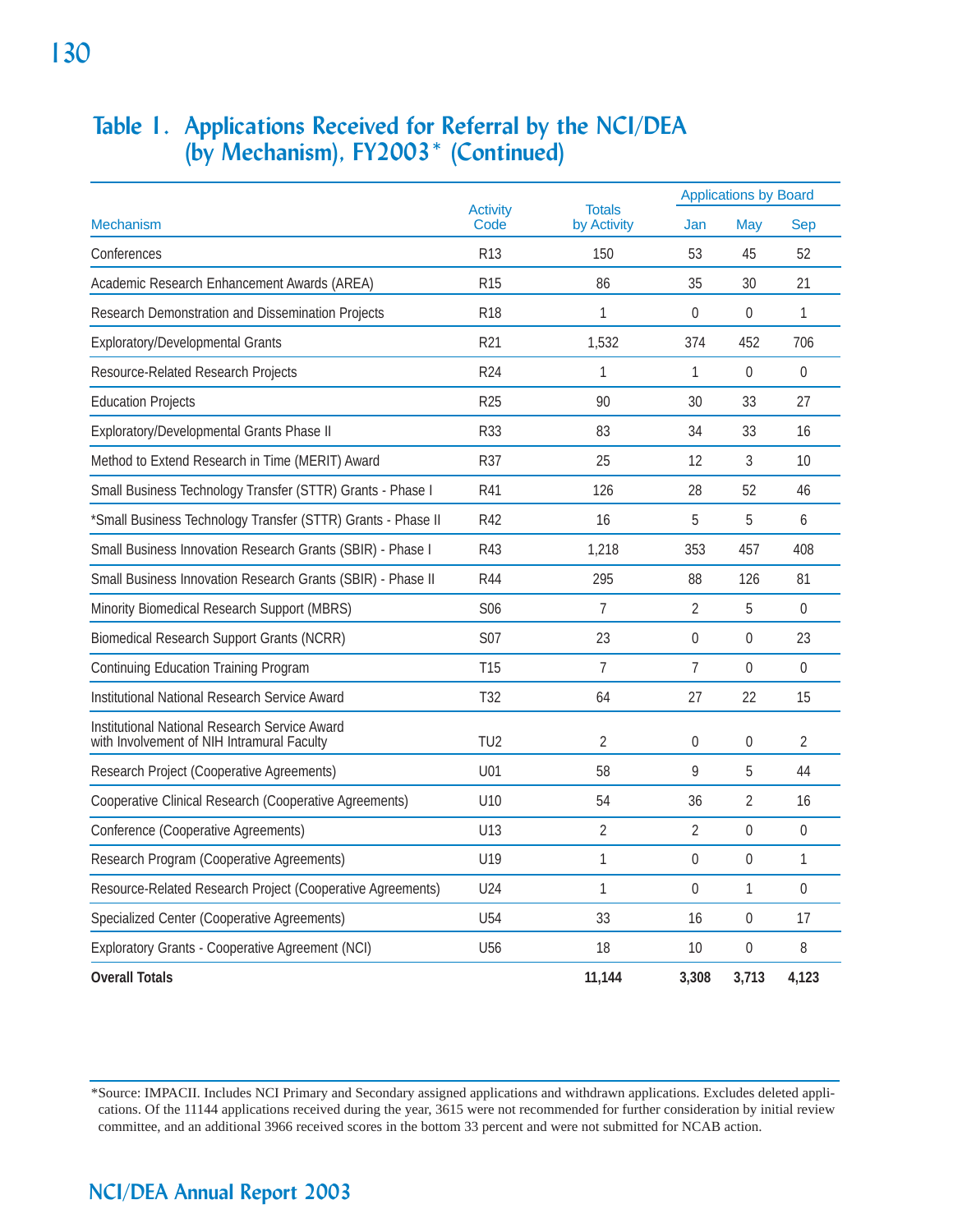# **Table 2. Applications Reviewed by the NCI/DEA (by Mechanism), FY2003\***

|                                                                 |                         |                              |                  | <b>Applications by Board</b> |                  |
|-----------------------------------------------------------------|-------------------------|------------------------------|------------------|------------------------------|------------------|
| <b>Mechanism</b>                                                | <b>Activity</b><br>Code | <b>Totals</b><br>by Activity | Jan              | May                          | <b>Sep</b>       |
| Research Scientist Development Award -<br>Research and Training | K01                     | 105                          | 30               | 47                           | 28               |
| Research Scientist Award                                        | K05                     | 8                            | 3                | 1                            | $\overline{4}$   |
| Academic/Teacher Award                                          | K07                     | 73                           | 27               | 27                           | 19               |
| Clinical Investigator Award                                     | K08                     | 114                          | 38               | 34                           | 42               |
| Physician Scientist Award (Program)                             | K12                     | 13                           | 13               | 0                            | $\boldsymbol{0}$ |
| <b>Career Transition Award</b>                                  | K22                     | 53                           | 12               | 25                           | 16               |
| Mentored Patient-Oriented Research Development Award            | K23                     | 48                           | 16               | 23                           | 9                |
| Midcareer Investigator Award in Patient-Oriented Research       | K24                     | 9                            | 4                | 1                            | 4                |
| Mentored Quantitative Research Career Development               | K25                     | $\overline{7}$               | 1                | 2                            | $\overline{4}$   |
| Loan Repayment Program for Clinical Researchers                 | L30                     | 199                          | 0                | 0                            | $\boldsymbol{0}$ |
| Loan Repayment Program for Pediatric Researchers                | L40                     | 44                           | 0                | 0                            | $\boldsymbol{0}$ |
| Research Program Projects                                       | P01                     | 138                          | 44               | 48                           | 46               |
| <b>Exploratory Grants</b>                                       | P20                     | 49                           | 15               | 10                           | 24               |
| <b>Center Core Grants</b>                                       | P30                     | 11                           | 3                | 6                            | $\overline{2}$   |
| Specialized Center                                              | P <sub>50</sub>         | 77                           | 11               | 50                           | 16               |
| Research Project                                                | <b>R01</b>              | 211                          | 108              | 62                           | 41               |
| <b>Small Research Grants</b>                                    | <b>R03</b>              | 276                          | 77               | 107                          | 92               |
| Conferences                                                     | <b>R13</b>              | 80                           | 38               | 22                           | 20               |
| Exploratory/Developmental Grants                                | R21                     | 287                          | 121              | 96                           | 70               |
| <b>Education Projects</b>                                       | <b>R25</b>              | 90                           | 30               | 33                           | 27               |
| Exploratory/Developmental Grants - Phase II                     | <b>R33</b>              | 66                           | 30               | 23                           | 13               |
| Small Business Technology Transfer (STTR) Grants - Phase I      | R41                     | 20                           | 6                | 12                           | $\overline{2}$   |
| *Small Business Technology Transfer (STTR) Grants - Phase II    | R42                     | 1                            | $\boldsymbol{0}$ | 1                            | $\boldsymbol{0}$ |
| Small Business Innovation Research Grants (SBIR) - Phase I      | <b>R43</b>              | 152                          | 58               | 61                           | 33               |
| Small Business Innovation Research Grants (SBIR) - Phase II     | <b>R44</b>              | 67                           | 30               | 21                           | 16               |
| Continuing Education Training Program                           | <b>T15</b>              | 1                            | 1                | $\boldsymbol{0}$             | $\boldsymbol{0}$ |

(Continued)

\*Source: IMPACII. Includes NCI Primary and Secondary assigned applications and withdrawn applications. Excludes deleted applications. Of the 2,164 applications reviewed during the year, 482 were not recommended for further consideration by the initial review committee, and an additional 779 received scores in the bottom 33 percent and were not submitted for NCAB action.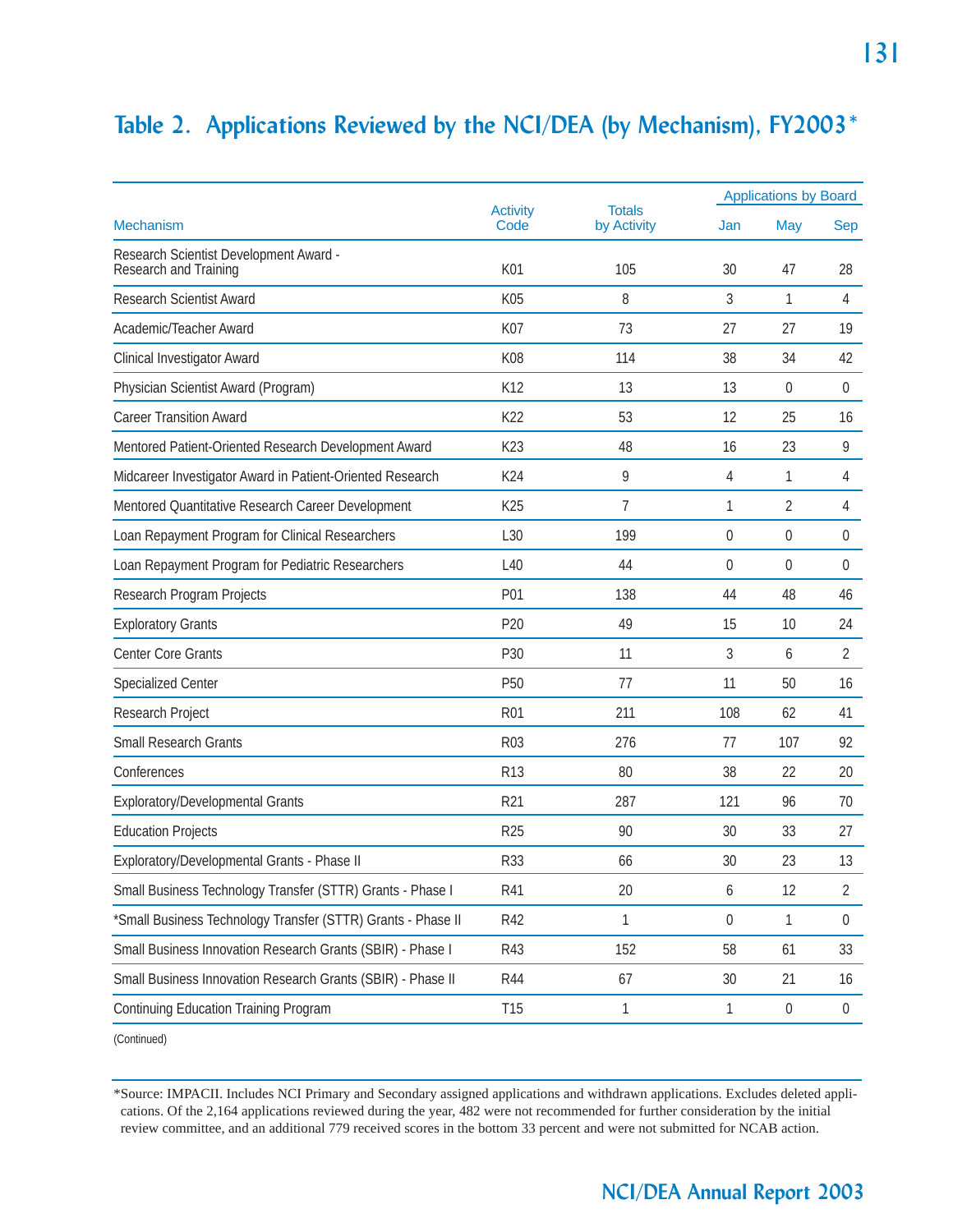## Applications by Board Activity Totals<br>Code by Activity Mechanism Code by Activity Jan May Sep Institutional National Research Service Award T32 64 27 22 15 Institutional National Research Service Award with Involvement of NIH Intramural Faculty **TU2** 2 0 0 2 Research Project (Cooperative Agreements) U01 36 9 5 22 Cooperative Clinical Research (Cooperative Agreements)  $100$  54 36 2 16 Resource-Related Research Project (Cooperative Agreements) U24 1 0 1 0 1 0 Specialized Center (Cooperative Agreements)  $0.17$  U54 33 16 0 17 Exploratory Grants - Cooperative Agreement (NCI) U56 18 10 0 8

**Overall Totals 2,164 814 742 608** 

## **Table 2. Applications Reviewed by the NCI/DEA (by Mechanism), FY2003\* (Continued)**

## **Table 3: Applications Reviewed by NCI IRG Subcommittees for NCAB Meetings, FY2003**

|                                                  |                                                                                              |                                  | <b>Total Costs</b>                    |                                      |
|--------------------------------------------------|----------------------------------------------------------------------------------------------|----------------------------------|---------------------------------------|--------------------------------------|
| <b>NCI IRG</b><br>Subcommittee                   | <b>Types of Applications</b><br><b>Reviewed</b>                                              | Number of<br><b>Applications</b> | <b>Requested</b><br><b>First Year</b> | <b>Requested</b><br><b>All Years</b> |
| A-Cancer Centers                                 | P <sub>20</sub> , P <sub>30</sub>                                                            | 17                               | \$56,150,261                          | \$300,951,157                        |
| C-Basic and Preclinical                          | P01, R13                                                                                     | 71                               | 122,734,299                           | 639,999,237                          |
| D-Clinical Studies                               | P <sub>01</sub>                                                                              | 36                               | 76,680,688                            | 389,701,989                          |
| E-Cancer Epidemiology,<br>Prevention and Control | P01, R01, U01, U24                                                                           | 28                               | 60,023,323                            | 290,660,175                          |
| F-Manpower and Training                          | K01, K08, K22, K25,<br>R <sub>25</sub> , T <sub>15</sub> , T <sub>32</sub> , TU <sub>2</sub> | 274                              | 46,129,074                            | 241,014,234                          |
| G-Education                                      | K01, K05, K07, K12,<br>K22, K23, K24, R25                                                    | 243                              | 50,843,360                            | 251,600,489                          |
| H-Clinical Groups                                | R01, U10                                                                                     | 34                               | 91,425,940                            | 586,258,599                          |
| I-Career Development                             | K08, K22                                                                                     | 54                               | 7,117,310                             | 32,674,311                           |
| <b>Grand Totals</b>                              |                                                                                              | 757                              | \$511,104,255                         | \$2,732,860,191                      |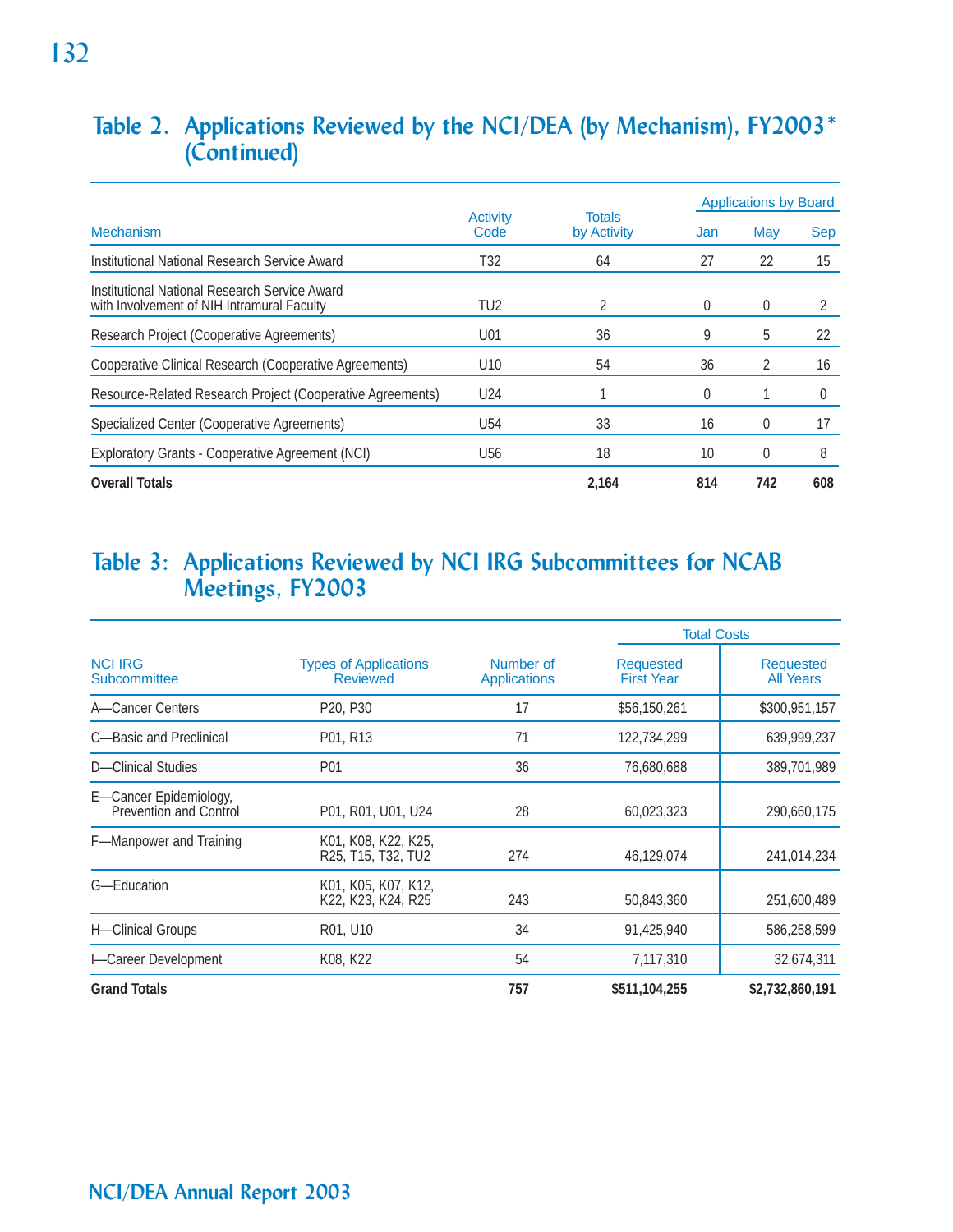## **Table 4. Summary of Investigator-Initiated P01 Applications Reviewed for Each NCAB Meeting, FY2003**

| <b>Type of Application</b> | <b>Jan 2003</b><br><b>NCAB</b> | <b>May 2003</b><br><b>NCAB</b> | Sep 2003<br><b>NCAB</b> | <b>Total for</b><br><b>FY2003</b> |
|----------------------------|--------------------------------|--------------------------------|-------------------------|-----------------------------------|
| <b>New</b>                 | 12                             | 15                             | 12                      | 39                                |
| New Amended                | 8                              | 13                             | 8                       | 29                                |
| Recompeting                | 13                             |                                | 12                      | 32                                |
| Recompeting Amended        | 8                              | 10                             | 13                      | 31                                |
| Supplement                 |                                |                                | 0                       |                                   |
| <b>Totals</b>              | 43                             | 47                             | 45                      | 135                               |

## **Table 5. Summary of Review Formats for Unsolicited Program Project Applications Reviewed, FY2003**

| <b>NCAB</b><br><b>Meeting</b> | Number of<br><b>Applications</b> | <b>SRG</b><br><b>Review</b> | <b>SEP</b><br><b>Review</b> | <b>Site</b><br>Visit | <b>Telephone</b><br>Conference | Applicant<br><b>Interview</b> | Committee |
|-------------------------------|----------------------------------|-----------------------------|-----------------------------|----------------------|--------------------------------|-------------------------------|-----------|
| January 2003                  | 43                               | 39                          | 4                           | 25                   | 15                             |                               | 0         |
| May 2003                      | 47                               | 43                          |                             | 22                   | 24                             |                               | 0         |
| September 2003                | 45                               | 41                          | 4                           | 26                   | 18                             |                               | 0         |
| <b>Totals</b>                 | 135                              | 123                         | 12                          | 73                   | 57                             | 5                             | 0         |

## **Table 6. Summary of Unsolicited P01 Applications Reviewed by NCI Program Division, FY2003**

|                                                                      |                                  | <b>Total Costs</b>             |                                      |  |
|----------------------------------------------------------------------|----------------------------------|--------------------------------|--------------------------------------|--|
| <b>Program Division</b>                                              | Number of<br><b>Applications</b> | Requested<br><b>First Year</b> | <b>Requested</b><br><b>All Years</b> |  |
| Division of Cancer Biology (DCB)                                     | 48                               | \$85,751,081                   | \$445,823,279                        |  |
| Division of Cancer Control and<br><b>Population Sciences (DCCPS)</b> | 8                                | 20,489,351                     | 100,332,903                          |  |
| Division of Cancer Prevention (DCP)                                  | 9                                | 24,575,814                     | 128,386,293                          |  |
| Division of Cancer Treatment and Diagnosis (DCTD)                    | 70                               | 151,754,858                    | 784,342,782                          |  |
| <b>Grand Totals</b>                                                  | 135                              | \$282,571,104                  | \$1,458,885,257                      |  |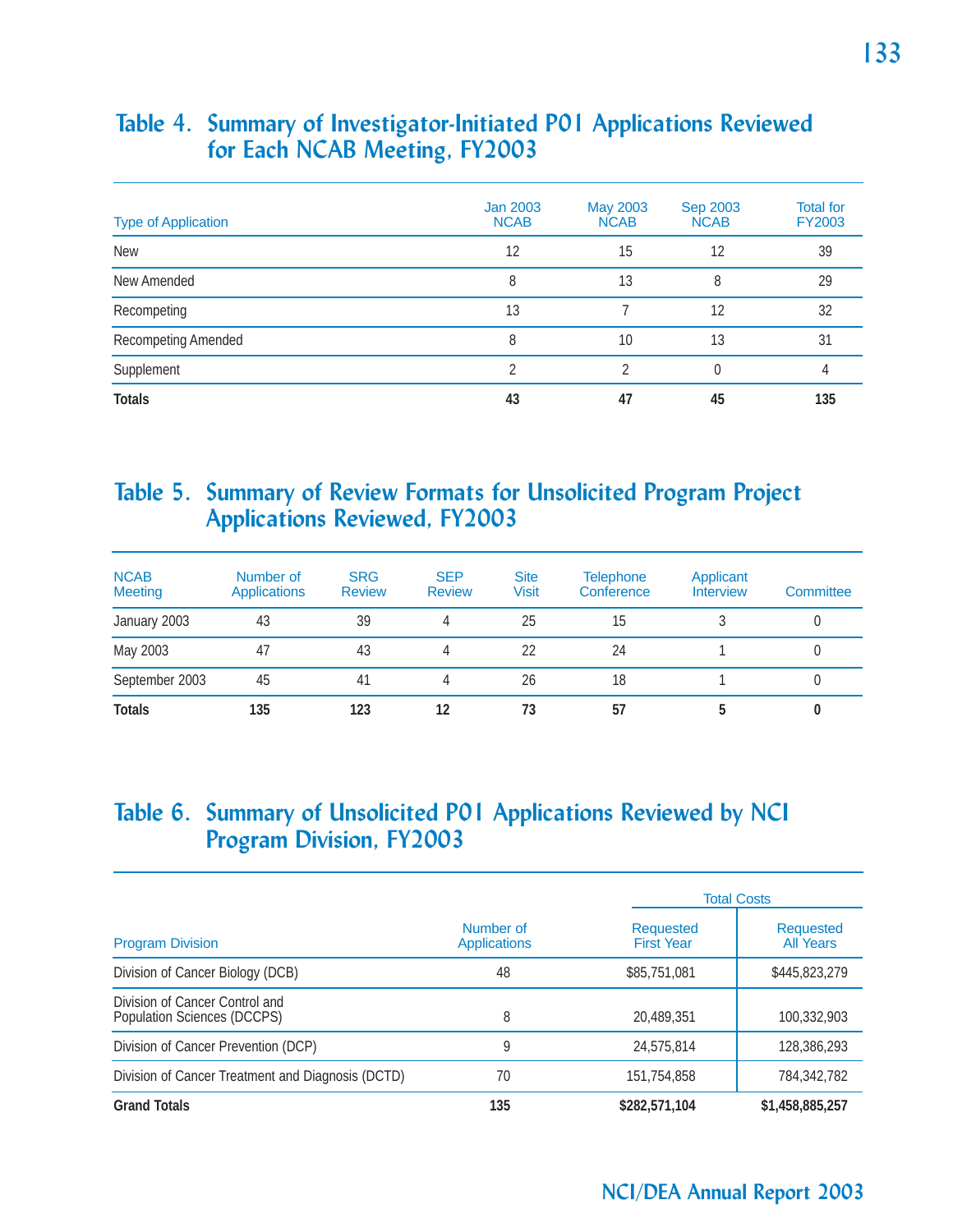# **Table 7. Requests for Applications (RFAs) Published by the NCI, FY2003**

| <b>PAR</b> | Mechanism       | <b>Title</b>                                                                  | <b>Division</b> | Date of<br><b>Publication</b> |
|------------|-----------------|-------------------------------------------------------------------------------|-----------------|-------------------------------|
| CA03-017   | TU <sub>2</sub> | NCI Institutional Pre-Doctoral Research<br><b>Training Partnership Award</b>  | ODDES, CTB      | 10/10/2002                    |
| CA04-002   | 1101            | Mouse Models of Human Cancers Consortium                                      | <b>DCB</b>      | 10/10/2002                    |
| TW03-006   | R01, U01        | Global Health Research Initiative Program<br>for New Foreign Investigators    | <b>DCB</b>      | 11/4/2002                     |
| ES03-001   | U01             | Breast Cancer and the Environment Research Centers                            | <b>DCCPS</b>    | 11/11/2002                    |
| DK03-011   | R01, R21        | Hepatitis C: Natural History, Pathogenesis,<br>Therapy and Prevention         | <b>DCB</b>      | 1/6/2003                      |
| OB03-001   | R <sub>01</sub> | Pathway Linking Education To Health                                           | <b>DCCPS</b>    | 1/8/2003                      |
| OB03-004   | R24             | Mind-Body Interactions and Health:<br>Research Infrastructure Program         | <b>DCCPS</b>    | 1/9/2003                      |
| OB03-005   | R21             | Mind-Body Interactions and Health:<br>Exploratory/Developmental Research      | <b>DCCPS</b>    | 1/9/2003                      |
| OB03-003   | <b>R01</b>      | Maintenance of Long-Term Behavioral Change                                    | <b>DCCPS</b>    | 1/15/2003                     |
| CA04-001   | U01             | Consortium of Therapeutic Studies of<br>Primary Central Nervous System        | <b>DCTD</b>     | 1/16/2003                     |
| CA04-003   | R01, R03, R21   | Long-Term Cancer Survivors: Research Initiatives                              | <b>DCCPS</b>    | 4/7/2003                      |
| CA04-004   | R <sub>01</sub> | Molecular Targets for Nutrients in Prostate                                   | <b>DCP</b>      | 4/24/2003                     |
| CA04-007   | U10             | Minority-Based Community Clinical Oncology Program                            | <b>DCP</b>      | 5/16/2003                     |
| CA04-008   | U10             | <b>Community Clinical Oncology Program</b>                                    | <b>DCP</b>      | 5/19/2003                     |
| CA04-009   | R01, R21        | Mechanisms of Physical Activity Behavior Change                               | <b>DCCPS</b>    | 6/23/2003                     |
| CA04-005   | U <sub>56</sub> | Academic Public-Private Partnership Program<br>(AP4) Planning Grant           | <b>DCTD</b>     | 7/30/2003                     |
| CA04-006   | U01             | The Early Detection Research Network:<br>Biomarker Developmental Laboratories | <b>DCP</b>      | 9/22/2003                     |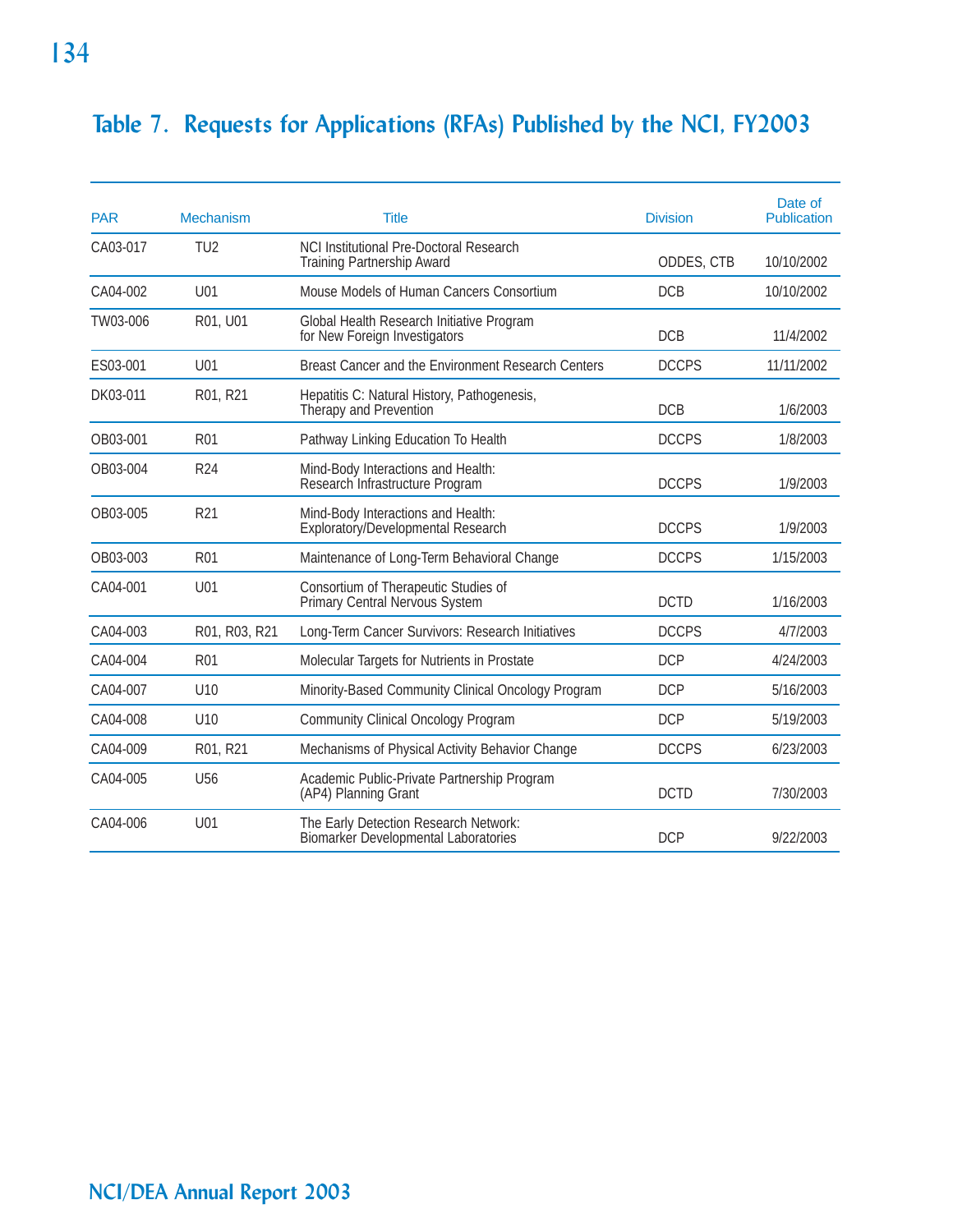| <b>PA</b> | <b>Mechanism</b>      | Title                                                                     | <b>Division</b> | Date of<br><b>Publication</b> |
|-----------|-----------------------|---------------------------------------------------------------------------|-----------------|-------------------------------|
| PA03-003  | R <sub>21</sub>       | Exploratory Studies in Cancer Detection,<br>Prognosis and Prediction      | <b>DCTD</b>     | 10/3/2002                     |
| PA03-020  | R <sub>21</sub>       | Molecular Targets for Cancer Drug Discovery:<br><b>Exploratory Grants</b> | <b>DCTD</b>     | 11/7/2002                     |
| PA03-021  | R41, R42,<br>R43, R44 | Molecular Targets for Cancer Drug Discovery:<br><b>SBIR/STTR</b>          | <b>DCTD</b>     | 11/7/2002                     |
| PA03-024  | R <sub>01</sub>       | Molecular Epidemiology of HIV Associated Cancer                           | <b>DCCPS</b>    | 11/7/2002                     |

# **Table 8. Program Announcements (PAs) Published by the NCI, FY2003**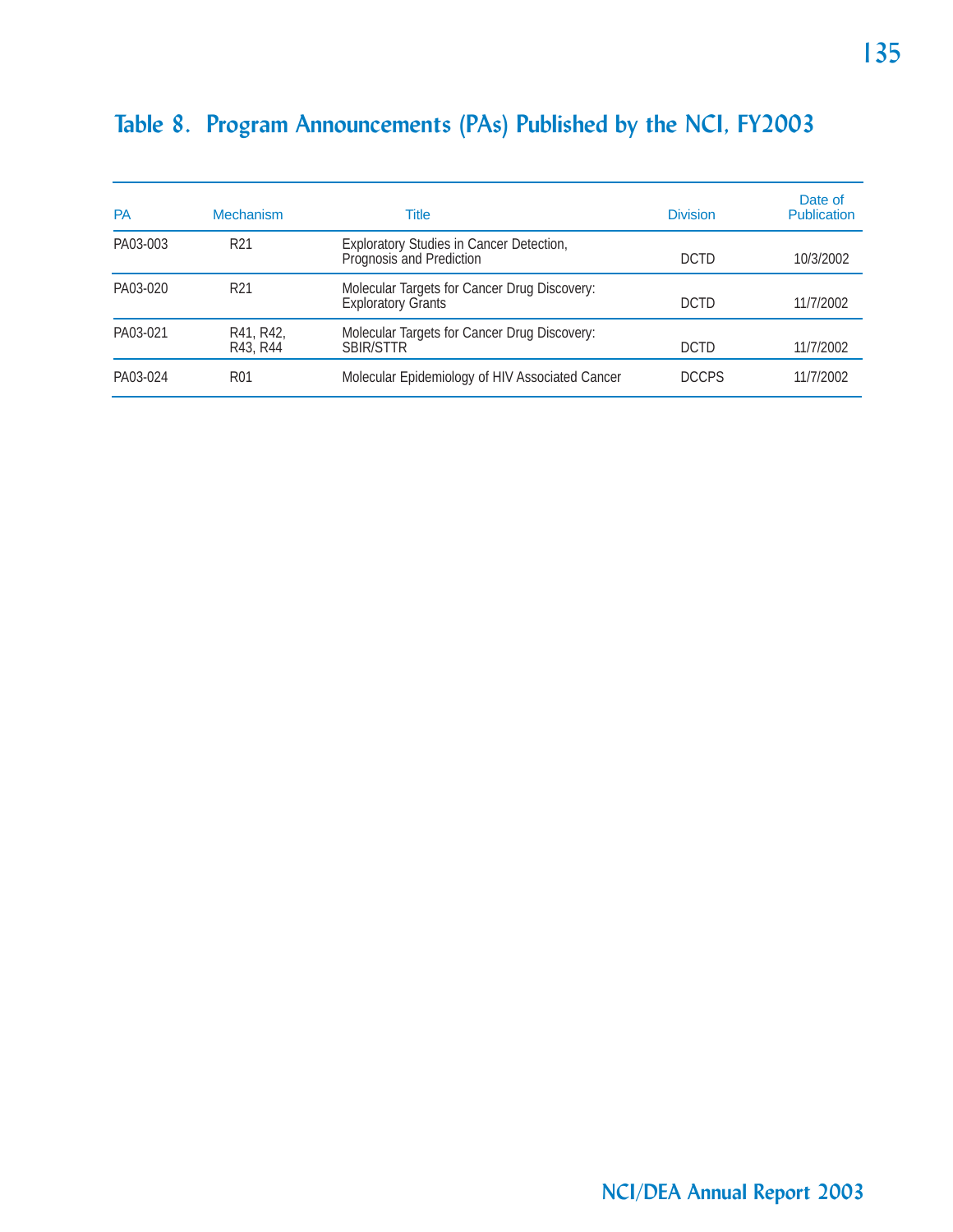## **Table 9. Program Announcements with Special Referral (PARs) Published by the NCI, FY2003**

| <b>PAR</b> | <b>Mechanism</b>      | <b>Title</b>                                                                                         | <b>Division</b> | Date of<br><b>Publication</b> |
|------------|-----------------------|------------------------------------------------------------------------------------------------------|-----------------|-------------------------------|
| PAR03-002  | K08                   | <b>Mentored Clinical Scientist Award</b><br>for Underrepresented Minorities                          | ODDES, CMBB     | 10/3/2002                     |
| PAR03-005  | R21                   | Quick Trials for Novel Cancer Therapies                                                              | <b>DCTD</b>     | 10/7/2002                     |
| PAR03-006  | K23                   | Mentored Patient-Oriented Research<br>for Underrepresented Minorities                                | ODDES, CMBB     | 10/7/2002                     |
| PAR03-009  | <b>R01</b>            | Improving Diet and Physical<br><b>Activity Assessment</b>                                            | <b>DCCPS</b>    | 10/10/2002                    |
| PAR03-010  | R <sub>0</sub> 3      | Small Grants Program for<br>Cancer Epidemiology                                                      | <b>DCCPS</b>    | 10/16/2002                    |
| PAR03-013  | R41, R42,<br>R43, R44 | Small Business Grants for Identifying<br>Molecular Signatures of Cancer                              | <b>DCTD</b>     | 10/22/2002                    |
| PAR03-016  | K01                   | <b>NCI Mentored Career Development</b><br>Award for Underrepresented Minorities                      | <b>DCCPS</b>    | 10/30/2002                    |
| PAR03-022  | P <sub>20</sub>       | Planning Grants for NCI Research Centers                                                             | <b>DDES</b>     | 11/8/2002                     |
| PAR03-093  | R <sub>25</sub>       | Cancer Education Grant Program                                                                       | <b>DCP</b>      | 4/3/2003                      |
| PAR03-098  | R21, R33              | Phased Application Awards in<br>Cancer Prognosis and Prediction                                      | <b>DCTD</b>     | 4/8/2003                      |
| PAR03-099  | R41, R42,<br>R43, R44 | Cancer Prognosis and Prediction:<br>SBIR/STTR Initiative                                             | <b>DCTD</b>     | 4/8/2003                      |
| PAR03-104  | K01                   | The Howard Temin Award                                                                               | <b>DCTD</b>     | 4/15/2003                     |
| PAR03-124  | R21, R33              | Development of Novel Technologies<br>for <i>In Vivo</i> Imaging                                      | <b>DCTD</b>     | 5/19/2003                     |
| PAR03-149  | K05                   | Established Investigator Award in Cancer Prevention,<br>Control, Behavioral, and Population Sciences | ODDES, CTB      | 7/8/2003                      |
| PAR03-148  | <b>R25</b>            | <b>Cancer Education and Career</b><br>Development Program                                            | ODDES, CTB      | 7/16/2003                     |
| PAR03-157  | R <sub>21</sub>       | Industry-Academic Partnerships for<br>Development of Biomedical Imaging Systems                      | <b>DCTD</b>     | 7/29/2003                     |
| PAR03-158  | P <sub>50</sub>       | Specialized Programs of Research Excellence<br>(SPOREs) in Human Cancer for the Year 2003            | ODDES, OSB      | 8/4/2003                      |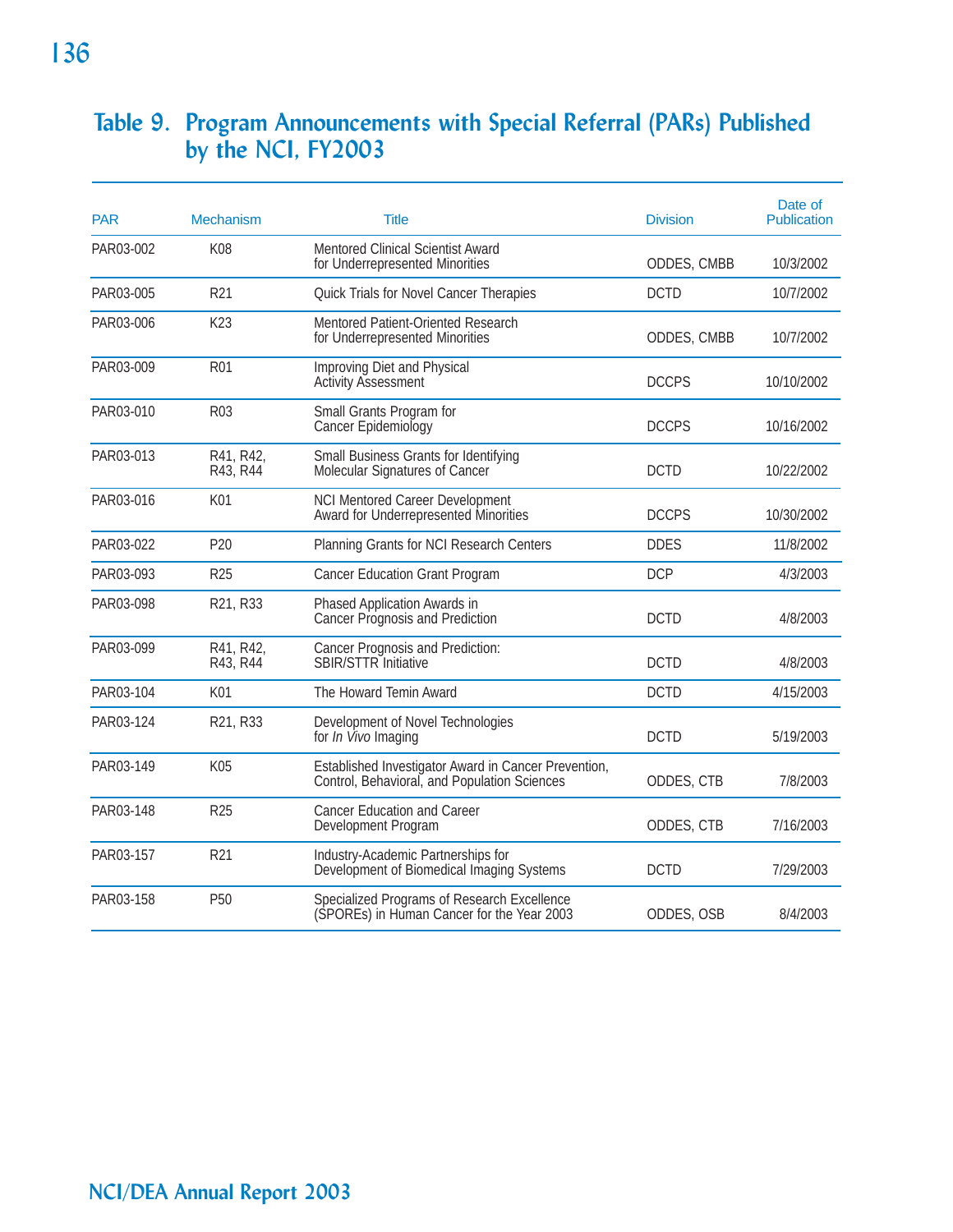## **Table 10. Requests for Applications (RFAs) Reviewed by the NCI/DEA, FY2003**

|                                                                                                    |                                   |                             |                          |               |                  |                                   |                  |                                       | <b>Total Costs</b>                   |
|----------------------------------------------------------------------------------------------------|-----------------------------------|-----------------------------|--------------------------|---------------|------------------|-----------------------------------|------------------|---------------------------------------|--------------------------------------|
|                                                                                                    |                                   |                             |                          |               |                  | <b>Applications by NCAB Round</b> |                  |                                       |                                      |
| <b>Title of Initiative</b>                                                                         | Bypass <sup>†</sup><br>Initiative | <b>RFA</b><br><b>Number</b> | <b>Activity</b><br>Codes | <b>Totals</b> | Jan              | May                               | <b>Sep</b>       | <b>Requested</b><br><b>First Year</b> | <b>Requested</b><br><b>All Years</b> |
| <b>Cooperative Grants for Nutritional</b><br>Modulation of Genetic Pathways<br>Leading to Cancer   | 01                                | CA03-001                    | <b>R01</b>               | 1             | 1                | 0                                 | 0                | \$379,575                             | \$1,899,575                          |
| <b>Cooperative Grants for Nutritional</b><br>Modulation of Genetic Pathways<br>Leading to Cancer   | 01                                | CA03-001                    | U <sub>54</sub>          | 14            | 14               | 0                                 | 0                | 25,381,945                            | 132,277,848                          |
| Network for Translational Research:<br>Optical Imaging                                             | 02                                | CA03-002                    | U <sub>54</sub>          | 17            | $\overline{0}$   | 0                                 | 17               | 23,904,142                            | 136,642,879                          |
| Molecular Targets for Nutrients in<br>Prostate Cancer Prevention                                   | 04                                | CA03-003                    | <b>R01</b>               | 60            | 60               | 0                                 | $\mathbf{0}$     | 20,327,722                            | 97,287,571                           |
| Chemoprevention of Tobacco-<br>Related Cancers in Former<br><b>Smokers: Preclinical Studies</b>    | 05                                | CA03-004                    | <b>R01</b>               | 17            | 17               | 0                                 | 0                | 6,847,143                             | 20,577,263                           |
| Chemoprevention of Tobacco-<br>Related Cancers in Former<br>Smokers: Preclinical Studies           | 05                                | CA03-004                    | R <sub>21</sub>          | 1             | 1                | 0                                 | 0                | 200,000                               | 400,000                              |
| Chemoprevention of Estrogen<br>Receptor (ER) Negative Breast<br><b>Cancer Preclinical Studies</b>  | 04                                | CA03-005                    | <b>R01</b>               | 24            | 24               | 0                                 | 0                | 9,045,128                             | 42,901,030                           |
| Chemoprevention of Tobacco-<br>Related Cancers in Former<br><b>Smokers: Clinical Studies</b>       | 05                                | CA03-006                    | U01                      | 8             | 8                | 0                                 | $\overline{0}$   | 6,259,577                             | 30,542,140                           |
| Centers of Excellence in Cancer<br><b>Communications Research</b>                                  | 06                                | CA03-007                    | P <sub>50</sub>          | 16            | 0                | 16                                | 0                | 35,951,183                            | 181,334,443                          |
| Cooperative Planning Grant for<br>Comprehensive Minority Institution/<br>Cancer Center Partnership | C2                                | CA03-008                    | U <sub>56</sub>          | 10            | 10               | 0                                 | 0                | 3,555,838                             | 18,288,638                           |
| Planning Grant for Minority Institution/<br>Cancer Center Collaboration                            | C <sub>2</sub>                    | CA03-009                    | P <sub>20</sub>          | 14            | 14               | 0                                 | 0                | 2,310,003                             | 6,808,835                            |
| Comprehensive Minority Institution/<br>Cancer Center Partnership                                   | C <sub>2</sub>                    | CA03-010                    | U54                      | 2             | 2                | 0                                 | $\overline{0}$   | 2,034,809                             | 10,467,696                           |
| Community Clinical Oncology Program C3                                                             |                                   | CA03-011                    | U10                      | 16            | 16               | 0                                 | $\boldsymbol{0}$ | 12,820,584                            | 62,770,992                           |
| Minority-Based Community Clinical<br>Oncology Program                                              | C3                                | CA03-012                    | U10                      | 4             | 4                | 0                                 | 0                | 1,993,104                             | 8,068,625                            |
| Molecular Interactions Between<br>Tumor Cells and Bone                                             | C1                                | CA03-013                    | <b>R01</b>               | 54            | $\boldsymbol{0}$ | 54                                | $\boldsymbol{0}$ | 17,279,075                            | 82,426,536                           |
| Molecular Interactions Between<br>Tumor Cells and Bone                                             | C1                                | CA03-013                    | R21                      | 44            | 0                | 44                                | 0                | 6,473,851                             | 12,756,874                           |
| In Vivo Cellular and Molecular<br>Imaging Centers (ICMICs)                                         | 02                                | CA03-015                    | P <sub>50</sub>          | 9             | $\boldsymbol{0}$ | 9                                 | $\boldsymbol{0}$ | \$17,922,379                          | \$89,934,917                         |
| (Continued)                                                                                        |                                   |                             |                          |               |                  |                                   |                  |                                       |                                      |

† The designation refers to a Bypass "opportunity" or "challenge" initiative as noted on p. 6.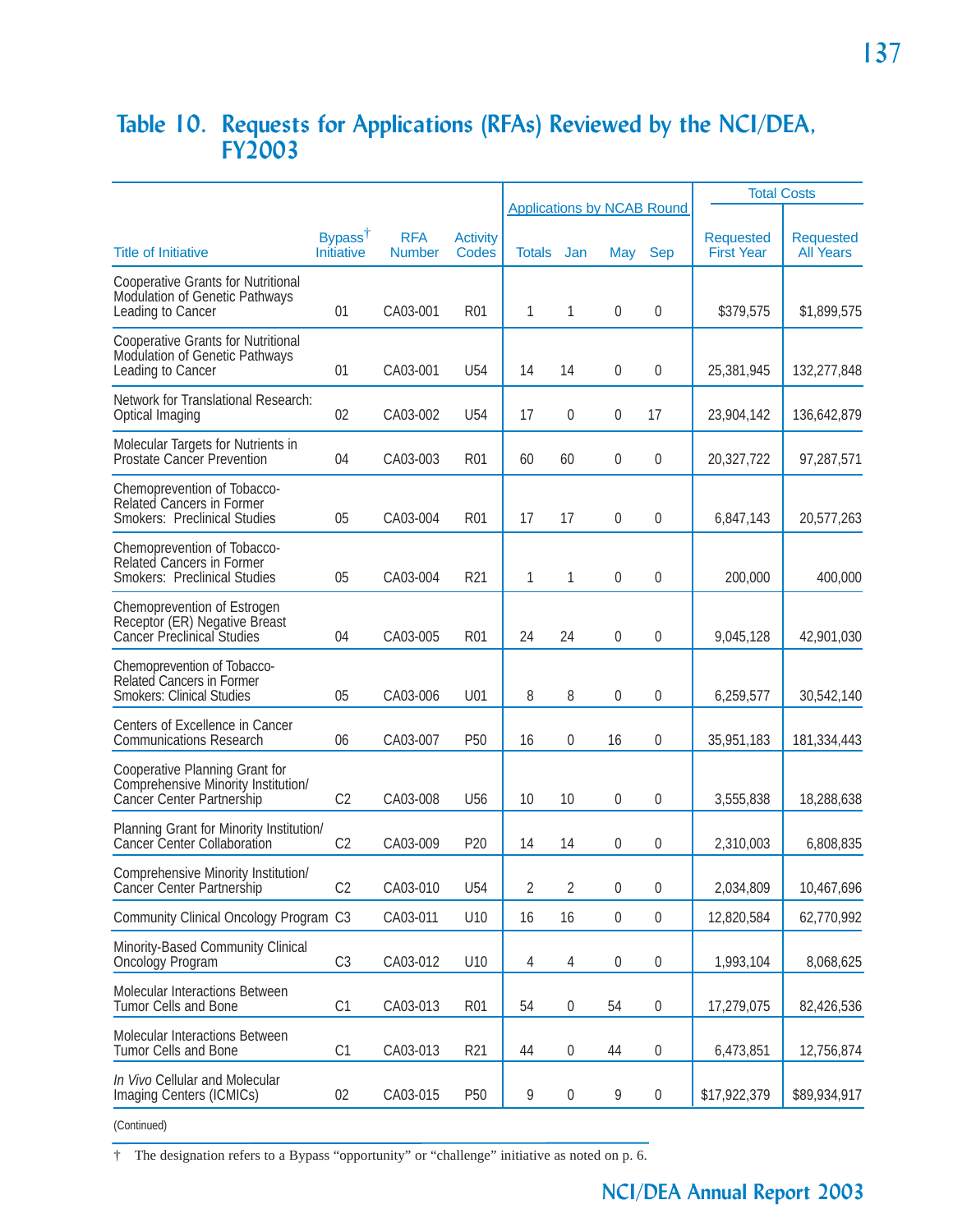|                                                                                            |                                          |                             |                          | <b>Applications by NCAB Round</b> |                |          |                | <b>Total Costs</b>                    |                                      |  |
|--------------------------------------------------------------------------------------------|------------------------------------------|-----------------------------|--------------------------|-----------------------------------|----------------|----------|----------------|---------------------------------------|--------------------------------------|--|
| <b>Title of Initiative</b>                                                                 | Bypass <sup>†</sup><br><b>Initiative</b> | <b>RFA</b><br><b>Number</b> | <b>Activity</b><br>Codes | <b>Totals</b>                     | Jan            | May      | <b>Sep</b>     | <b>Requested</b><br><b>First Year</b> | <b>Requested</b><br><b>All Years</b> |  |
| Diet, DNA Methylation and<br>Other Epigenetic Events,<br>and Cancer Prevention             | 03                                       | CA03-016                    | R <sub>01</sub>          | 37                                | $\theta$       | $\theta$ | 37             | \$13,189,817                          | 53,570,671                           |  |
| Diet, DNA Methylation and<br>Other Epigenetic Events,<br>and Cancer Prevention             | 03                                       | CA03-016                    | R21                      | 14                                | 0              | $\theta$ | 14             | 2,064,259                             | 4,136,233                            |  |
| Cooperative Planning Grant for<br>Cancer Disparities Research<br>Partnership Program       | C <sub>6</sub>                           | CA03-018                    | U <sub>56</sub>          | 8                                 | $\theta$       | $\theta$ | 8              | 6,450,611                             | 26,570,465                           |  |
| Exploratory/Developmental<br>Grants: Overcoming Barriers<br>to Early Phase Clinical Trials | C <sub>3</sub>                           | CA03-501                    | R <sub>21</sub>          | 18                                | 18             | $\theta$ | $\theta$       | 10,091,706                            | 20,098,835                           |  |
| Cooperative Trials in Diagnostic<br>Imaging                                                | 02                                       | CA03-502                    | U01                      | $\overline{2}$                    | $\theta$       | $\theta$ | $\overline{2}$ | 6,736,922                             | 34,104,450                           |  |
| Cooperative Breast Cancer Tissue<br>Resource                                               | C <sub>2</sub>                           | CA03-503                    | U01                      | 4                                 | $\theta$       | 4        | $\theta$       | 1,123,848                             | 4,494,325                            |  |
| Integrating Aging and Cancer<br>Research in NCI Cancer Centers                             | C <sub>2</sub>                           | CA03-504                    | P20                      | 24                                | 0              | 0        | 24             | 17,531,202                            | 89,848,570                           |  |
| Consortium of Therapeutic<br><b>Studies of Primary Central</b><br>Nervous System           | <b>NA</b>                                | CA04-001                    | U01                      | 19                                | $\overline{0}$ | 0        | 19             | 5,396,107                             | 27,783,899                           |  |
| <b>Totals</b>                                                                              |                                          |                             |                          | 437                               | 189            | 127      | 121            | \$255,270,530                         | \$1,195,993,310                      |  |

# **Table 10. Requests for Applications (RFAs) Reviewed by the NCI/DEA, FY2003 (Continued)**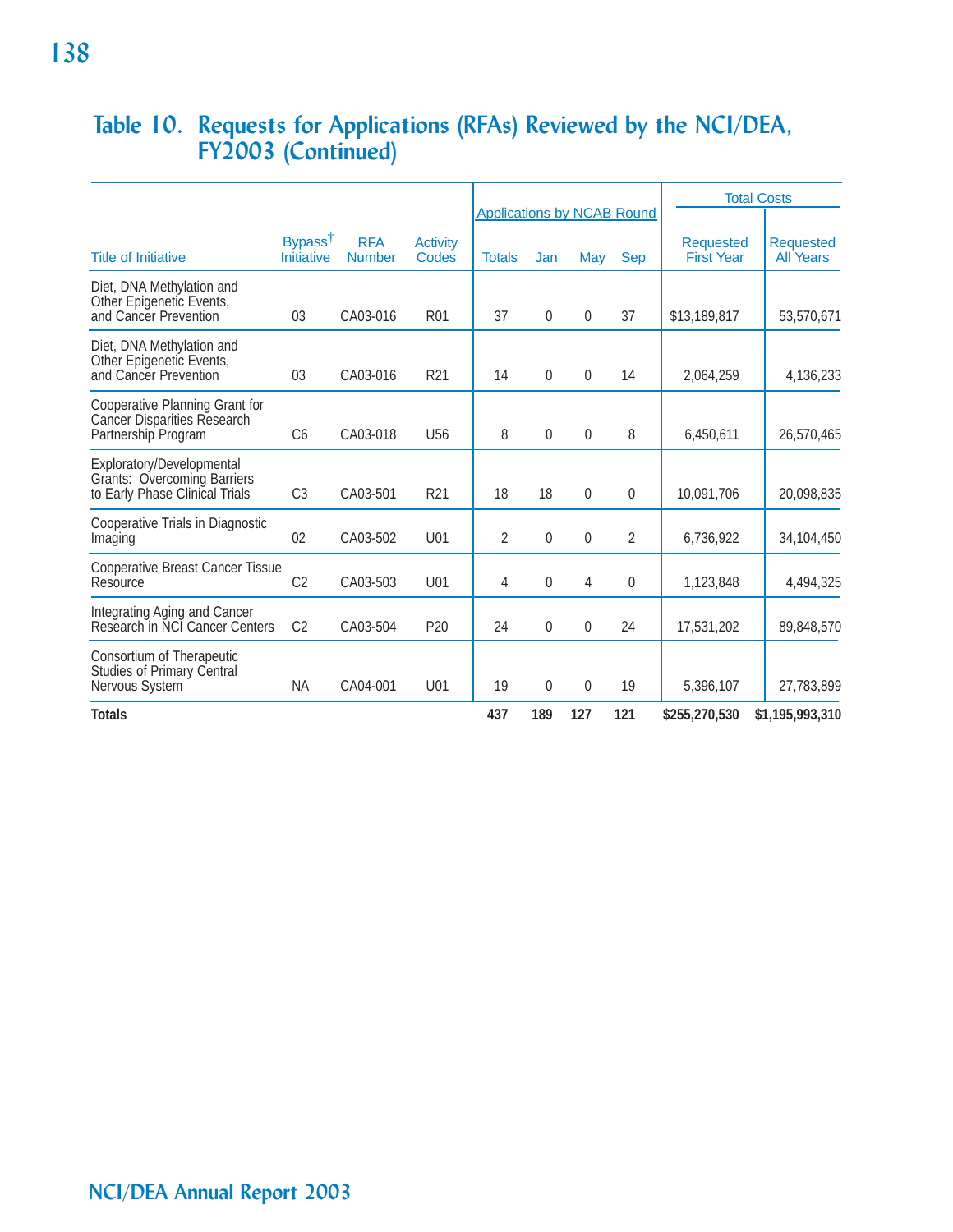## **Table 11. PA/PAR Special Emphasis Panel (SEP) Applications Reviewed by the NCI/DEA, FY2003**

|                                                                                            |                     |               |                 |                                   |                  |                  |                  | <b>Total Costs</b> |                  |
|--------------------------------------------------------------------------------------------|---------------------|---------------|-----------------|-----------------------------------|------------------|------------------|------------------|--------------------|------------------|
|                                                                                            | Bypass <sup>†</sup> | <b>RFA</b>    | <b>Activity</b> | <b>Applications by NCAB Round</b> |                  |                  |                  | <b>Requested</b>   | <b>Requested</b> |
| <b>Title of Initiative</b>                                                                 | <b>Initiative</b>   | <b>Number</b> | Codes           | <b>Totals</b>                     | Jan              | May              | <b>Sep</b>       | <b>First Year</b>  | <b>All Years</b> |
| <b>Mentored Patient-Oriented</b><br>Research Career<br>Development Award                   | C8                  | PA00-004      | K23             | 1                                 | 1                | 0                | $\theta$         | \$113,400          | \$453,600        |
| Small Grants Program for<br>Cancer Epidemiology                                            | <b>NA</b>           | PA01-021      | <b>R03</b>      | 46                                | 15               | 31               | 0                | 3,282,510          | 6,470,262        |
| Non-Mammalian Organisms<br>as Models for Anticancer<br>Drug Discovery                      | <b>NA</b>           | PA01-042      | <b>R01</b>      | 1                                 | 1                | 0                | $\theta$         | 327,073            | 1,662,673        |
| Flexible System to Advance<br>Innovative Research (FLAIR)                                  | 04                  | PA01-091      | R41             | 8                                 | $\theta$         | 8                | $\theta$         | $\overline{0}$     | 3,412,175        |
| Flexible System to Advance<br>Innovative Research (FLAIR)                                  | 04                  | PA01-091      | R42             | 1                                 | $\boldsymbol{0}$ | 1                | $\theta$         | $\overline{0}$     | 1,947,589        |
| Flexible System to Advance<br>Innovative Research (FLAIR)                                  | 04                  | PA01-091      | R43             | 36                                | 0                | 36               | $\boldsymbol{0}$ | 932,789            | 14,013,519       |
| Flexible System to Advance<br>Innovative Research (FLAIR)                                  | 04                  | PA01-091      | R44             | 12                                | $\theta$         | 12               | $\theta$         | 4,567,395          | 23,718,839       |
| Specialized Programs of Research<br>Excellence (SPOREs)                                    | C <sub>2</sub>      | PA01-110      | P <sub>50</sub> | 1                                 | 0                | 1                | 0                | 2,749,944          | 14,079,325       |
| Innovative Toxicology Models:<br><b>SBIR/STTR</b>                                          | <b>NA</b>           | PA02-075      | R41             | 3                                 | 2                | 0                | 1                | $\overline{0}$     | 1,102,697        |
| Innovative Toxicology Models:<br><b>SBIR/STTR</b>                                          | <b>NA</b>           | PA02-075      | R43             | 31                                | 12               | 0                | 19               | 250,000            | 10,157,870       |
| Innovative Toxicology Models:<br>SBIR/STTR                                                 | <b>NA</b>           | PA02-075      | R44             | 7                                 | 3                | 0                | 4                | 3,132,786          | 12,704,914       |
| Development of High-Yield<br>Technologies for Isolating<br>Exfoliated Cells in Body Fluids | 04                  | PA02-086      | R <sub>21</sub> | 15                                | 7                | 3                | 5                | 2,477,787          | 5,360,437        |
| Mentored Quantitative Research<br>Career Development Award                                 | C8                  | PA02-127      | K25             | 1                                 | 0                | 0                | 1                | 119,135            | 640,898          |
| <b>Cancer Prevention Research</b><br>Small Grant Program                                   | <b>NA</b>           | PAR00-025     | <b>R03</b>      | 36                                | 36               | $\boldsymbol{0}$ | $\boldsymbol{0}$ | 2,726,653          | 5,552,335        |
| <b>Cancer Education Grant</b><br>Program                                                   | C6                  | PAR00-033     | <b>R25</b>      | 3                                 | 2                | 1                | $\boldsymbol{0}$ | 699,452            | 4,343,682        |
| Institutional Clinical Oncology<br>Research Career Development<br>Program                  | $\mathbb{C}8$       | PAR00-063     | K12             | $\overline{2}$                    | 2                | $\boldsymbol{0}$ | $\mathbf 0$      | 914,787            | 4,717,842        |
| <b>Cancer Education and Career</b><br>Development Program                                  | C8                  | PAR00-064     | <b>R25</b>      | $\overline{2}$                    | $\mathbf 0$      | $\overline{2}$   | $\boldsymbol{0}$ | 1,078,416          | 5,330,024        |
| The Howard Temin Award                                                                     | C8                  | PAR00-066     | K01             | $\mathbf{1}$                      | $\boldsymbol{0}$ | 1                | $\boldsymbol{0}$ | 94,213             | 711,396          |
| (Continued)                                                                                |                     |               |                 |                                   |                  |                  |                  |                    |                  |

† The designation refers to a Bypass "opportunity" or "challenge" initiative as noted on p. 6.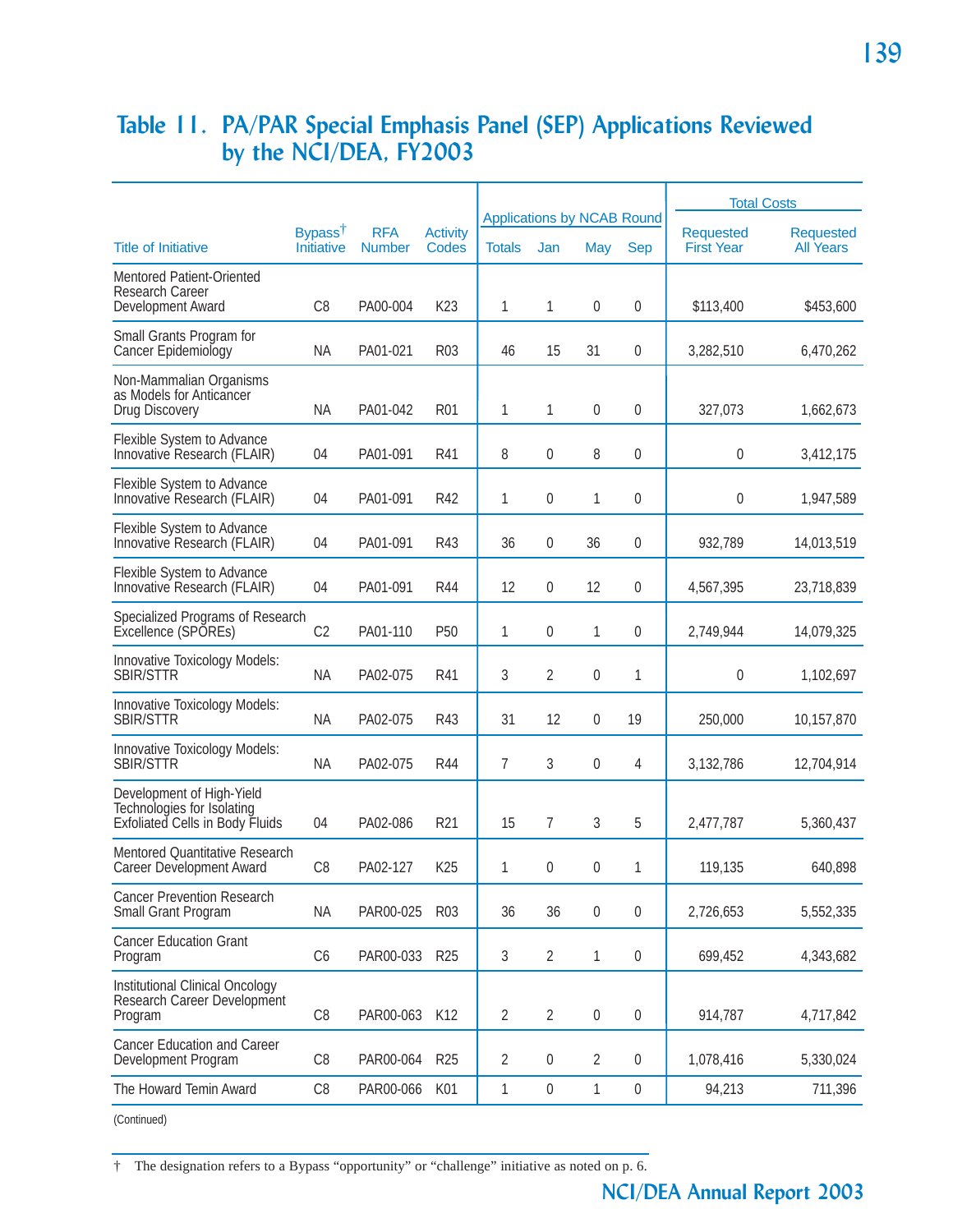|                                                                             |                                                 |                             |                          |                                                    |                |                  |                  | <b>Total Costs</b>                    |                                      |  |
|-----------------------------------------------------------------------------|-------------------------------------------------|-----------------------------|--------------------------|----------------------------------------------------|----------------|------------------|------------------|---------------------------------------|--------------------------------------|--|
| <b>Title of Initiative</b>                                                  | <b>Bypass</b> <sup>†</sup><br><b>Initiative</b> | <b>RFA</b><br><b>Number</b> | <b>Activity</b><br>Codes | <b>Applications by NCAB Round</b><br><b>Totals</b> | Jan            | May              | <b>Sep</b>       | <b>Requested</b><br><b>First Year</b> | <b>Requested</b><br><b>All Years</b> |  |
| <b>Specialized Programs</b><br>of Research Excellence<br>(SPORE)            | C <sub>2</sub>                                  | PAR00-087                   | P <sub>50</sub>          | 1                                                  | $\overline{0}$ | 1                | $\mathbf 0$      | \$2,646,111                           | \$13,904,719                         |  |
| Cancer Communication and<br>Interactive Media Technology                    | 06                                              | PAR00-137                   | <b>R44</b>               | 1                                                  | $\overline{0}$ | 1                | 0                | 149,689                               | 149,689                              |  |
| Small Grant Program for<br>Conference Support                               | <b>NA</b>                                       | PAR00-141                   | <b>R13</b>               | 1                                                  | 0              | 1                | 0                | 50,000                                | 50,000                               |  |
| Cancer Prognosis and Prediction:<br><b>Phased Application Awards</b>        | C <sub>4</sub>                                  | PAR01-061                   | R <sub>21</sub>          | 24                                                 | 16             | 8                | 0                | 3,581,475                             | 43,517,162                           |  |
| Cancer Prognosis and Prediction:<br><b>Phased Application Awards</b>        | C <sub>4</sub>                                  | PAR01-061                   | <b>R33</b>               | 12                                                 | 4              | 8                | 0                | 6,011,430                             | 23,572,794                           |  |
| Cancer Prognosis and Prediction:<br>SBIR/STTR Initiative                    | C <sub>4</sub>                                  | PAR01-062                   | R41                      | $\overline{2}$                                     | 1              | 1                | 0                | 0                                     | 273,677                              |  |
| Cancer Prognosis and Prediction:<br>SBIR/STTR Initiative                    | C <sub>4</sub>                                  | PAR01-062                   | <b>R43</b>               | 9                                                  | 3              | 6                | 0                | 0                                     | 1,576,204                            |  |
| Cancer Prognosis and Prediction:<br>SBIR/STTR Initiative                    | C <sub>4</sub>                                  | PAR01-062                   | <b>R44</b>               | 4                                                  | 3              | 1                | 0                | 948,265                               | 10,347,913                           |  |
| Development of Novel Imaging<br>Technology (Phased Innov. Award) 02         |                                                 | PAR01-101                   | R <sub>21</sub>          | 26                                                 | 25             | 1                | 0                | 4,936,019                             | 35,990,009                           |  |
| Development of Novel Imaging<br>Technology (Phased Innov. Award) 02         |                                                 | PAR01-101                   | <b>R33</b>               | 11                                                 | 11             | 0                | 0                | 5,844,761                             | 17,185,284                           |  |
| Development of Novel Imaging<br>Technology (SBIR/STTR) Initiative 02        |                                                 | PAR01-102                   | R41                      | 1                                                  | 1              | 0                | 0                | 0                                     | $\boldsymbol{0}$                     |  |
| Development of Novel Imaging<br>Technology (SBIR/STTR) Initiative 02        |                                                 | PAR01-102                   | <b>R43</b>               | 27                                                 | 27             | 0                | 0                | 179,250                               | 9,134,801                            |  |
| Development of Novel Imaging<br>Technology (SBIR/STTR) Initiative 02        |                                                 | PAR01-102                   | <b>R44</b>               | 14                                                 | 14             | 0                | 0                | 3,272,571                             | 25,500,087                           |  |
| Innovative Technology for<br>Molecular Analysis: Phased<br>Innovation Award | 04                                              | PAR01-104                   | R21                      | 31                                                 | 4              | 12               | 15               | 5,080,553                             | 48,843,758                           |  |
| Innovative Technology for<br>Molecular Analysis: Phased<br>Innovation Award | 04                                              | PAR01-104                   | <b>R33</b>               | 10                                                 | $\overline{2}$ | 6                | $\overline{2}$   | 6,534,517                             | 19,763,205                           |  |
| Innovative Technology for<br>Molecular Analysis: Phased<br>Innovation Award | 04                                              | PAR01-104                   | R44                      | 1                                                  | 1              | $\boldsymbol{0}$ | $\boldsymbol{0}$ | $\boldsymbol{0}$                      | 995,634                              |  |
| Innovative Technology for<br>Molecular Analysis: SBIR/STTR                  | 04                                              | PAR01-105                   | R41                      | 2                                                  | 0              | 2                | 0                | 0                                     | 357,437                              |  |
|                                                                             |                                                 |                             |                          |                                                    |                |                  |                  |                                       |                                      |  |

# **Table 11. PA/PAR Special Emphasis Panel (SEP) Applications Reviewed by the NCI/DEA, FY2003 (Continued)**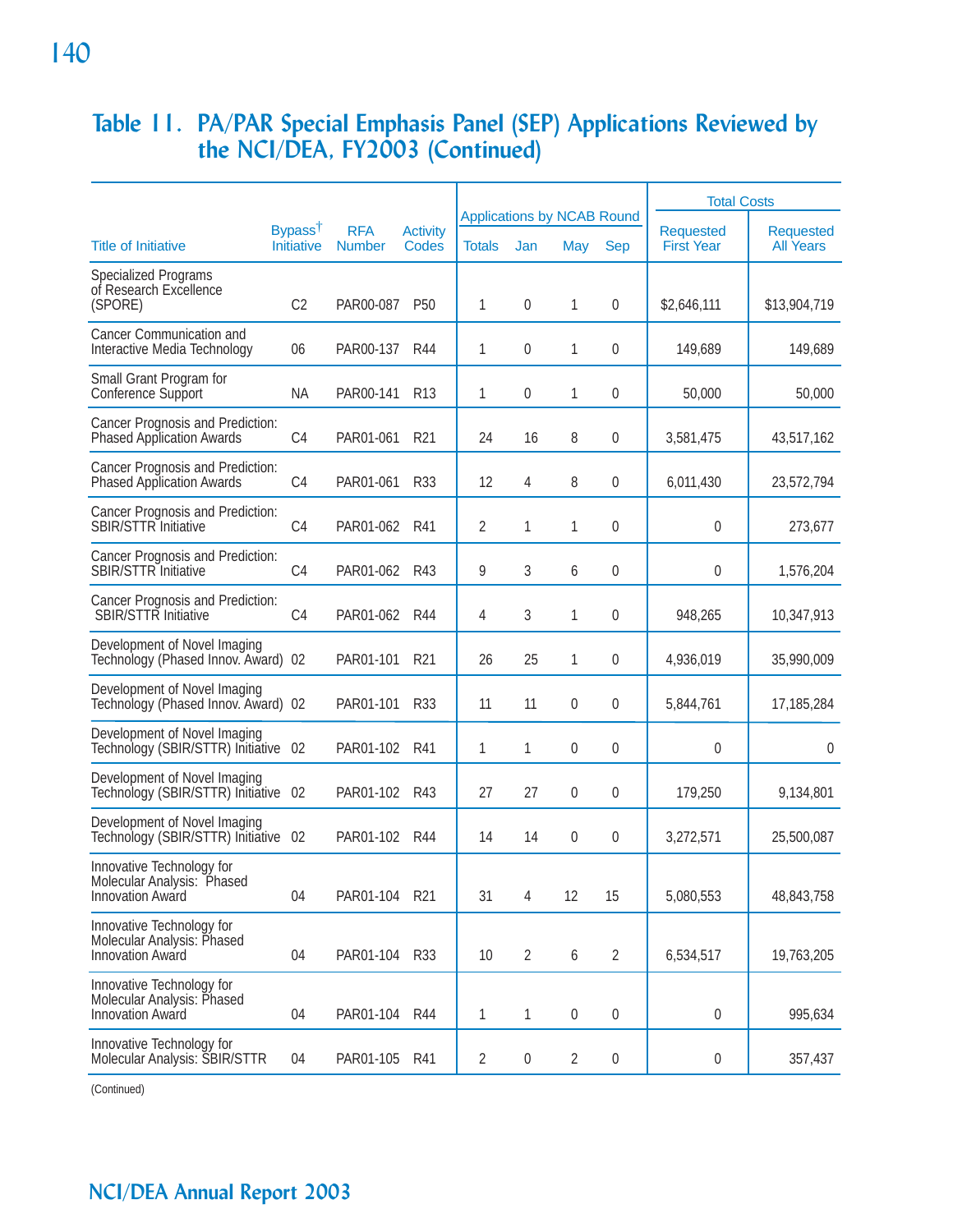# **Table 11. PA/PAR Special Emphasis Panel (SEP) Applications Reviewed by the NCI/DEA, FY2003 (Continued)**

|                                                                                                                          |                                   |                             |                          | <b>Applications by NCAB Round</b> |                  |                  |            | <b>Total Costs</b>                    |                                      |
|--------------------------------------------------------------------------------------------------------------------------|-----------------------------------|-----------------------------|--------------------------|-----------------------------------|------------------|------------------|------------|---------------------------------------|--------------------------------------|
| <b>Title of Initiative</b>                                                                                               | Bypass <sup>†</sup><br>Initiative | <b>RFA</b><br><b>Number</b> | <b>Activity</b><br>Codes | <b>Totals</b>                     | Jan              | May              | <b>Sep</b> | <b>Requested</b><br><b>First Year</b> | <b>Requested</b><br><b>All Years</b> |
| Innovative Technology for<br>Molecular Analysis: SBIR/STTR                                                               | 04                                | PAR01-105                   | R43                      | 28                                | 9                | 10               | 9          | \$306,040                             | \$8,241,262                          |
| Innovative Technology for<br>Molecular Analysis: SBIR/STTR                                                               | 04                                | PAR01-105                   | <b>R44</b>               | 17                                | 4                | 4                | 9          | 5,524,992                             | 22,196,498                           |
| Applications of Innovative<br>Technologies: Phased<br>Innovation Award                                                   | 04                                | PAR01-106                   | R <sub>21</sub>          | 44                                | 14               | 13               | 17         | 6,973,691                             | 73,225,192                           |
| Applications of Innovative<br>Technologies: Phased<br>Innovation Award                                                   | 04                                | PAR01-106                   | <b>R33</b>               | 29                                | 10               | 9                | 10         | 21,759,606                            | 64,245,043                           |
| Applications of Innovative<br>Technologies: Phased<br>Innovation Award                                                   | 04                                | PAR01-106                   | R44                      | 1                                 | 1                | 0                | 0          | 486,813                               | 1,391,435                            |
| Applications for Innovative<br>Technologies: SBIR/STTR                                                                   | 04                                | PAR01-107                   | R41                      | 2                                 | 1                | 1                | $\theta$   | 159,756                               | 368,880                              |
| Applications for Innovative<br>Technologies: SBIR/STTR                                                                   | 04                                | PAR01-107                   | R43                      | 19                                | 7                | 9                | 3          | $\theta$                              | 3,780,785                            |
| Applications for Innovative<br>Technologies: SBIR/STTR                                                                   | 04                                | PAR01-107                   | <b>R44</b>               | 6                                 | 1                | 2                | 3          | 1,491,952                             | 9,567,719                            |
| Specialized Programs of<br>Research Excellence (SPOREs)<br>in Human Cancer FY2002                                        | C <sub>2</sub>                    | PAR01-110                   | P <sub>20</sub>          | 1                                 | 1                | 0                | 0          | 2,749,973                             | 14,416,202                           |
| Specialized Programs of<br>Research Excellence (SPOREs)<br>in Human Cancer FY2002                                        | C <sub>2</sub>                    | PAR01-110                   | P <sub>50</sub>          | 21                                | 11               | 9                | 1          | 55,138,275                            | 291,765,718                          |
| Small Grants Program for<br>Behavioral Research in<br><b>Cancer Control</b>                                              | <b>NA</b>                         | PAR02-037                   | <b>R03</b>               | 63                                | 26               | 17               | 20         | 4,797,618                             | 9,044,634                            |
| <b>Colorectal Cancer Screening</b><br>in Primary Care Practice                                                           | C3                                | PAR02-042                   | R <sub>21</sub>          | 48                                | 21               | 12               | 15         | 7,709,093                             | 14,982,497                           |
| Specialized Programs of<br>Research Excellence (SPORES)<br>in Pancreatic Cancer for the<br>Year 2002                     | C <sub>2</sub>                    | PAR02-068                   | P <sub>20</sub>          | 3                                 | $\mathbf 0$      | 3                | 0          | 8,007,675                             | 41,409,592                           |
| Specialized Programs of<br>Research Excellence (SPORES)<br>in Pancreatic Cancer for the<br>Year 2002                     | C <sub>2</sub>                    | PAR02-068 P50               |                          | 11                                | $\boldsymbol{0}$ | 11               | 0          | 31,388,154                            | 166,804,619                          |
| Innovative Toxicology Models<br>for Drug Evaluation: Exploratory/<br>Developmental Grants and<br>Phased Innovation Award | <b>NA</b>                         | PAR02-074                   | R <sub>21</sub>          | 14                                | 10               | $\boldsymbol{0}$ | 4          | 2,123,053                             | 4,413,339                            |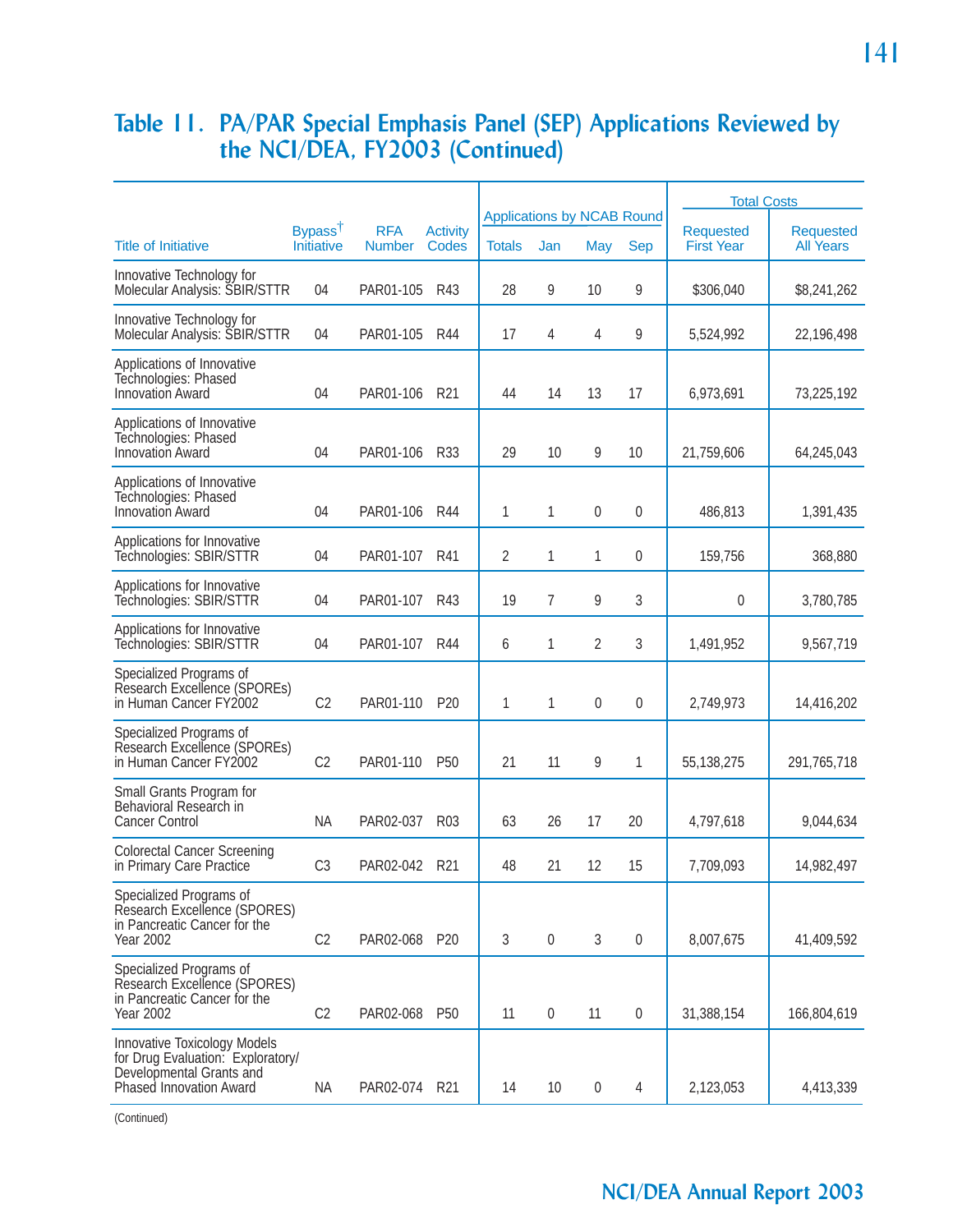# **Table 11. PA/PAR Special Emphasis Panel (SEP) Applications Reviewed by the NCI/DEA, FY2003 (Continued)**

|                                                                                                                          |                     |               |                  |               |                |             |                                   | <b>Total Costs</b> |                  |
|--------------------------------------------------------------------------------------------------------------------------|---------------------|---------------|------------------|---------------|----------------|-------------|-----------------------------------|--------------------|------------------|
|                                                                                                                          | Bypass <sup>†</sup> | <b>RFA</b>    | <b>Activity</b>  |               |                |             | <b>Applications by NCAB Round</b> | <b>Requested</b>   | <b>Requested</b> |
| <b>Title of Initiative</b>                                                                                               | <b>Initiative</b>   | <b>Number</b> | Codes            | <b>Totals</b> | Jan            | May         | <b>Sept</b>                       | <b>First Year</b>  | <b>All Years</b> |
| Innovative Toxicology Models for<br>Drug Evaluation: Exploratory/<br>Developmental Grants and<br>Phased Innovation Award | <b>NA</b>           | PAR02-074     | R33              | 3             | 2              | $\mathbf 0$ | 1                                 | \$828,916          | \$3,150,388      |
| Specialized Programs of Research<br>Excellence (SPOREs) in Human                                                         |                     |               |                  |               |                |             |                                   |                    |                  |
| Cancer for the Year 2003                                                                                                 | C <sub>2</sub>      | PAR02-126     | P <sub>50</sub>  | 11            | $\Omega$       | $\Omega$    | 11                                | 29,750,435         | 153,214,849      |
| Diet, DNA Methylation and<br>Other Epigenetic Events, and<br>Cancer Prevention: Competing<br>Supplements                 | <b>NA</b>           | PAR02-175     | R <sub>01</sub>  | 1             | $\Omega$       | $\Omega$    | 1                                 | 450,000            | 1,350,000        |
| Small Grants Program for<br>Research in Cancer Prevention                                                                | <b>NA</b>           | PAR02-176     | R <sub>0</sub> 3 | 92            | $\Omega$       | 58          | 34                                | 6,789,921          | 13,498,476       |
| Small Grants Program for<br>Cancer Epidemiology                                                                          | C <sub>4</sub>      | PAR03-010     | R <sub>0</sub> 3 | 38            | $\theta$       | 1           | 37                                | 2,864,640          | 5,512,878        |
| Planning Grants for NCI<br>Research Centers                                                                              | C <sub>2</sub>      | PAR03-022     | P <sub>20</sub>  | 1             | $\overline{0}$ | 1           | 0                                 | 340,000            | 545,000          |
| Specialized Program of<br>Research Excellence in<br>Human Cancer (SPORE)                                                 | C <sub>2</sub>      | PAR99-167     | P <sub>50</sub>  | 1             | 0              | 1           | 0                                 | 2,589,811          | 13,580,361       |
| <b>Totals</b>                                                                                                            |                     |               |                  | 838           | 311            | 305         | 222                               | \$254,931,395      | \$1,284,247,817  |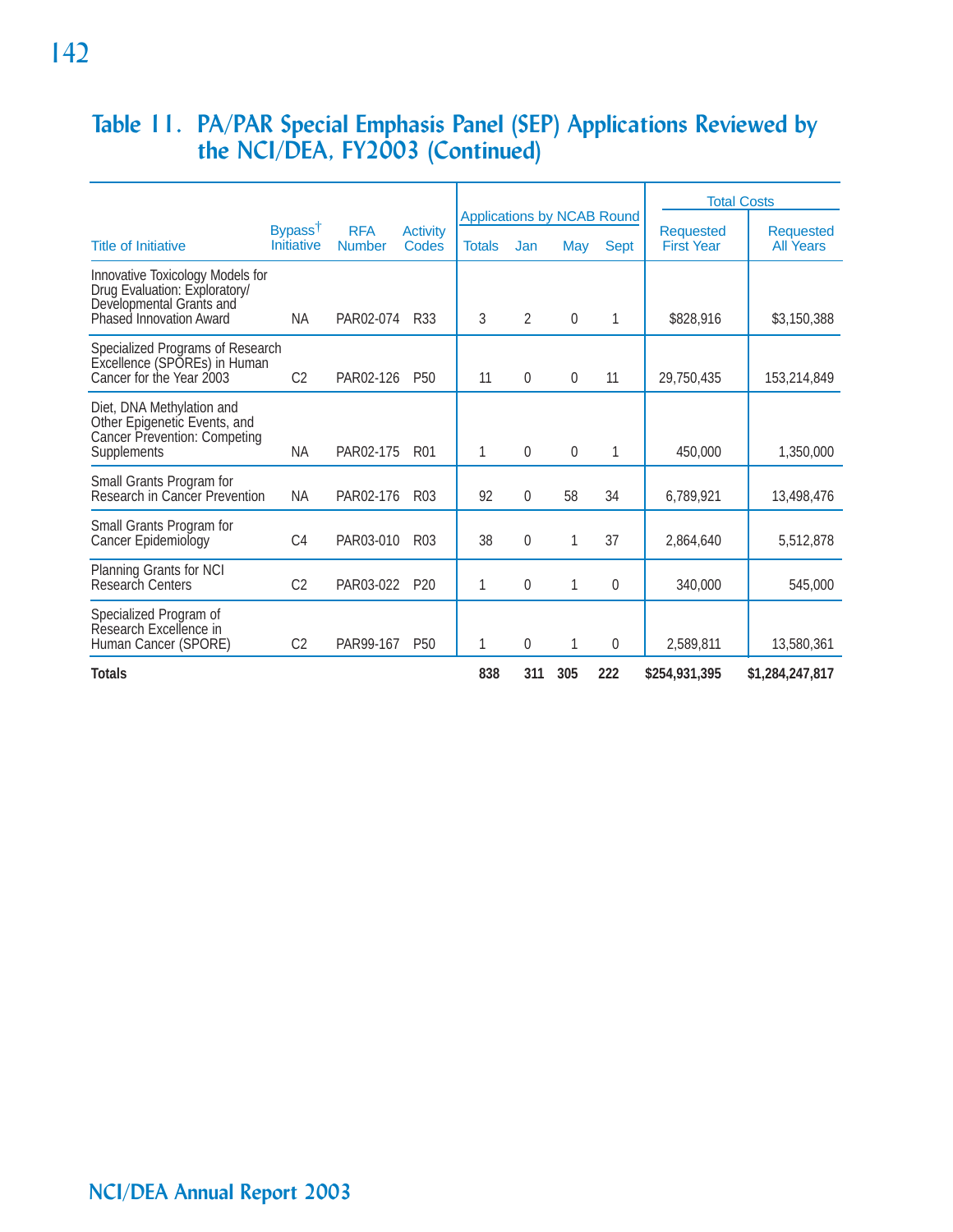|                                                                       |                 |               |          |                                   |          |                   | <b>Total Costs</b> |
|-----------------------------------------------------------------------|-----------------|---------------|----------|-----------------------------------|----------|-------------------|--------------------|
|                                                                       | Activity        |               |          | <b>Applications by NCAB Round</b> |          | <b>Requested</b>  | <b>Requested</b>   |
| <b>Mechanism</b>                                                      | Codes           | <b>Totals</b> | Jan      | May                               | Sep      | <b>First Year</b> | <b>All Years</b>   |
| Conferences                                                           | R <sub>13</sub> | 78            | 38       | 20                                | 20       | \$1,882,046       | \$4,067,087        |
| Research Project                                                      | R <sub>01</sub> | 1             | $\theta$ | 1                                 | $\theta$ | $\theta$          | $\theta$           |
| <b>Specialized Center</b>                                             | P <sub>50</sub> | 6             | $\theta$ | $\overline{2}$                    | 4        | 15,001,931        | 81,883,685         |
| Small Research Grants                                                 | R <sub>03</sub> | 1             | $\Omega$ | $\Omega$                          | 1        | 72,500            | 145,000            |
| Research Program Projects                                             | P01             | 14            | 5        | 4                                 | 5        | 43,525,697        | 227,171,080        |
| Clinical Investigator Award                                           | K08             | 1             | $\theta$ | 1                                 | $\theta$ | 151,200           | 756,000            |
| Exploratory/Developmental<br>Grants                                   | R <sub>21</sub> | 1             | $\Omega$ | 1                                 | $\theta$ | 0                 | $\theta$           |
|                                                                       |                 |               |          |                                   |          |                   |                    |
| Cooperative Clinical Research<br>(Cooperative Agreements)             | U <sub>10</sub> | 1             | 1        | $\overline{0}$                    | $\theta$ | 545,609           | 2,880,500          |
| <b>Small Business Innovation</b><br>Research Grants (SBIR) - Phase II | R44             | 1             | $\Omega$ | 1                                 | $\theta$ | 450,000           | 900,000            |
| <b>Totals</b>                                                         |                 | 104           | 44       | 30                                | 30       | \$61,628,983      | \$317,803,352      |

# **Table 12. Non-RFA PA SEP Applications Reviewed by NCI/DEA, FY2003**

## **Table 13. Average Total Cost and Number of Research Program Grant Awards by Division, FY1999-FY2003**

|                       |       | FY1999    |       | <b>FY2000</b> |       | <b>FY2001</b> |       | <b>FY2002</b> |       | FY2003    | <b>Percent Change</b> |         |
|-----------------------|-------|-----------|-------|---------------|-------|---------------|-------|---------------|-------|-----------|-----------------------|---------|
|                       | No.   | Cost      | No.   | Cost          | No.   | Cost          | No.   | Cost          | No.   | Cost      | $'99-'03$<br>No.      | Cost    |
| <b>R01</b>            |       |           |       |               |       |               |       |               |       |           |                       |         |
| <b>NCI</b><br>Overall | 2,796 | \$275,000 | 3,011 | \$295,000     | 3,234 | \$312,000     | 3,378 | \$324,000     | 3,573 | \$338,000 | 27.8%                 | 22.9%   |
| DCB                   | 1,631 | 253,000   | 1,780 | 270,000       | 1,838 | 280,000       | 1,942 | 298,000       | 2,028 | 305,000   | 24.3                  | 20.5    |
| <b>DCP</b>            | 80    | 517,000   | 65    | 552,000       | 122   | 423,000       | 126   | 403,000       | 151   | 448,000   | 88.7                  | $-13.3$ |
| <b>DCTD</b>           | 794   | 244,000   | 852   | 266,000       | 915   | 281,000       | 918   | 288,000       | 973   | 308,000   | 22.5                  | 26.2    |
| <b>DCCPS</b>          | 291   | 411,000   | 313   | 449,000       | 357   | 494,000       | 389   | 497,000       | 418   | 512,000   | 43.6                  | 24.5    |
| P01                   |       |           |       |               |       |               |       |               |       |           |                       |         |
| <b>NCI</b><br>Overall | 169   | 1,477,000 | 179   | 1,599,000     | 178   | 1,692,000     | 173   | 1,836,000     | 178   | 1,891,000 | 5.3                   | 28.0    |
| DCB                   | 68    | 1,236,000 | 66    | 1,343,000     | 61    | 1,451,000     | 63    | 1,571,000     | 70    | 1,651,000 | 2.9                   | 33.6    |
| <b>DCP</b>            | 7     | 1,890,000 | 8     | 2,076,000     | 11    | 1,776,000     | 13    | 1,931,000     | 12    | 2,014,000 | 71.4                  | 6.6     |
| <b>DCTD</b>           | 80    | 1,615,000 | 87    | 1,723,000     | 91    | 1,754,000     | 80    | 1,995,000     | 83    | 1,988,000 | 3.7                   | 23.1    |
| <b>DCCPS</b>          | 14    | 1,612,000 | 18    | 1,693,000     | 15    | 2,169,000     | 16    | 2,015,000     | 13    | 2,321,000 | $-7.1$                | 44.0    |

#### **NCI/DEA Annual Report 2003**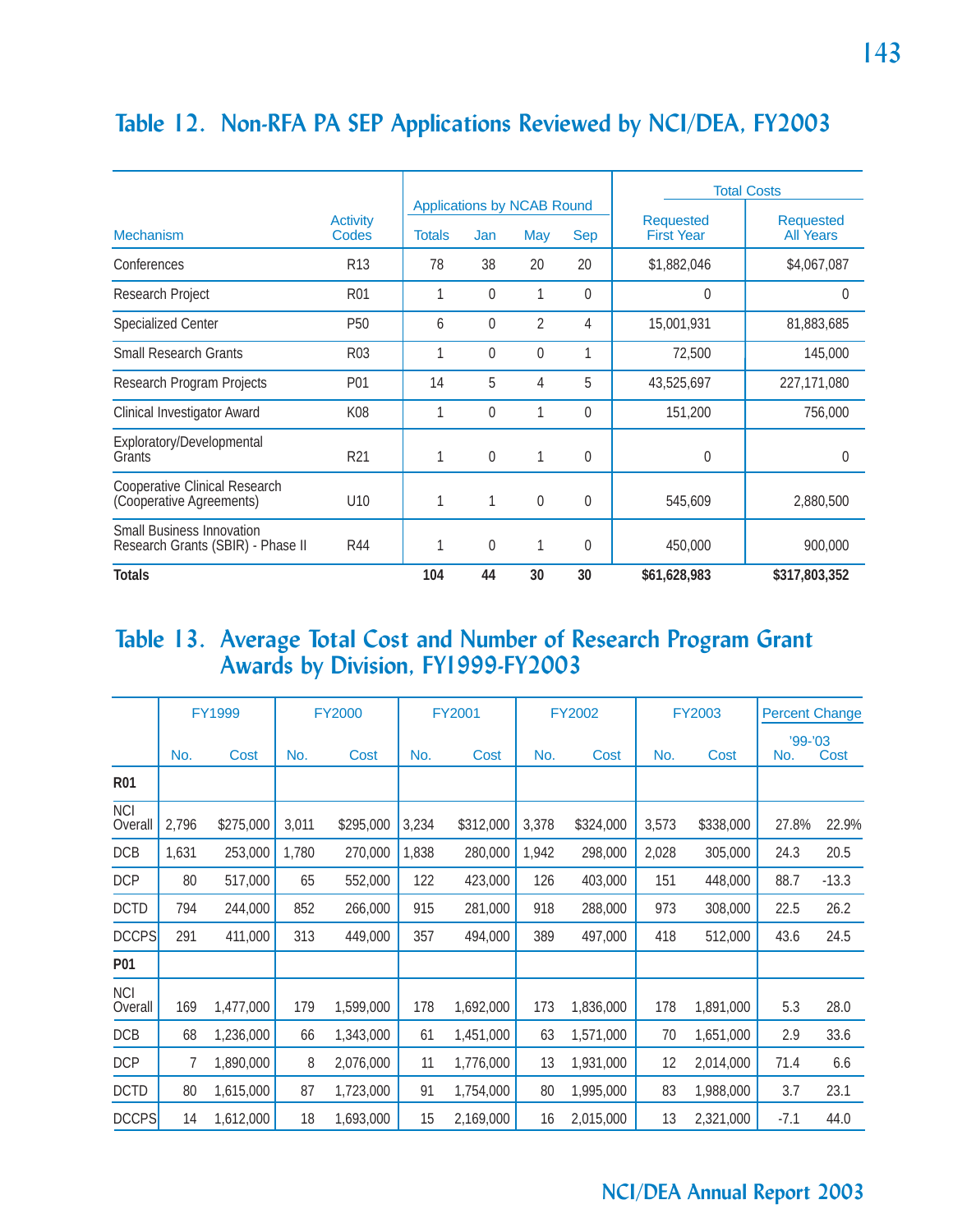# **Table 14. Summary of NCI Grant Awards (by Mechanism), FY2003**

|            |                                                                     | Award | <b>Dollars in Thousands</b><br><b>Dollar</b> | Average | % of NCI Total<br><b>Number</b> | <b>Dollar</b> |                  | <b>Competing Competing</b> | <b>Success</b> |
|------------|---------------------------------------------------------------------|-------|----------------------------------------------|---------|---------------------------------|---------------|------------------|----------------------------|----------------|
|            | <b>Mechanism</b>                                                    | Count |                                              | Cost    |                                 |               | <b>Requested</b> | Awarded                    | Rate           |
| <b>RPG</b> | R01 - Traditional<br><b>Research Grants</b>                         | 3,573 | 1,207,388                                    | 338     | 53.55                           | 39.62         | 3,543            | 948                        | 26.8           |
|            | P01 - Program Reports                                               | 178   | 336,607                                      | 1,891   | 2.67                            | 11.04         | 115              | 42                         | 36.5           |
|            | R03 - Small Grants                                                  | 203   | 15,207                                       | 75      | 3.04                            | 0.50          | 252              | 107                        | 42.5           |
|            | R15 - Academic Research<br>Enhancement Awards (AREA)                | 21    | 3,086                                        | 147     | 0.31                            | 0.10          | 53               | 21                         | 39.6           |
|            | R21 - Exploratory/<br>Developmental Research                        | 360   | 67,741                                       | 188     | 5.40                            | 2.22          | 910              | 208                        | 22.9           |
|            | R33 - Phased Innovation<br>Grant (Phase 2)                          | 81    | 37,714                                       | 466     | 1.21                            | 1.24          | 77               | 10                         | 13.0           |
|            | R29 - First Awards                                                  | 17    | 1,584                                        | 113     | 0.21                            | 0.05          |                  |                            |                |
|            | R37 - Merit Awards                                                  | 70    | 35,359                                       | 505     | 1.05                            | 1.16          | 20               | 20                         | 100.0          |
|            | U19, U01 - Cooperative<br>Agreements                                | 27    | 31,127                                       | 1,153   | 0.40                            | 1.02          | 6                | 5                          | 83.3           |
|            | R01 - Program Evaluation                                            |       | 58,721                                       |         | 0.00                            | 1.93          |                  |                            |                |
|            | <b>Total for RPG POOL Group</b>                                     | 4,527 | 1,794,534                                    | 4,876   | 67.85                           | 58.88         | 4,976            | 1,361                      | 27.4           |
|            | P01, R01, R03, R21, R33,<br>U01 - Request for Applications          | 81    | 26,697                                       | 330     | 1.21                            | 0.88          | 231              | 39                         | 16.9           |
|            | U01, U19, U42 - Cooperative<br>Agreements - RFA                     | 171   | 146,645                                      | 858     | 2.56                            | 4.81          | 42               | 21                         | 50.0           |
|            | <b>TOTAL for RFA/</b><br><b>Cooperative Agreement</b>               | 252   | 173,342                                      | 1,188   | 3.78                            | 5.69          | 273              | 60                         | 22.0           |
|            | U43, U44, R43, R44 - Small<br><b>Business Innovation Research</b>   | 328   | 85,137                                       | 260     | 4.92                            | 2.79          | 957              | 227                        | 23.7           |
|            | R41, R42-Small Business<br>Technology Transfer                      | 28    | 5,720                                        | 204     | 0.42                            | 0.19          | 92               | 20                         | 21.7           |
|            | <b>Total for SBIR/STTR</b>                                          | 356   | 90,857                                       | 464     | 5.34                            | 2.98          | 1,049            | 247                        | 23.5           |
|            | <b>Total for RPG</b>                                                | 5,135 | 2,058,733                                    | 6,528   | 76.96                           | 67.55         | 6,298            | 1,668                      | 26.5           |
|            | <b>CENTERS</b> U54 - Specialized Center<br>(Cooperative Agreements) | 14    | 19,166                                       | 1,369   | 0.21                            | 0.63          | $\overline{2}$   | 2                          | 100.0          |
|            | <b>Comprehensive Core Grants</b>                                    | 34    | 153,968                                      | 4,528   | 0.51                            | 5.05          | 7                | 7                          | 100.0          |
|            | P20 - Exploratory Grants                                            | 43    | 10,588                                       | 246     | 0.64                            | 0.35          | 25               |                            | $0.0\,$        |
|            | P30, P40, P41, U42 -<br>Core Clinical                               | 21    | 52,517                                       | 2,501   | 0.31                            | 1.72          | 6                | 5                          | 83.3           |
|            | P20, P50 - Spores                                                   | 53    | 123,107                                      | 2,323   | 0.79                            | 4.04          | 56               | 18                         | 32.1           |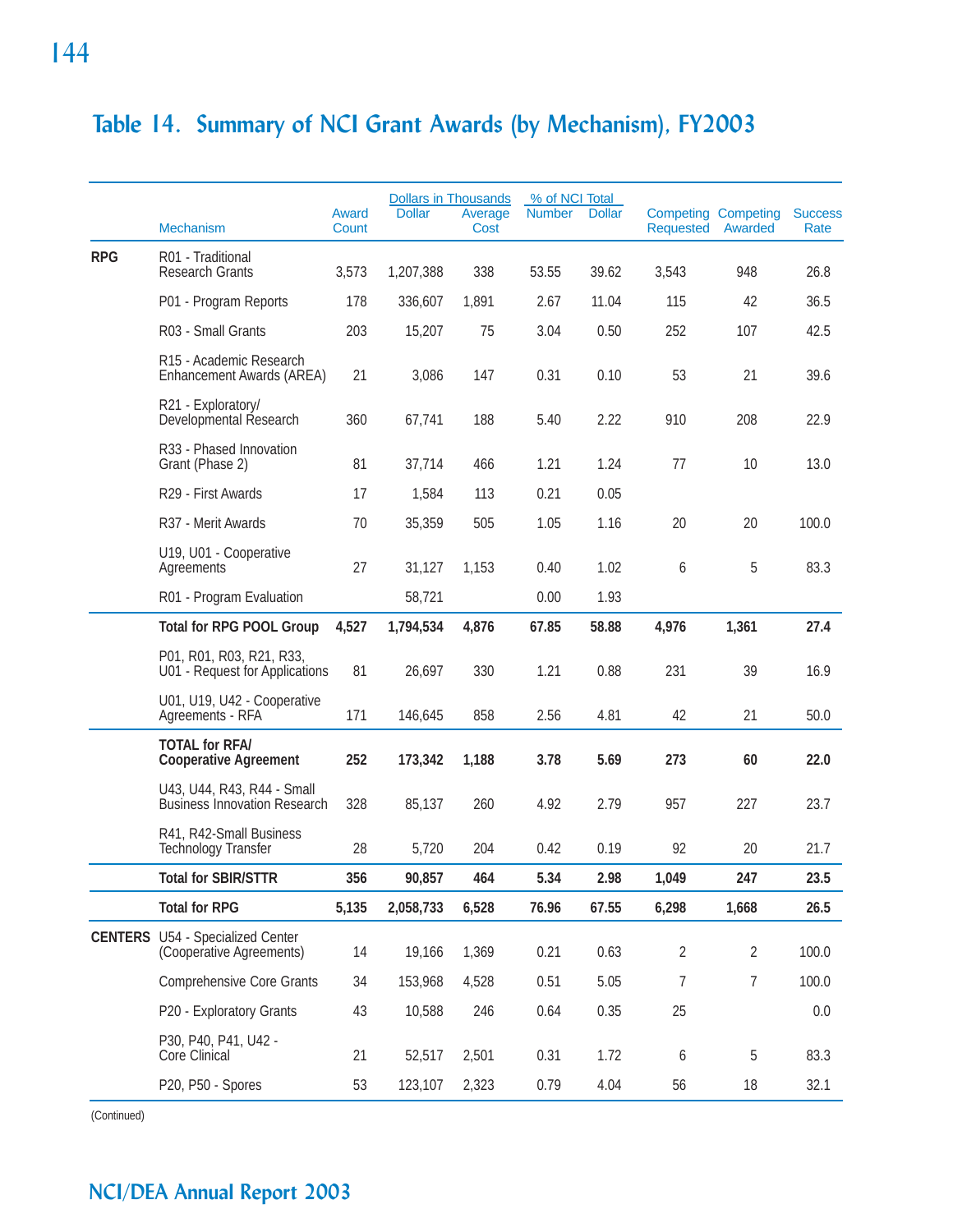|                   |                                                                                          |                |               | <b>Dollars in Thousands</b> | % of NCI Total |               |                                                 |                |                        |
|-------------------|------------------------------------------------------------------------------------------|----------------|---------------|-----------------------------|----------------|---------------|-------------------------------------------------|----------------|------------------------|
|                   | Mechanism                                                                                | Award<br>Count | <b>Dollar</b> | Average<br>Cost             | <b>Number</b>  | <b>Dollar</b> | <b>Competing Competing</b><br>Requested Awarded |                | <b>Success</b><br>Rate |
|                   | P30 - Core Basic                                                                         | 6              | 15,669        | 2,612                       | 0.09           | 0.51          | 1                                               | 1              | 100.0                  |
|                   | Center for AIDS Research                                                                 |                | 3,064         |                             | 0.00           | 0.10          |                                                 |                |                        |
|                   | <b>Total for Centers</b>                                                                 | 171            | 378,079       | 13,579                      | 2.56           | 12.41         | 97                                              | 33             | 34.0                   |
| Other<br>Research | U56 - Exploratory Grants -<br>Cooperative Agreement (NCI)                                | 26             | 11,559        | 445                         | 0.39           | 0.38          | 18                                              | 12             | 66.7                   |
| (A)               | U10 - Clinical Cooperative Groups 78                                                     |                | 158,714       | 2,035                       | 1.17           | 5.21          | 20                                              | 19             | 95.0                   |
|                   | R09, U09 - Scientific Evaluation                                                         | 1              | 8,085         | 8,085                       | 0.01           | 0.27          |                                                 |                |                        |
|                   | S06 - Minority Biomedical<br>Research Support                                            |                | 3,853         |                             | 0.00           | 0.13          |                                                 |                |                        |
|                   | R24, U24 - Research/<br><b>Resource Grant</b>                                            | 54             | 29,976        | 555                         | 0.81           | 0.98          | 3                                               | 3              | 100.0                  |
|                   | T15 - Training Conference Grants                                                         | $\overline{4}$ | 340           | 85                          | 0.06           | 0.01          | 2                                               | 1              | 50.0                   |
|                   | <b>Biomedical Research</b><br>Support Grant                                              | 3,842          |               | 0.00                        | 0.13           |               |                                                 |                |                        |
|                   | U13 - Conference<br>(Cooperative Agreement)                                              |                | 12            |                             | 0.00           | 0.00          |                                                 |                |                        |
|                   | D43, R13 - Conference Grants/<br><b>International Training Grants</b><br>in Epidemiology | 104            | 2,099         | 20                          | 1.56           | 0.07          | 82                                              | 70             | 85.4                   |
|                   | Total for Other Research (A)                                                             | 267            | 218,480       | 11,225                      | 4.00           | 7.17          | 125                                             | 105            | 84.0                   |
| Other             | R25 - Cancer Education                                                                   | 102            | 30,041        | 295                         | 1.53           | 0.99          | 76                                              | 24             | 31.6                   |
| Research<br>(B)   | K01 - Temin Award K01                                                                    | 105            | 14,209        | 135                         | 1.57           | 0.47          | 109                                             | 35             | 32.1                   |
|                   | K05 - Established Investigator<br>Award in Cancer Prevention<br>and Control K05          | 12             | 1,462         | 122                         | 0.18           | 0.05          | 5                                               | $\overline{2}$ | 40.0                   |
|                   | K07 - Preventive<br>Oncology Award K07                                                   | 88             | 11,243        | 128                         | 1.32           | 0.37          | 67                                              | 25             | 37.3                   |
|                   | K08 - Mentored Clinical<br>Scientist K08                                                 | 141            | 18,512        | 131                         | 2.11           | 0.61          | 101                                             | 31             | 30.7                   |
|                   | K25 - Mentored Quantitative<br>Research Career Development<br>Award K25                  | $\overline{2}$ | 273           | 137                         | 0.03           | 0.01          | 3                                               | 1              | 33.3                   |
|                   | K12, K14 - Mentored<br>Career Award K12                                                  | 15             | 8,391         | 559                         | 0.22           | 0.28          | 14                                              | 5              | 35.7                   |
|                   | K30 - Institutional<br>Curriculum Award K30                                              |                | 1,599         |                             | 0.00           | 0.05          |                                                 |                |                        |

#### **Table 14. Summary of NCI Grant Awards (by Mechanism), FY2003 (Continued)**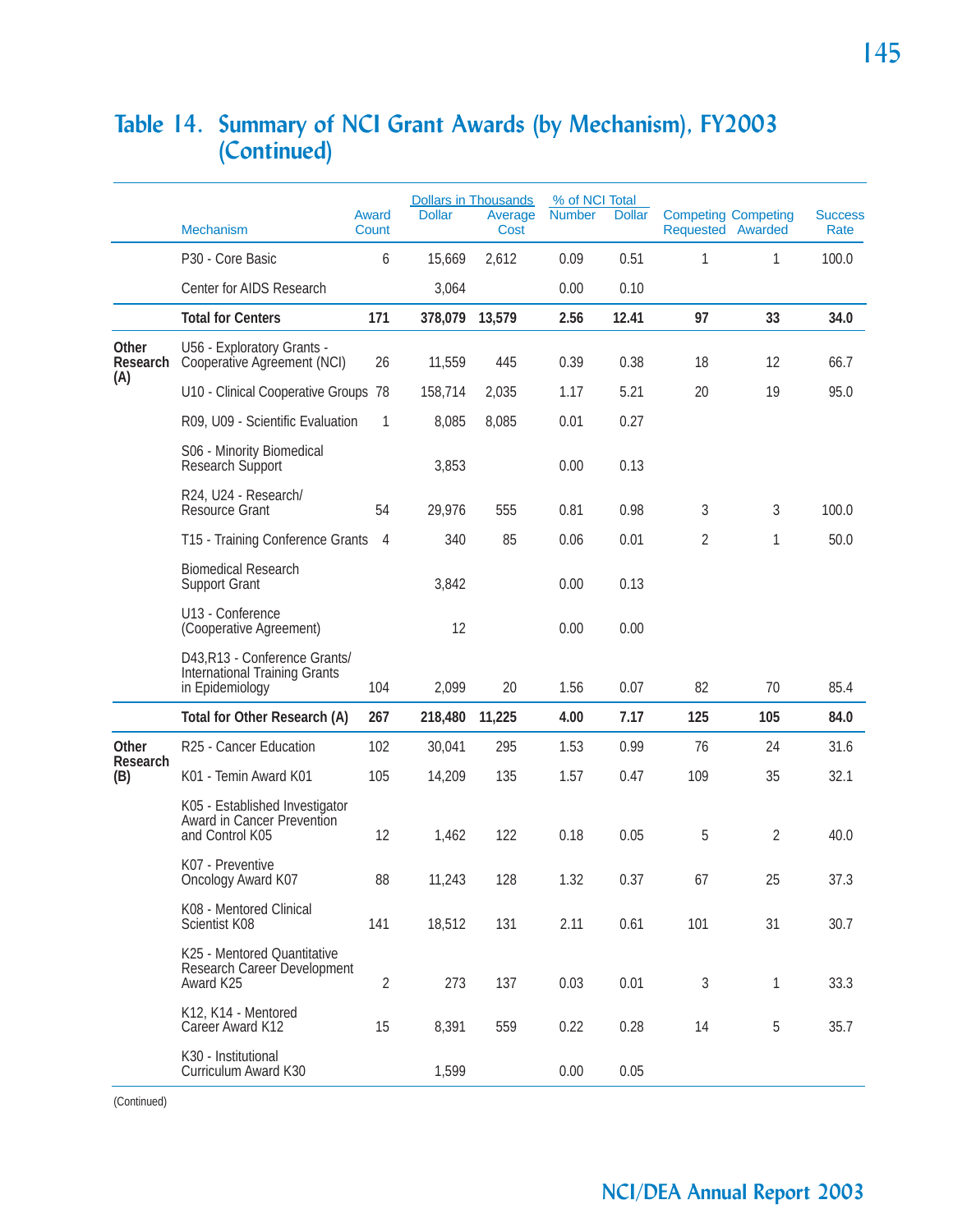# **Table 14. Summary of NCI Grant Awards (by Mechanism), FY2003 (Continued)**

|                       | <b>Mechanism</b>                                                            | Award<br>Count | <b>Dollars in Thousands</b><br><b>Dollar</b> | Average<br>Cost | % of NCI Total<br><b>Number</b> | <b>Dollar</b> | <b>Competing Competing</b><br>Requested Awarded |       | <b>Success</b><br>Rate |
|-----------------------|-----------------------------------------------------------------------------|----------------|----------------------------------------------|-----------------|---------------------------------|---------------|-------------------------------------------------|-------|------------------------|
|                       | K23 - Mentored Patient-Oriented<br>Research Career Development<br>Award K23 | 53             | 6,873                                        | 130             | 0.79                            | 0.23          | 42                                              | 12    | 28.6                   |
|                       | K24 - Mid-Career Investigator<br>in Patient-Oriented Research<br>Award K24  | 38             | 4.406                                        | 116             | 0.57                            | 0.14          | 6                                               | 1     | 16.7                   |
|                       | K22 - Clinical Research<br>Track K22                                        | 32             | 4.877                                        | 152             | 0.48                            | 0.16          | 43                                              | 12    | 27.9                   |
|                       | Total for Other Research (B)<br>-Careers                                    | 486            | 71,845                                       | 1,610           | 7.28                            | 2.36          | 390                                             | 124   | 31.8                   |
|                       | <b>Total for Other Research</b><br>$(A+B)$                                  | 855            | 320,366 13,130                               |                 | 12.81                           | 10.51         | 591                                             | 253   | 42.8                   |
| <b>NRSA</b>           | T32, T34, T35, T36 -<br><b>NRSA</b> Institution                             | 182            | 59,890                                       | 329             | 2.73                            | 1.97          | 60                                              | 30    | 50.0                   |
|                       | F30, F31, F32, F33, F34 -<br><b>NRSA Fellowships</b>                        | 138            | 5,960                                        | 43              | 2.07                            | 0.20          | 285                                             | 72    | 25.3                   |
|                       | <b>Total for NRSA</b>                                                       | 320            | 65,850                                       | 372             | 4.80                            | 2.16          | 345                                             | 102   | 29.6                   |
| <b>Cancer Control</b> |                                                                             |                |                                              |                 |                                 |               |                                                 |       |                        |
|                       | <b>Total for Cancer Control</b>                                             | 191            | 221,620                                      | 2,130           | 2.86                            | 7.27          | 59                                              | 36    | 61.0                   |
| Contruction           | C06 - Construction                                                          |                | 3,000                                        |                 | 0.00                            | 0.10          |                                                 |       |                        |
|                       | <b>Total NCI Grants</b>                                                     | 6.672          | 3.047.648 35.739                             |                 | 100.00                          | 100.00        | 7,390                                           | 2,092 | 28.3                   |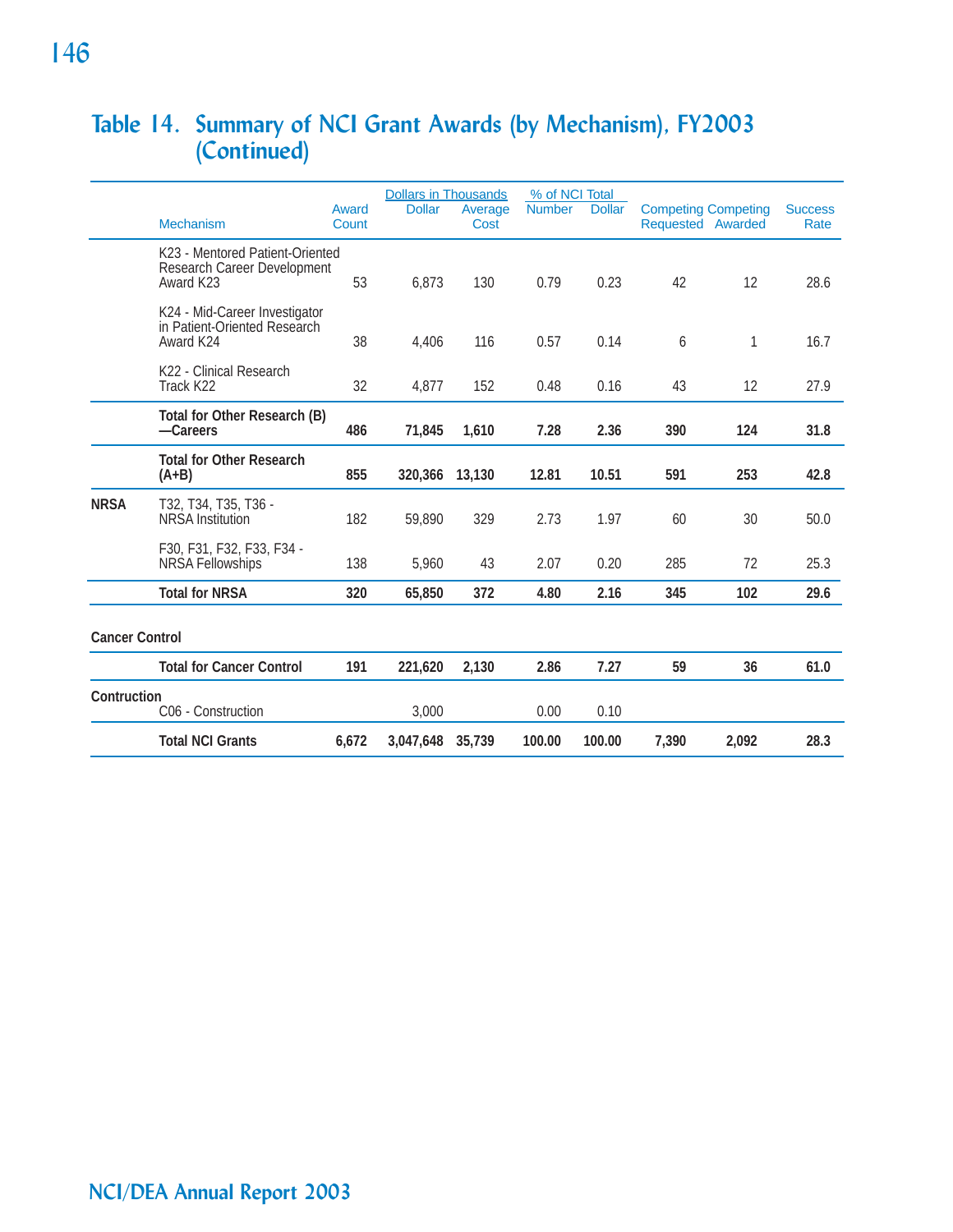#### **Table 15. NCI Special Interest Category (SIC) Dollars for FY2003— Percent Change from FY2002\***

| <b>Special Interest</b><br>Category (SIC) | 2002<br><b>Grants</b> | 2003<br>Grants | Percent<br>Change | 2002<br>Contracts | 2003<br><b>Contracts</b> | Percent<br>Change | 2002<br><b>Totals</b> | 2003<br><b>Totals</b> | Percent<br>Change |
|-------------------------------------------|-----------------------|----------------|-------------------|-------------------|--------------------------|-------------------|-----------------------|-----------------------|-------------------|
| Adoptive Cell Immunotherapy               | 62,020,806            | 65,348,655     | 5.37              | $\overline{0}$    | 0                        |                   | 62,020,806            | 65,348,655            | 5.37              |
| Adv. Manufacturing Technology             | 12,573,059            | 7,477,696      | $-40.53$          | 1,698,837         | 2,364,215                | 39.17             | 14,271,896            | 9,841,911             | $-31.04$          |
| Aging                                     | 130,562,127           | 155,261,752    | 18.92             | 8,548,329         | 10,698,428               | 25.15             | 139,110,456           | 165,960,180           | 19.30             |
| <b>AIDS</b>                               | 54,639,185            | 110,670,266    | 102.55            | 6,315,417         | 8,400,382                | 33.01             | 60,954,602            | 119,070,648           | 95.34             |
| Alternative Medicine, Direct              | 29,883,761            | 56,622,885     | 89.48             | 3,066,382         | 859,109                  | $-71.98$          | 32,950,143            | 57,481,994            | 74.45             |
| Alternative Medicine, Indirect            | 28,408,151            | 28,480,937     | 0.26              | 1,277,445         | 1,566                    | $-99.88$          | 29,685,596            | 28,482,503            | $-4.05$           |
| Alzheimers Dementia                       | 1,030,384             | 1,621,994      | 57.42             | $\boldsymbol{0}$  | 0                        |                   | 1,030,384             | 1,621,994             | 57.42             |
| <b>Arthritis</b>                          | 1,120,913             | 1,584,332      | 41.34             | $\overline{0}$    | 0                        |                   | 1,120,913             | 1,584,332             | 41.34             |
| Asbestos                                  | 1,836,892             | 4,491,877      | 144.54            | $\overline{0}$    | $\boldsymbol{0}$         |                   | 1,836,892             | 4,491,877             | 144.54            |
| Ataxis Telangiectasia                     | 7,916,376             | 6,834,383      | $-13.67$          | 34,035            | 2,785                    | $-91.82$          | 7,950,411             | 6,837,168             | $-14.00$          |
| Autoimmune Diseases                       | 7,067,274             | 8,686,585      | 22.91             | 23                | $\mathbf 0$              | $-100.00$         | 7,067,297             | 8,686,585             | 22.91             |
| Behavior Research, Direct                 | 205,410,803           | 234,536,774    | 14.18             | 4,198,913         | 6,575,016                | 56.59             | 209,609,716           | 241,111,790           | 15.03             |
| Bioengineering                            | 248, 182, 230         | 249,639,347    | 0.59              | 33,279,602        | 45,020,366               | 35.28             | 281,461,832           | 294,659,713           | 4.69              |
| <b>Biological Response Modifiers</b>      | 662,169,054           | 693,802,345    | 4.78              | 39,296,508        | 47,628,016               | 21.20             | 701,465,562           | 741,430,361           | 5.70              |
| <b>Biomaterials Research</b>              | 19,921,311            | 24,642,591     | 23.70             | 4,017,504         | 8,915,546                | 121.92            | 23,938,815            | 33,558,137            | 40.18             |
| <b>Birth Defects</b>                      | 8,353,572             | 8,859,294      | 6.05              | 15,035            | 0                        | $-100.00$         | 8,368,607             | 8,859,294             | 5.86              |
| Bone Marrow Transplantation               | 65,937,038            | 62,342,401     | $-5.45$           | $\boldsymbol{0}$  | 0                        |                   | 65,937,038            | 62,342,401            | $-5.45$           |
| <b>Breast Cancer Detection</b>            | 85,530,617            | 87,083,783     | 1.82              | 3,115,652         | 3,109,893                | $-0.18$           | 88,646,269            | 90,193,676            | 1.75              |
| <b>Breast Cancer Education</b>            | 15,775,726            | 16,892,672     | 7.08              | 539               | 25,166                   | 4,569.02          | 15,776,265            | 16,917,838            | 7.24              |
| <b>Breast Cancer Epidemiology</b>         | 64,790,564            | 68,313,342     | 5.44              | 2,996,210         | 982,938                  | $-67.19$          | 67,786,774            | 69,296,280            | 2.23              |
| <b>Breast Cancer Genetics</b>             | 78,160,277            | 76,095,610     | $-2.64$           | 730,266           | 564,142                  | $-22.75$          | 78,890,543            | 76,659,752            | $-2.83$           |
| <b>Breast Cancer Prevention</b>           | 27,877,909            | 32,648,918     | 17.11             | 2,801,617         | 2,011,223                | $-28.21$          | 30,679,526            | 34,660,141            | 12.97             |
| <b>Breast Cancer Rehabilitation</b>       | 12,268,949            | 13,111,191     | 6.86              | 25,707            | 0                        | $-100.00$         | 12,294,656            | 13,111,191            | 6.64              |
| <b>Breast Cancer Screening</b>            | 27,483,358            | 27,099,723     | $-1.40$           | $\overline{0}$    | 74,349                   |                   | 27,483,358            | 27,174,072            | $-1.13$           |
| <b>Breast Cancer Treatment</b>            | 139,311,736           | 145,047,262    | 4.12              | 6,481,948         | 6,749,515                | 4.13              | 145,793,684           | 151,796,777           | 4.12              |
| <b>Breast Cancer-Basic</b>                | 124,002,636           | 140,617,772    | 13.40             | 476,244           | 697,101                  | 46.37             | 124,478,880           | 141,314,873           | 13.53             |
| Cancer Survivorship                       | 121,248,170           | 155,516,370    | 28.26             | 2,402,478         | 4,012,075                | 67.00             | 123,650,648           | 159,528,445           | 29.02             |
| Carcinogenesis, Environmental             | 489,132,687           | 519,568,630    | 6.22              | 30,671,225        | 15,414,427               | $-49.74$          | 519,803,912           | 534,983,057           | 2.92              |
| Cervical Cancer Education                 | 1,988,194             | 449,332        | $-77.40$          | $\boldsymbol{0}$  | 0                        |                   | 1,988,194             | 449,332               | $-77.40$          |
| Chemoprevention                           | 108,460,873           | 139,276,608    | 28.41             | 29,238,960        | 31,939,659               | 9.24              | 137,699,833           | 171,216,267           | 24.34             |
| Chemotherapy                              | 385,496,067           | 418,100,555    | 8.46              | 20,080,145        | 22,543,090               | 12.27             | 405,576,212           | 440,643,645           | 8.65              |
| Child Health                              | 42,029,648            | 46,735,300     | 11.20             | 721,264           | 140,916                  | $-80.46$          | 42,750,912            | 46,876,216            | 9.65              |
| Childhood Cancers                         | 134,620,199           | 145,225,096    | 7.88              | 41,915            | 266,123                  | 534.91            | 134,662,114           | 145,491,219           | 8.04              |
| Clinical Trials, Diagnosis                | 58,080,246            | 76,113,941     | 31.05             | 33,127,604        | 54,197,359               | 63.60             | 91,207,850            | 130,311,300           | 42.87             |
| Clinical Trials, Other                    | 11,304,651            | 15,472,520     | 36.87             | 338,023           | 90,069                   | $-73.35$          | 11,642,674            | 15,562,589            | 33.67             |
| Clinical Trials, Prevention               | 54,760,830            | 63,222,364     | 15.45             | 10,723,782        | 16,330,637               | 52.28             | 65,484,612            | 79,553,001            | 21.48             |
| Clinical Trials, Therapy                  | 376,474,443           | 394,745,137    | 4.85              | 7,440,726         | 16,942,091               | 127.69            | 383,915,169           | 411,687,228           | 7.23              |
| <b>Combined Treatment Modalities</b>      | 242,999,243           | 233,282,835    | $-4.00$           | $\boldsymbol{0}$  | 494,586                  |                   | 242,999,243           | 233,777,421           | $-3.80$           |
| <b>Diabetes</b>                           | 7,215,043             | 7,548,368      | 4.62              | 160,380           | 0                        | $-100.00$         | 7,375,423             | 7,548,368             | 2.34              |
| Diagnosis                                 | 457,525,593           | 495,151,906    | 8.22              | 45,212,195        | 68,869,978               | 52.33             | 502,737,788           | 564,021,884           | 12.19             |
| Diagnostic Imaging                        | 208,649,190           | 229,522,569    | 10.00             | 28,408,030        | 47,656,346               | 67.76             | 237,057,220           | 277,178,915           | 16.92             |
| Diethylstilbestrol                        | 799,254               | 20,335         | $-97.46$          | 1,311,257         | 1,422,768                | 8.50              | 2,110,511             | 1,443,103             | $-31.62$          |
| (Continued)                               |                       |                |                   |                   |                          |                   |                       |                       |                   |

\* Some categories are not mutually exclusive, resulting in overlap in reported funding; dollar totals, therefore, exceed 100 percent of the extramural budget.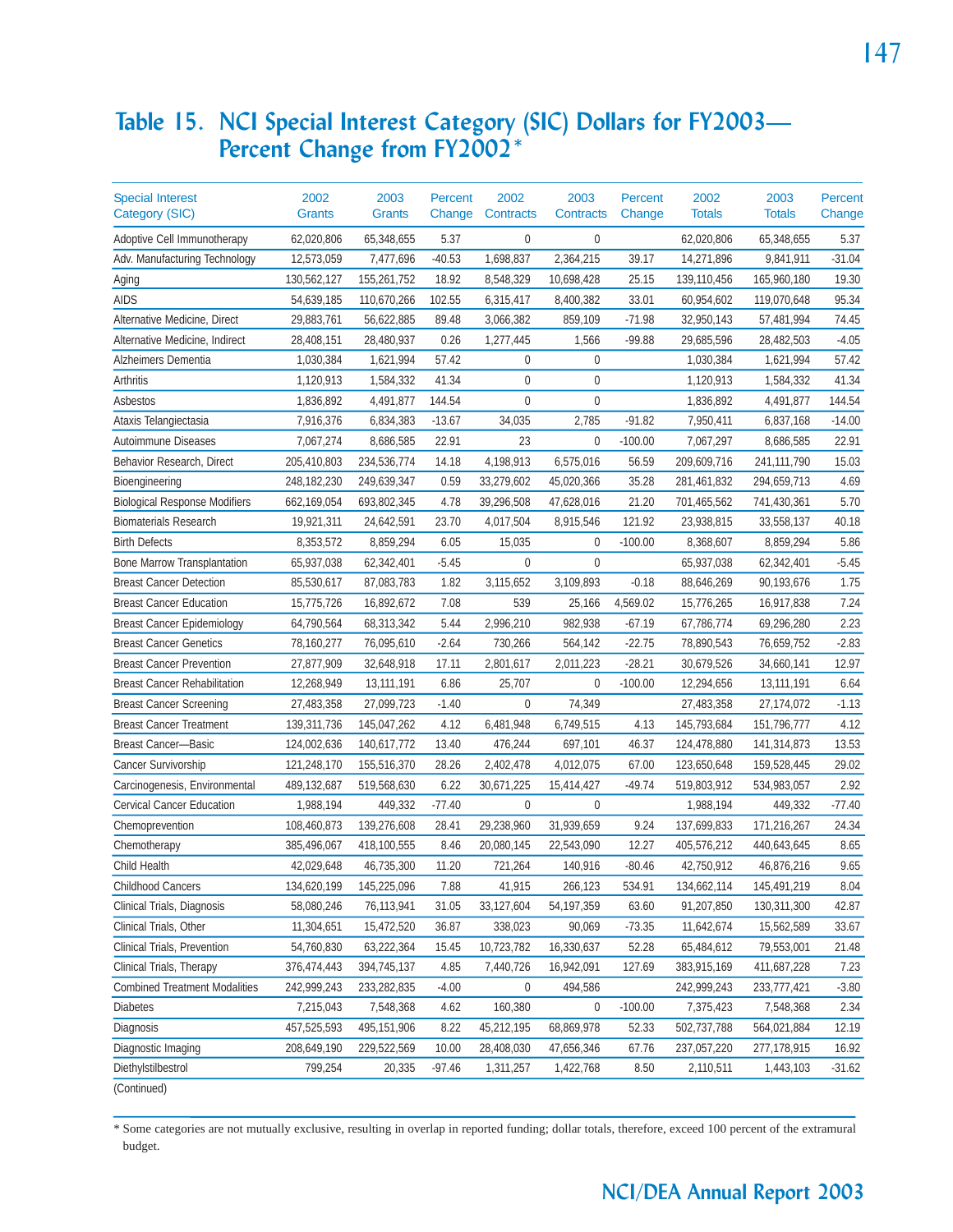#### **Table 15. NCI Special Interest Category (SIC) Dollars for FY2003— Percent Change from FY2002\* (Continued)**

| <b>Special Interest</b><br>Category (SIC) | 2002<br>Grants              | 2003<br><b>Grants</b> | Percent  | 2002<br><b>Change Contracts</b> | 2003<br>Contracts | Percent<br>Change | 2002<br><b>Totals</b> | 2003<br><b>Totals</b> | Percent<br>Change |
|-------------------------------------------|-----------------------------|-----------------------|----------|---------------------------------|-------------------|-------------------|-----------------------|-----------------------|-------------------|
| Dioxin                                    | 1,203,176                   | 1,086,371             | $-9.71$  | 0                               | 97,991            |                   | 1,203,176             | 1,184,362             | $-1.56$           |
| <b>DNA Repair</b>                         | 132,131,096                 | 153,272,564           | 16.00    | 1,227,104                       | 142,698           | $-88.37$          | 133,358,200           | 153,415,262           | 15.04             |
| Drug Development                          | 372,377,063                 | 411,687,594           | 10.56    | 32,510,368                      | 36,193,414        | 11.33             | 404,887,431           | 447,881,008           | 10.62             |
| Drug Resistance                           | 91,532,583                  | 106,222,127           | 16.05    | 149,743                         | 151,379           | 1.09              | 91,682,326            | 106,373,506           | 16.02             |
| Drugs-Natural Products                    | 129,558,190                 | 133,489,902           | 3.03     | 5,655,782                       | 3,195,322         | $-43.50$          | 135,213,972           | 136,685,224           | 1.09              |
| Endocrinology                             | 156,203,671                 | 182,937,161           | 17.11    | 5,205,320                       | 4,031,416         | $-22.55$          | 161,408,991           | 186,968,577           | 15.84             |
| Epidemiology-Biochemical                  | 241,511,924                 | 234,520,510           | $-2.89$  | 10,454,574                      | 10,820,716        | 3.50              | 251,966,498           | 245,341,226           | $-2.63$           |
| Gene Transfer Clinical                    | 19,026,602                  | 20,278,841            | 6.58     | 0                               | 0                 |                   | 19,026,602            | 20,278,841            | 6.58              |
| Helicobacter                              | 2,155,965                   | 4,242,773             | 96.79    | 0                               | $\mathbf 0$       |                   | 2,155,965             | 4,242,773             | 96.79             |
| Hematology                                | 410,583,465                 | 439,919,550           | 7.14     | 5,519,782                       | 5,523,293         | 0.06              | 416, 103, 247         | 445,442,843           | 7.05              |
| Hematopoietic Stem Cell Research          | 89,663,101                  | 95,335,267            | 6.33     | 0                               | 0                 |                   | 89,663,101            | 95,335,267            | 6.33              |
| Hormone Replacement Rx                    | 12,170,912                  | 13,502,323            | 10.94    | 0                               | $\mathbf 0$       |                   | 12,170,912            | 13,502,323            | 10.94             |
| Hospice                                   | 1,554,969                   | 5,429,050             | 249.14   | 0                               | $\mathbf 0$       |                   | 1,554,969             | 5,429,050             | 249.14            |
| latrogenesis                              | 52,363,969                  | 56,747,784            | 8.37     | 1,344,565                       | 2,068,617         | 53.85             | 53,708,534            | 58,816,401            | 9.51              |
| Infant Mortality                          | 415,516                     | 137,648               | $-66.87$ | 0                               | 0                 |                   | 415,516               | 137,648               | $-66.87$          |
| <b>Information Dissemination</b>          | 225,817,314                 | 253, 168, 775         | 12.11    | 101,603,549                     | 111,193,860       | 9.44              | 327,420,863           | 364, 362, 635         | 11.28             |
| Interferon                                | 32,284,204                  | 33,908,831            | 5.03     | 0                               | $\mathbf 0$       |                   | 32,284,204            | 33,908,831            | 5.03              |
| Magnetic Resonance Imaging                | 66,882,447                  | 78,768,024            | 17.77    | 727,054                         | 4,283,466         | 489.15            | 67,609,501            | 83,051,490            | 22.84             |
| Mammography                               | 34,655,900                  | 35,959,438            | 3.76     | 25,707                          | 74,349            | 189.22            | 34,681,607            | 36,033,787            | 3.90              |
| Metastasis                                | 250,350,433                 | 291,583,495           | 16.47    | 3,022,663                       | 4,447,992         | 47.15             | 253,373,096           | 296,031,487           | 16.84             |
| Mind/Body Research                        | 11,405,866                  | 16,186,181            | 41.91    | 0                               | 0                 |                   | 11,405,866            | 16,186,181            | 41.91             |
| Molecular Disease                         | 1,158,808,792 1,254,249,336 |                       | 8.24     | 11,969,047                      | 7,810,872         | $-34.74$          | 1,170,777,839         | 1,262,060,208         | 7.80              |
| Neurofibromatosis                         | 779,543                     | 895,105               | 14.82    | 0                               | 0                 |                   | 779,543               | 895,105               | 14.82             |
| Neurofibromatosis, Related                | 4,941,020                   | 4,401,999             | $-10.91$ | 0                               | $\mathbf 0$       |                   | 4,941,020             | 4,401,999             | $-10.91$          |
| Nursing Research                          | 9,702,363                   | 11,916,138            | 22.82    | 0                               | $\mathbf 0$       |                   | 9,702,363             | 11,916,138            | 22.82             |
| Nutrition                                 | 179,032,658                 | 200,562,461           | 12.03    | 11,854,416                      | 11,958,656        | 0.88              | 190,887,074           | 212,521,117           | 11.33             |
| <b>Nutrition Monitoring</b>               | 38,850,410                  | 36,098,086            | $-7.08$  | 0                               | $\mathbf 0$       |                   | 38,850,410            | 36,098,086            | $-7.08$           |
| Obesity                                   | 28,475,968                  | 31,377,290            | 10.19    | 270                             | 111,701           | 41,270.74         | 28,476,238            | 31,488,991            | 10.58             |
| Occupational Cancer                       | 12,992,732                  | 13,542,319            | 4.23     | 861,012                         | 1,664,027         | 93.26             | 13,853,744            | 15,206,346            | 9.76              |
| Oncogenes                                 | 542,665,620                 | 615,438,803           | 13.41    | 8,973,622                       | 5,039,633         | $-43.84$          | 551,639,242           | 620,478,436           | 12.48             |
| Organ Transplant Research                 | 75,564,744                  | 72,356,860            | $-4.25$  | 0                               | 0                 |                   | 75,564,744            | 72,356,860            | $-4.25$           |
| Osteoporosis                              | 1,372,960                   | 1,168,234             | $-14.91$ | $\overline{0}$                  | $\boldsymbol{0}$  |                   | 1,372,960             | 1,168,234             | $-14.91$          |
| P53                                       | 114,641,163                 | 130, 311, 151         | 13.67    | 2,032,371                       | 1,405,304         | $-30.85$          | 116,673,534           | 131,716,455           | 12.89             |
| Pain                                      | 9,302,205                   | 14,411,836            | 54.93    | 0                               | 0                 |                   | 9,302,205             | 14,411,836            | 54.93             |
| Palliative Care                           | 16,548,850                  | 21,296,057            | 28.69    | 0                               | 0                 |                   | 16,548,850            | 21,296,057            | 28.69             |
| Pap Testing                               | 13,578,109                  | 14,509,718            | 6.86     | 76,370                          | 0                 | $-100.00$         | 13,654,479            | 14,509,718            | 6.26              |
| Pesticides                                | 3,580,892                   | 3,308,388             | $-7.61$  | 704,095                         | 823,095           | 16.90             | 4,284,987             | 4,131,483             | $-3.58$           |
| Population Research                       | 10,335,971                  | 10,491,878            | 1.51     | 0                               | 0                 |                   | 10,335,971            | 10,491,878            | 1.51              |
| Prevention, Primary                       | 286,005,520                 | 325, 152, 163         | 13.69    | 33,630,480                      | 38,607,415        | 14.80             | 319,636,000           | 363,759,578           | 13.80             |
| Radiation-Electromagnetic Fields          | 467,375                     | 495,945               | 6.11     | 0                               | $\boldsymbol{0}$  |                   | 467,375               | 495,945               | 6.11              |
| Radiation-lonizing                        | 41,945,036                  | 39,053,743            | $-6.89$  | 156,917                         | 1,821,452         | 1,060.77          | 42,101,953            | 40,875,195            | $-2.91$           |
| Radiation-Low-Level Ionizing              | 13,877,729                  | 12,100,041            | $-12.81$ | 0                               | $\boldsymbol{0}$  |                   | 13,877,729            | 12,100,041            | -12.81            |
| Radiation-Non-Ionizing                    | 34,067,458                  | 35,855,310            | 5.25     | 173,319                         | 1,038,185         | 499.00            | 34,240,777            | 36,893,495            | 7.75              |
| Radiation-Non-Ionizing Dx or Rx           | 87,338,415                  | 94,526,145            | 8.23     | 727,054                         | 4,283,466         | 489.15            | 88,065,469            | 98,809,611            | 12.20             |
| (Continued)                               |                             |                       |          |                                 |                   |                   |                       |                       |                   |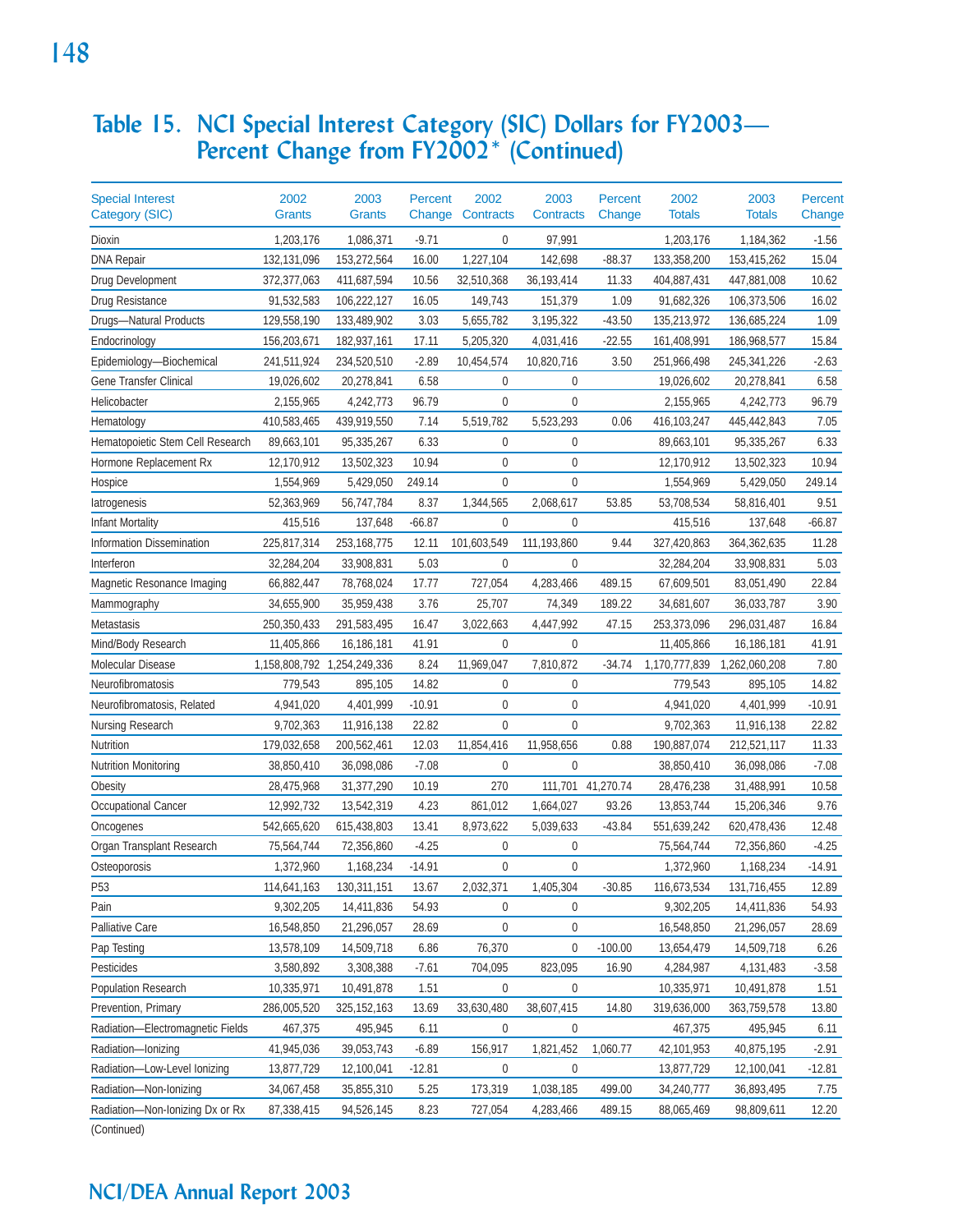# **Table 15. NCI Special Interest Category (SIC) Dollars for FY2003— Percent Change from FY2002\* (Continued)**

| <b>Special Interest</b>        | 2002          | 2003                      | Percent  | 2002             | 2003             | Percent   | 2002          | 2003          | Percent  |
|--------------------------------|---------------|---------------------------|----------|------------------|------------------|-----------|---------------|---------------|----------|
| Category (SIC)                 | <b>Grants</b> | <b>Grants</b>             | Change   | Contracts        | <b>Contracts</b> | Change    | <b>Totals</b> | <b>Totals</b> | Change   |
| Radiation-UV                   | 31,910,200    | 33,983,034                | 6.50     | 173,319          | 1,038,185        | 499.00    | 32,083,519    | 35,021,219    | 9.16     |
| Radiotherapy                   | 215,427,906   | 201,939,626               | $-6.26$  | 418,936          | 1,896,883        | 352.79    | 215,846,842   | 203,836,509   | $-5.56$  |
| Radon                          | 3,062,288     | 2,247,435                 | $-26.61$ | $\boldsymbol{0}$ | $\boldsymbol{0}$ |           | 3,062,288     | 2,247,435     | $-26.61$ |
| Rare Diseases                  | 36,784,776    | 41,324,416                | 12.34    | 1,854,127        | 516,669          | $-72.13$  | 38,638,903    | 41,841,085    | 8.29     |
| RAS Inhibitors                 | 11,496,118    | 12,024,328                | 4.59     | 419,867          | 448,444          | 6.81      | 11,915,985    | 12,472,772    | 4.67     |
| Rehabilitation                 | 21,727,475    | 23,424,350                | 7.81     | 2,270,210        | 2,133,909        | $-6.00$   | 23,997,685    | 25,558,259    | 6.50     |
| Resources                      | 387,027,189   | 412,144,493               | 6.49     | 137,814,273      | 165,774,178      | 20.29     | 524,841,462   | 577,918,671   | 10.11    |
| <b>Rural Populations</b>       | 26,641,779    | 30,622,310                | 14.94    | 14,940,067       | 13,160,025       | $-11.91$  | 41,581,846    | 43,782,335    | 5.29     |
| Sexually Transmitted Diseases  | 40,417,819    | 43,121,144                | 6.69     | 1,443,351        | 3,669,351        | 154.22    | 41,861,170    | 46,790,495    | 11.78    |
| Smokeless Tobacco              | 9,079,157     | 7,923,647                 | $-12.73$ | 108,451          | 128,883          | 18.84     | 9,187,608     | 8,052,530     | $-12.35$ |
| Smoking and Health             | 128,987,933   | 132,499,349               | 2.72     | 3,193,683        | 4,272,828        | 33.79     | 132,181,616   | 136,772,177   | 3.47     |
| Smoking Behavior               | 73,479,632    | 78,209,883                | 6.44     | 898,311          | 748,181          | $-16.71$  | 74,377,943    | 78,958,064    | 6.16     |
| Smoking, Passive               | 5,144,280     | 6,023,879                 | 17.10    | 85,026           | 64,442           | $-24.21$  | 5,229,306     | 6,088,321     | 16.43    |
| Structural Biology             | 300,907,474   | 338,681,284               | 12.55    | 4,909,708        | 3,199,926        | $-34.82$  | 305,817,182   | 341,881,210   | 11.79    |
| Surgery                        | 139,416,973   | 135,221,839               | $-3.01$  | 1,197,577        | 665,662          | $-44.42$  | 140,614,550   | 135,887,501   | $-3.36$  |
| Taxol                          | 73,218,250    | 71,264,155                | $-2.67$  | 115,953          | 374,079          | 222.61    | 73,334,203    | 71,638,234    | $-2.31$  |
| Telehealth                     | 78,386,738    | 97, 153, 182              | 23.94    | 64,190,845       | 39,576,797       | $-38.35$  | 142,577,583   | 136,729,979   | $-4.10$  |
| Therapy                        |               | 971,888,124 1,049,142,096 | 7.95     | 59,909,897       | 77,690,439       | 29.68     | 1,031,798,021 | 1,126,832,535 | 9.21     |
| <b>Tropical Diseases</b>       | 8,553,908     | 11,087,651                | 29.62    | 684,611          | 725.000          | 5.90      | 9,238,519     | 11,812,651    | 27.86    |
| <b>Tumor Markers</b>           | 411,307,341   | 471,967,996               | 14.75    | 13,043,137       | 17,146,841       | 31.46     | 424,350,478   | 489,114,837   | 15.26    |
| <b>Tumor Necrosis Factor</b>   | 21,666,167    | 27,597,775                | 27.38    | $\overline{0}$   | 0                |           | 21,666,167    | 27,597,775    | 27.38    |
| <b>Underserved Populations</b> | 87,086,363    | 112,322,588               | 28.98    | 15,811,281       | 17,821,410       | 12.71     | 102,897,644   | 130,143,998   | 26.48    |
| Virus Cancer Research          | 176,999,020   | 191,710,572               | 8.31     | 3,660,942        | 4,576,971        | 25.02     | 180,659,962   | 196,287,543   | 8.65     |
| Virus-Epstein-Barr             | 21,842,219    | 23,253,988                | 6.46     | $\boldsymbol{0}$ | 25,000           |           | 21,842,219    | 23,278,988    | 6.58     |
| Virus-Genital Herpes           | 791,268       | 666,153                   | $-15.81$ | $\boldsymbol{0}$ | 0                |           | 791,268       | 666,153       | $-15.81$ |
| Virus-Hepatitis B              | 10,892,276    | 10,387,770                | $-4.63$  | 335,501          | $\boldsymbol{0}$ | $-100.00$ | 11,227,777    | 10,387,770    | $-7.48$  |
| Virus-Hepatitis C              | 3,411,568     | 4,640,622                 | 36.03    | 335,501          | 74,918           | $-77.67$  | 3,747,069     | 4,715,540     | 25.85    |
| Virus-Herpes                   | 49,648,779    | 51,753,550                | 4.24     | $\boldsymbol{0}$ | 25,000           |           | 49,648,779    | 51,778,550    | 4.29     |
| Virus-HHV6                     | 48,563        | 40,917                    | $-15.74$ | $\mathbf 0$      | 0                |           | 48,563        | 40,917        | $-15.74$ |
| Virus-HHV8                     | 12,455,991    | 17,712,740                | 42.20    | $\overline{0}$   | 74,918           |           | 12,455,991    | 17,787,658    | 42.80    |
| Virus-HTLV-I                   | 5,817,459     | 7,718,640                 | 32.68    | 684,611          | 725,000          | 5.90      | 6,502,070     | 8,443,640     | 29.86    |
| Virus-HTLV-II                  | 272,629       | 15,161                    | $-94.44$ | $\boldsymbol{0}$ | 0                |           | 272,629       | 15,161        | $-94.44$ |
| Virus-HTLV-Unspecified         | 225,104       | 69,094                    | $-69.31$ | 0                | 0                |           | 225,104       | 69,094        | $-69.31$ |
| Virus-Papilloma                | 38,294,419    | 46,445,814                | 21.29    | 1,203,737        | 3,424,351        | 184.48    | 39,498,156    | 49,870,165    | 26.26    |
| Virus-Papova                   | 48,070,872    | 58,451,388                | 21.59    | 1,203,737        | 3,424,351        | 184.48    | 49,274,609    | 61,875,739    | 25.57    |
| Virus-SV40                     | 1,813,705     | 8,645,371                 | 376.67   | $\boldsymbol{0}$ | 0                |           | 1,813,705     | 8,645,371     | 376.67   |
| Vitamin A                      | 23,883,101    | 21,937,835                | $-8.14$  | 2,123,408        | 549,010          | $-74.14$  | 26,006,509    | 22,486,845    | $-13.53$ |
| Vitamin C                      | 6,379,668     | 6,809,996                 | 6.75     | 0                | 0                |           | 6,379,668     | 6,809,996     | 6.75     |
| Vitamins, Other                | 13,073,118    | 21,047,264                | 61.00    | 816,487          | 26,553           | $-96.75$  | 13,889,605    | 21,073,817    | 51.72    |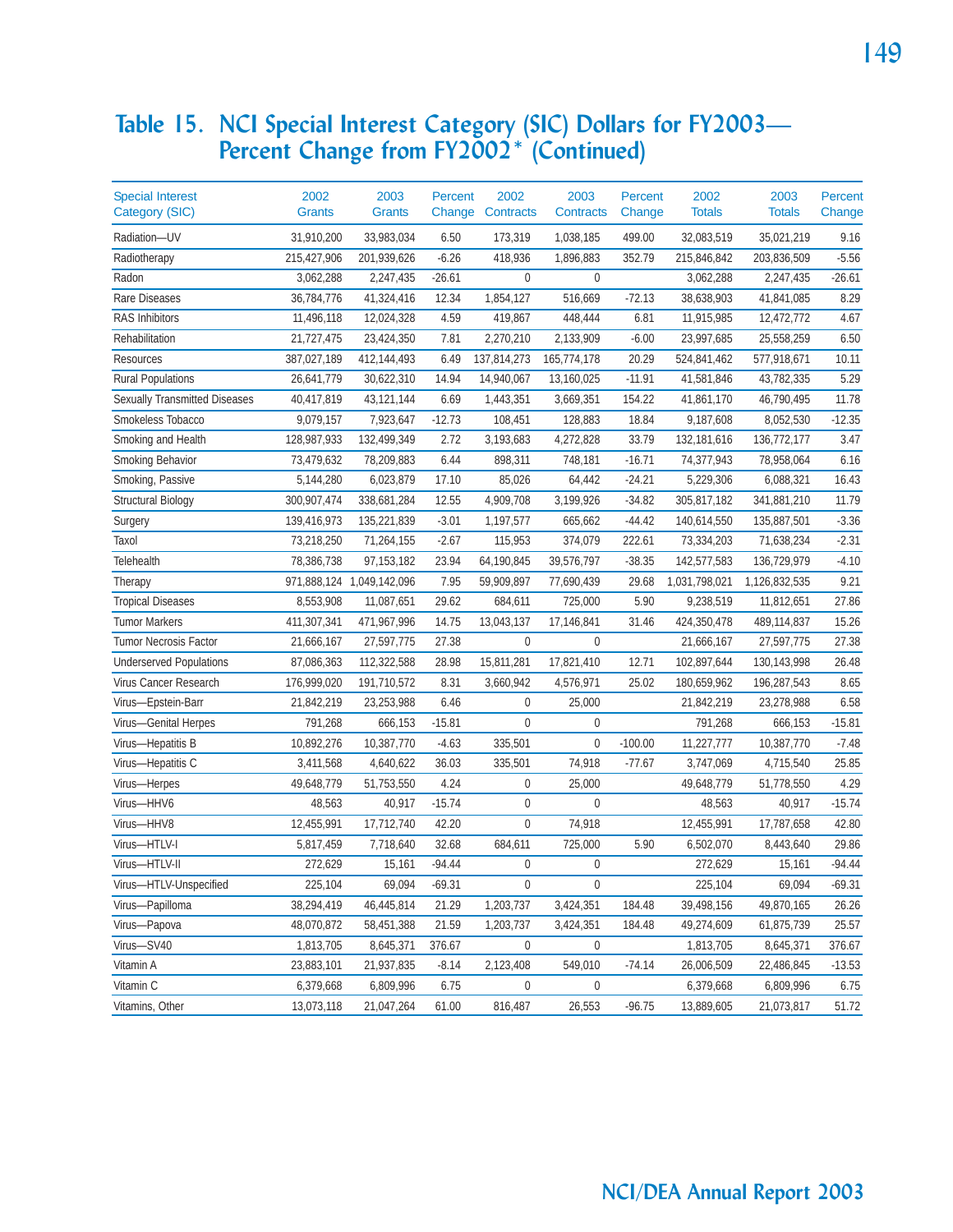## **Table 16. NCI Organ Site-Specific Dollars for FY2003— Percent Change from FY2002\***

| <b>Special Interest</b><br>Category (SIC) | 2002<br><b>Grants</b> | 2003<br>Grants | Percent<br>Change | 2002<br>Contracts | 2003<br><b>Contracts</b> | Percent<br>Change   | 2002<br><b>Totals</b> | 2003<br><b>Totals</b> | Percent<br>Change |
|-------------------------------------------|-----------------------|----------------|-------------------|-------------------|--------------------------|---------------------|-----------------------|-----------------------|-------------------|
| Adrenal                                   | 2,461,533             | 3,960,952      | 60.91             | 0                 | 0                        |                     | 2,461,533             | 3,960,952             | 60.91             |
| Anus                                      | 2,830,955             | 3,802,505      | 34.32             | 0                 | 554,188                  |                     | 2,830,955             | 4,356,693             | 53.89             |
| Bladder                                   | 26,027,326            | 28,537,263     | 9.64              | 1,274,097         | 838.168                  | $-34.21$            | 27,301,423            | 29,375,431            | 7.60              |
| <b>Blood</b>                              | 973,156               | 638,763        | $-34.36$          | 7,518             | 136,071                  | 1,709.94            | 980,674               | 774,834               | $-20.99$          |
| <b>Bone Marrow</b>                        | 19,677,230            | 18,738,105     | $-4.77$           | 0                 | $\mathbf 0$              |                     | 19,677,230            | 18,738,105            | $-4.77$           |
| Bone, Cartilage                           | 17,247,451            | 22,398,965     | 29.87             | 0                 | 0                        |                     | 17,247,451            | 22,398,965            | 29.87             |
| <b>Brain</b>                              | 82,797,727            | 92,635,682     | 11.88             | 1,041,891         | 2,643,784                | 153.75              | 83,839,618            | 95,279,466            | 13.64             |
| <b>Breast</b>                             | 466,221,807           | 487,276,101    | 4.52              | 15,147,918        | 11,859,220               | $-21.71$            | 481,369,725           | 499,135,321           | 3.69              |
| <b>Buccal Cavity</b>                      | 4,452,219             | 5,193,075      | 16.64             | 776,646           | 429,189                  | $-44.74$            | 5,228,865             | 5,622,264             | 7.52              |
| Central Nervous System                    | 17,456,905            | 18,803,554     | 7.71              | 155,922           | 142,785                  | $-8.43$             | 17,612,827            | 18,946,339            | 7.57              |
| Cervix                                    | 56,185,149            | 66,450,143     | 18.27             | 3,859,186         | 5,607,727                | 45.31               | 60,044,335            | 72,057,870            | 20.01             |
| Childhood Leukemia                        | 47,525,099            | 47,364,916     | $-0.34$           | $\mathbf 0$       | 25,000                   |                     | 47,525,099            | 47,389,916            | $-0.28$           |
| Colon, Rectum                             | 222,963,391           | 222,623,080    | $-0.15$           | 16,908,463        | 20,565,109               | 21.63               | 239,871,854           | 243,188,189           | 1.38              |
| <b>Connective Tissue</b>                  | 7,857,870             | 7,572,951      | $-3.63$           | 0                 | 0                        |                     | 7,857,870             | 7,572,951             | $-3.63$           |
| Embryonic Tissue, Cells                   | 10,165,631            | 7,746,541      | $-23.80$          | 0                 | 0                        |                     | 10,165,631            | 7,746,541             | $-23.80$          |
| Erythrocytes                              | 1,017,898             | 985,198        | $-3.21$           | 0                 | 0                        |                     | 1,017,898             | 985,198               | $-3.21$           |
| Esophagus                                 | 15,633,684            | 18,297,131     | 17.04             | 558,406           | 742,552                  | 32.98               | 16,192,090            | 19,039,683            | 17.59             |
| Eye                                       | 2,504,907             | 2,340,893      | $-6.55$           | $\boldsymbol{0}$  | 91,795                   |                     | 2,504,907             | 2,432,688             | $-2.88$           |
| <b>Gall Bladder</b>                       | 222,092               | 757,328        | 241.00            | $\mathbf 0$       | 0                        |                     | 222,092               | 757,328               | 241.00            |
| <b>Gastrointestinal Tract</b>             | 11,463,853            | 14,090,712     | 22.91             | 2,207,704         | 1,782,279                | $-19.27$            | 13,671,557            | 15,872,991            | 16.10             |
| Genital System, Female                    | 1,699,401             | 1,224,104      | $-27.97$          | 655,629           | 711,385                  | 8.50                | 2,355,030             | 1,935,489             | $-17.81$          |
| Genital System, Male                      | 978,638               | 764,895        | $-21.84$          | 1,739,438         | 2,402,836                | 38.14               | 2,718,076             | 3,167,731             | 16.54             |
| Head and Neck                             | 24,867,379            | 33,873,712     | 36.22             | 1,666,099         | 1,842,386                | 10.58               | 26,533,478            | 35,716,098            | 34.61             |
| Heart                                     | 6,253,719             | 6,774,839      | 8.33              | 380,408           | $\Omega$                 | $-100.00$           | 6,634,127             | 6,774,839             | 2.12              |
| Hodgkins Lymphoma                         | 11,314,840            | 15,735,723     | 39.07             | 4                 |                          | 160,2354,005,775.00 | 11,314,844            | 15,895,958            | 40.49             |
| Invertebrate Tissue, Cells                | 13,247,408            | 7,851,614      | $-40.73$          | 222,251           | 229,539                  | 3.28                | 13,469,659            | 8,081,153             | $-40.00$          |
| Kaposi Sarcoma                            | 16,402,643            | 18,485,724     | 12.70             | 167,574           | 267,773                  | 59.79               | 16,570,217            | 18,753,497            | 13.18             |
| Kidney                                    | 18,754,097            | 23,012,397     | 22.71             | 475,715           | 0                        | $-100.00$           | 19,229,812            | 23,012,397            | 19.67             |
| Larynx                                    | 1,538,946             | 1,239,045      | $-19.49$          | $\overline{0}$    | 0                        |                     | 1,538,946             | 1,239,045             | $-19.49$          |
| Leukemia                                  | 167,559,408           | 190,719,926    | 13.82             | 1,851,787         | 2,021,451                | 9.16                | 169,411,195           | 192,741,377           | 13.77             |
| Leukocytes                                | 70,161,712            | 68,432,226     | $-2.46$           | 1,064,377         | 1,091,676                | 2.56                | 71,226,089            | 69,523,902            | $-2.39$           |
| Liver                                     | 51,157,569            | 52,377,535     | 2.38              | 3,247,716         | 2,548,304                | $-21.54$            | 54,405,285            | 54,925,839            | 0.96              |
| Lung                                      | 206,648,203           | 233,722,488    | 13.10             | 18,114,315        | 20,281,024               | 11.96               | 224,762,518           | 254,003,512           | 13.01             |
| Lymph Node                                | 678,029               | 418,211        | $-38.32$          | 0                 | 0                        |                     | 678,029               | 418,211               | $-38.32$          |
| Lymphatic System                          | 2,068,357             | 1,772,709      | $-14.29$          | 0                 | 0                        |                     | 2,068,357             | 1,772,709             | $-14.29$          |
| Melanoma                                  | 72,703,068            | 81,518,973     | 12.13             | 2,461,213         | 1,733,587                | $-29.56$            | 75,164,281            | 83,252,560            | 10.76             |
| Muscle                                    | 9,793,642             | 10,585,789     | 8.09              | 0                 | 0                        |                     | 9,793,642             | 10,585,789            | 8.09              |
| Myeloma                                   | 17,356,968            | 23,349,917     | 34.53             | 761,393           | 108,120                  | $-85.80$            | 18,118,361            | 23,458,037            | 29.47             |
| Nervous System                            | 3,523,660             | 2,947,832      | $-16.34$          | 0                 | 0                        |                     | 3,523,660             | 2,947,832             | $-16.34$          |
| Neuroblastoma                             | 16,908,206            | 23,084,752     | 36.53             | 0                 | 25,000                   |                     | 16,908,206            | 23,109,752            | 36.68             |
| Non-Hodgkins Lymphoma                     | 77,141,012            | 87,043,129     | 12.84             | 2,415,160         | 658,184                  | $-72.75$            | 79,556,172            | 87,701,313            | 10.24             |
| (Continued)                               |                       |                |                   |                   |                          |                     |                       |                       |                   |

\* This table reports funding for research grants and contracts only; training grants and intramural projects are excluded.

#### **NCI/DEA Annual Report 2003**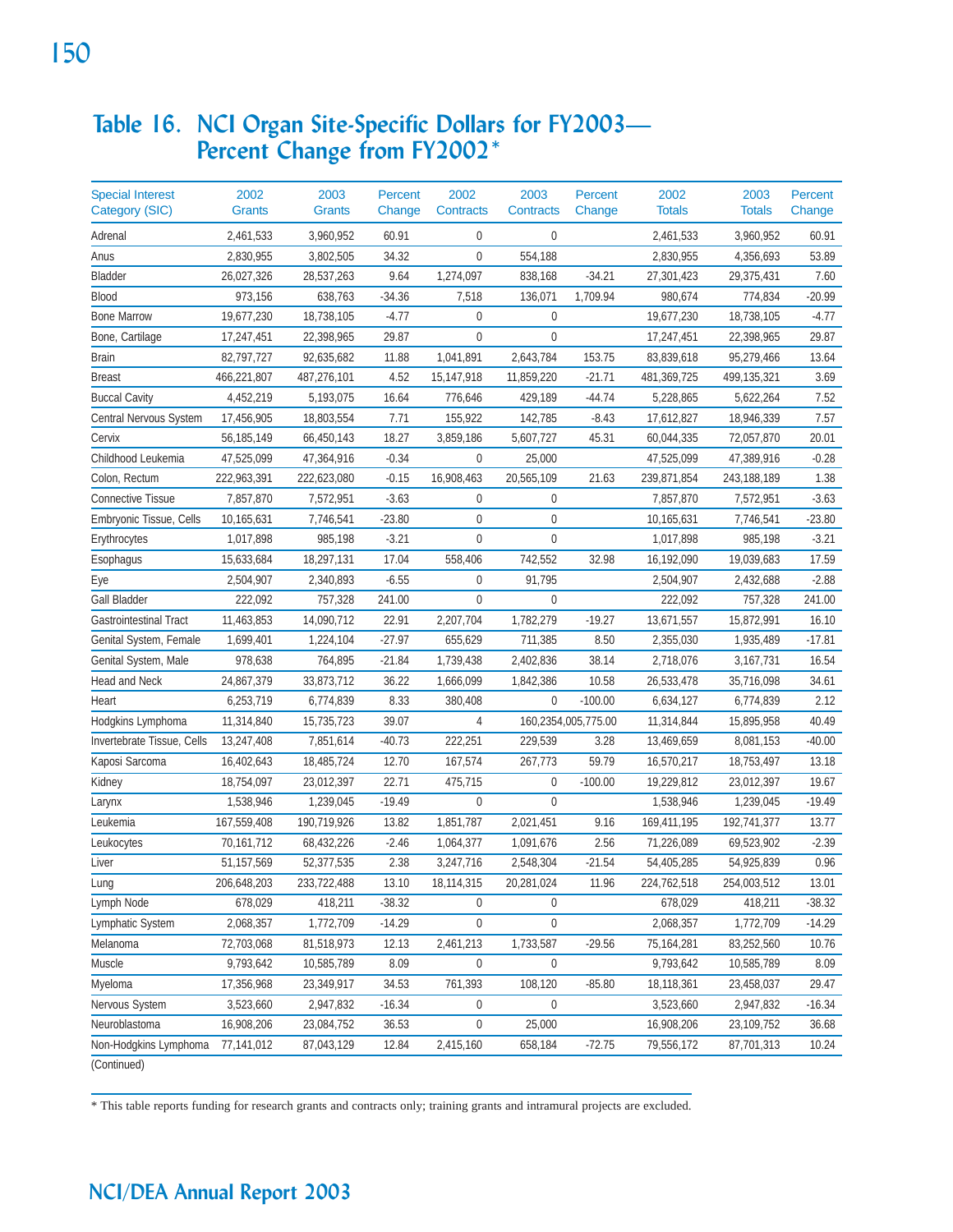# **Table 16. NCI Organ Site-Specific Dollars for FY2003— Percent Change from FY2002\* (Continued)**

| <b>Special Interest</b><br>Category (SIC) | 2002<br><b>Grants</b> | 2003<br>Grants | Percent<br>Change | 2002<br><b>Contracts</b> | 2003<br>Contracts | Percent<br>Change | 2002<br><b>Totals</b> | 2003<br><b>Totals</b> | Percent<br>Change |
|-------------------------------------------|-----------------------|----------------|-------------------|--------------------------|-------------------|-------------------|-----------------------|-----------------------|-------------------|
| Nose, Nasal Passages                      | 2,019,221             | 1,889,287      | $-6.43$           | $\mathbf 0$              | 0                 |                   | 2,019,221             | 1,889,287             | $-6.43$           |
| Ovary                                     | 78,133,675            | 80,445,298     | 2.96              | 9,597,944                | 13,833,083        | 44.13             | 87,731,619            | 94,278,381            | 7.46              |
| Pancreas                                  | 30,643,668            | 39,271,824     | 28.16             | 959,681                  | 1,393,282         | 45.18             | 31,603,349            | 40,665,106            | 28.67             |
| Parathyroid                               | 144,535               | 103,368        | $-28.48$          | $\Omega$                 | $\overline{0}$    |                   | 144,535               | 103,368               | $-28.48$          |
| Penis                                     | 555,233               | 570,915        | 2.82              | $\mathbf 0$              | $\boldsymbol{0}$  |                   | 555,233               | 570,915               | 2.82              |
| Pharynx                                   | 3,054,679             | 3,496,979      | 14.48             | $\mathbf 0$              | 0                 |                   | 3,054,679             | 3,496,979             | 14.48             |
| Pituitary                                 | 2,330,309             | 2,223,903      | $-4.57$           | $\mathbf 0$              | 0                 |                   | 2,330,309             | 2,223,903             | $-4.57$           |
| Plant Tissue, Cells                       | 299,402               | 417,169        | 39.33             | $\Omega$                 | 0                 |                   | 299,402               | 417,169               | 39.33             |
| Platelets                                 | 766,283               | 1,014,760      | 32.43             | 0                        | $\overline{0}$    |                   | 766,283               | 1,014,760             | 32.43             |
| Prostate                                  | 242,985,186           | 261,534,830    | 7.63              | 16,198,261               | 20,628,018        | 27.35             | 259,183,447           | 282, 162, 848         | 8.87              |
| Reticuloendothelial System 24,077,970     |                       | 22,633,635     | $-6.00$           | 934,837                  | $\Omega$          | $-100.00$         | 25,012,807            | 22,633,635            | $-9.51$           |
| <b>Respiratory System</b>                 | 2,231,189             | 1,752,342      | $-21.46$          | 0                        | $\boldsymbol{0}$  |                   | 2,231,189             | 1,752,342             | $-21.46$          |
| Retinoblastoma                            | 2,013,370             | 2,275,980      | 13.04             | $\Omega$                 | 0                 |                   | 2,013,370             | 2,275,980             | 13.04             |
| Skin                                      | 55,643,355            | 58,036,360     | 4.30              | 2,255,975                | 2,071,557         | $-8.17$           | 57,899,330            | 60,107,917            | 3.81              |
| Small Intestine                           | 1,940,181             | 2,744,882      | 41.48             | 0                        | 0                 |                   | 1,940,181             | 2,744,882             | 41.48             |
| Spleen                                    | 334,096               | 397,133        | 18.87             | $\Omega$                 | 0                 |                   | 334,096               | 397,133               | 18.87             |
| Stomach                                   | 6,555,573             | 9,819,892      | 49.79             | 2,097,465                | 591,103           | $-71.82$          | 8,653,038             | 10,410,995            | 20.32             |
| <b>Testis</b>                             | 5,330,602             | 5,913,343      | 10.93             | 105,039                  | 268,930           | 156.03            | 5,435,641             | 6,182,273             | 13.74             |
| Thymus                                    | 1,011,485             | 830,245        | $-17.92$          | $\Omega$                 | 0                 |                   | 1,011,485             | 830,245               | $-17.92$          |
| Thyroid                                   | 3,948,141             | 4,832,175      | 22.39             | $\Omega$                 | $\mathbf 0$       |                   | 3,948,141             | 4,832,175             | 22.39             |
| Trachea, Bronchus                         | 386,225               | 156,675        | $-59.43$          | 393,732                  | 0                 | $-100.00$         | 779,957               | 156,675               | $-79.91$          |
| <b>Urinary System</b>                     | 703.615               | 540,930        | $-23.12$          | $\overline{0}$           | $\overline{0}$    |                   | 703,615               | 540.930               | $-23.12$          |
| <b>Uterus</b>                             | 21,336,142            | 24,291,159     | 13.85             | 527,039                  | 108,695           | $-79.38$          | 21,863,181            | 24,399,854            | 11.60             |
| Vagina                                    | 690,010               | 542,925        | $-21.32$          | $\overline{0}$           | $\mathbf 0$       |                   | 690,010               | 542,925               | $-21.32$          |
| Vascular                                  | 51,333,578            | 47,688,318     | $-7.10$           | 518,142                  | 1,327,432         | 156.19            | 51,851,720            | 49,015,750            | $-5.47$           |
| Wilms Tumor                               | 4,499,303             | 4,773,264      | 6.09              | 0                        | 0                 |                   | 4,499,303             | 4,773,264             | 6.09              |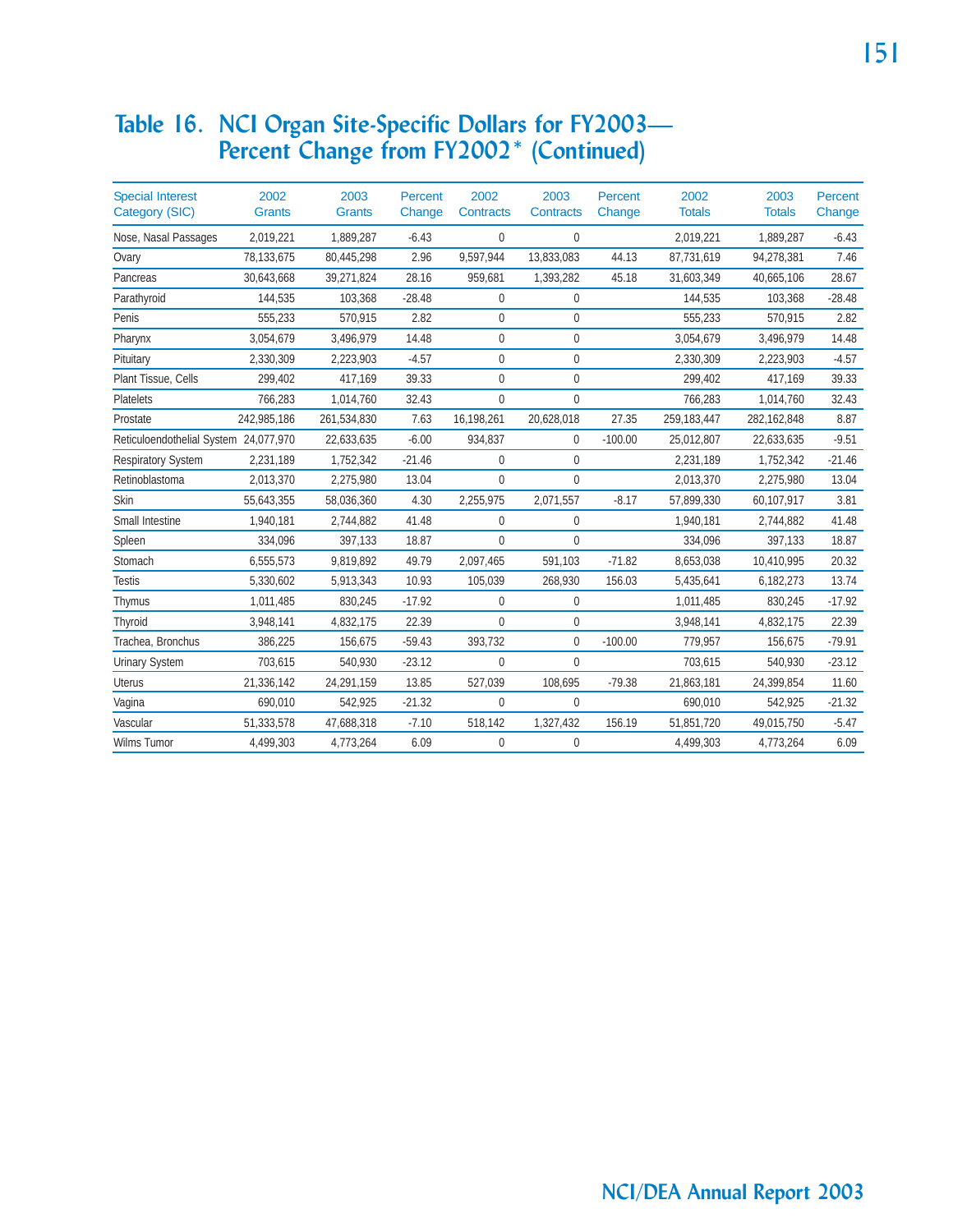# **Table 17. Requests for Proposals (RFPs)\* Reviewed by NCI/DEA in FY2003**

| <b>Announcement Number</b>         | <b>Annoucement Title</b>                                                                                                 | Workload<br>Round |
|------------------------------------|--------------------------------------------------------------------------------------------------------------------------|-------------------|
| RFP N01-CN-25000-39                | Recompetition: Phase I & Phase II Clinical Studies of Chemopreventive Agents                                             | 2/03              |
| RFP N43-CP-31039-66                | Particle-Based Assays for Detection and Quantification of Viral Antibodies                                               | 5/03              |
| RFP N43-CM-37011-54                | New Approaches for the Determination of 3-D Protein Structure                                                            | 5/03              |
| RFP N43-CM37015-28                 | Technologies for the Study of Genetic Alterations                                                                        | 5/03              |
| RFP N43-CM-37016-19                | New Technologies for Monitoring the Tumor Micro-environment                                                              | 5/03              |
| RFP N43-CO-31044-64                | Development and Application of High-Throughput Proteomics Technology                                                     | 5/03              |
| RFP N01-CP-31032-66                | Development of Oligonucleotide Selection Software for Molecular Genetic Analysis                                         | 5/03              |
| RFP N43-CM-37015-28                | Biomedical Informatics System for Basic and Clinical Cancer Research                                                     | 5/03              |
| RFPN01-CO-27042-32(BAA)            | Initiative: Fundamental Technologies for Development of Bimolecular Sensors                                              | 5/03              |
| RFP N01-CO-37007-16(BAA)           | Novel Technologies for Noninvasive Detection, Diagnosis and Treatment of Cancer                                          | 5/03              |
| RFP N43-CM-37012-23                | Clinical Trials Data Collection Using Hand-Held Technology                                                               | 5/03              |
| RFP N01-CP-31012-66                | Epidemiological Studies of Cancer Among Atomic Bomb Survivors                                                            | 5/03              |
| RFP N01-CN-25026-76                | Preclinical In Vitro and In Vivo Screening Assays                                                                        | 5/03              |
| RFP N43-CN-35022-61<br>(Topic 187) | Expert- vs. User-Tailored Interactive Media                                                                              | 5/03              |
| Topic 188                          | Technologies to Promote Best Practice in Data Sharing                                                                    | 5/03              |
| RFP N43-CN-35022-61<br>(Topic 189) | Real-Time Cancer Communications Data Collection                                                                          | 5/03              |
| RFP N43-CM-37018-16                | Development of Novel Agents Directed Against Childhood Cancer Molecular Targets                                          | 5/03              |
| RFP N01-CM-37008-45                | Early Clinical Trials of Imaging Agents                                                                                  | 10/03             |
| RFP N01-CP-31006-50                | The Agricultural Health Study - Field Stations                                                                           | 10/03             |
| RFP N01-CN-25002-72                | Preclinical Toxicology of New Cancer Preventing Agents - Using Work Assignment Mechanism                                 | 10/03             |
| RFP N01-CP-31018-50                | U.S. Radiologic Technologist Cohort: New Strategies for Follow-up<br>and Detailed Study of Radiation and Genetic Factors | 10/03             |
| NOT-OD-03-057                      | Loan Repayment Program for Clinical Researchers                                                                          | 10/03             |
| NOT-OD-03-058                      | Loan Repayment Program for Pediatric Researchers                                                                         |                   |

\* NCI reviewed a total of 404 proposals. The proposals were in response to RFPs (35), the 2003 SBIR contract solicitations (94), BAA initiatives (31), and the Loan Repayment Programs (244).

# **NCI/DEA Annual Report 2003**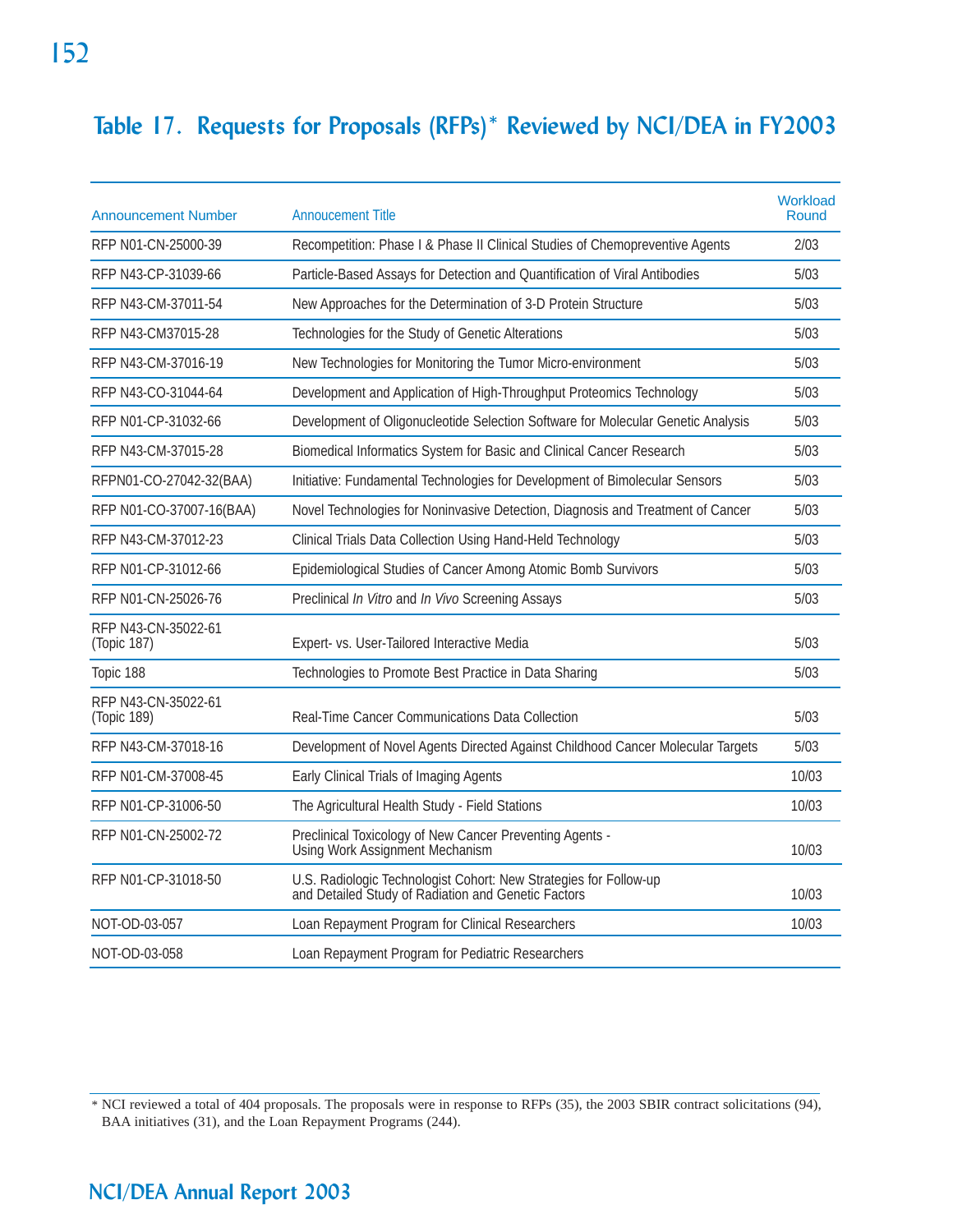An electronic version of this document can be viewed and downloaded from the Internet at http://deainfo.nci.nih.gov/